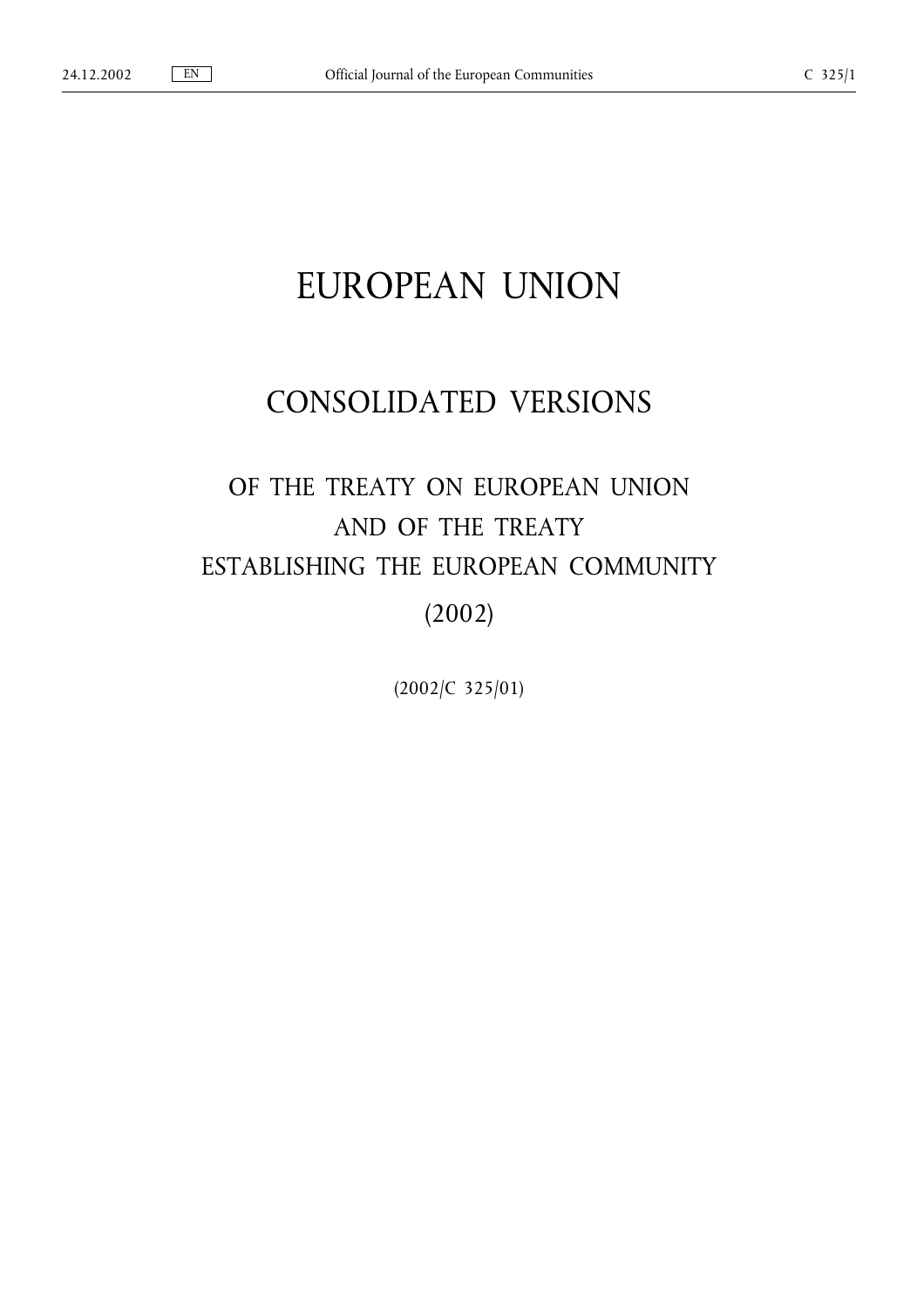#### INTRODUCTORY NOTE

This publication contains the consolidated versions of the Treaty on European Union and of the Treaty establishing the European Community, incorporating the amendments made by the Treaty of Nice, signed on 26 February 2001.

It also reproduces the four Protocols adopted at Nice, namely the Protocol on the enlargement of the European Union, the Protocol on the Statute of the Court of Justice, the Protocol on the financial consequences of the expiry of the ECSC Treaty and on the Research Fund for Coal and Steel, as well as the Protocol on Article 67 of the Treaty establishing the European Community.

This publication does not contain the text of the other Protocols in force, nor that of the Treaty establishing the European Atomic Energy Community, nor that of other acts of primary law.

It should be noted that amendments made by the Treaty of Nice will be effective only on the date of its entry into force, as provided for in Article 12(2) of that Treaty.

This text has been produced for documentary purposes and does not involve the responsibility of the institutions.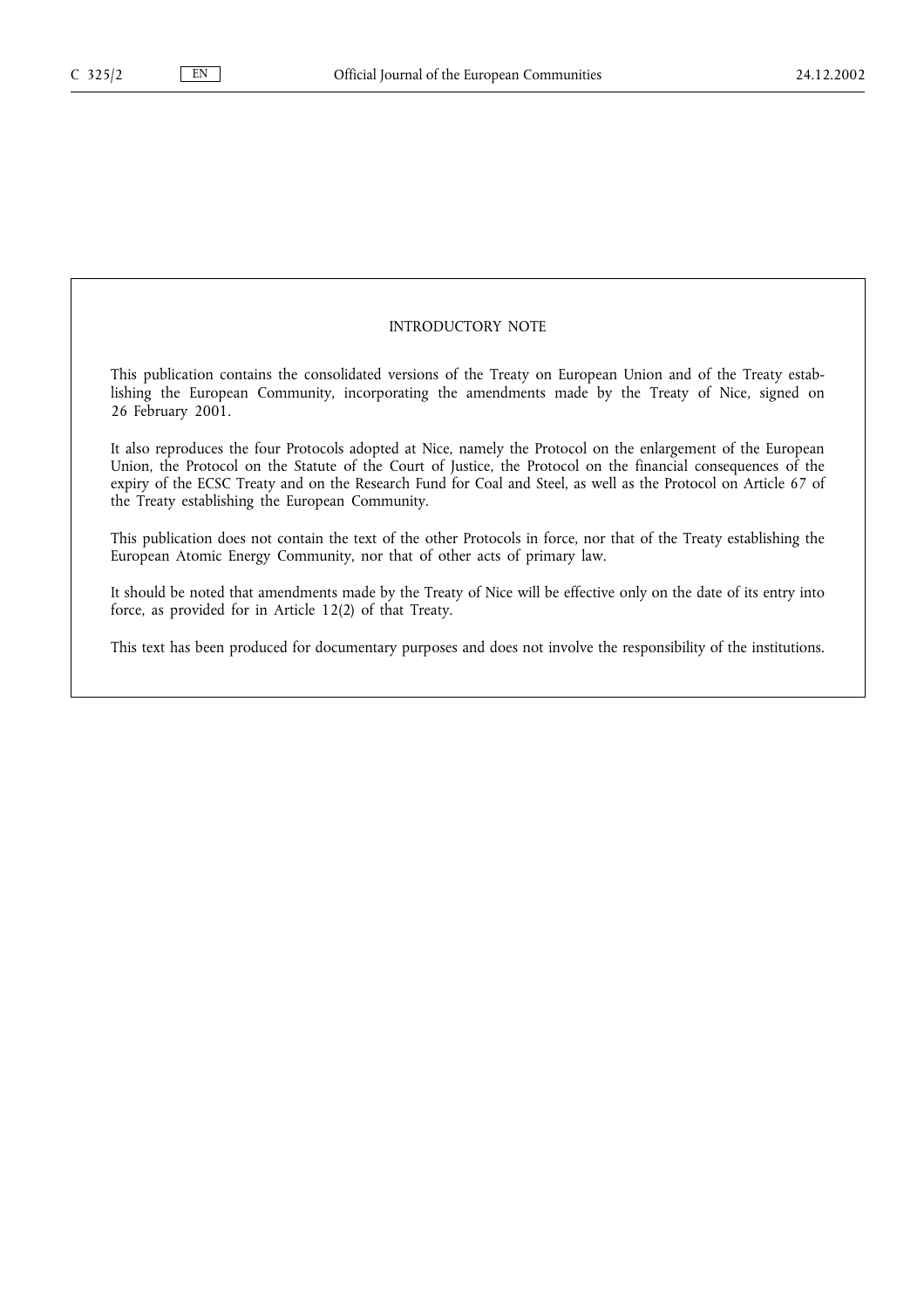# **CONTENTS**

|                                                                                                    | Page |
|----------------------------------------------------------------------------------------------------|------|
|                                                                                                    | 5    |
| I. Text of the Treaty                                                                              |      |
| II. List of Protocols (text not reproduced)                                                        |      |
|                                                                                                    |      |
| CONSOLIDATED VERSION OF THE TREATY ESTABLISHING THE EUROPEAN COMMUNITY                             | 33   |
| I. Text of the Treaty                                                                              |      |
| II. List of Protocols (text not reproduced)                                                        |      |
|                                                                                                    |      |
|                                                                                                    | 161  |
|                                                                                                    | 163  |
|                                                                                                    | 167  |
| - Protocol on the financial consequences of the expiry of the ECSC Treaty and on the Research Fund | 182  |
|                                                                                                    | 184  |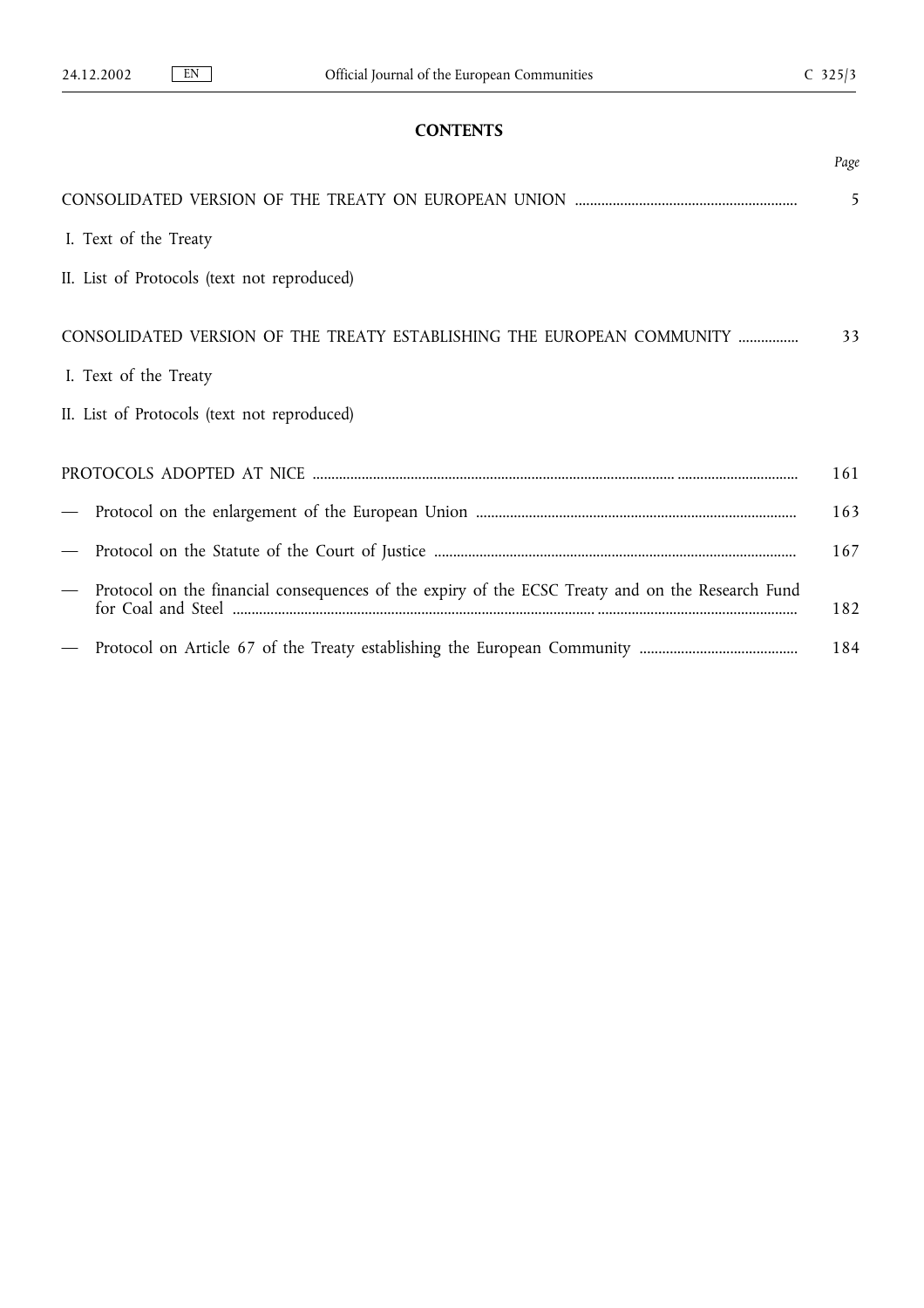# **CONSOLIDATED VERSION OF THE TREATY ON EUROPEAN UNION**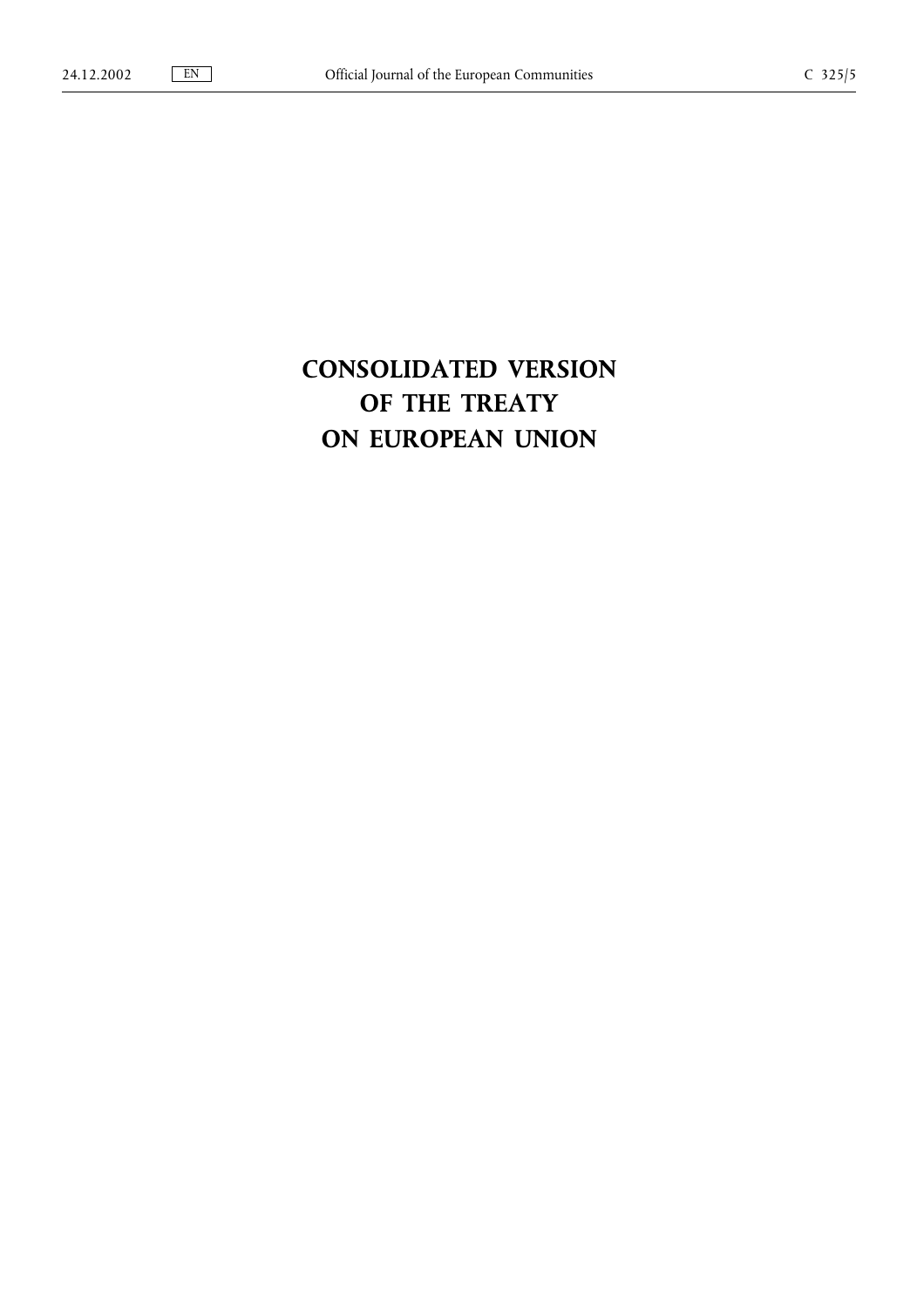*Page*

#### **CONTENTS**

#### I. TEXT OF THE TREATY

|                                                                                               | 9  |
|-----------------------------------------------------------------------------------------------|----|
|                                                                                               | 10 |
| TITLE II - Provisions amending the Treaty establishing the European Economic Community with   | 13 |
| TITLE III - Provisions amending the Treaty establishing the European Coal and Steel Community | 13 |
| TITLE IV $-$ Provisions amending the Treaty establishing the European Atomic Energy Community | 13 |
|                                                                                               | 13 |
|                                                                                               | 21 |
|                                                                                               | 28 |
|                                                                                               | 30 |

II. PROTOCOLS (text not reproduced, with the exception of the four Protocols adopted by the Nice Intergovernmental Conference (see the end of this publication)) (\*)

Protocol annexed to the Treaty on European Union

Protocol (1) on Article 17 of the Treaty on European Union (1997)

Protocols annexed to the Treaty on European Union and to the Treaty establishing the European Community

- Protocol (2) integrating the Schengen *acquis* into the framework of the European Union (1997)
- Protocol (3) on the application of certain aspects of Article 14 of the Treaty establishing the European Community to the United Kingdom and to Ireland (1997)
- Protocol (4) on the position of the United Kingdom and Ireland (1997)
- Protocol (5) on the position of Denmark (1997)

Protocols annexed to the Treaty on European Union, to the Treaty establishing the European Community and to the Treaty establishing the European Atomic Energy Community

- Protocol (6) on the Statute of the Court of Justice (2001) (text reproduced hereafter)
- Protocol (7) annexed to the Treaty on European Union and to the Treaties establishing the European Communities (1992)
- Protocol (8) on the location of the seats of the institutions and of certain bodies and departments of the European Communities and of Europol (1997)
- Protocol (9) on the role of national parliaments in the European Union (1997)
- Protocol (10) on the enlargement of the European Union (2001) (text reproduced hereafter)

<sup>(\*)</sup> For the text of the Protocols adopted at Intergovernmental Conferences prior to Nice, the reader is requested to refer to pages 355 et seq. of the *Selected Instruments taken from the Treaties*, book I, volume I, 1999 edition, published by the Office for Official Publications of the European Communities, ISBN 92-824-1661-5.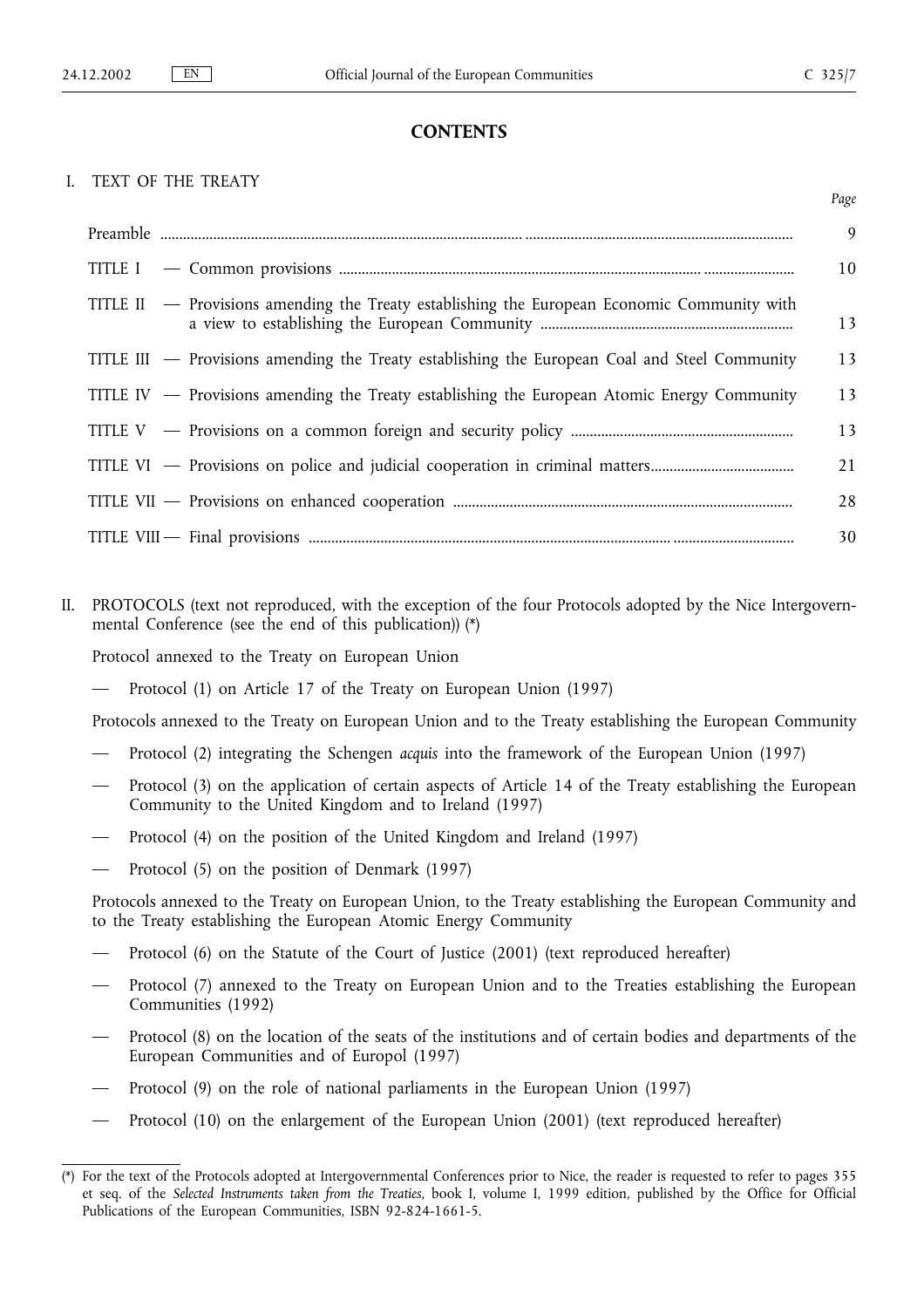HIS MAJESTY THE KING OF THE BELGIANS, HER MAJESTY THE QUEEN OF DENMARK, THE PRESIDENT OF THE FEDERAL REPUBLIC OF GERMANY, THE PRESIDENT OF THE HELLENIC REPUBLIC, HIS MAJESTY THE KING OF SPAIN, THE PRESIDENT OF THE FRENCH REPUBLIC, THE PRESIDENT OF IRELAND, THE PRESIDENT OF THE ITALIAN REPUBLIC, HIS ROYAL HIGHNESS THE GRAND DUKE OF LUXEMBOURG, HER MAJESTY THE QUEEN OF THE NETHERLANDS, THE PRESIDENT OF THE PORTUGUESE REPUBLIC, HER MAJESTY THE QUEEN OF THE UNITED KINGDOM OF GREAT BRITAIN AND NORTHERN IRELAND,

RESOLVED to mark a new stage in the process of European integration undertaken with the establishment of the European Communities,

RECALLING the historic importance of the ending of the division of the European continent and the need to create firm bases for the construction of the future Europe,

CONFIRMING their attachment to the principles of liberty, democracy and respect for human rights and fundamental freedoms and of the rule of law,

CONFIRMING their attachment to fundamental social rights as defined in the European Social Charter signed at Turin on 18 October 1961 and in the 1989 Community Charter of the Fundamental Social Rights of Workers,

DESIRING to deepen the solidarity between their peoples while respecting their history, their culture and their traditions,

DESIRING to enhance further the democratic and efficient functioning of the institutions so as to enable them better to carry out, within a single institutional framework, the tasks entrusted to them,

RESOLVED to achieve the strengthening and the convergence of their economies and to establish an economic and monetary union including, in accordance with the provisions of this Treaty, a single and stable currency,

DETERMINED to promote economic and social progress for their peoples, taking into account the principle of sustainable development and within the context of the accomplishment of the internal market and of reinforced cohesion and environmental protection, and to implement policies ensuring that advances in economic integration are accompanied by parallel progress in other fields,

RESOLVED to establish a citizenship common to nationals of their countries,

RESOLVED to implement a common foreign and security policy including the progressive framing of a common defence policy, which might lead to a common defence in accordance with the provisions of Article 17, thereby reinforcing the European identity and its independence in order to promote peace, security and progress in Europe and in the world,

RESOLVED to facilitate the free movement of persons, while ensuring the safety and security of their peoples, by establishing an area of freedom, security and justice, in accordance with the provisions of this Treaty,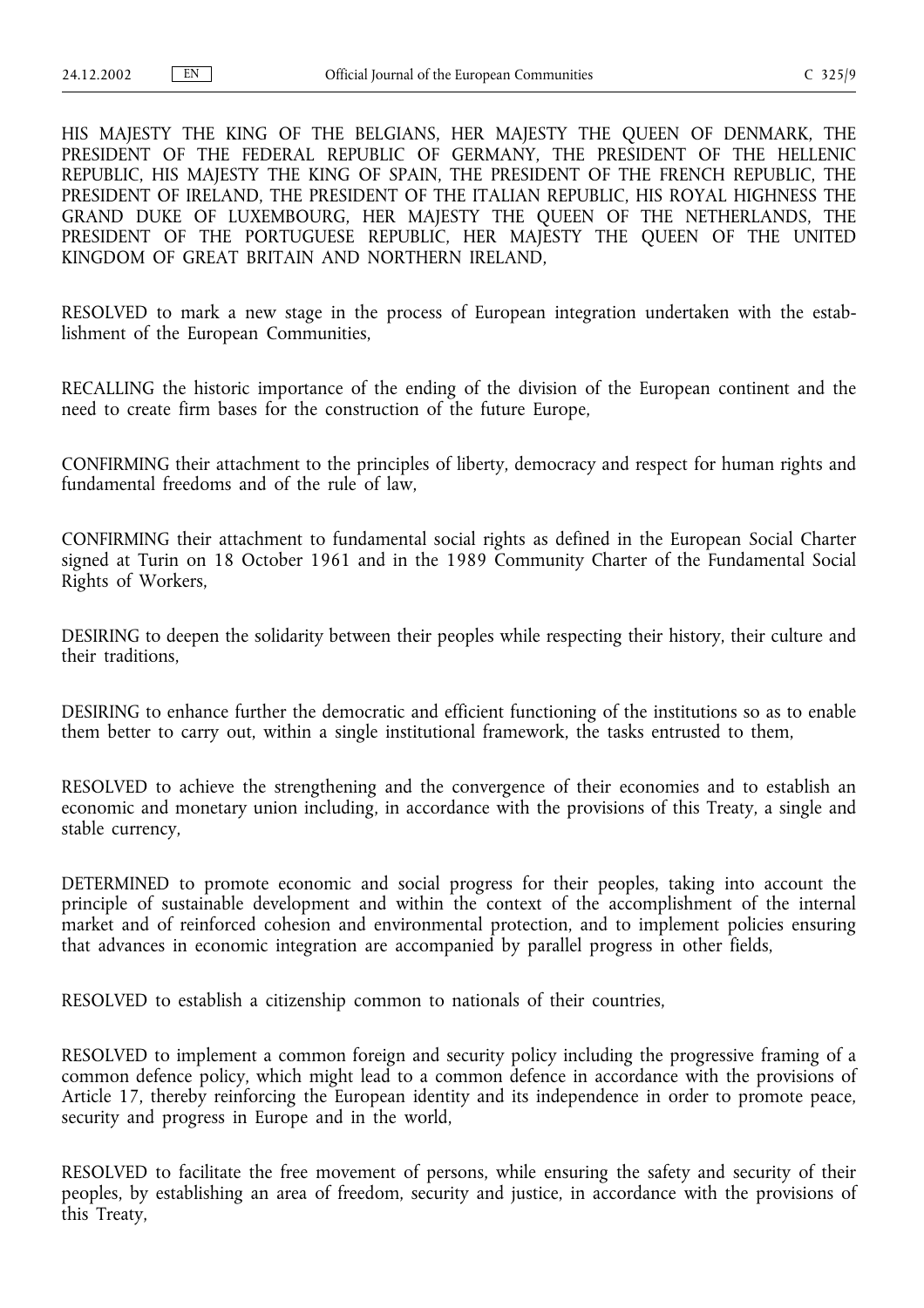RESOLVED to continue the process of creating an ever closer union among the peoples of Europe, in which decisions are taken as closely as possible to the citizen in accordance with the principle of subsidiarity,

IN VIEW of further steps to be taken in order to advance European integration,

HAVE DECIDED to establish a European Union and to this end have designated as their Plenipotentiaries:

(*List of plenipotentiaries not reproduced*)

WHO, having exchanged their full powers, found in good and due form, have agreed as follows.

#### TITLE I

## **COMMON PROVISIONS**

#### *Article 1*

By this Treaty, the HIGH CONTRACTING PARTIES establish among themselves a EUROPEAN UNION, hereinafter called 'the Union'.

This Treaty marks a new stage in the process of creating an ever closer union among the peoples of Europe, in which decisions are taken as openly as possible and as closely as possible to the citizen.

The Union shall be founded on the European Communities, supplemented by the policies and forms of cooperation established by this Treaty. Its task shall be to organise, in a manner demonstrating consistency and solidarity, relations between the Member States and between their peoples.

#### *Article 2*

The Union shall set itself the following objectives:

- to promote economic and social progress and a high level of employment and to achieve balanced and sustainable development, in particular through the creation of an area without internal frontiers, through the strengthening of economic and social cohesion and through the establishment of economic and monetary union, ultimately including a single currency in accordance with the provisions of this Treaty,
- to assert its identity on the international scene, in particular through the implementation of a common foreign and security policy including the progressive framing of a common defence policy, which might lead to a common defence, in accordance with the provisions of Article 17,
- to strengthen the protection of the rights and interests of the nationals of its Member States through the introduction of a citizenship of the Union,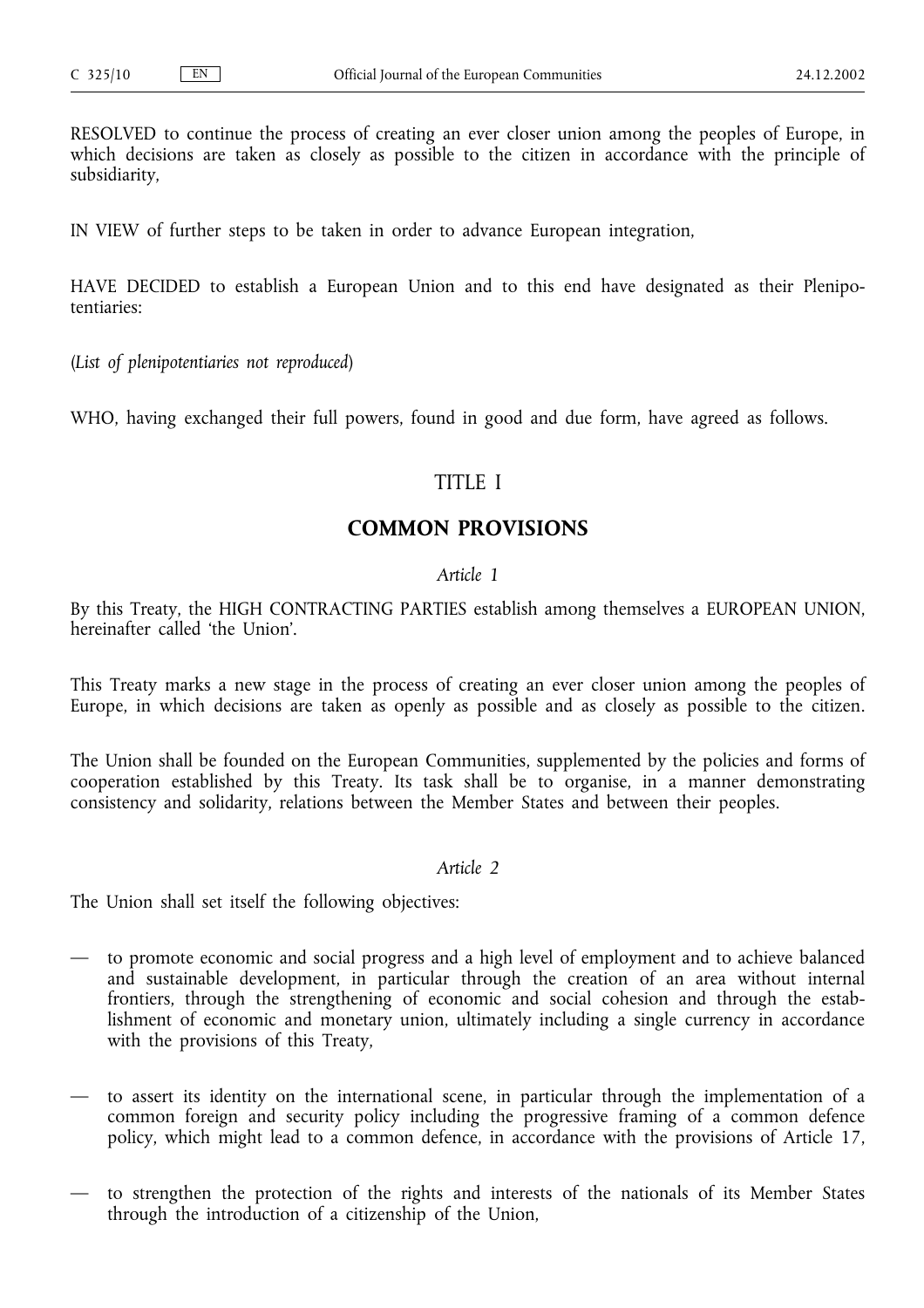- to maintain and develop the Union as an area of freedom, security and justice, in which the free movement of persons is assured in conjunction with appropriate measures with respect to external border controls, asylum, immigration and the prevention and combating of crime,
- to maintain in full the *acquis communautaire* and build on it with a view to considering to what extent the policies and forms of cooperation introduced by this Treaty may need to be revised with the aim of ensuring the effectiveness of the mechanisms and the institutions of the Community.

The objectives of the Union shall be achieved as provided in this Treaty and in accordance with the conditions and the timetable set out therein while respecting the principle of subsidiarity as defined in Article 5 of the Treaty establishing the European Community.

#### *Article 3*

The Union shall be served by a single institutional framework which shall ensure the consistency and the continuity of the activities carried out in order to attain its objectives while respecting and building upon the *acquis communautaire*.

The Union shall in particular ensure the consistency of its external activities as a whole in the context of its external relations, security, economic and development policies. The Council and the Commission shall be responsible for ensuring such consistency and shall cooperate to this end. They shall ensure the implementation of these policies, each in accordance with its respective powers.

#### *Article 4*

The European Council shall provide the Union with the necessary impetus for its development and shall define the general political guidelines thereof.

The European Council shall bring together the Heads of State or Government of the Member States and the President of the Commission. They shall be assisted by the Ministers for Foreign Affairs of the Member States and by a Member of the Commission. The European Council shall meet at least twice a year, under the chairmanship of the Head of State or Government of the Member State which holds the Presidency of the Council.

The European Council shall submit to the European Parliament a report after each of its meetings and a yearly written report on the progress achieved by the Union.

## *Article 5*

The European Parliament, the Council, the Commission, the Court of Justice and the Court of Auditors shall exercise their powers under the conditions and for the purposes provided for, on the one hand, by the provisions of the Treaties establishing the European Communities and of the subsequent Treaties and Acts modifying and supplementing them and, on the other hand, by the other provisions of this Treaty.

#### *Article 6*

1. The Union is founded on the principles of liberty, democracy, respect for human rights and fundamental freedoms, and the rule of law, principles which are common to the Member States.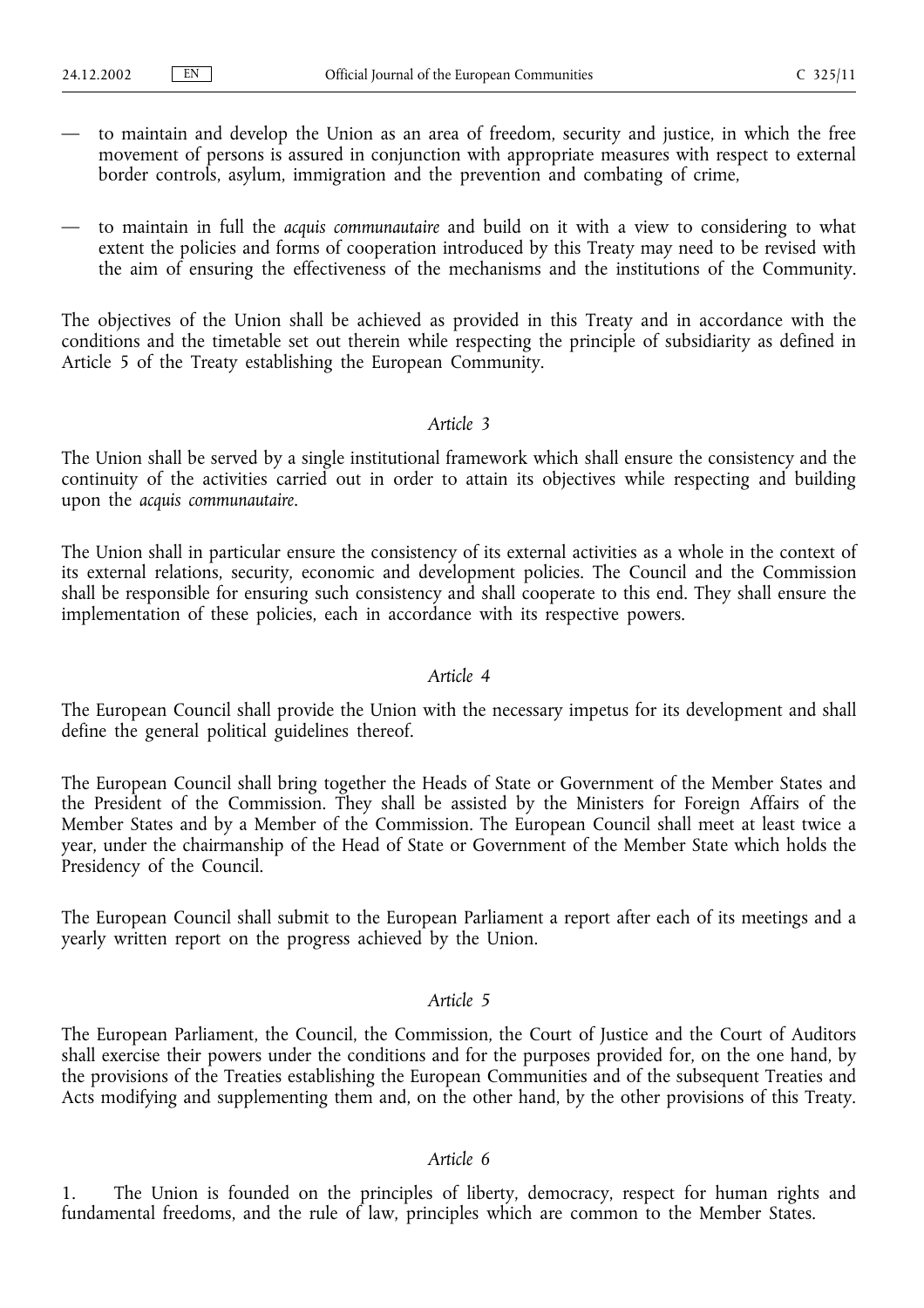2. The Union shall respect fundamental rights, as guaranteed by the European Convention for the Protection of Human Rights and Fundamental Freedoms signed in Rome on 4 November 1950 and as they result from the constitutional traditions common to the Member States, as general principles of Community law.

3. The Union shall respect the national identities of its Member States.

4. The Union shall provide itself with the means necessary to attain its objectives and carry through its policies.

## *Article 7 (\*)*

1. On a reasoned proposal by one third of the Member States, by the European Parliament or by the Commission, the Council, acting by a majority of four fifths of its members after obtaining the assent of the European Parliament, may determine that there is a clear risk of a serious breach by a Member State of principles mentioned in Article 6(1), and address appropriate recommendations to that State. Before making such a determination, the Council shall hear the Member State in question and, acting in accordance with the same procedure, may call on independent persons to submit within a reasonable time limit a report on the situation in the Member State in question.

The Council shall regularly verify that the grounds on which such a determination was made continue to apply.

2. The Council, meeting in the composition of the Heads of State or Government and acting by unanimity on a proposal by one third of the Member States or by the Commission and after obtaining the assent of the European Parliament, may determine the existence of a serious and persistent breach by a Member State of principles mentioned in Article 6(1), after inviting the government of the Member State in question to submit its observations.

3. Where a determination under paragraph 2 has been made, the Council, acting by a qualified majority, may decide to suspend certain of the rights deriving from the application of this Treaty to the Member State in question, including the voting rights of the representative of the government of that Member State in the Council. In doing so, the Council shall take into account the possible consequences of such a suspension on the rights and obligations of natural and legal persons.

The obligations of the Member State in question under this Treaty shall in any case continue to be binding on that State.

4. The Council, acting by a qualified majority, may decide subsequently to vary or revoke measures taken under paragraph 3 in response to changes in the situation which led to their being imposed.

5. For the purposes of this Article, the Council shall act without taking into account the vote of the representative of the government of the Member State in question. Abstentions by members present in person or represented shall not prevent the adoption of decisions referred to in paragraph 2. A qualified majority shall be defined as the same proportion of the weighted votes of the members of the Council concerned as laid down in Article 205(2) of the Treaty establishing the European Community.

<sup>(\*)</sup> Article amended by the Treaty of Nice.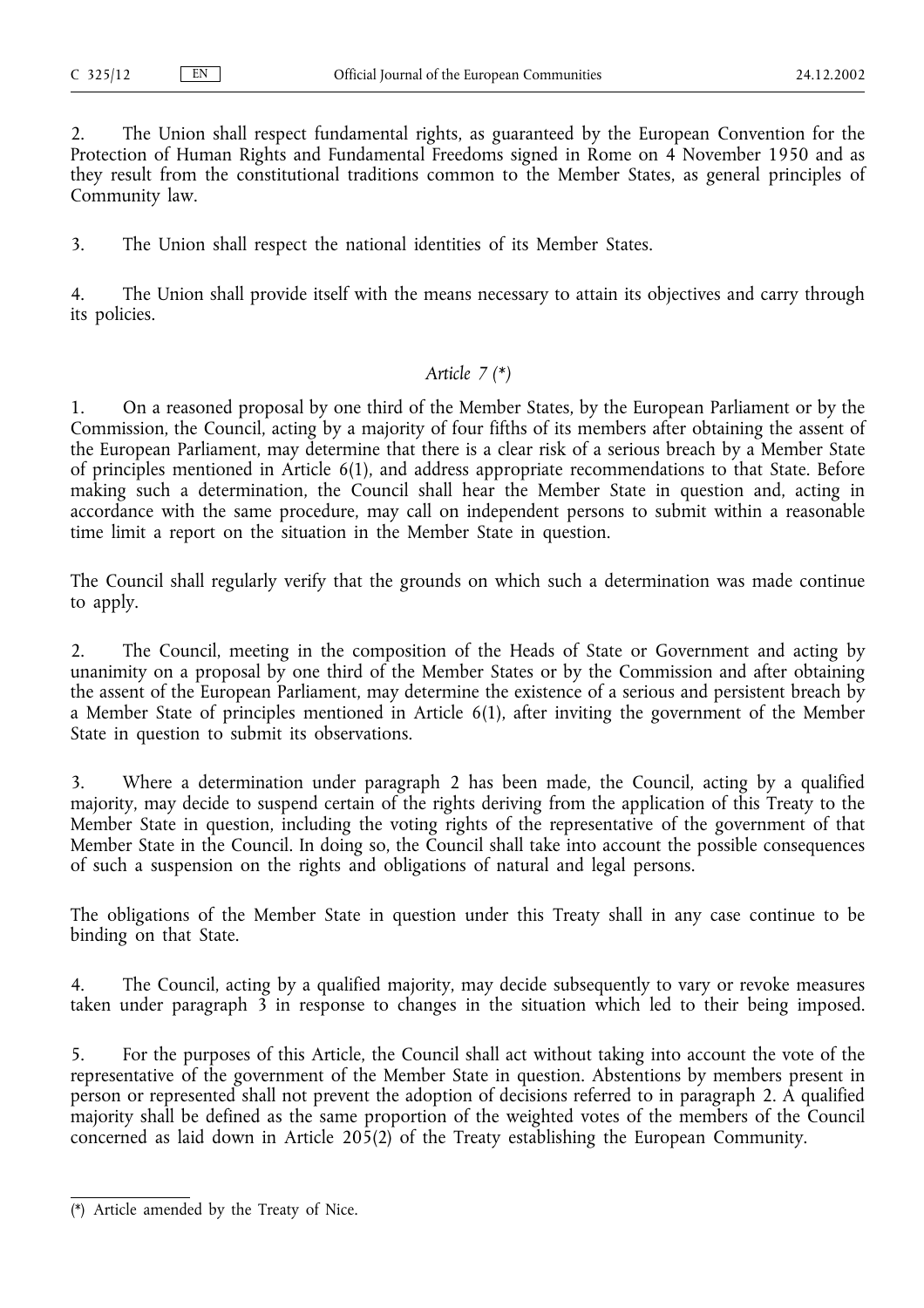This paragraph shall also apply in the event of voting rights being suspended pursuant to paragraph 3.

6. For the purposes of paragraphs 1 and 2, the European Parliament shall act by a two-thirds majority of the votes cast, representing a majority of its Members.

## TITLE II

# **PROVISIONS AMENDING THE TREATY ESTABLISHING THE EUROPEAN ECONOMIC COMMUNITY WITH A VIEW TO ESTABLISHING THE EUROPEAN COMMUNITY**

*Article 8*

(not reproduced)

## TITLE III

# **PROVISIONS AMENDING THE TREATY ESTABLISHING THE EUROPEAN COAL AND STEEL COMMUNITY**

*Article 9*

(not reproduced)

## TITLE IV

# **PROVISIONS AMENDING THE TREATY ESTABLISHING THE EUROPEAN ATOMIC ENERGY COMMUNITY**

*Article 10*

(not reproduced)

## TITLE V

# **PROVISIONS ON A COMMON FOREIGN AND SECURITY POLICY**

#### *Article 11*

1. The Union shall define and implement a common foreign and security policy covering all areas of foreign and security policy, the objectives of which shall be:

- to safeguard the common values, fundamental interests, independence and integrity of the Union in conformity with the principles of the United Nations Charter,
- to strengthen the security of the Union in all ways,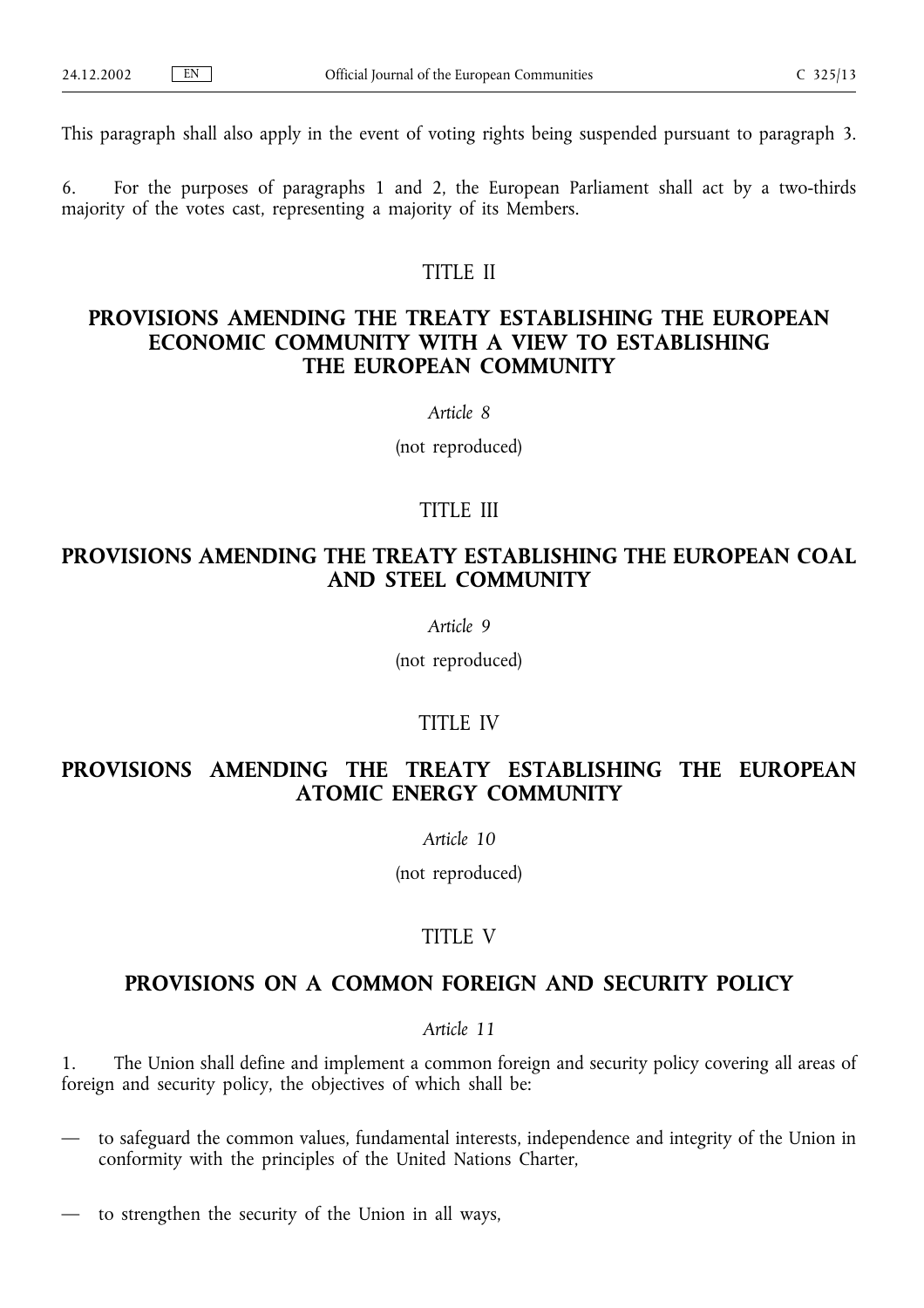- to preserve peace and strengthen international security, in accordance with the principles of the United Nations Charter, as well as the principles of the Helsinki Final Act and the objectives of the Paris Charter, including those on external borders,
- to promote international cooperation,
- to develop and consolidate democracy and the rule of law, and respect for human rights and fundamental freedoms.

2. The Member States shall support the Union's external and security policy actively and unreservedly in a spirit of loyalty and mutual solidarity.

The Member States shall work together to enhance and develop their mutual political solidarity. They shall refrain from any action which is contrary to the interests of the Union or likely to impair its effectiveness as a cohesive force in international relations.

The Council shall ensure that these principles are complied with.

## *Article 12*

The Union shall pursue the objectives set out in Article 11 by:

- defining the principles of and general guidelines for the common foreign and security policy,
- deciding on common strategies,
- adopting joint actions,
- adopting common positions,
- strengthening systematic cooperation between Member States in the conduct of policy.

## *Article 13*

1. The European Council shall define the principles of and general guidelines for the common foreign and security policy, including for matters with defence implications.

2. The European Council shall decide on common strategies to be implemented by the Union in areas where the Member States have important interests in common.

Common strategies shall set out their objectives, duration and the means to be made available by the Union and the Member States.

3. The Council shall take the decisions necessary for defining and implementing the common foreign and security policy on the basis of the general guidelines defined by the European Council.

The Council shall recommend common strategies to the European Council and shall implement them, in particular by adopting joint actions and common positions.

The Council shall ensure the unity, consistency and effectiveness of action by the Union.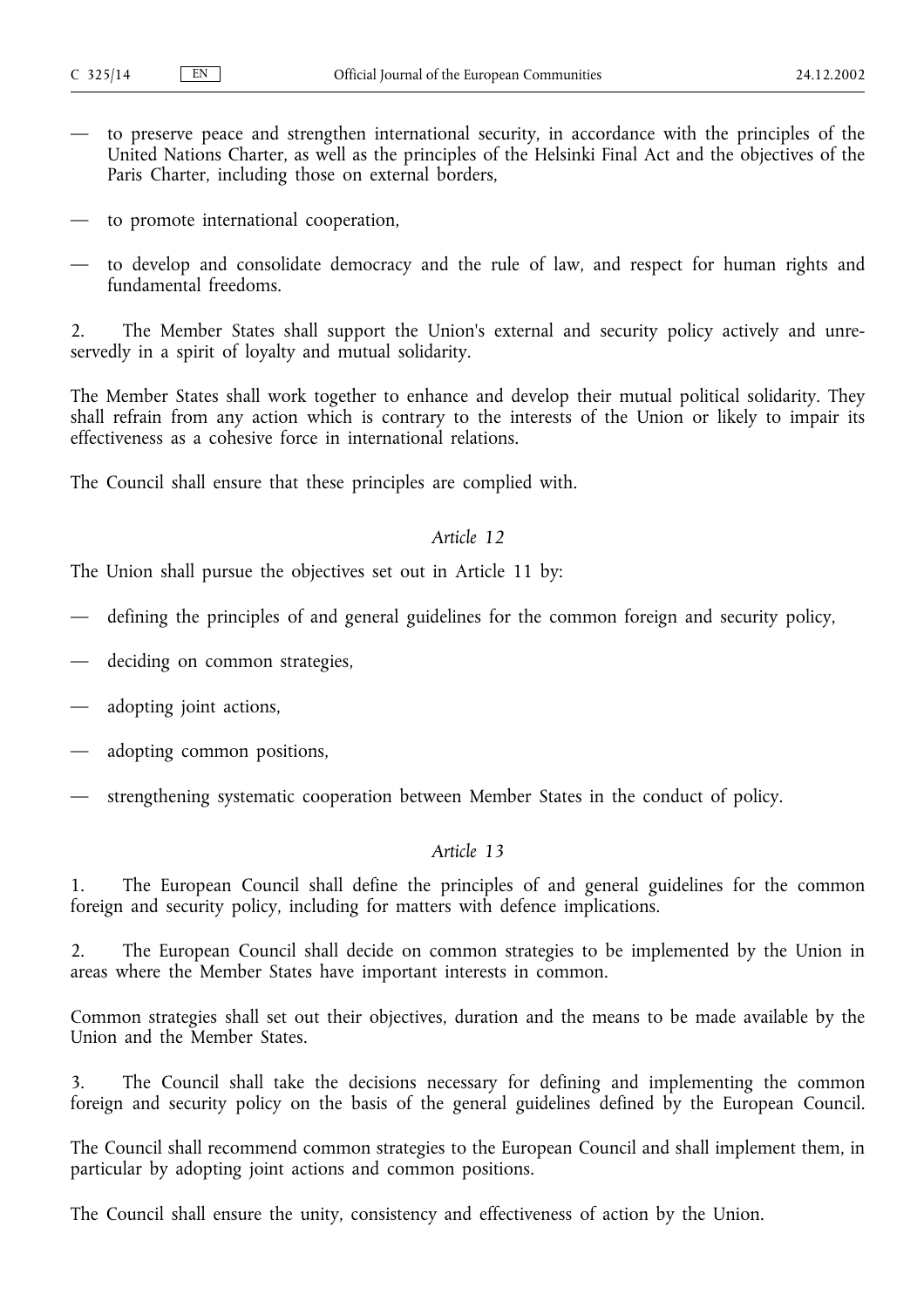1. The Council shall adopt joint actions. Joint actions shall address specific situations where operational action by the Union is deemed to be required. They shall lay down their objectives, scope, the means to be made available to the Union, if necessary their duration, and the conditions for their implementation.

2. If there is a change in circumstances having a substantial effect on a question subject to joint action, the Council shall review the principles and objectives of that action and take the necessary decisions. As long as the Council has not acted, the joint action shall stand.

3. Joint actions shall commit the Member States in the positions they adopt and in the conduct of their activity.

4. The Council may request the Commission to submit to it any appropriate proposals relating to the common foreign and security policy to ensure the implementation of a joint action.

5. Whenever there is any plan to adopt a national position or take national action pursuant to a joint action, information shall be provided in time to allow, if necessary, for prior consultations within the Council. The obligation to provide prior information shall not apply to measures which are merely a national transposition of Council decisions.

6. In cases of imperative need arising from changes in the situation and failing a Council decision, Member States may take the necessary measures as a matter of urgency having regard to the general objectives of the joint action. The Member State concerned shall inform the Council immediately of any such measures.

7. Should there be any major difficulties in implementing a joint action, a Member State shall refer them to the Council which shall discuss them and seek appropriate solutions. Such solutions shall not run counter to the objectives of the joint action or impair its effectiveness.

## *Article 15*

The Council shall adopt common positions. Common positions shall define the approach of the Union to a particular matter of a geographical or thematic nature. Member States shall ensure that their national policies conform to the common positions.

#### *Article 16*

Member States shall inform and consult one another within the Council on any matter of foreign and security policy of general interest in order to ensure that the Union's influence is exerted as effectively as possible by means of concerted and convergent action.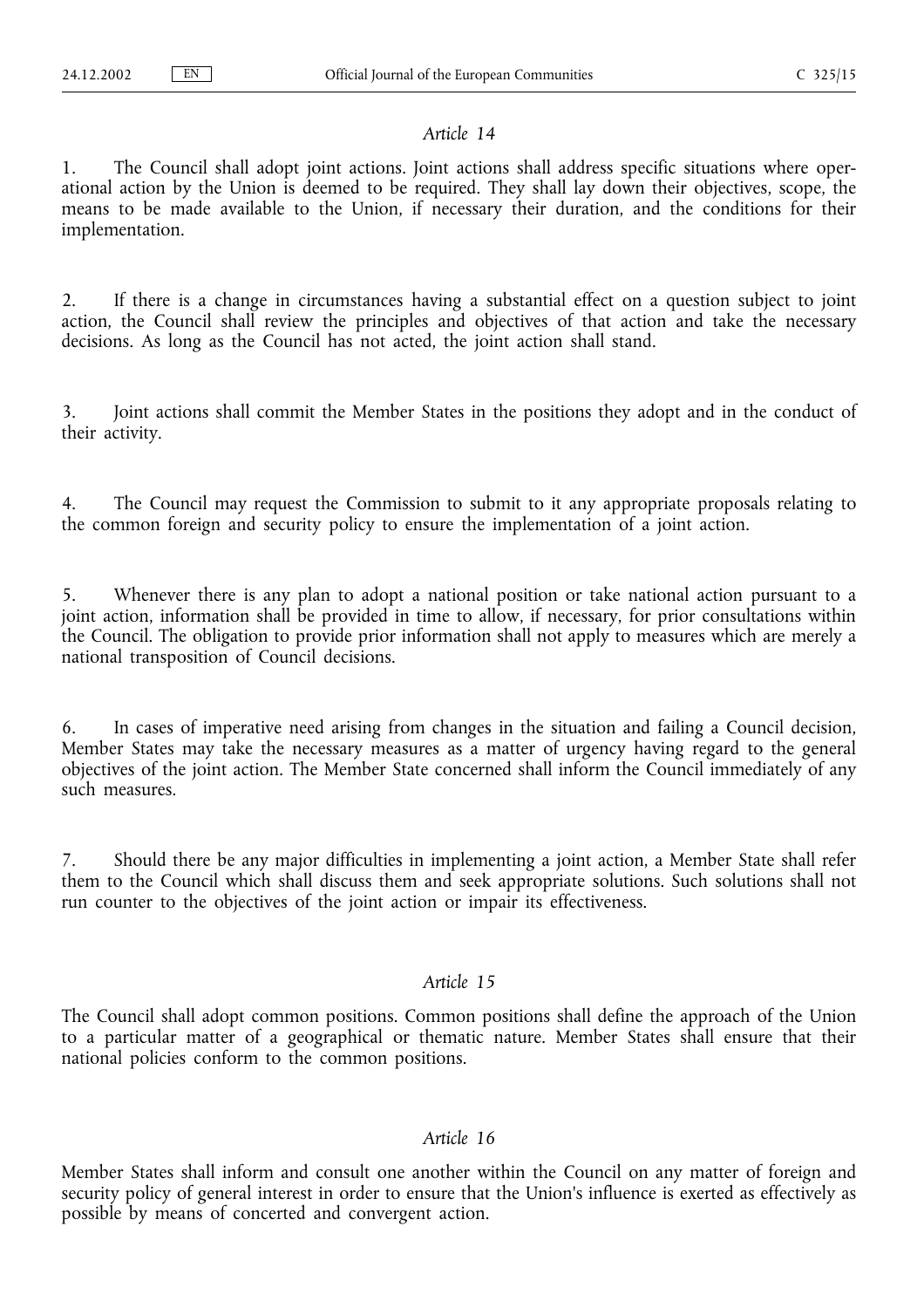## *Article 17 (\*)*

1. The common foreign and security policy shall include all questions relating to the security of the Union, including the progressive framing of a common defence policy, which might lead to a common defence, should the European Council so decide. It shall in that case recommend to the Member States the adoption of such a decision in accordance with their respective constitutional requirements.

The policy of the Union in accordance with this Article shall not prejudice the specific character of the security and defence policy of certain Member States and shall respect the obligations of certain Member States, which see their common defence realised in the North Atlantic Treaty Organisation (NATO), under the North Atlantic Treaty and be compatible with the common security and defence policy established within that framework.

The progressive framing of a common defence policy will be supported, as Member States consider appropriate, by cooperation between them in the field of armaments.

2. Questions referred to in this Article shall include humanitarian and rescue tasks, peacekeeping tasks and tasks of combat forces in crisis management, including peacemaking.

3. Decisions having defence implications dealt with under this Article shall be taken without prejudice to the policies and obligations referred to in paragraph 1, second subparagraph.

4. The provisions of this Article shall not prevent the development of closer cooperation between two or more Member States on a bilateral level, in the framework of the Western European Union (WEU) and NATO, provided such cooperation does not run counter to or impede that provided for in this title.

5. With a view to furthering the objectives of this Article, the provisions of this Article will be reviewed in accordance with Article 48.

## *Article 18*

1. The Presidency shall represent the Union in matters coming within the common foreign and security policy.

2. The Presidency shall be responsible for the implementation of decisions taken under this title; in that capacity it shall in principle express the position of the Union in international organisations and international conferences.

3. The Presidency shall be assisted by the Secretary-General of the Council who shall exercise the function of High Representative for the common foreign and security policy.

4. The Commission shall be fully associated in the tasks referred to in paragraphs 1 and 2. The Presidency shall be assisted in those tasks if need be by the next Member State to hold the Presidency.

<sup>(\*)</sup> Article amended by the Treaty of Nice.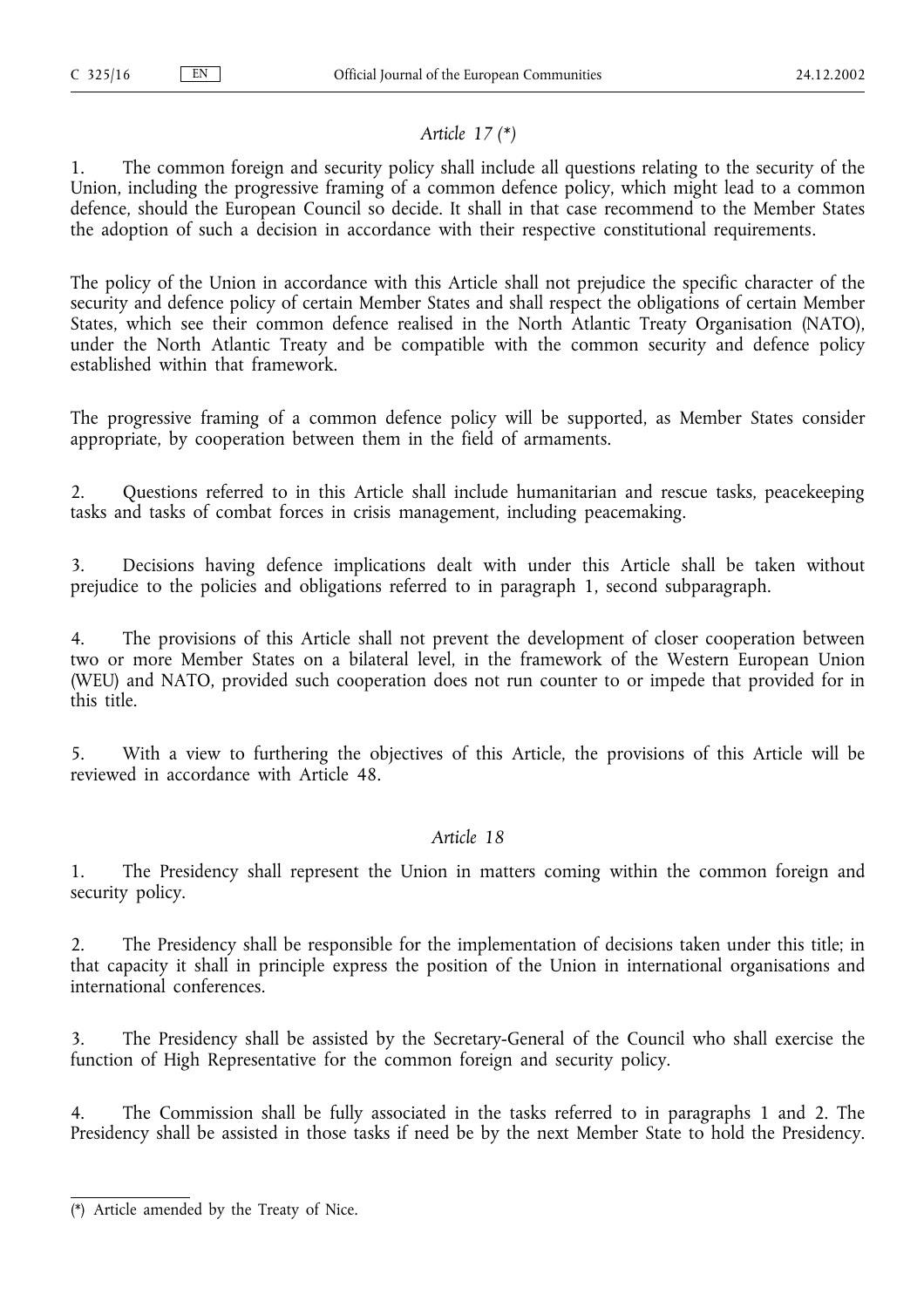5. The Council may, whenever it deems it necessary, appoint a special representative with a mandate in relation to particular policy issues.

#### *Article 19*

1. Member States shall coordinate their action in international organisations and at international conferences. They shall uphold the common positions in such forums.

In international organisations and at international conferences where not all the Member States participate, those which do take part shall uphold the common positions.

2. Without prejudice to paragraph 1 and Article 14(3), Member States represented in international organisations or international conferences where not all the Member States participate shall keep the latter informed of any matter of common interest.

Member States which are also members of the United Nations Security Council will concert and keep the other Member States fully informed. Member States which are permanent members of the Security Council will, in the execution of their functions, ensure the defence of the positions and the interests of the Union, without prejudice to their responsibilities under the provisions of the United Nations Charter.

#### *Article 20*

The diplomatic and consular missions of the Member States and the Commission delegations in third countries and international conferences, and their representations to international organisations, shall cooperate in ensuring that the common positions and joint actions adopted by the Council are complied with and implemented.

They shall step up cooperation by exchanging information, carrying out joint assessments and contributing to the implementation of the provisions referred to in Article 20 of the Treaty establishing the European Community.

#### *Article 21*

The Presidency shall consult the European Parliament on the main aspects and the basic choices of the common foreign and security policy and shall ensure that the views of the European Parliament are duly taken into consideration. The European Parliament shall be kept regularly informed by the Presidency and the Commission of the development of the Union's foreign and security policy.

The European Parliament may ask questions of the Council or make recommendations to it. It shall hold an annual debate on progress in implementing the common foreign and security policy.

#### *Article 22*

1. Any Member State or the Commission may refer to the Council any question relating to the common foreign and security policy and may submit proposals to the Council.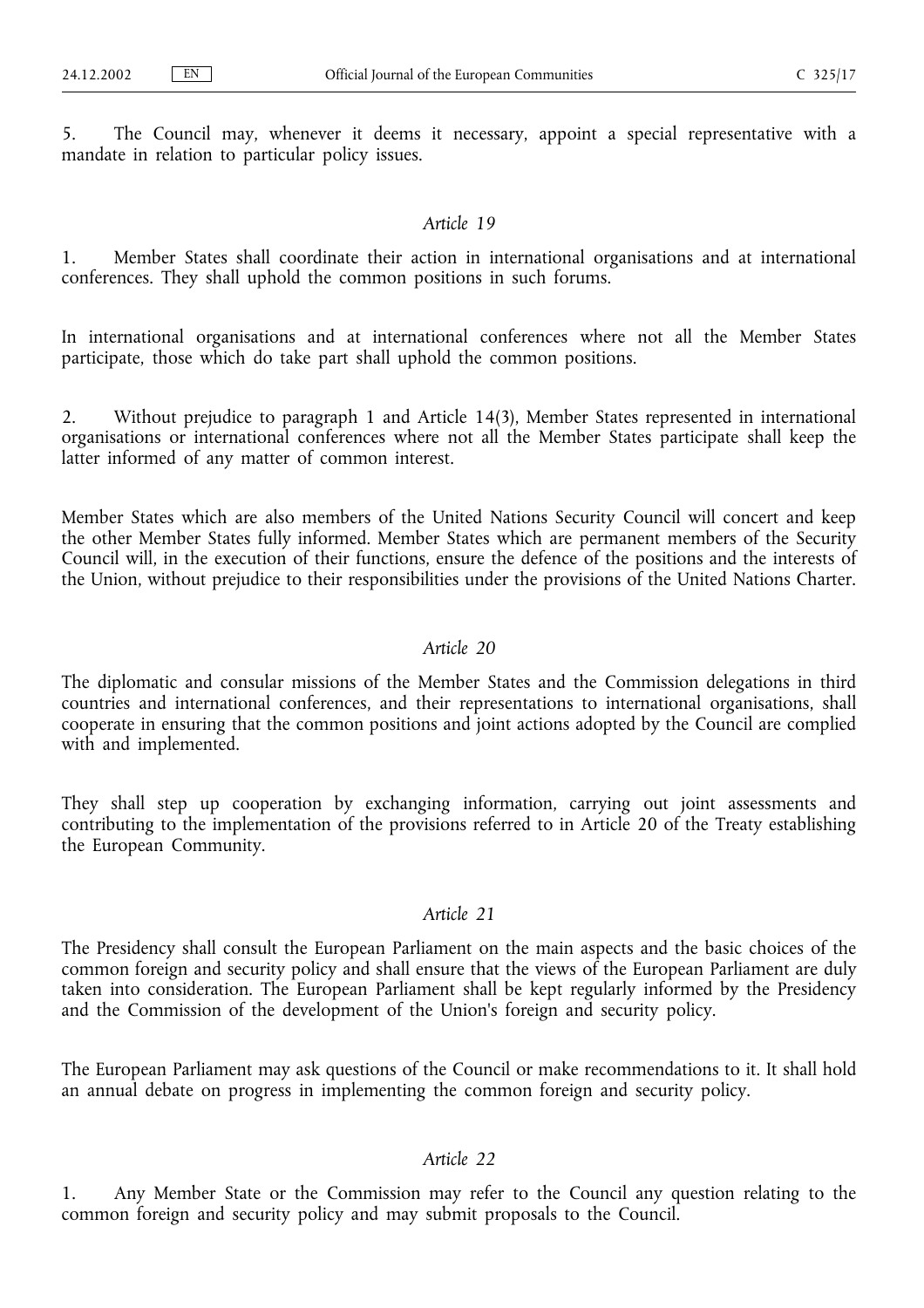2. In cases requiring a rapid decision, the Presidency, of its own motion, or at the request of the Commission or a Member State, shall convene an extraordinary Council meeting within 48 hours or, in an emergency, within a shorter period.

## *Article 23 (\*)*

1. Decisions under this title shall be taken by the Council acting unanimously. Abstentions by members present in person or represented shall not prevent the adoption of such decisions.

When abstaining in a vote, any member of the Council may qualify its abstention by making a formal declaration under the present subparagraph. In that case, it shall not be obliged to apply the decision, but shall accept that the decision commits the Union. In a spirit of mutual solidarity, the Member State concerned shall refrain from any action likely to conflict with or impede Union action based on that decision and the other Member States shall respect its position. If the members of the Council qualifying their abstention in this way represent more than one third of the votes weighted in accordance with Article 205(2) of the Treaty establishing the European Community, the decision shall not be adopted.

- 2. By derogation from the provisions of paragraph 1, the Council shall act by qualified majority:
- when adopting joint actions, common positions or taking any other decision on the basis of a common strategy,
- when adopting any decision implementing a joint action or a common position,
- when appointing a special representative in accordance with Article 18(5).

If a member of the Council declares that, for important and stated reasons of national policy, it intends to oppose the adoption of a decision to be taken by qualified majority, a vote shall not be taken. The Council may, acting by a qualified majority, request that the matter be referred to the European Council for decision by unanimity.

The votes of the members of the Council shall be weighted in accordance with Article 205(2) of the Treaty establishing the European Community. For their adoption, decisions shall require at least 62 votes in favour, cast by at least 10 members (\*\*).

This paragraph shall not apply to decisions having military or defence implications.

3. For procedural questions, the Council shall act by a majority of its members.

#### *Article 24 (\*)*

1. When it is necessary to conclude an agreement with one or more States or international organisations in implementation of this title, the Council may authorise the Presidency, assisted by the Commission as appropriate, to open negotiations to that effect. Such agreements shall be concluded by the Council on a recommendation from the Presidency.

<sup>(\*)</sup> Article amended by the Treaty of Nice.

<sup>(\*\*)</sup> This subparagraph will be amended on 1 January 2005 in accordance with the Protocol on the enlargement of the European Union (see Annex).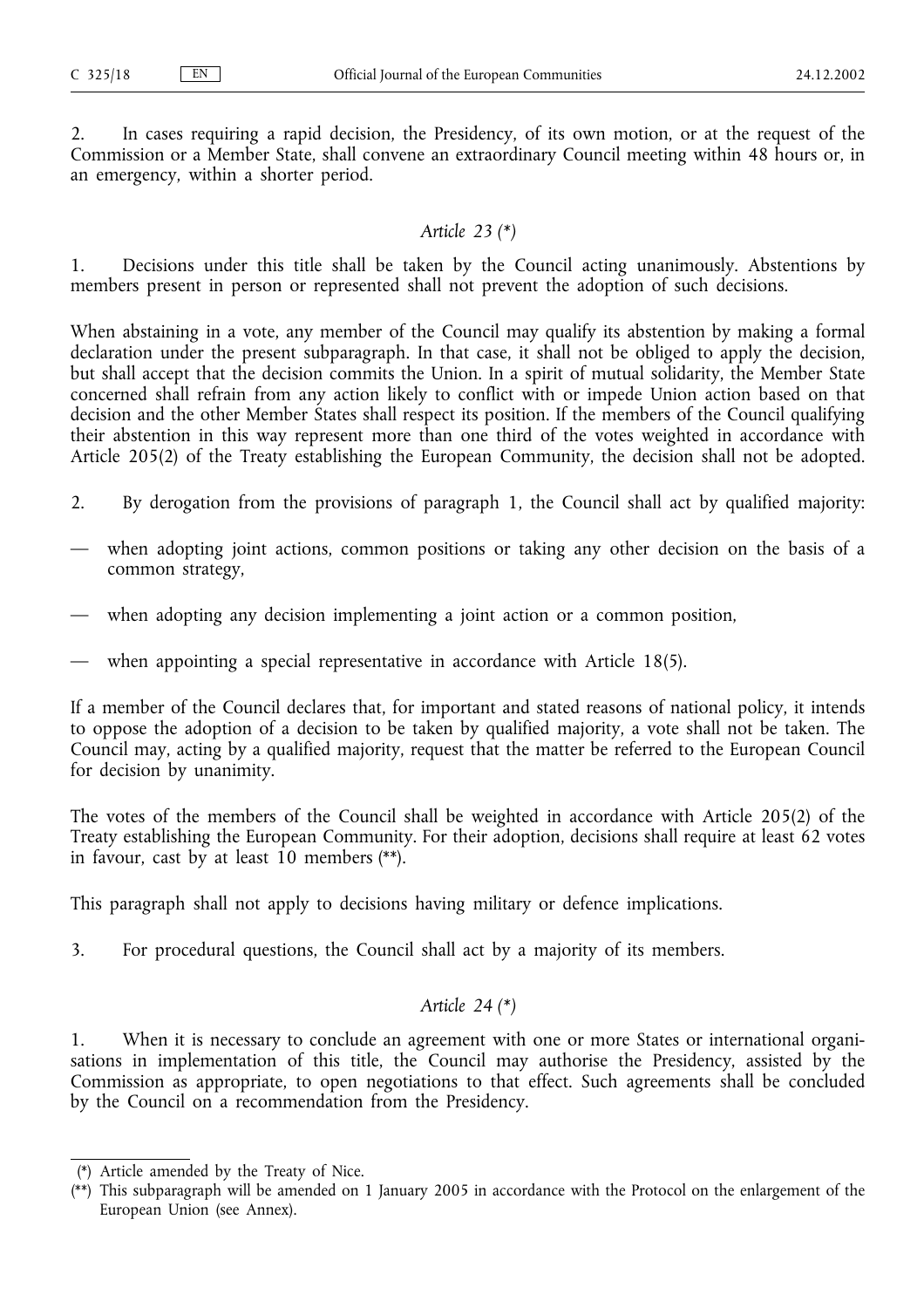2. The Council shall act unanimously when the agreement covers an issue for which unanimity is required for the adoption of internal decisions.

3. When the agreement is envisaged in order to implement a joint action or common position, the Council shall act by a qualified majority in accordance with Article 23(2).

4. The provisions of this Article shall also apply to matters falling under Title VI. When the agreement covers an issue for which a qualified majority is required for the adoption of internal decisions or measures, the Council shall act by a qualified majority in accordance with Article 34(3).

5. No agreement shall be binding on a Member State whose representative in the Council states that it has to comply with the requirements of its own constitutional procedure; the other members of the Council may agree that the agreement shall nevertheless apply provisionally.

6. Agreements concluded under the conditions set out by this Article shall be binding on the institutions of the Union.

## *Article 25 (\*)*

Without prejudice to Article 207 of the Treaty establishing the European Community, a Political and Security Committee shall monitor the international situation in the areas covered by the common foreign and security policy and contribute to the definition of policies by delivering opinions to the Council at the request of the Council or on its own initiative. It shall also monitor the implementation of agreed policies, without prejudice to the responsibility of the Presidency and the Commission.

Within the scope of this title, this Committee shall exercise, under the responsibility of the Council, political control and strategic direction of crisis management operations.

The Council may authorise the Committee, for the purpose and for the duration of a crisis management operation, as determined by the Council, to take the relevant decisions concerning the political control and strategic direction of the operation, without prejudice to Article 47.

## *Article 26*

The Secretary-General of the Council, High Representative for the common foreign and security policy, shall assist the Council in matters coming within the scope of the common foreign and security policy, in particular through contributing to the formulation, preparation and implementation of policy decisions, and, when appropriate and acting on behalf of the Council at the request of the Presidency, through conducting political dialogue with third parties.

### *Article 27*

The Commission shall be fully associated with the work carried out in the common foreign and security policy field.

<sup>(\*)</sup> Article amended by the Treaty of Nice.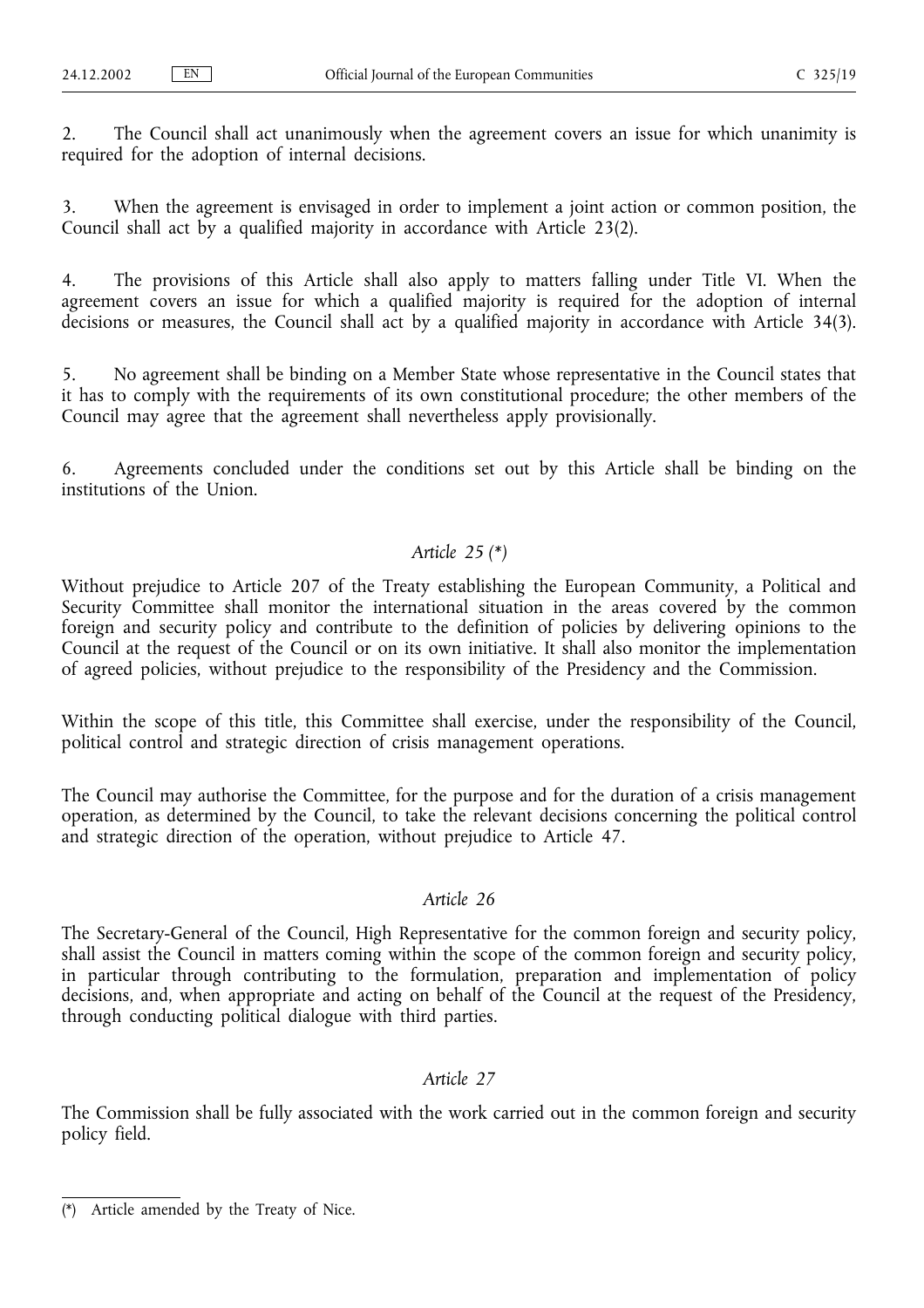## *Article 27a (\*)*

1. Enhanced cooperation in any of the areas referred to in this title shall be aimed at safeguarding the values and serving the interests of the Union as a whole by asserting its identity as a coherent force on the international scene. It shall respect:

- the principles, objectives, general guidelines and consistency of the common foreign and security policy and the decisions taken within the framework of that policy,
- the powers of the European Community, and
- consistency between all the Union's policies and its external activities.

2. Articles 11 to 27 and Articles 27b to 28 shall apply to the enhanced cooperation provided for in this article, save as otherwise provided in Article 27c and Articles 43 to 45.

## *Article 27b (\*)*

Enhanced cooperation pursuant to this title shall relate to implementation of a joint action or a common position. It shall not relate to matters having military or defence implications.

## *Article 27c (\*)*

Member States which intend to establish enhanced cooperation between themselves under Article 27b shall address a request to the Council to that effect.

The request shall be forwarded to the Commission and, for information, to the European Parliament. The Commission shall give its opinion particularly on whether the enhanced cooperation proposed is consistent with Union policies. Authorisation shall be granted by the Council, acting in accordance with the second and third subparagraphs of Article 23(2) and in compliance with Articles 43 to 45.

## *Article 27d (\*)*

Without prejudice to the powers of the Presidency and of the Commission, the Secretary-General of the Council, High Representative for the common foreign and security policy, shall in particular ensure that the European Parliament and all members of the Council are kept fully informed of the implementation of enhanced cooperation in the field of the common foreign and security policy.

## *Article 27e (\*)*

Any Member State which wishes to participate in enhanced cooperation established in accordance with Article 27c shall notify its intention to the Council and inform the Commission. The Commission shall give an opinion to the Council within three months of the date of receipt of that notification. Within four months of the date of receipt of that notification, the Council shall take a decision on the request and on such specific arrangements as it may deem necessary. The decision shall be deemed to be taken unless the Council, acting by a qualified majority within the same period, decides to hold it in abeyance; in that case, the Council shall state the reasons for its decision and set a deadline for re-examining it.

<sup>(\*)</sup> Article inserted by the Treaty of Nice.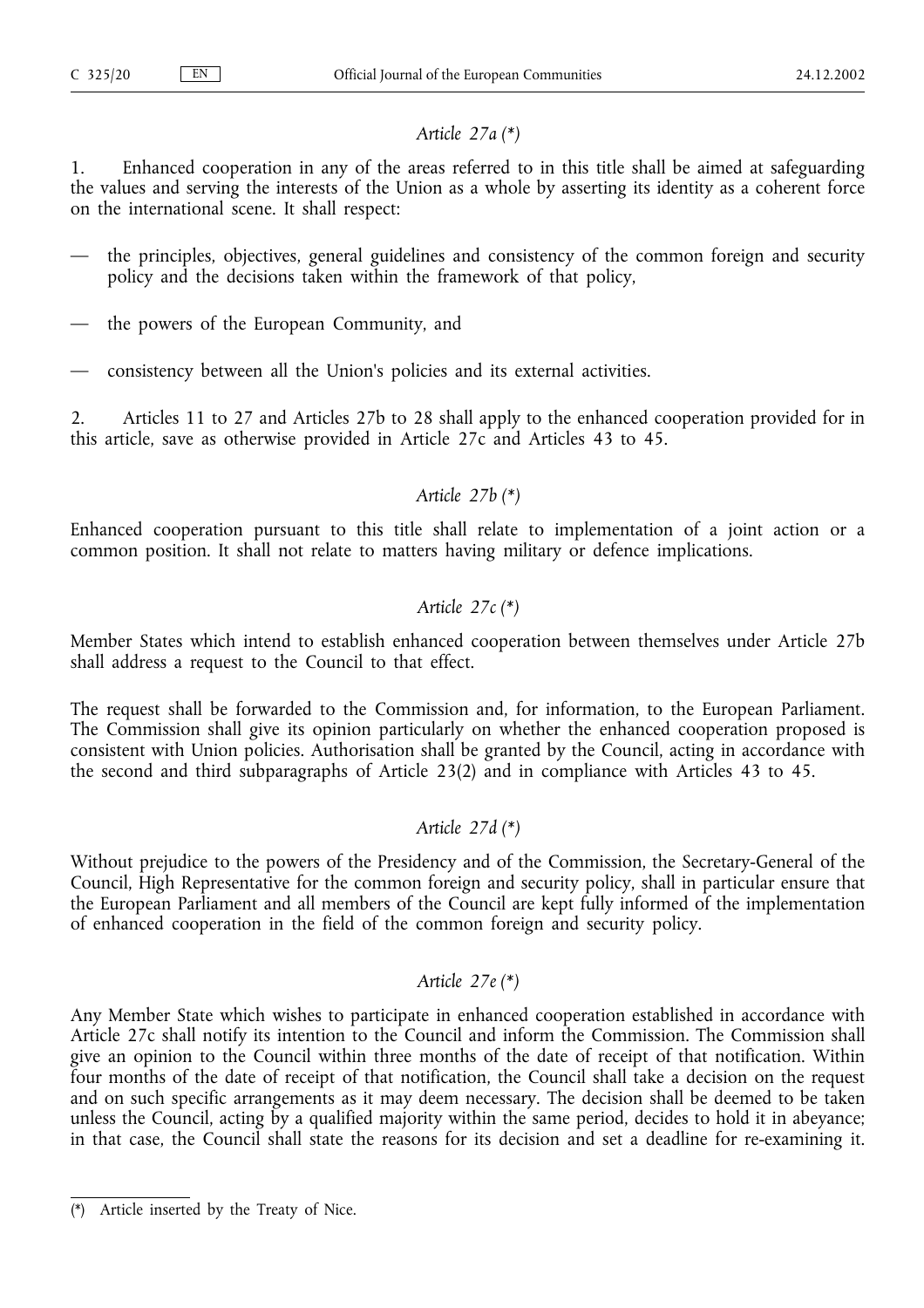For the purposes of this Article, the Council shall act by a qualified majority. The qualified majority shall be defined as the same proportion of the weighted votes and the same proportion of the number of the members of the Council concerned as those laid down in the third subparagraph of Article 23(2).

#### *Article 28*

1. Articles 189, 190, 196 to 199, 203, 204, 206 to 209, 213 to 219, 255 and 290 of the Treaty establishing the European Community shall apply to the provisions relating to the areas referred to in this title.

2. Administrative expenditure which the provisions relating to the areas referred to in this title entail for the institutions shall be charged to the budget of the European Communities.

3. Operating expenditure to which the implementation of those provisions gives rise shall also be charged to the budget of the European Communities, except for such expenditure arising from operations having military or defence implications and cases where the Council acting unanimously decides otherwise.

In cases where expenditure is not charged to the budget of the European Communities, it shall be charged to the Member States in accordance with the gross national product scale, unless the Council acting unanimously decides otherwise. As for expenditure arising from operations having military or defence implications, Member States whose representatives in the Council have made a formal declaration under Article 23(1), second subparagraph, shall not be obliged to contribute to the financing thereof.

4. The budgetary procedure laid down in the Treaty establishing the European Community shall apply to the expenditure charged to the budget of the European Communities.

## TITLE VI

# **PROVISIONS ON POLICE AND JUDICIAL COOPERATION IN CRIMINAL MATTERS**

#### *Article 29 (\*)*

Without prejudice to the powers of the European Community, the Union's objective shall be to provide citizens with a high level of safety within an area of freedom, security and justice by developing common action among the Member States in the fields of police and judicial cooperation in criminal matters and by preventing and combating racism and xenophobia.

That objective shall be achieved by preventing and combating crime, organised or otherwise, in particular terrorism, trafficking in persons and offences against children, illicit drug trafficking and illicit arms trafficking, corruption and fraud, through:

— closer cooperation between police forces, customs authorities and other competent authorities in the Member States, both directly and through the European Police Office (Europol), in accordance with the provisions of Articles 30 and 32,

<sup>(\*)</sup> Article amended by the Treaty of Nice.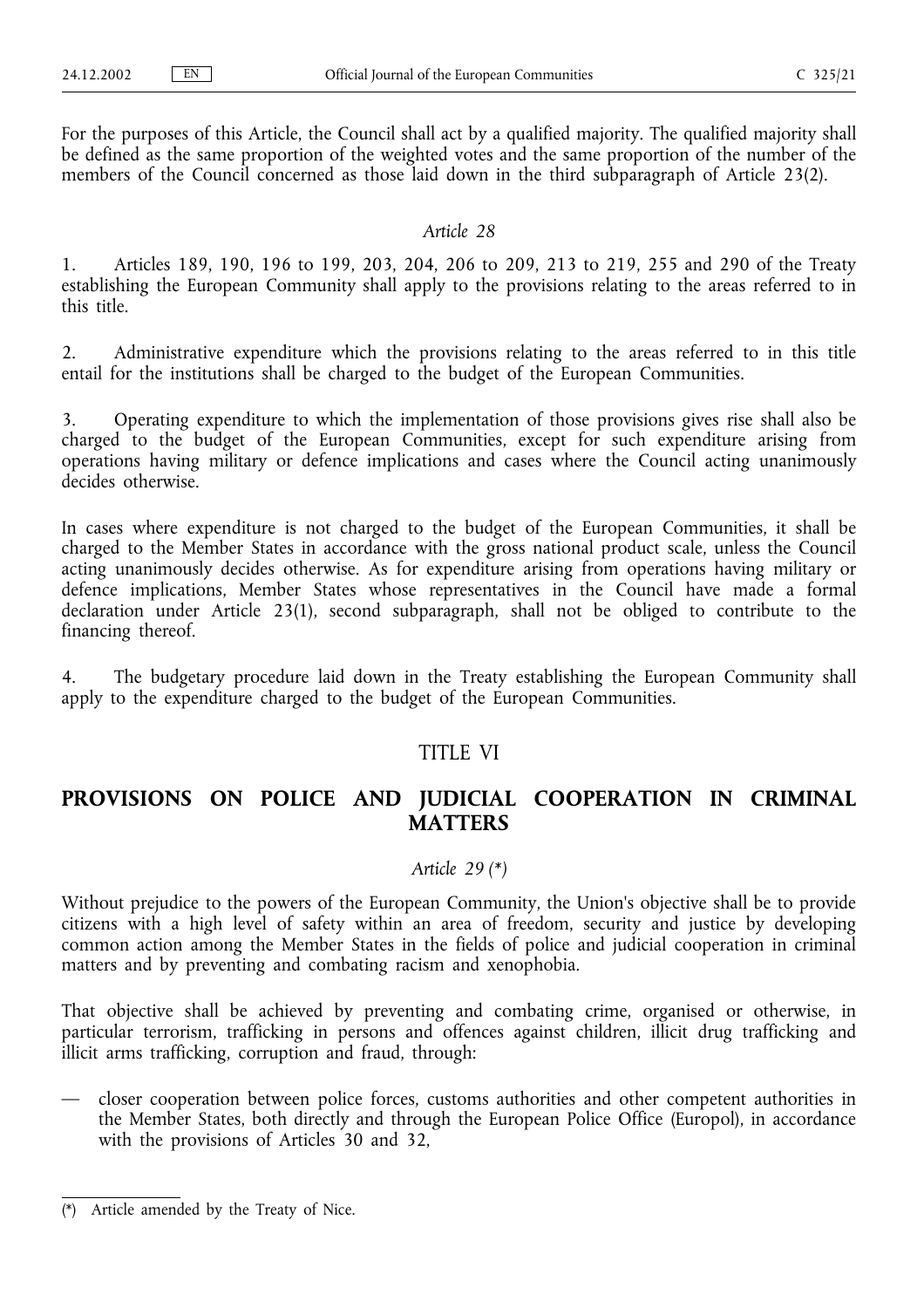- closer cooperation between judicial and other competent authorities of the Member States including cooperation through the European Judicial Cooperation Unit ('Eurojust'), in accordance with the provisions of Articles 31 and 32,
- approximation, where necessary, of rules on criminal matters in the Member States, in accordance with the provisions of Article 31(e).

- 1. Common action in the field of police cooperation shall include:
- (a) operational cooperation between the competent authorities, including the police, customs and other specialised law enforcement services of the Member States in relation to the prevention, detection and investigation of criminal offences;
- (b) the collection, storage, processing, analysis and exchange of relevant information, including information held by law enforcement services on reports on suspicious financial transactions, in particular through Europol, subject to appropriate provisions on the protection of personal data;
- (c) cooperation and joint initiatives in training, the exchange of liaison officers, secondments, the use of equipment, and forensic research;
- (d) the common evaluation of particular investigative techniques in relation to the detection of serious forms of organised crime.

2. The Council shall promote cooperation through Europol and shall in particular, within a period of five years after the date of entry into force of the Treaty of Amsterdam:

- (a) enable Europol to facilitate and support the preparation, and to encourage the coordination and carrying out, of specific investigative actions by the competent authorities of the Member States, including operational actions of joint teams comprising representatives of Europol in a support capacity;
- (b) adopt measures allowing Europol to ask the competent authorities of the Member States to conduct and coordinate their investigations in specific cases and to develop specific expertise which may be put at the disposal of Member States to assist them in investigating cases of organised crime;
- (c) promote liaison arrangements between prosecuting/investigating officials specialising in the fight against organised crime in close cooperation with Europol;
- (d) establish a research, documentation and statistical network on cross-border crime.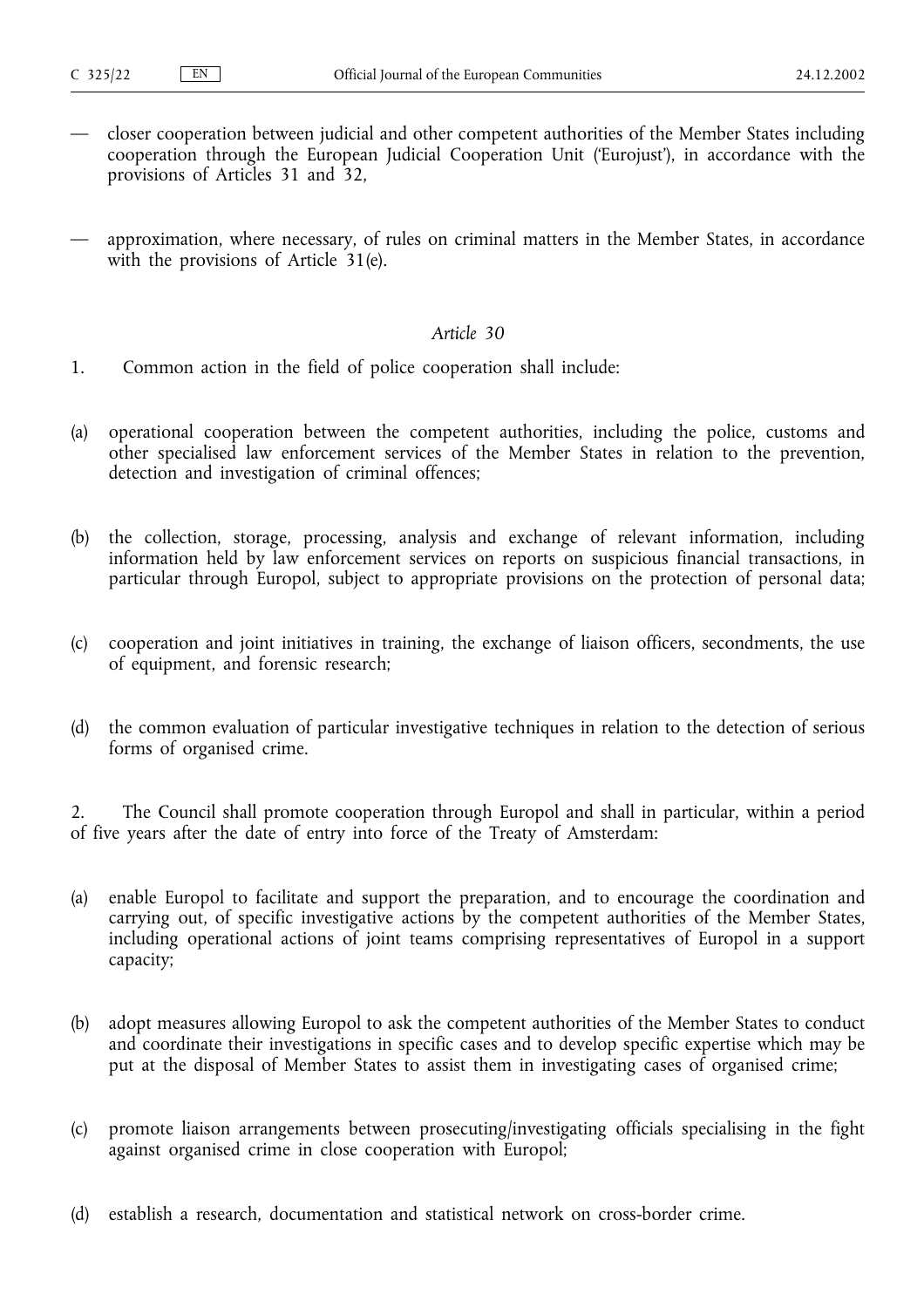## *Article 31 (\*)*

- 1. Common action on judicial cooperation in criminal matters shall include:
- (a) facilitating and accelerating cooperation between competent ministries and judicial or equivalent authorities of the Member States, including, where appropriate, cooperation through Eurojust, in relation to proceedings and the enforcement of decisions;
- (b) facilitating extradition between Member States;
- (c) ensuring compatibility in rules applicable in the Member States, as may be necessary to improve such cooperation;
- (d) preventing conflicts of jurisdiction between Member States;
- (e) progressively adopting measures establishing minimum rules relating to the constituent elements of criminal acts and to penalties in the fields of organised crime, terrorism and illicit drug trafficking.
- 2. The Council shall encourage cooperation through Eurojust by:
- (a) enabling Eurojust to facilitate proper coordination between Member States' national prosecuting authorities;
- (b) promoting support by Eurojust for criminal investigations in cases of serious cross-border crime, particularly in the case of organised crime, taking account, in particular, of analyses carried out by Europol;
- (c) facilitating close cooperation between Eurojust and the European Judicial Network, particularly, in order to facilitate the execution of letters rogatory and the implementation of extradition requests.

#### *Article 32*

The Council shall lay down the conditions and limitations under which the competent authorities referred to in Articles 30 and 31 may operate in the territory of another Member State in liaison and in agreement with the authorities of that State.

#### *Article 33*

This title shall not affect the exercise of the responsibilities incumbent upon Member States with regard to the maintenance of law and order and the safeguarding of internal security.

<sup>(\*)</sup> Article amended by the Treaty of Nice.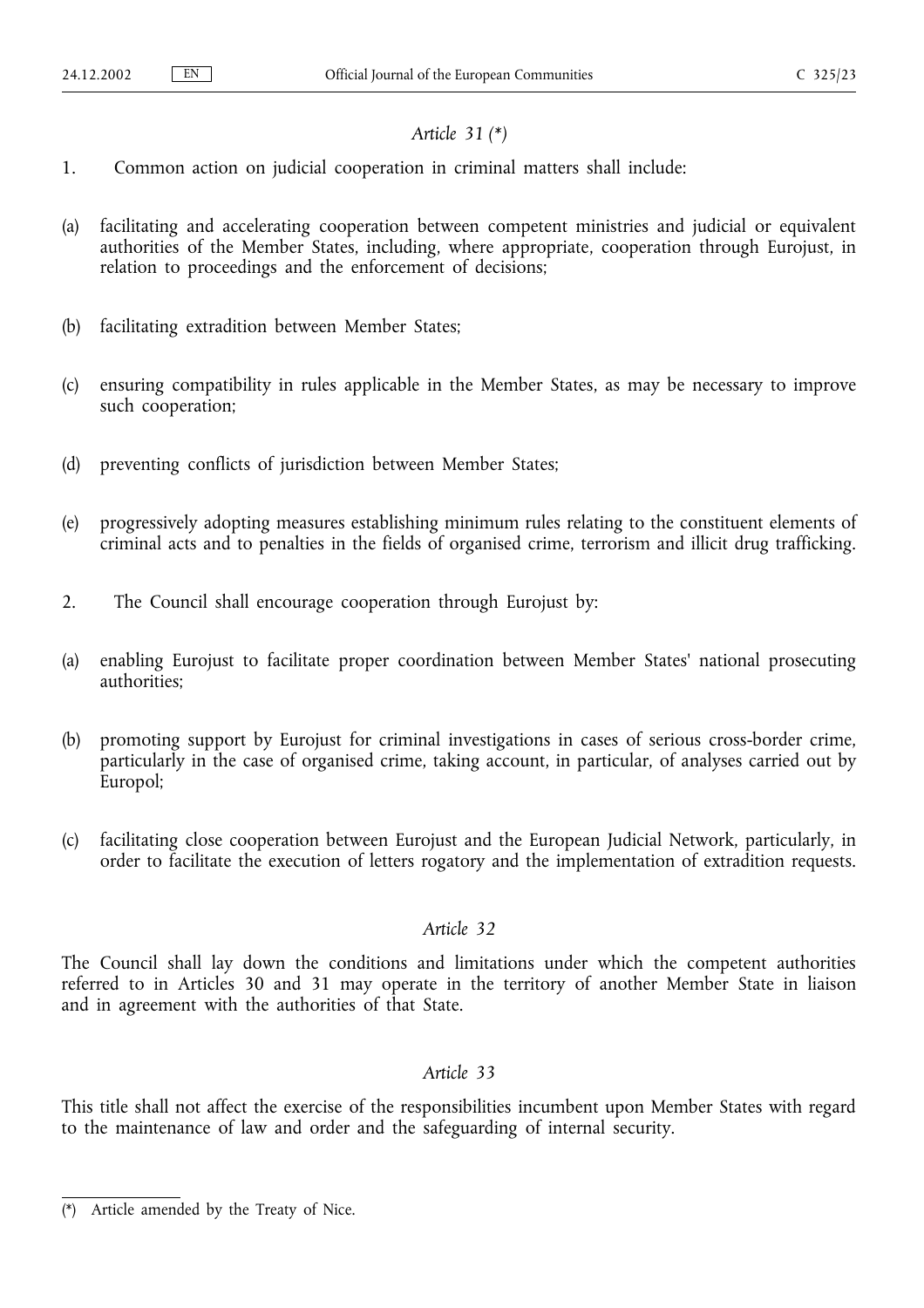1. In the areas referred to in this title, Member States shall inform and consult one another within the Council with a view to coordinating their action. To that end, they shall establish collaboration between the relevant departments of their administrations.

2. The Council shall take measures and promote cooperation, using the appropriate form and procedures as set out in this title, contributing to the pursuit of the objectives of the Union. To that end, acting unanimously on the initiative of any Member State or of the Commission, the Council may:

- (a) adopt common positions defining the approach of the Union to a particular matter;
- (b) adopt framework decisions for the purpose of approximation of the laws and regulations of the Member States. Framework decisions shall be binding upon the Member States as to the result to be achieved but shall leave to the national authorities the choice of form and methods. They shall not entail direct effect;
- (c) adopt decisions for any other purpose consistent with the objectives of this title, excluding any approximation of the laws and regulations of the Member States. These decisions shall be binding and shall not entail direct effect; the Council, acting by a qualified majority, shall adopt measures necessary to implement those decisions at the level of the Union;
- (d) establish conventions which it shall recommend to the Member States for adoption in accordance with their respective constitutional requirements. Member States shall begin the procedures applicable within a time limit to be set by the Council.

Unless they provide otherwise, conventions shall, once adopted by at least half of the Member States, enter into force for those Member States. Measures implementing conventions shall be adopted within the Council by a majority of two thirds of the Contracting Parties.

3. (\*) Where the Council is required to act by a qualified majority, the votes of its members shall be weighted as laid down in Article 205(2) of the Treaty establishing the European Community, and for their adoption acts of the Council shall require at least 62 votes in favour, cast by at least 10 members.

4. For procedural questions, the Council shall act by a majority of its members.

## *Article 35*

1. The Court of Justice of the European Communities shall have jurisdiction, subject to the conditions laid down in this article, to give preliminary rulings on the validity and interpretation of framework decisions and decisions, on the interpretation of conventions established under this title and on the validity and interpretation of the measures implementing them.

<sup>(\*)</sup> This paragraph will be amended on 1 January 2005, in accordance with the Protocol on the enlargement of the European Union (see Annex).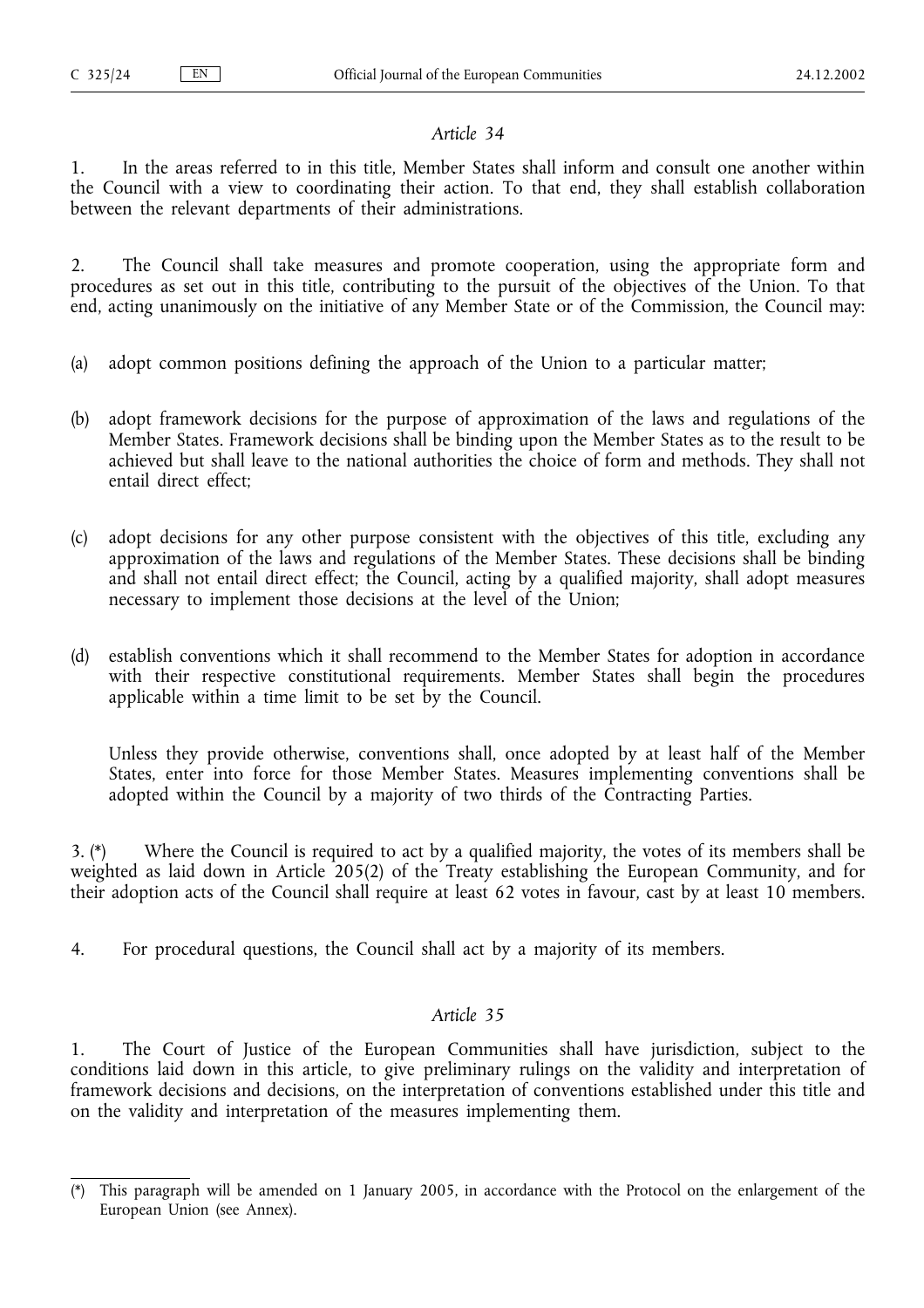2. By a declaration made at the time of signature of the Treaty of Amsterdam or at any time thereafter, any Member State shall be able to accept the jurisdiction of the Court of Justice to give preliminary rulings as specified in paragraph 1.

- 3. A Member State making a declaration pursuant to paragraph 2 shall specify that either:
- (a) any court or tribunal of that State against whose decisions there is no judicial remedy under national law may request the Court of Justice to give a preliminary ruling on a question raised in a case pending before it and concerning the validity or interpretation of an act referred to in paragraph 1 if that court or tribunal considers that a decision on the question is necessary to enable it to give judgment; or
- (b) any court or tribunal of that State may request the Court of Justice to give a preliminary ruling on a question raised in a case pending before it and concerning the validity or interpretation of an act referred to in paragraph 1 if that court or tribunal considers that a decision on the question is necessary to enable it to give judgment.

4. Any Member State, whether or not it has made a declaration pursuant to paragraph 2, shall be entitled to submit statements of case or written observations to the Court in cases which arise under paragraph 1.

5. The Court of Justice shall have no jurisdiction to review the validity or proportionality of operations carried out by the police or other law enforcement services of a Member State or the exercise of the responsibilities incumbent upon Member States with regard to the maintenance of law and order and the safeguarding of internal security.

6. The Court of Justice shall have jurisdiction to review the legality of framework decisions and decisions in actions brought by a Member State or the Commission on grounds of lack of competence, infringement of an essential procedural requirement, infringement of this Treaty or of any rule of law relating to its application, or misuse of powers. The proceedings provided for in this paragraph shall be instituted within two months of the publication of the measure.

7. The Court of Justice shall have jurisdiction to rule on any dispute between Member States regarding the interpretation or the application of acts adopted under Article 34(2) whenever such dispute cannot be settled by the Council within six months of its being referred to the Council by one of its members. The Court shall also have jurisdiction to rule on any dispute between Member States and the Commission regarding the interpretation or the application of conventions established under Article 34(2)(d).

## *Article 36*

1. A Coordinating Committee shall be set up consisting of senior officials. In addition to its coordinating role, it shall be the task of the Committee to:

— give opinions for the attention of the Council, either at the Council's request or on its own initiative,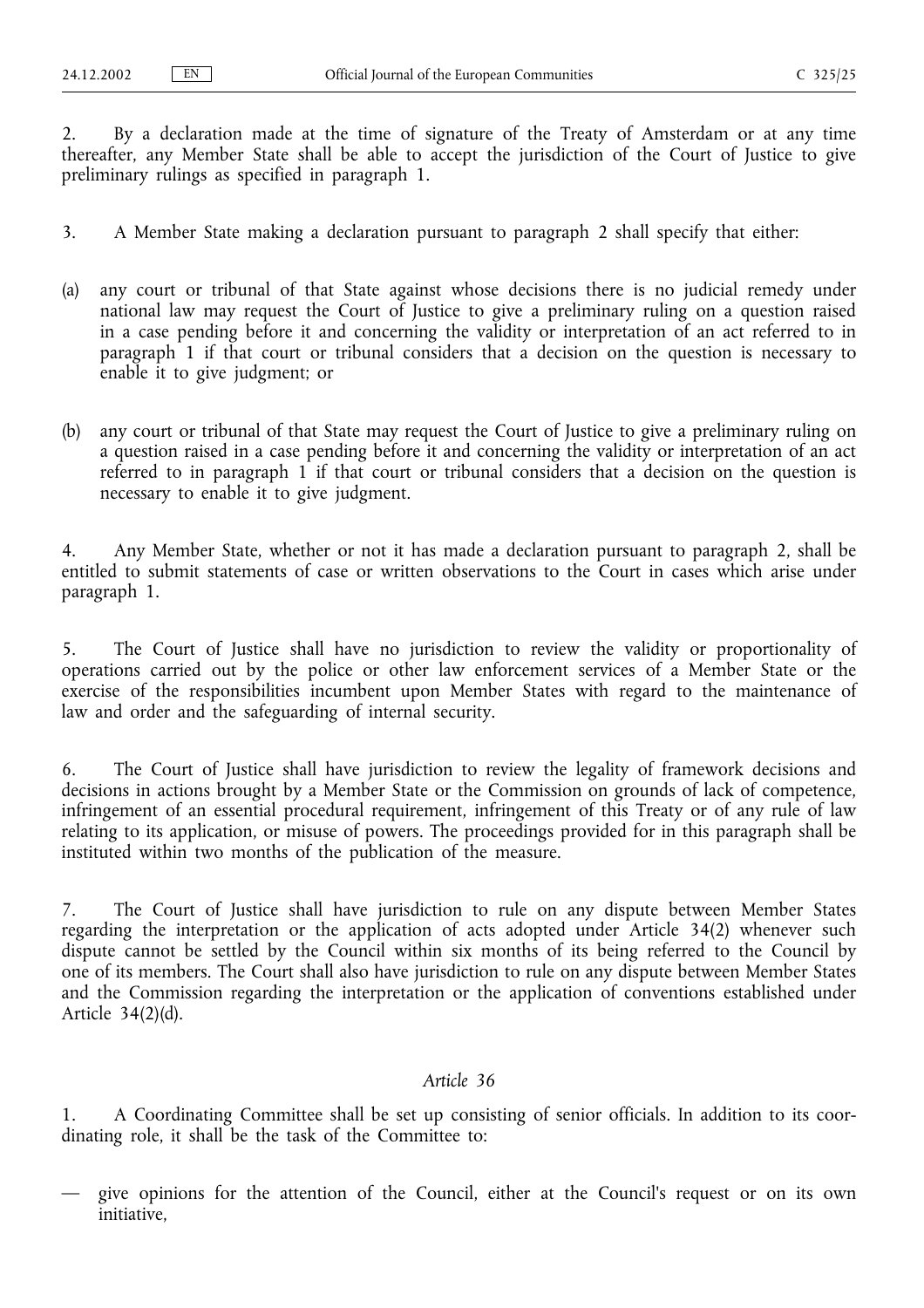- contribute, without prejudice to Article 207 of the Treaty establishing the European Community, to the preparation of the Council's discussions in the areas referred to in Article 29.
- 2. The Commission shall be fully associated with the work in the areas referred to in this title.

Within international organisations and at international conferences in which they take part, Member States shall defend the common positions adopted under the provisions of this title.

Articles 18 and 19 shall apply as appropriate to matters falling under this title.

## *Article 38*

Agreements referred to in Article 24 may cover matters falling under this title.

#### *Article 39*

1. The Council shall consult the European Parliament before adopting any measure referred to in Article 34(2)(b), (c) and (d). The European Parliament shall deliver its opinion within a time limit which the Council may lay down, which shall not be less than three months. In the absence of an opinion within that time limit, the Council may act.

2. The Presidency and the Commission shall regularly inform the European Parliament of discussions in the areas covered by this title.

3. The European Parliament may ask questions of the Council or make recommendations to it. Each year, it shall hold a debate on the progress made in the areas referred to in this title.

## *Article 40 (\*)*

1. Enhanced cooperation in any of the areas referred to in this title shall have the aim of enabling the Union to develop more rapidly into an area of freedom, security and justice, while respecting the powers of the European Community and the objectives laid down in this title.

2. Articles 29 to 39 and Articles 40a to 41 shall apply to the enhanced cooperation provided for by this article, save as otherwise provided in Article 40a and in Articles 43 to 45.

3. The provisions of the Treaty establishing the European Community concerning the powers of the Court of Justice and the exercise of those powers shall apply to this article and to Articles 40a and 40b.

<sup>(\*)</sup> Article amended by the Treaty of Nice.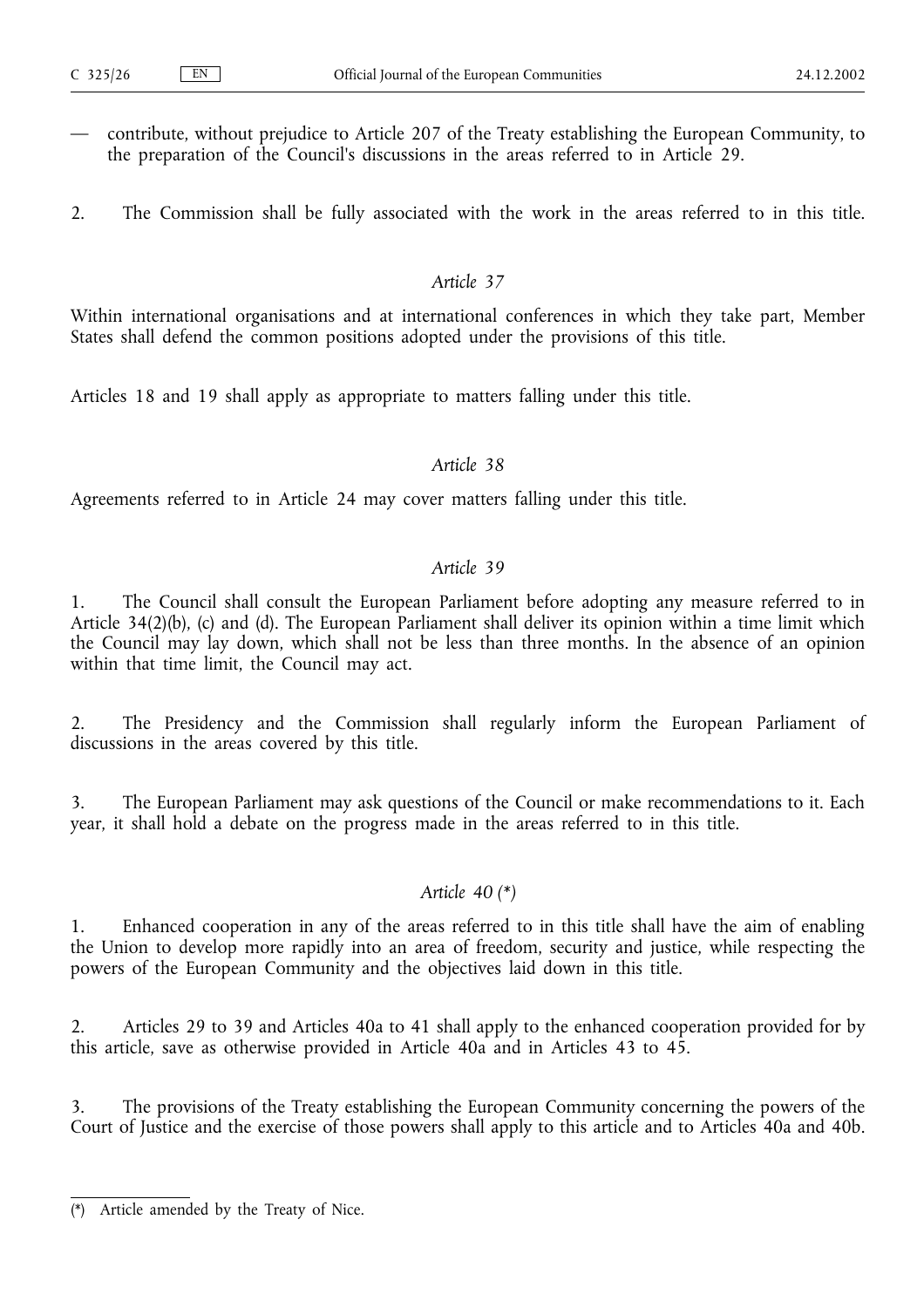## *Article 40a (\*)*

1. Member States which intend to establish enhanced cooperation between themselves under Article 40 shall address a request to the Commission, which may submit a proposal to the Council to that effect. In the event of the Commission not submitting a proposal, it shall inform the Member States concerned of the reasons for not doing so. Those Member States may then submit an initiative to the Council designed to obtain authorisation for the enhanced cooperation concerned.

2. The authorisation referred to in paragraph 1 shall be granted, in compliance with Articles 43 to 45, by the Council, acting by a qualified majority, on a proposal from the Commission or on the initiative of at least eight Member States, and after consulting the European Parliament. The votes of the members of the Council shall be weighted in accordance with Article 205(2) of the Treaty establishing the European Community.

A member of the Council may request that the matter be referred to the European Council. After that matter has been raised before the European Council, the Council may act in accordance with the first subparagraph of this paragraph.

## *Article 40b (\*)*

Any Member State which wishes to participate in enhanced cooperation established in accordance with Article 40a shall notify its intention to the Council and to the Commission, which shall give an opinion to the Council within three months of the date of receipt of that notification, possibly accompanied by a recommendation for such specific arrangements as it may deem necessary for that Member State to become a party to the cooperation in question. The Council shall take a decision on the request within four months of the date of receipt of that notification. The decision shall be deemed to be taken unless the Council, acting by a qualified majority within the same period, decides to hold it in abeyance; in that case, the Council shall state the reasons for its decision and set a deadline for re-examining it.

For the purposes of this Article, the Council shall act under the conditions set out in Article 44(1).

#### *Article 41*

1. Articles 189, 190, 195, 196 to 199, 203, 204, 205(3), 206 to 209, 213 to 219, 255 and 290 of the Treaty establishing the European Community shall apply to the provisions relating to the areas referred to in this title.

2. Administrative expenditure which the provisions relating to the areas referred to in this title entail for the institutions shall be charged to the budget of the European Communities.

3. Operating expenditure to which the implementation of those provisions gives rise shall also be charged to the budget of the European Communities, except where the Council acting unanimously decides otherwise. In cases where expenditure is not charged to the budget of the European Communities, it shall be charged to the Member States in accordance with the gross national product scale, unless the Council acting unanimously decides otherwise.

4. The budgetary procedure laid down in the Treaty establishing the European Community shall apply to the expenditure charged to the budget of the European Communities.

<sup>(\*)</sup> Article inserted by the Treaty of Nice.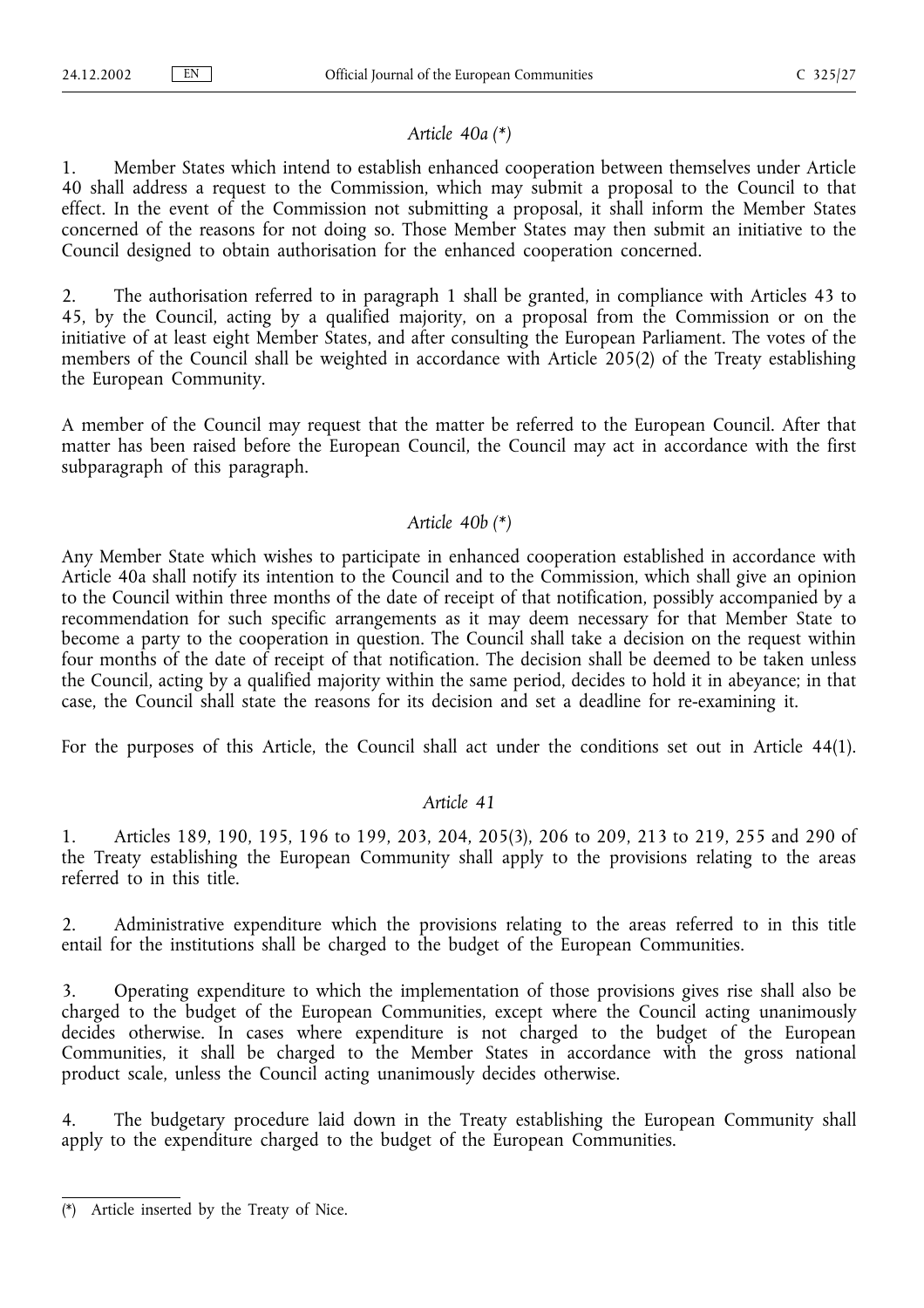The Council, acting unanimously on the initiative of the Commission or a Member State, and after consulting the European Parliament, may decide that action in areas referred to in Article 29 shall fall under Title IV of the Treaty establishing the European Community, and at the same time determine the relevant voting conditions relating to it. It shall recommend the Member States to adopt that decision in accordance with their respective constitutional requirements.

## TITLE VII

## **PROVISIONS ON ENHANCED COOPERATION**

#### *Article 43 (\*)*

Member States which intend to establish enhanced cooperation between themselves may make use of the institutions, procedures and mechanisms laid down by this Treaty and by the Treaty establishing the European Community provided that the proposed cooperation:

- (a) is aimed at furthering the objectives of the Union and of the Community, at protecting and serving their interests and at reinforcing their process of integration;
- (b) respects the said Treaties and the single institutional framework of the Union;
- (c) respects the *acquis communautaire* and the measures adopted under the other provisions of the said Treaties;
- (d) remains within the limits of the powers of the Union or of the Community and does not concern the areas which fall within the exclusive competence of the Community;
- (e) does not undermine the internal market as defined in Article 14(2) of the Treaty establishing the European Community, or the economic and social cohesion established in accordance with Title XVII of that Treaty;
- (f) does not constitute a barrier to or discrimination in trade between the Member States and does not distort competition between them;
- (g) involves a minimum of eight Member States;
- (h) respects the competences, rights and obligations of those Member States which do not participate therein;
- (i) does not affect the provisions of the Protocol integrating the Schengen *acquis* into the framework of the European Union;
- (j) is open to all the Member States, in accordance with Article 43b.

<sup>(\*)</sup> Article amended by the Treaty of Nice.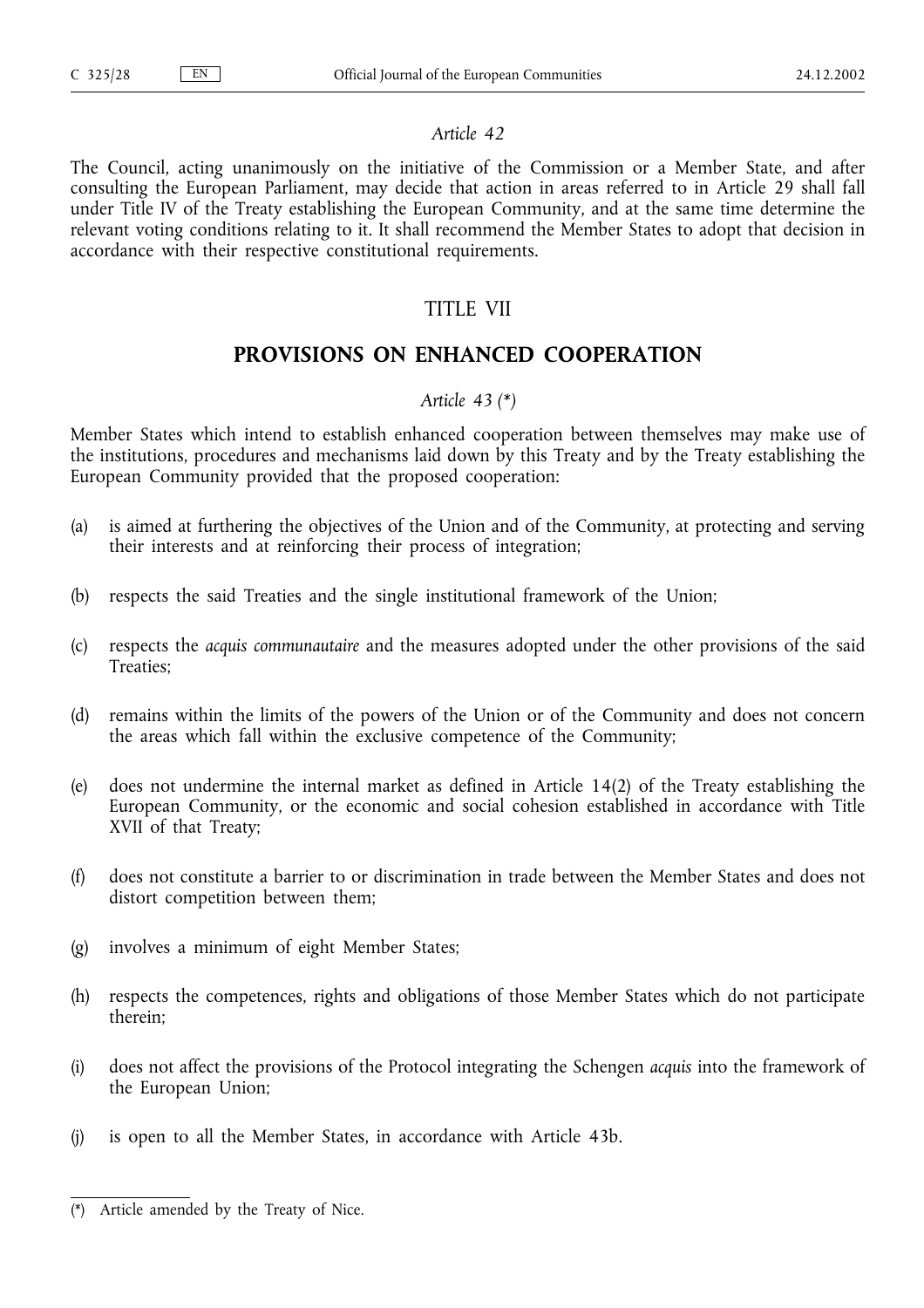#### *Article 43a (\*)*

Enhanced cooperation may be undertaken only as a last resort, when it has been established within the Council that the objectives of such cooperation cannot be attained within a reasonable period by applying the relevant provisions of the Treaties.

## *Article 43b (\*)*

When enhanced cooperation is being established, it shall be open to all Member States. It shall also be open to them at any time, in accordance with Articles 27e and 40b of this Treaty and with Article 11a of the Treaty establishing the European Community, subject to compliance with the basic decision and with the decisions taken within that framework. The Commission and the Member States participating in enhanced cooperation shall ensure that as many Member States as possible are encouraged to take part.

### *Article 44 (\*\*)*

1. For the purposes of the adoption of the acts and decisions necessary for the implementation of enhanced cooperation referred to in Article 43, the relevant institutional provisions of this Treaty and of the Treaty establishing the European Community shall apply. However, while all members of the Council shall be able to take part in the deliberations, only those representing Member States participating in enhanced cooperation shall take part in the adoption of decisions. The qualified majority shall be defined as the same proportion of the weighted votes and the same proportion of the number of the Council members concerned as laid down in Article 205(2) of the Treaty establishing the European Community, and in the second and third subparagraphs of Article 23(2) of this Treaty as regards enhanced cooperation established on the basis of Article 27c. Unanimity shall be constituted by only those Council members concerned.

Such acts and decisions shall not form part of the Union *acquis*.

2. Member States shall apply, as far as they are concerned, the acts and decisions adopted for the implementation of the enhanced cooperation in which they participate. Such acts and decisions shall be binding only on those Member States which participate in such cooperation and, as appropriate, shall be directly applicable only in those States. Member States which do not participate in such cooperation shall not impede the implementation thereof by the participating Member States.

### *Article 44a (\*\*\*)*

Expenditure resulting from implementation of enhanced cooperation, other than administrative costs entailed for the institutions, shall be borne by the participating Member States, unless all members of the Council, acting unanimously after consulting the European Parliament, decide otherwise.

<sup>(\*)</sup> Article inserted by the Treaty of Nice.

<sup>(\*\*)</sup> Article amended by the Treaty of Nice.

<sup>(\*\*\*)</sup> Article inserted by the Treaty of Nice (former Article 44(2)).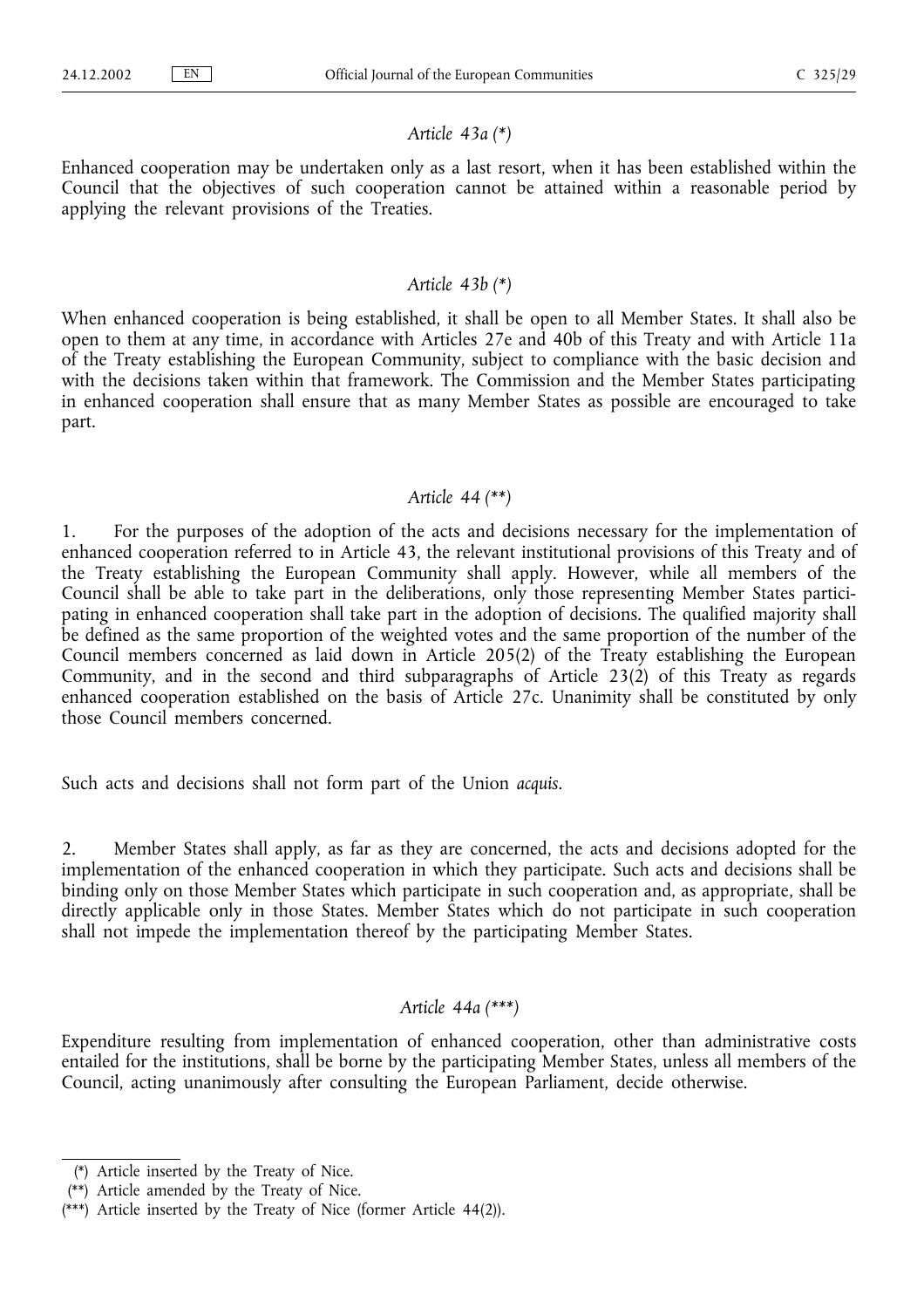## *Article 45 (\*)*

The Council and the Commission shall ensure the consistency of activities undertaken on the basis of this title and the consistency of such activities with the policies of the Union and the Community, and shall cooperate to that end.

# TITLE VIII

# **FINAL PROVISIONS**

## *Article 46 (\*)*

The provisions of the Treaty establishing the European Community, the Treaty establishing the European Coal and Steel Community and the Treaty establishing the European Atomic Energy Community concerning the powers of the Court of Justice of the European Communities and the exercise of those powers shall apply only to the following provisions of this Treaty:

- (a) provisions amending the Treaty establishing the European Economic Community with a view to establishing the European Community, the Treaty establishing the European Coal and Steel Community and the Treaty establishing the European Atomic Energy Community;
- (b) provisions of Title VI, under the conditions provided for by Article 35;
- (c) provisions of Title VII, under the conditions provided for by Articles 11 and 11a of the Treaty establishing the European Community and Article 40 of this Treaty;
- (d) Article 6(2) with regard to action of the institutions, in so far as the Court has jurisdiction under the Treaties establishing the European Communities and under this Treaty;
- (e) the purely procedural stipulations in Article 7, with the Court acting at the request of the Member State concerned within one month from the date of the determination by the Council provided for in that Article;
- (f) Articles 46 to 53.

## *Article 47*

Subject to the provisions amending the Treaty establishing the European Economic Community with a view to establishing the European Community, the Treaty establishing the European Coal and Steel Community and the Treaty establishing the European Atomic Energy Community, and to these final provisions, nothing in this Treaty shall affect the Treaties establishing the European Communities or the subsequent Treaties and Acts modifying or supplementing them.

<sup>(\*)</sup> Article amended by the Treaty of Nice.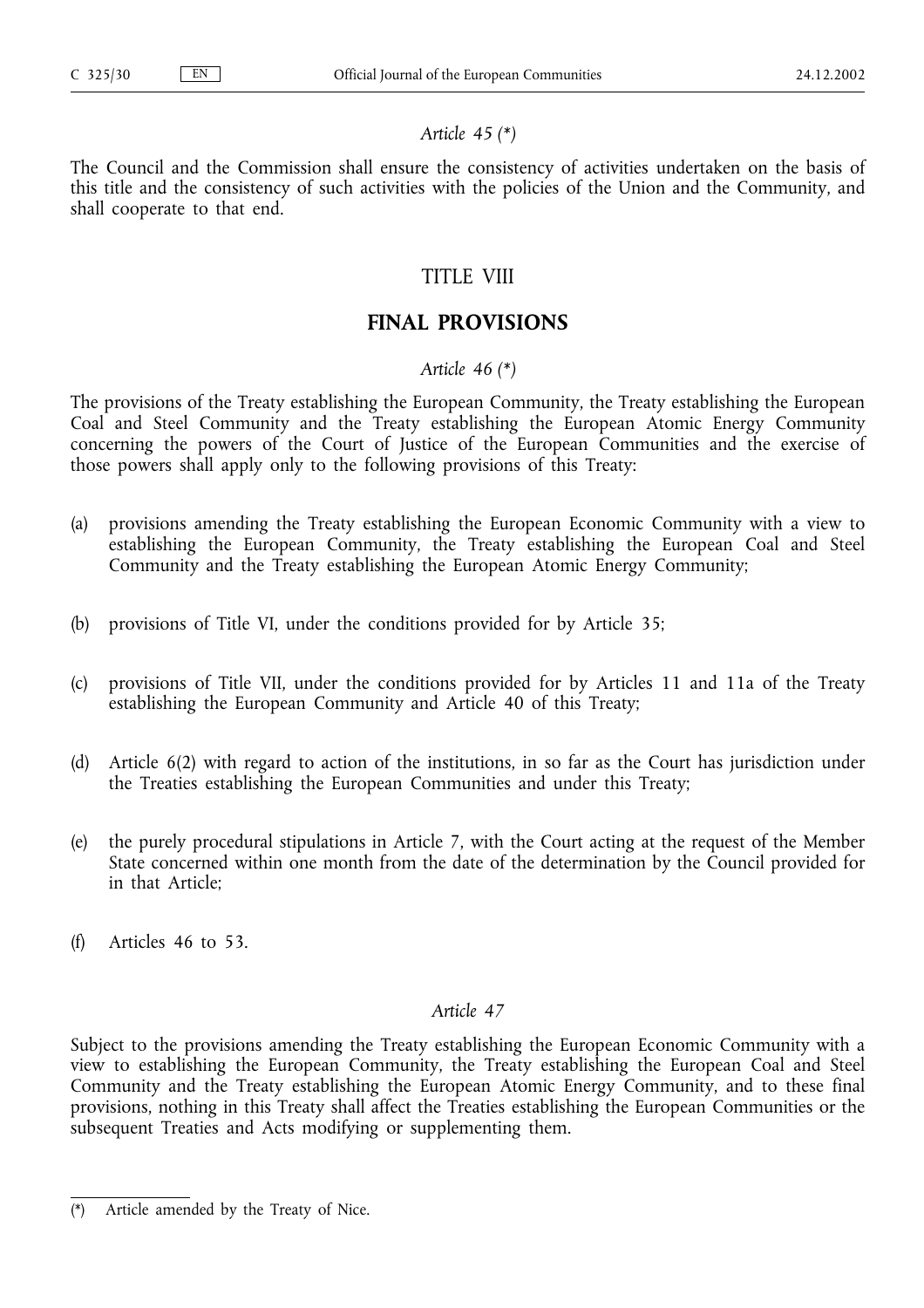The government of any Member State or the Commission may submit to the Council proposals for the amendment of the Treaties on which the Union is founded.

If the Council, after consulting the European Parliament and, where appropriate, the Commission, delivers an opinion in favour of calling a conference of representatives of the governments of the Member States, the conference shall be convened by the President of the Council for the purpose of determining by common accord the amendments to be made to those Treaties. The European Central Bank shall also be consulted in the case of institutional changes in the monetary area.

The amendments shall enter into force after being ratified by all the Member States in accordance with their respective constitutional requirements.

## *Article 49*

Any European State which respects the principles set out in Article 6(1) may apply to become a member of the Union. It shall address its application to the Council, which shall act unanimously after consulting the Commission and after receiving the assent of the European Parliament, which shall act by an absolute majority of its component members.

The conditions of admission and the adjustments to the Treaties on which the Union is founded, which such admission entails, shall be the subject of an agreement between the Member States and the applicant State. This agreement shall be submitted for ratification by all the contracting States in accordance with their respective constitutional requirements.

#### *Article 50*

1. Articles 2 to 7 and 10 to 19 of the Treaty establishing a Single Council and a Single Commission of the European Communities, signed in Brussels on 8 April 1965, are hereby repealed.

2. Article 2, Article 3(2) and Title III of the Single European Act signed in Luxembourg on 17 February 1986 and in The Hague on 28 February 1986 are hereby repealed.

#### *Article 51*

This Treaty is concluded for an unlimited period.

#### *Article 52*

1. This Treaty shall be ratified by the High Contracting Parties in accordance with their respective constitutional requirements. The instruments of ratification shall be deposited with the Government of the Italian Republic.

2. This Treaty shall enter into force on 1 January 1993, provided that all the Instruments of ratification have been deposited, or, failing that, on the first day of the month following the deposit of the Instrument of ratification by the last signatory State to take this step.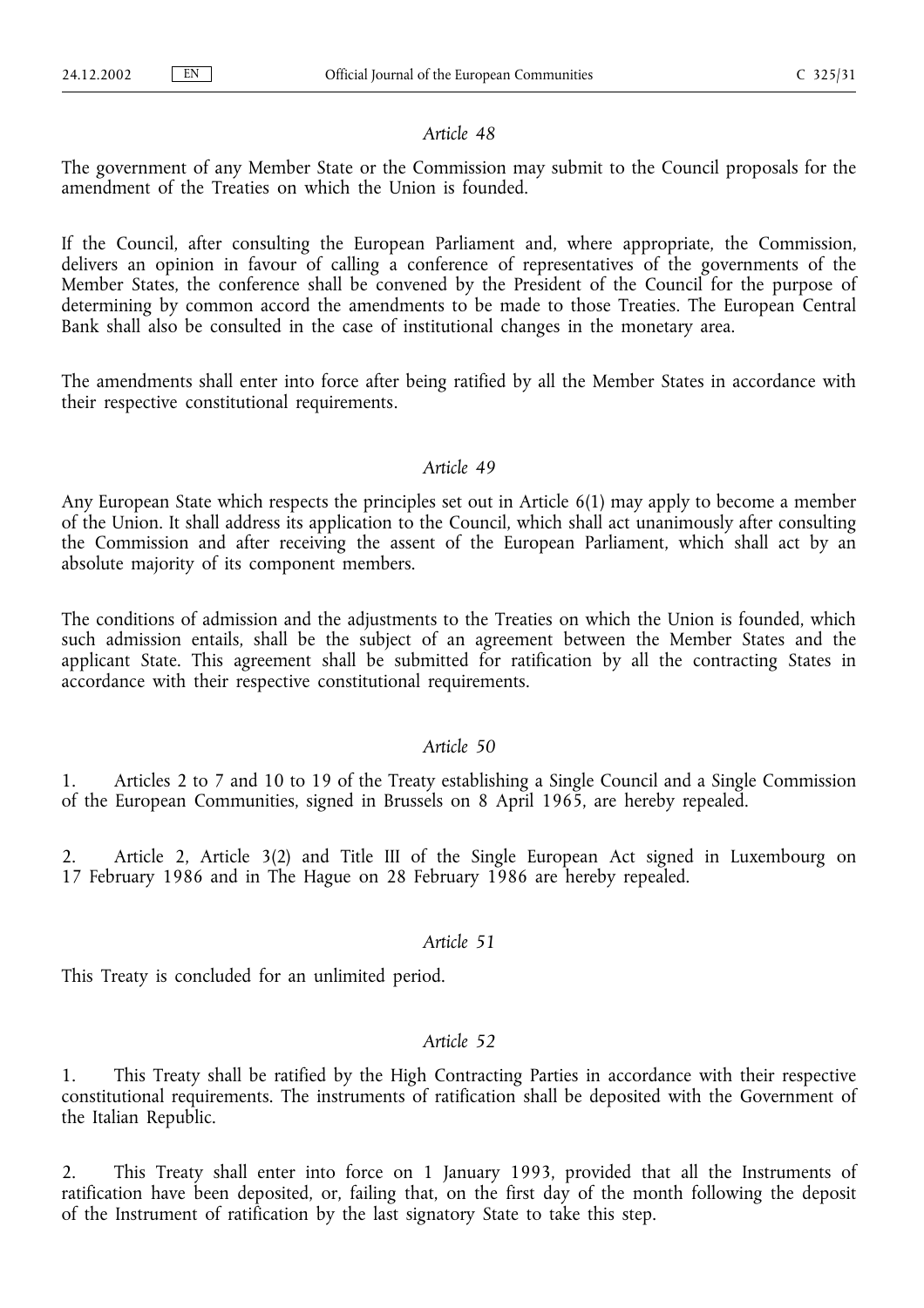This Treaty, drawn up in a single original in the Danish, Dutch, English, French, German, Greek, Irish, Italian, Portuguese and Spanish languages, the texts in each of these languages being equally authentic, shall be deposited in the archives of the Government of the Italian Republic, which will transmit a certified copy to each of the governments of the other signatory States.

Pursuant to the Accession Treaty of 1994, the Finnish and Swedish versions of this Treaty shall also be authentic.

IN WITNESS WHEREOF the undersigned Plenipotentiaries have signed this Treaty.

Done at Maastricht on the seventh day of February in the year one thousand nine hundred and ninety-two.

*(List of signatories not reproduced)*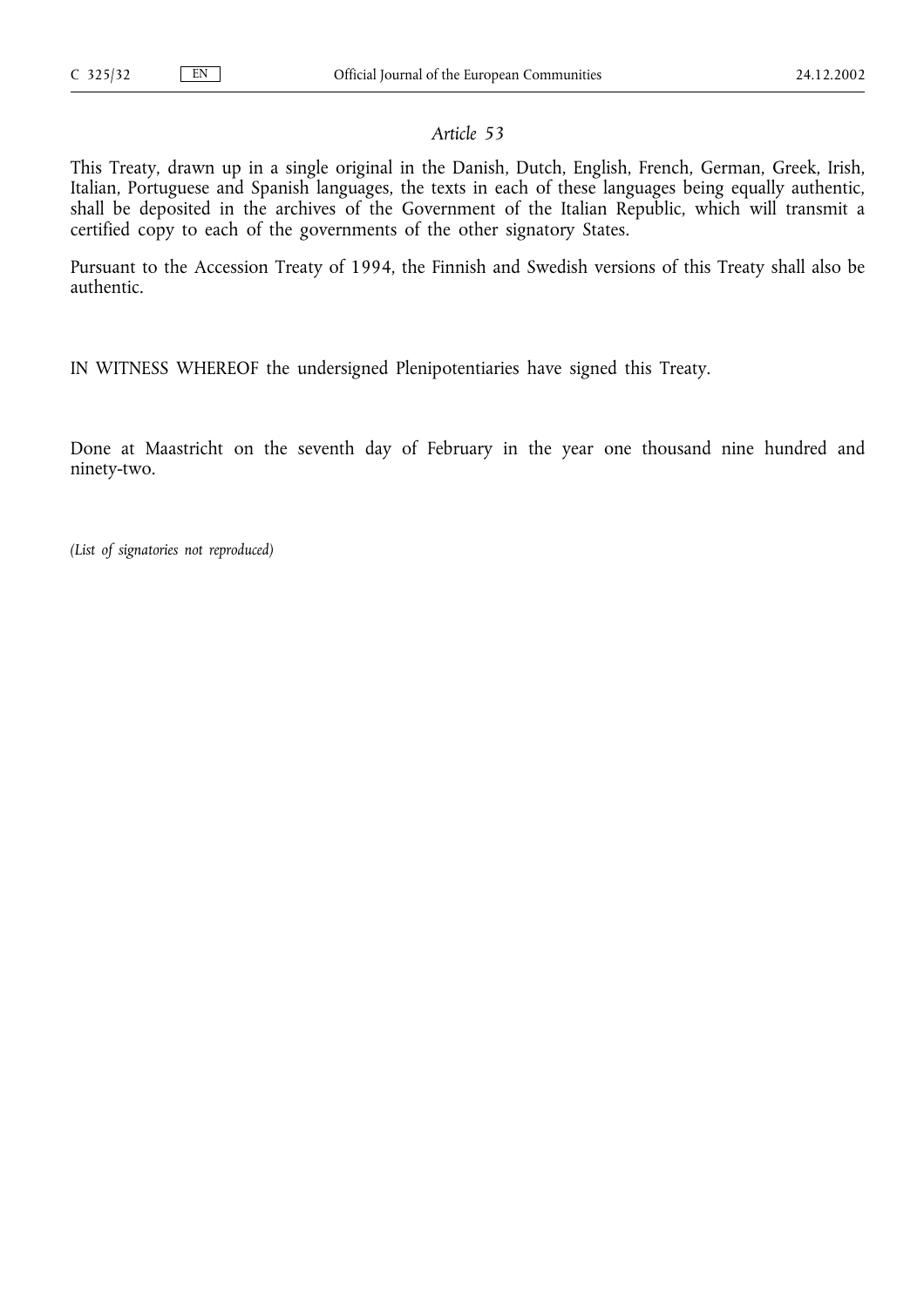# **CONSOLIDATED VERSION OF THE TREATY ESTABLISHING THE EUROPEAN COMMUNITY**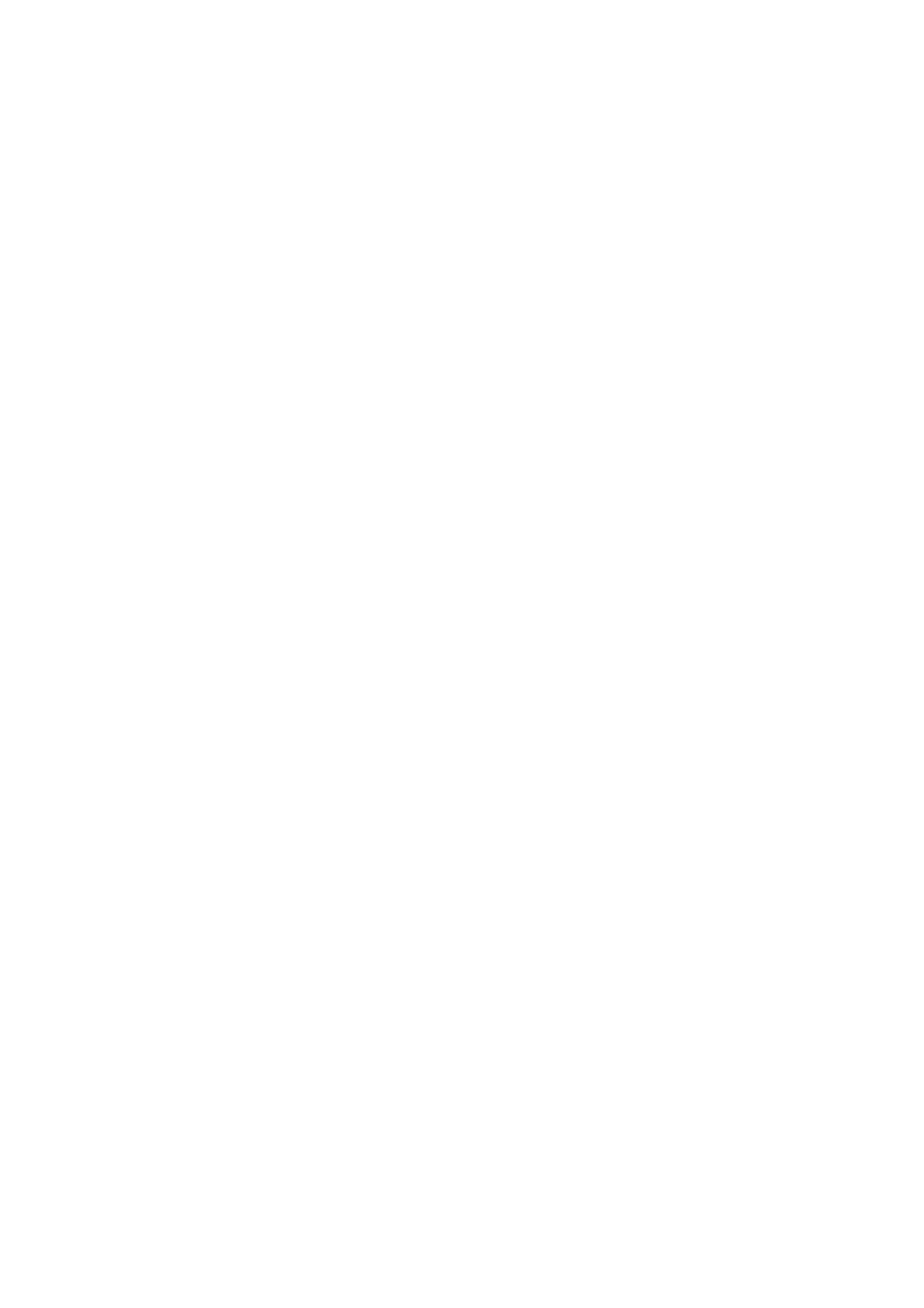# **CONTENTS**

# $I - TEXT$  OF THE TREATY

| Chapter 2 — Prohibition of quantitative restrictions between Member States             |  |
|----------------------------------------------------------------------------------------|--|
|                                                                                        |  |
|                                                                                        |  |
|                                                                                        |  |
|                                                                                        |  |
|                                                                                        |  |
|                                                                                        |  |
| TITLE IV $-$ Visas, asylum, immigration and other policies related to free movement of |  |
|                                                                                        |  |
| TITLE VI — Common rules on competition, taxation and approximation of laws             |  |
|                                                                                        |  |
|                                                                                        |  |
|                                                                                        |  |
|                                                                                        |  |
|                                                                                        |  |
|                                                                                        |  |
|                                                                                        |  |
|                                                                                        |  |
|                                                                                        |  |
|                                                                                        |  |
|                                                                                        |  |
|                                                                                        |  |
|                                                                                        |  |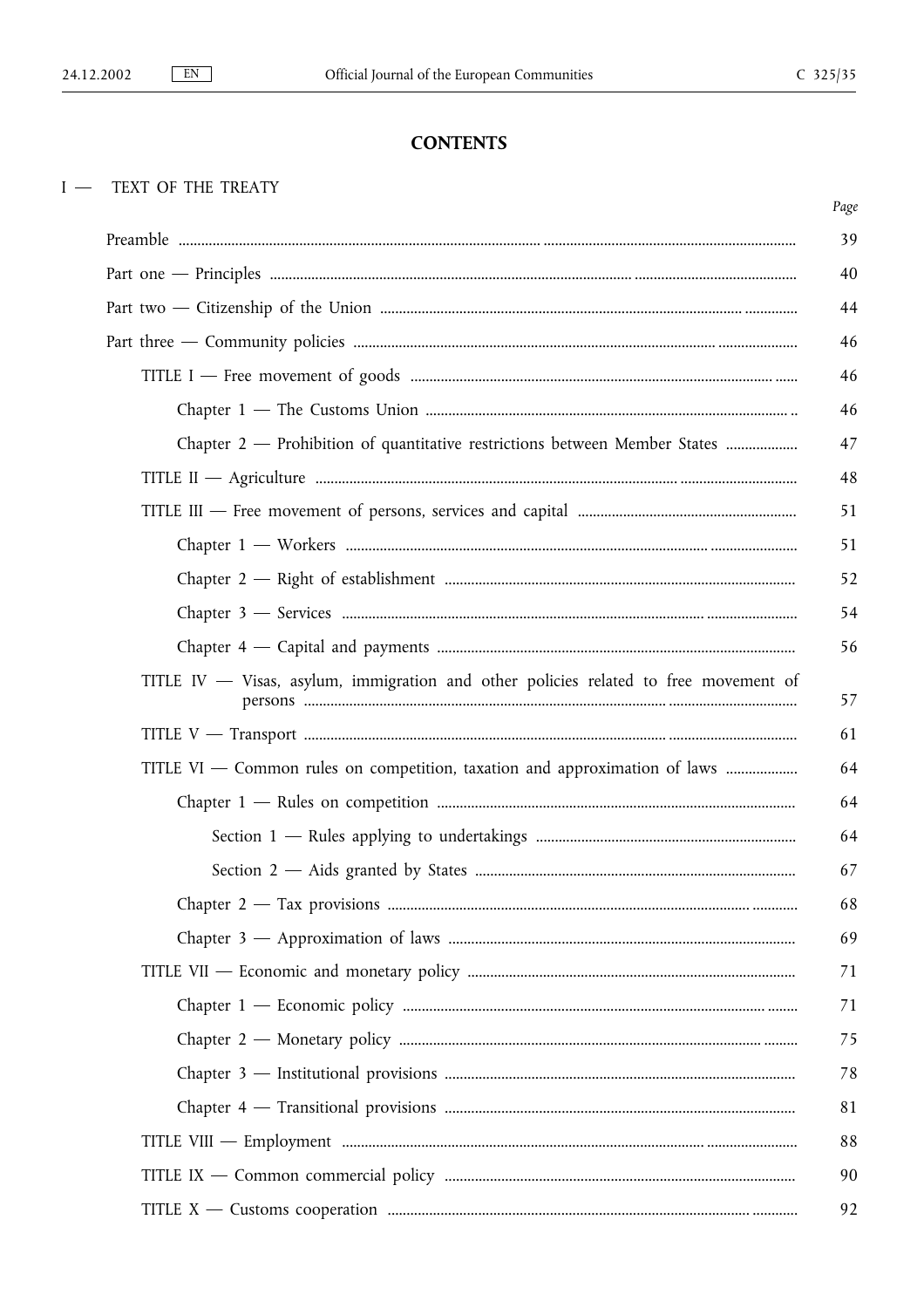|                                                                                      | 92                |
|--------------------------------------------------------------------------------------|-------------------|
|                                                                                      | 92                |
|                                                                                      | 97                |
|                                                                                      | 98                |
|                                                                                      | 99                |
|                                                                                      | 100               |
|                                                                                      | 101               |
|                                                                                      | 101               |
|                                                                                      | 103               |
|                                                                                      | 103               |
|                                                                                      | 105               |
|                                                                                      | 107               |
|                                                                                      | 109               |
| TITLE XXI $(*)$ — Economic, financial and technical cooperation with third countries | 111               |
| Part four - Association of the overseas countries and territories                    | 111               |
|                                                                                      |                   |
|                                                                                      | 113               |
|                                                                                      | 113               |
|                                                                                      | 113               |
|                                                                                      | 113               |
|                                                                                      |                   |
|                                                                                      | 117<br>119        |
|                                                                                      | 122               |
|                                                                                      | 129               |
|                                                                                      | 132               |
|                                                                                      |                   |
|                                                                                      |                   |
|                                                                                      | 136<br>138<br>139 |
|                                                                                      | 140               |
|                                                                                      | 146               |

 $(*)$  Title inserted by the Treaty of Nice.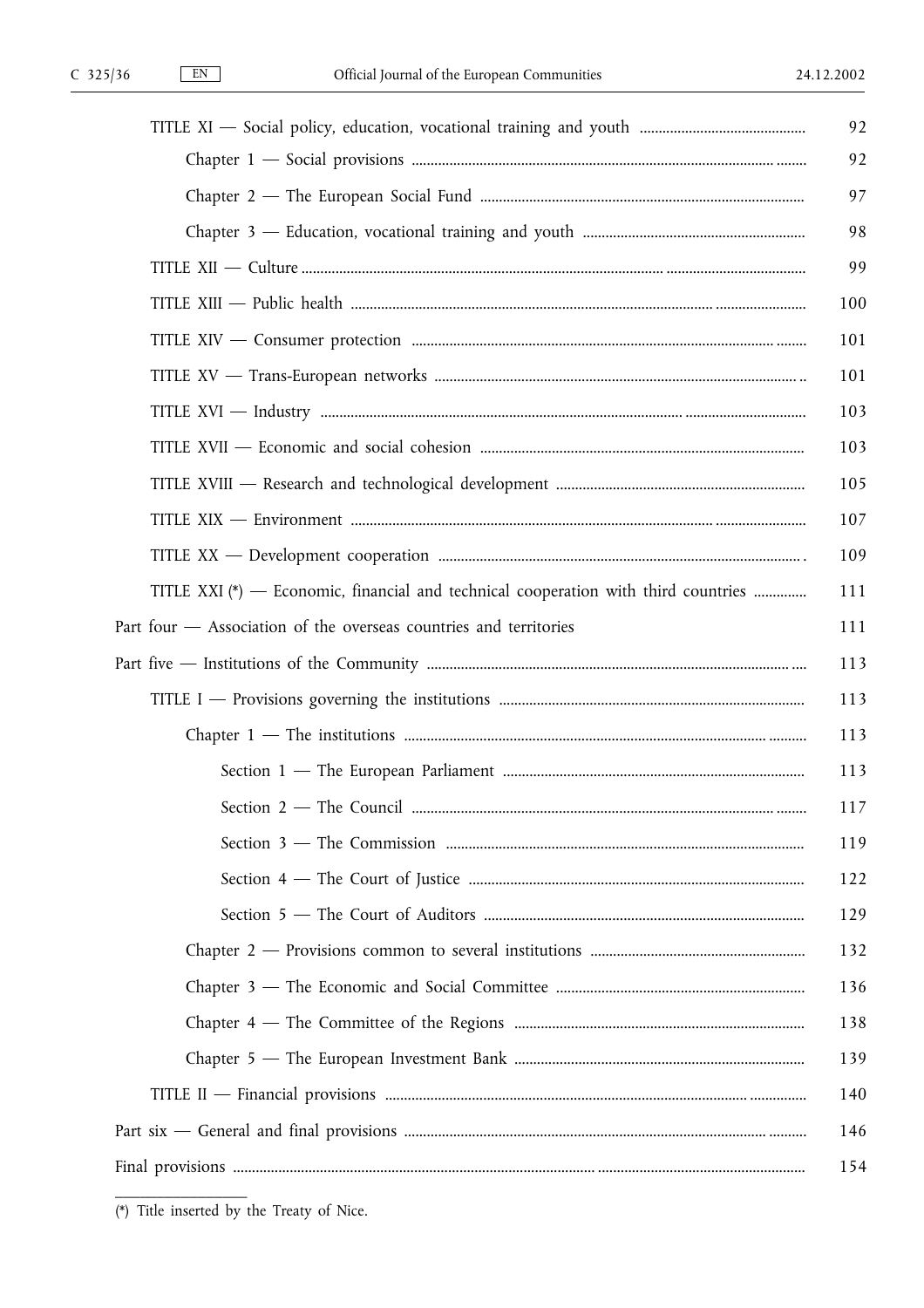|                                                                                                  | 157 |
|--------------------------------------------------------------------------------------------------|-----|
| Annex II — Overseas countries and territories to which the provisions of part four of the Treaty | 159 |

II — PROTOCOLS (text not reproduced with the exception of the four Protocols adopted by the Nice Intergovernmental Conference (see the end of this publication)) (\*)

Protocols annexed to the Treaty on European Union and to the Treaty establishing the European Community:

- Protocol (2) integrating the Schengen *acquis* into the framework of the European Union (1997)
- Protocol (3) on the application of certain aspects of Article 14 of the Treaty establishing the European Community to the United Kingdom and to Ireland (1997)
- Protocol (4) on the position of the United Kingdom and Ireland (1997)
- Protocol (5) on the position of Denmark (1997)

Protocols annexed to the Treaty on European Union, to the Treaty establishing the European Community and to the Treaty establishing the European Atomic Energy Community:

- Protocol (6) on the Statute of the Court of Justice (2001) (text reproduced hereafter)
- Protocol (7) annexed to the Treaty on European Union and to the Treaties establishing the European Communities (1992)
- Protocol (8) on the location of the seats of the institutions and of certain bodies and departments of the European Communities and of Europol (1997)
- Protocol (9) on the role of national parliaments in the European Union (1997)
- Protocol (10) on the enlargement of the European Union (2001) (text reproduced hereafter)

Protocols annexed to the Treaty establishing the European Community:

- Protocol (11) on the Statute of the European Investment Bank (1957)
- Protocol (12) on Italy (1957)
- Protocol (13) on goods originating in and coming from certain countries and enjoying special treatment when imported into a Member State (1957)
- Protocol (14) concerning imports into the European Community of petroleum products refined in the Netherlands Antilles (1962)
- Protocol (15) on special arrangements for Greenland (1985)
- Protocol (16) on the acquisition of property in Denmark (1992)
- Protocol (17) concerning Article 141 of the Treaty establishing the European Community (1992)

<sup>(\*)</sup> For the text of the Protocols adopted at Intergovernmental Conferences prior to Nice, the reader is requested to refer to pages 355 et seq. of the *Selected Instruments taken from the Treaties*, book I, volume I, 1999 edition, published by the Office for Official Publications of the European Communities, ISBN 92-824-1661-5.

For the text of Protocols 12, 13, 14 and 15, the reader is requested to refer to pages 213 et seq. of the *Selected Instruments taken from the Treaties*, book I, volume II, 1995 edition, published by the Office for Official Publications of the European Communities, ISBN 92-824-1180-x.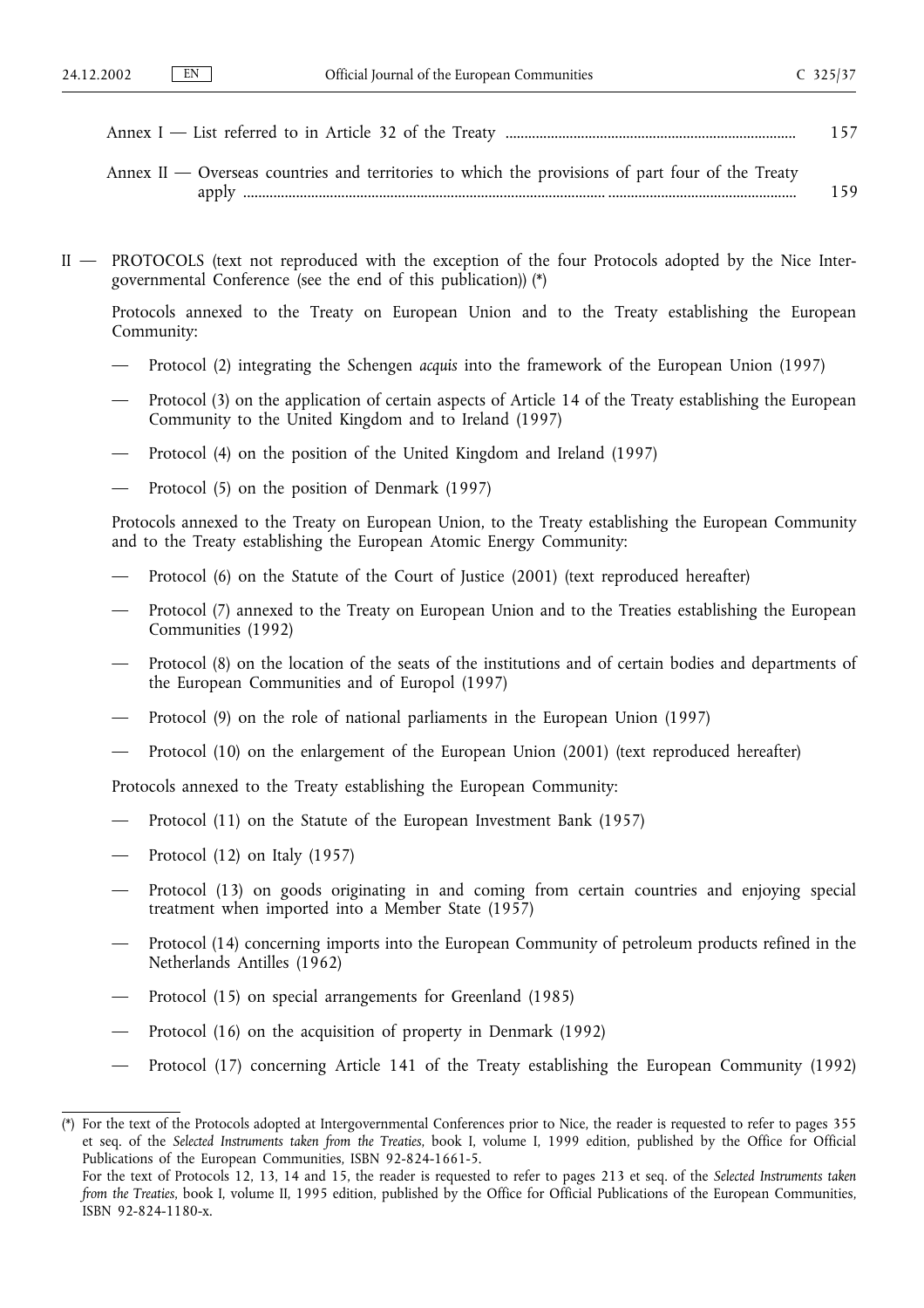- Protocol (18) on the Statute of the European System of Central Banks and of the European Central Bank (1992)
- Protocol (19) on the Statute of the European Monetary Institute (1992)
- Protocol (20) on the excessive deficit procedure (1992)
- Protocol (21) on the convergence criteria referred to in Article 121 of the Treaty establishing the European Community (1992)
- Protocol (22) on Denmark (1992)
- Protocol (23) on Portugal (1992)
- Protocol (24) on the transition to the third stage of economic and monetary union (1992)
- Protocol (25) on certain provisions relating to the United Kingdom of Great Britain and Northern Ireland (1992)
- Protocol (26) on certain provisions relating to Denmark (1992)
- Protocol (27) on France (1992)
- Protocol (28) on economic and social cohesion (1992)
- Protocol (29) on asylum for nationals of Member States of the European Union (1997)
- Protocol (30) on the application of the principles of subsidiarity and proportionality (1997)
- Protocol (31) on external relations of the Member States with regard to the crossing of external borders (1997)
- Protocol (32) on the system of public broadcasting in the Member States (1997)
- Protocol (33) on protection and welfare of animals (1997)
- Protocol (34) on the financial consequences of the expiry of the ECSC Treaty and on the Research Fund for Coal and Steel (2001) (text reproduced hereafter)
- Protocol (35) on Article 67 of the Treaty establishing the European Community (2001) (text reproduced hereafter)

Protocol annexed to the Treaties establishing the European Community and the European Atomic Energy Community:

Protocol (36) on the privileges and immunities of the European Communities (1965)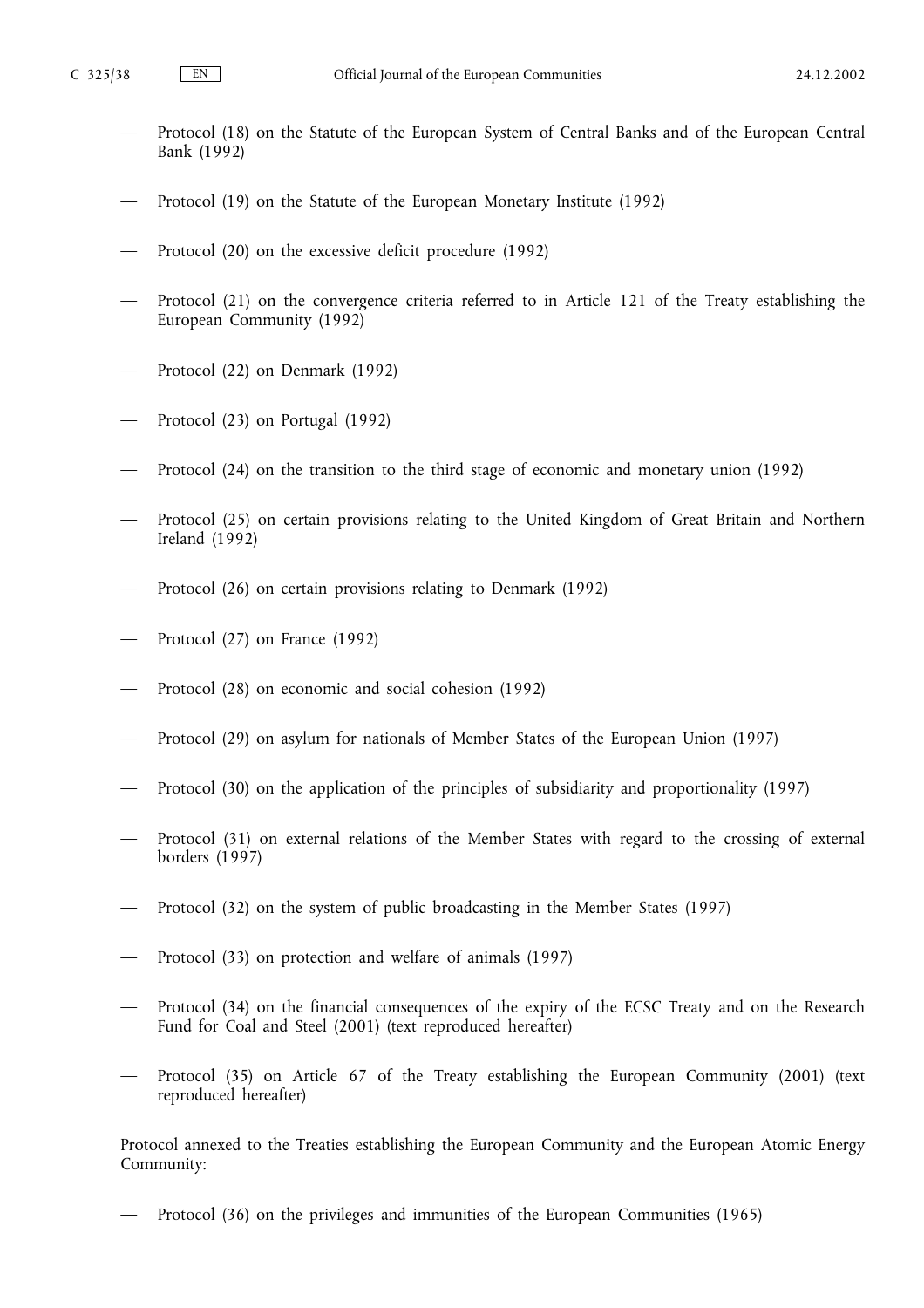HIS MAJESTY THE KING OF THE BELGIANS, THE PRESIDENT OF THE FEDERAL REPUBLIC OF GERMANY, THE PRESIDENT OF THE FRENCH REPUBLIC, THE PRESIDENT OF THE ITALIAN REPUBLIC, HER ROYAL HIGHNESS THE GRAND DUCHESS OF LUXEMBOURG, HER MAJESTY THE QUEEN OF THE NETHERLANDS (1),

DETERMINED to lay the foundations of an ever closer union among the peoples of Europe,

RESOLVED to ensure the economic and social progress of their countries by common action to eliminate the barriers which divide Europe,

AFFIRMING as the essential objective of their efforts the constant improvements of the living and working conditions of their peoples,

RECOGNISING that the removal of existing obstacles calls for concerted action in order to guarantee steady expansion, balanced trade and fair competition,

ANXIOUS to strengthen the unity of their economies and to ensure their harmonious development by reducing the differences existing between the various regions and the backwardness of the less favoured regions,

DESIRING to contribute, by means of a common commercial policy, to the progressive abolition of restrictions on international trade,

INTENDING to confirm the solidarity which binds Europe and the overseas countries and desiring to ensure the development of their prosperity, in accordance with the principles of the Charter of the United Nations,

RESOLVED by thus pooling their resources to preserve and strengthen peace and liberty, and calling upon the other peoples of Europe who share their ideal to join in their efforts,

DETERMINED to promote the development of the highest possible level of knowledge for their peoples through a wide access to education and through its continuous updating,

HAVE DECIDED to create a EUROPEAN COMMUNITY and to this end have designated as their Plenipotentiaries:

(*List of plenipotentiaries not reproduced*)

WHO, having exchanged their full powers, found in good and due form, have agreed as follows.

<sup>(</sup> 1) The Kingdom of Denmark, the Hellenic Republic, the Kingdom of Spain, Ireland, the Republic of Austria, the Portuguese Republic, the Republic of Finland, the Kingdom of Sweden and the United Kingdom of Great Britain and Northern Ireland have since become members of the European Community.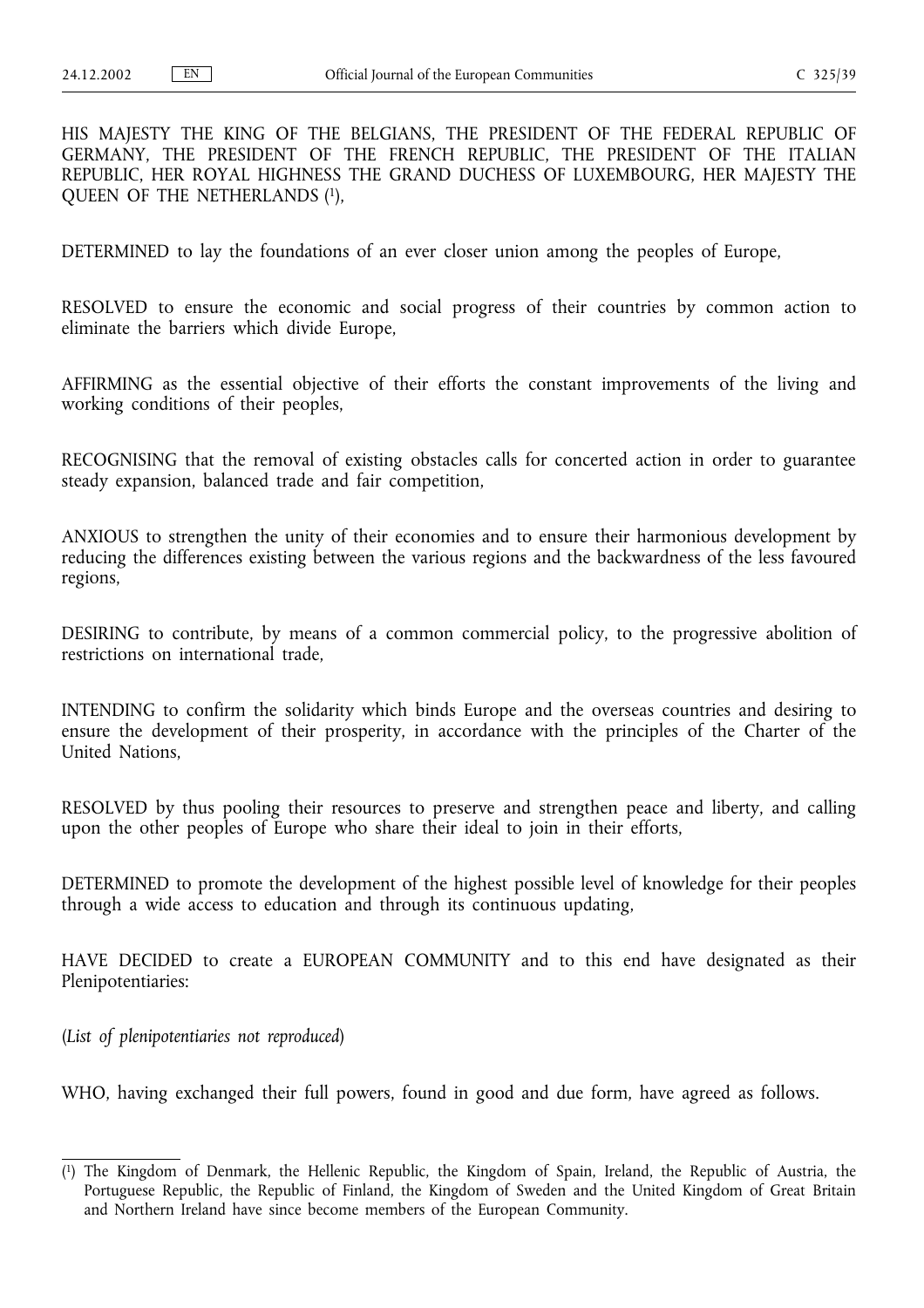# PART ONE

# **PRINCIPLES**

#### *Article 1*

By this Treaty, the HIGH CONTRACTING PARTIES establish among themselves a EUROPEAN COMMUNITY.

## *Article 2*

The Community shall have as its task, by establishing a common market and an economic and monetary union and by implementing common policies or activities referred to in Articles 3 and 4, to promote throughout the Community a harmonious, balanced and sustainable development of economic activities, a high level of employment and of social protection, equality between men and women, sustainable and non-inflationary growth, a high degree of competitiveness and convergence of economic performance, a high level of protection and improvement of the quality of the environment, the raising of the standard of living and quality of life, and economic and social cohesion and solidarity among Member States.

#### *Article 3*

1. For the purposes set out in Article 2, the activities of the Community shall include, as provided in this Treaty and in accordance with the timetable set out therein:

- (a) the prohibition, as between Member States, of customs duties and quantitative restrictions on the import and export of goods, and of all other measures having equivalent effect;
- (b) a common commercial policy;
- (c) an internal market characterised by the abolition, as between Member States, of obstacles to the free movement of goods, persons, services and capital;
- (d) measures concerning the entry and movement of persons as provided for in Title IV;
- (e) a common policy in the sphere of agriculture and fisheries;
- (f) a common policy in the sphere of transport;
- (g) a system ensuring that competition in the internal market is not distorted;
- (h) the approximation of the laws of Member States to the extent required for the functioning of the common market;
- (i) the promotion of coordination between employment policies of the Member States with a view to enhancing their effectiveness by developing a coordinated strategy for employment;
- (j) a policy in the social sphere comprising a European Social Fund;
- (k) the strengthening of economic and social cohesion;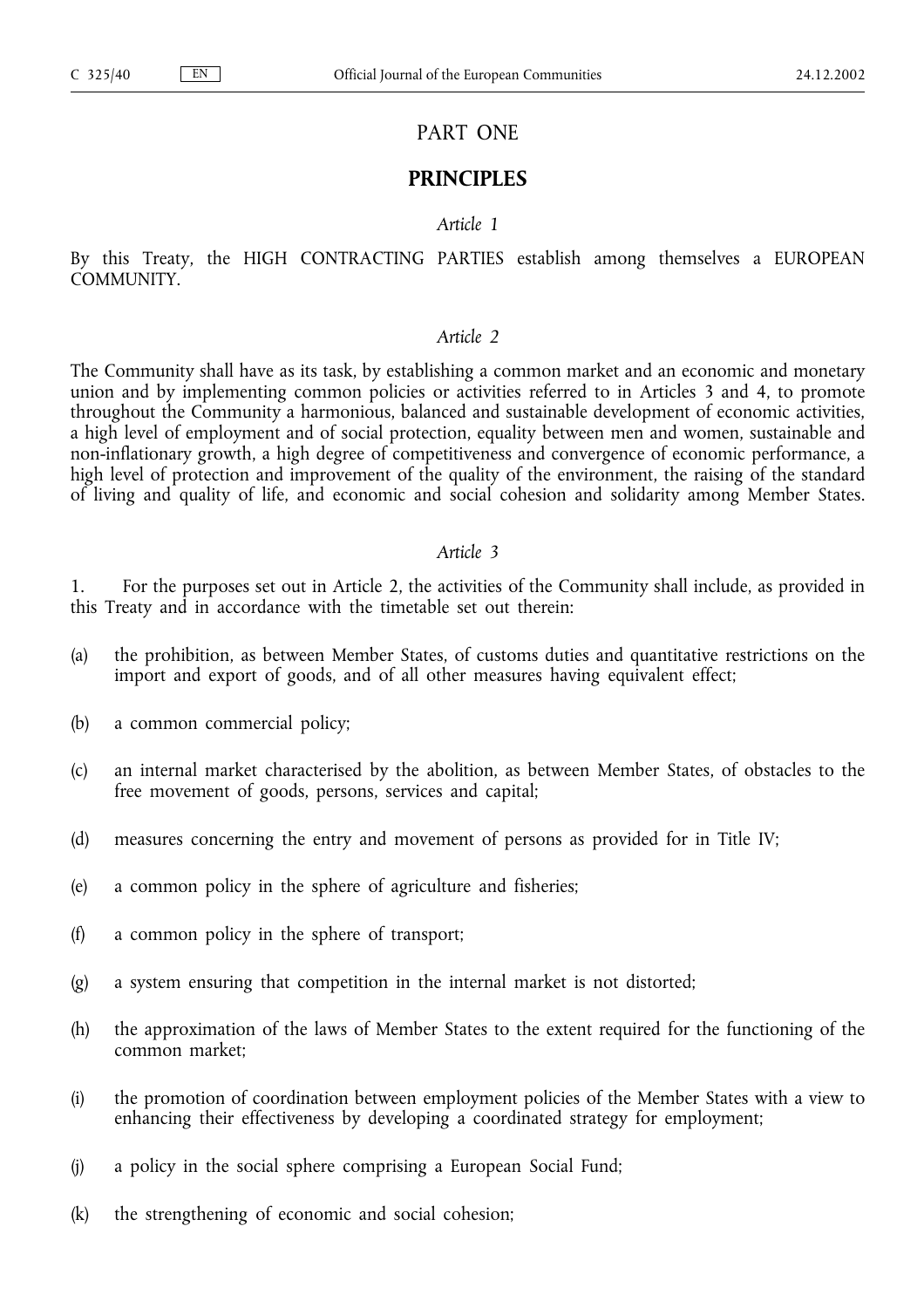- (l) a policy in the sphere of the environment;
- (m) the strengthening of the competitiveness of Community industry;
- (n) the promotion of research and technological development;
- (o) encouragement for the establishment and development of trans-European networks;
- (p) a contribution to the attainment of a high level of health protection;
- (q) a contribution to education and training of quality and to the flowering of the cultures of the Member States;
- (r) a policy in the sphere of development cooperation;
- (s) the association of the overseas countries and territories in order to increase trade and promote jointly economic and social development;
- (t) a contribution to the strengthening of consumer protection;
- (u) measures in the spheres of energy, civil protection and tourism.

2. In all the activities referred to in this Article, the Community shall aim to eliminate inequalities, and to promote equality, between men and women.

# *Article 4*

1. For the purposes set out in Article 2, the activities of the Member States and the Community shall include, as provided in this Treaty and in accordance with the timetable set out therein, the adoption of an economic policy which is based on the close coordination of Member States' economic policies, on the internal market and on the definition of common objectives, and conducted in accordance with the principle of an open market economy with free competition.

2. Concurrently with the foregoing, and as provided in this Treaty and in accordance with the timetable and the procedures set out therein, these activities shall include the irrevocable fixing of exchange rates leading to the introduction of a single currency, the ecu, and the definition and conduct of a single monetary policy and exchange-rate policy the primary objective of both of which shall be to maintain price stability and, without prejudice to this objective, to support the general economic policies in the Community, in accordance with the principle of an open market economy with free competition.

3. These activities of the Member States and the Community shall entail compliance with the following guiding principles: stable prices, sound public finances and monetary conditions and a sustainable balance of payments.

## *Article 5*

The Community shall act within the limits of the powers conferred upon it by this Treaty and of the objectives assigned to it therein.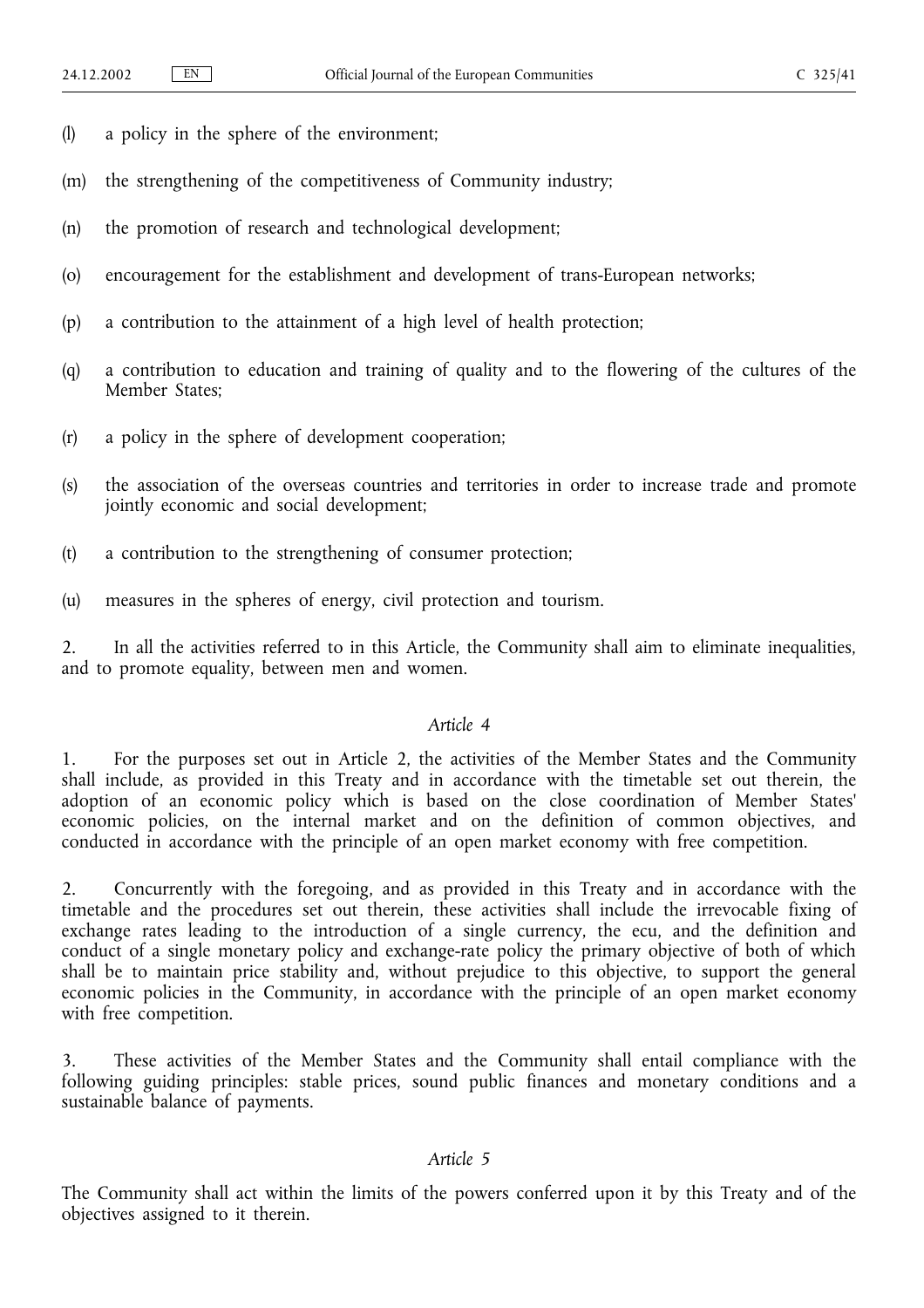In areas which do not fall within its exclusive competence, the Community shall take action, in accordance with the principle of subsidiarity, only if and in so far as the objectives of the proposed action cannot be sufficiently achieved by the Member States and can therefore, by reason of the scale or effects of the proposed action, be better achieved by the Community.

Any action by the Community shall not go beyond what is necessary to achieve the objectives of this Treaty.

### *Article 6*

Environmental protection requirements must be integrated into the definition and implementation of the Community policies and activities referred to in Article 3, in particular with a view to promoting sustainable development.

# *Article 7*

- 1. The tasks entrusted to the Community shall be carried out by the following institutions:
- a EUROPEAN PARLIAMENT,
- a COUNCIL,
- a COMMISSION,
- a COURT OF JUSTICE,
- a COURT OF AUDITORS.

Each institution shall act within the limits of the powers conferred upon it by this Treaty.

2. The Council and the Commission shall be assisted by an Economic and Social Committee and a Committee of the Regions acting in an advisory capacity.

# *Article 8*

A European system of central banks (hereinafter referred to as 'ESCB') and a European Central Bank (hereinafter referred to as 'ECB') shall be established in accordance with the procedures laid down in this Treaty; they shall act within the limits of the powers conferred upon them by this Treaty and by the Statute of the ESCB and of the ECB (hereinafter referred to as 'Statute of the ESCB') annexed thereto.

## *Article 9*

A European Investment Bank is hereby established, which shall act within the limits of the powers conferred upon it by this Treaty and the Statute annexed thereto.

#### *Article 10*

Member States shall take all appropriate measures, whether general or particular, to ensure fulfilment of the obligations arising out of this Treaty or resulting from action taken by the institutions of the Community. They shall facilitate the achievement of the Community's tasks.

They shall abstain from any measure which could jeopardise the attainment of the objectives of this Treaty.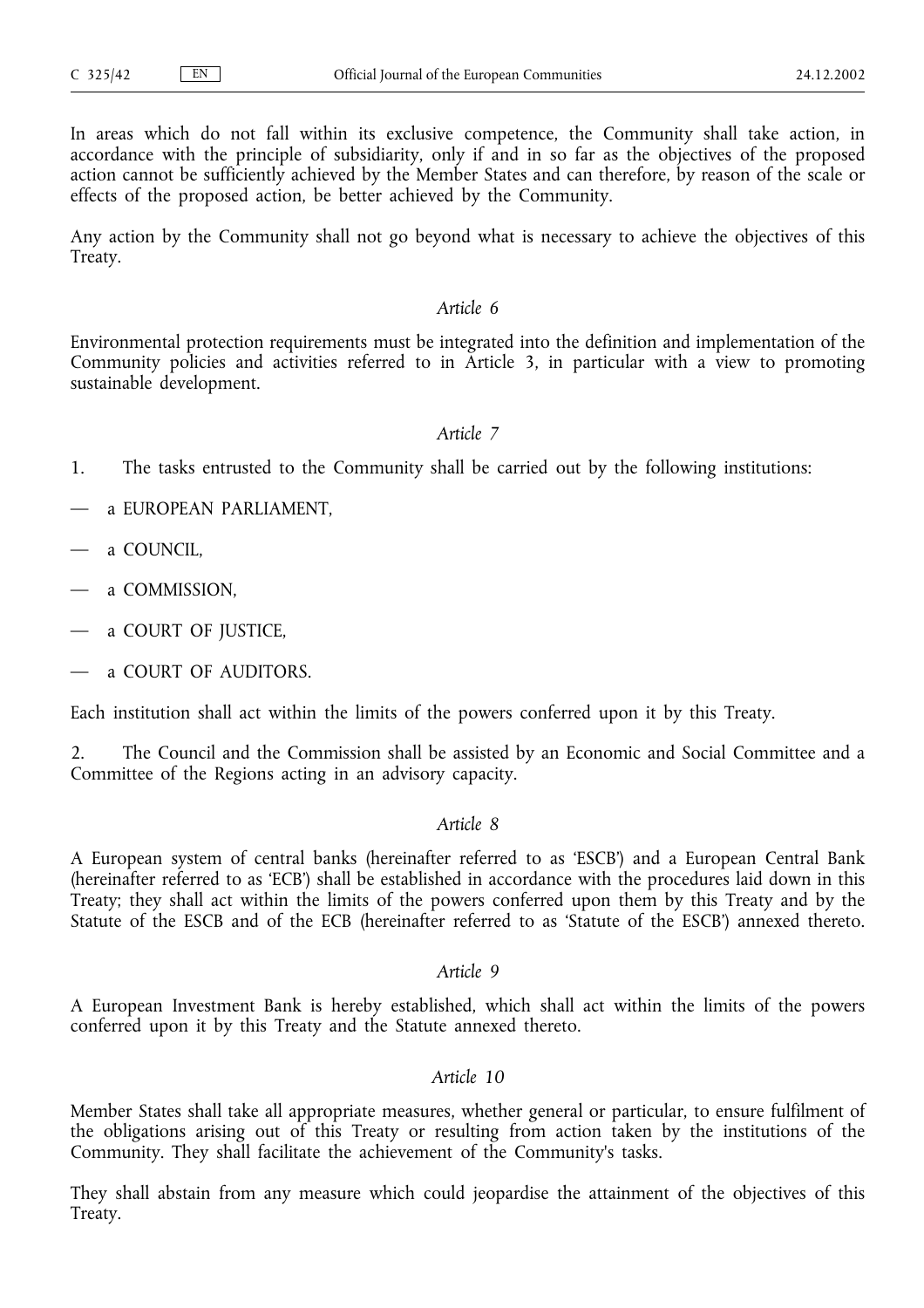# *Article 11 (\*)*

1. Member States which intend to establish enhanced cooperation between themselves in one of the areas referred to in this Treaty shall address a request to the Commission, which may submit a proposal to the Council to that effect. In the event of the Commission not submitting a proposal, it shall inform the Member States concerned of the reasons for not doing so.

2. Authorisation to establish enhanced cooperation as referred to in paragraph 1 shall be granted, in compliance with Articles 43 to 45 of the Treaty on European Union, by the Council, acting by a qualified majority on a proposal from the Commission and after consulting the European Parliament. When enhanced cooperation relates to an area covered by the procedure referred to in Article 251 of this Treaty, the assent of the European Parliament shall be required.

A member of the Council may request that the matter be referred to the European Council. After that matter has been raised before the European Council, the Council may act in accordance with the first subparagraph of this paragraph.

3. The acts and decisions necessary for the implementation of enhanced cooperation activities shall be subject to all the relevant provisions of this Treaty, save as otherwise provided in this Article and in Articles 43 to 45 of the Treaty on European Union.

# *Article 11a (\*\*)*

Any Member State which wishes to participate in enhanced cooperation established in accordance with Article 11 shall notify its intention to the Council and to the Commission, which shall give an opinion to the Council within three months of the date of receipt of that notification. Within four months of the date of receipt of that notification, the Commission shall take a decision on it, and on such specific arrangements as it may deem necessary.

## *Article 12*

Within the scope of application of this Treaty, and without prejudice to any special provisions contained therein, any discrimination on grounds of nationality shall be prohibited.

The Council, acting in accordance with the procedure referred to in Article 251, may adopt rules designed to prohibit such discrimination.

### *Article 13 (\*)*

1. Without prejudice to the other provisions of this Treaty and within the limits of the powers conferred by it upon the Community, the Council, acting unanimously on a proposal from the Commission and after consulting the European Parliament, may take appropriate action to combat discrimination based on sex, racial or ethnic origin, religion or belief, disability, age or sexual orientation.

2. By way of derogation from paragraph 1, when the Council adopts Community incentive measures, excluding any harmonisation of the laws and regulations of the Member States, to support action taken by the Member States in order to contribute to the achievement of the objectives referred to in paragraph 1, it shall act in accordance with the procedure referred to in Article 251.

<sup>(\*)</sup> Article amended by the Treaty of Nice.

<sup>(\*\*)</sup> Article inserted by the Treaty of Nice (former Article 11(3)).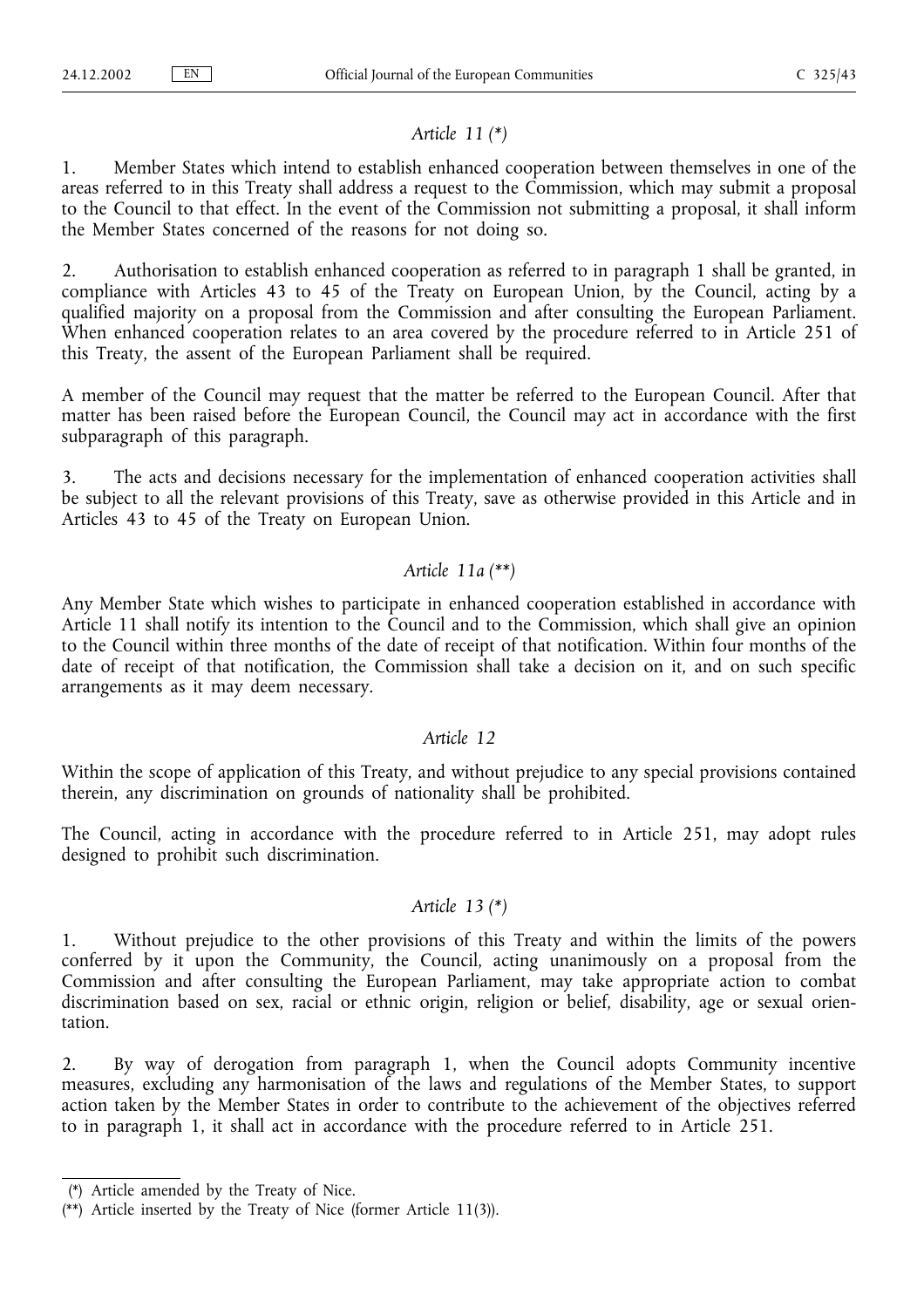1. The Community shall adopt measures with the aim of progressively establishing the internal market over a period expiring on 31 December 1992, in accordance with the provisions of this Article and of Articles 15, 26, 47(2), 49, 80, 93 and 95 and without prejudice to the other provisions of this Treaty.

2. The internal market shall comprise an area without internal frontiers in which the free movement of goods, persons, services and capital is ensured in accordance with the provisions of this Treaty.

3. The Council, acting by a qualified majority on a proposal from the Commission, shall determine the guidelines and conditions necessary to ensure balanced progress in all the sectors concerned.

# *Article 15*

When drawing up its proposals with a view to achieving the objectives set out in Article 14, the Commission shall take into account the extent of the effort that certain economies showing differences in development will have to sustain during the period of establishment of the internal market and it may propose appropriate provisions.

If these provisions take the form of derogations, they must be of a temporary nature and must cause the least possible disturbance to the functioning of the common market.

# *Article 16*

Without prejudice to Articles 73, 86 and 87, and given the place occupied by services of general economic interest in the shared values of the Union as well as their role in promoting social and territorial cohesion, the Community and the Member States, each within their respective powers and within the scope of application of this Treaty, shall take care that such services operate on the basis of principles and conditions which enable them to fulfil their missions.

# PART TWO

# **CITIZENSHIP OF THE UNION**

## *Article 17*

1. Citizenship of the Union is hereby established. Every person holding the nationality of a Member State shall be a citizen of the Union. Citizenship of the Union shall complement and not replace national citizenship.

2. Citizens of the Union shall enjoy the rights conferred by this Treaty and shall be subject to the duties imposed thereby.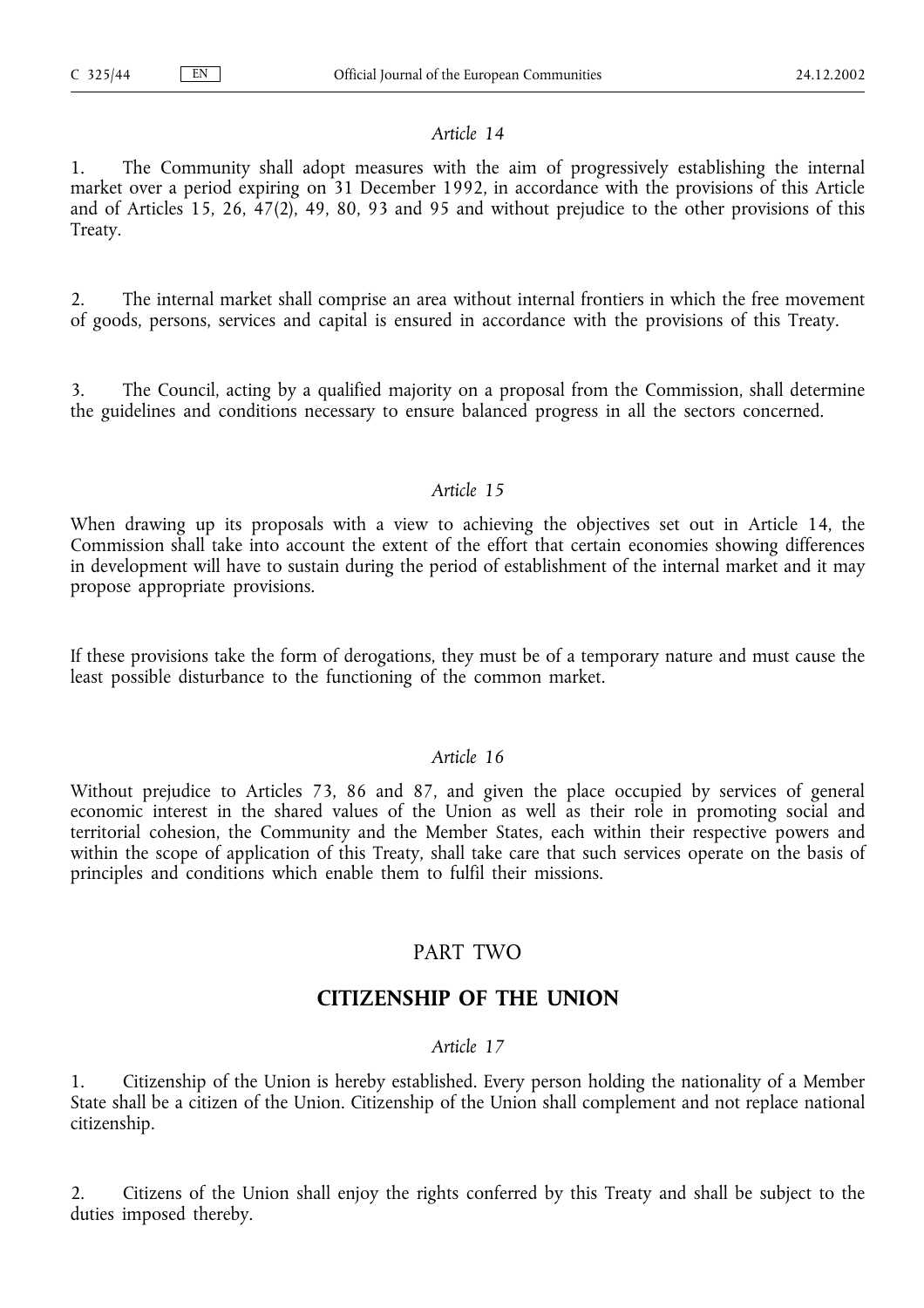# *Article 18 (\*)*

1. Every citizen of the Union shall have the right to move and reside freely within the territory of the Member States, subject to the limitations and conditions laid down in this Treaty and by the measures adopted to give it effect.

2. If action by the Community should prove necessary to attain this objective and this Treaty has not provided the necessary powers, the Council may adopt provisions with a view to facilitating the exercise of the rights referred to in paragraph 1. The Council shall act in accordance with the procedure referred to in Article 251.

3. Paragraph 2 shall not apply to provisions on passports, identity cards, residence permits or any other such document or to provisions on social security or social protection.

# *Article 19*

1. Every citizen of the Union residing in a Member State of which he is not a national shall have the right to vote and to stand as a candidate at municipal elections in the Member State in which he resides, under the same conditions as nationals of that State. This right shall be exercised subject to detailed arrangements adopted by the Council, acting unanimously on a proposal from the Commission and after consulting the European Parliament; these arrangements may provide for derogations where warranted by problems specific to a Member State.

2. Without prejudice to Article 190(4) and to the provisions adopted for its implementation, every citizen of the Union residing in a Member State of which he is not a national shall have the right to vote and to stand as a candidate in elections to the European Parliament in the Member State in which he resides, under the same conditions as nationals of that State. This right shall be exercised subject to detailed arrangements adopted by the Council, acting unanimously on a proposal from the Commission and after consulting the European Parliament; these arrangements may provide for derogations where warranted by problems specific to a Member State.

### *Article 20*

Every citizen of the Union shall, in the territory of a third country in which the Member State of which he is a national is not represented, be entitled to protection by the diplomatic or consular authorities of any Member State, on the same conditions as the nationals of that State. Member States shall establish the necessary rules among themselves and start the international negotiations required to secure this protection.

### *Article 21*

Every citizen of the Union shall have the right to petition the European Parliament in accordance with Article 194.

Every citizen of the Union may apply to the Ombudsman established in accordance with Article 195.

Every citizen of the Union may write to any of the institutions or bodies referred to in this Article or in Article 7 in one of the languages mentioned in Article 314 and have an answer in the same language.

<sup>(\*)</sup> Article amended by the Treaty of Nice.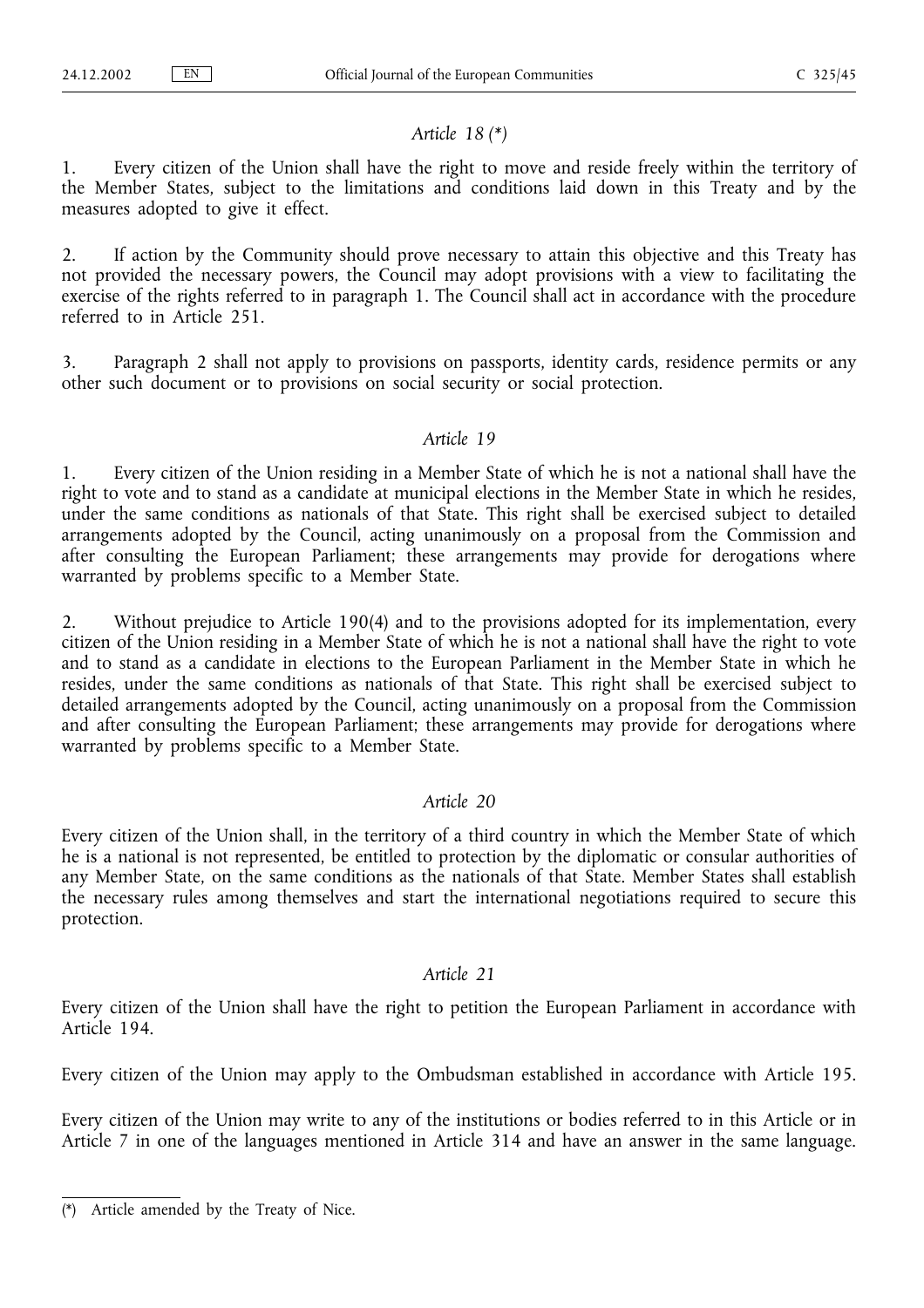The Commission shall report to the European Parliament, to the Council and to the Economic and Social Committee every three years on the application of the provisions of this part. This report shall take account of the development of the Union.

On this basis, and without prejudice to the other provisions of this Treaty, the Council, acting unanimously on a proposal from the Commission and after consulting the European Parliament, may adopt provisions to strengthen or to add to the rights laid down in this part, which it shall recommend to the Member States for adoption in accordance with their respective constitutional requirements.

## PART THREE

# **COMMUNITY POLICIES**

#### TITLE I

## **FREE MOVEMENT OF GOODS**

### *Article 23*

1. The Community shall be based upon a customs union which shall cover all trade in goods and which shall involve the prohibition between Member States of customs duties on imports and exports and of all charges having equivalent effect, and the adoption of a common customs tariff in their relations with third countries.

2. The provisions of Article 25 and of Chapter 2 of this title shall apply to products originating in Member States and to products coming from third countries which are in free circulation in Member States.

# *Article 24*

Products coming from a third country shall be considered to be in free circulation in a Member State if the import formalities have been complied with and any customs duties or charges having equivalent effect which are payable have been levied in that Member State, and if they have not benefited from a total or partial drawback of such duties or charges.

#### *CHAPTER 1*

# THE CUSTOMS UNION

#### *Article 25*

Customs duties on imports and exports and charges having equivalent effect shall be prohibited between Member States. This prohibition shall also apply to customs duties of a fiscal nature.

## *Article 26*

Common Customs Tariff duties shall be fixed by the Council acting by a qualified majority on a proposal from the Commission.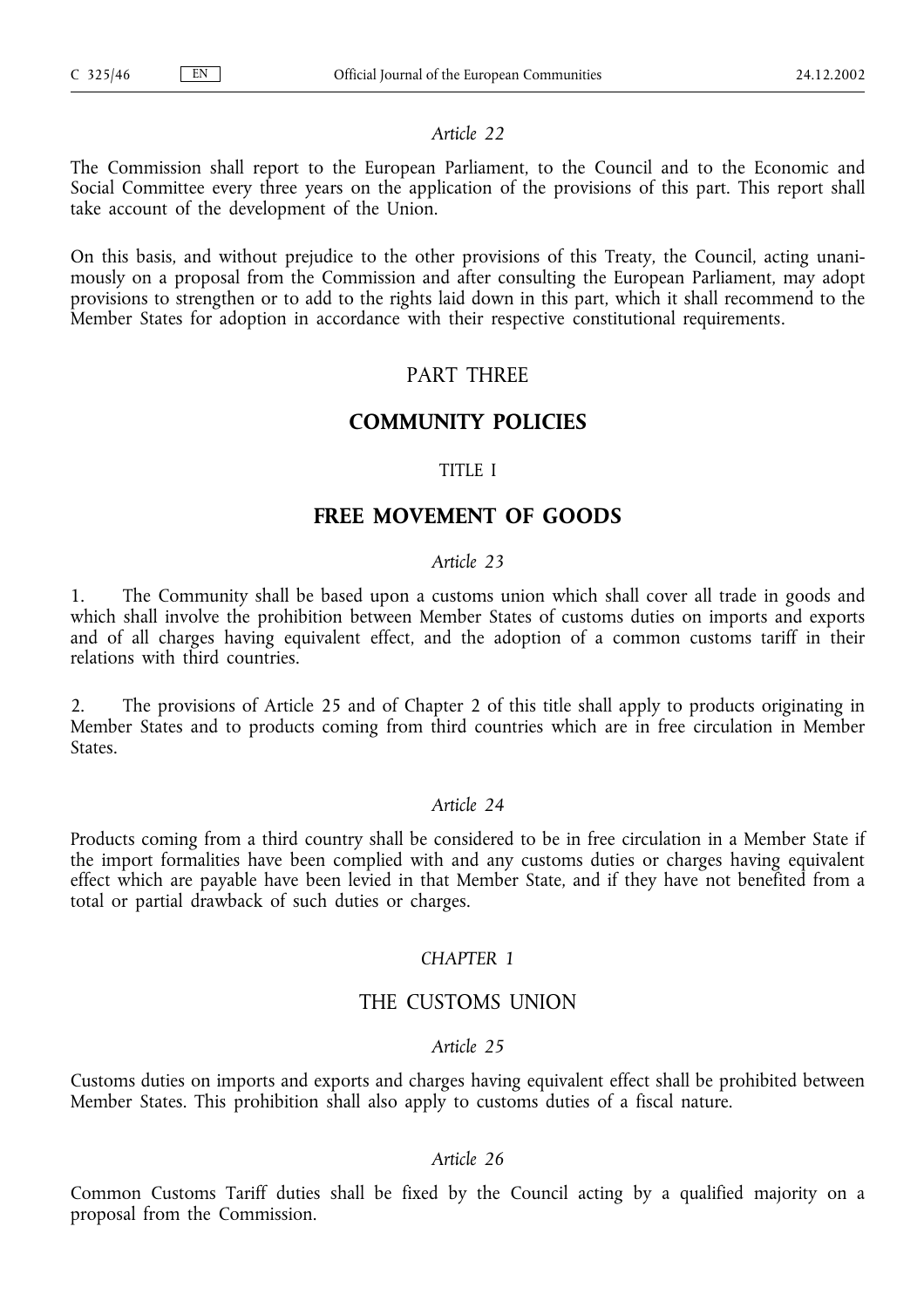In carrying out the tasks entrusted to it under this chapter the Commission shall be guided by:

- (a) the need to promote trade between Member States and third countries;
- (b) developments in conditions of competition within the Community in so far as they lead to an improvement in the competitive capacity of undertakings;
- (c) the requirements of the Community as regards the supply of raw materials and semi-finished goods; in this connection the Commission shall take care to avoid distorting conditions of competition between Member States in respect of finished goods;
- (d) the need to avoid serious disturbances in the economies of Member States and to ensure rational development of production and an expansion of consumption within the Community.

### *CHAPTER 2*

# PROHIBITION OF QUANTITATIVE RESTRICTIONS BETWEEN MEMBER STATES

#### *Article 28*

Quantitative restrictions on imports and all measures having equivalent effect shall be prohibited between Member States.

### *Article 29*

Quantitative restrictions on exports, and all measures having equivalent effect, shall be prohibited between Member States.

# *Article 30*

The provisions of Articles 28 and 29 shall not preclude prohibitions or restrictions on imports, exports or goods in transit justified on grounds of public morality, public policy or public security; the protection of health and life of humans, animals or plants; the protection of national treasures possessing artistic, historic or archaeological value; or the protection of industrial and commercial property. Such prohibitions or restrictions shall not, however, constitute a means of arbitrary discrimination or a disguised restriction on trade between Member States.

#### *Article 31*

1. Member States shall adjust any State monopolies of a commercial character so as to ensure that no discrimination regarding the conditions under which goods are procured and marketed exists between nationals of Member States.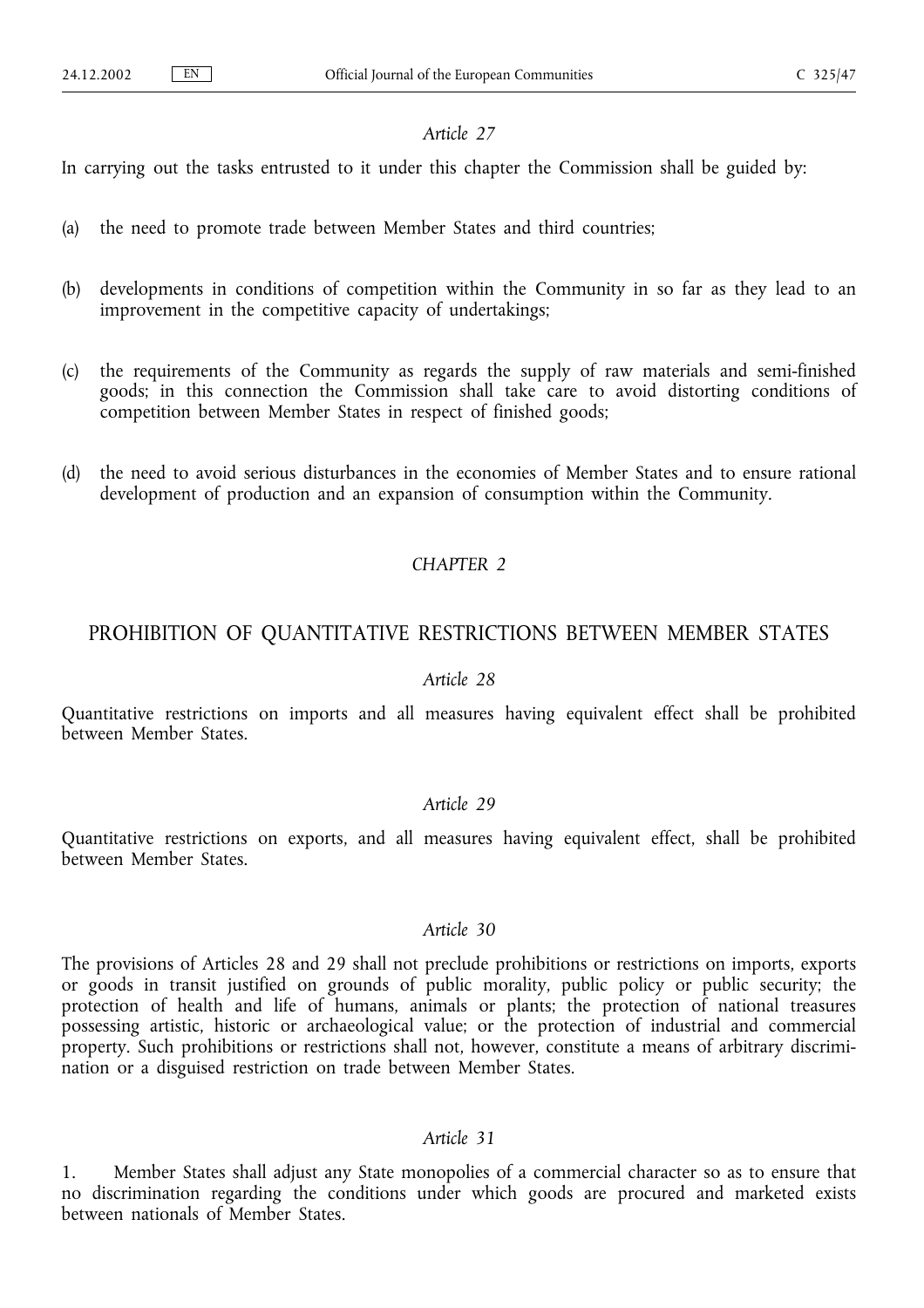The provisions of this Article shall apply to any body through which a Member State, in law or in fact, either directly or indirectly supervises, determines or appreciably influences imports or exports between Member States. These provisions shall likewise apply to monopolies delegated by the State to others.

2. Member States shall refrain from introducing any new measure which is contrary to the principles laid down in paragraph 1 or which restricts the scope of the articles dealing with the prohibition of customs duties and quantitative restrictions between Member States.

3. If a State monopoly of a commercial character has rules which are designed to make it easier to dispose of agricultural products or obtain for them the best return, steps should be taken in applying the rules contained in this article to ensure equivalent safeguards for the employment and standard of living of the producers concerned.

## TITLE II

# **AGRICULTURE**

#### *Article 32*

1. The common market shall extend to agriculture and trade in agricultural products. 'Agricultural products' means the products of the soil, of stockfarming and of fisheries and products of first-stage processing directly related to these products.

2. Save as otherwise provided in Articles 33 to 38, the rules laid down for the establishment of the common market shall apply to agricultural products.

3. The products subject to the provisions of Articles 33 to 38 are listed in Annex I to this Treaty.

4. The operation and development of the common market for agricultural products must be accompanied by the establishment of a common agricultural policy.

## *Article 33*

1. The objectives of the common agricultural policy shall be:

- (a) to increase agricultural productivity by promoting technical progress and by ensuring the rational development of agricultural production and the optimum utilisation of the factors of production, in particular labour;
- (b) thus to ensure a fair standard of living for the agricultural community, in particular by increasing the individual earnings of persons engaged in agriculture;
- (c) to stabilise markets;
- (d) to assure the availability of supplies;
- (e) to ensure that supplies reach consumers at reasonable prices.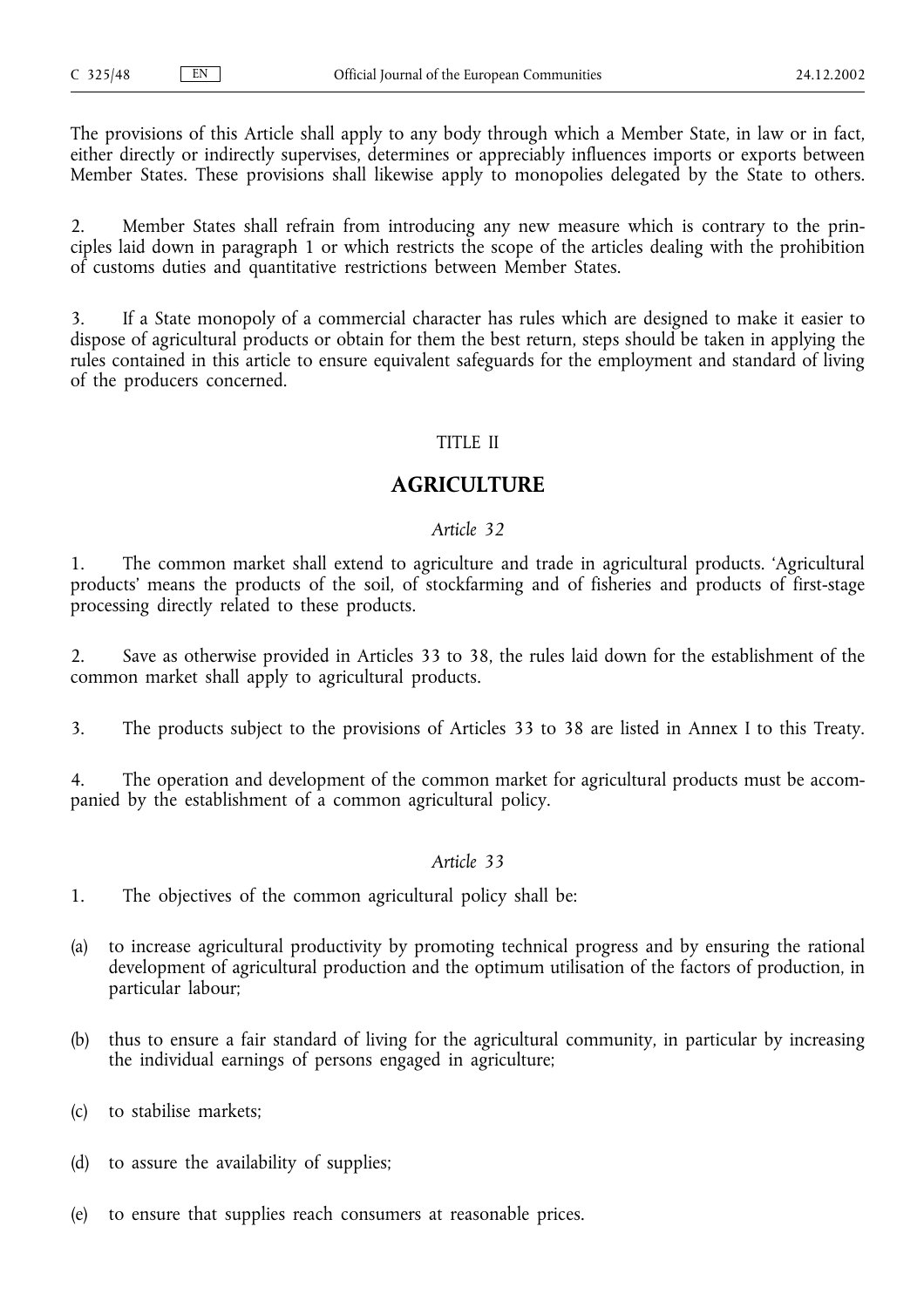2. In working out the common agricultural policy and the special methods for its application, account shall be taken of:

- (a) the particular nature of agricultural activity, which results from the social structure of agriculture and from structural and natural disparities between the various agricultural regions;
- (b) the need to effect the appropriate adjustments by degrees;
- (c) the fact that in the Member States agriculture constitutes a sector closely linked with the economy as a whole.

#### *Article 34*

1. In order to attain the objectives set out in Article 33, a common organisation of agricultural markets shall be established.

This organisation shall take one of the following forms, depending on the product concerned:

- (a) common rules on competition;
- (b) compulsory coordination of the various national market organisations;
- (c) a European market organisation.

2. The common organisation established in accordance with paragraph 1 may include all measures required to attain the objectives set out in Article 33, in particular regulation of prices, aids for the production and marketing of the various products, storage and carryover arrangements and common machinery for stabilising imports or exports.

The common organisation shall be limited to pursuit of the objectives set out in Article 33 and shall exclude any discrimination between producers or consumers within the Community.

Any common price policy shall be based on common criteria and uniform methods of calculation.

3. In order to enable the common organisation referred to in paragraph 1 to attain its objectives, one or more agricultural guidance and guarantee funds may be set up.

# *Article 35*

To enable the objectives set out in Article 33 to be attained, provision may be made within the framework of the common agricultural policy for measures such as:

- (a) an effective coordination of efforts in the spheres of vocational training, of research and of the dissemination of agricultural knowledge; this may include joint financing of projects or institutions;
- (b) joint measures to promote consumption of certain products.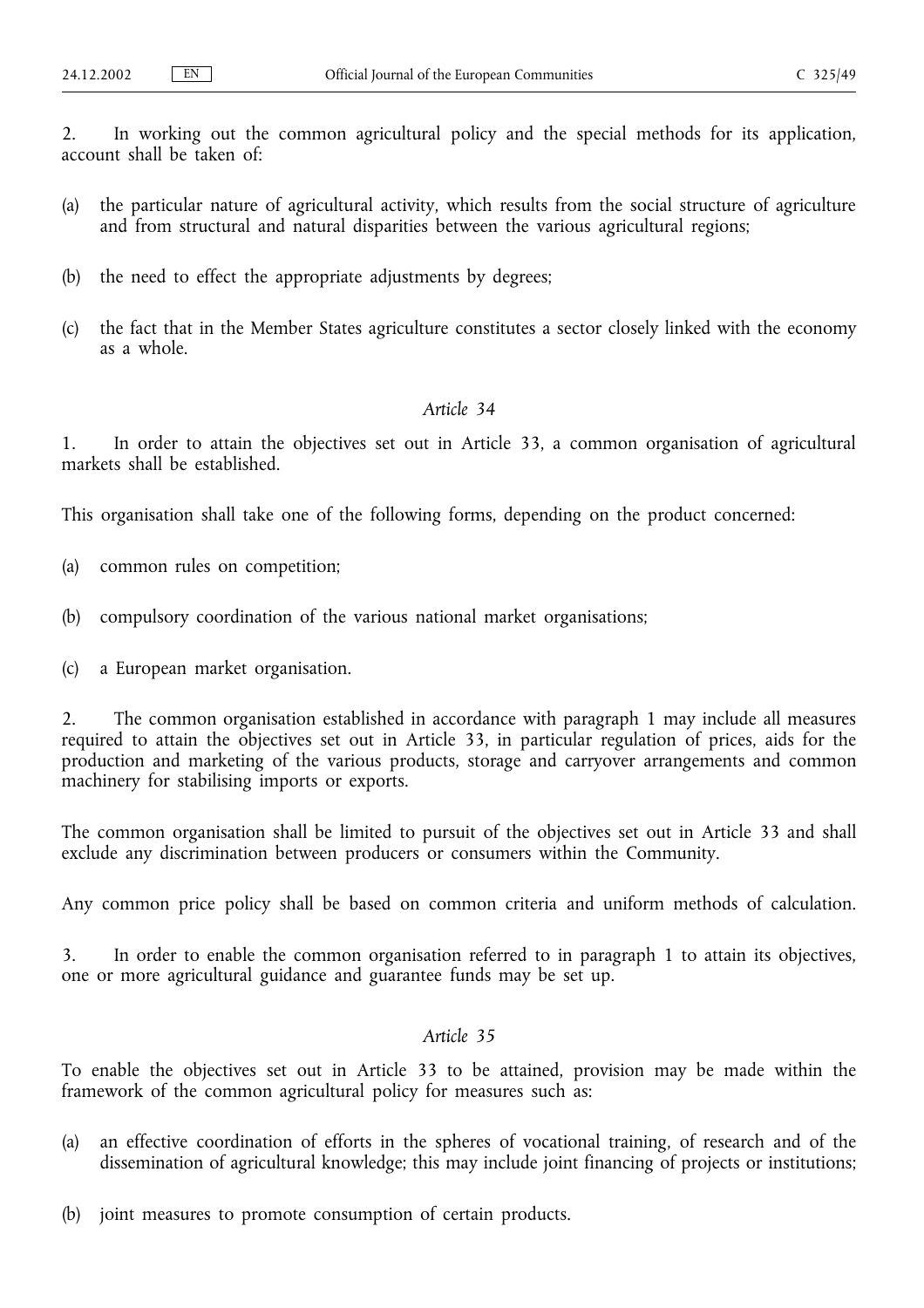The provisions of the chapter relating to rules on competition shall apply to production of and trade in agricultural products only to the extent determined by the Council within the framework of Article 37(2) and (3) and in accordance with the procedure laid down therein, account being taken of the objectives set out in Article 33.

The Council may, in particular, authorise the granting of aid:

- (a) for the protection of enterprises handicapped by structural or natural conditions;
- (b) within the framework of economic development programmes.

## *Article 37*

1. In order to evolve the broad lines of a common agricultural policy, the Commission shall, immediately this Treaty enters into force, convene a conference of the Member States with a view to making a comparison of their agricultural policies, in particular by producing a statement of their resources and needs.

2. Having taken into account the work of the Conference provided for in paragraph 1, after consulting the Economic and Social Committee and within two years of the entry into force of this Treaty, the Commission shall submit proposals for working out and implementing the common agricultural policy, including the replacement of the national organisations by one of the forms of common organisation provided for in Article 34(1), and for implementing the measures specified in this title.

These proposals shall take account of the interdependence of the agricultural matters mentioned in this title.

The Council shall, on a proposal from the Commission and after consulting the European Parliament, acting by a qualified majority, make regulations, issue directives, or take decisions, without prejudice to any recommendations it may also make.

3. The Council may, acting by a qualified majority and in accordance with paragraph 2, replace the national market organisations by the common organisation provided for in Article 34(1) if:

- (a) the common organisation offers Member States which are opposed to this measure and which have an organisation of their own for the production in question equivalent safeguards for the employment and standard of living of the producers concerned, account being taken of the adjustments that will be possible and the specialisation that will be needed with the passage of time;
- (b) such an organisation ensures conditions for trade within the Community similar to those existing in a national market.

4. If a common organisation for certain raw materials is established before a common organisation exists for the corresponding processed products, such raw materials as are used for processed products intended for export to third countries may be imported from outside the Community.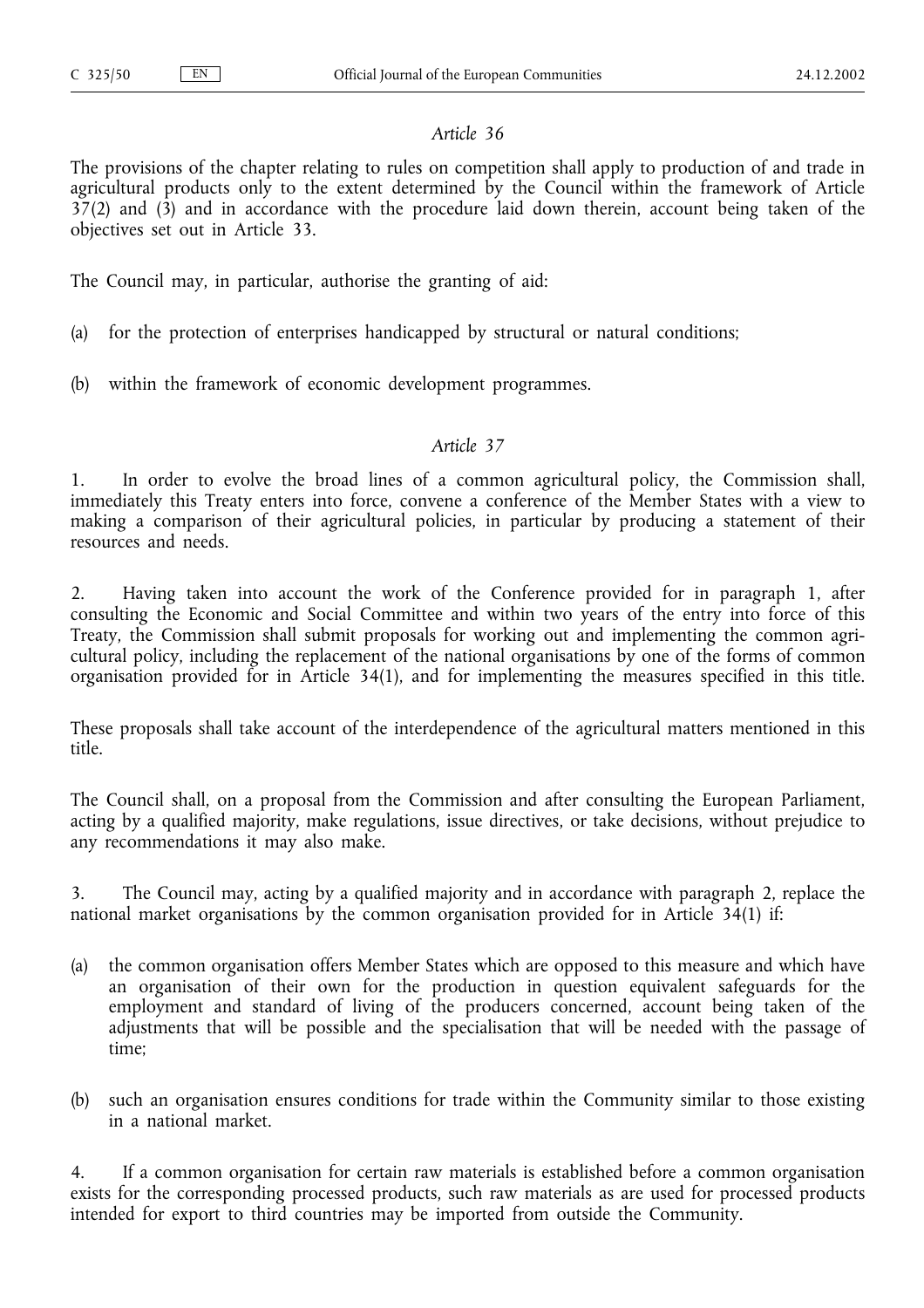Where in a Member State a product is subject to a national market organisation or to internal rules having equivalent effect which affect the competitive position of similar production in another Member State, a countervailing charge shall be applied by Member States to imports of this product coming from the Member State where such organisation or rules exist, unless that State applies a countervailing charge on export.

The Commission shall fix the amount of these charges at the level required to redress the balance; it may also authorise other measures, the conditions and details of which it shall determine.

### TITLE III

# **FREE MOVEMENT OF PERSONS, SERVICES AND CAPITAL**

# *CHAPTER 1*

# **WORKERS**

## *Article 39*

1. Freedom of movement for workers shall be secured within the Community.

2. Such freedom of movement shall entail the abolition of any discrimination based on nationality between workers of the Member States as regards employment, remuneration and other conditions of work and employment.

3. It shall entail the right, subject to limitations justified on grounds of public policy, public security or public health:

- (a) to accept offers of employment actually made;
- (b) to move freely within the territory of Member States for this purpose;
- (c) to stay in a Member State for the purpose of employment in accordance with the provisions governing the employment of nationals of that State laid down by law, regulation or administrative action;
- (d) to remain in the territory of a Member State after having been employed in that State, subject to conditions which shall be embodied in implementing regulations to be drawn up by the Commission.
- 4. The provisions of this article shall not apply to employment in the public service.

#### *Article 40*

The Council shall, acting in accordance with the procedure referred to in Article 251 and after consulting the Economic and Social Committee, issue directives or make regulations setting out the measures required to bring about freedom of movement for workers, as defined in Article 39, in particular:

(a) by ensuring close cooperation between national employment services;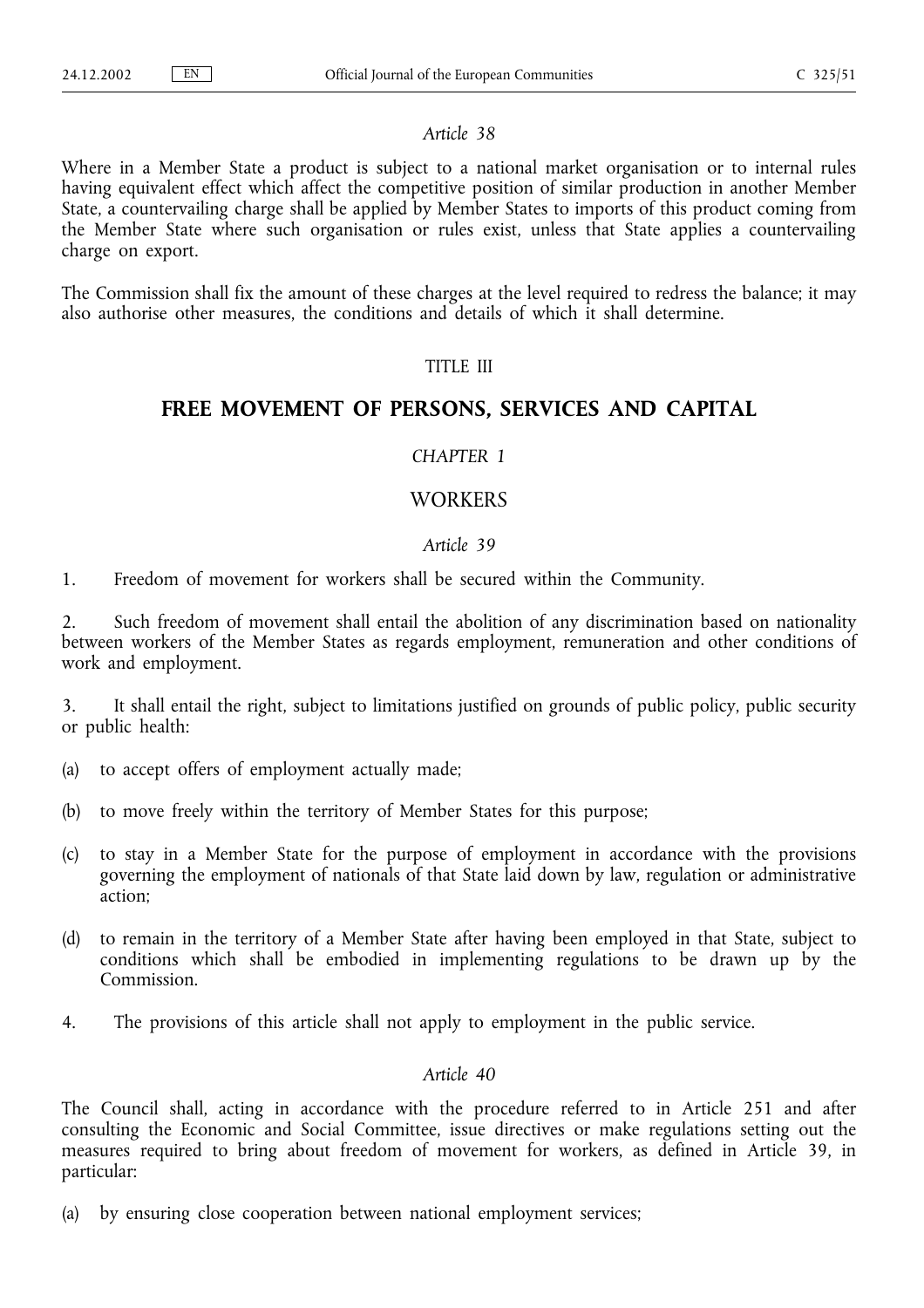- (b) by abolishing those administrative procedures and practices and those qualifying periods in respect of eligibility for available employment, whether resulting from national legislation or from agreements previously concluded between Member States, the maintenance of which would form an obstacle to liberalisation of the movement of workers;
- (c) by abolishing all such qualifying periods and other restrictions provided for either under national legislation or under agreements previously concluded between Member States as imposed on workers of other Member States conditions regarding the free choice of employment other than those imposed on workers of the State concerned;
- (d) by setting up appropriate machinery to bring offers of employment into touch with applications for employment and to facilitate the achievement of a balance between supply and demand in the employment market in such a way as to avoid serious threats to the standard of living and level of employment in the various regions and industries.

Member States shall, within the framework of a joint programme, encourage the exchange of young workers.

### *Article 42*

The Council shall, acting in accordance with the procedure referred to in Article 251, adopt such measures in the field of social security as are necessary to provide freedom of movement for workers; to this end, it shall make arrangements to secure for migrant workers and their dependants:

- (a) aggregation, for the purpose of acquiring and retaining the right to benefit and of calculating the amount of benefit, of all periods taken into account under the laws of the several countries;
- (b) payment of benefits to persons resident in the territories of Member States.

The Council shall act unanimously throughout the procedure referred to in Article 251.

# *CHAPTER 2*

# RIGHT OF ESTABLISHMENT

#### *Article 43*

Within the framework of the provisions set out below, restrictions on the freedom of establishment of nationals of a Member State in the territory of another Member State shall be prohibited. Such prohibition shall also apply to restrictions on the setting-up of agencies, branches or subsidiaries by nationals of any Member State established in the territory of any Member State.

Freedom of establishment shall include the right to take up and pursue activities as self-employed persons and to set up and manage undertakings, in particular companies or firms within the meaning of the second paragraph of Article 48, under the conditions laid down for its own nationals by the law of the country where such establishment is effected, subject to the provisions of the chapter relating to capital.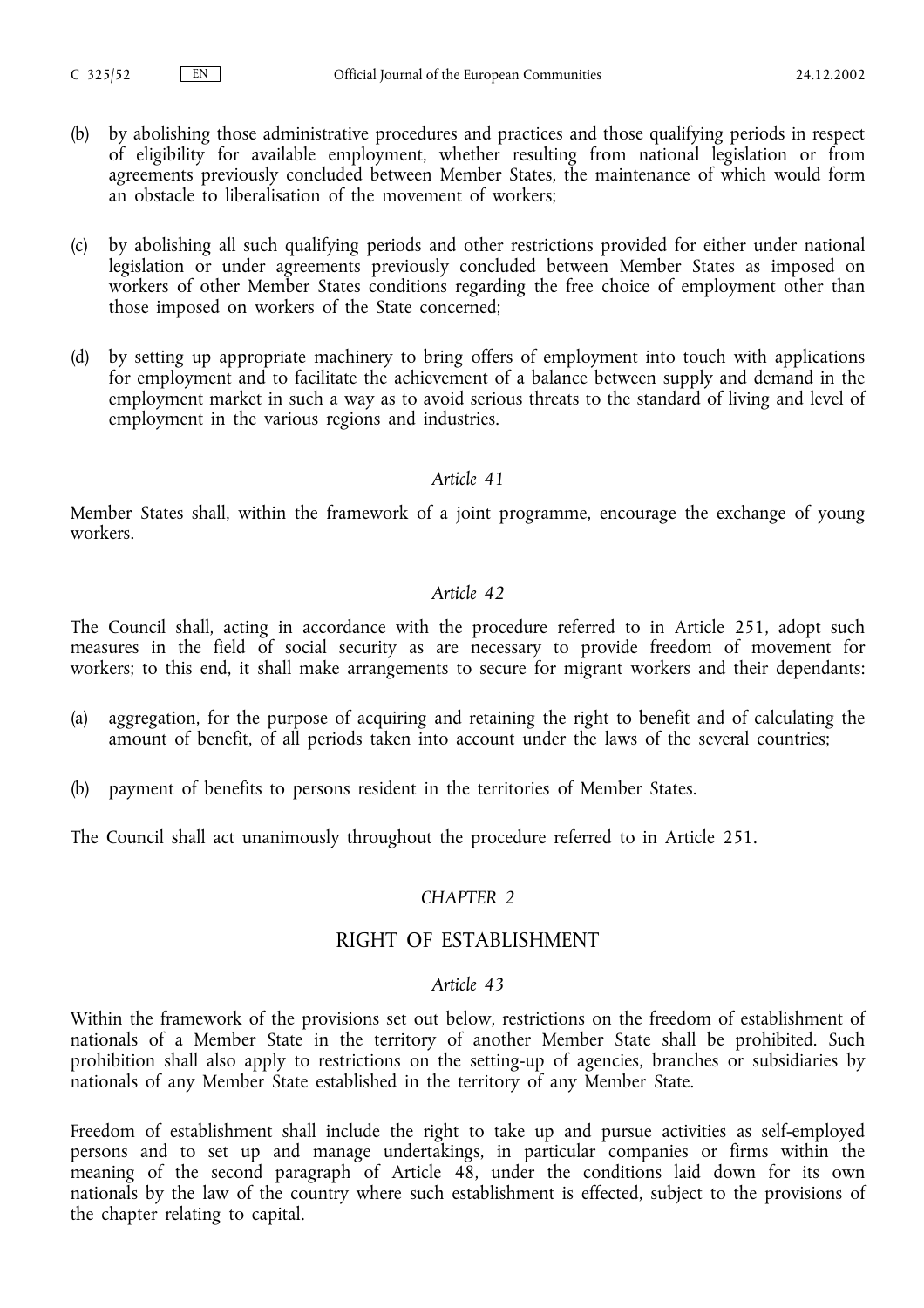1. In order to attain freedom of establishment as regards a particular activity, the Council, acting in accordance with the procedure referred to in Article 251 and after consulting the Economic and Social Committee, shall act by means of directives.

2. The Council and the Commission shall carry out the duties devolving upon them under the preceding provisions, in particular:

- (a) by according, as a general rule, priority treatment to activities where freedom of establishment makes a particularly valuable contribution to the development of production and trade;
- (b) by ensuring close cooperation between the competent authorities in the Member States in order to ascertain the particular situation within the Community of the various activities concerned;
- (c) by abolishing those administrative procedures and practices, whether resulting from national legislation or from agreements previously concluded between Member States, the maintenance of which would form an obstacle to freedom of establishment;
- (d) by ensuring that workers of one Member State employed in the territory of another Member State may remain in that territory for the purpose of taking up activities therein as self-employed persons, where they satisfy the conditions which they would be required to satisfy if they were entering that State at the time when they intended to take up such activities;
- (e) by enabling a national of one Member State to acquire and use land and buildings situated in the territory of another Member State, in so far as this does not conflict with the principles laid down in Article 33(2);
- (f) by effecting the progressive abolition of restrictions on freedom of establishment in every branch of activity under consideration, both as regards the conditions for setting up agencies, branches or subsidiaries in the territory of a Member State and as regards the subsidiaries in the territory of a Member State and as regards the conditions governing the entry of personnel belonging to the main establishment into managerial or supervisory posts in such agencies, branches or subsidiaries;
- (g) by coordinating to the necessary extent the safeguards which, for the protection of the interests of members and other, are required by Member States of companies or firms within the meaning of the second paragraph of Article 48 with a view to making such safeguards equivalent throughout the Community;
- (h) by satisfying themselves that the conditions of establishment are not distorted by aids granted by Member States.

# *Article 45*

The provisions of this chapter shall not apply, so far as any given Member State is concerned, to activities which in that State are connected, even occasionally, with the exercise of official authority.

The Council may, acting by a qualified majority on a proposal from the Commission, rule that the provisions of this chapter shall not apply to certain activities.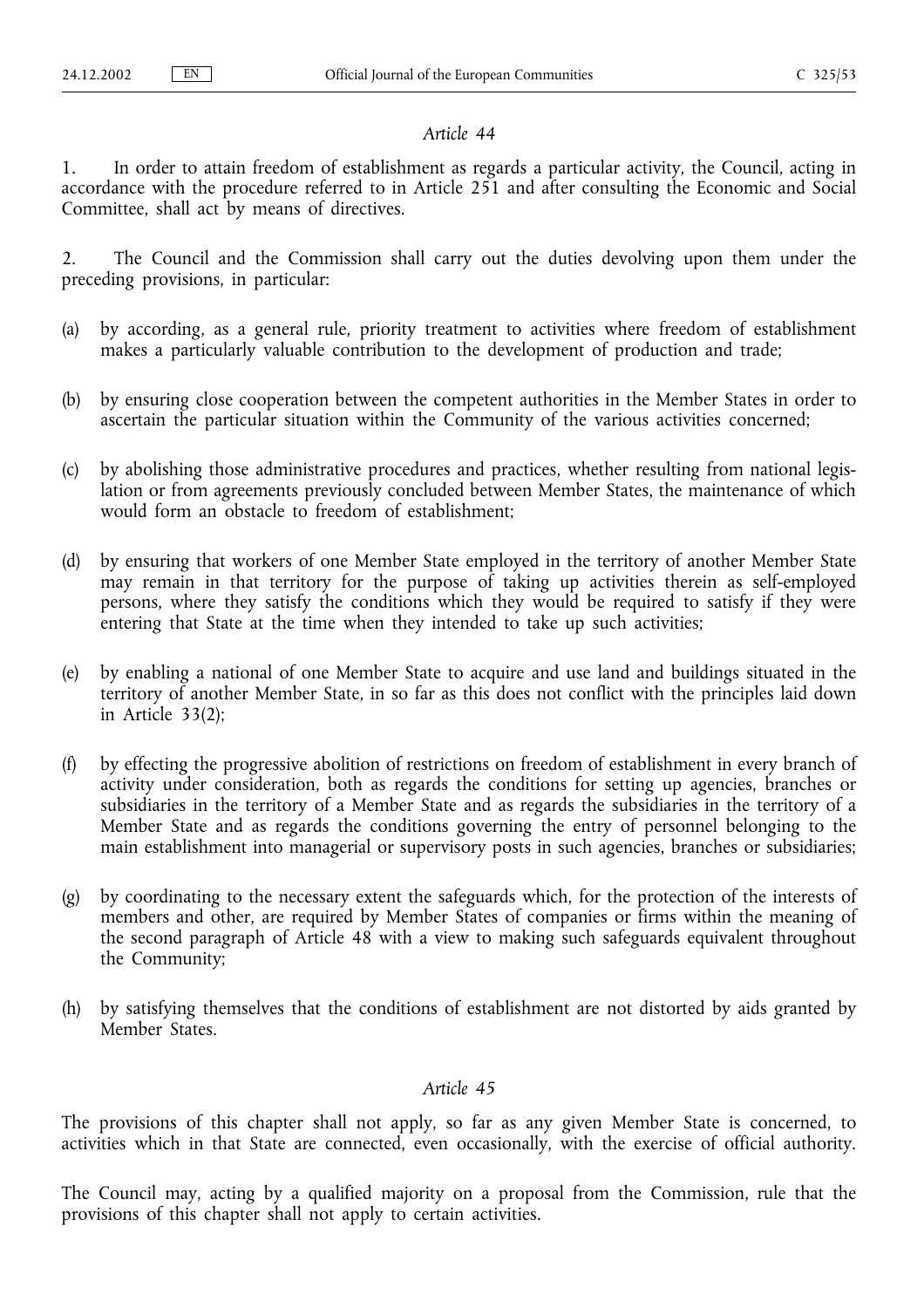1. The provisions of this chapter and measures taken in pursuance thereof shall not prejudice the applicability of provisions laid down by law, regulation or administrative action providing for special treatment for foreign nationals on grounds of public policy, public security or public health.

2. The Council shall, acting in accordance with the procedure referred to in Article 251, issue directives for the coordination of the abovementioned provisions.

## *Article 47*

1. In order to make it easier for persons to take up and pursue activities as self-employed persons, the Council shall, acting in accordance with the procedure referred to in Article 251, issue directives for the mutual recognition of diplomas, certificates and other evidence of formal qualifications.

2. For the same purpose, the Council shall, acting in accordance with the procedure referred to in Article 251, issue directives for the coordination of the provisions laid down by law, regulation or administrative action in Member States concerning the taking-up and pursuit of activities as selfemployed persons. The Council, acting unanimously throughout the procedure referred to in Article 251, shall decide on directives the implementation of which involves in at least one Member State amendment of the existing principles laid down by law governing the professions with respect to training and conditions of access for natural persons. In other cases the Council shall act by qualified majority.

3. In the case of the medical and allied and pharmaceutical professions, the progressive abolition of restrictions shall be dependent upon coordination of the conditions for their exercise in the various Member States.

#### *Article 48*

Companies or firms formed in accordance with the law of a Member State and having their registered office, central administration or principal place of business within the Community shall, for the purposes of this Chapter, be treated in the same way as natural persons who are nationals of Member States.

'Companies or firms' means companies or firms constituted under civil or commercial law, including cooperative societies, and other legal persons governed by public or private law, save for those which are non-profit-making.

# *CHAPTER 3*

## SERVICES

#### *Article 49*

Within the framework of the provisions set out below, restrictions on freedom to provide services within the Community shall be prohibited in respect of nationals of Member States who are established in a State of the Community other than that of the person for whom the services are intended.

The Council may, acting by a qualified majority on a proposal from the Commission, extend the provisions of the Chapter to nationals of a third country who provide services and who are established within the Community.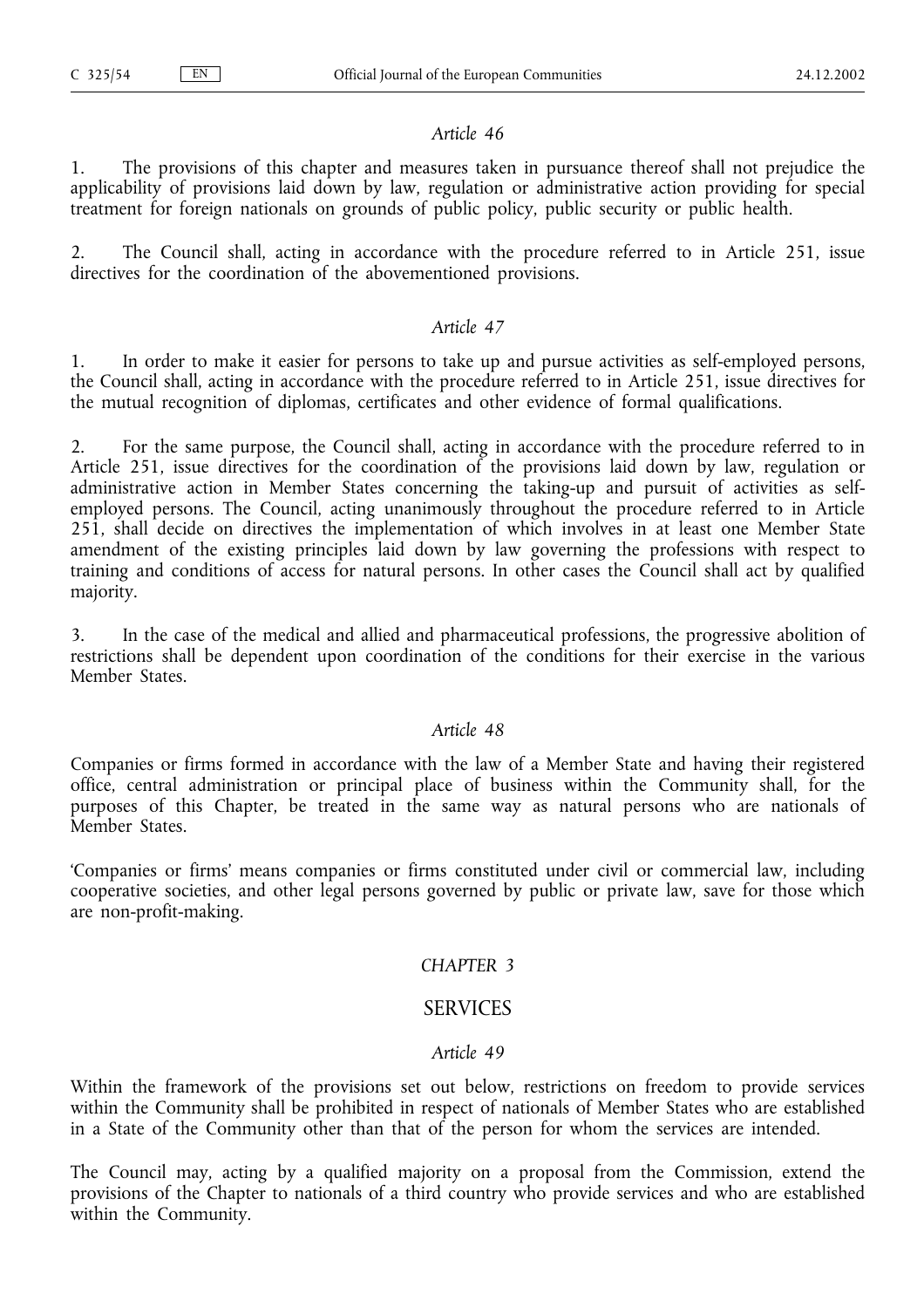Services shall be considered to be 'services' within the meaning of this Treaty where they are normally provided for remuneration, in so far as they are not governed by the provisions relating to freedom of movement for goods, capital and persons.

'Services' shall in particular include:

- (a) activities of an industrial character;
- (b) activities of a commercial character;
- (c) activities of craftsmen;
- (d) activities of the professions.

Without prejudice to the provisions of the chapter relating to the right of establishment, the person providing a service may, in order to do so, temporarily pursue his activity in the State where the service is provided, under the same conditions as are imposed by that State on its own nationals.

# *Article 51*

1. Freedom to provide services in the field of transport shall be governed by the provisions of the title relating to transport.

2. The liberalisation of banking and insurance services connected with movements of capital shall be effected in step with the liberalisation of movement of capital.

# *Article 52*

1. In order to achieve the liberalisation of a specific service, the Council shall, on a proposal from the Commission and after consulting the Economic and Social Committee and the European Parliament, issue directives acting by a qualified majority.

2. As regards the directives referred to in paragraph 1, priority shall as a general rule be given to those services which directly affect production costs or the liberalisation of which helps to promote trade in goods.

# *Article 53*

The Member States declare their readiness to undertake the liberalisation of services beyond the extent required by the directives issued pursuant to Article 52(1), if their general economic situation and the situation of the economic sector concerned so permit.

To this end, the Commission shall make recommendations to the Member States concerned.

### *Article 54*

As long as restrictions on freedom to provide services have not been abolished, each Member State shall apply such restrictions without distinction on grounds of nationality or residence to all persons providing services within the meaning of the first paragraph of Article 49.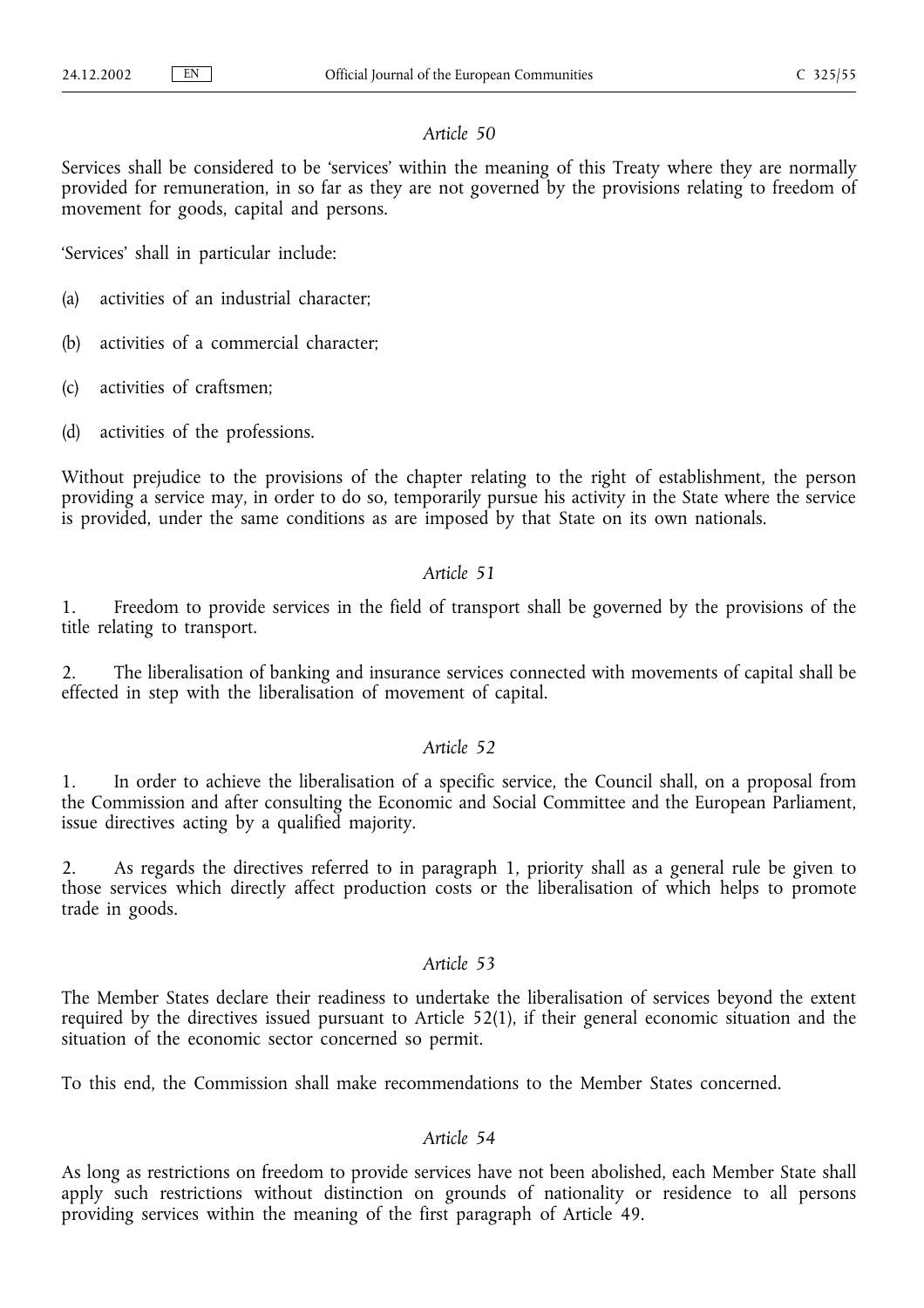The provisions of Articles 45 to 48 shall apply to the matters covered by this chapter.

### *CHAPTER 4*

# CAPITAL AND PAYMENTS

#### *Article 56*

1. Within the framework of the provisions set out in this chapter, all restrictions on the movement of capital between Member States and between Member States and third countries shall be prohibited.

2. Within the framework of the provisions set out in this chapter, all restrictions on payments between Member States and between Member States and third countries shall be prohibited.

#### *Article 57*

1. The provisions of Article 56 shall be without prejudice to the application to third countries of any restrictions which exist on 31 December 1993 under national or Community law adopted in respect of the movement of capital to or from third countries involving direct investment — including in real estate — establishment, the provision of financial services or the admission of securities to capital markets.

2. Whilst endeavouring to achieve the objective of free movement of capital between Member States and third countries to the greatest extent possible and without prejudice to the other chapters of this Treaty, the Council may, acting by a qualified majority on a proposal from the Commission, adopt measures on the movement of capital to or from third countries involving direct investment including investment in real estate — establishment, the provision of financial services or the admission of securities to capital markets. Unanimity shall be required for measures under this paragraph which constitute a step back in Community law as regards the liberalisation of the movement of capital to or from third countries.

#### *Article 58*

1. The provisions of Article 56 shall be without prejudice to the right of Member States:

- (a) to apply the relevant provisions of their tax law which distinguish between taxpayers who are not in the same situation with regard to their place of residence or with regard to the place where their capital is invested;
- (b) to take all requisite measures to prevent infringements of national law and regulations, in particular in the field of taxation and the prudential supervision of financial institutions, or to lay down procedures for the declaration of capital movements for purposes of administrative or statistical information, or to take measures which are justified on grounds of public policy or public security.

2. The provisions of this chapter shall be without prejudice to the applicability of restrictions on the right of establishment which are compatible with this Treaty.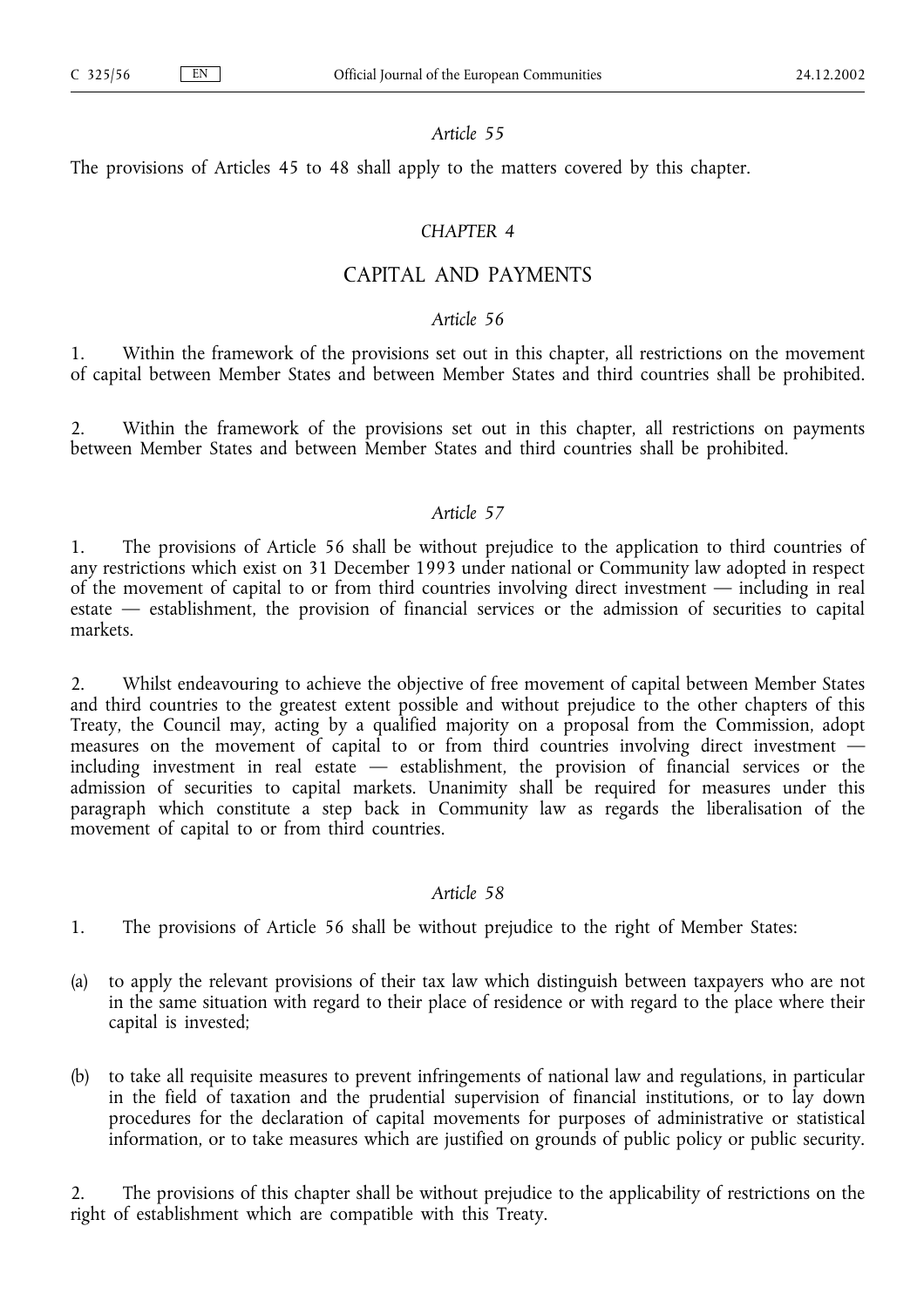3. The measures and procedures referred to in paragraphs 1 and 2 shall not constitute a means of arbitrary discrimination or a disguised restriction on the free movement of capital and payments as defined in Article 56.

### *Article 59*

Where, in exceptional circumstances, movements of capital to or from third countries cause, or threaten to cause, serious difficulties for the operation of economic and monetary union, the Council, acting by a qualified majority on a proposal from the Commission and after consulting the ECB, may take safeguard measures with regard to third countries for a period not exceeding six months if such measures are strictly necessary.

#### *Article 60*

1. If, in the cases envisaged in Article 301, action by the Community is deemed necessary, the Council may, in accordance with the procedure provided for in Article 301, take the necessary urgent measures on the movement of capital and on payments as regards the third countries concerned.

2. Without prejudice to Article 297 and as long as the Council has not taken measures pursuant to paragraph 1, a Member State may, for serious political reasons and on grounds of urgency, take unilateral measures against a third country with regard to capital movements and payments. The Commission and the other Member States shall be informed of such measures by the date of their entry into force at the latest.

The Council may, acting by a qualified majority on a proposal from the Commission, decide that the Member State concerned shall amend or abolish such measures. The President of the Council shall inform the European Parliament of any such decision taken by the Council.

#### TITLE IV

# **VISAS, ASYLUM, IMMIGRATION AND OTHER POLICIES RELATED TO FREE MOVEMENT OF PERSONS**

#### *Article 61*

In order to establish progressively an area of freedom, security and justice, the Council shall adopt:

- (a) within a period of five years after the entry into force of the Treaty of Amsterdam, measures aimed at ensuring the free movement of persons in accordance with Article 14, in conjunction with directly related flanking measures with respect to external border controls, asylum and immigration, in accordance with the provisions of Article 62(2) and (3) and Article 63(1)(a) and  $(2)(a)$ , and measures to prevent and combat crime in accordance with the provisions of Article 31(e) of the Treaty on European Union;
- (b) other measures in the fields of asylum, immigration and safeguarding the rights of nationals of third countries, in accordance with the provisions of Article 63;
- (c) measures in the field of judicial cooperation in civil matters as provided for in Article 65;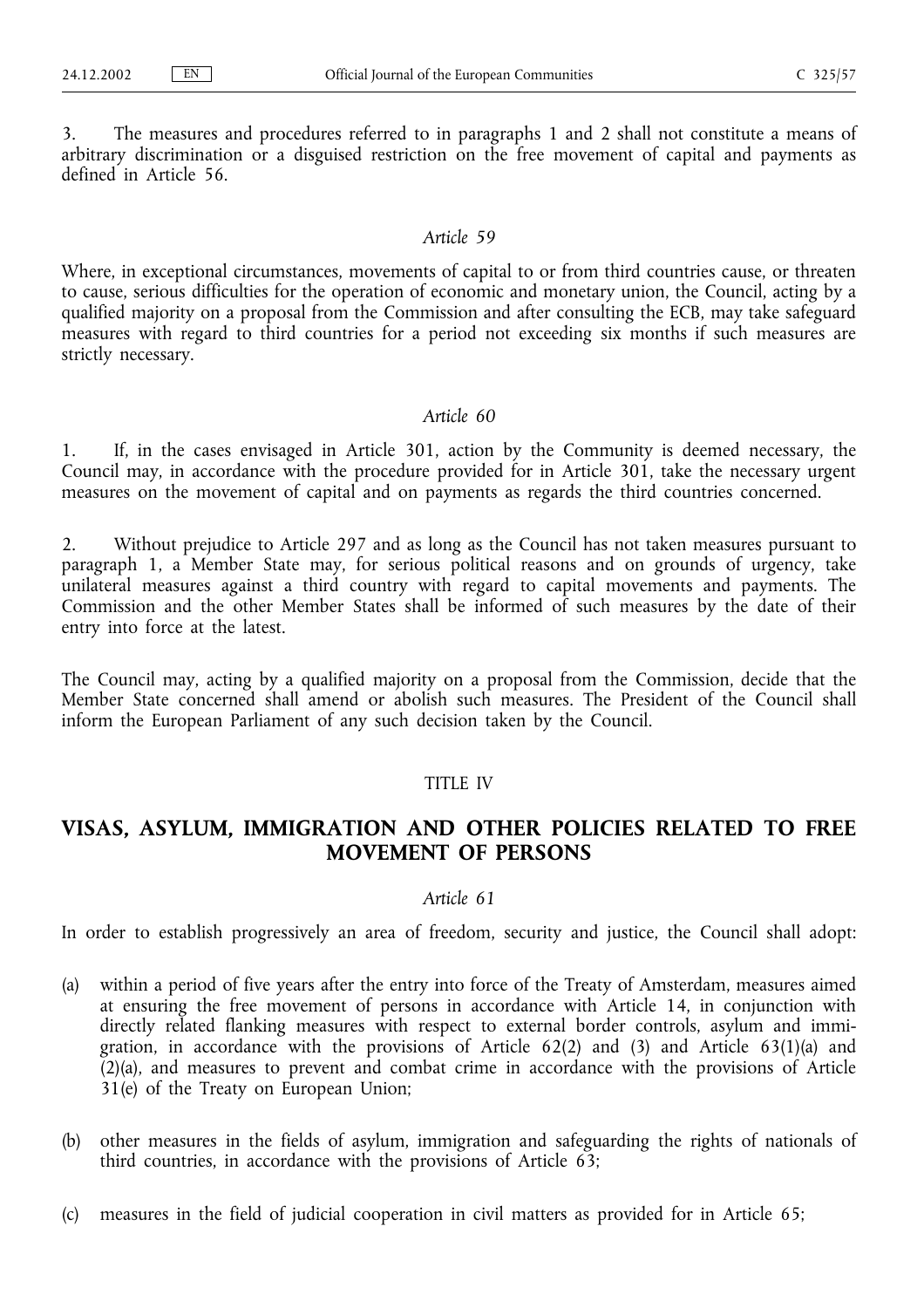- (d) appropriate measures to encourage and strengthen administrative cooperation, as provided for in Article 66;
- (e) measures in the field of police and judicial cooperation in criminal matters aimed at a high level of security by preventing and combating crime within the Union in accordance with the provisions of the Treaty on European Union.

The Council, acting in accordance with the procedure referred to in Article 67, shall, within a period of five years after the entry into force of the Treaty of Amsterdam, adopt:

- 1. measures with a view to ensuring, in compliance with Article 14, the absence of any controls on persons, be they citizens of the Union or nationals of third countries, when crossing internal borders;
- 2. measures on the crossing of the external borders of the Member States which shall establish:
	- (a) standards and procedures to be followed by Member States in carrying out checks on persons at such borders;
	- (b) rules on visas for intended stays of no more than three months, including:
		- (i) the list of third countries whose nationals must be in possession of visas when crossing the external borders and those whose nationals are exempt from that requirement;
		- (ii) the procedures and conditions for issuing visas by Member States;
		- (iii) a uniform format for visas;
		- (iv) rules on a uniform visa;
- 3. measures setting out the conditions under which nationals of third countries shall have the freedom to travel within the territory of the Member States during a period of no more than three months.

## *Article 63*

The Council, acting in accordance with the procedure referred to in Article 67, shall, within a period of five years after the entry into force of the Treaty of Amsterdam, adopt:

- 1. measures on asylum, in accordance with the Geneva Convention of 28 July 1951 and the Protocol of 31 January 1967 relating to the status of refugees and other relevant treaties, within the following areas:
	- (a) criteria and mechanisms for determining which Member State is responsible for considering an application for asylum submitted by a national of a third country in one of the Member States,
	- (b) minimum standards on the reception of asylum seekers in Member States,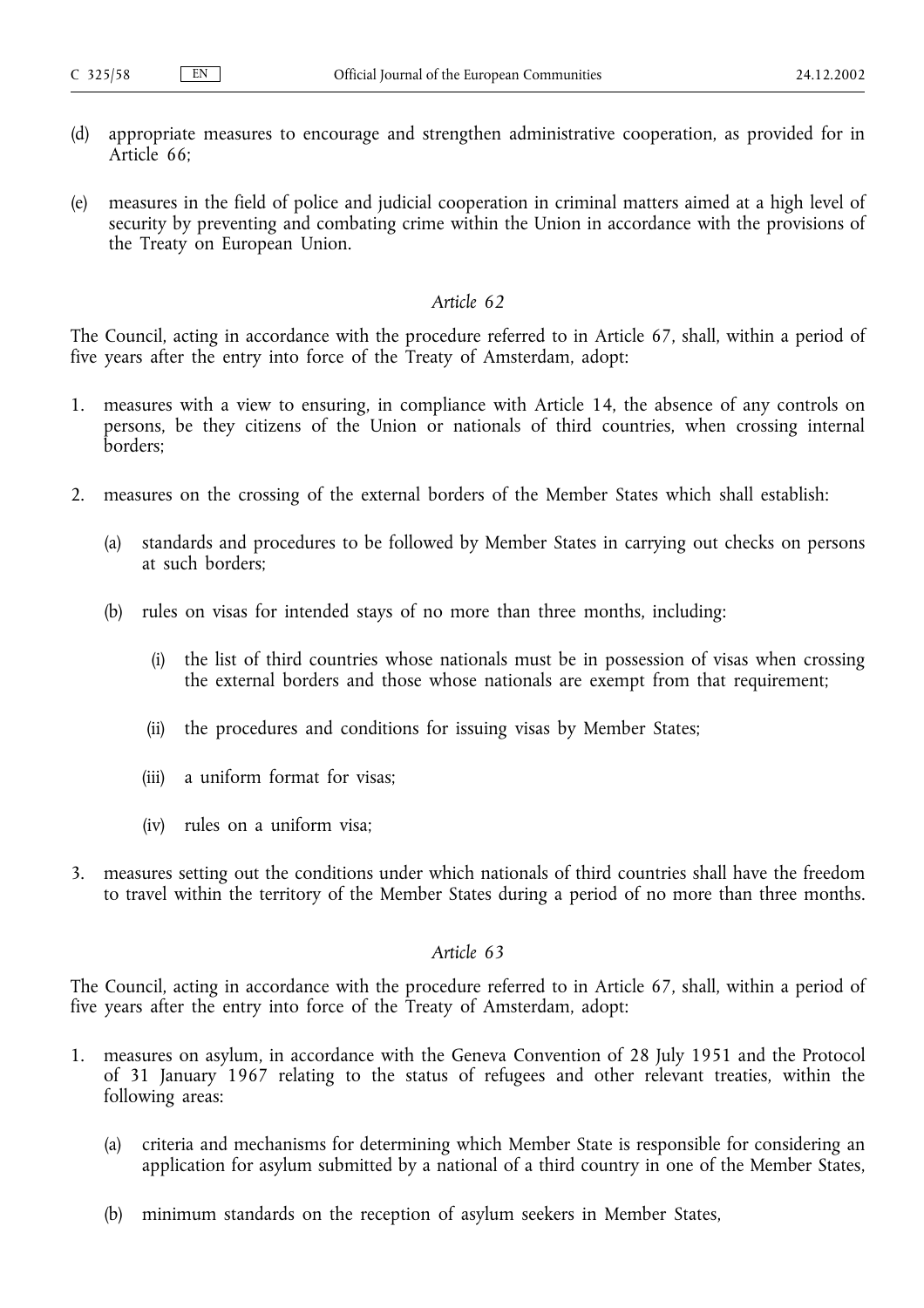- (c) minimum standards with respect to the qualification of nationals of third countries as refugees,
- (d) minimum standards on procedures in Member States for granting or withdrawing refugee status;
- 2. measures on refugees and displaced persons within the following areas:
	- (a) minimum standards for giving temporary protection to displaced persons from third countries who cannot return to their country of origin and for persons who otherwise need international protection,
	- (b) promoting a balance of effort between Member States in receiving and bearing the consequences of receiving refugees and displaced persons;
- 3. measures on immigration policy within the following areas:
	- (a) conditions of entry and residence, and standards on procedures for the issue by Member States of long-term visas and residence permits, including those for the purpose of family reunion,
	- (b) illegal immigration and illegal residence, including repatriation of illegal residents;
- 4. measures defining the rights and conditions under which nationals of third countries who are legally resident in a Member State may reside in other Member States.

Measures adopted by the Council pursuant to points 3 and 4 shall not prevent any Member State from maintaining or introducing in the areas concerned national provisions which are compatible with this Treaty and with international agreements.

Measures to be adopted pursuant to points 2(b), 3(a) and 4 shall not be subject to the five-year period referred to above.

## *Article 64*

1. This title shall not affect the exercise of the responsibilities incumbent upon Member States with regard to the maintenance of law and order and the safeguarding of internal security.

2. In the event of one or more Member States being confronted with an emergency situation characterised by a sudden inflow of nationals of third countries and without prejudice to paragraph 1, the Council may, acting by qualified majority on a proposal from the Commission, adopt provisional measures of a duration not exceeding six months for the benefit of the Member States concerned.

## *Article 65*

Measures in the field of judicial cooperation in civil matters having cross-border implications, to be taken in accordance with Article 67 and in so far as necessary for the proper functioning of the internal market, shall include: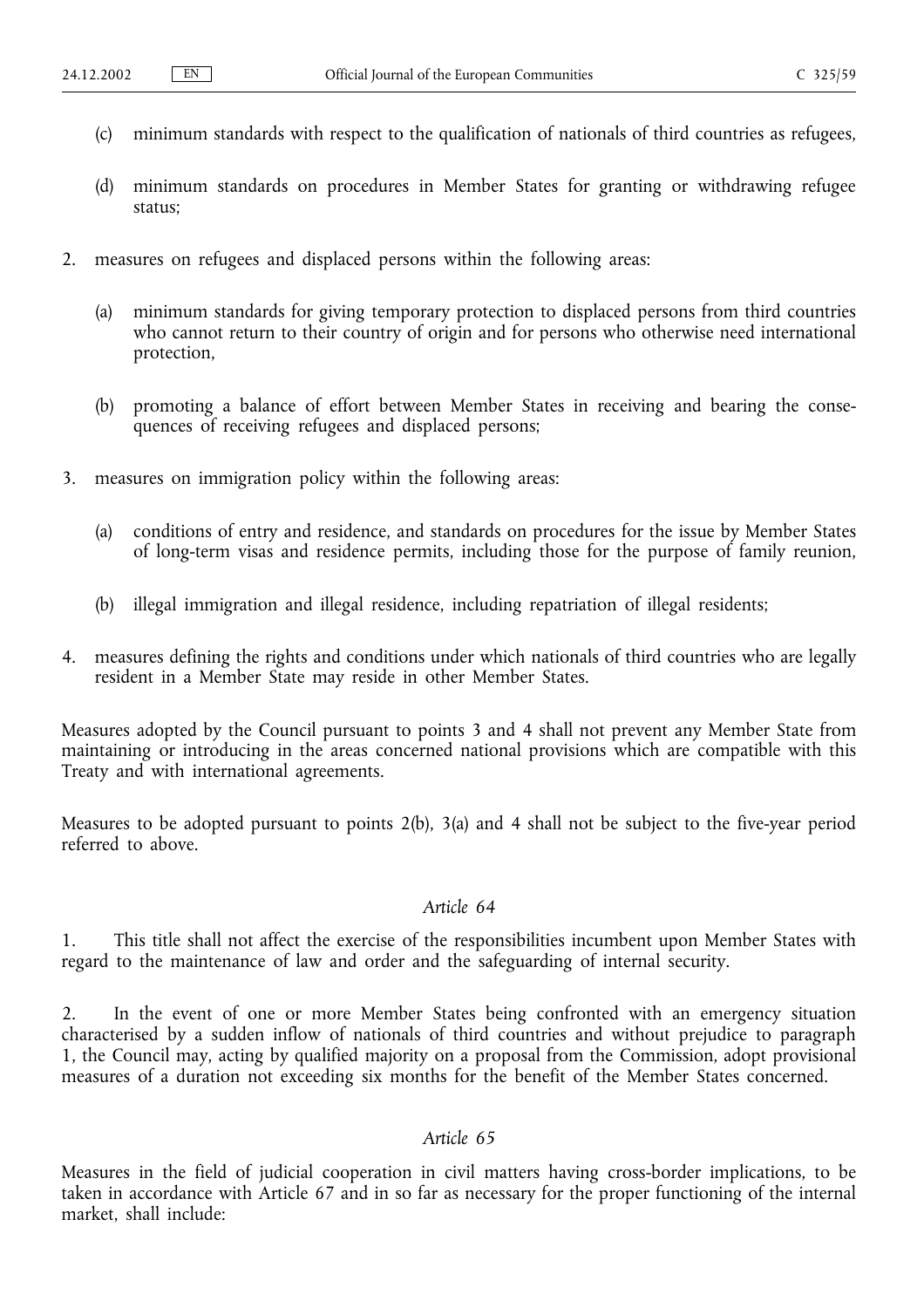- (a) improving and simplifying:
	- the system for cross-border service of judicial and extrajudicial documents,
	- cooperation in the taking of evidence,
	- the recognition and enforcement of decisions in civil and commercial cases, including decisions in extrajudicial cases;
- (b) promoting the compatibility of the rules applicable in the Member States concerning the conflict of laws and of jurisdiction;
- (c) eliminating obstacles to the good functioning of civil proceedings, if necessary by promoting the compatibility of the rules on civil procedure applicable in the Member States.

The Council, acting in accordance with the procedure referred to in Article 67, shall take measures to ensure cooperation between the relevant departments of the administrations of the Member States in the areas covered by this title, as well as between those departments and the Commission.

# *Article 67 (\*)*

1. During a transitional period of five years following the entry into force of the Treaty of Amsterdam, the Council shall act unanimously on a proposal from the Commission or on the initiative of a Member State and after consulting the European Parliament.

- 2. After this period of five years:
- the Council shall act on proposals from the Commission; the Commission shall examine any request made by a Member State that it submit a proposal to the Council,
- the Council, acting unanimously after consulting the European Parliament, shall take a decision with a view to providing for all or parts of the areas covered by this title to be governed by the procedure referred to in Article 251 and adapting the provisions relating to the powers of the Court of Justice.

3. By derogation from paragraphs 1 and 2, measures referred to in Article 62(2)(b) (i) and (iii) shall, from the entry into force of the Treaty of Amsterdam, be adopted by the Council acting by a qualified majority on a proposal from the Commission and after consulting the European Parliament.

4. By derogation from paragraph 2, measures referred to in Article 62(2)(b) (ii) and (iv) shall, after a period of five years following the entry into force of the Treaty of Amsterdam, be adopted by the Council acting in accordance with the procedure referred to in Article 251.

<sup>(\*)</sup> Article amended by the Treaty of Nice.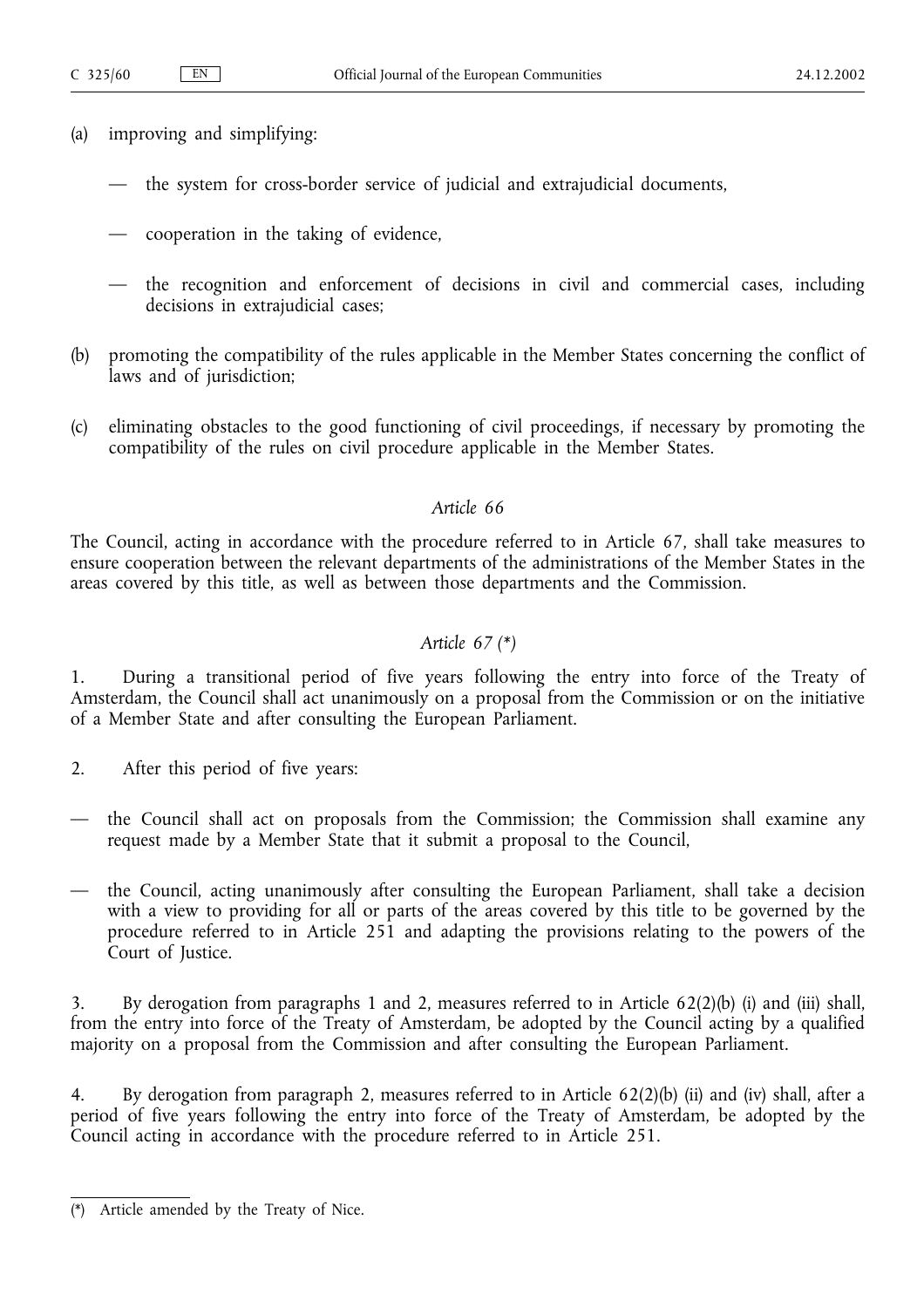5. By derogation from paragraph 1, the Council shall adopt, in accordance with the procedure referred to in Article 251:

the measures provided for in Article  $63(1)$  and  $(2)(a)$  provided that the Council has previously adopted, in accordance with paragraph 1 of this article, Community legislation defining the common rules and basic principles governing these issues,

the measures provided for in Article 65 with the exception of aspects relating to family law.

# *Article 68*

1. Article 234 shall apply to this title under the following circumstances and conditions: where a question on the interpretation of this title or on the validity or interpretation of acts of the institutions of the Community based on this title is raised in a case pending before a court or a tribunal of a Member State against whose decisions there is no judicial remedy under national law, that court or tribunal shall, if it considers that a decision on the question is necessary to enable it to give judgment, request the Court of Justice to give a ruling thereon.

2. In any event, the Court of Justice shall not have jurisdiction to rule on any measure or decision taken pursuant to Article 62(1) relating to the maintenance of law and order and the safeguarding of internal security.

3. The Council, the Commission or a Member State may request the Court of Justice to give a ruling on a question of interpretation of this title or of acts of the institutions of the Community based on this title. The ruling given by the Court of Justice in response to such a request shall not apply to judgments of courts or tribunals of the Member States which have become *res judicata*.

## *Article 69*

The application of this title shall be subject to the provisions of the Protocol on the position of the United Kingdom and Ireland and to the Protocol on the position of Denmark and without prejudice to the Protocol on the application of certain aspects of Article 14 of the Treaty establishing the European Community to the United Kingdom and to Ireland.

# TITLE V

# **TRANSPORT**

#### *Article 70*

The objectives of this Treaty shall, in matters governed by this title, be pursued by Member States within the framework of a common transport policy.

#### *Article 71*

1. For the purpose of implementing Article 70, and taking into account the distinctive features of transport, the Council shall, acting in accordance with the procedure referred to in Article 251 and after consulting the Economic and Social Committee and the Committee of the Regions, lay down:

(a) common rules applicable to international transport to or from the territory of a Member State or passing across the territory of one or more Member States;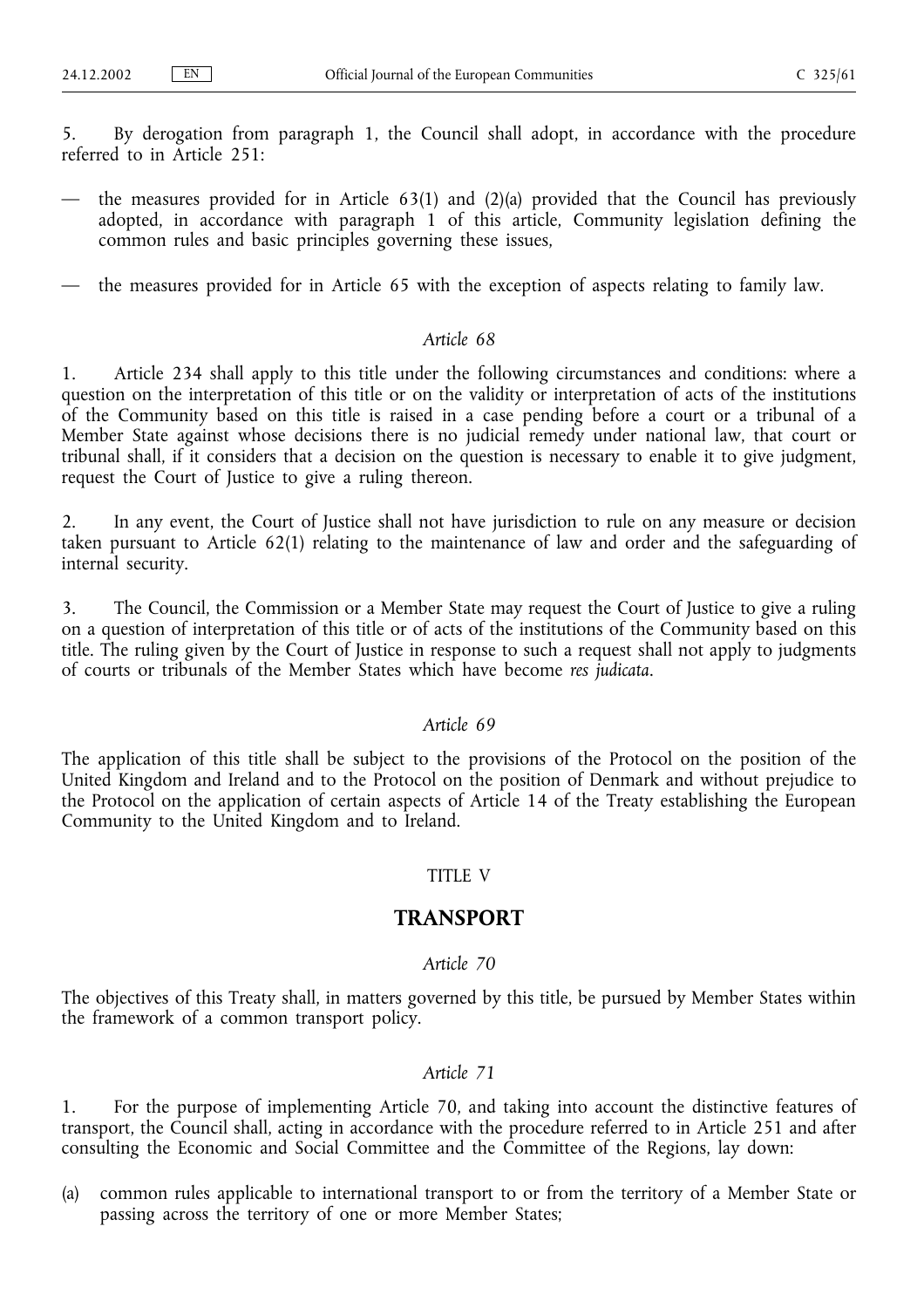- (b) the conditions under which non-resident carriers may operate transport services within a Member State;
- (c) measures to improve transport safety;
- (d) any other appropriate provisions.

2. By way of derogation from the procedure provided for in paragraph 1, where the application of provisions concerning the principles of the regulatory system for transport would be liable to have a serious effect on the standard of living and on employment in certain areas and on the operation of transport facilities, they shall be laid down by the Council acting unanimously on a proposal from the Commission, after consulting the European Parliament and the Economic and Social Committee. In so doing, the Council shall take into account the need for adaptation to the economic development which will result from establishing the common market.

#### *Article 72*

Until the provisions referred to in Article 71(1) have been laid down, no Member State may, without the unanimous approval of the Council, make the various provisions governing the subject on 1 January 1958 or, for acceding States, the date of their accession less favourable in their direct or indirect effect on carriers of other Member States as compared with carriers who are nationals of that State.

#### *Article 73*

Aids shall be compatible with this Treaty if they meet the needs of coordination of transport or if they represent reimbursement for the discharge of certain obligations inherent in the concept of a public service.

#### *Article 74*

Any measures taken within the framework of this Treaty in respect of transport rates and conditions shall take account of the economic circumstances of carriers.

#### *Article 75*

1. In the case of transport within the Community, discrimination which takes the form of carriers charging different rates and imposing different conditions for the carriage of the same goods over the same transport links on grounds of the country of origin or of destination of the goods in question shall be abolished.

2. Paragraph 1 shall not prevent the Council from adopting other measures pursuant to Article 71(1).

3. The Council shall, acting by a qualified majority on a proposal from the Commission and after consulting the Economic and Social Committee, lay down rules for implementing the provisions of paragraph 1.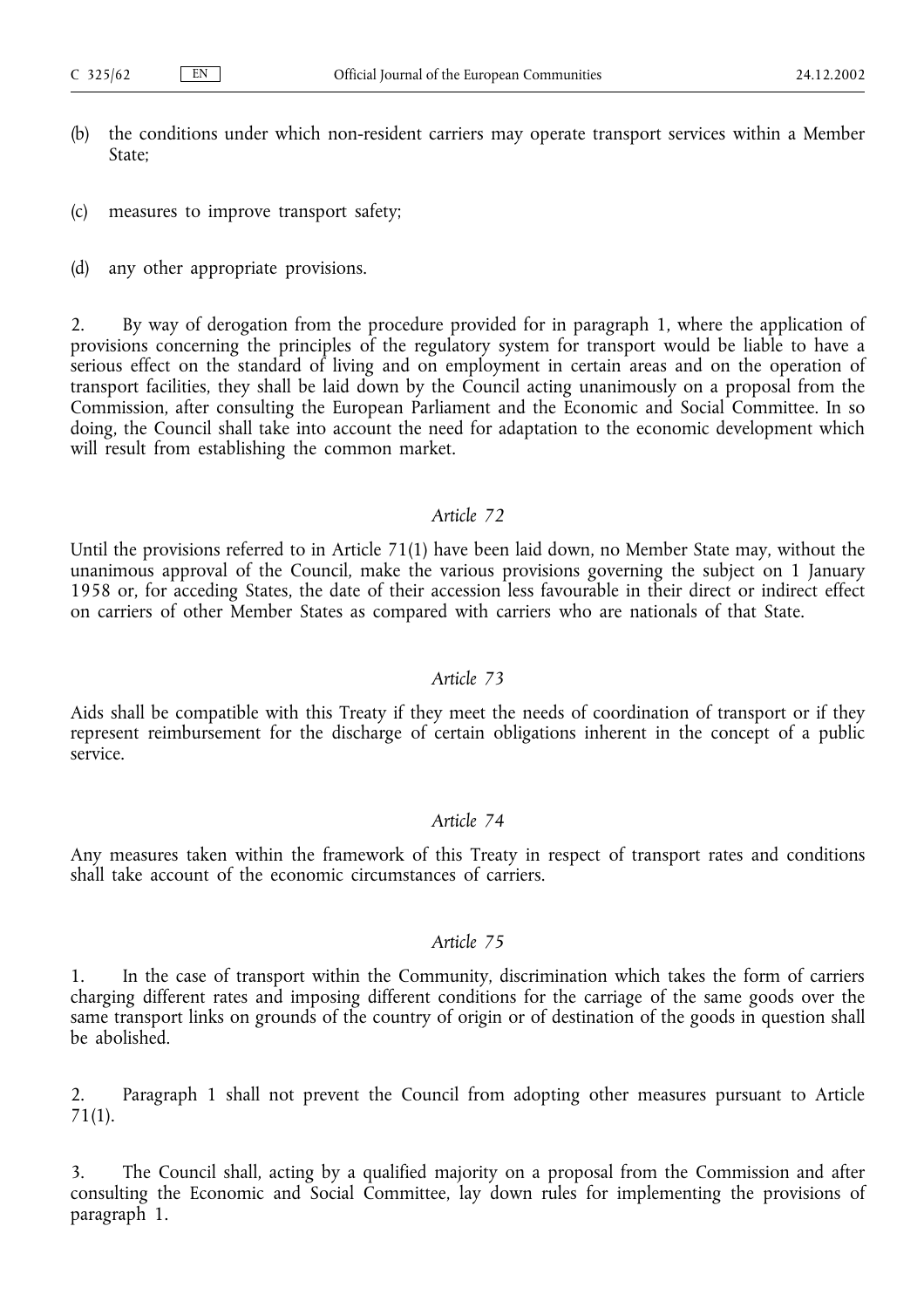The Council may in particular lay down the provisions needed to enable the institutions of the Community to secure compliance with the rule laid down in paragraph 1 and to ensure that users benefit from it to the full.

4. The Commission shall, acting on its own initiative or on application by a Member State, investigate any cases of discrimination falling within paragraph 1 and, after consulting any Member State concerned, shall take the necessary decisions within the framework of the rules laid down in accordance with the provisions of paragraph 3.

#### *Article 76*

1. The imposition by a Member State, in respect of transport operations carried out within the Community, of rates and conditions involving any element of support or protection in the interest of one or more particular undertakings or industries shall be prohibited, unless authorised by the Commission.

2. The Commission shall, acting on its own initiative or on application by a Member State, examine the rates and conditions referred to in paragraph 1, taking account in particular of the requirements of an appropriate regional economic policy, the needs of underdeveloped areas and the problems of areas seriously affected by political circumstances on the one hand, and of the effects of such rates and conditions on competition between the different modes of transport on the other.

After consulting each Member State concerned, the Commission shall take the necessary decisions.

3. The prohibition provided for in paragraph 1 shall not apply to tariffs fixed to meet competition.

## *Article 77*

Charges or dues in respect of the crossing of frontiers which are charged by a carrier in addition to the transport rates shall not exceed a reasonable level after taking the costs actually incurred thereby into account.

Member States shall endeavour to reduce these costs progressively.

The Commission may make recommendations to Member States for the application of this article.

## *Article 78*

The provisions of this title shall not form an obstacle to the application of measures taken in the Federal Republic of Germany to the extent that such measures are required in order to compensate for the economic disadvantages caused by the division of Germany to the economy of certain areas of the Federal Republic affected by that division.

## *Article 79*

An Advisory Committee consisting of experts designated by the governments of Member States shall be attached to the Commission. The Commission, whenever it considers it desirable, shall consult the Committee on transport matters without prejudice to the powers of the Economic and Social Committee.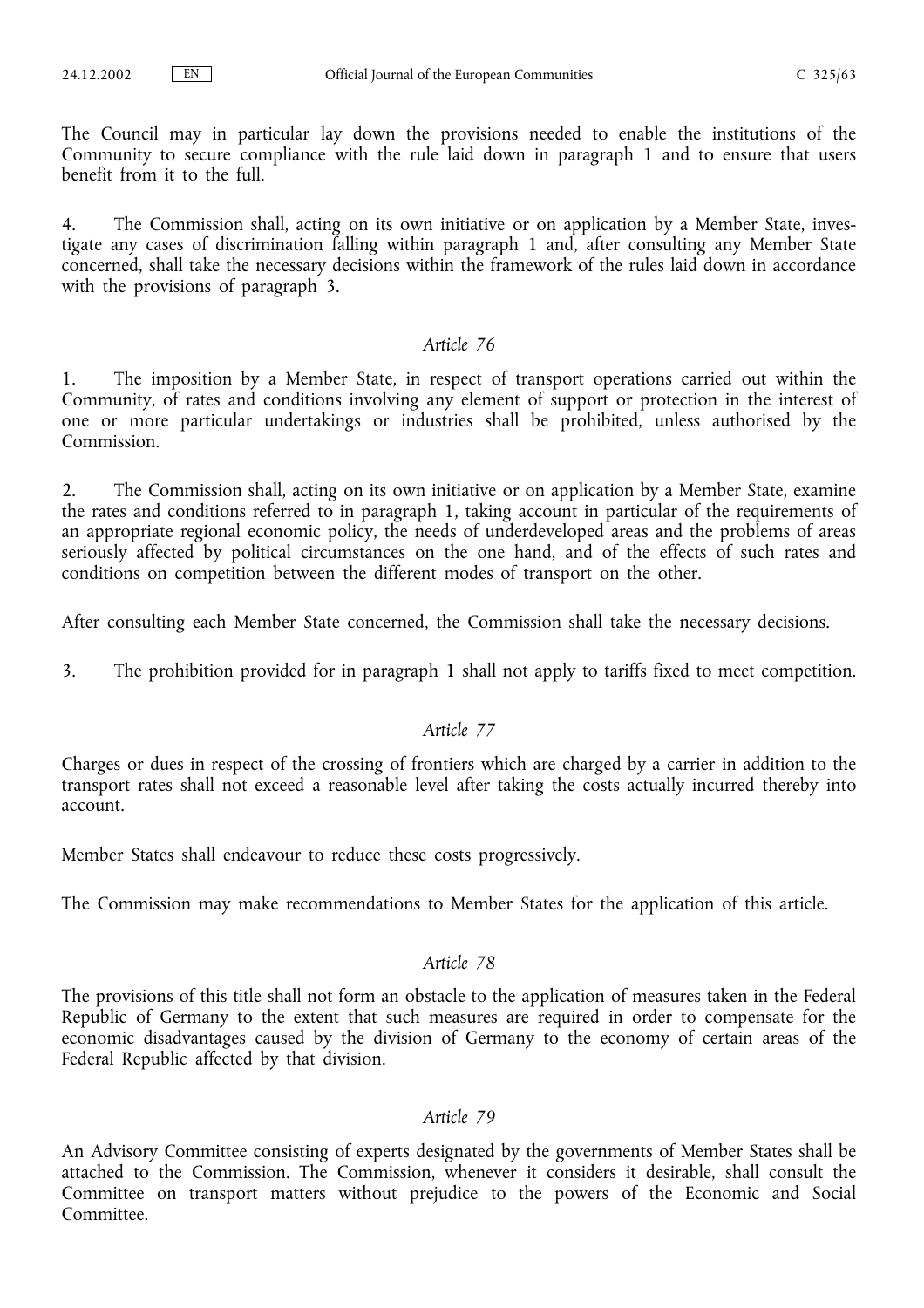1. The provisions of this title shall apply to transport by rail, road and inland waterway.

2. The Council may, acting by a qualified majority, decide whether, to what extent and by what procedure appropriate provisions may be laid down for sea and air transport.

The procedural provisions of Article 71 shall apply.

# TITLE VI

# **COMMON RULES ON COMPETITION, TAXATION AND APPROXIMATION OF LAWS**

# *CHAPTER 1*

# RULES ON COMPETITION

# SECTION 1

### **RULES APPLYING TO UNDERTAKINGS**

#### *Article 81*

1. The following shall be prohibited as incompatible with the common market: all agreements between undertakings, decisions by associations of undertakings and concerted practices which may affect trade between Member States and which have as their object or effect the prevention, restriction or distortion of competition within the common market, and in particular those which:

- (a) directly or indirectly fix purchase or selling prices or any other trading conditions;
- (b) limit or control production, markets, technical development, or investment;
- (c) share markets or sources of supply;
- (d) apply dissimilar conditions to equivalent transactions with other trading parties, thereby placing them at a competitive disadvantage;
- (e) make the conclusion of contracts subject to acceptance by the other parties of supplementary obligations which, by their nature or according to commercial usage, have no connection with the subject of such contracts.
- 2. Any agreements or decisions prohibited pursuant to this article shall be automatically void.
- 3. The provisions of paragraph 1 may, however, be declared inapplicable in the case of:
- any agreement or category of agreements between undertakings,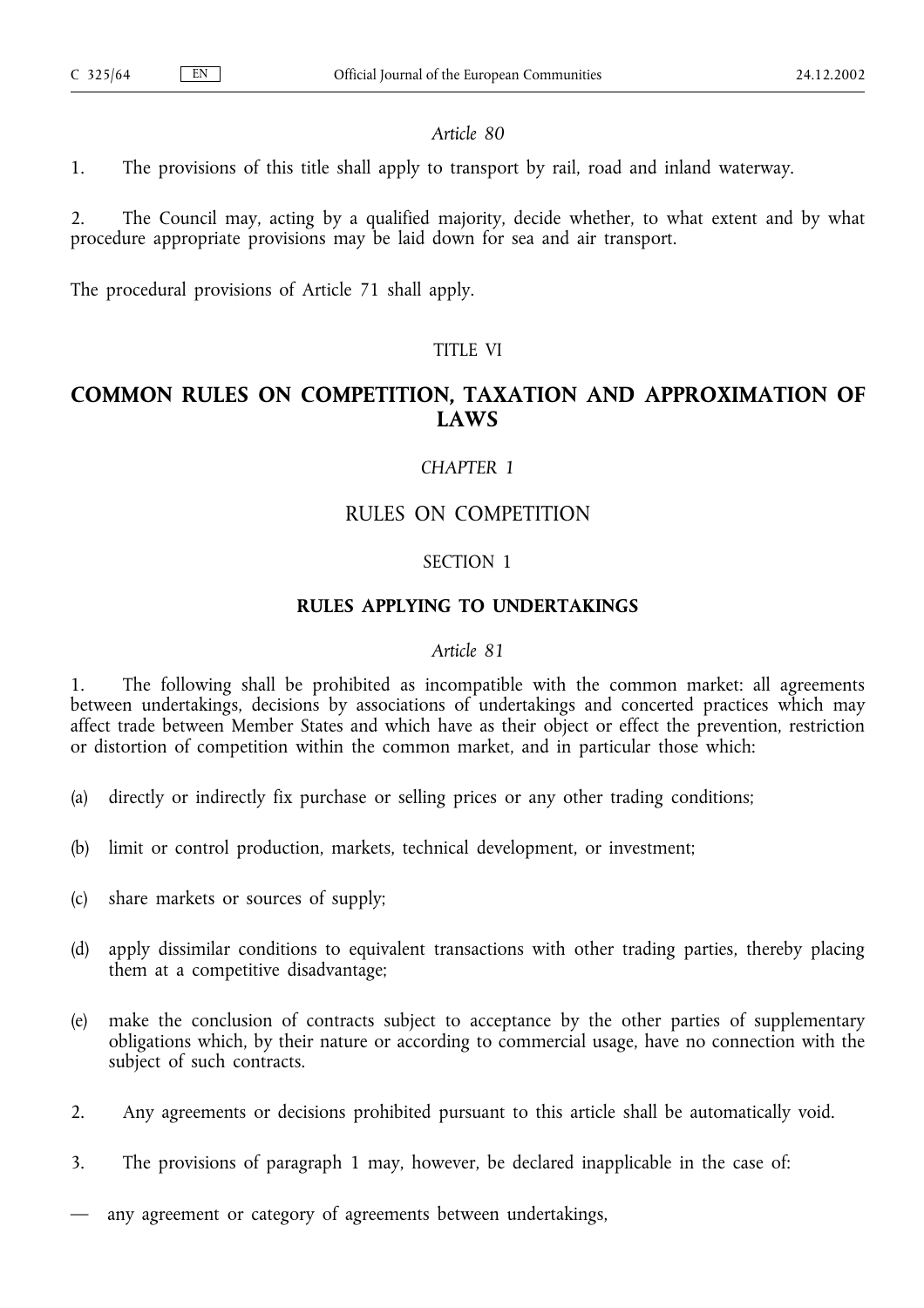- any decision or category of decisions by associations of undertakings,
- any concerted practice or category of concerted practices,

which contributes to improving the production or distribution of goods or to promoting technical or economic progress, while allowing consumers a fair share of the resulting benefit, and which does not:

- (a) impose on the undertakings concerned restrictions which are not indispensable to the attainment of these objectives;
- (b) afford such undertakings the possibility of eliminating competition in respect of a substantial part of the products in question.

#### *Article 82*

Any abuse by one or more undertakings of a dominant position within the common market or in a substantial part of it shall be prohibited as incompatible with the common market in so far as it may affect trade between Member States.

Such abuse may, in particular, consist in:

- (a) directly or indirectly imposing unfair purchase or selling prices or other unfair trading conditions;
- (b) limiting production, markets or technical development to the prejudice of consumers;
- (c) applying dissimilar conditions to equivalent transactions with other trading parties, thereby placing them at a competitive disadvantage;
- (d) making the conclusion of contracts subject to acceptance by the other parties of supplementary obligations which, by their nature or according to commercial usage, have no connection with the subject of such contracts.

## *Article 83*

1. The appropriate regulations or directives to give effect to the principles set out in Articles 81 and 82 shall be laid down by the Council, acting by a qualified majority on a proposal from the Commission and after consulting the European Parliament.

- 2. The regulations or directives referred to in paragraph 1 shall be designed in particular:
- (a) to ensure compliance with the prohibitions laid down in Article 81(1) and in Article 82 by making provision for fines and periodic penalty payments;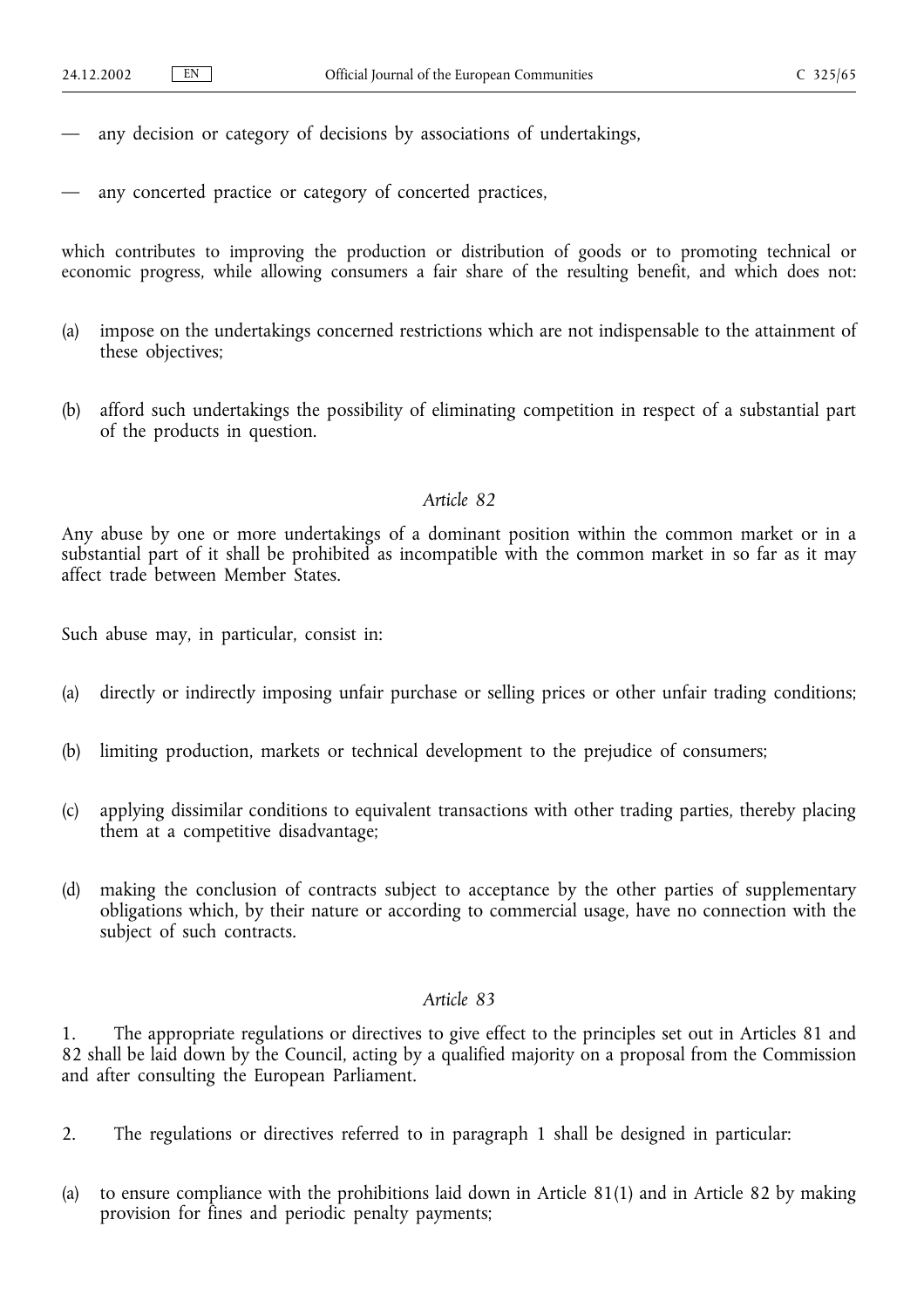- (b) to lay down detailed rules for the application of Article 81(3), taking into account the need to ensure effective supervision on the one hand, and to simplify administration to the greatest possible extent on the other;
- (c) to define, if need be, in the various branches of the economy, the scope of the provisions of Articles 81 and 82;
- (d) to define the respective functions of the Commission and of the Court of Justice in applying the provisions laid down in this paragraph;
- (e) to determine the relationship between national laws and the provisions contained in this section or adopted pursuant to this article.

Until the entry into force of the provisions adopted in pursuance of Article 83, the authorities in Member States shall rule on the admissibility of agreements, decisions and concerted practices and on abuse of a dominant position in the common market in accordance with the law of their country and with the provisions of Article 81, in particular paragraph 3, and of Article 82.

#### *Article 85*

1. Without prejudice to Article 84, the Commission shall ensure the application of the principles laid down in Articles 81 and 82. On application by a Member State or on its own initiative, and in cooperation with the competent authorities in the Member States, which shall give it their assistance, the Commission shall investigate cases of suspected infringement of these principles. If it finds that there has been an infringement, it shall propose appropriate measures to bring it to an end.

2. If the infringement is not brought to an end, the Commission shall record such infringement of the principles in a reasoned decision. The Commission may publish its decision and authorise Member States to take the measures, the conditions and details of which it shall determine, needed to remedy the situation.

### *Article 86*

1. In the case of public undertakings and undertakings to which Member States grant special or exclusive rights, Member States shall neither enact nor maintain in force any measure contrary to the rules contained in this Treaty, in particular to those rules provided for in Article 12 and Articles 81 to 89.

2. Undertakings entrusted with the operation of services of general economic interest or having the character of a revenue-producing monopoly shall be subject to the rules contained in this Treaty, in particular to the rules on competition, in so far as the application of such rules does not obstruct the performance, in law or in fact, of the particular tasks assigned to them. The development of trade must not be affected to such an extent as would be contrary to the interests of the Community.

3. The Commission shall ensure the application of the provisions of this Article and shall, where necessary, address appropriate directives or decisions to Member States.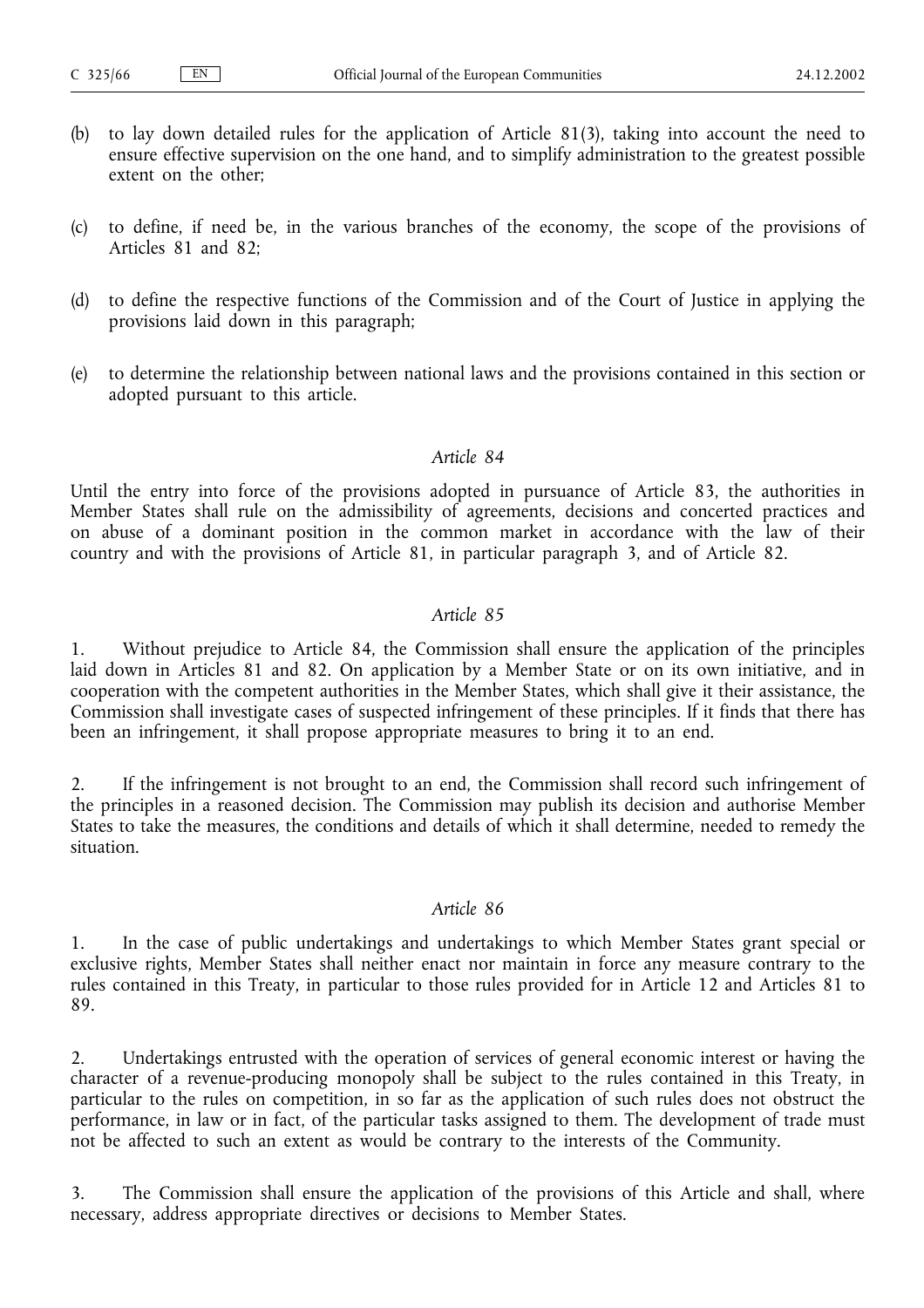#### SECTION 2

## **AIDS GRANTED BY STATES**

## *Article 87*

1. Save as otherwise provided in this Treaty, any aid granted by a Member State or through State resources in any form whatsoever which distorts or threatens to distort competition by favouring certain undertakings or the production of certain goods shall, in so far as it affects trade between Member States, be incompatible with the common market.

- 2. The following shall be compatible with the common market:
- (a) aid having a social character, granted to individual consumers, provided that such aid is granted without discrimination related to the origin of the products concerned;
- (b) aid to make good the damage caused by natural disasters or exceptional occurrences;
- (c) aid granted to the economy of certain areas of the Federal Republic of Germany affected by the division of Germany, in so far as such aid is required in order to compensate for the economic disadvantages caused by that division.
- 3. The following may be considered to be compatible with the common market:
- (a) aid to promote the economic development of areas where the standard of living is abnormally low or where there is serious underemployment;
- (b) aid to promote the execution of an important project of common European interest or to remedy a serious disturbance in the economy of a Member State;
- (c) aid to facilitate the development of certain economic activities or of certain economic areas, where such aid does not adversely affect trading conditions to an extent contrary to the common interest;
- (d) aid to promote culture and heritage conservation where such aid does not affect trading conditions and competition in the Community to an extent that is contrary to the common interest;
- (e) such other categories of aid as may be specified by decision of the Council acting by a qualified majority on a proposal from the Commission.

### *Article 88*

1. The Commission shall, in cooperation with Member States, keep under constant review all systems of aid existing in those States. It shall propose to the latter any appropriate measures required by the progressive development or by the functioning of the common market.

2. If, after giving notice to the parties concerned to submit their comments, the Commission finds that aid granted by a State or through State resources is not compatible with the common market having regard to Article 87, or that such aid is being misused, it shall decide that the State concerned shall abolish or alter such aid within a period of time to be determined by the Commission.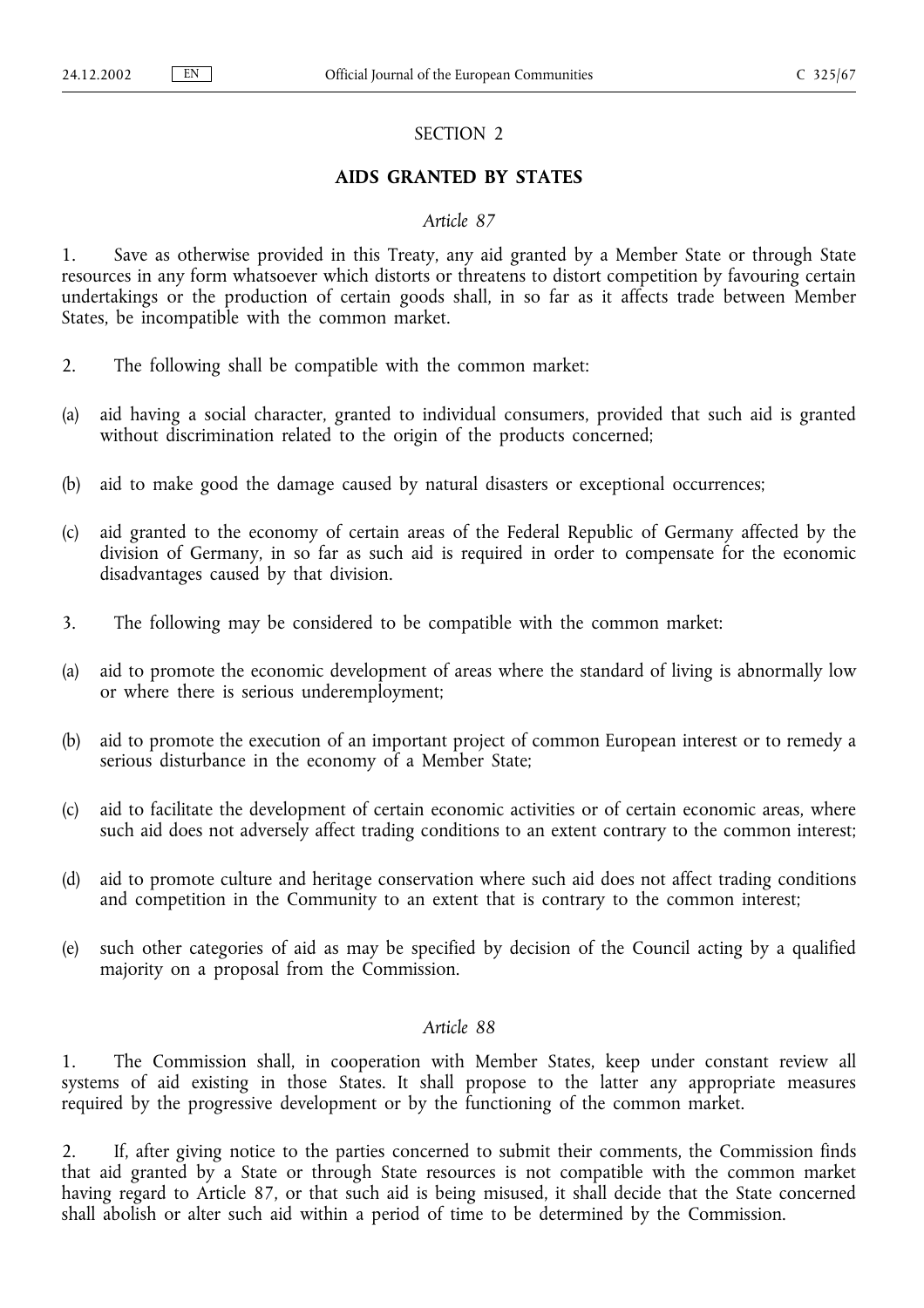If the State concerned does not comply with this decision within the prescribed time, the Commission or any other interested State may, in derogation from the provisions of Articles 226 and 227, refer the matter to the Court of Justice direct.

On application by a Member State, the Council may, acting unanimously, decide that aid which that State is granting or intends to grant shall be considered to be compatible with the common market, in derogation from the provisions of Article 87 or from the regulations provided for in Article 89, if such a decision is justified by exceptional circumstances. If, as regards the aid in question, the Commission has already initiated the procedure provided for in the first subparagraph of this paragraph, the fact that the State concerned has made its application to the Council shall have the effect of suspending that procedure until the Council has made its attitude known.

If, however, the Council has not made its attitude known within three months of the said application being made, the Commission shall give its decision on the case.

3. The Commission shall be informed, in sufficient time to enable it to submit its comments, of any plans to grant or alter aid. If it considers that any such plan is not compatible with the common market having regard to Article 87, it shall without delay initiate the procedure provided for in paragraph 2. The Member State concerned shall not put its proposed measures into effect until this procedure has resulted in a final decision.

#### *Article 89*

The Council, acting by a qualified majority on a proposal from the Commission and after consulting the European Parliament, may make any appropriate regulations for the application of Articles 87 and 88 and may in particular determine the conditions in which Article 88(3) shall apply and the categories of aid exempted from this procedure.

#### *CHAPTER 2*

# TAX PROVISIONS

## *Article 90*

No Member State shall impose, directly or indirectly, on the products of other Member States any internal taxation of any kind in excess of that imposed directly or indirectly on similar domestic products.

Furthermore, no Member State shall impose on the products of other Member States any internal taxation of such a nature as to afford indirect protection to other products.

#### *Article 91*

Where products are exported to the territory of any Member State, any repayment of internal taxation shall not exceed the internal taxation imposed on them whether directly or indirectly.

# *Article 92*

In the case of charges other than turnover taxes, excise duties and other forms of indirect taxation, remissions and repayments in respect of exports to other Member States may not be granted and countervailing charges in respect of imports from Member States may not be imposed unless the measures contemplated have been previously approved for a limited period by the Council acting by a qualified majority on a proposal from the Commission.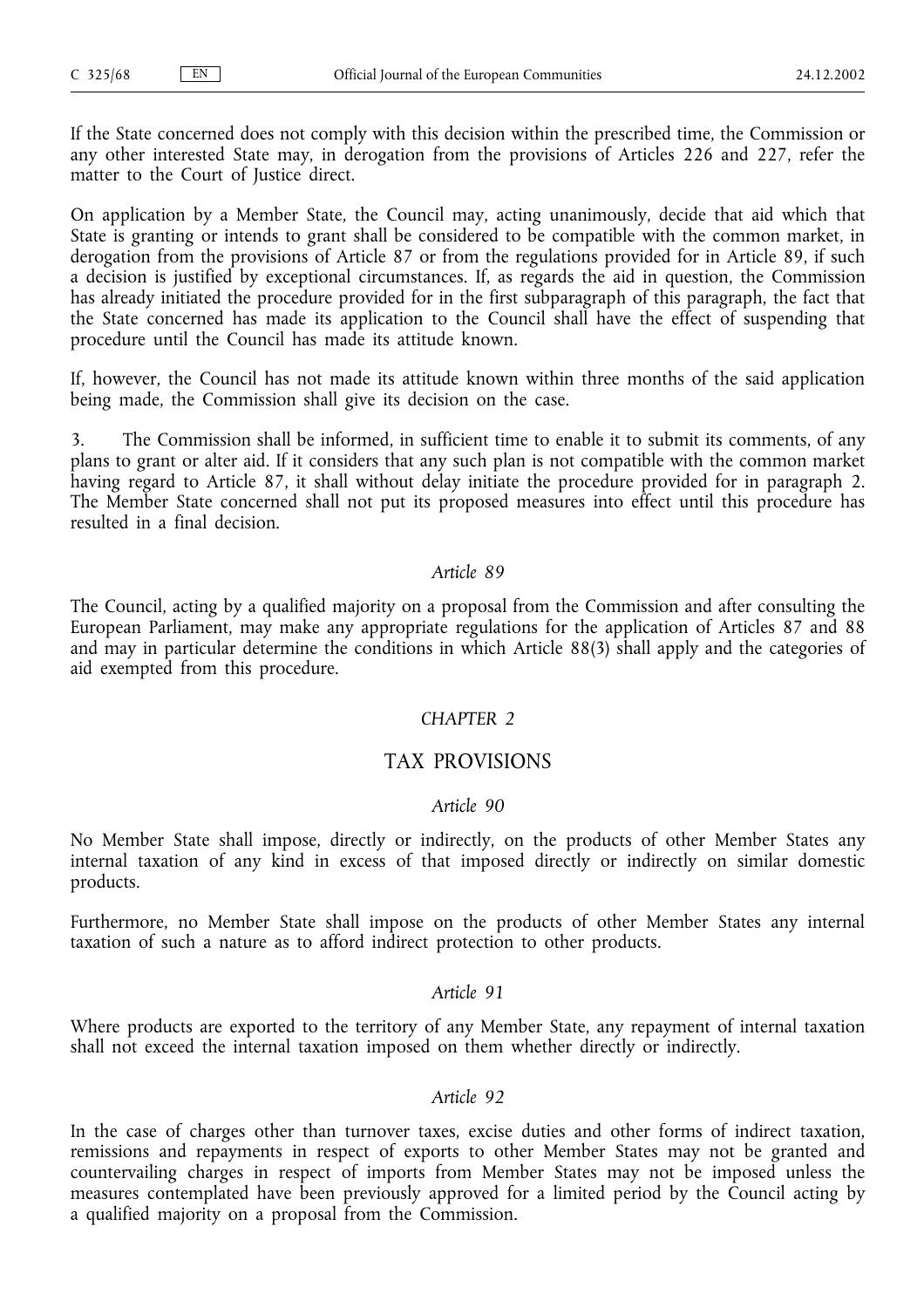The Council shall, acting unanimously on a proposal from the Commission and after consulting the European Parliament and the Economic and Social Committee, adopt provisions for the harmonisation of legislation concerning turnover taxes, excise duties and other forms of indirect taxation to the extent that such harmonisation is necessary to ensure the establishment and the functioning of the internal market within the time limit laid down in Article 14.

#### *CHAPTER 3*

# APPROXIMATION OF LAWS

#### *Article 94*

The Council shall, acting unanimously on a proposal from the Commission and after consulting the European Parliament and the Economic and Social Committee, issue directives for the approximation of such laws, regulations or administrative provisions of the Member States as directly affect the establishment or functioning of the common market.

# *Article 95*

1. By way of derogation from Article 94 and save where otherwise provided in this Treaty, the following provisions shall apply for the achievement of the objectives set out in Article 14. The Council shall, acting in accordance with the procedure referred to in Article 251 and after consulting the Economic and Social Committee, adopt the measures for the approximation of the provisions laid down by law, regulation or administrative action in Member States which have as their object the establishment and functioning of the internal market.

2. Paragraph 1 shall not apply to fiscal provisions, to those relating to the free movement of persons nor to those relating to the rights and interests of employed persons.

3. The Commission, in its proposals envisaged in paragraph 1 concerning health, safety, environmental protection and consumer protection, will take as a base a high level of protection, taking account in particular of any new development based on scientific facts. Within their respective powers, the European Parliament and the Council will also seek to achieve this objective.

4. If, after the adoption by the Council or by the Commission of a harmonisation measure, a Member State deems it necessary to maintain national provisions on grounds of major needs referred to in Article 30, or relating to the protection of the environment or the working environment, it shall notify the Commission of these provisions as well as the grounds for maintaining them.

5. Moreover, without prejudice to paragraph 4, if, after the adoption by the Council or by the Commission of a harmonisation measure, a Member State deems it necessary to introduce national provisions based on new scientific evidence relating to the protection of the environment or the working environment on grounds of a problem specific to that Member State arising after the adoption of the harmonisation measure, it shall notify the Commission of the envisaged provisions as well as the grounds for introducing them.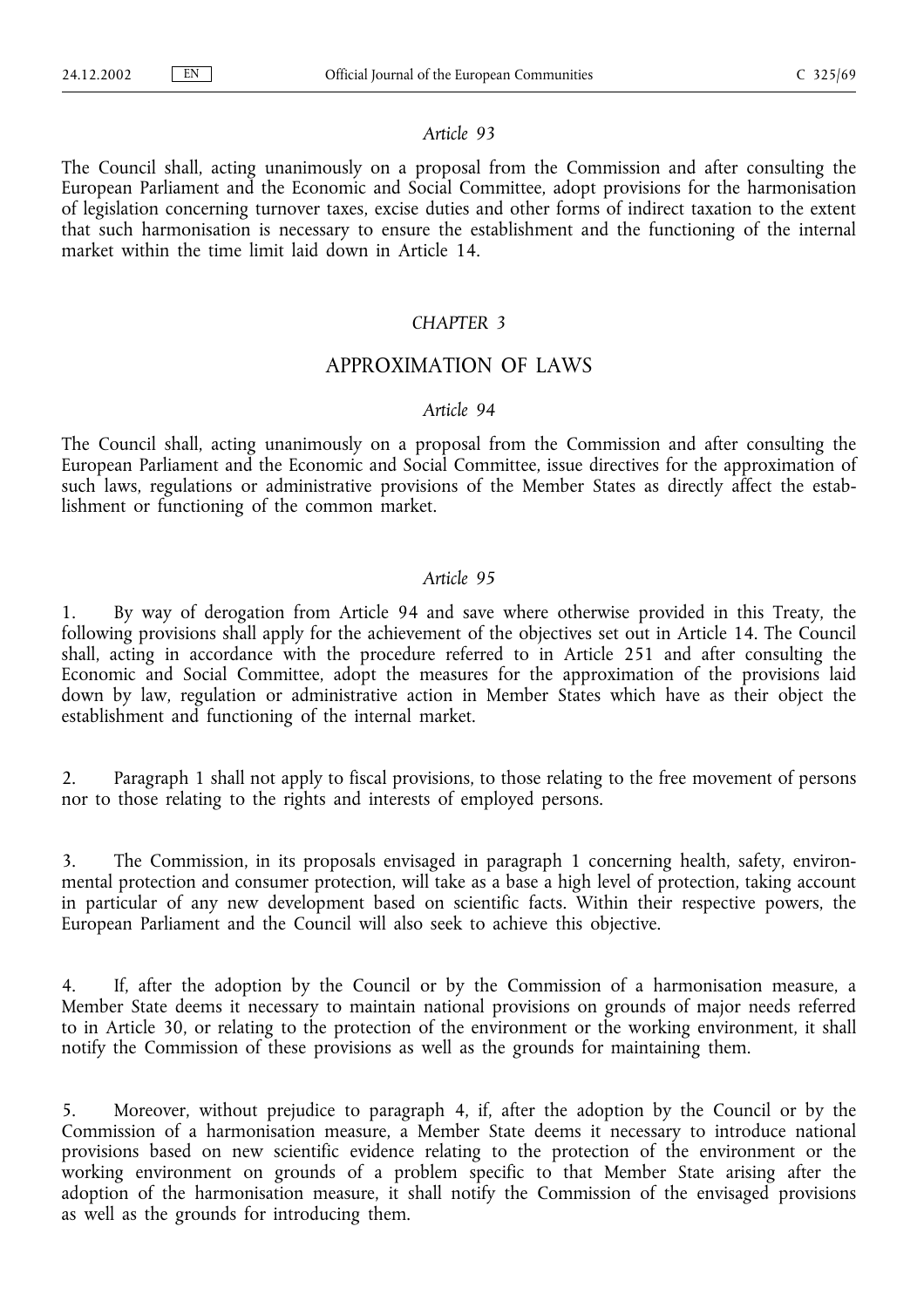6. The Commission shall, within six months of the notifications as referred to in paragraphs 4 and 5, approve or reject the national provisions involved after having verified whether or not they are a means of arbitrary discrimination or a disguised restriction on trade between Member States and whether or not they shall constitute an obstacle to the functioning of the internal market.

In the absence of a decision by the Commission within this period the national provisions referred to in paragraphs 4 and 5 shall be deemed to have been approved.

When justified by the complexity of the matter and in the absence of danger for human health, the Commission may notify the Member State concerned that the period referred to in this paragraph may be extended for a further period of up to six months.

7. When, pursuant to paragraph 6, a Member State is authorised to maintain or introduce national provisions derogating from a harmonisation measure, the Commission shall immediately examine whether to propose an adaptation to that measure.

8. When a Member State raises a specific problem on public health in a field which has been the subject of prior harmonisation measures, it shall bring it to the attention of the Commission which shall immediately examine whether to propose appropriate measures to the Council.

9. By way of derogation from the procedure laid down in Articles 226 and 227, the Commission and any Member State may bring the matter directly before the Court of Justice if it considers that another Member State is making improper use of the powers provided for in this Article.

10. The harmonisation measures referred to above shall, in appropriate cases, include a safeguard clause authorising the Member States to take, for one or more of the non-economic reasons referred to in Article 30, provisional measures subject to a Community control procedure.

## *Article 96*

Where the Commission finds that a difference between the provisions laid down by law, regulation or administrative action in Member States is distorting the conditions of competition in the common market and that the resultant distortion needs to be eliminated, it shall consult the Member States concerned.

If such consultation does not result in an agreement eliminating the distortion in question, the Council shall, on a proposal from the Commission, acting by a qualified majority, issue the necessary directives. The Commission and the Council may take any other appropriate measures provided for in this Treaty.

## *Article 97*

1. Where there is a reason to fear that the adoption or amendment of a provision laid down by law, regulation or administrative action may cause distortion within the meaning of Article 96, a Member State desiring to proceed therewith shall consult the Commission. After consulting the Member States, the Commission shall recommend to the States concerned such measures as may be appropriate to avoid the distortion in question.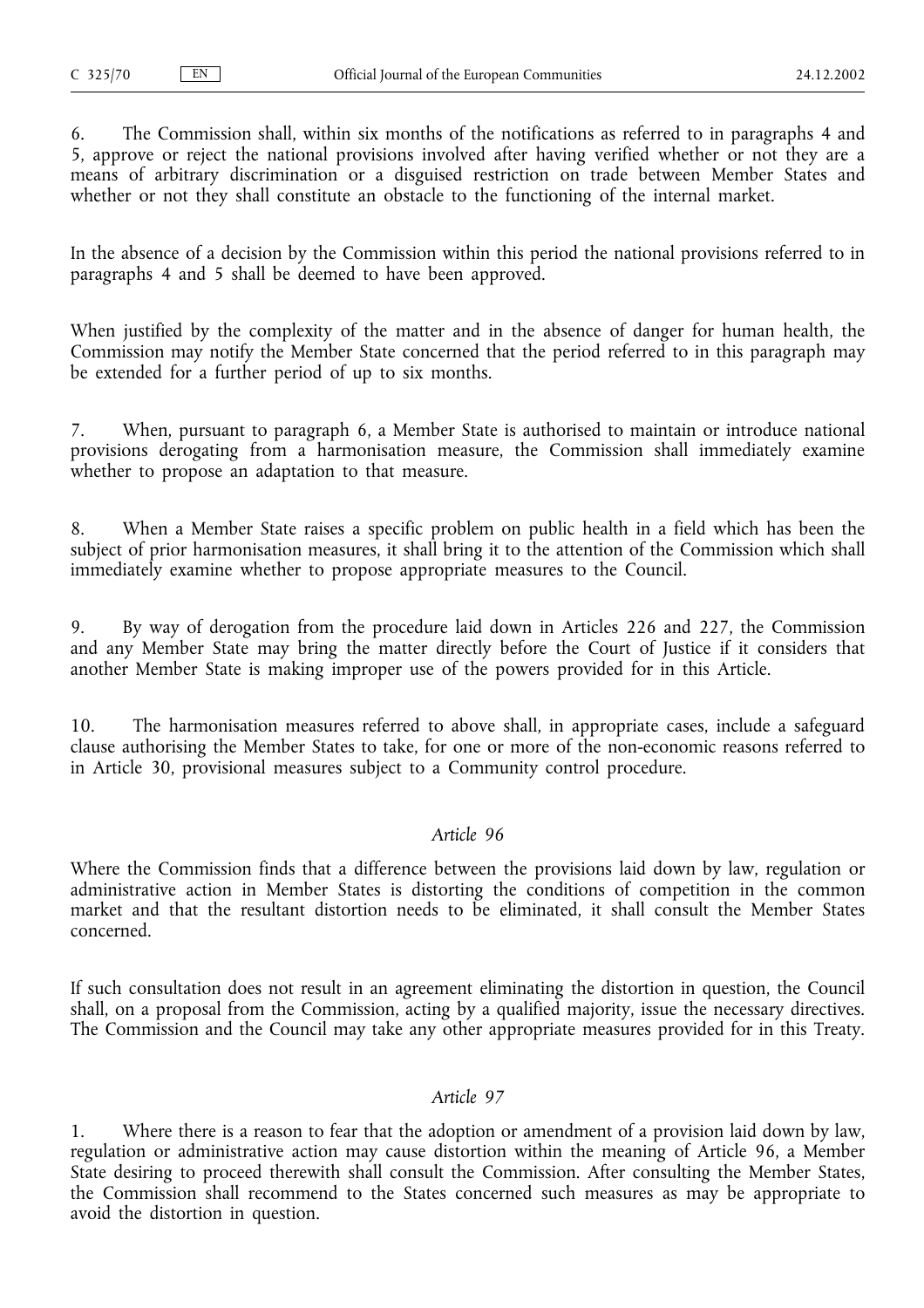2. If a State desiring to introduce or amend its own provisions does not comply with the recommendation addressed to it by the Commission, other Member States shall not be required, pursuant to Article 96, to amend their own provisions in order to eliminate such distortion. If the Member State which has ignored the recommendation of the Commission causes distortion detrimental only to itself, the provisions of Article 96 shall not apply.

## TITLE VII

# **ECONOMIC AND MONETARY POLICY**

#### *CHAPTER 1*

# ECONOMIC POLICY

#### *Article 98*

Member States shall conduct their economic policies with a view to contributing to the achievement of the objectives of the Community, as defined in Article 2, and in the context of the broad guidelines referred to in Article 99(2). The Member States and the Community shall act in accordance with the principle of an open market economy with free competition, favouring an efficient allocation of resources, and in compliance with the principles set out in Article 4.

## *Article 99*

1. Member States shall regard their economic policies as a matter of common concern and shall coordinate them within the Council, in accordance with the provisions of Article 98.

2. The Council shall, acting by a qualified majority on a recommendation from the Commission, formulate a draft for the broad guidelines of the economic policies of the Member States and of the Community, and shall report its findings to the European Council.

The European Council shall, acting on the basis of the report from the Council, discuss a conclusion on the broad guidelines of the economic policies of the Member States and of the Community.

On the basis of this conclusion, the Council shall, acting by a qualified majority, adopt a recommendation setting out these broad guidelines. The Council shall inform the European Parliament of its recommendation.

3. In order to ensure closer coordination of economic policies and sustained convergence of the economic performances of the Member States, the Council shall, on the basis of reports submitted by the Commission, monitor economic developments in each of the Member States and in the Community as well as the consistency of economic policies with the broad guidelines referred to in paragraph 2, and regularly carry out an overall assessment.

For the purpose of this multilateral surveillance, Member States shall forward information to the Commission about important measures taken by them in the field of their economic policy and such other information as they deem necessary.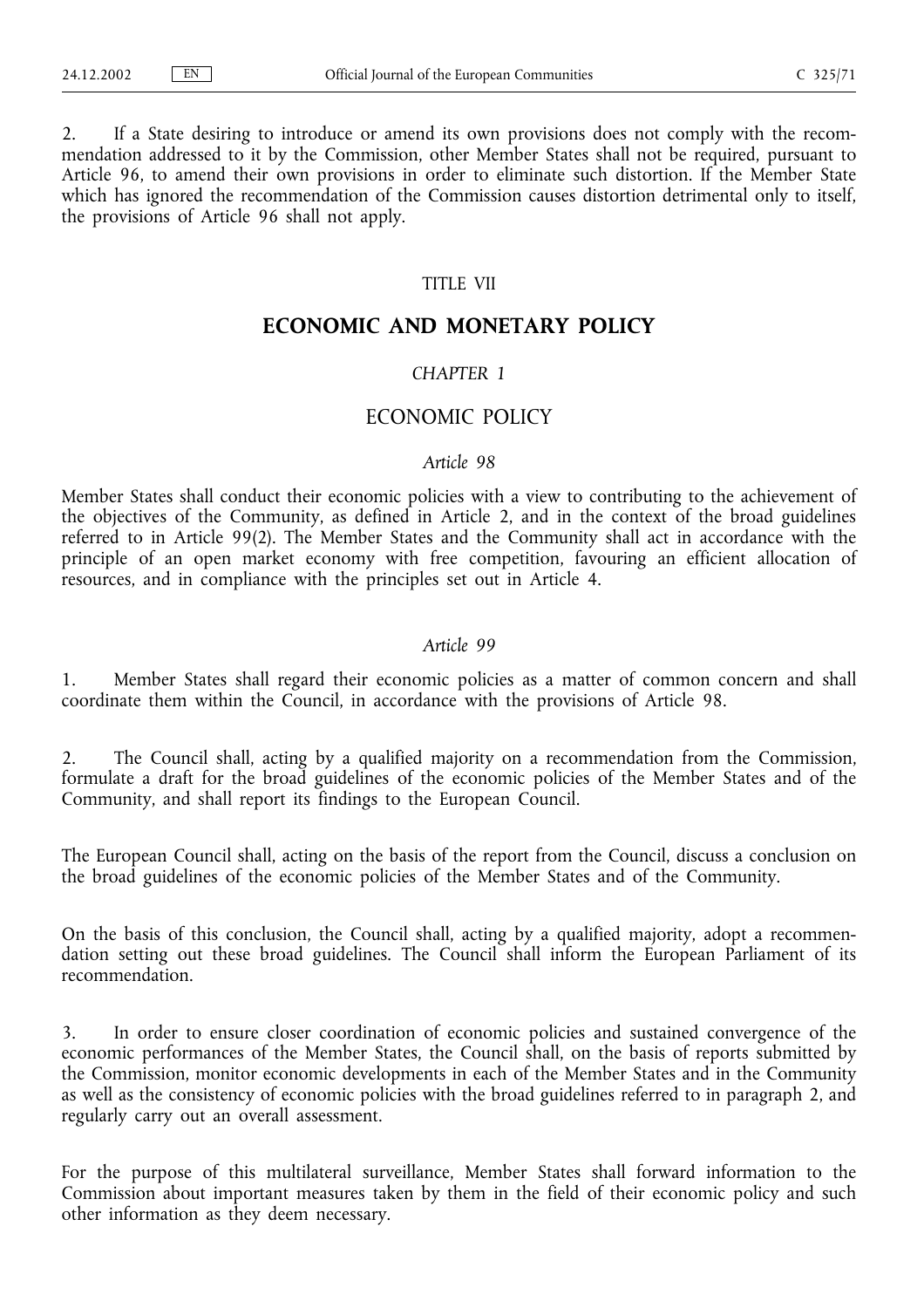4. Where it is established, under the procedure referred to in paragraph 3, that the economic policies of a Member State are not consistent with the broad guidelines referred to in paragraph 2 or that they risk jeopardising the proper functioning of economic and monetary union, the Council may, acting by a qualified majority on a recommendation from the Commission, make the necessary recommendations to the Member State concerned. The Council may, acting by a qualified majority on a proposal from the Commission, decide to make its recommendations public.

The President of the Council and the Commission shall report to the European Parliament on the results of multilateral surveillance. The President of the Council may be invited to appear before the competent committee of the European Parliament if the Council has made its recommendations public.

5. The Council, acting in accordance with the procedure referred to in Article 252, may adopt detailed rules for the multilateral surveillance procedure referred to in paragraphs 3 and 4 of this Article.

## *Article 100 (\*)*

1. Without prejudice to any other procedures provided for in this Treaty, the Council, acting by a qualified majority on a proposal from the Commission, may decide upon the measures appropriate to the economic situation, in particular if severe difficulties arise in the supply of certain products.

2. Where a Member State is in difficulties or is seriously threatened with severe difficulties caused by natural disasters or exceptional occurrences beyond its control, the Council, acting by a qualified majority on a proposal from the Commission, may grant, under certain conditions, Community financial assistance to the Member State concerned. The President of the Council shall inform the European Parliament of the decision taken.

## *Article 101*

1. Overdraft facilities or any other type of credit facility with the ECB or with the central banks of the Member States (hereinafter referred to as 'national central banks') in favour of Community institutions or bodies, central governments, regional, local or other public authorities, other bodies governed by public law, or public undertakings of Member States shall be prohibited, as shall the purchase directly from them by the ECB or national central banks of debt instruments.

2. Paragraph 1 shall not apply to publicly owned credit institutions which, in the context of the supply of reserves by central banks, shall be given the same treatment by national central banks and the ECB as private credit institutions.

# *Article 102*

1. Any measure, not based on prudential considerations, establishing privileged access by Community institutions or bodies, central governments, regional, local or other public authorities, other bodies governed by public law, or public undertakings of Member States to financial institutions, shall be prohibited.

<sup>(\*)</sup> Article amended by the Treaty of Nice.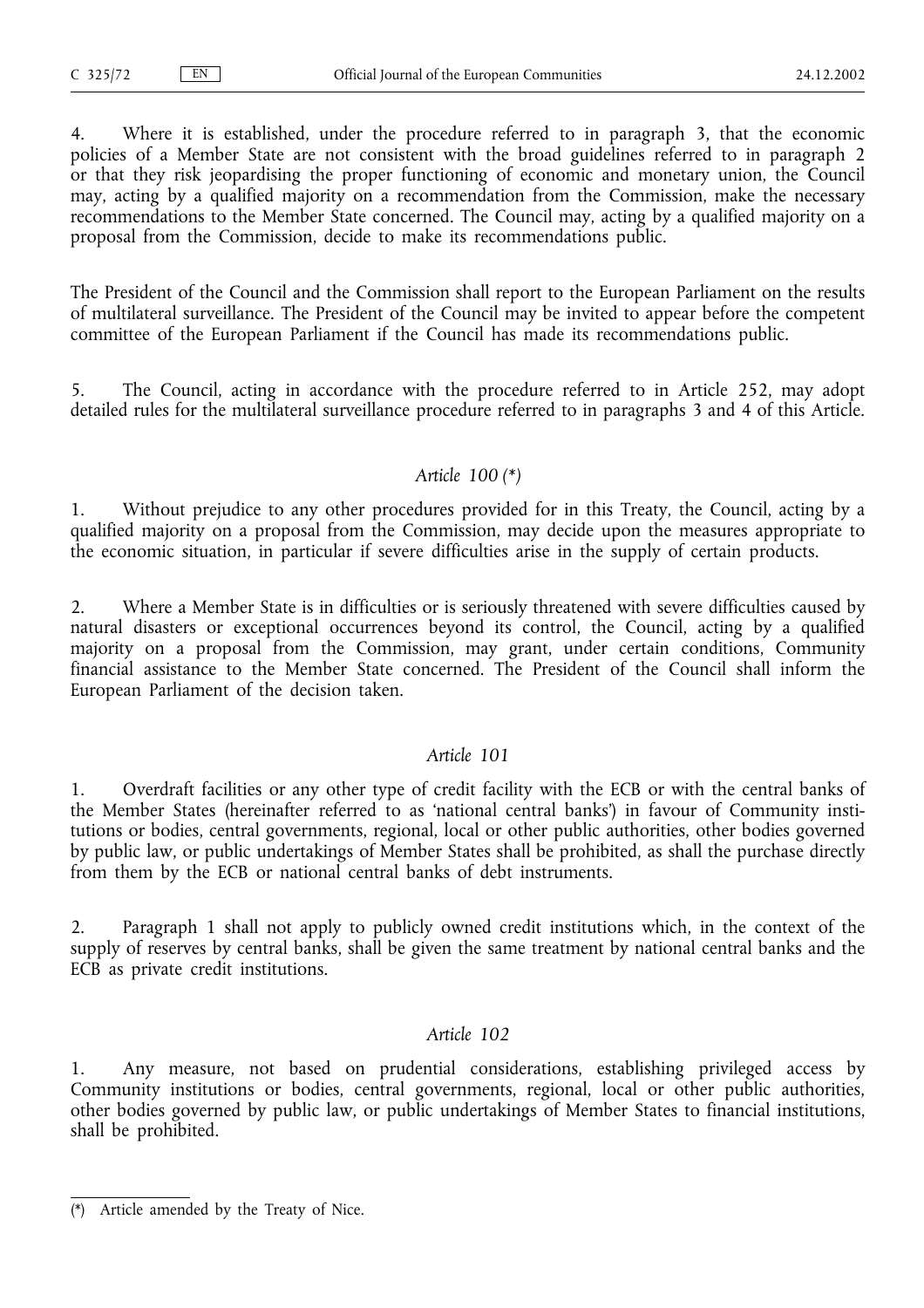2. The Council, acting in accordance with the procedure referred to in Article 252, shall, before 1 January 1994, specify definitions for the application of the prohibition referred to in paragraph 1.

#### *Article 103*

1. The Community shall not be liable for or assume the commitments of central governments, regional, local or other public authorities, other bodies governed by public law, or public undertakings of any Member State, without prejudice to mutual financial guarantees for the joint execution of a specific project. A Member State shall not be liable for or assume the commitments of central governments, regional, local or other public authorities, other bodies governed by public law, or public undertakings of another Member State, without prejudice to mutual financial guarantees for the joint execution of a specific project.

2. If necessary, the Council, acting in accordance with the procedure referred to in Article 252, may specify definitions for the application of the prohibition referred to in Article 101 and in this Article.

#### *Article 104*

1. Member States shall avoid excessive government deficits.

2. The Commission shall monitor the development of the budgetary situation and of the stock of government debt in the Member States with a view to identifying gross errors. In particular it shall examine compliance with budgetary discipline on the basis of the following two criteria:

- (a) whether the ratio of the planned or actual government deficit to gross domestic product exceeds a reference value, unless:
	- either the ratio has declined substantially and continuously and reached a level that comes close to the reference value,
	- or, alternatively, the excess over the reference value is only exceptional and temporary and the ratio remains close to the reference value;
- (b) whether the ratio of government debt to gross domestic product exceeds a reference value, unless the ratio is sufficiently diminishing and approaching the reference value at a satisfactory pace.

The reference values are specified in the Protocol on the excessive deficit procedure annexed to this Treaty.

3. If a Member State does not fulfil the requirements under one or both of these criteria, the Commission shall prepare a report. The report of the Commission shall also take into account whether the government deficit exceeds government investment expenditure and take into account all other relevant factors, including the medium-term economic and budgetary position of the Member State.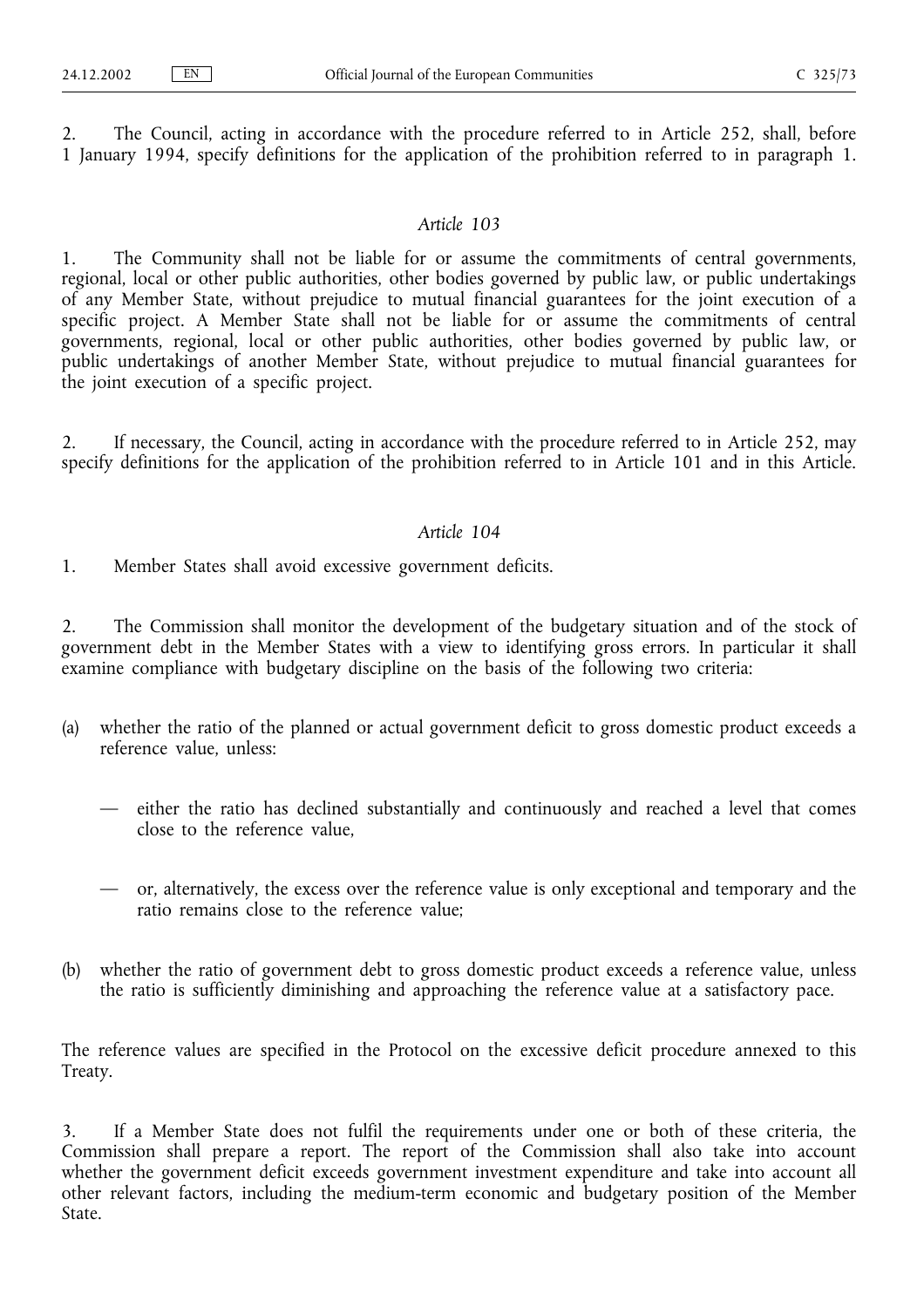The Commission may also prepare a report if, notwithstanding the fulfilment of the requirements under the criteria, it is of the opinion that there is a risk of an excessive deficit in a Member State.

4. The Committee provided for in Article 114 shall formulate an opinion on the report of the Commission.

5. If the Commission considers that an excessive deficit in a Member State exists or may occur, the Commission shall address an opinion to the Council.

6. The Council shall, acting by a qualified majority on a recommendation from the Commission, and having considered any observations which the Member State concerned may wish to make, decide after an overall assessment whether an excessive deficit exists.

7. Where the existence of an excessive deficit is decided according to paragraph 6, the Council shall make recommendations to the Member State concerned with a view to bringing that situation to an end within a given period. Subject to the provisions of paragraph 8, these recommendations shall not be made public.

8. Where it establishes that there has been no effective action in response to its recommendations within the period laid down, the Council may make its recommendations public.

9. If a Member State persists in failing to put into practice the recommendations of the Council, the Council may decide to give notice to the Member State to take, within a specified time limit, measures for the deficit reduction which is judged necessary by the Council in order to remedy the situation.

In such a case, the Council may request the Member State concerned to submit reports in accordance with a specific timetable in order to examine the adjustment efforts of that Member State.

10. The rights to bring actions provided for in Articles 226 and 227 may not be exercised within the framework of paragraphs 1 to 9 of this Article.

11. As long as a Member State fails to comply with a decision taken in accordance with paragraph 9, the Council may decide to apply or, as the case may be, intensify one or more of the following measures:

- to require the Member State concerned to publish additional information, to be specified by the Council, before issuing bonds and securities,
- to invite the European Investment Bank to reconsider its lending policy towards the Member State concerned,
- to require the Member State concerned to make a non-interest-bearing deposit of an appropriate size with the Community until the excessive deficit has, in the view of the Council, been corrected,
- to impose fines of an appropriate size.

The President of the Council shall inform the European Parliament of the decisions taken.

12. The Council shall abrogate some or all of its decisions referred to in paragraphs 6 to 9 and 11 to the extent that the excessive deficit in the Member State concerned has, in the view of the Council, been corrected. If the Council has previously made public recommendations, it shall, as soon as the decision under paragraph 8 has been abrogated, make a public statement that an excessive deficit in the Member State concerned no longer exists.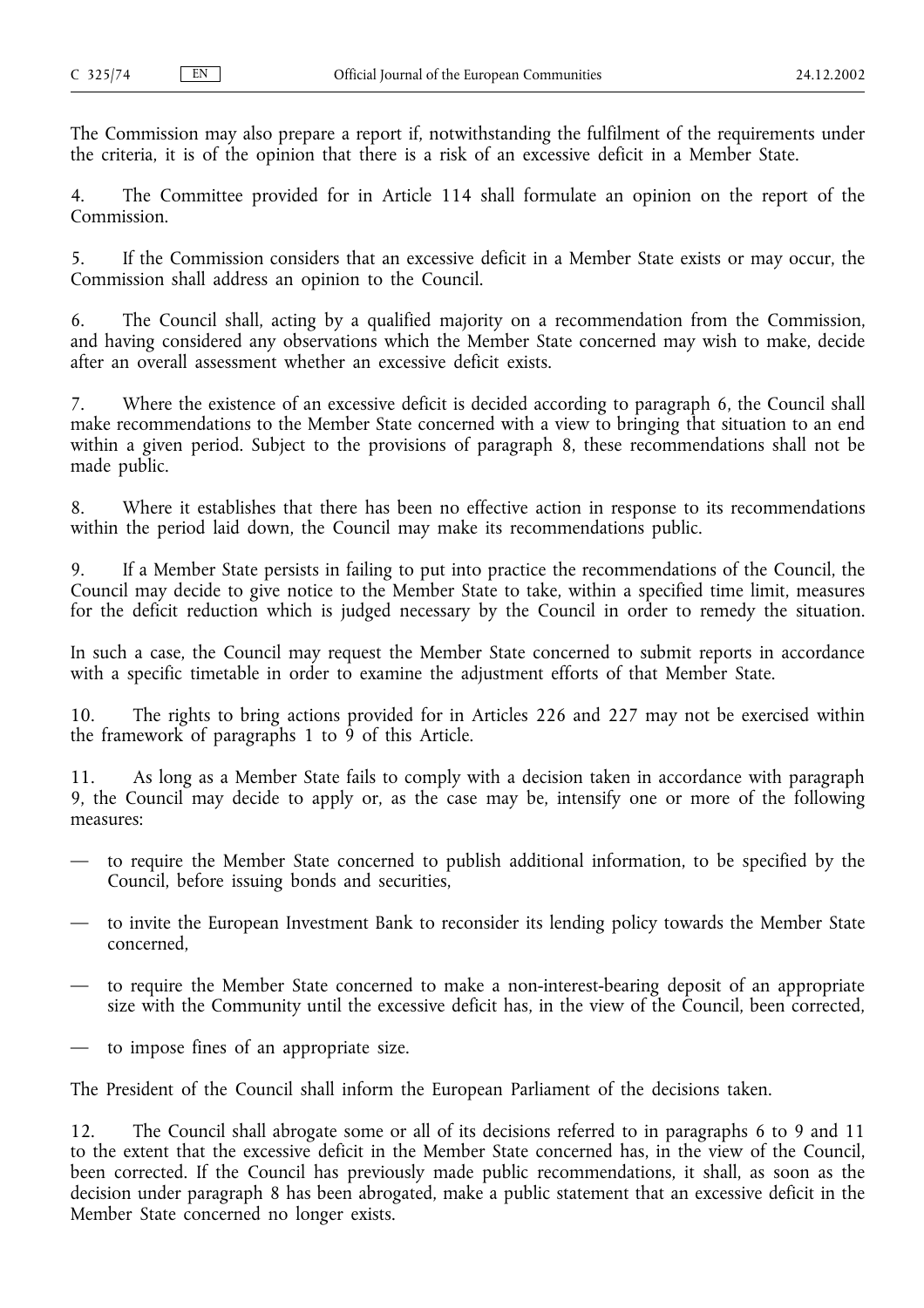13. When taking the decisions referred to in paragraphs 7 to 9, 11 and 12, the Council shall act on a recommendation from the Commission by a majority of two thirds of the votes of its members weighted in accordance with Article 205(2), excluding the votes of the representative of the Member State concerned.

14. Further provisions relating to the implementation of the procedure described in this article are set out in the Protocol on the excessive deficit procedure annexed to this Treaty.

The Council shall, acting unanimously on a proposal from the Commission and after consulting the European Parliament and the ECB, adopt the appropriate provisions which shall then replace the said Protocol.

Subject to the other provisions of this paragraph, the Council shall, before 1 January 1994, acting by a qualified majority on a proposal from the Commission and after consulting the European Parliament, lay down detailed rules and definitions for the application of the provisions of the said Protocol.

# *CHAPTER 2*

# MONETARY POLICY

#### *Article 105*

1. The primary objective of the ESCB shall be to maintain price stability. Without prejudice to the objective of price stability, the ESCB shall support the general economic policies in the Community with a view to contributing to the achievement of the objectives of the Community as laid down in Article 2. The ESCB shall act in accordance with the principle of an open market economy with free competition, favouring an efficient allocation of resources, and in compliance with the principles set out in Article 4.

- 2. The basic tasks to be carried out through the ESCB shall be:
- to define and implement the monetary policy of the Community,
- to conduct foreign-exchange operations consistent with the provisions of Article 111,
- to hold and manage the official foreign reserves of the Member States,
- to promote the smooth operation of payment systems.

3. The third indent of paragraph 2 shall be without prejudice to the holding and management by the governments of Member States of foreign-exchange working balances.

- 4. The ECB shall be consulted:
- on any proposed Community act in its fields of competence,
- by national authorities regarding any draft legislative provision in its fields of competence, but within the limits and under the conditions set out by the Council in accordance with the procedure laid down in Article 107(6).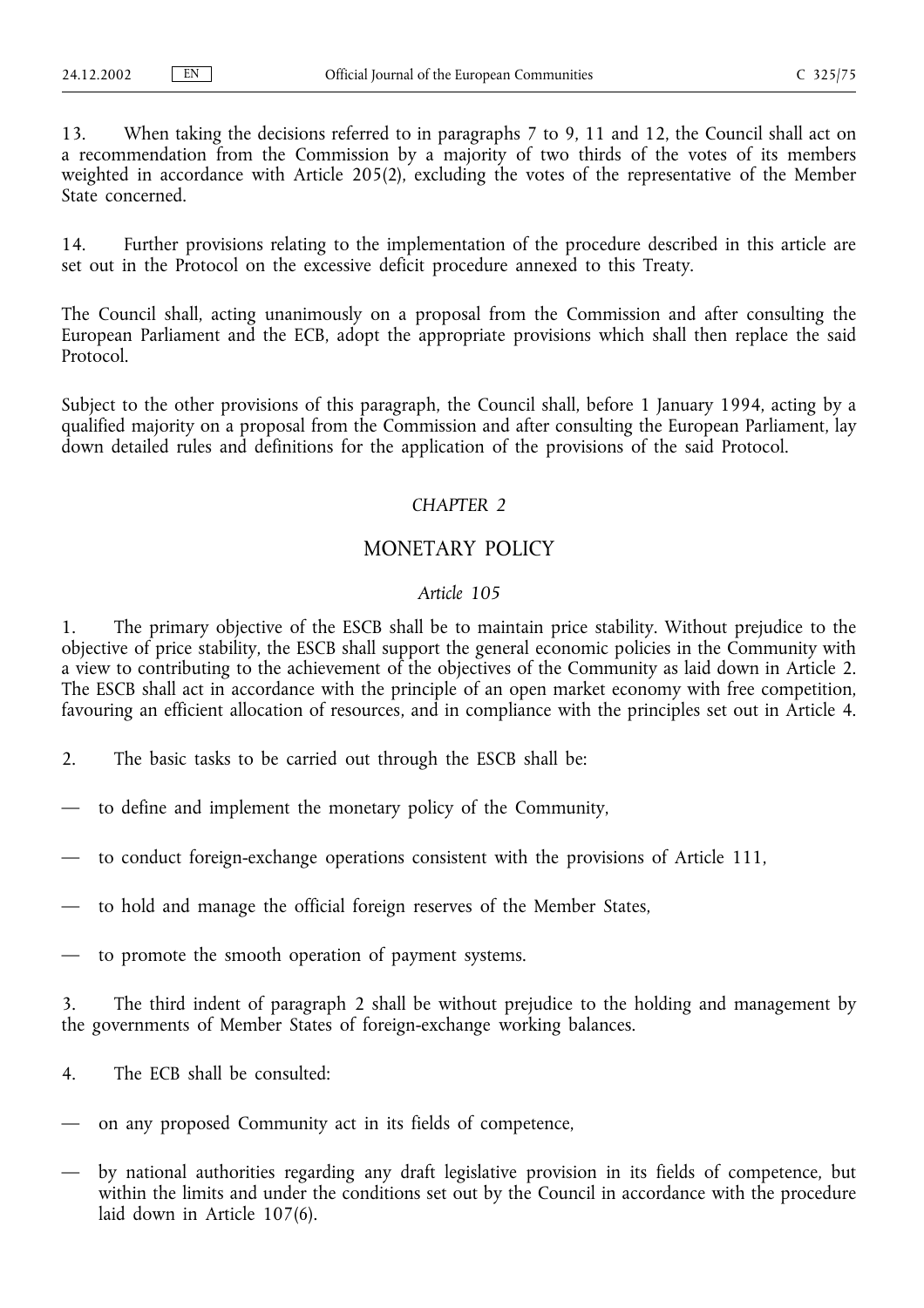The ECB may submit opinions to the appropriate Community institutions or bodies or to national authorities on matters in its fields of competence.

5. The ESCB shall contribute to the smooth conduct of policies pursued by the competent authorities relating to the prudential supervision of credit institutions and the stability of the financial system.

6. The Council may, acting unanimously on a proposal from the Commission and after consulting the ECB and after receiving the assent of the European Parliament, confer upon the ECB specific tasks concerning policies relating to the prudential supervision of credit institutions and other financial institutions with the exception of insurance undertakings.

#### *Article 106*

1. The ECB shall have the exclusive right to authorise the issue of banknotes within the Community. The ECB and the national central banks may issue such notes. The banknotes issued by the ECB and the national central banks shall be the only such notes to have the status of legal tender within the Community.

2. Member States may issue coins subject to approval by the ECB of the volume of the issue. The Council may, acting in accordance with the procedure referred to in Article 252 and after consulting the ECB, adopt measures to harmonise the denominations and technical specifications of all coins intended for circulation to the extent necessary to permit their smooth circulation within the Community.

## *Article 107*

1. The ESCB shall be composed of the ECB and of the national central banks.

2. The ECB shall have legal personality.

3. The ESCB shall be governed by the decision-making bodies of the ECB which shall be the Governing Council and the Executive Board.

4. The Statute of the ESCB is laid down in a Protocol annexed to this Treaty.

5. Articles 5.1, 5.2, 5.3, 17, 18, 19.1, 22, 23, 24, 26, 32.2, 32.3, 32.4, 32.6, 33.1(a) and 36 of the Statute of the ESCB may be amended by the Council, acting either by a qualified majority on a recommendation from the ECB and after consulting the Commission or unanimously on a proposal from the Commission and after consulting the ECB. In either case, the assent of the European Parliament shall be required.

6. The Council, acting by a qualified majority either on a proposal from the Commission and after consulting the European Parliament and the ECB or on a recommendation from the ECB and after consulting the European Parliament and the Commission, shall adopt the provisions referred to in Articles 4, 5.4, 19.2, 20, 28.1, 29.2, 30.4 and 34.3 of the Statute of the ESCB.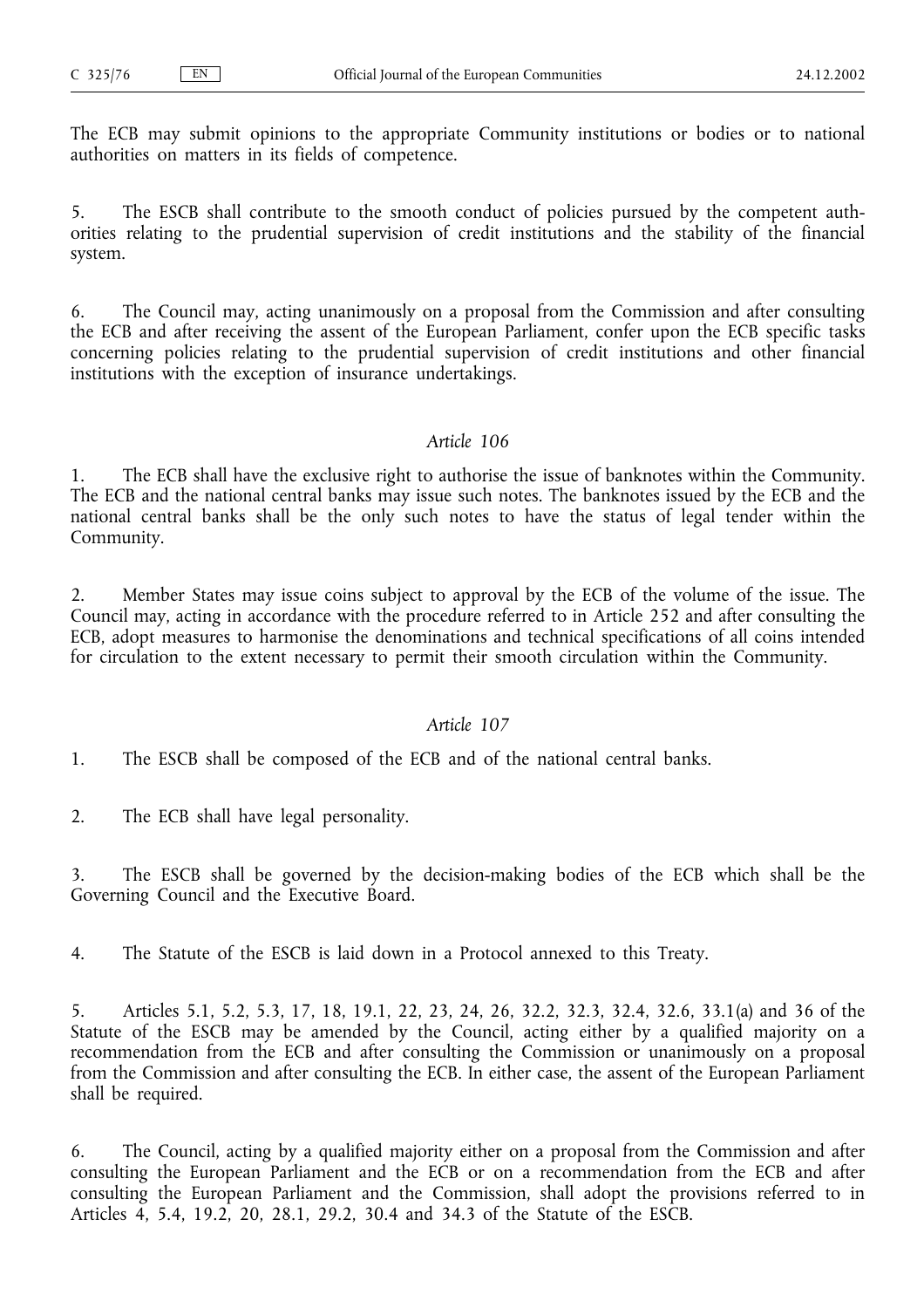When exercising the powers and carrying out the tasks and duties conferred upon them by this Treaty and the Statute of the ESCB, neither the ECB, nor a national central bank, nor any member of their decision-making bodies shall seek or take instructions from Community institutions or bodies, from any government of a Member State or from any other body. The Community institutions and bodies and the governments of the Member States undertake to respect this principle and not to seek to influence the members of the decision-making bodies of the ECB or of the national central banks in the performance of their tasks.

## *Article 109*

Each Member State shall ensure, at the latest at the date of the establishment of the ESCB, that its national legislation including the statutes of its national central bank is compatible with this Treaty and the Statute of the ESCB.

# *Article 110*

1. In order to carry out the tasks entrusted to the ESCB, the ECB shall, in accordance with the provisions of this Treaty and under the conditions laid down in the Statute of the ESCB:

- make regulations to the extent necessary to implement the tasks defined in Article 3.1, first indent, Articles 19.1, 22 and 25.2 of the Statute of the ESCB and in cases which shall be laid down in the acts of the Council referred to in Article 107(6),
- take decisions necessary for carrying out the tasks entrusted to the ESCB under this Treaty and the Statute of the ESCB,

— make recommendations and deliver opinions.

2. A regulation shall have general application. It shall be binding in its entirety and directly applicable in all Member States.

Recommendations and opinions shall have no binding force.

A decision shall be binding in its entirety upon those to whom it is addressed.

Articles 253, 254 and 256 shall apply to regulations and decisions adopted by the ECB.

The ECB may decide to publish its decisions, recommendations and opinions.

3. Within the limits and under the conditions adopted by the Council under the procedure laid down in Article 107(6), the ECB shall be entitled to impose fines or periodic penalty payments on undertakings for failure to comply with obligations under its regulations and decisions.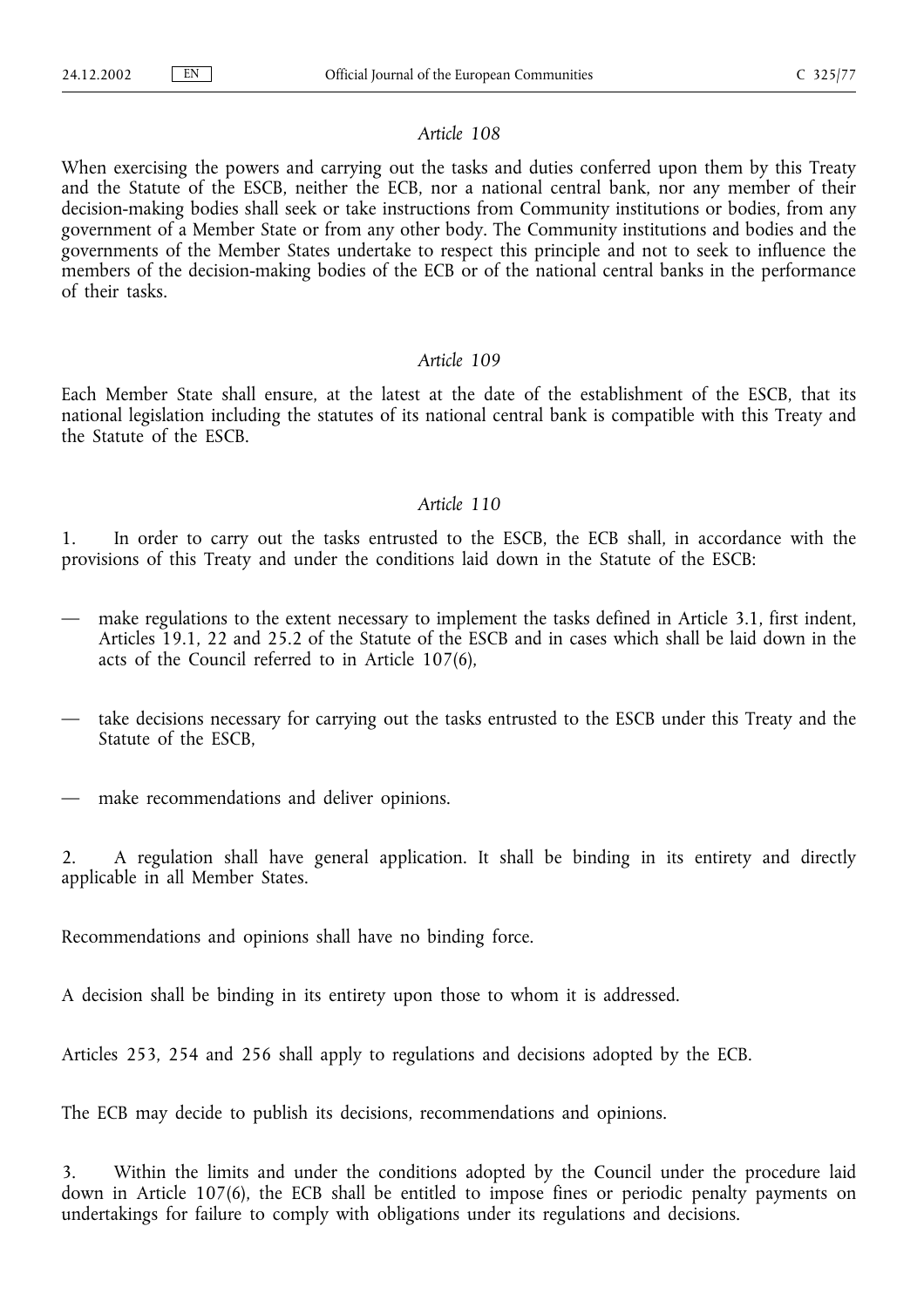#### *Article 111 (\*)*

1. By way of derogation from Article 300, the Council may, acting unanimously on a recommendation from the ECB or from the Commission, and after consulting the ECB in an endeavour to reach a consensus consistent with the objective of price stability, after consulting the European Parliament, in accordance with the procedure in paragraph 3 for determining the arrangements, conclude formal agreements on an exchange-rate system for the ecu in relation to non-Community currencies. The Council may, acting by a qualified majority on a recommendation from the ECB or from the Commission, and after consulting the ECB in an endeavour to reach a consensus consistent with the objective of price stability, adopt, adjust or abandon the central rates of the ecu within the exchange-rate system. The President of the Council shall inform the European Parliament of the adoption, adjustment or abandonment of the ecu central rates.

2. In the absence of an exchange-rate system in relation to one or more non-Community currencies as referred to in paragraph 1, the Council, acting by a qualified majority either on a recommendation from the Commission and after consulting the ECB or on a recommendation from the ECB, may formulate general orientations for exchange-rate policy in relation to these currencies. These general orientations shall be without prejudice to the primary objective of the ESCB to maintain price stability.

3. By way of derogation from Article 300, where agreements concerning monetary or foreignexchange regime matters need to be negotiated by the Community with one or more States or international organisations, the Council, acting by a qualified majority on a recommendation from the Commission and after consulting the ECB, shall decide the arrangements for the negotiation and for the conclusion of such agreements. These arrangements shall ensure that the Community expresses a single position. The Commission shall be fully associated with the negotiations.

Agreements concluded in accordance with this paragraph shall be binding on the institutions of the Community, on the ECB and on Member States.

4. Subject to paragraph 1, the Council, acting by a qualified majority on a proposal from the Commission and after consulting the ECB, shall decide on the position of the Community at international level as regards issues of particular relevance to economic and monetary union and on its representation, in compliance with the allocation of powers laid down in Articles 99 and 105.

5. Without prejudice to Community competence and Community agreements as regards economic and monetary union, Member States may negotiate in international bodies and conclude international agreements.

### *CHAPTER 3*

## INSTITUTIONAL PROVISIONS

### *Article 112*

1. The Governing Council of the ECB shall comprise the members of the Executive Board of the ECB and the Governors of the national central banks.

<sup>(\*)</sup> Article amended by the Treaty of Nice.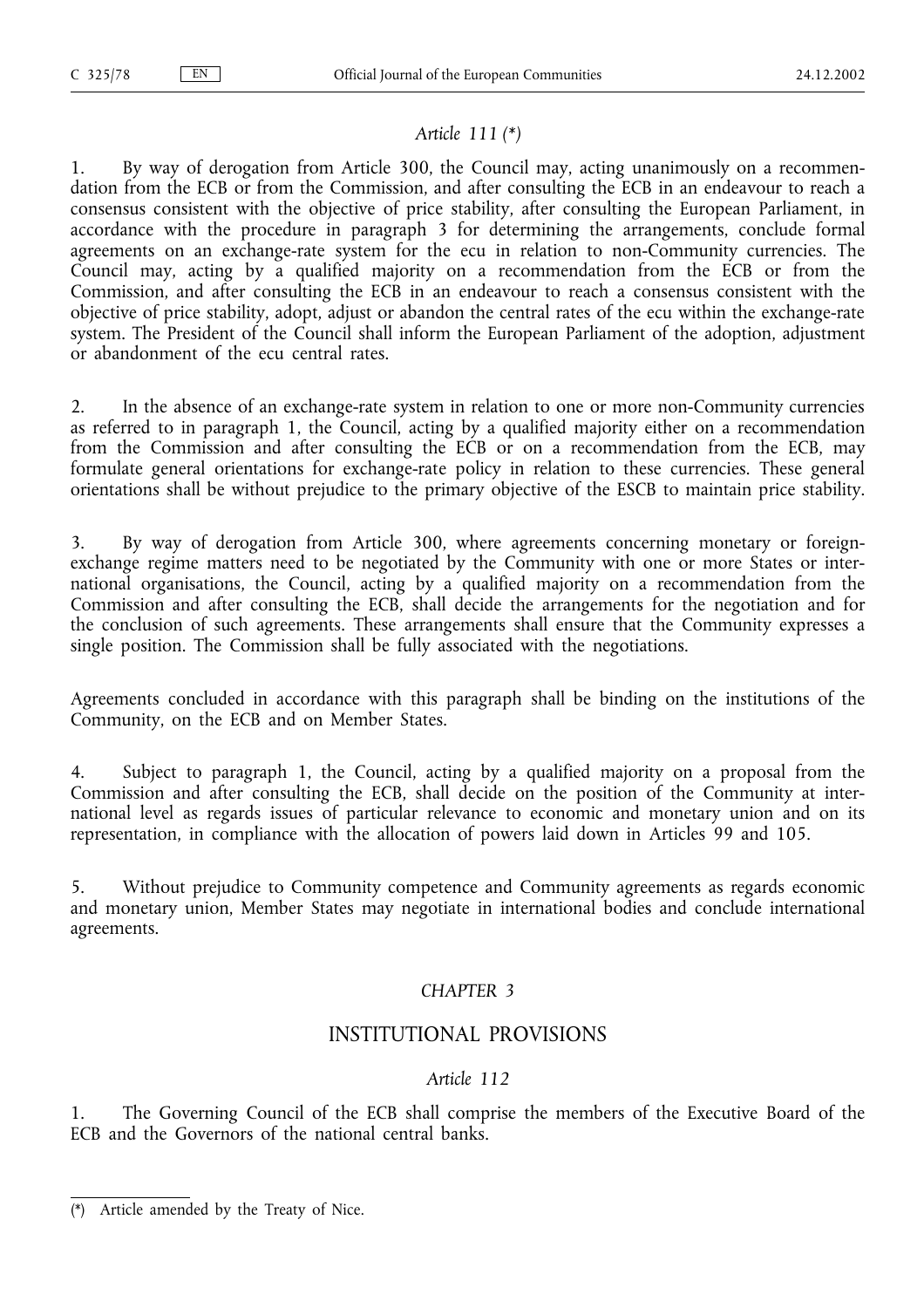- 2. (a) The Executive Board shall comprise the President, the Vice-President and four other members.
	- (b) The President, the Vice-President and the other members of the Executive Board shall be appointed from among persons of recognised standing and professional experience in monetary or banking matters by common accord of the governments of the Member States at the level of Heads of State or Government, on a recommendation from the Council, after it has consulted the European Parliament and the Governing Council of the ECB.

Their term of office shall be eight years and shall not be renewable.

Only nationals of Member States may be members of the Executive Board.

### *Article 113*

1. The President of the Council and a member of the Commission may participate, without having the right to vote, in meetings of the Governing Council of the ECB.

The President of the Council may submit a motion for deliberation to the Governing Council of the ECB.

2. The President of the ECB shall be invited to participate in Council meetings when the Council is discussing matters relating to the objectives and tasks of the ESCB.

3. The ECB shall address an annual report on the activities of the ESCB and on the monetary policy of both the previous and current year to the European Parliament, the Council and the Commission, and also to the European Council. The President of the ECB shall present this report to the Council and to the European Parliament, which may hold a general debate on that basis.

The President of the ECB and the other members of the Executive Board may, at the request of the European Parliament or on their own initiative, be heard by the competent committees of the European Parliament.

## *Article 114*

1. In order to promote coordination of the policies of Member States to the full extent needed for the functioning of the internal market, a Monetary Committee with advisory status is hereby set up.

It shall have the following tasks:

- to keep under review the monetary and financial situation of the Member States and of the Community and the general payments system of the Member States and to report regularly thereon to the Council and to the Commission,
- to deliver opinions at the request of the Council or of the Commission, or on its own initiative for submission to those institutions,
- without prejudice to Article 207, to contribute to the preparation of the work of the Council referred to in Articles 59, 60, 99(2), (3), (4) and (5), 100, 102, 103, 104, 116(2), 117(6), 119, 120, 121(2) and 122(1),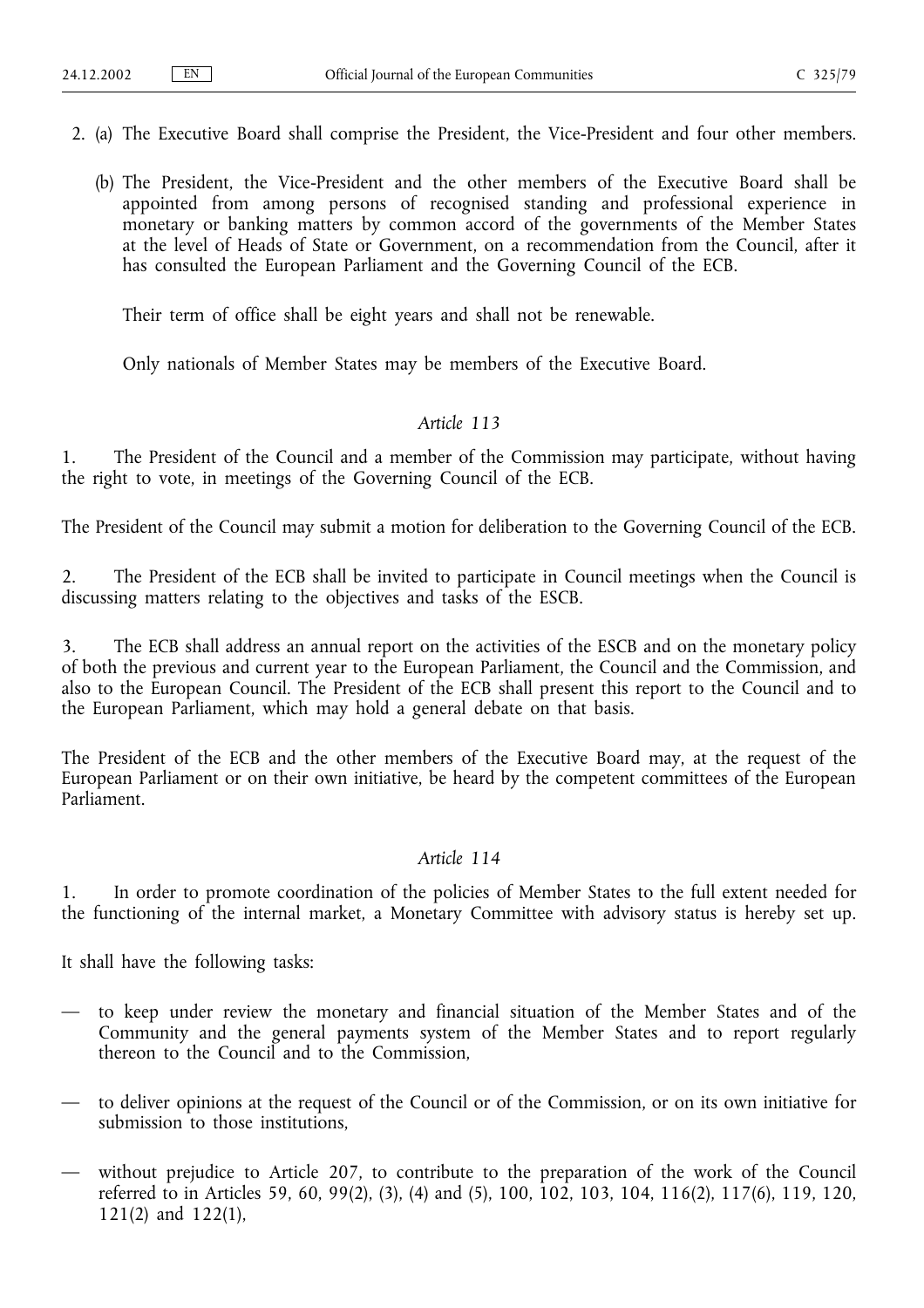to examine, at least once a year, the situation regarding the movement of capital and the freedom of payments, as they result from the application of this Treaty and of measures adopted by the Council; the examination shall cover all measures relating to capital movements and payments; the Committee shall report to the Commission and to the Council on the outcome of this examination.

The Member States and the Commission shall each appoint two members of the Monetary Committee.

2. At the start of the third stage, an Economic and Financial Committee shall be set up. The Monetary Committee provided for in paragraph 1 shall be dissolved.

The Economic and Financial Committee shall have the following tasks:

- to deliver opinions at the request of the Council or of the Commission, or on its own initiative for submission to those institutions,
- to keep under review the economic and financial situation of the Member States and of the Community and to report regularly thereon to the Council and to the Commission, in particular on financial relations with third countries and international institutions,
- without prejudice to Article 207, to contribute to the preparation of the work of the Council referred to in Articles 59, 60, 99(2), (3), (4) and (5), 100, 102, 103, 104, 105(6), 106(2), 107(5) and (6), 111, 119, 120(2) and (3), 122(2), 123(4) and (5), and to carry out other advisory and preparatory tasks assigned to it by the Council,
- to examine, at least once a year, the situation regarding the movement of capital and the freedom of payments, as they result from the application of this Treaty and of measures adopted by the Council; the examination shall cover all measures relating to capital movements and payments; the Committee shall report to the Commission and to the Council on the outcome of this examination.

The Member States, the Commission and the ECB shall each appoint no more than two members of the Committee.

3. The Council shall, acting by a qualified majority on a proposal from the Commission and after consulting the ECB and the Committee referred to in this Article, lay down detailed provisions concerning the composition of the Economic and Financial Committee. The President of the Council shall inform the European Parliament of such a decision.

4. In addition to the tasks set out in paragraph 2, if and as long as there are Member States with a derogation as referred to in Articles 122 and  $123$ , the Committee shall keep under review the monetary and financial situation and the general payments system of those Member States and report regularly thereon to the Council and to the Commission.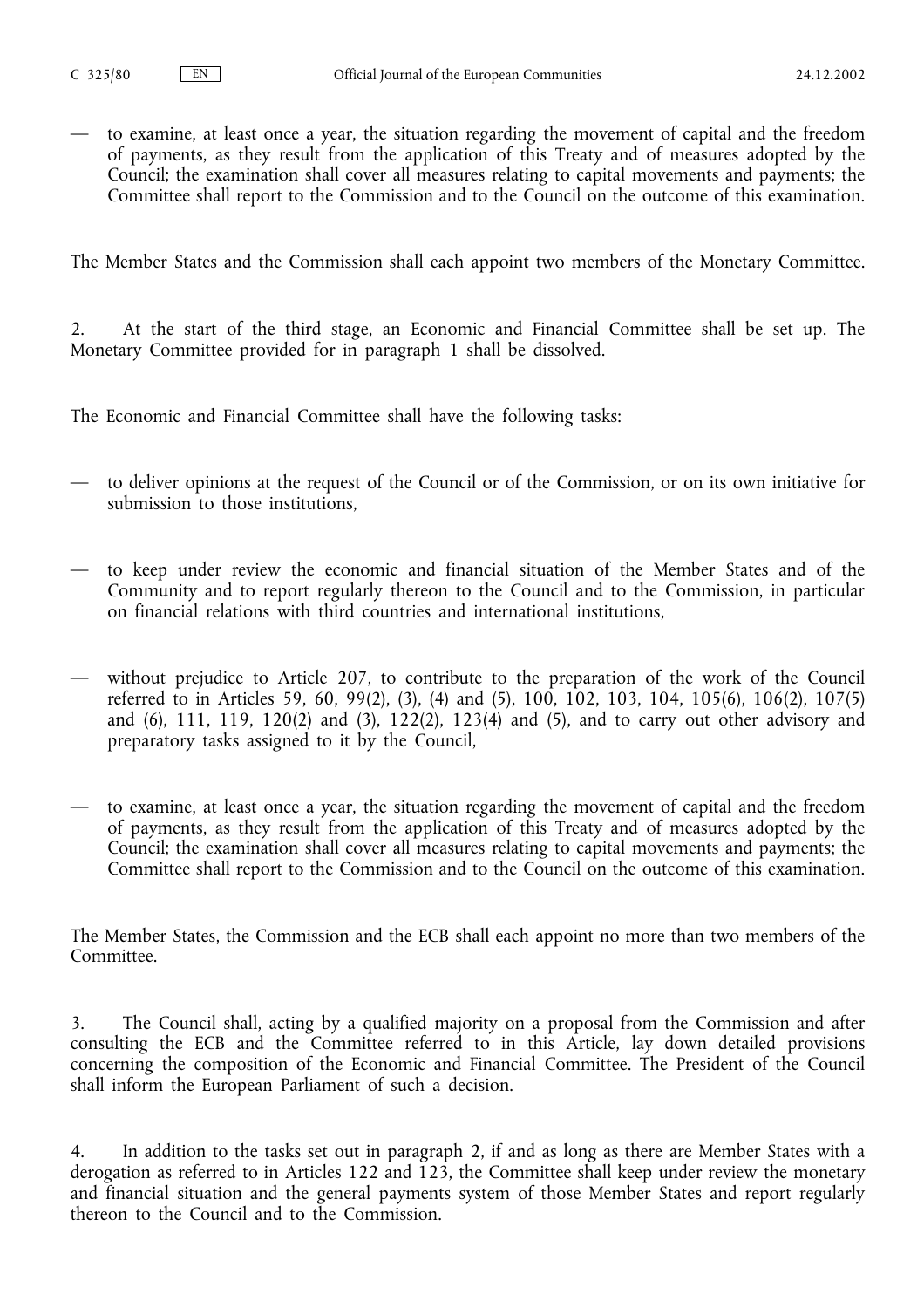For matters within the scope of Articles 99(4), 104 with the exception of paragraph 14, 111, 121, 122 and 123(4) and (5), the Council or a Member State may request the Commission to make a recommendation or a proposal, as appropriate. The Commission shall examine this request and submit its conclusions to the Council without delay.

## *CHAPTER 4*

### TRANSITIONAL PROVISIONS

### *Article 116*

- 1. The second stage for achieving economic and monetary union shall begin on 1 January 1994.
- 2. Before that date:
- (a) each Member State shall:
	- adopt, where necessary, appropriate measures to comply with the prohibitions laid down in Article 56 and in Articles 101 and 102(1),
	- adopt, if necessary, with a view to permitting the assessment provided for in subparagraph (b), multiannual programmes intended to ensure the lasting convergence necessary for the achievement of economic and monetary union, in particular with regard to price stability and sound public finances;
- (b) the Council shall, on the basis of a report from the Commission, assess the progress made with regard to economic and monetary convergence, in particular with regard to price stability and sound public finances, and the progress made with the implementation of Community law concerning the internal market.

3. The provisions of Articles 101, 102(1), 103(1) and 104 with the exception of paragraphs 1, 9, 11 and 14 shall apply from the beginning of the second stage.

The provisions of Articles 100(2), 104(1), (9) and (11), 105, 106, 108, 111, 112, 113 and 114(2) and (4) shall apply from the beginning of the third stage.

4. In the second stage, Member States shall endeavour to avoid excessive government deficits.

5. During the second stage, each Member State shall, as appropriate, start the process leading to the independence of its central bank, in accordance with Article 109.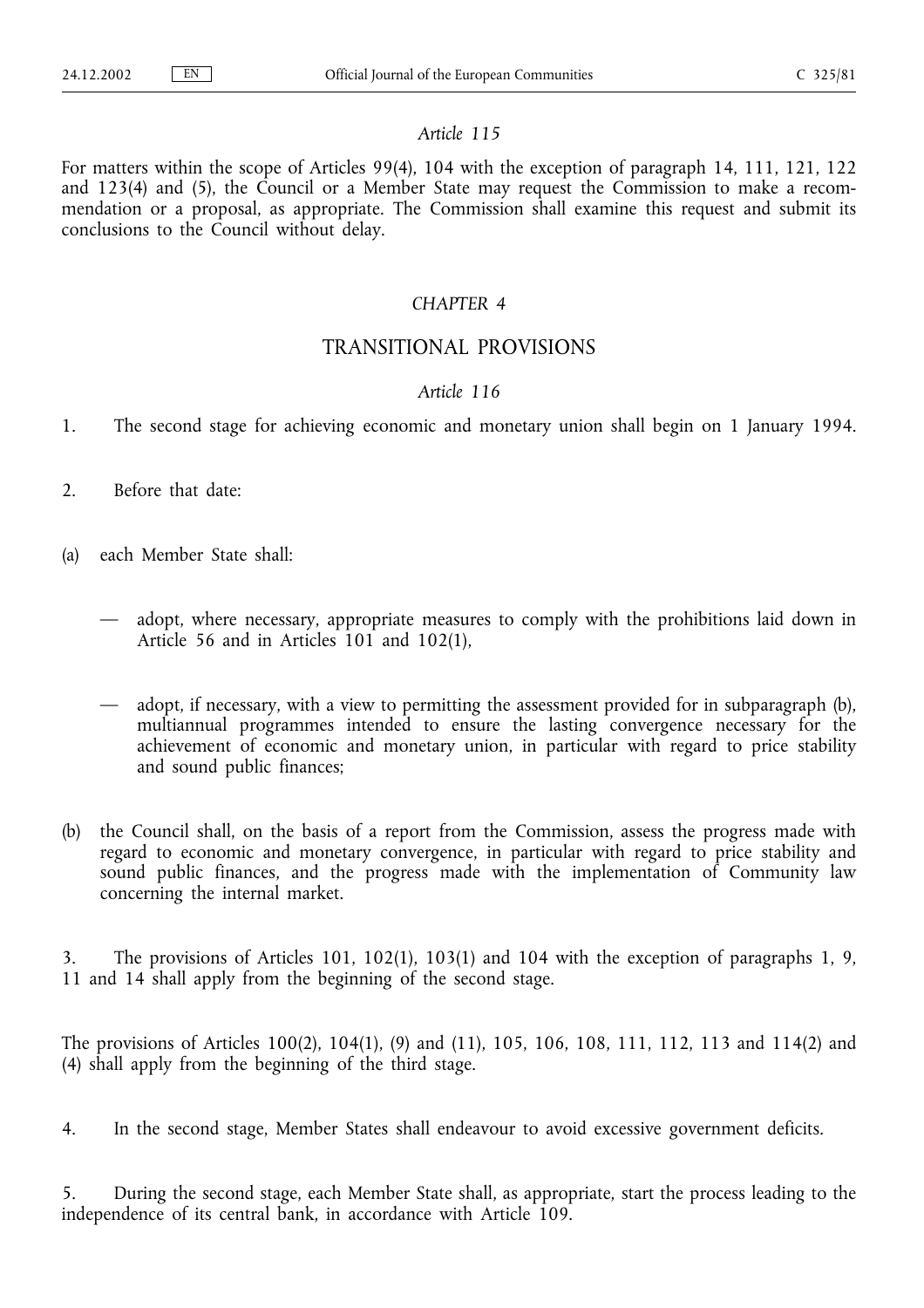1. At the start of the second stage, a European Monetary Institute (hereinafter referred to as 'EMI') shall be established and take up its duties; it shall have legal personality and be directed and managed by a Council, consisting of a President and the Governors of the national central banks, one of whom shall be Vice-President.

The President shall be appointed by common accord of the governments of the Member States at the level of Heads of State or Government, on a recommendation from the Council of the EMI, and after consulting the European Parliament and the Council. The President shall be selected from among persons of recognised standing and professional experience in monetary or banking matters. Only nationals of Member States may be President of the EMI. The Council of the EMI shall appoint the Vice-President.

The Statute of the EMI is laid down in a Protocol annexed to this Treaty.

- 2. The EMI shall:
- strengthen cooperation between the national central banks,
- strengthen the coordination of the monetary policies of the Member States, with the aim of ensuring price stability,
- monitor the functioning of the European Monetary System,
- hold consultations concerning issues falling within the competence of the national central banks and affecting the stability of financial institutions and markets,
- take over the tasks of the European Monetary Cooperation Fund, which shall be dissolved; the modalities of dissolution are laid down in the Statute of the EMI,
- facilitate the use of the ecu and oversee its development, including the smooth functioning of the ecu clearing system.
- 3. For the preparation of the third stage, the EMI shall:
- prepare the instruments and the procedures necessary for carrying out a single monetary policy in the third stage,
- promote the harmonisation, where necessary, of the rules and practices governing the collection, compilation and distribution of statistics in the areas within its field of competence,
- prepare the rules for operations to be undertaken by the national central banks within the framework of the ESCB,
- promote the efficiency of cross-border payments,
- supervise the technical preparation of ecu banknotes.

At the latest by 31 December 1996, the EMI shall specify the regulatory, organisational and logistical framework necessary for the ESCB to perform its tasks in the third stage. This framework shall be submitted for decision to the ECB at the date of its establishment.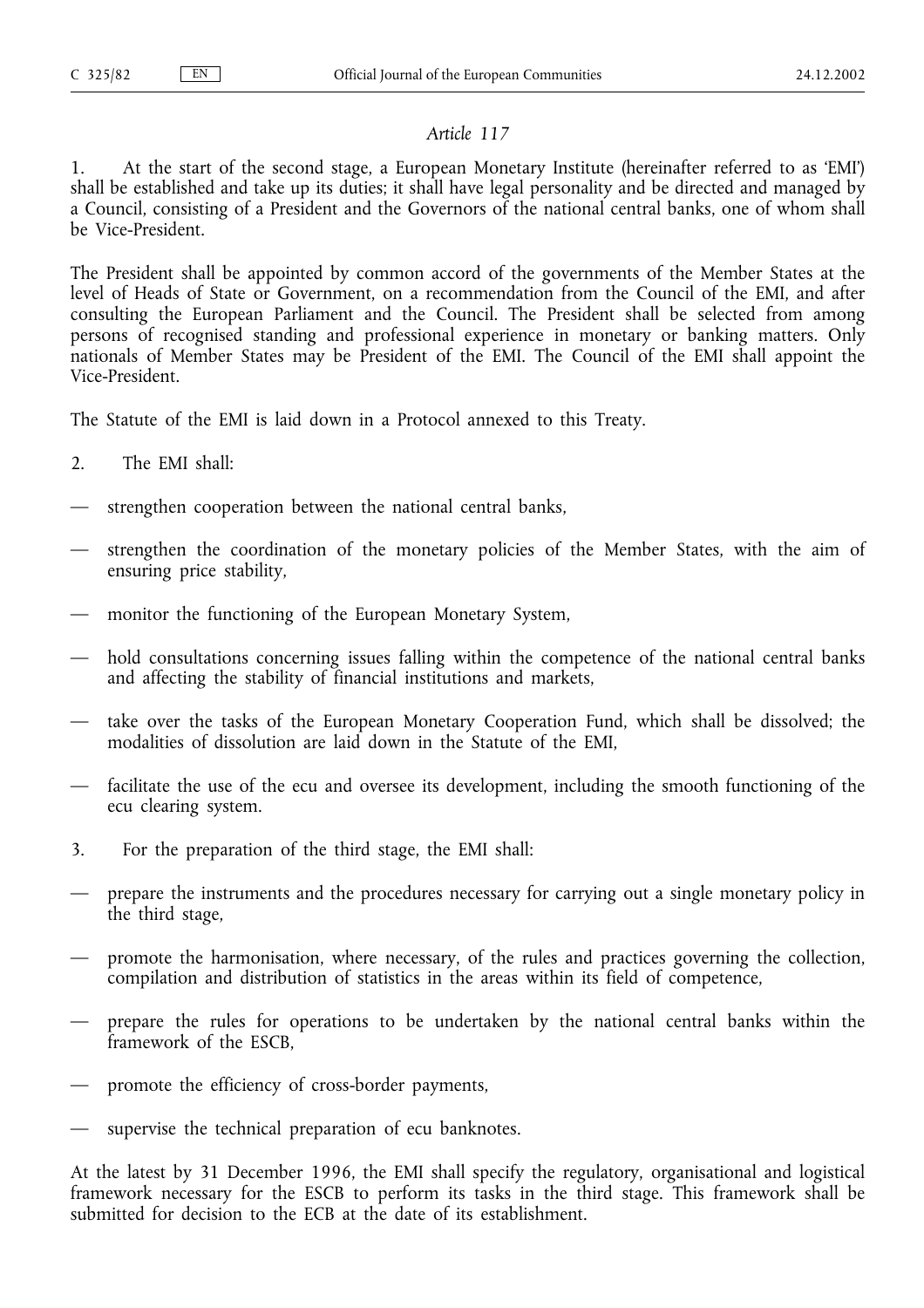- 4. The EMI, acting by a majority of two thirds of the members of its Council, may:
- formulate opinions or recommendations on the overall orientation of monetary policy and exchange-rate policy as well as on related measures introduced in each Member State,
- submit opinions or recommendations to governments and to the Council on policies which might affect the internal or external monetary situation in the Community and, in particular, the functioning of the European Monetary System,
- make recommendations to the monetary authorities of the Member States concerning the conduct of their monetary policy.
- 5. The EMI, acting unanimously, may decide to publish its opinions and its recommendations.

6. The EMI shall be consulted by the Council regarding any proposed Community act within its field of competence.

Within the limits and under the conditions set out by the Council, acting by a qualified majority on a proposal from the Commission and after consulting the European Parliament and the EMI, the EMI shall be consulted by the authorities of the Member States on any draft legislative provision within its field of competence.

7. The Council may, acting unanimously on a proposal from the Commission and after consulting the European Parliament and the EMI, confer upon the EMI other tasks for the preparation of the third stage.

8. Where this Treaty provides for a consultative role for the ECB, references to the ECB shall be read as referring to the EMI before the establishment of the ECB.

9. During the second stage, the term 'ECB' used in Articles 230, 232, 233, 234, 237 and 288 shall be read as referring to the EMI.

### *Article 118*

The currency composition of the ecu basket shall not be changed.

From the start of the third stage, the value of the ecu shall be irrevocably fixed in accordance with Article 123(4).

# *Article 119*

1. Where a Member State is in difficulties or is seriously threatened with difficulties as regards its balance of payments either as a result of an overall disequilibrium in its balance of payments, or as a result of the type of currency at its disposal, and where such difficulties are liable in particular to jeopardise the functioning of the common market or the progressive implementation of the common commercial policy, the Commission shall immediately investigate the position of the State in question and the action which, making use of all the means at its disposal, that State has taken or may take in accordance with the provisions of this Treaty. The Commission shall state what measures it recommends the State concerned to take.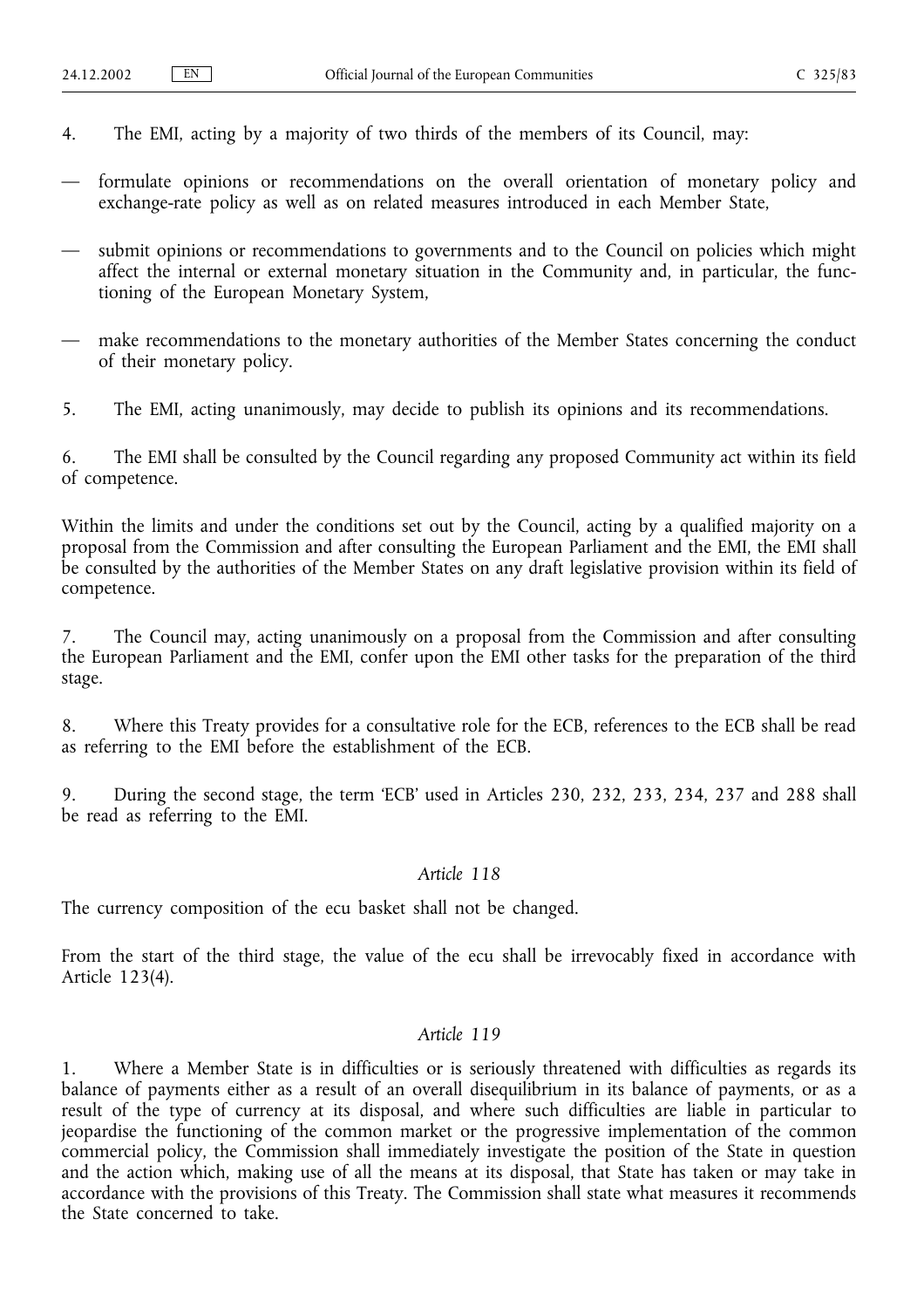If the action taken by a Member State and the measures suggested by the Commission do not prove sufficient to overcome the difficulties which have arisen or which threaten, the Commission shall, after consulting the Committee referred to in Article 114, recommend to the Council the granting of mutual assistance and appropriate methods therefor.

The Commission shall keep the Council regularly informed of the situation and of how it is developing.

2. The Council, acting by a qualified majority, shall grant such mutual assistance; it shall adopt directives or decisions laying down the conditions and details of such assistance, which may take such forms as:

- (a) a concerted approach to or within any other international organisations to which Member States may have recourse;
- (b) measures needed to avoid deflection of trade where the State which is in difficulties maintains or reintroduces quantitative restrictions against third countries;
- (c) the granting of limited credits by other Member States, subject to their agreement.

3. If the mutual assistance recommended by the Commission is not granted by the Council or if the mutual assistance granted and the measures taken are insufficient, the Commission shall authorise the State which is in difficulties to take protective measures, the conditions and details of which the Commission shall determine.

Such authorisation may be revoked and such conditions and details may be changed by the Council acting by a qualified majority.

4. Subject to Article 122(6), this article shall cease to apply from the beginning of the third stage.

### *Article 120*

1. Where a sudden crisis in the balance of payments occurs and a decision within the meaning of Article 119(2) is not immediately taken, the Member State concerned may, as a precaution, take the necessary protective measures. Such measures must cause the least possible disturbance in the functioning of the common market and must not be wider in scope than is strictly necessary to remedy the sudden difficulties which have arisen.

2. The Commission and the other Member States shall be informed of such protective measures not later than when they enter into force. The Commission may recommend to the Council the granting of mutual assistance under Article 119.

3. After the Commission has delivered an opinion and the Committee referred to in Article 114 has been consulted, the Council may, acting by a qualified majority, decide that the State concerned shall amend, suspend or abolish the protective measures referred to above.

4. Subject to Article 122(6), this article shall cease to apply from the beginning of the third stage.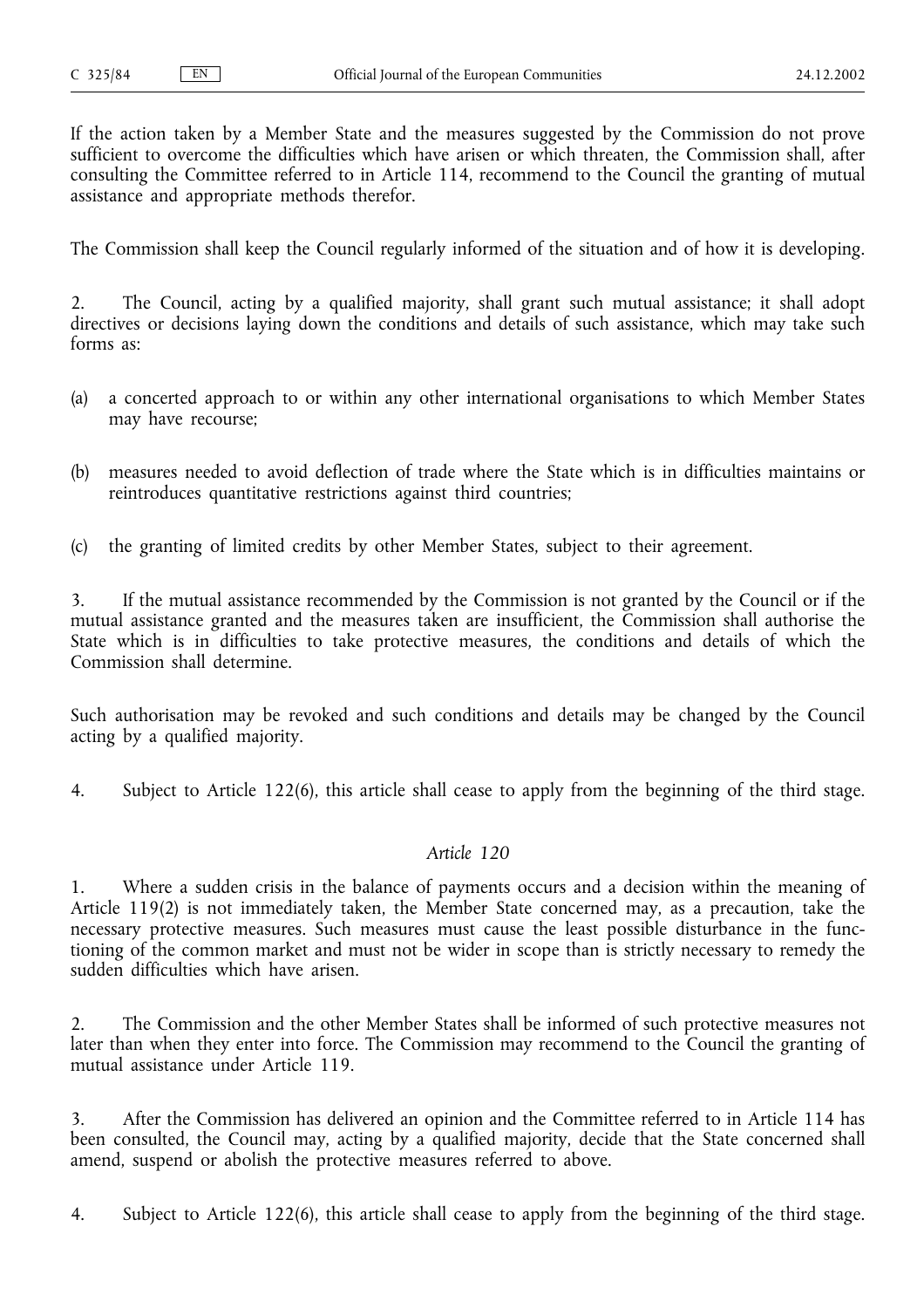1. The Commission and the EMI shall report to the Council on the progress made in the fulfilment by the Member States of their obligations regarding the achievement of economic and monetary union. These reports shall include an examination of the compatibility between each Member State's national legislation, including the statutes of its national central bank, and Articles 108 and 109 of this Treaty and the Statute of the ESCB. The reports shall also examine the achievement of a high degree of sustainable convergence by reference to the fulfilment by each Member State of the following criteria:

- the achievement of a high degree of price stability; this will be apparent from a rate of inflation which is close to that of, at most, the three best performing Member States in terms of price stability,
- the sustainability of the government financial position; this will be apparent from having achieved a government budgetary position without a deficit that is excessive as determined in accordance with Article 104(6),
- the observance of the normal fluctuation margins provided for by the exchange-rate mechanism of the European Monetary System, for at least two years, without devaluing against the currency of any other Member State,
- the durability of convergence achieved by the Member State and of its participation in the exchange-rate mechanism of the European Monetary System being reflected in the long-term interest-rate levels.

The four criteria mentioned in this paragraph and the relevant periods over which they are to be respected are developed further in a Protocol annexed to this Treaty. The reports of the Commission and the EMI shall also take account of the development of the ecu, the results of the integration of markets, the situation and development of the balances of payments on current account and an examination of the development of unit labour costs and other price indices.

2. On the basis of these reports, the Council, acting by a qualified majority on a recommendation from the Commission, shall assess:

- for each Member State, whether it fulfils the necessary conditions for the adoption of a single currency;
- whether a majority of the Member States fulfils the necessary conditions for the adoption of a single currency,

and recommend its findings to the Council, meeting in the composition of the Heads of State or Government. The European Parliament shall be consulted and forward its opinion to the Council, meeting in the composition of the Heads of State or Government.

3. Taking due account of the reports referred to in paragraph 1 and the opinion of the European Parliament referred to in paragraph 2, the Council, meeting in the composition of the Heads of State or Government, shall, acting by a qualified majority, not later than 31 December 1996:

decide, on the basis of the recommendations of the Council referred to in paragraph 2, whether a majority of the Member States fulfils the necessary conditions for the adoption of a single currency,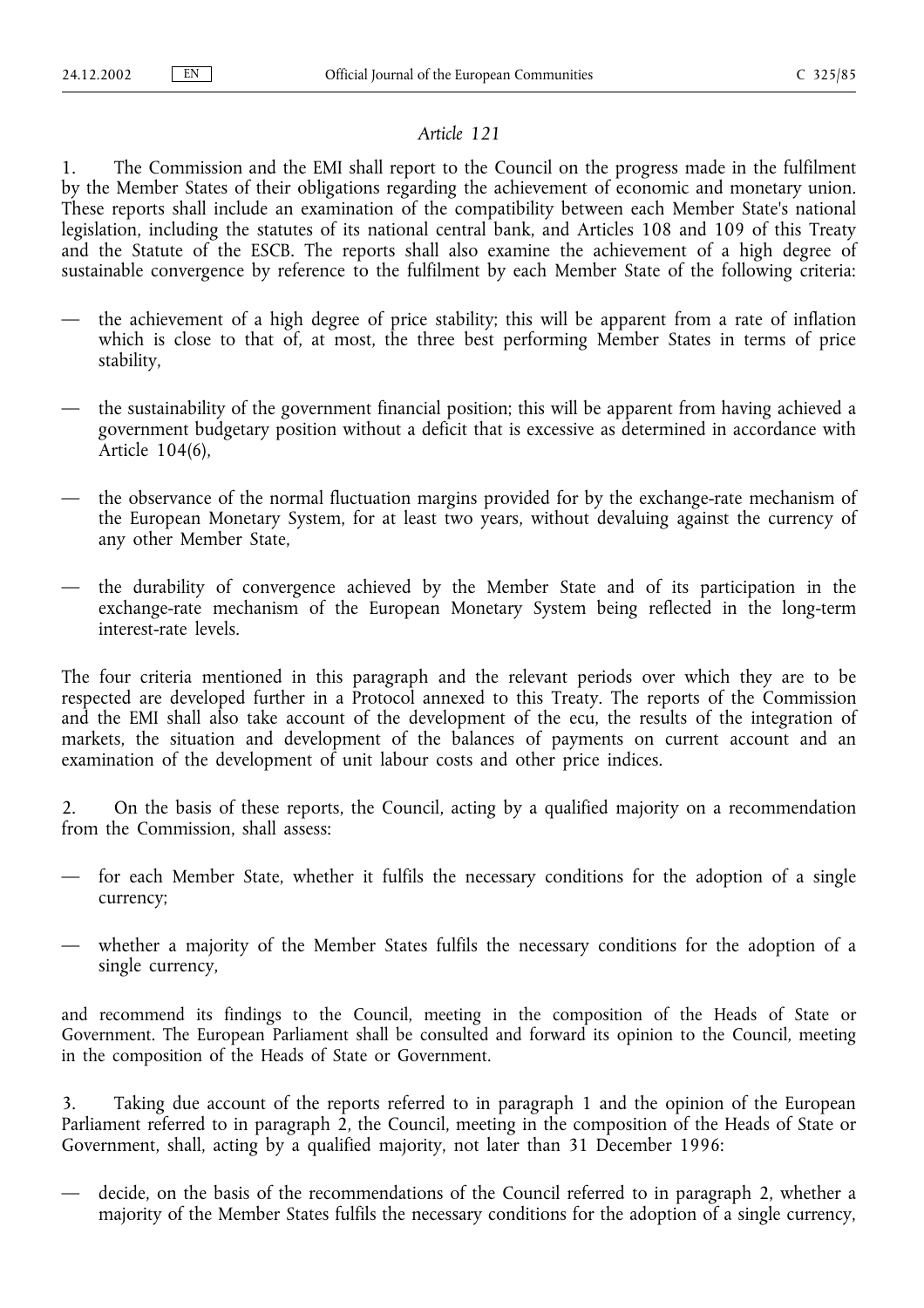decide whether it is appropriate for the Community to enter the third stage,

and if so:

set the date for the beginning of the third stage.

4. If, by the end of 1997, the date for the beginning of the third stage has not been set, the third stage shall start on 1 January 1999. Before 1 July 1998, the Council, meeting in the composition of the Heads of State or Government, after a repetition of the procedure provided for in paragraphs 1 and 2, with the exception of the second indent of paragraph 2, taking into account the reports referred to in paragraph 1 and the opinion of the European Parliament, shall, acting by a qualified majority and on the basis of the recommendations of the Council referred to in paragraph 2, confirm which Member States fulfil the necessary conditions for the adoption of a single currency.

### *Article 122*

1. If the decision has been taken to set the date in accordance with Article 121(3), the Council shall, on the basis of its recommendations referred to in Article 121(2), acting by a qualified majority on a recommendation from the Commission, decide whether any, and if so which, Member States shall have a derogation as defined in paragraph 3 of this Article. Such Member States shall in this Treaty be referred to as 'Member States with a derogation'.

If the Council has confirmed which Member States fulfil the necessary conditions for the adoption of a single currency, in accordance with Article 121(4), those Member States which do not fulfil the conditions shall have a derogation as defined in paragraph 3 of this Article. Such Member States shall in this Treaty be referred to as 'Member States with a derogation'.

2. At least once every two years, or at the request of a Member State with a derogation, the Commission and the ECB shall report to the Council in accordance with the procedure laid down in Article 121(1). After consulting the European Parliament and after discussion in the Council, meeting in the composition of the Heads of State or Government, the Council shall, acting by a qualified majority on a proposal from the Commission, decide which Member States with a derogation fulfil the necessary conditions on the basis of the criteria set out in Article 121(1), and abrogate the derogations of the Member States concerned.

3. A derogation referred to in paragraph 1 shall entail that the following articles do not apply to the Member State concerned: Articles 104(9) and (11), 105(1), (2), (3) and (5), 106, 110, 111, and 112(2)(b). The exclusion of such a Member State and its national central bank from rights and obligations within the ESCB is laid down in Chapter IX of the Statute of the ESCB.

4. In Articles 105(1), (2) and (3), 106, 110, 111 and 112(2)(b), 'Member States' shall be read as 'Member States without a derogation'.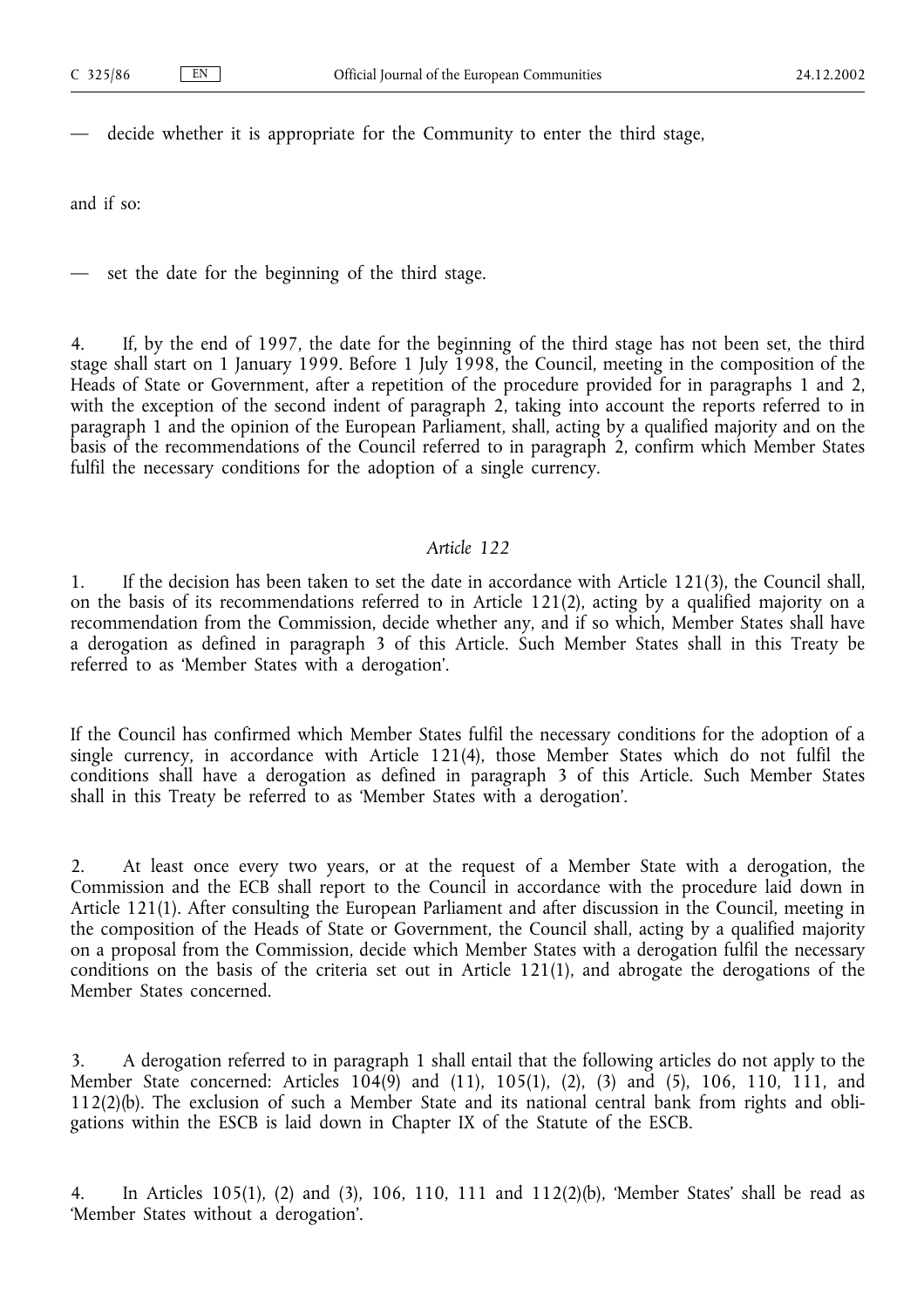5. The voting rights of Member States with a derogation shall be suspended for the Council decisions referred to in the articles of this Treaty mentioned in paragraph 3. In that case, by way of derogation from Articles 205 and 250(1), a qualified majority shall be defined as two thirds of the votes of the representatives of the Member States without a derogation weighted in accordance with Article 205(2), and unanimity of those Member States shall be required for an act requiring unanimity.

6. Articles 119 and 120 shall continue to apply to a Member State with a derogation.

## *Article 123 (\*)*

1. Immediately after the decision on the date for the beginning of the third stage has been taken in accordance with Article 121(3), or, as the case may be, immediately after 1 July 1998:

- the Council shall adopt the provisions referred to in Article 107(6),
- the governments of the Member States without a derogation shall appoint, in accordance with the procedure set out in Article 50 of the Statute of the ESCB, the President, the Vice-President and the other members of the Executive Board of the ECB. If there are Member States with a derogation, the number of members of the Executive Board may be smaller than provided for in Article 11.1 of the Statute of the ESCB, but in no circumstances shall it be less than four.

As soon as the Executive Board is appointed, the ESCB and the ECB shall be established and shall prepare for their full operation as described in this Treaty and the Statute of the ESCB. The full exercise of their powers shall start from the first day of the third stage.

2. As soon as the ECB is established, it shall, if necessary, take over tasks of the EMI. The EMI shall go into liquidation upon the establishment of the ECB; the modalities of liquidation are laid down in the Statute of the EMI.

3. If and as long as there are Member States with a derogation, and without prejudice to Article 107(3) of this Treaty, the General Council of the ECB referred to in Article 45 of the Statute of the ESCB shall be constituted as a third decision-making body of the ECB.

4. At the starting date of the third stage, the Council shall, acting with the unanimity of the Member States without a derogation, on a proposal from the Commission and after consulting the ECB, adopt the conversion rates at which their currencies shall be irrevocably fixed and at which irrevocably fixed rate the ecu shall be substituted for these currencies, and the ecu will become a currency in its own right. This measure shall by itself not modify the external value of the ecu. The Council, acting by a qualified majority of the said Member States, on a proposal from the Commission and after consulting the ECB, shall take the other measures necessary for the rapid introduction of the ecu as the single currency of those Member States. The second sentence of Article 122(5) shall apply.

<sup>(\*)</sup> Article amended by the Treaty of Nice.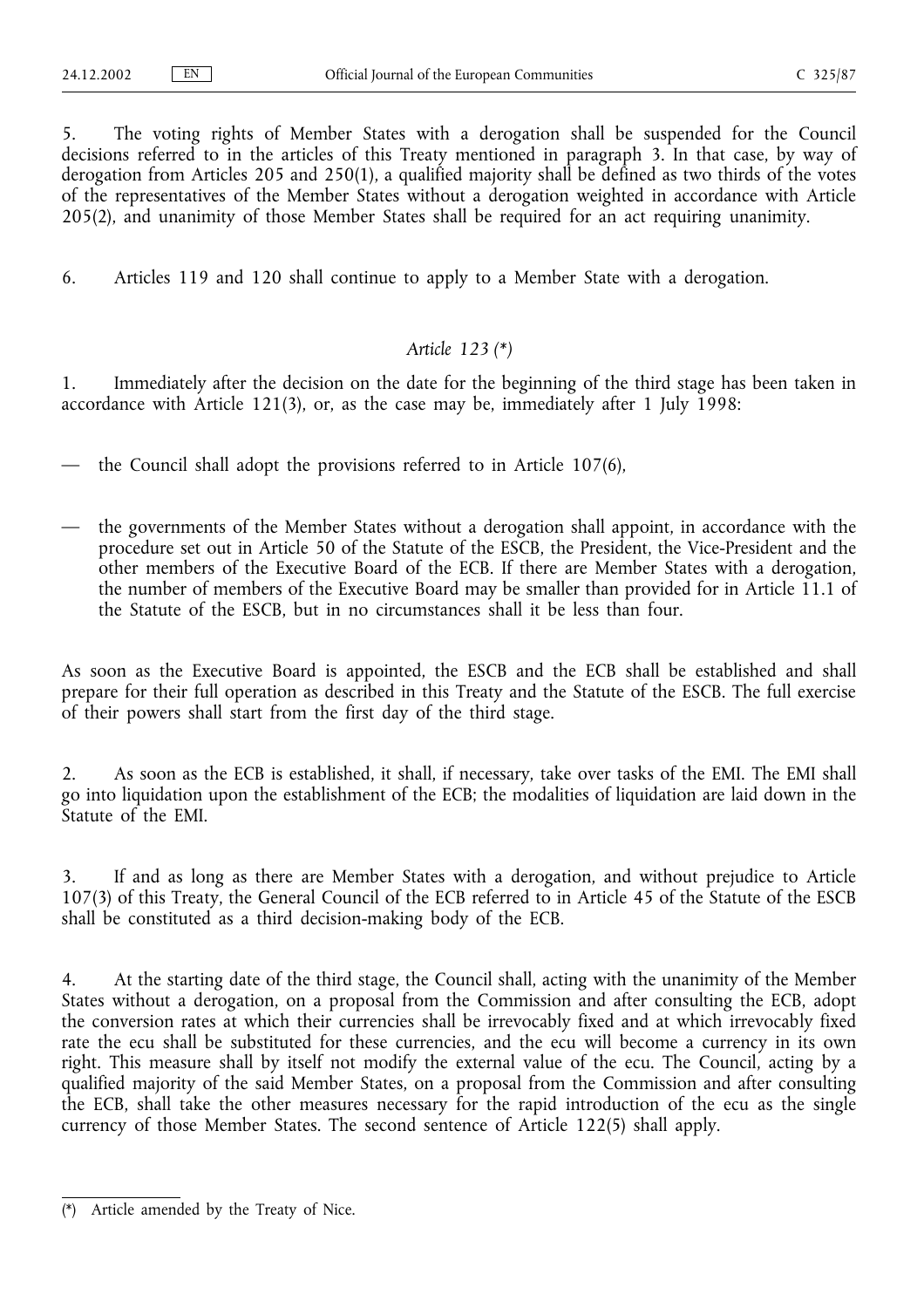5. If it is decided, according to the procedure set out in Article 122(2), to abrogate a derogation, the Council shall, acting with the unanimity of the Member States without a derogation and the Member State concerned, on a proposal from the Commission and after consulting the ECB, adopt the rate at which the ecu shall be substituted for the currency of the Member State concerned, and take the other measures necessary for the introduction of the ecu as the single currency in the Member State concerned.

# *Article 124*

1. Until the beginning of the third stage, each Member State shall treat its exchange-rate policy as a matter of common interest. In so doing, Member States shall take account of the experience acquired in cooperation within the framework of the European Monetary System (EMS) and in developing the ecu, and shall respect existing powers in this field.

2. From the beginning of the third stage and for as long as a Member State has a derogation, paragraph 1 shall apply by analogy to the exchange-rate policy of that Member State.

# TITLE VIII

#### **EMPLOYMENT**

### *Article 125*

Member States and the Community shall, in accordance with this title, work towards developing a coordinated strategy for employment and particularly for promoting a skilled, trained and adaptable workforce and labour markets responsive to economic change with a view to achieving the objectives defined in Article 2 of the Treaty on European Union and in Article 2 of this Treaty.

### *Article 126*

1. Member States, through their employment policies, shall contribute to the achievement of the objectives referred to in Article 125 in a way consistent with the broad guidelines of the economic policies of the Member States and of the Community adopted pursuant to Article 99(2).

2. Member States, having regard to national practices related to the responsibilities of management and labour, shall regard promoting employment as a matter of common concern and shall coordinate their action in this respect within the Council, in accordance with the provisions of Article 128.

#### *Article 127*

1. The Community shall contribute to a high level of employment by encouraging cooperation between Member States and by supporting and, if necessary, complementing their action. In doing so, the competences of the Member States shall be respected.

2. The objective of a high level of employment shall be taken into consideration in the formulation and implementation of Community policies and activities.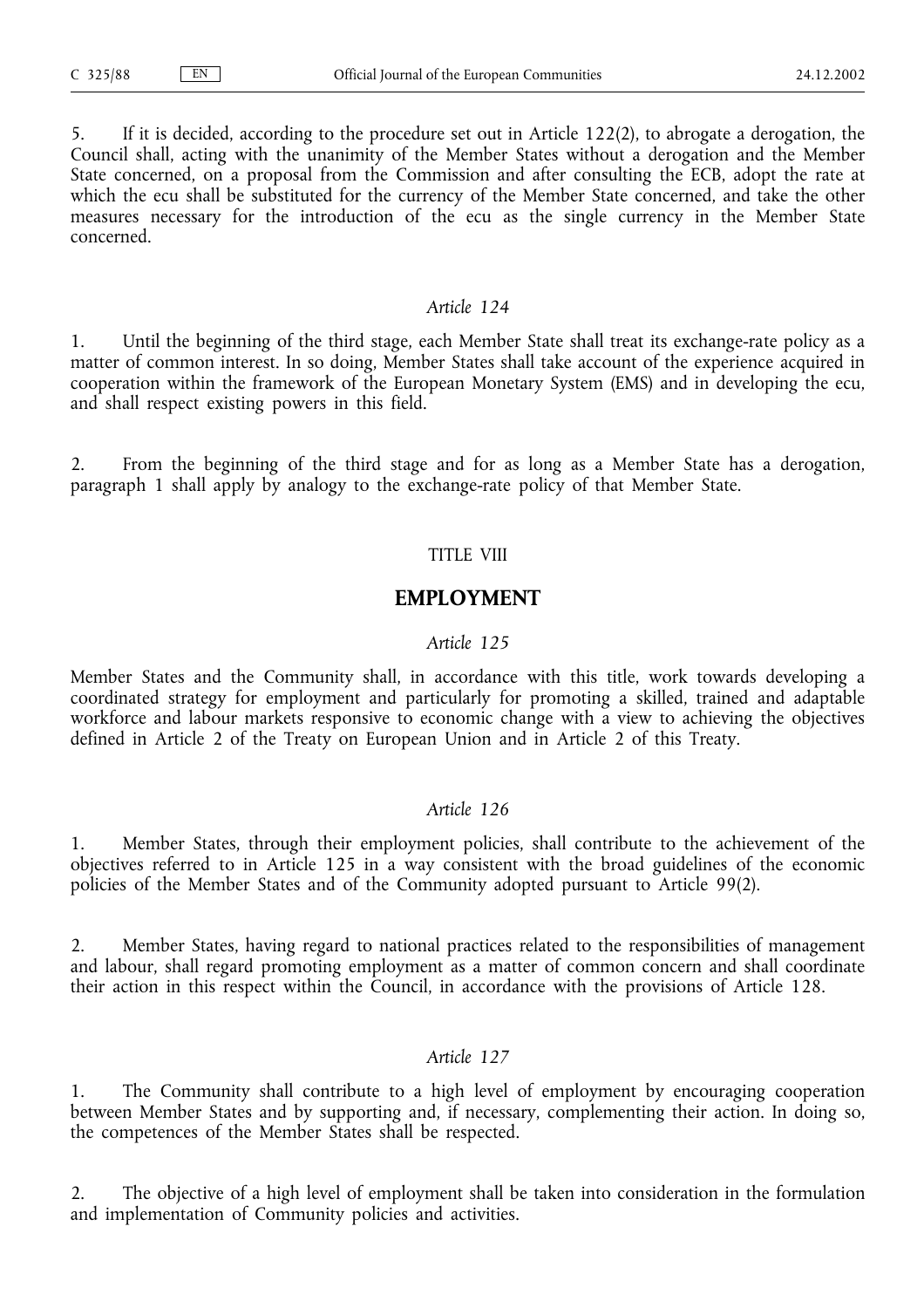1. The European Council shall each year consider the employment situation in the Community and adopt conclusions thereon, on the basis of a joint annual report by the Council and the Commission.

2. On the basis of the conclusions of the European Council, the Council, acting by a qualified majority on a proposal from the Commission and after consulting the European Parliament, the Economic and Social Committee, the Committee of the Regions and the Employment Committee referred to in Article 130, shall each year draw up guidelines which the Member States shall take into account in their employment policies. These guidelines shall be consistent with the broad guidelines adopted pursuant to Article 99(2).

3. Each Member State shall provide the Council and the Commission with an annual report on the principal measures taken to implement its employment policy in the light of the guidelines for employment as referred to in paragraph 2.

4. The Council, on the basis of the reports referred to in paragraph 3 and having received the views of the Employment Committee, shall each year carry out an examination of the implementation of the employment policies of the Member States in the light of the guidelines for employment. The Council, acting by a qualified majority on a recommendation from the Commission, may, if it considers it appropriate in the light of that examination, make recommendations to Member States.

5. On the basis of the results of that examination, the Council and the Commission shall make a joint annual report to the European Council on the employment situation in the Community and on the implementation of the guidelines for employment.

# *Article 129*

The Council, acting in accordance with the procedure referred to in Article 251 and after consulting the Economic and Social Committee and the Committee of the Regions, may adopt incentive measures designed to encourage cooperation between Member States and to support their action in the field of employment through initiatives aimed at developing exchanges of information and best practices, providing comparative analysis and advice as well as promoting innovative approaches and evaluating experiences, in particular by recourse to pilot projects.

Those measures shall not include harmonisation of the laws and regulations of the Member States.

### *Article 130*

The Council, after consulting the European Parliament, shall establish an Employment Committee with advisory status to promote coordination between Member States on employment and labour market policies. The tasks of the Committee shall be:

- to monitor the employment situation and employment policies in the Member States and the Community,
- without prejudice to Article 207, to formulate opinions at the request of either the Council or the Commission or on its own initiative, and to contribute to the preparation of the Council proceedings referred to in Article 128.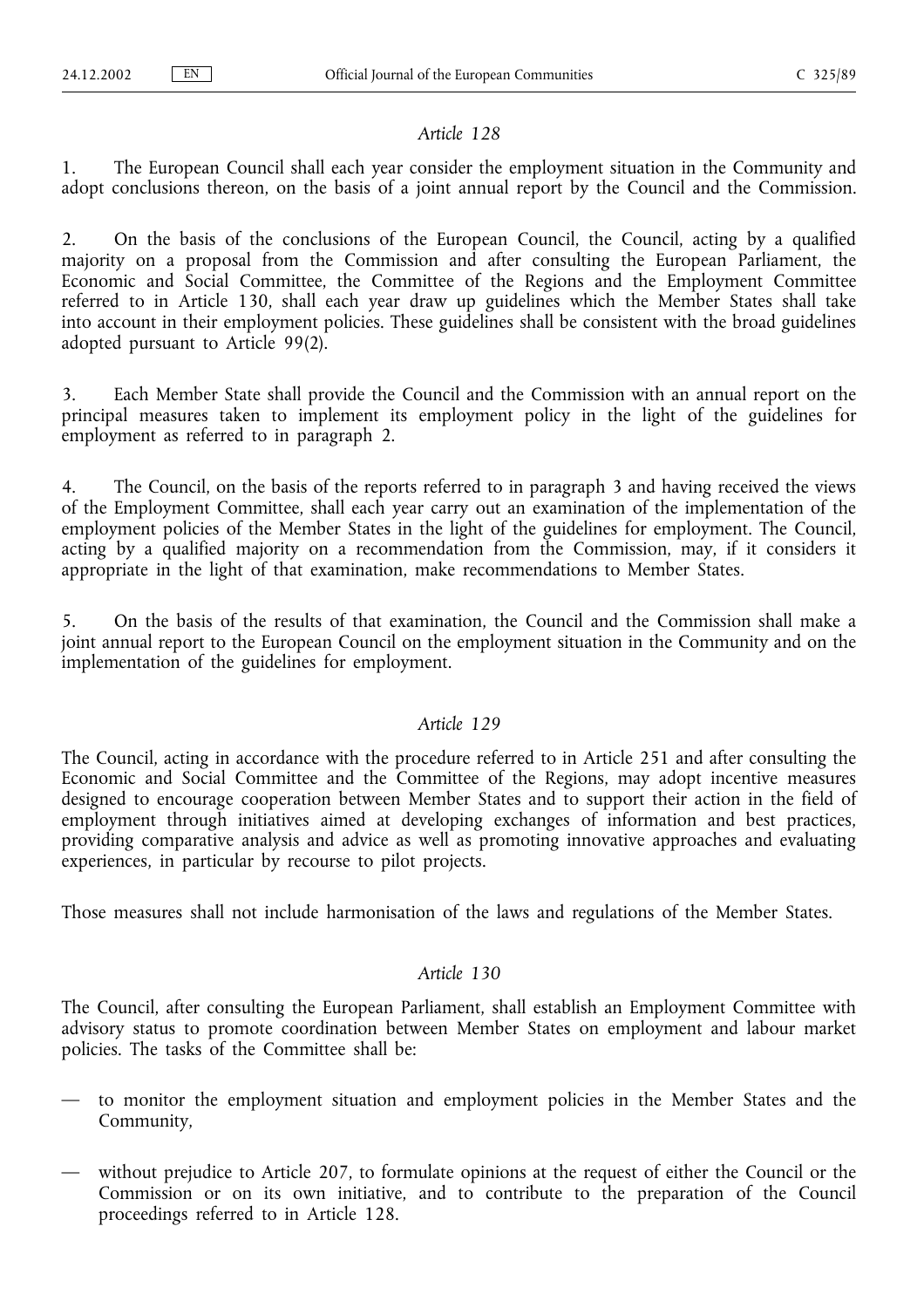In fulfilling its mandate, the Committee shall consult management and labour.

Each Member State and the Commission shall appoint two members of the Committee.

### TITLE IX

# **COMMON COMMERCIAL POLICY**

#### *Article 131*

By establishing a customs union between themselves Member States aim to contribute, in the common interest, to the harmonious development of world trade, the progressive abolition of restrictions on international trade and the lowering of customs barriers.

The common commercial policy shall take into account the favourable effect which the abolition of customs duties between Member States may have on the increase in the competitive strength of undertakings in those States.

#### *Article 132*

1. Without prejudice to obligations undertaken by them within the framework of other international organisations, Member States shall progressively harmonise the systems whereby they grant aid for exports to third countries, to the extent necessary to ensure that competition between undertakings of the Community is not distorted.

On a proposal from the Commission, the Council shall, acting by a qualified majority, issue any directives needed for this purpose.

2. The preceding provisions shall not apply to such a drawback of customs duties or charges having equivalent effect nor to such a repayment of indirect taxation including turnover taxes, excise duties and other indirect taxes as is allowed when goods are exported from a Member State to a third country, in so far as such a drawback or repayment does not exceed the amount imposed, directly or indirectly, on the products exported.

# *Article 133 (\*)*

1. The common commercial policy shall be based on uniform principles, particularly in regard to changes in tariff rates, the conclusion of tariff and trade agreements, the achievement of uniformity in measures of liberalisation, export policy and measures to protect trade such as those to be taken in the event of dumping or subsidies.

2. The Commission shall submit proposals to the Council for implementing the common commercial policy.

3. Where agreements with one or more States or international organisations need to be negotiated, the Commission shall make recommendations to the Council, which shall authorise the Commission to open the necessary negotiations. The Council and the Commission shall be responsible for ensuring that the agreements negotiated are compatible with internal Community policies and rules.

<sup>(\*)</sup> Article amended by the Treaty of Nice.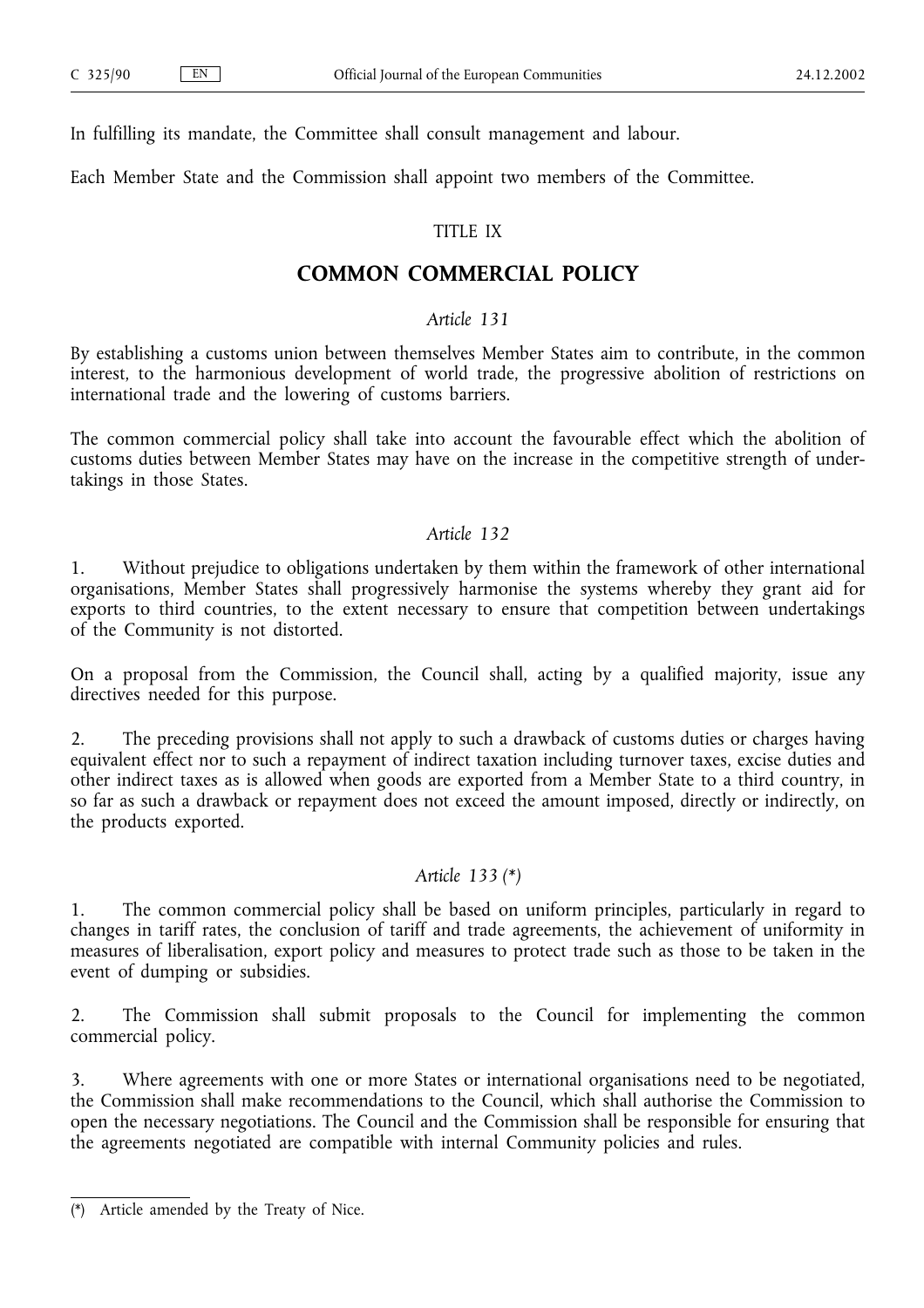The Commission shall conduct these negotiations in consultation with a special committee appointed by the Council to assist the Commission in this task and within the framework of such directives as the Council may issue to it. The Commission shall report regularly to the special committee on the progress of negotiations.

The relevant provisions of Article 300 shall apply.

4. In exercising the powers conferred upon it by this Article, the Council shall act by a qualified majority.

5. Paragraphs 1 to 4 shall also apply to the negotiation and conclusion of agreements in the fields of trade in services and the commercial aspects of intellectual property, in so far as those agreements are not covered by the said paragraphs and without prejudice to paragraph 6.

By way of derogation from paragraph 4, the Council shall act unanimously when negotiating and concluding an agreement in one of the fields referred to in the first subparagraph, where that agreement includes provisions for which unanimity is required for the adoption of internal rules or where it relates to a field in which the Community has not yet exercised the powers conferred upon it by this Treaty by adopting internal rules.

The Council shall act unanimously with respect to the negotiation and conclusion of a horizontal agreement insofar as it also concerns the preceding subparagraph or the second subparagraph of paragraph 6.

This paragraph shall not affect the right of the Member States to maintain and conclude agreements with third countries or international organisations in so far as such agreements comply with Community law and other relevant international agreements.

6. An agreement may not be concluded by the Council if it includes provisions which would go beyond the Community's internal powers, in particular by leading to harmonisation of the laws or regulations of the Member States in an area for which this Treaty rules out such harmonisation.

In this regard, by way of derogation from the first subparagraph of paragraph 5, agreements relating to trade in cultural and audiovisual services, educational services, and social and human health services, shall fall within the shared competence of the Community and its Member States. Consequently, in addition to a Community decision taken in accordance with the relevant provisions of Article 300, the negotiation of such agreements shall require the common accord of the Member States. Agreements thus negotiated shall be concluded jointly by the Community and the Member States.

The negotiation and conclusion of international agreements in the field of transport shall continue to be governed by the provisions of Title V and Article 300.

7. Without prejudice to the first subparagraph of paragraph 6, the Council, acting unanimously on a proposal from the Commission and after consulting the European Parliament, may extend the application of paragraphs 1 to 4 to international negotiations and agreements on intellectual property in so far as they are not covered by paragraph 5.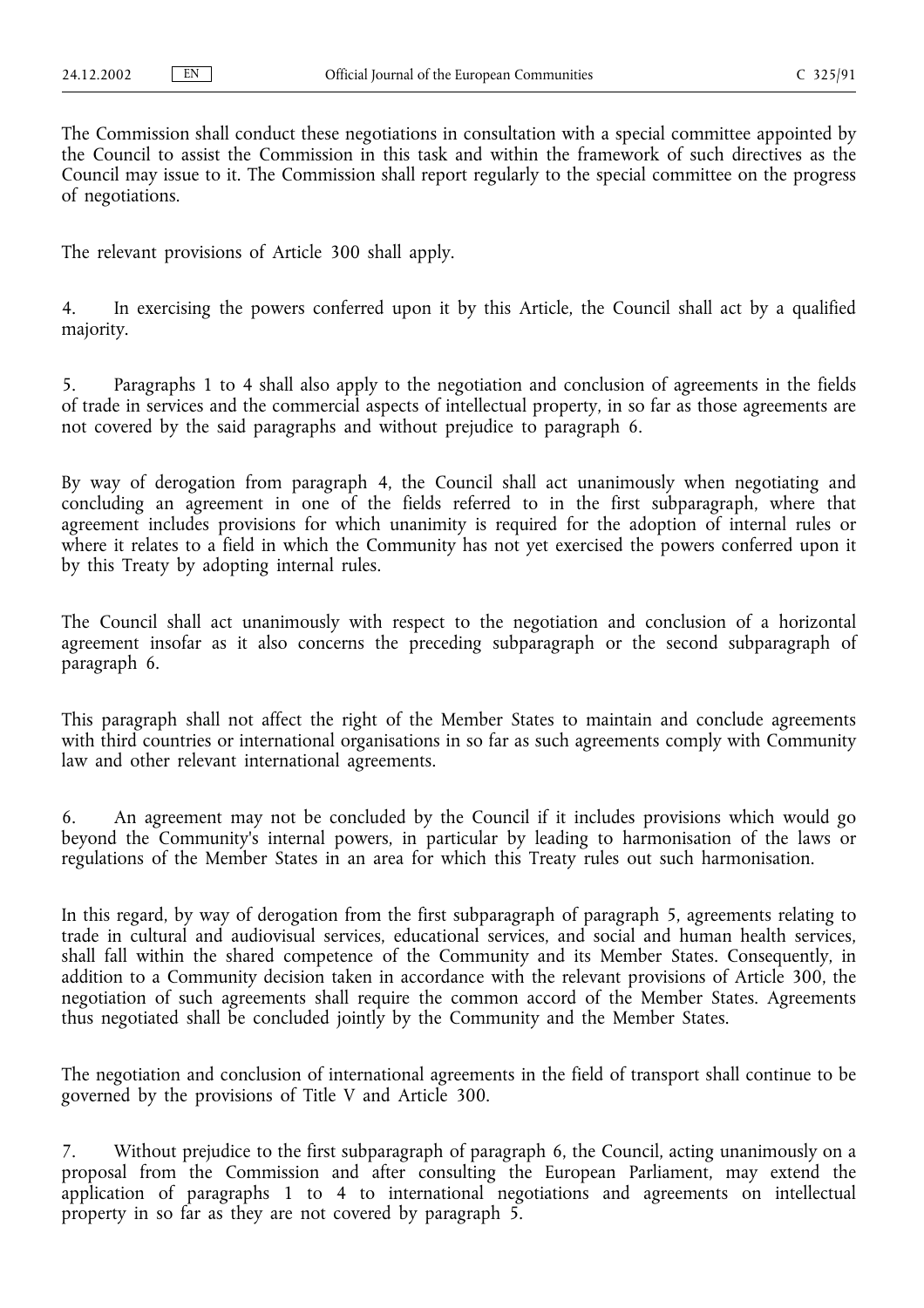In order to ensure that the execution of measures of commercial policy taken in accordance with this Treaty by any Member State is not obstructed by deflection of trade, or where differences between such measures lead to economic difficulties in one or more Member States, the Commission shall recommend the methods for the requisite cooperation between Member States. Failing this, the Commission may authorise Member States to take the necessary protective measures, the conditions and details of which it shall determine.

In case of urgency, Member States shall request authorisation to take the necessary measures themselves from the Commission, which shall take a decision as soon as possible; the Member States concerned shall then notify the measures to the other Member States. The Commission may decide at any time that the Member States concerned shall amend or abolish the measures in question.

In the selection of such measures, priority shall be given to those which cause the least disturbance of the functioning of the common market.

### TITLE X

# **CUSTOMS COOPERATION**

#### *Article 135*

Within the scope of application of this Treaty, the Council, acting in accordance with the procedure referred to in Article 251, shall take measures in order to strengthen customs cooperation between Member States and between the latter and the Commission. These measures shall not concern the application of national criminal law or the national administration of justice.

### TITLE XI

## **SOCIAL POLICY, EDUCATION, VOCATIONAL TRAINING AND YOUTH**

#### *CHAPTER 1*

# SOCIAL PROVISIONS

#### *Article 136*

The Community and the Member States, having in mind fundamental social rights such as those set out in the European Social Charter signed at Turin on 18 October 1961 and in the 1989 Community Charter of the Fundamental Social Rights of Workers, shall have as their objectives the promotion of employment, improved living and working conditions, so as to make possible their harmonisation while the improvement is being maintained, proper social protection, dialogue between management and labour, the development of human resources with a view to lasting high employment and the combating of exclusion.

To this end the Community and the Member States shall implement measures which take account of the diverse forms of national practices, in particular in the field of contractual relations, and the need to maintain the competitiveness of the Community economy.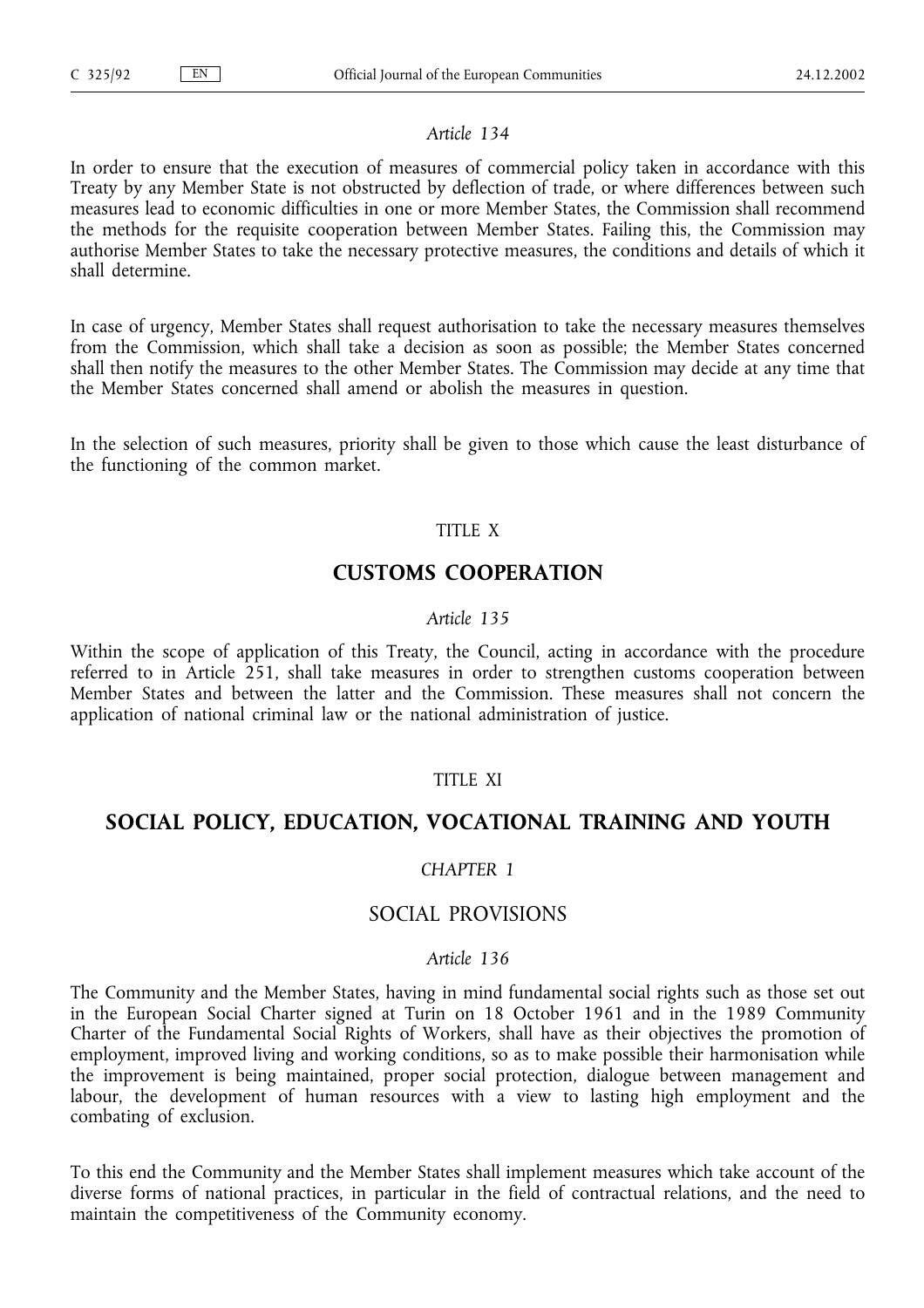They believe that such a development will ensue not only from the functioning of the common market, which will favour the harmonisation of social systems, but also from the procedures provided for in this Treaty and from the approximation of provisions laid down by law, regulation or administrative action.

### *Article 137 (\*)*

1. With a view to achieving the objectives of Article 136, the Community shall support and complement the activities of the Member States in the following fields:

- (a) improvement in particular of the working environment to protect workers' health and safety;
- (b) working conditions;
- (c) social security and social protection of workers;
- (d) protection of workers where their employment contract is terminated;
- (e) the information and consultation of workers;
- (f) representation and collective defence of the interests of workers and employers, including co-determination, subject to paragraph 5;
- (g) conditions of employment for third-country nationals legally residing in Community territory;
- (h) the integration of persons excluded from the labour market, without prejudice to Article 150;
- (i) equality between men and women with regard to labour market opportunities and treatment at work;
- (j) the combating of social exclusion;
- (k) the modernisation of social protection systems without prejudice to point (c).
- 2. To this end, the Council:
- (a) may adopt measures designed to encourage cooperation between Member States through initiatives aimed at improving knowledge, developing exchanges of information and best practices, promoting innovative approaches and evaluating experiences, excluding any harmonisation of the laws and regulations of the Member States;
- (b) may adopt, in the fields referred to in paragraph 1(a) to (i), by means of directives, minimum requirements for gradual implementation, having regard to the conditions and technical rules obtaining in each of the Member States. Such directives shall avoid imposing administrative, financial and legal constraints in a way which would hold back the creation and development of small and medium-sized undertakings.

<sup>(\*)</sup> Article amended by the Treaty of Nice.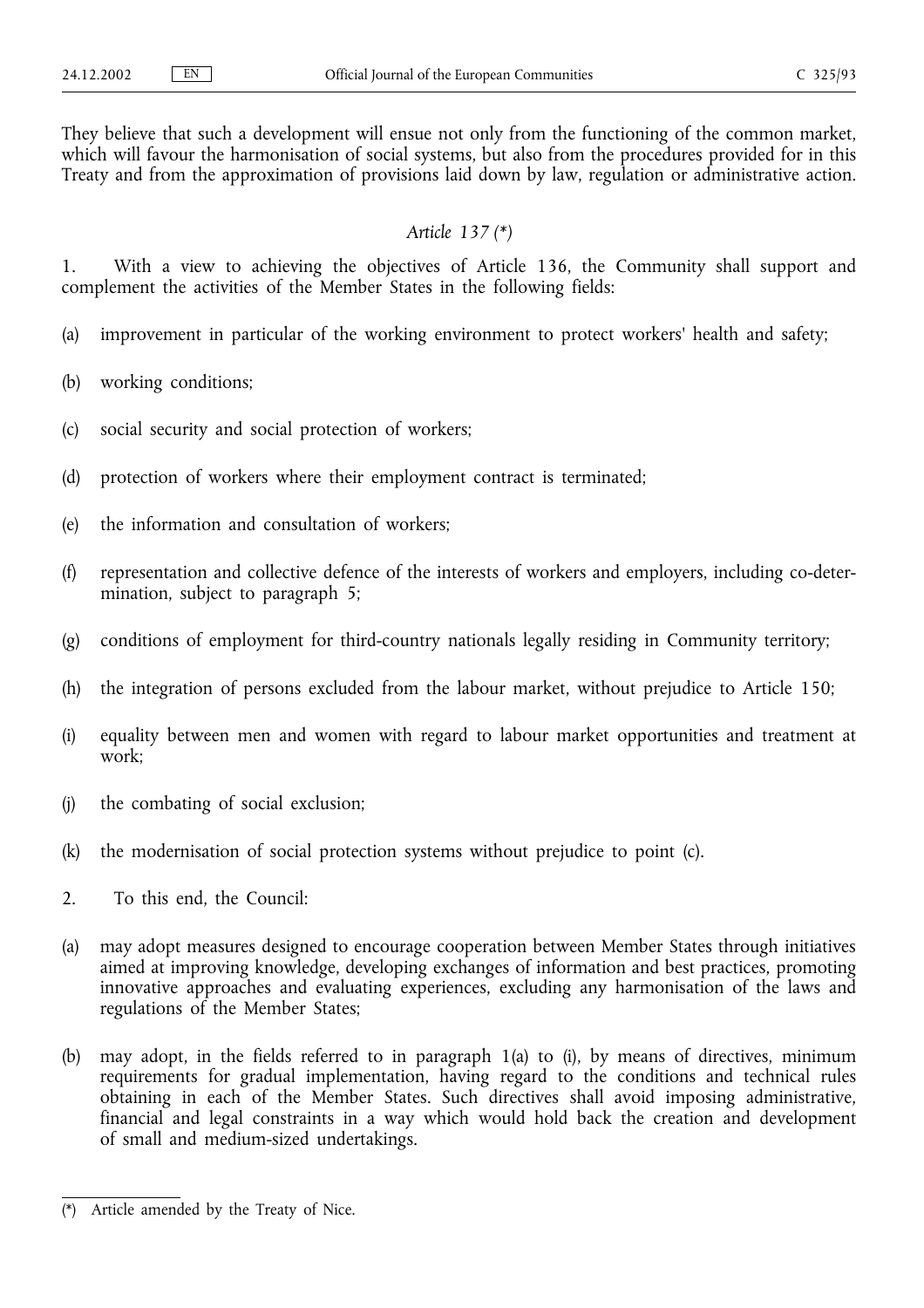The Council shall act in accordance with the procedure referred to in Article 251 after consulting the Economic and Social Committee and the Committee of the Regions, except in the fields referred to in paragraph 1(c), (d), (f) and (g) of this article, where the Council shall act unanimously on a proposal from the Commission, after consulting the European Parliament and the said Committees. The Council, acting unanimously on a proposal from the Commission, after consulting the European Parliament, may decide to render the procedure referred to in Article 251 applicable to paragraph 1(d), (f) and (g) of this article.

3. A Member State may entrust management and labour, at their joint request, with the implementation of directives adopted pursuant to paragraph 2.

In this case, it shall ensure that, no later than the date on which a directive must be transposed in accordance with Article 249, management and labour have introduced the necessary measures by agreement, the Member State concerned being required to take any necessary measure enabling it at any time to be in a position to guarantee the results imposed by that directive.

- 4. The provisions adopted pursuant to this article:
- shall not affect the right of Member States to define the fundamental principles of their social security systems and must not significantly affect the financial equilibrium thereof,
- shall not prevent any Member State from maintaining or introducing more stringent protective measures compatible with this Treaty.

5. The provisions of this article shall not apply to pay, the right of association, the right to strike or the right to impose lock-outs.

### *Article 138*

1. The Commission shall have the task of promoting the consultation of management and labour at Community level and shall take any relevant measure to facilitate their dialogue by ensuring balanced support for the parties.

2. To this end, before submitting proposals in the social policy field, the Commission shall consult management and labour on the possible direction of Community action.

3. If, after such consultation, the Commission considers Community action advisable, it shall consult management and labour on the content of the envisaged proposal. Management and labour shall forward to the Commission an opinion or, where appropriate, a recommendation.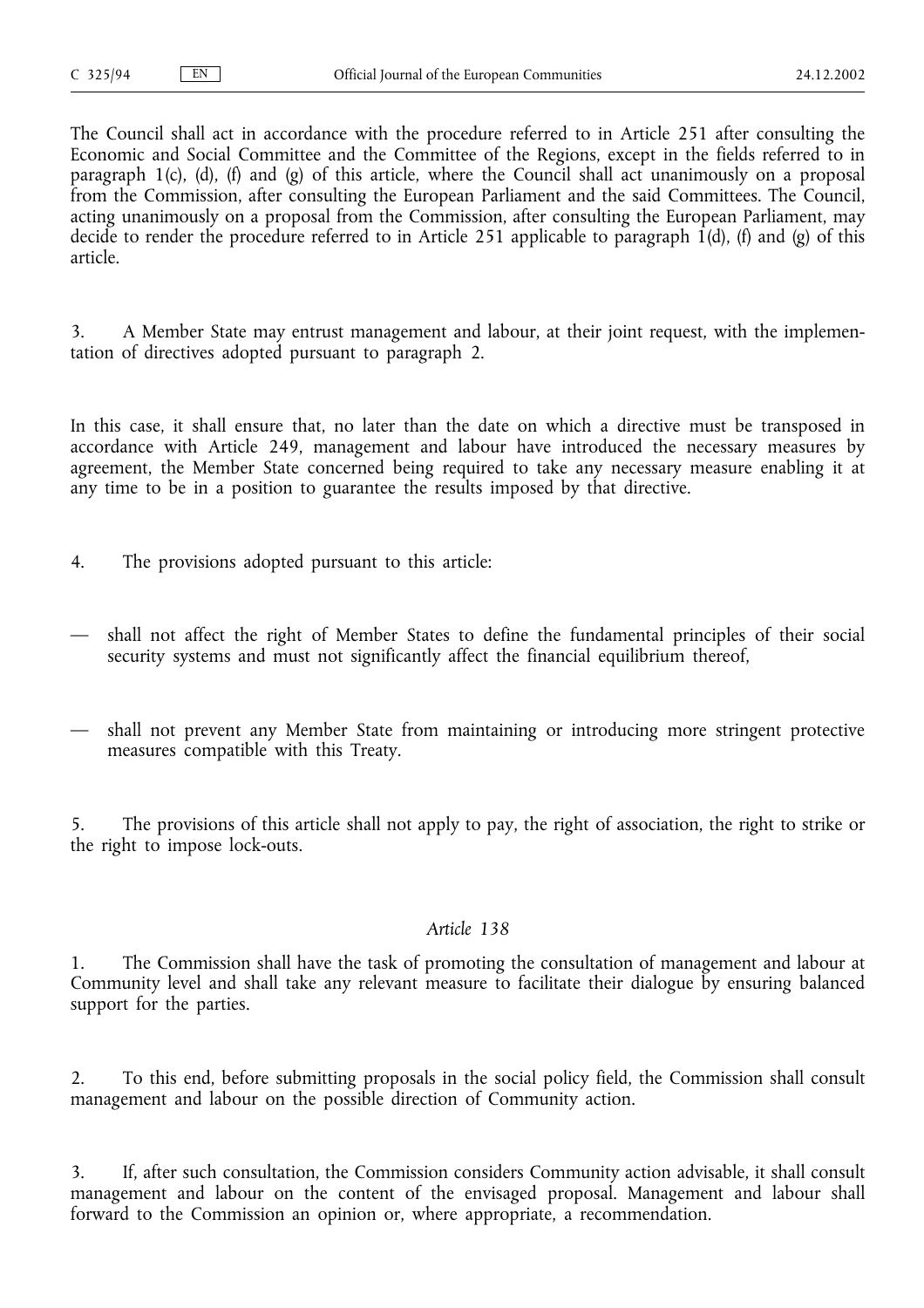4. On the occasion of such consultation, management and labour may inform the Commission of their wish to initiate the process provided for in Article 139. The duration of the procedure shall not exceed nine months, unless the management and labour concerned and the Commission decide jointly to extend it.

## *Article 139 (\*)*

1. Should management and labour so desire, the dialogue between them at Community level may lead to contractual relations, including agreements.

2. Agreements concluded at Community level shall be implemented either in accordance with the procedures and practices specific to management and labour and the Member States or, in matters covered by Article 137, at the joint request of the signatory parties, by a Council decision on a proposal from the Commission.

The Council shall act by qualified majority, except where the agreement in question contains one or more provisions relating to one of the areas for which unanimity is required pursuant to Article 137(2). In that case, it shall act unanimously.

### *Article 140*

With a view to achieving the objectives of Article 136 and without prejudice to the other provisions of this Treaty, the Commission shall encourage cooperation between the Member States and facilitate the coordination of their action in all social policy fields under this chapter, particularly in matters relating to:

- employment,
- labour law and working conditions,
- basic and advanced vocational training,
- social security,
- prevention of occupational accidents and diseases,
- occupational hygiene,
- the right of association and collective bargaining between employers and workers.

To this end, the Commission shall act in close contact with Member States by making studies, delivering opinions and arranging consultations both on problems arising at national level and on those of concern to international organisations.

Before delivering the opinions provided for in this article, the Commission shall consult the Economic and Social Committee.

<sup>(\*)</sup> Article amended by the Treaty of Nice.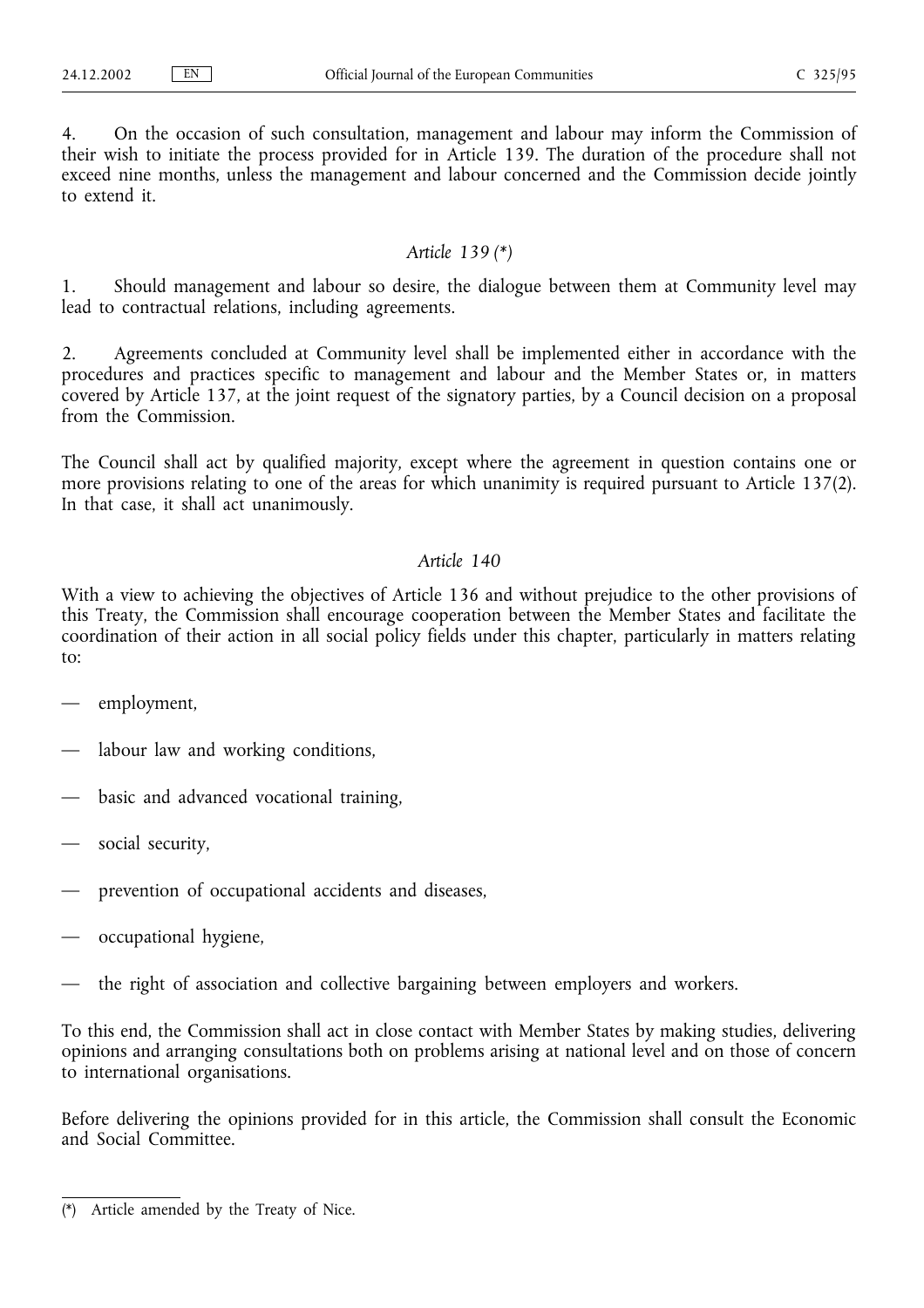1. Each Member State shall ensure that the principle of equal pay for male and female workers for equal work or work of equal value is applied.

2. For the purpose of this article, 'pay' means the ordinary basic or minimum wage or salary and any other consideration, whether in cash or in kind, which the worker receives directly or indirectly, in respect of his employment, from his employer.

Equal pay without discrimination based on sex means:

- (a) that pay for the same work at piece rates shall be calculated on the basis of the same unit of measurement;
- (b) that pay for work at time rates shall be the same for the same job.

3. The Council, acting in accordance with the procedure referred to in Article 251, and after consulting the Economic and Social Committee, shall adopt measures to ensure the application of the principle of equal opportunities and equal treatment of men and women in matters of employment and occupation, including the principle of equal pay for equal work or work of equal value.

4. With a view to ensuring full equality in practice between men and women in working life, the principle of equal treatment shall not prevent any Member State from maintaining or adopting measures providing for specific advantages in order to make it easier for the underrepresented sex to pursue a vocational activity or to prevent or compensate for disadvantages in professional careers.

### *Article 142*

Member States shall endeavour to maintain the existing equivalence between paid holiday schemes.

# *Article 143*

The Commission shall draw up a report each year on progress in achieving the objectives of Article 136, including the demographic situation in the Community. It shall forward the report to the European Parliament, the Council and the Economic and Social Committee.

The European Parliament may invite the Commission to draw up reports on particular problems concerning the social situation.

# *Article 144 (\*)*

The Council, after consulting the European Parliament, shall establish a Social Protection Committee with advisory status to promote cooperation on social protection policies between Member States and with the Commission. The tasks of the Committee shall be:

— to monitor the social situation and the development of social protection policies in the Member States and the Community,

<sup>(\*)</sup> Article amended by the Treaty of Nice.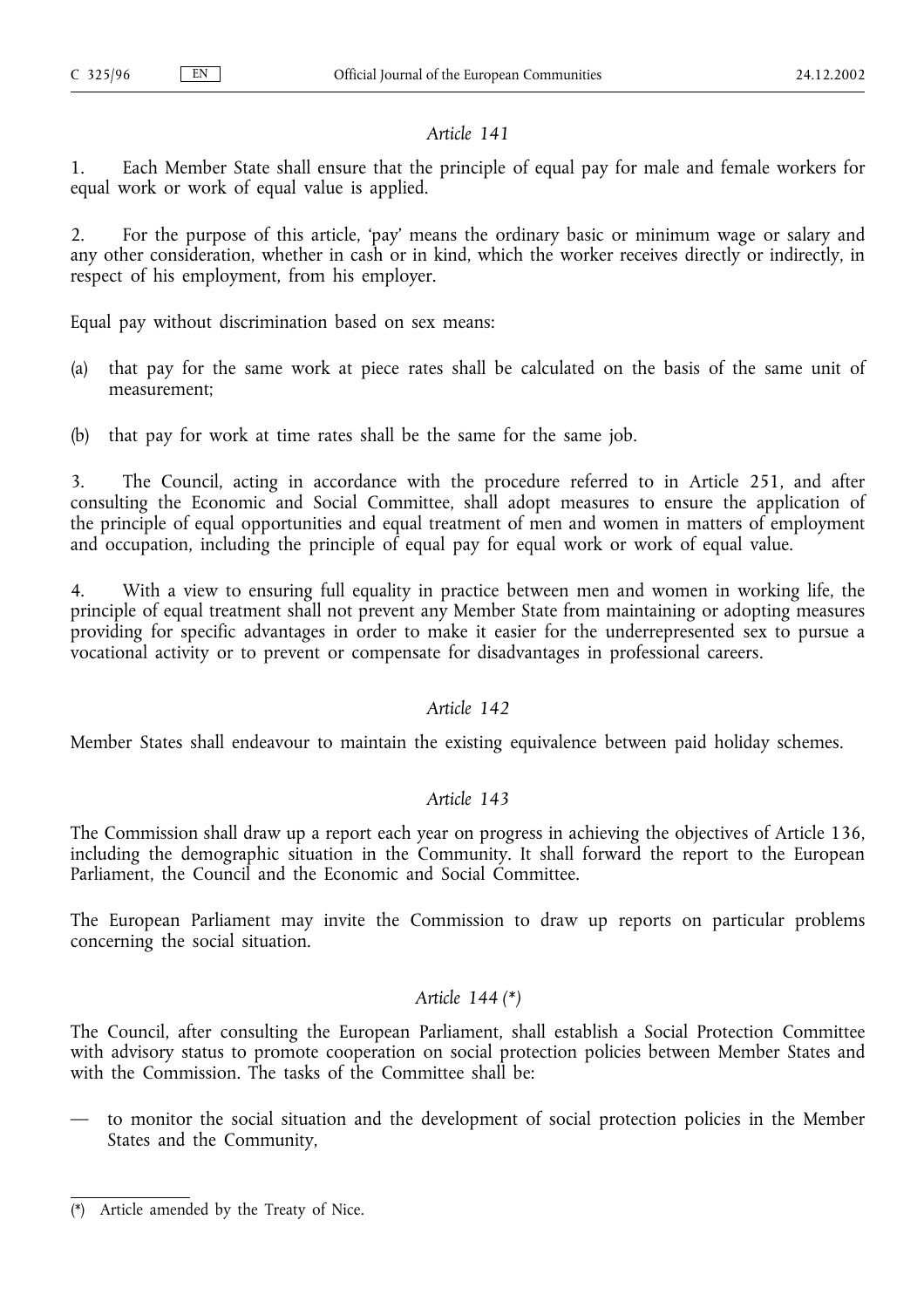- to promote exchanges of information, experience and good practice between Member States and with the Commission,
- without prejudice to Article 207, to prepare reports, formulate opinions or undertake other work within its fields of competence, at the request of either the Council or the Commission or on its own initiative.

In fulfilling its mandate, the Committee shall establish appropriate contacts with management and labour.

Each Member State and the Commission shall appoint two members of the Committee.

# *Article 145*

The Commission shall include a separate chapter on social developments within the Community in its annual report to the European Parliament.

The European Parliament may invite the Commission to draw up reports on any particular problems concerning social conditions.

#### *CHAPTER 2*

# THE EUROPEAN SOCIAL FUND

#### *Article 146*

In order to improve employment opportunities for workers in the internal market and to contribute thereby to raising the standard of living, a European Social Fund is hereby established in accordance with the provisions set out below; it shall aim to render the employment of workers easier and to increase their geographical and occupational mobility within the Community, and to facilitate their adaptation to industrial changes and to changes in production systems, in particular through vocational training and retraining.

#### *Article 147*

The Fund shall be administered by the Commission.

The Commission shall be assisted in this task by a Committee presided over by a Member of the Commission and composed of representatives of governments, trade unions and employers' organisations.

#### *Article 148*

The Council, acting in accordance with the procedure referred to in Article 251 and after consulting the Economic and Social Committee and the Committee of the Regions, shall adopt implementing decisions relating to the European Social Fund.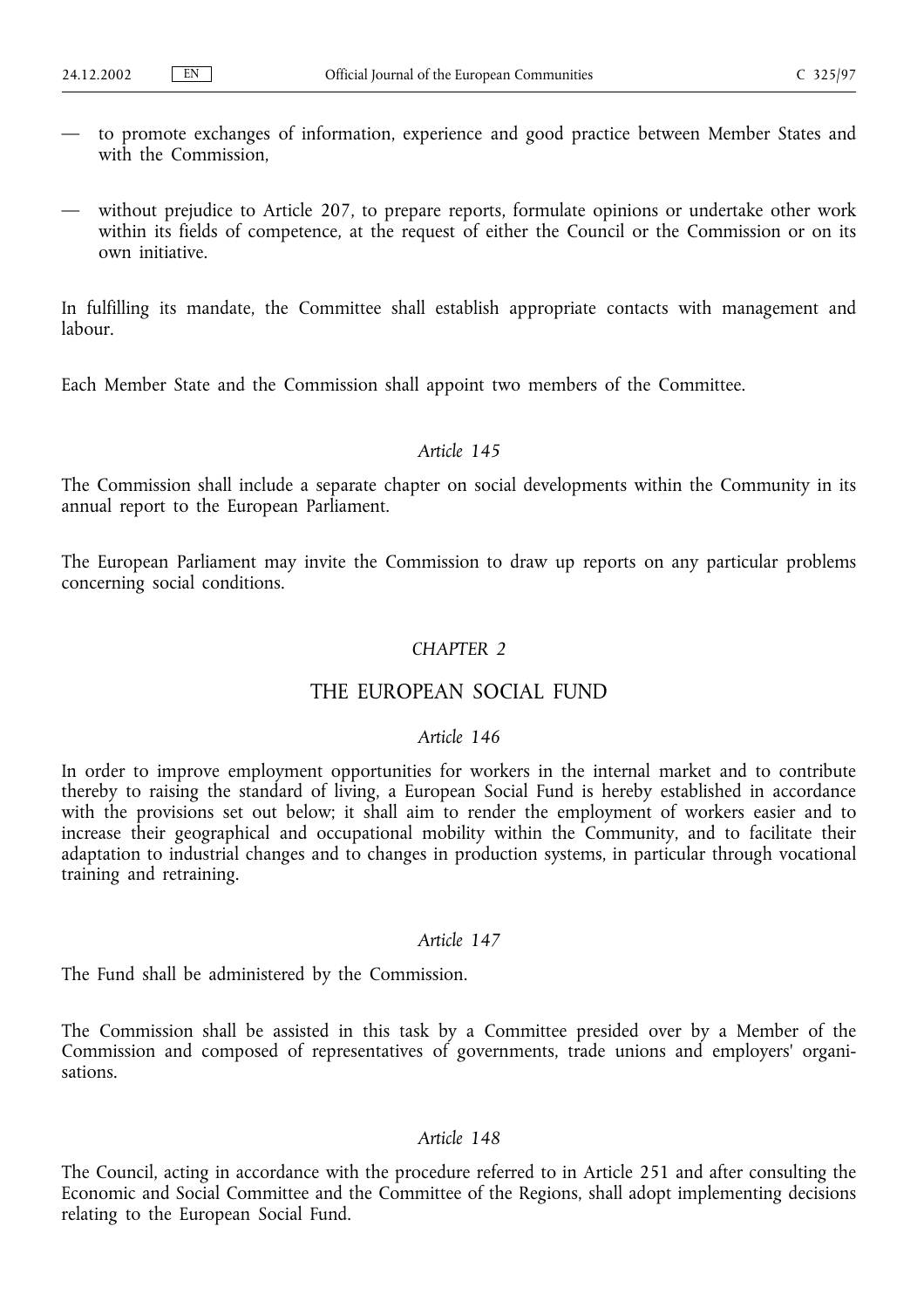#### *CHAPTER 3*

## EDUCATION, VOCATIONAL TRAINING AND YOUTH

#### *Article 149*

1. The Community shall contribute to the development of quality education by encouraging cooperation between Member States and, if necessary, by supporting and supplementing their action, while fully respecting the responsibility of the Member States for the content of teaching and the organisation of education systems and their cultural and linguistic diversity.

- 2. Community action shall be aimed at:
- developing the European dimension in education, particularly through the teaching and dissemination of the languages of the Member States,
- encouraging mobility of students and teachers, by encouraging *inter alia*, the academic recognition of diplomas and periods of study,
- promoting cooperation between educational establishments,
- developing exchanges of information and experience on issues common to the education systems of the Member States,
- encouraging the development of youth exchanges and of exchanges of socioeducational instructors,
- encouraging the development of distance education.

3. The Community and the Member States shall foster cooperation with third countries and the competent international organisations in the field of education, in particular the Council of Europe.

- 4. In order to contribute to the achievement of the objectives referred to in this Article, the Council:
- acting in accordance with the procedure referred to in Article 251, after consulting the Economic and Social Committee and the Committee of the Regions, shall adopt incentive measures, excluding any harmonisation of the laws and regulations of the Member States,
- acting by a qualified majority on a proposal from the Commission, shall adopt recommendations.

#### *Article 150*

1. The Community shall implement a vocational training policy which shall support and supplement the action of the Member States, while fully respecting the responsibility of the Member States for the content and organisation of vocational training.

- 2. Community action shall aim to:
- facilitate adaptation to industrial changes, in particular through vocational training and retraining,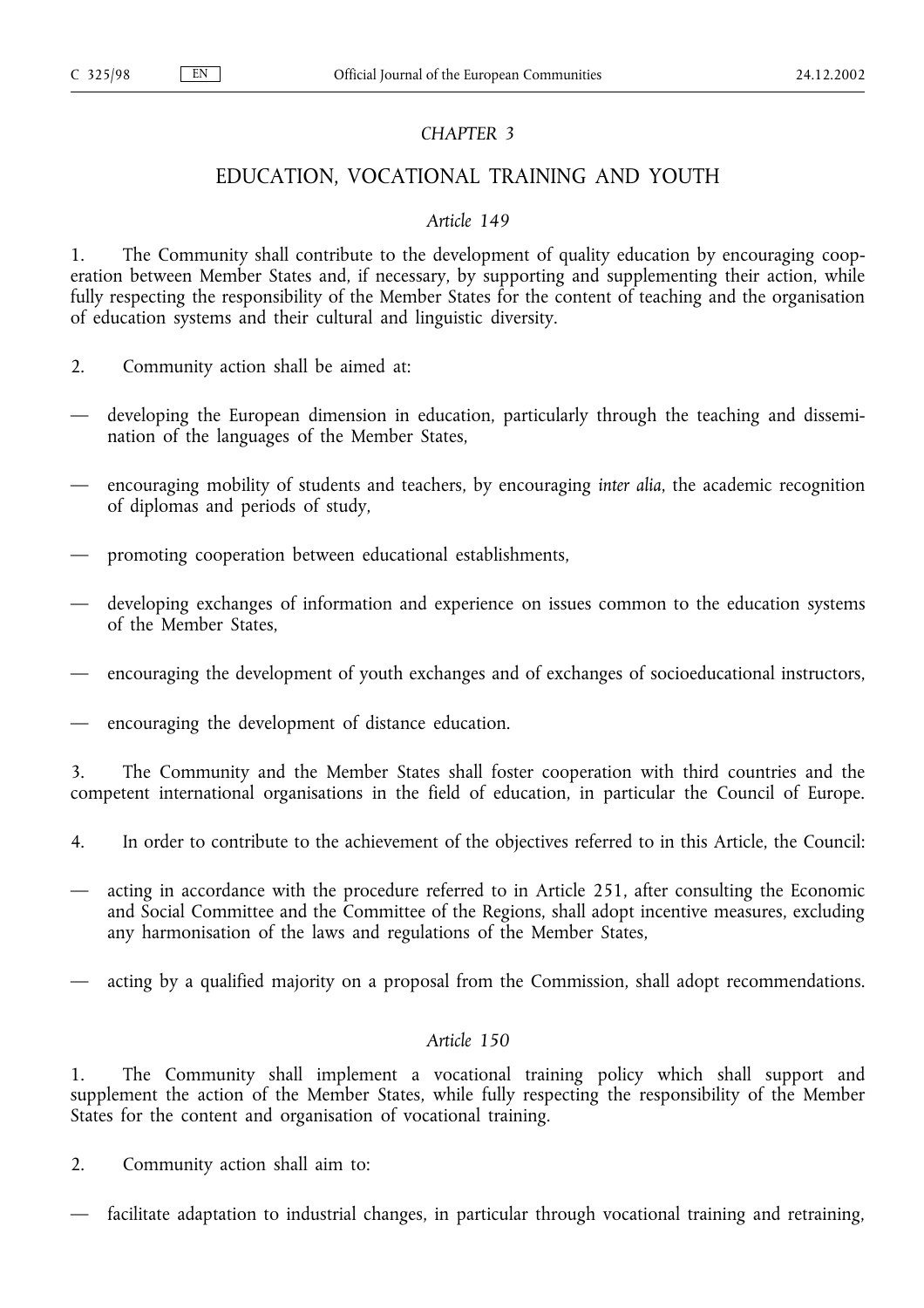- improve initial and continuing vocational training in order to facilitate vocational integration and reintegration into the labour market,
- facilitate access to vocational training and encourage mobility of instructors and trainees and particularly young people,
- stimulate cooperation on training between educational or training establishments and firms,
- develop exchanges of information and experience on issues common to the training systems of the Member States.

3. The Community and the Member States shall foster cooperation with third countries and the competent international organisations in the sphere of vocational training.

4. The Council, acting in accordance with the procedure referred to in Article 251 and after consulting the Economic and Social Committee and the Committee of the Regions, shall adopt measures to contribute to the achievement of the objectives referred to in this article, excluding any harmonisation of the laws and regulations of the Member States.

### TITLE XII

# **CULTURE**

### *Article 151*

1. The Community shall contribute to the flowering of the cultures of the Member States, while respecting their national and regional diversity and at the same time bringing the common cultural heritage to the fore.

2. Action by the Community shall be aimed at encouraging cooperation between Member States and, if necessary, supporting and supplementing their action in the following areas:

- improvement of the knowledge and dissemination of the culture and history of the European peoples,
- conservation and safeguarding of cultural heritage of European significance,
- non-commercial cultural exchanges,
- artistic and literary creation, including in the audiovisual sector.

3. The Community and the Member States shall foster cooperation with third countries and the competent international organisations in the sphere of culture, in particular the Council of Europe.

4. The Community shall take cultural aspects into account in its action under other provisions of this Treaty, in particular in order to respect and to promote the diversity of its cultures.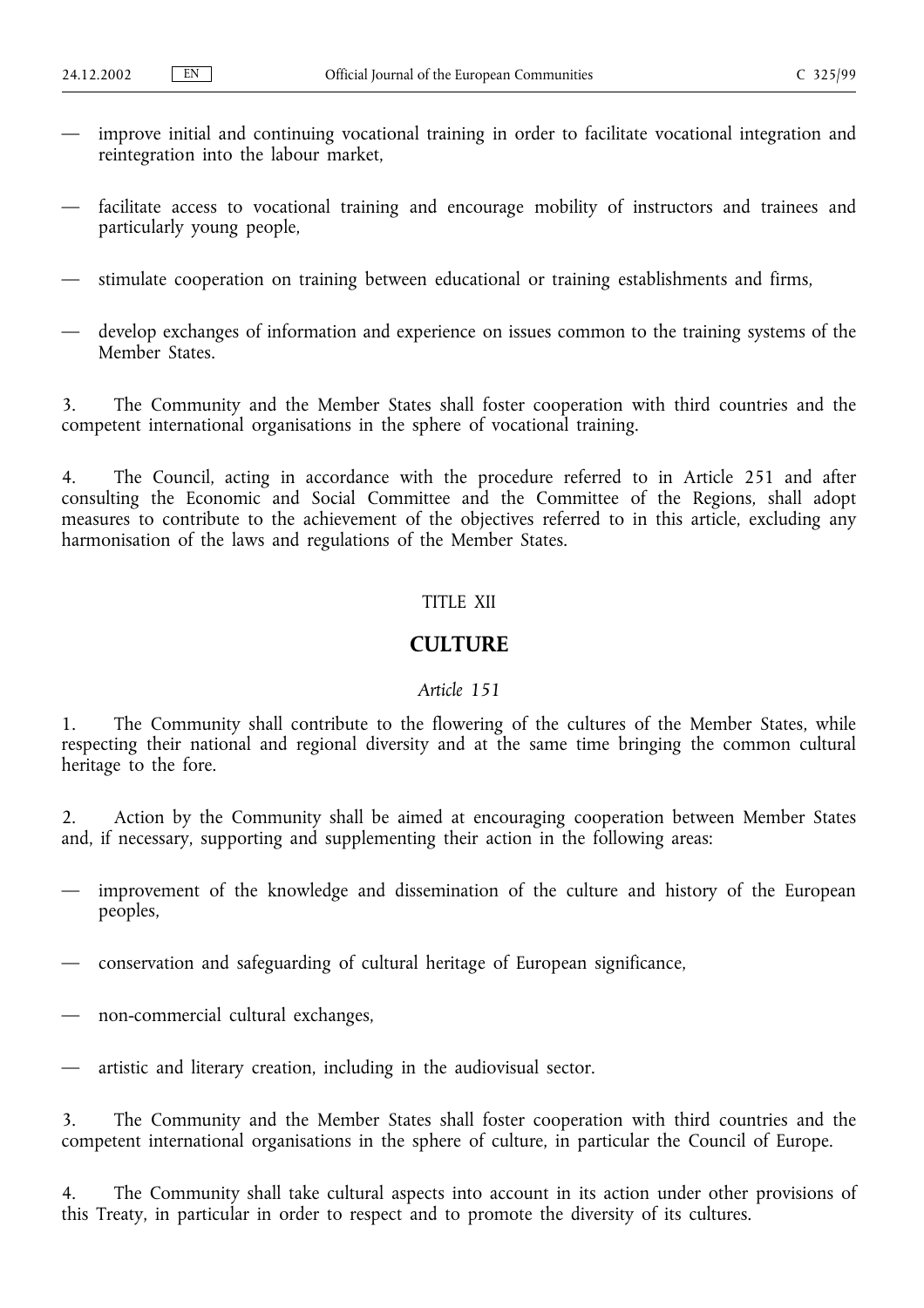- 5. In order to contribute to the achievement of the objectives referred to in this Article, the Council:
- acting in accordance with the procedure referred to in Article 251 and after consulting the Committee of the Regions, shall adopt incentive measures, excluding any harmonisation of the laws and regulations of the Member States. The Council shall act unanimously throughout the procedure referred to in Article 251,
- acting unanimously on a proposal from the Commission, shall adopt recommendations.

### TITLE XIII

# **PUBLIC HEALTH**

### *Article 152*

1. A high level of human health protection shall be ensured in the definition and implementation of all Community policies and activities.

Community action, which shall complement national policies, shall be directed towards improving public health, preventing human illness and diseases, and obviating sources of danger to human health. Such action shall cover the fight against the major health scourges, by promoting research into their causes, their transmission and their prevention, as well as health information and education.

The Community shall complement the Member States' action in reducing drugs-related health damage, including information and prevention.

2. The Community shall encourage cooperation between the Member States in the areas referred to in this Article and, if necessary, lend support to their action.

Member States shall, in liaison with the Commission, coordinate among themselves their policies and programmes in the areas referred to in paragraph 1. The Commission may, in close contact with the Member States, take any useful initiative to promote such coordination.

3. The Community and the Member States shall foster cooperation with third countries and the competent international organisations in the sphere of public health.

4. The Council, acting in accordance with the procedure referred to in Article 251 and after consulting the Economic and Social Committee and the Committee of the Regions, shall contribute to the achievement of the objectives referred to in this article through adopting:

- (a) measures setting high standards of quality and safety of organs and substances of human origin, blood and blood derivatives; these measures shall not prevent any Member State from maintaining or introducing more stringent protective measures;
- (b) by way of derogation from Article 37, measures in the veterinary and phytosanitary fields which have as their direct objective the protection of public health;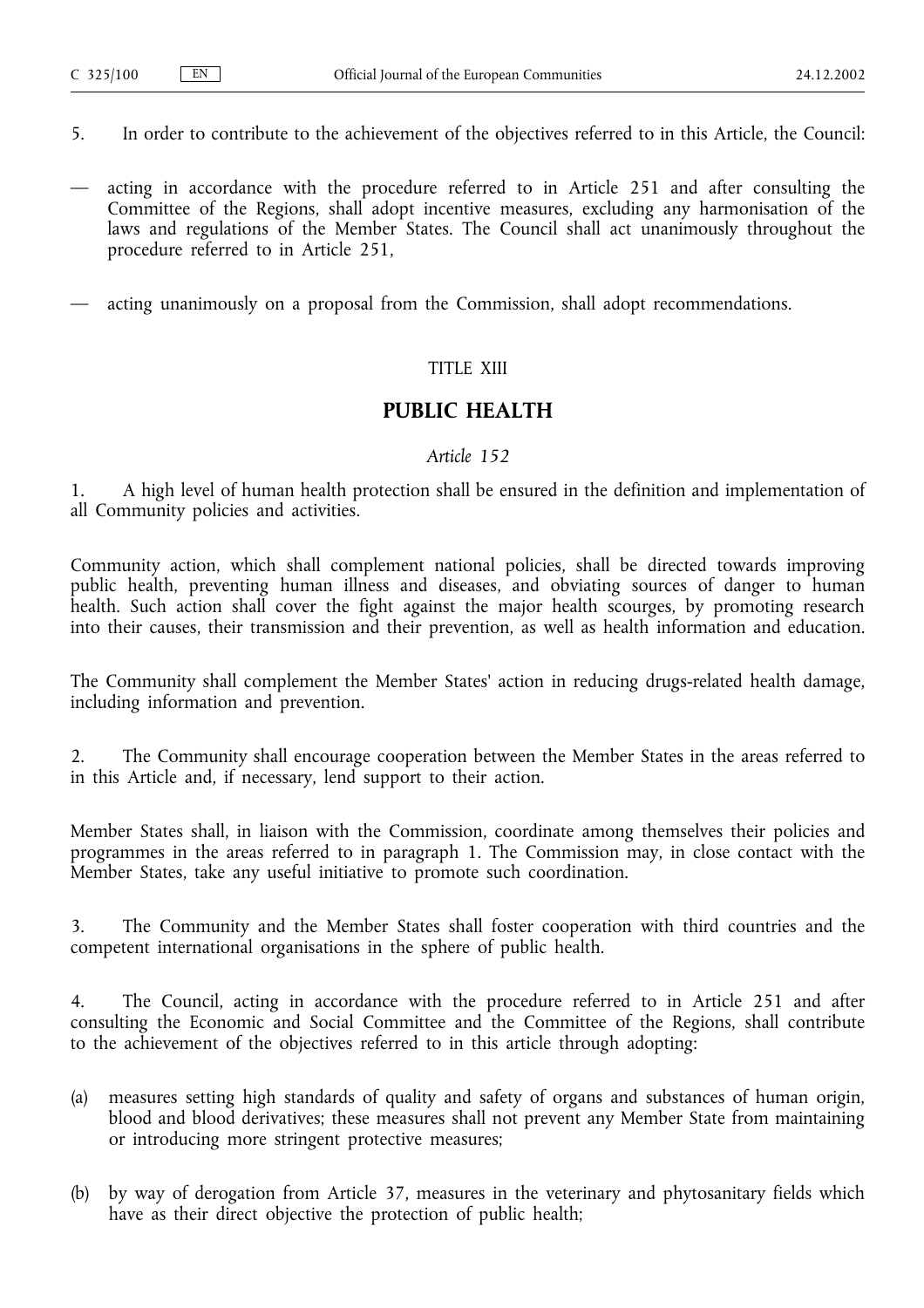(c) incentive measures designed to protect and improve human health, excluding any harmonisation of the laws and regulations of the Member States.

The Council, acting by a qualified majority on a proposal from the Commission, may also adopt recommendations for the purposes set out in this article.

5. Community action in the field of public health shall fully respect the responsibilities of the Member States for the organisation and delivery of health services and medical care. In particular, measures referred to in paragraph 4(a) shall not affect national provisions on the donation or medical use of organs and blood.

## TITLE XIV

# **CONSUMER PROTECTION**

### *Article 153*

1. In order to promote the interests of consumers and to ensure a high level of consumer protection, the Community shall contribute to protecting the health, safety and economic interests of consumers, as well as to promoting their right to information, education and to organise themselves in order to safeguard their interests.

2. Consumer protection requirements shall be taken into account in defining and implementing other Community policies and activities.

3. The Community shall contribute to the attainment of the objectives referred to in paragraph 1 through:

(a) measures adopted pursuant to Article 95 in the context of the completion of the internal market;

(b) measures which support, supplement and monitor the policy pursued by the Member States.

4. The Council, acting in accordance with the procedure referred to in Article 251 and after consulting the Economic and Social Committee, shall adopt the measures referred to in paragraph 3(b).

5. Measures adopted pursuant to paragraph 4 shall not prevent any Member State from maintaining or introducing more stringent protective measures. Such measures must be compatible with this Treaty. The Commission shall be notified of them.

#### TITLE XV

# **TRANS-EUROPEAN NETWORKS**

# *Article 154*

1. To help achieve the objectives referred to in Articles 14 and 158 and to enable citizens of the Union, economic operators and regional and local communities to derive full benefit from the setting-up of an area without internal frontiers, the Community shall contribute to the establishment and development of trans-European networks in the areas of transport, telecommunications and energy infrastructures.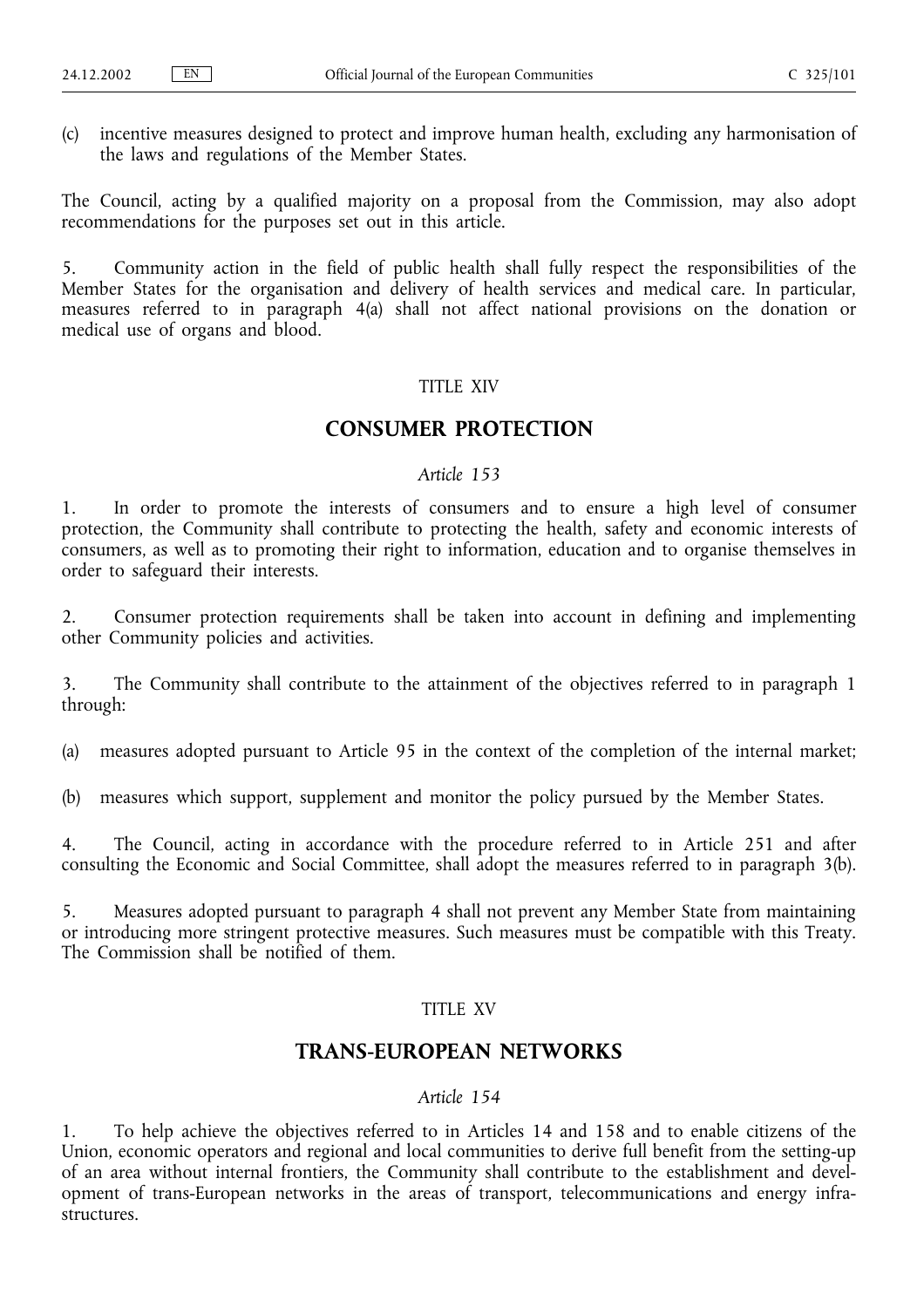2. Within the framework of a system of open and competitive markets, action by the Community shall aim at promoting the interconnection and interoperability of national networks as well as access to such networks. It shall take account in particular of the need to link island, landlocked and peripheral regions with the central regions of the Community.

### *Article 155*

1. In order to achieve the objectives referred to in Article 154, the Community:

- shall establish a series of guidelines covering the objectives, priorities and broad lines of measures envisaged in the sphere of trans-European networks; these guidelines shall identify projects of common interest,
- shall implement any measures that may prove necessary to ensure the interoperability of the networks, in particular in the field of technical standardisation,
- may support projects of common interest supported by Member States, which are identified in the framework of the guidelines referred to in the first indent, particularly through feasibility studies, loan guarantees or interest-rate subsidies; the Community may also contribute, through the Cohesion Fund set up pursuant to Article 161, to the financing of specific projects in Member States in the area of transport infrastructure.

The Community's activities shall take into account the potential economic viability of the projects.

2. Member States shall, in liaison with the Commission, coordinate among themselves the policies pursued at national level which may have a significant impact on the achievement of the objectives referred to in Article 154. The Commission may, in close cooperation with the Member State, take any useful initiative to promote such coordination.

3. The Community may decide to cooperate with third countries to promote projects of mutual interest and to ensure the interoperability of networks.

# *Article 156*

The guidelines and other measures referred to in Article 155(1) shall be adopted by the Council, acting in accordance with the procedure referred to in Article 251 and after consulting the Economic and Social Committee and the Committee of the Regions.

Guidelines and projects of common interest which relate to the territory of a Member State shall require the approval of the Member State concerned.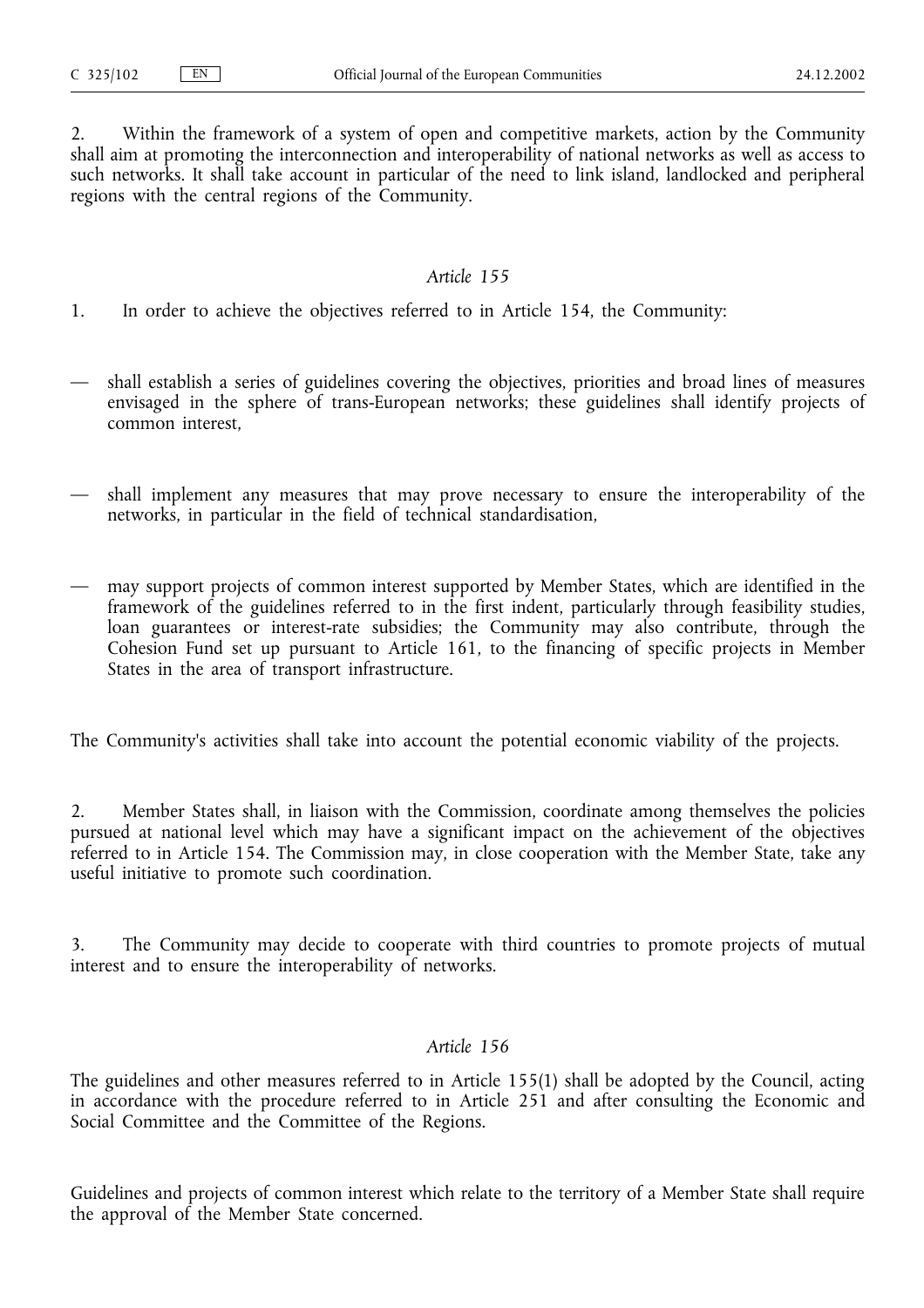### TITLE XVI

# **INDUSTRY**

### *Article 157 (\*)*

1. The Community and the Member States shall ensure that the conditions necessary for the competitiveness of the Community's industry exist.

For that purpose, in accordance with a system of open and competitive markets, their action shall be aimed at:

- speeding up the adjustment of industry to structural changes,
- encouraging an environment favourable to initiative and to the development of undertakings throughout the Community, particularly small and medium-sized undertakings,
- encouraging an environment favourable to cooperation between undertakings,
- fostering better exploitation of the industrial potential of policies of innovation, research and technological development.

2. The Member States shall consult each other in liaison with the Commission and, where necessary, shall coordinate their action. The Commission may take any useful initiative to promote such coordination.

3. The Community shall contribute to the achievement of the objectives set out in paragraph 1 through the policies and activities it pursues under other provisions of this Treaty. The Council, acting in accordance with the procedure referred to in Article 251 and after consulting the Economic and Social Committee, may decide on specific measures in support of action taken in the Member States to achieve the objectives set out in paragraph 1.

This title shall not provide a basis for the introduction by the Community of any measure which could lead to a distortion of competition or contains tax provisions or provisions relating to the rights and interests of employed persons.

# TITLE XVII

# **ECONOMIC AND SOCIAL COHESION**

# *Article 158*

In order to promote its overall harmonious development, the Community shall develop and pursue its actions leading to the strengthening of its economic and social cohesion.

In particular, the Community shall aim at reducing disparities between the levels of development of the various regions and the backwardness of the least favoured regions or islands, including rural areas.

<sup>(\*)</sup> Article amended by the Treaty of Nice.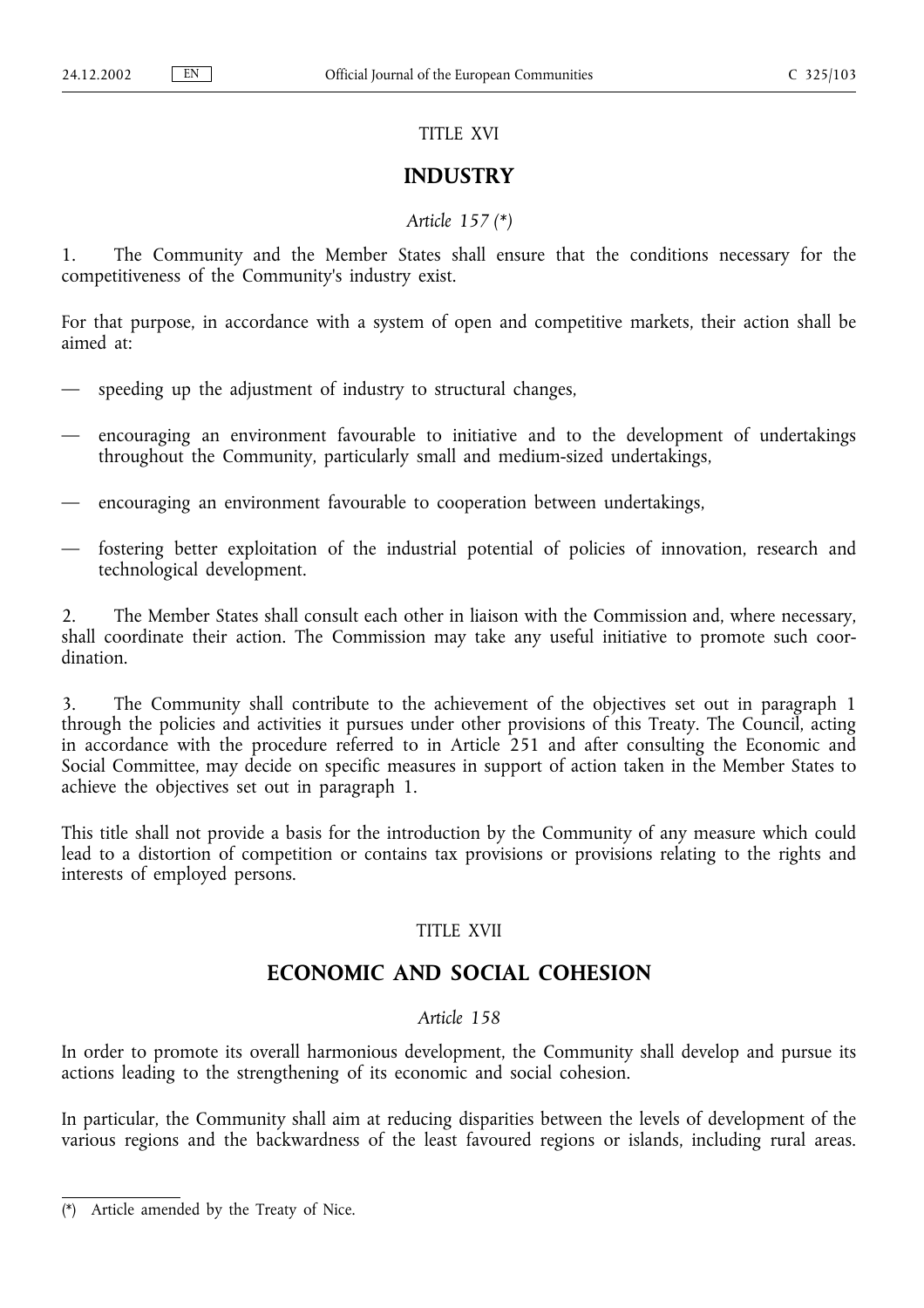## *Article 159 (\*)*

Member States shall conduct their economic policies and shall coordinate them in such a way as, in addition, to attain the objectives set out in Article 158. The formulation and implementation of the Community's policies and actions and the implementation of the internal market shall take into account the objectives set out in Article 158 and shall contribute to their achievement. The Community shall also support the achievement of these objectives by the action it takes through the Structural Funds (European Agricultural Guidance and Guarantee Fund, Guidance Section; European Social Fund; European Regional Development Fund), the European Investment Bank and the other existing Financial Instruments.

The Commission shall submit a report to the European Parliament, the Council, the Economic and Social Committee and the Committee of the Regions every three years on the progress made towards achieving economic and social cohesion and on the manner in which the various means provided for in this Article have contributed to it. This report shall, if necessary, be accompanied by appropriate proposals.

If specific actions prove necessary outside the Funds and without prejudice to the measures decided upon within the framework of the other Community policies, such actions may be adopted by the Council acting in accordance with the procedure referred to in Article 251 and after consulting the Economic and Social Committee and the Committee of the Regions.

### *Article 160*

The European Regional Development Fund is intended to help to redress the main regional imbalances in the Community through participation in the development and structural adjustment of regions whose development is lagging behind and in the conversion of declining industrial regions.

# *Article 161 (\*)*

Without prejudice to Article 162, the Council, acting unanimously on a proposal from the Commission and after obtaining the assent of the European Parliament and consulting the Economic and Social Committee and the Committee of the Regions, shall define the tasks, priority objectives and the organisation of the Structural Funds, which may involve grouping the Funds. The Council, acting by the same procedure, shall also define the general rules applicable to them and the provisions necessary to ensure their effectiveness and the coordination of the Funds with one another and with the other existing Financial Instruments.

A Cohesion Fund set up by the Council in accordance with the same procedure shall provide a financial contribution to projects in the fields of environment and trans-European networks in the area of transport infrastructure.

From 1 January 2007, the Council shall act by a qualified majority on a proposal from the Commission after obtaining the assent of the European Parliament and after consulting the Economic and Social Committee and the Committee of the Regions if, by that date, the multiannual financial perspective applicable from 1 January 2007 and the Interinstitutional Agreement relating thereto have been adopted. If such is not the case, the procedure laid down by this paragraph shall apply from the date of their adoption.

<sup>(\*)</sup> Article amended by the Treaty of Nice.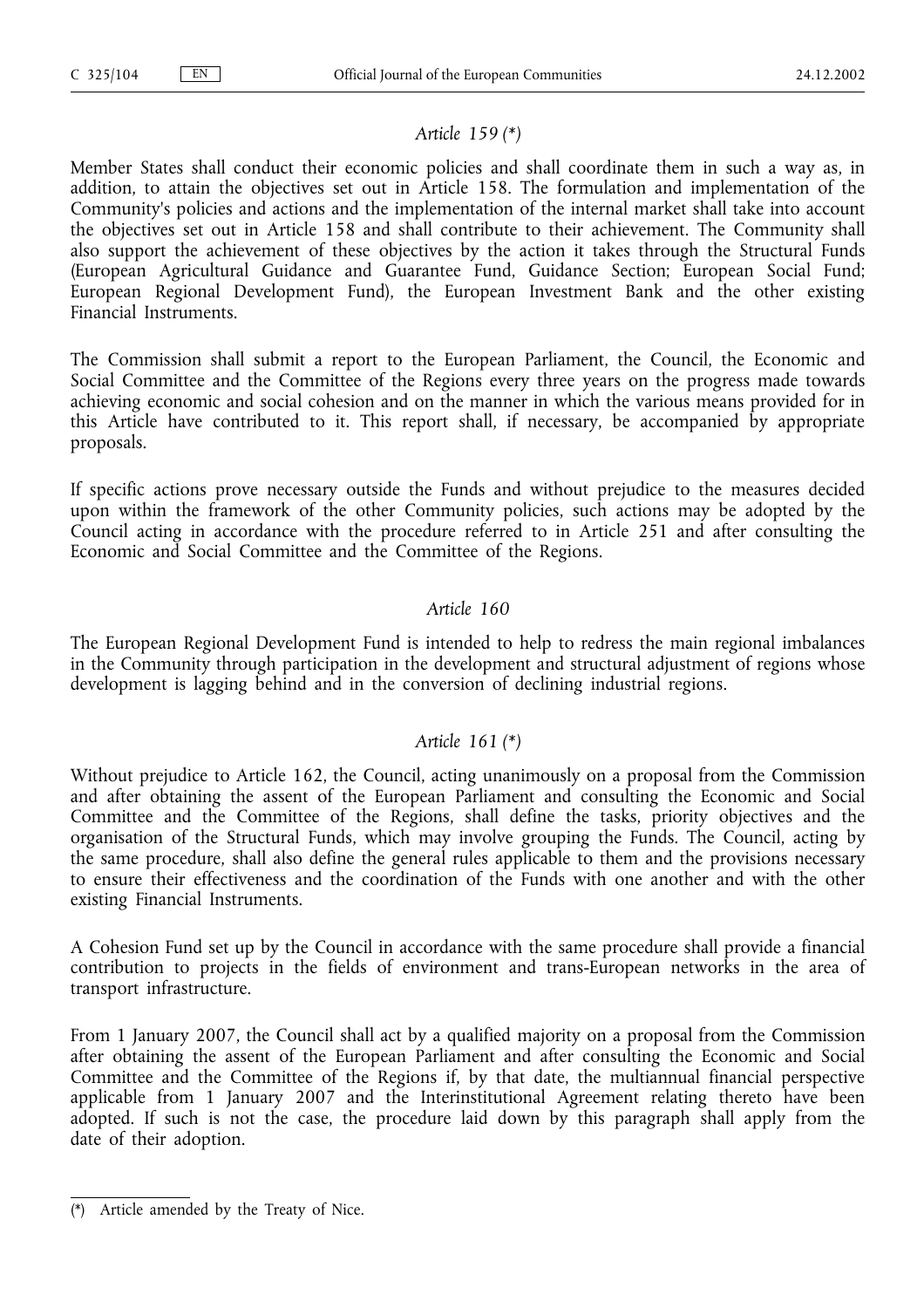Implementing decisions relating to the European Regional Development Fund shall be taken by the Council, acting in accordance with the procedure referred to in Article 251 and after consulting the Economic and Social Committee and the Committee of the Regions.

With regard to the European Agricultural Guidance and Guarantee Fund, Guidance Section, and the European Social Fund, Articles 37 and 148 respectively shall continue to apply.

## TITLE XVIII

# **RESEARCH AND TECHNOLOGICAL DEVELOPMENT**

#### *Article 163*

1. The Community shall have the objective of strengthening the scientific and technological bases of Community industry and encouraging it to become more competitive at international level, while promoting all the research activities deemed necessary by virtue of other chapters of this Treaty.

2. For this purpose the Community shall, throughout the Community, encourage undertakings, including small and medium-sized undertakings, research centres and universities in their research and technological development activities of high quality; it shall support their efforts to cooperate with one another, aiming, notably, at enabling undertakings to exploit the internal market potential to the full, in particular through the opening-up of national public contracts, the definition of common standards and the removal of legal and fiscal obstacles to that cooperation.

3. All Community activities under this Treaty in the area of research and technological development, including demonstration projects, shall be decided on and implemented in accordance with the provisions of this title.

### *Article 164*

In pursuing these objectives, the Community shall carry out the following activities, complementing the activities carried out in the Member States:

- (a) implementation of research, technological development and demonstration programmes, by promoting cooperation with and between undertakings, research centres and universities;
- (b) promotion of cooperation in the field of Community research, technological development and demonstration with third countries and international organisations;
- (c) dissemination and optimisation of the results of activities in Community research, technological development and demonstration;
- (d) stimulation of the training and mobility of researchers in the Community.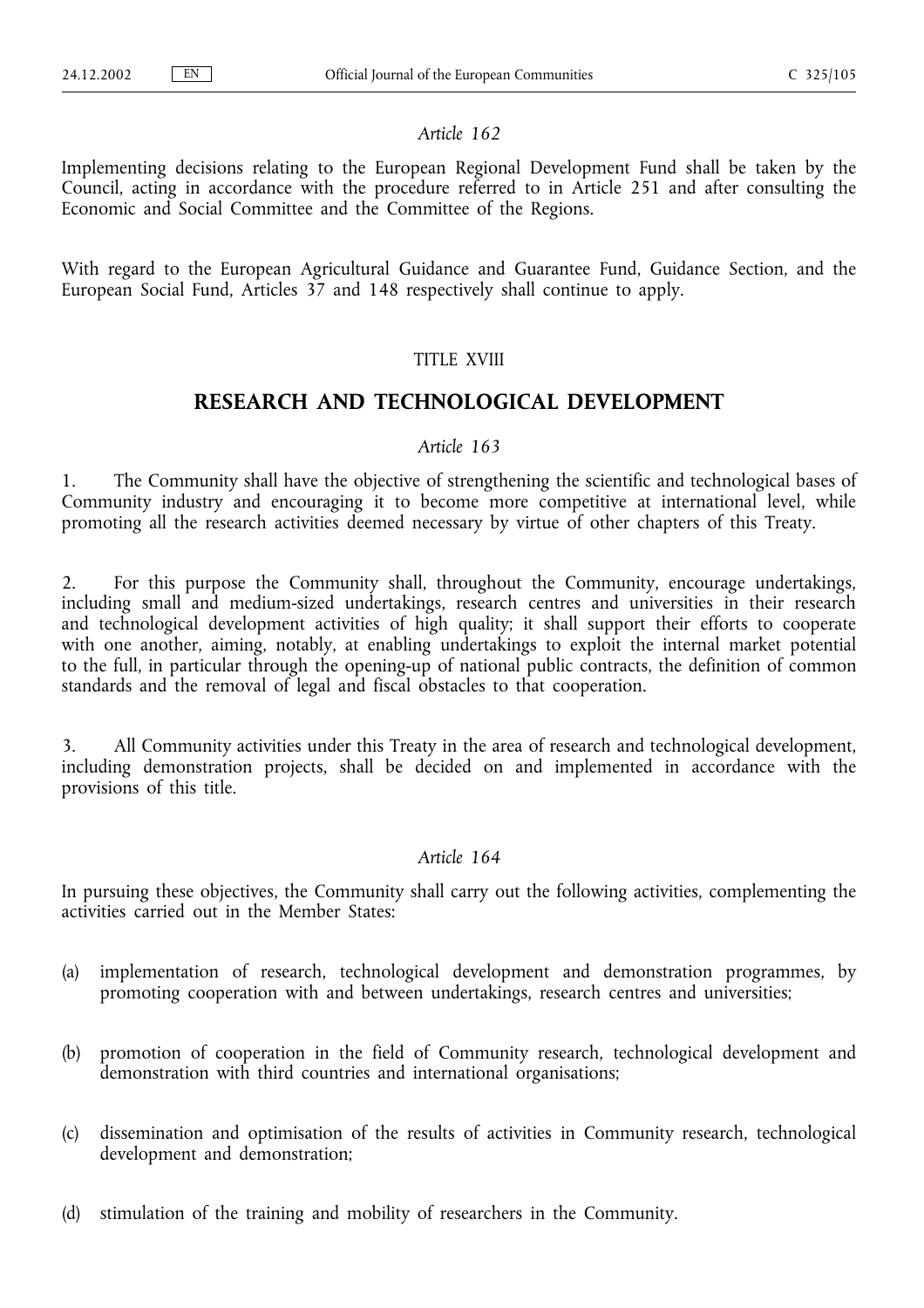1. The Community and the Member States shall coordinate their research and technological development activities so as to ensure that national policies and Community policy are mutually consistent.

2. In close cooperation with the Member State, the Commission may take any useful initiative to promote the coordination referred to in paragraph 1.

# *Article 166*

1. A multiannual framework programme, setting out all the activities of the Community, shall be adopted by the Council, acting in accordance with the procedure referred to in Article 251 after consulting the Economic and Social Committee.

The framework programme shall:

- establish the scientific and technological objectives to be achieved by the activities provided for in Article 164 and fix the relevant priorities,
- indicate the broad lines of such activities.
- fix the maximum overall amount and the detailed rules for Community financial participation in the framework programme and the respective shares in each of the activities provided for.
- 2. The framework programme shall be adapted or supplemented as the situation changes.

3. The framework programme shall be implemented through specific programmes developed within each activity. Each specific programme shall define the detailed rules for implementing it, fix its duration and provide for the means deemed necessary. The sum of the amounts deemed necessary, fixed in the specific programmes, may not exceed the overall maximum amount fixed for the framework programme and each activity.

4. The Council, acting by a qualified majority on a proposal from the Commission and after consulting the European Parliament and the Economic and Social Committee, shall adopt the specific programmes.

# *Article 167*

For the implementation of the multiannual framework programme the Council shall:

- determine the rules for the participation of undertakings, research centres and universities,
- lay down the rules governing the dissemination of research results.

# *Article 168*

In implementing the multiannual framework programme, supplementary programmes may be decided on involving the participation of certain Member States only, which shall finance them subject to possible Community participation.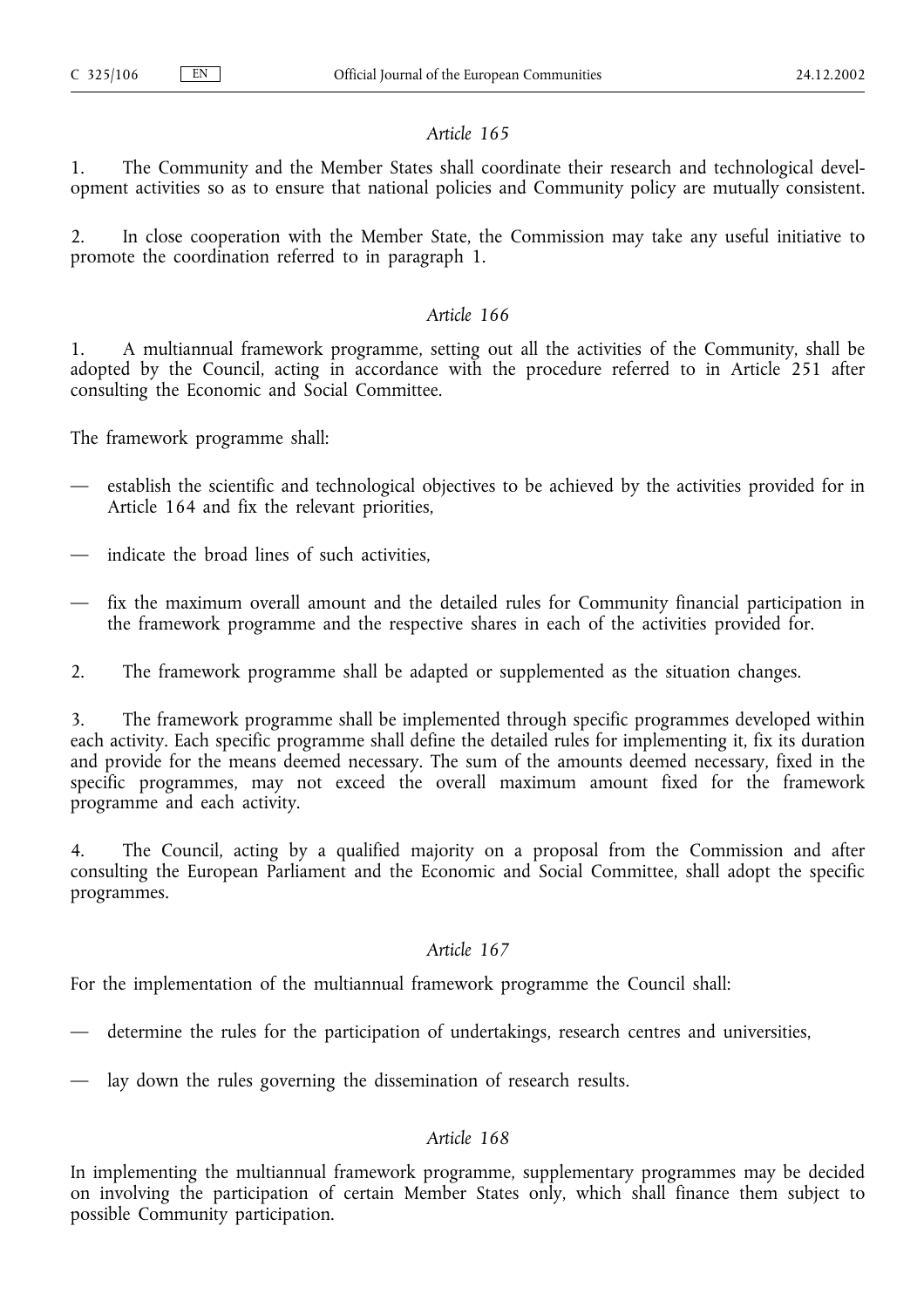The Council shall adopt the rules applicable to supplementary programmes, particularly as regards the dissemination of knowledge and access by other Member States.

### *Article 169*

In implementing the multiannual framework programme, the Community may make provision, in agreement with the Member States concerned, for participation in research and development programmes undertaken by several Member States, including participation in the structures created for the execution of those programmes.

### *Article 170*

In implementing the multiannual framework programme the Community may make provision for cooperation in Community research, technological development and demonstration with third countries or international organisations.

The detailed arrangements for such cooperation may be the subject of agreements between the Community and the third parties concerned, which shall be negotiated and concluded in accordance with Article 300.

### *Article 171*

The Community may set up joint undertakings or any other structure necessary for the efficient execution of Community research, technological development and demonstration programmes.

#### *Article 172*

The Council, acting by qualified majority on a proposal from the Commission and after consulting the European Parliament and the Economic and Social Committee, shall adopt the provisions referred to in Article 171.

The Council, acting in accordance with the procedure referred to in Article 251 and after consulting the Economic and Social Committee, shall adopt the provisions referred to in Articles 167, 168 and 169. Adoption of the supplementary programmes shall require the agreement of the Member States concerned.

## *Article 173*

At the beginning of each year the Commission shall send a report to the European Parliament and to the Council. The report shall include information on research and technological development activities and the dissemination of results during the previous year, and the work programme for the current year.

# TITLE XIX

### **ENVIRONMENT**

## *Article 174*

1. Community policy on the environment shall contribute to pursuit of the following objectives:

preserving, protecting and improving the quality of the environment,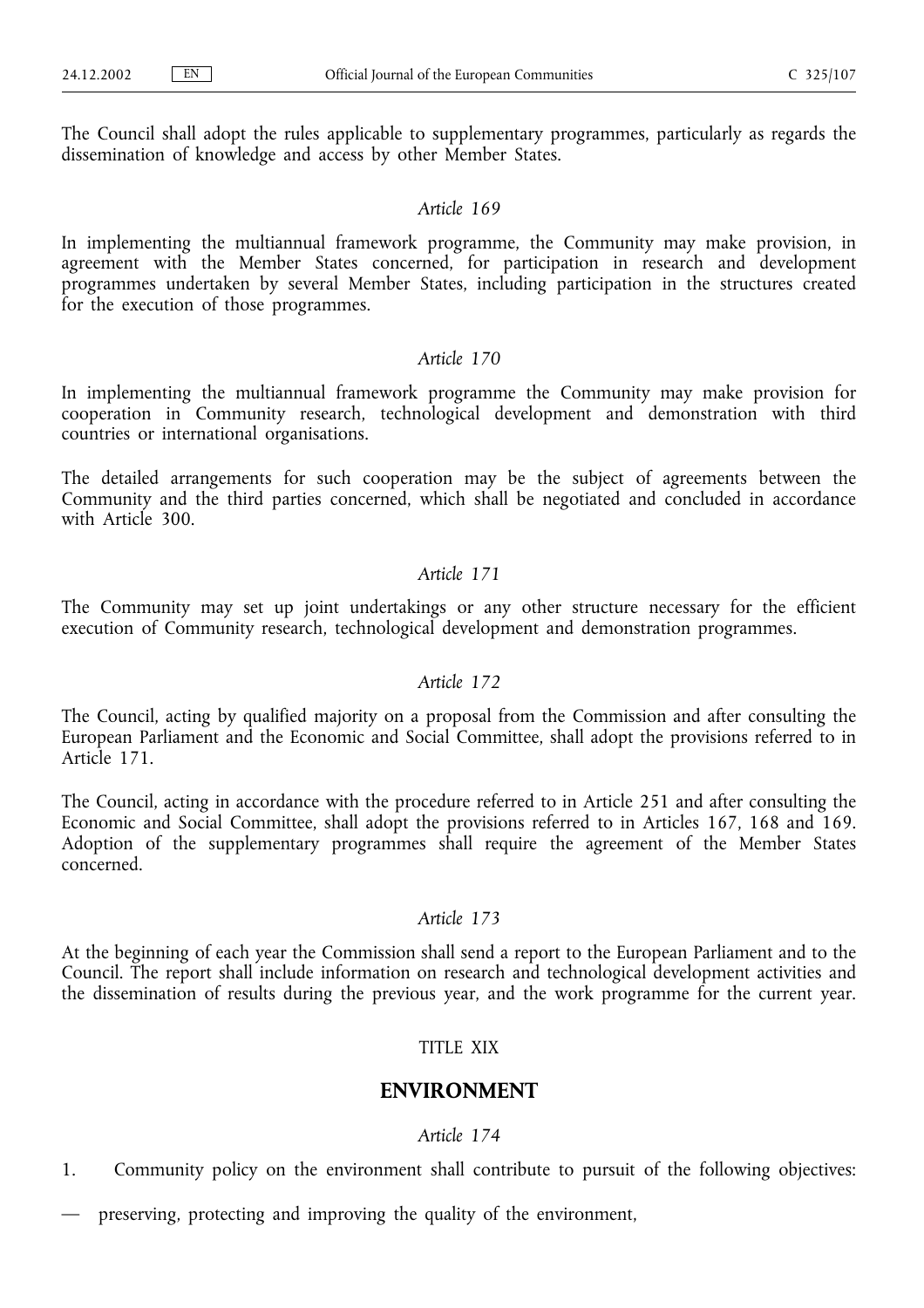- protecting human health,
- prudent and rational utilisation of natural resources,
- promoting measures at international level to deal with regional or worldwide environmental problems.

2. Community policy on the environment shall aim at a high level of protection taking into account the diversity of situations in the various regions of the Community. It shall be based on the precautionary principle and on the principles that preventive action should be taken, that environmental damage should as a priority be rectified at source and that the polluter should pay.

In this context, harmonisation measures answering environmental protection requirements shall include, where appropriate, a safeguard clause allowing Member States to take provisional measures, for non-economic environmental reasons, subject to a Community inspection procedure.

- 3. In preparing its policy on the environment, the Community shall take account of:
- available scientific and technical data,
- environmental conditions in the various regions of the Community,
- the potential benefits and costs of action or lack of action,
- the economic and social development of the Community as a whole and the balanced development of its regions.

4. Within their respective spheres of competence, the Community and the Member States shall cooperate with third countries and with the competent international organisations. The arrangements for Community cooperation may be the subject of agreements between the Community and the third parties concerned, which shall be negotiated and concluded in accordance with Article 300.

The previous subparagraph shall be without prejudice to Member States' competence to negotiate in international bodies and to conclude international agreements.

# *Article 175 (\*)*

1. The Council, acting in accordance with the procedure referred to in Article 251 and after consulting the Economic and Social Committee and the Committee of the Regions, shall decide what action is to be taken by the Community in order to achieve the objectives referred to in Article 174.

2. By way of derogation from the decision-making procedure provided for in paragraph 1 and without prejudice to Article 95, the Council, acting unanimously on a proposal from the Commission and after consulting the European Parliament, the Economic and Social Committee and the Committee of the Regions, shall adopt:

(a) provisions primarily of a fiscal nature;

<sup>(\*)</sup> Article amended by the Treaty of Nice.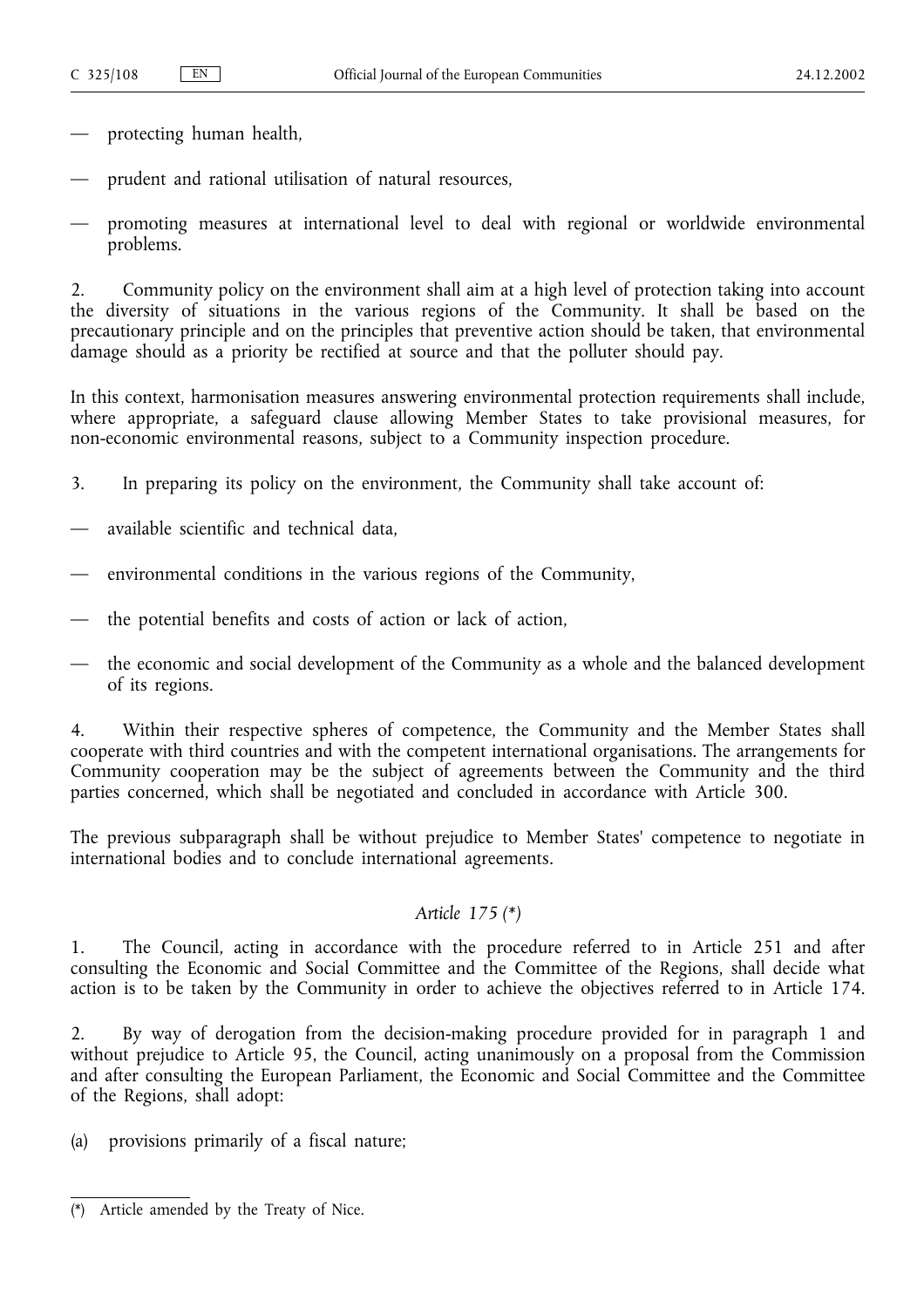- (b) measures affecting:
	- town and country planning,
	- quantitative management of water resources or affecting, directly or indirectly, the availability of those resources,
	- land use, with the exception of waste management;
- (c) measures significantly affecting a Member State's choice between different energy sources and the general structure of its energy supply.

The Council may, under the conditions laid down in the first subparagraph, define those matters referred to in this paragraph on which decisions are to be taken by a qualified majority.

3. In other areas, general action programmes setting out priority objectives to be attained shall be adopted by the Council, acting in accordance with the procedure referred to in Article 251 and after consulting the Economic and Social Committee and the Committee of the Regions.

The Council, acting under the terms of paragraph 1 or paragraph 2 according to the case, shall adopt the measures necessary for the implementation of these programmes.

4. Without prejudice to certain measures of a Community nature, the Member States shall finance and implement the environment policy.

5. Without prejudice to the principle that the polluter should pay, if a measure based on the provisions of paragraph 1 involves costs deemed disproportionate for the public authorities of a Member State, the Council shall, in the act adopting that measure, lay down appropriate provisions in the form of:

- temporary derogations, and/or
- financial support from the Cohesion Fund set up pursuant to Article 161.

## *Article 176*

The protective measures adopted pursuant to Article 175 shall not prevent any Member State from maintaining or introducing more stringent protective measures. Such measures must be compatible with this Treaty. They shall be notified to the Commission.

### TITLE XX

# **DEVELOPMENT COOPERATION**

### *Article 177*

1. Community policy in the sphere of development cooperation, which shall be complementary to the policies pursued by the Member States, shall foster:

— the sustainable economic and social development of the developing countries, and more particularly the most disadvantaged among them,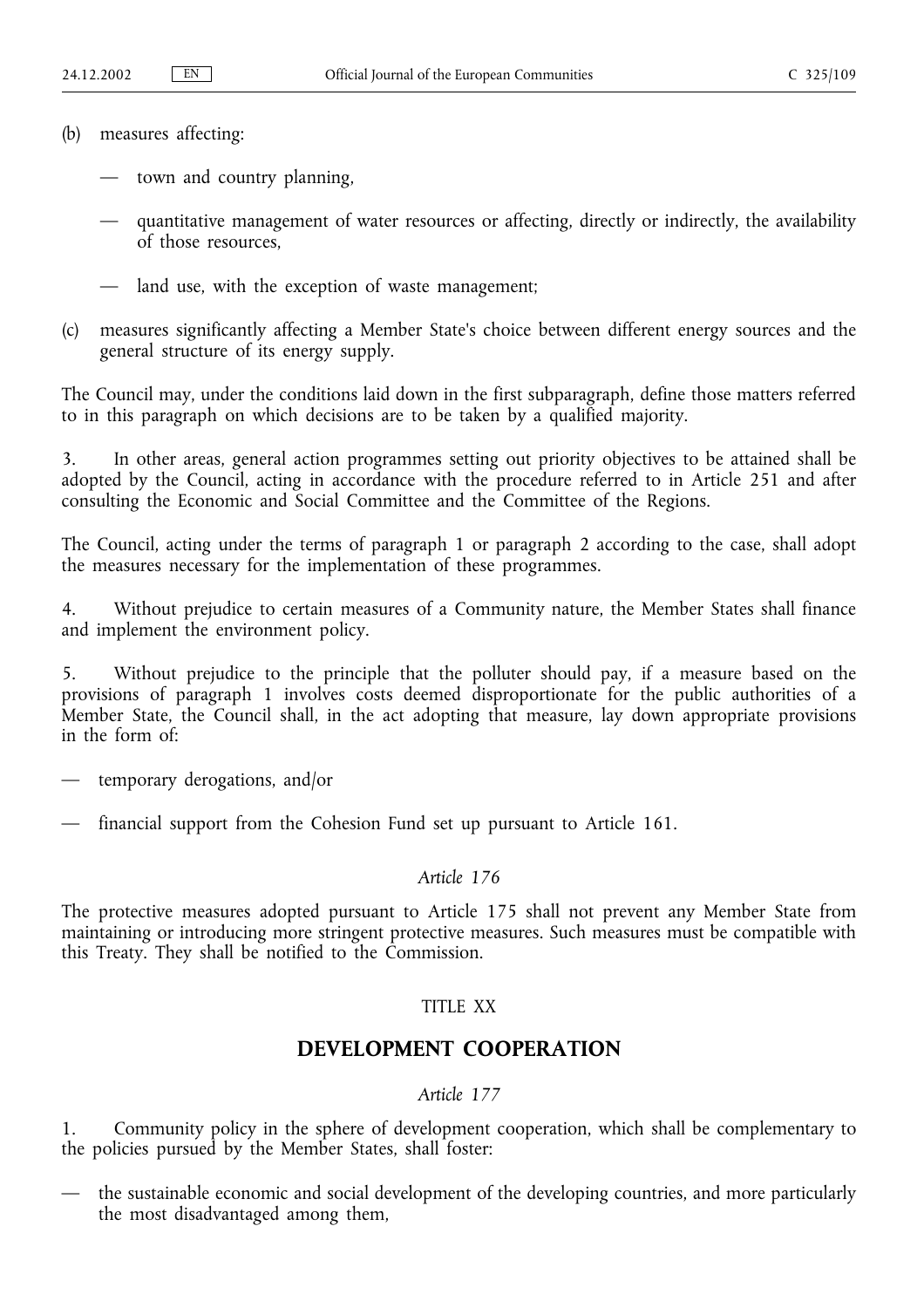the smooth and gradual integration of the developing countries into the world economy,

— the campaign against poverty in the developing countries.

2. Community policy in this area shall contribute to the general objective of developing and consolidating democracy and the rule of law, and to that of respecting human rights and fundamental freedoms.

3. The Community and the Member States shall comply with the commitments and take account of the objectives they have approved in the context of the United Nations and other competent international organisations.

### *Article 178*

The Community shall take account of the objectives referred to in Article 177 in the policies that it implements which are likely to affect developing countries.

### *Article 179*

1. Without prejudice to the other provisions of this Treaty, the Council, acting in accordance with the procedure referred to in Article 251, shall adopt the measures necessary to further the objectives referred to in Article 177. Such measures may take the form of multiannual programmes.

2. The European Investment Bank shall contribute, under the terms laid down in its Statute, to the implementation of the measures referred to in paragraph 1.

3. The provisions of this Article shall not affect cooperation with the African, Caribbean and Pacific countries in the framework of the ACP-EC Convention.

### *Article 180*

1. The Community and the Member States shall coordinate their policies on development cooperation and shall consult each other on their aid programmes, including in international organisations and during international conferences. They may undertake joint action. Member States shall contribute if necessary to the implementation of Community aid programmes.

2. The Commission may take any useful initiative to promote the coordination referred to in paragraph 1.

### *Article 181*

Within their respective spheres of competence, the Community and the Member States shall cooperate with third countries and with the competent international organisations. The arrangements for Community cooperation may be the subject of agreements between the Community and the third parties concerned, which shall be negotiated and concluded in accordance with Article 300.

The previous paragraph shall be without prejudice to Member States' competence to negotiate in international bodies and to conclude international agreements.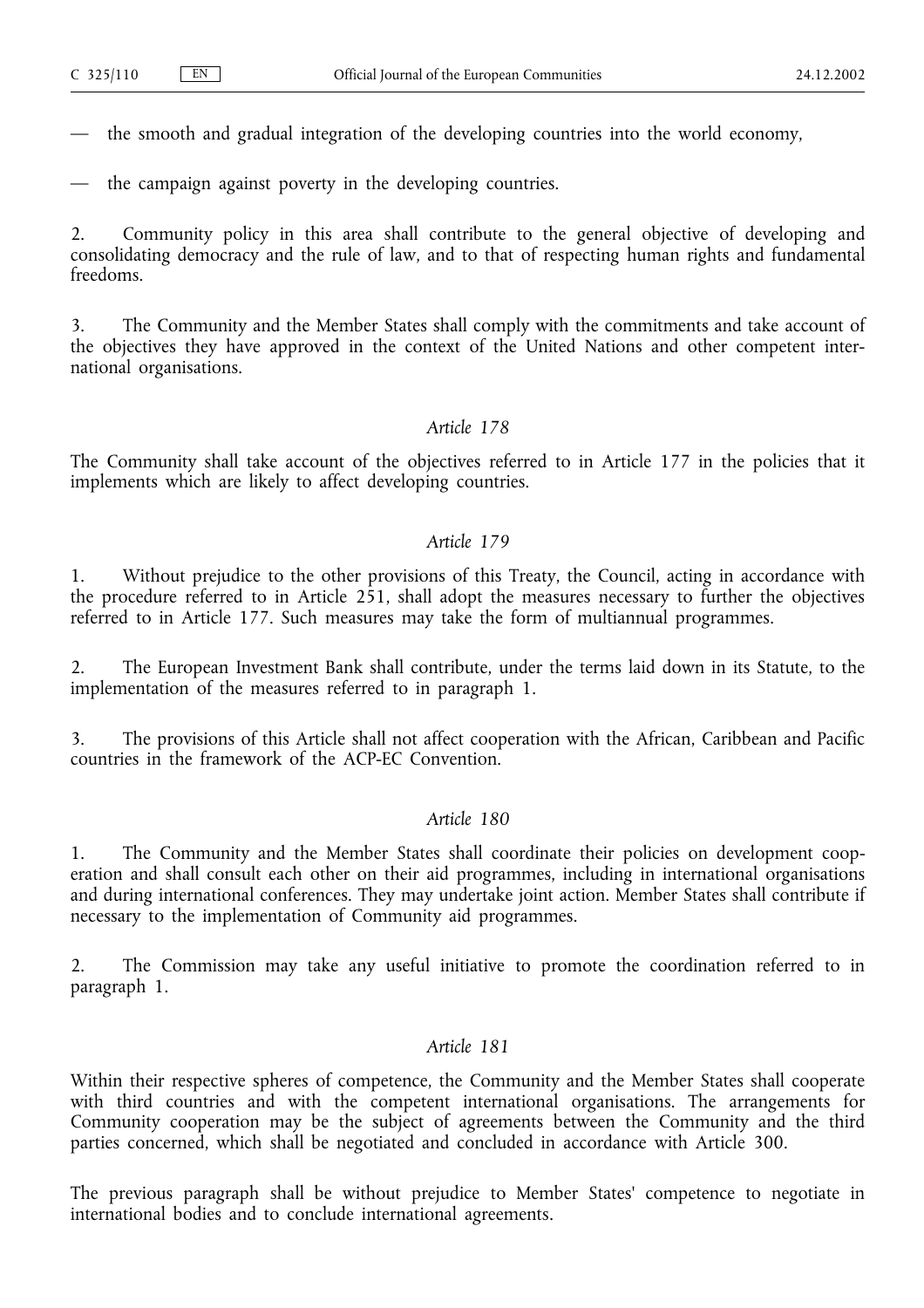## TITLE XXI (\*)

# **ECONOMIC, FINANCIAL AND TECHNICAL COOPERATION WITH THIRD COUNTRIES**

### *Article 181a*

1. Without prejudice to the other provisions of this Treaty, and in particular those of Title XX, the Community shall carry out, within its spheres of competence, economic, financial and technical cooperation measures with third countries. Such measures shall be complementary to those carried out by the Member States and consistent with the development policy of the Community.

Community policy in this area shall contribute to the general objective of developing and consolidating democracy and the rule of law, and to the objective of respecting human rights and fundamental freedoms.

2. The Council, acting by a qualified majority on a proposal from the Commission and after consulting the European Parliament, shall adopt the measures necessary for the implementation of paragraph 1. The Council shall act unanimously for the association agreements referred to in Article 310 and for the agreements to be concluded with the States which are candidates for accession to the Union.

3. Within their respective spheres of competence, the Community and the Member States shall cooperate with third countries and the competent international organisations. The arrangements for Community cooperation may be the subject of agreements between the Community and the third parties concerned, which shall be negotiated and concluded in accordance with Article 300.

The first subparagraph shall be without prejudice to the Member States' competence to negotiate in international bodies and to conclude international agreements.

# PART FOUR

# **ASSOCIATION OF THE OVERSEAS COUNTRIES AND TERRITORIES**

#### *Article 182*

The Member States agree to associate with the Community the non-European countries and territories which have special relations with Denmark, France, the Netherlands and the United Kingdom. These countries and territories (hereinafter called the 'countries and territories') are listed in Annex II to this Treaty.

The purpose of association shall be to promote the economic and social development of the countries and territories and to establish close economic relations between them and the Community as a whole.

In accordance with the principles set out in the preamble to this Treaty, association shall serve primarily to further the interests and prosperity of the inhabitants of these countries and territories in order to lead them to the economic, social and cultural development to which they aspire.

<sup>(\*)</sup> Title added by the Treaty of Nice.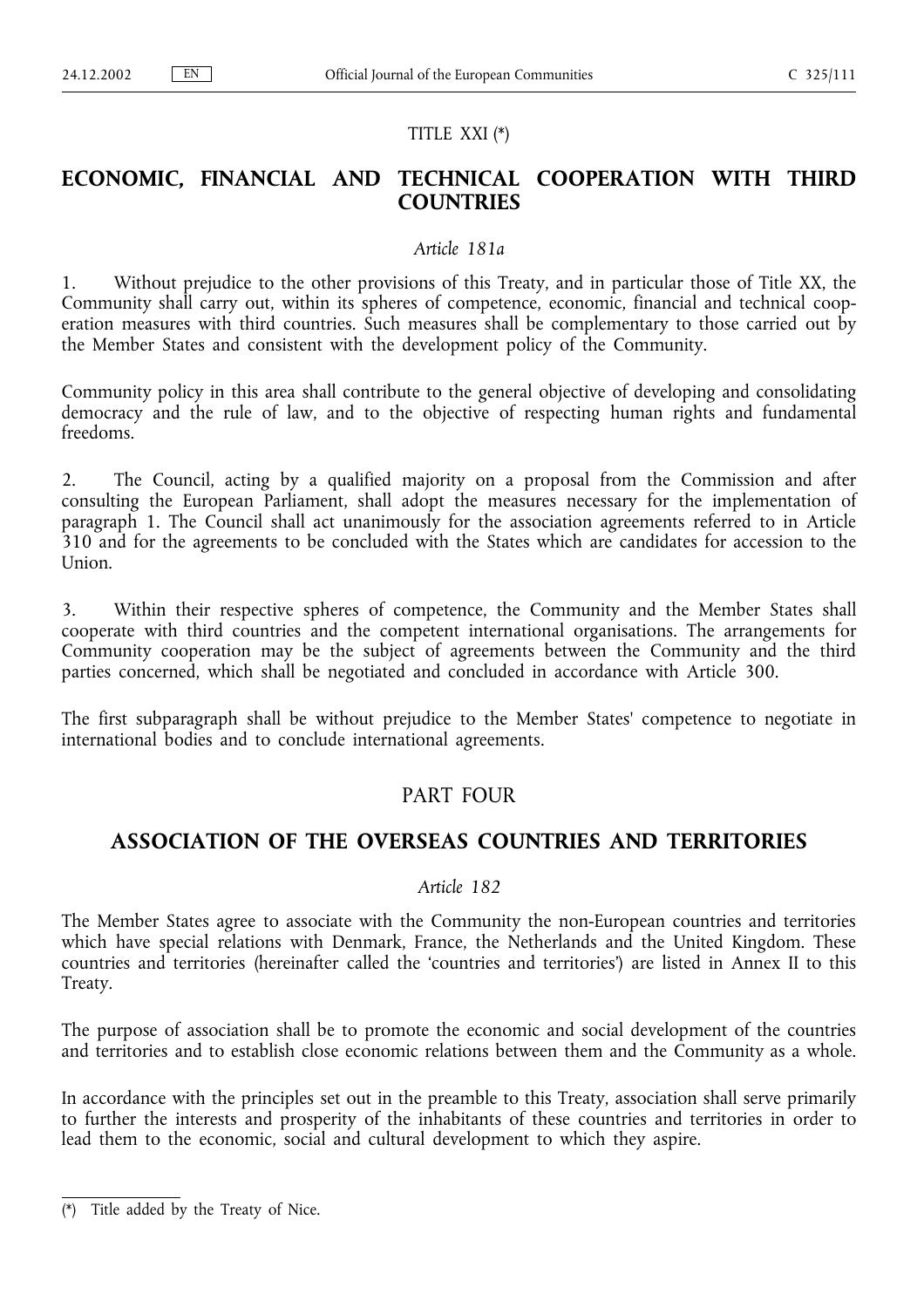Association shall have the following objectives.

- 1. Member States shall apply to their trade with the countries and territories the same treatment as they accord each other pursuant to this Treaty.
- 2. Each country or territory shall apply to its trade with Member States and with the other countries and territories the same treatment as that which it applies to the European State with which is has special relations.
- 3. The Member States shall contribute to the investments required for the progressive development of these countries and territories.
- 4. For investments financed by the Community, participation in tenders and supplies shall be open on equal terms to all natural and legal persons who are nationals of a Member State or of one of the countries and territories.
- 5. In relations between Member States and the countries and territories the right of establishment of nationals and companies or firms shall be regulated in accordance with the provisions and procedures laid down in the Chapter relating to the right of establishment and on a non-discriminatory basis, subject to any special provisions laid down pursuant to Article 187.

## *Article 184*

1. Customs duties on imports into the Member States of goods originating in the countries and territories shall be prohibited in conformity with the prohibition of customs duties between Member States in accordance with the provisions of this Treaty.

2. Customs duties on imports into each country or territory from Member States or from the other countries or territories shall be prohibited in accordance with the provisions of Article 25.

3. The countries and territories may, however, levy customs duties which meet the needs of their development and industrialisation or produce revenue for their budgets.

The duties referred to in the preceding subparagraph may not exceed the level of those imposed on imports of products from the Member State with which each country or territory has special relations.

4. Paragraph 2 shall not apply to countries and territories which, by reason of the particular international obligations by which they are bound, already apply a non-discriminatory customs tariff.

5. The introduction of or any change in customs duties imposed on goods imported into the countries and territories shall not, either in law or in fact, give rise to any direct or indirect discrimination between imports from the various Member States.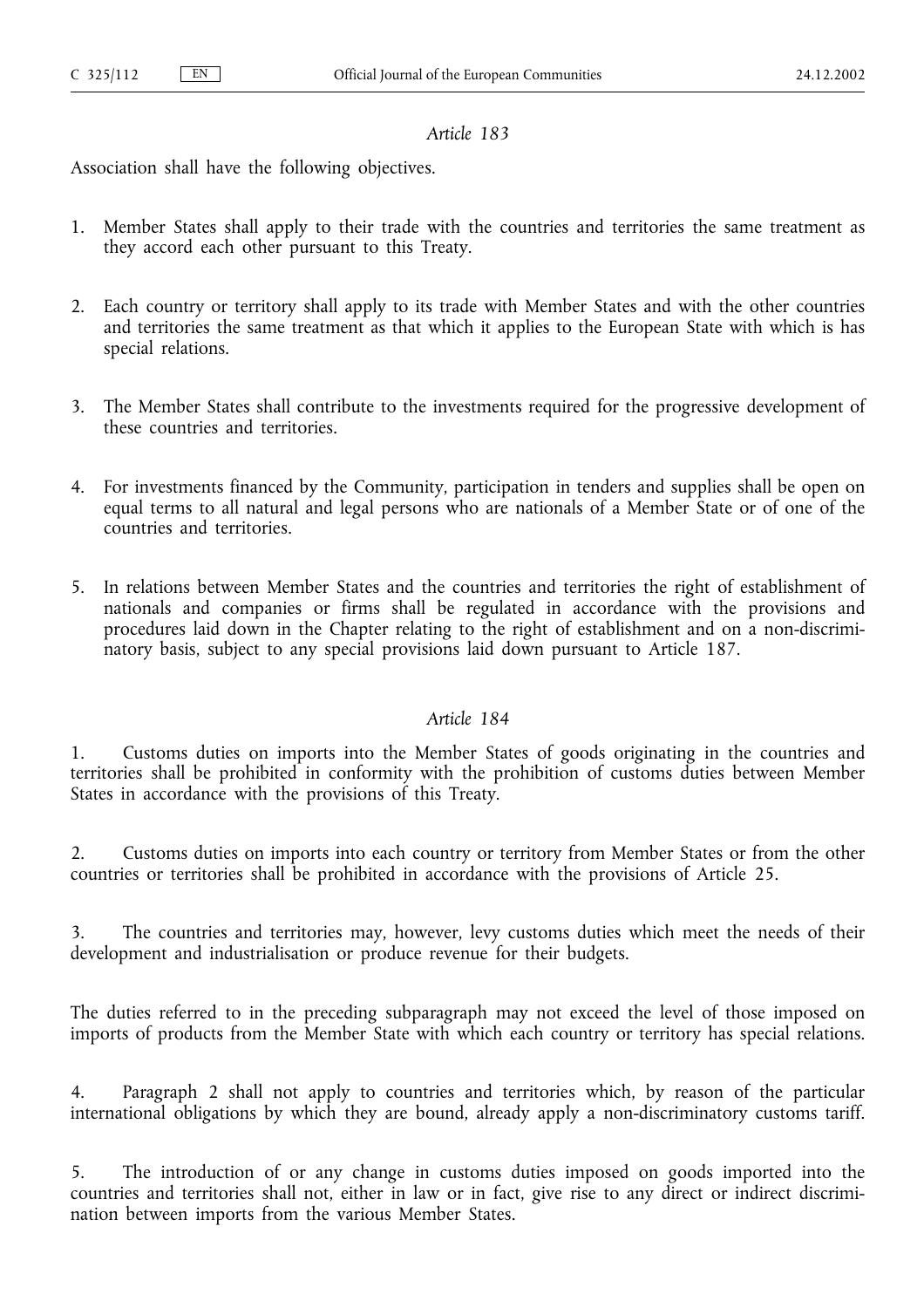If the level of the duties applicable to goods from a third country on entry into a country or territory is liable, when the provisions of Article 184(1) have been applied, to cause deflections of trade to the detriment of any Member State, the latter may request the Commission to propose to the other Member States the measures needed to remedy the situation.

## *Article 186*

Subject to the provisions relating to public health, public security or public policy, freedom of movement within Member States for workers from the countries and territories, and within the countries and territories for workers from Member States, shall be governed by agreements to be concluded subsequently with the unanimous approval of Member States.

# *Article 187*

The Council, acting unanimously, shall, on the basis of the experience acquired under the association of the countries and territories with the Community and of the principles set out in this Treaty, lay down provisions as regards the detailed rules and the procedure for the association of the countries and territories with the Community.

#### *Article 188*

The provisions of Articles 182 to 187 shall apply to Greenland, subject to the specific provisions for Greenland set out in the Protocol on special arrangements for Greenland, annexed to this Treaty.

## PART FIVE

# **INSTITUTIONS OF THE COMMUNITY**

# TITLE I

# **PROVISIONS GOVERNING THE INSTITUTIONS**

#### *CHAPTER 1*

# THE INSTITUTIONS

#### SECTION 1

#### **THE EUROPEAN PARLIAMENT**

*Article 189 (\*)*

The European Parliament, which shall consist of representatives of the peoples of the States brought together in the Community, shall exercise the powers conferred upon it by this Treaty.

The number of Members of the European Parliament shall not exceed 732.

<sup>(\*)</sup> Article amended by the Treaty of Nice.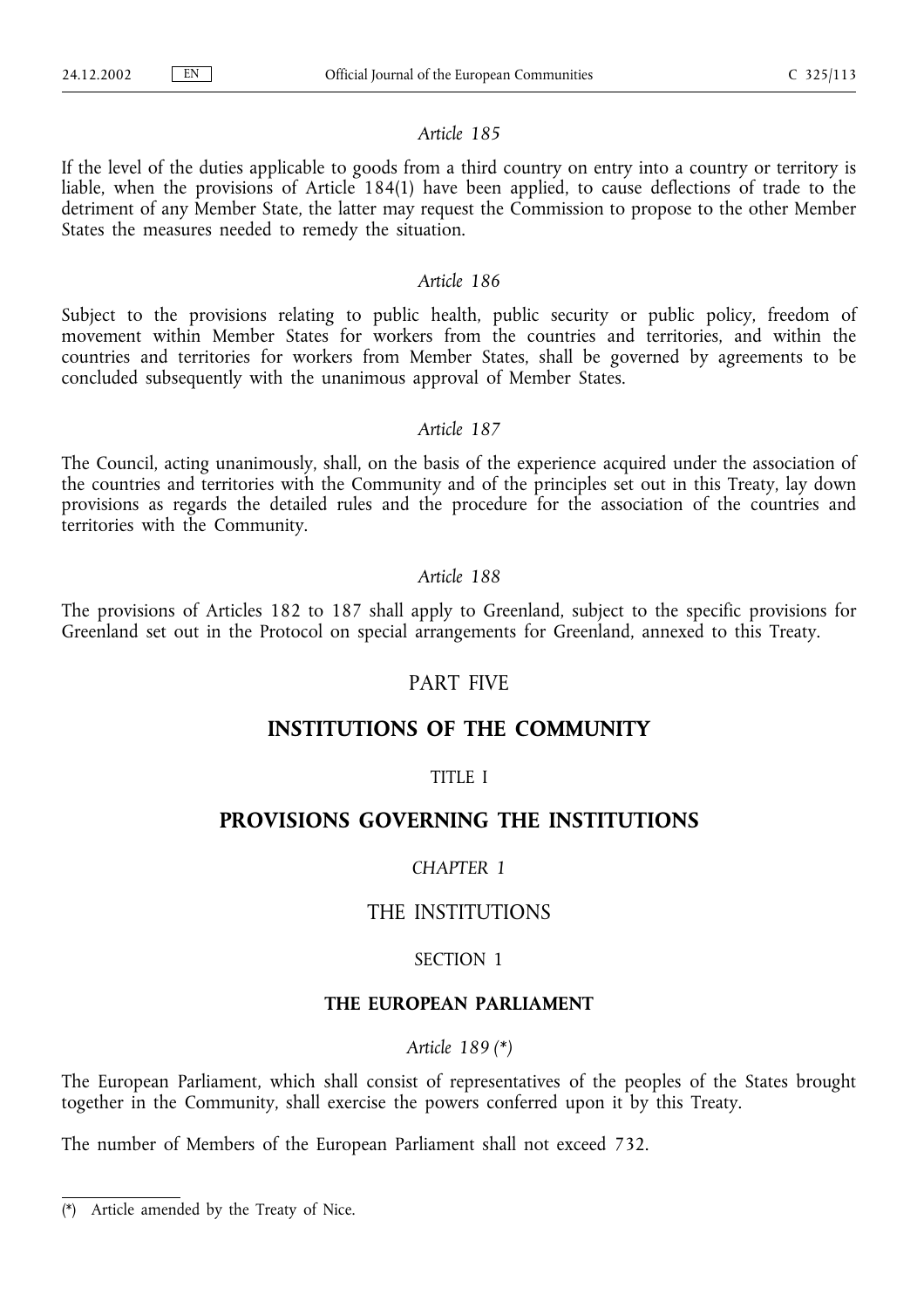# *Article 190 (\*)*

1. The representatives in the European Parliament of the peoples of the States brought together in the Community shall be elected by direct universal suffrage.

2. (\*\*) The number of representatives elected in each Member State shall be as follows:

| Belgium        | 25  |
|----------------|-----|
| Denmark        | 16  |
| Germany        | 99  |
| Greece         | 25  |
| Spain          | 64  |
| France         | 87  |
| Ireland        | 15  |
| Italy          | 87  |
| Luxembourg     | 6   |
| Netherlands    | 31  |
| Austria        | 21  |
| Portugal       | 25  |
| Finland        | 16  |
| Sweden         | 22  |
| United Kingdom | 87. |
|                |     |

In the event of amendments to this paragraph, the number of representatives elected in each Member State must ensure appropriate representation of the peoples of the States brought together in the Community.

3. Representatives shall be elected for a term of five years.

4. The European Parliament shall draw up a proposal for elections by direct universal suffrage in accordance with a uniform procedure in all Member States or in accordance with principles common to all Member States.

The Council shall, acting unanimously after obtaining the assent of the European Parliament, which shall act by a majority of its component members, lay down the appropriate provisions, which it shall recommend to Member States for adoption in accordance with their respective constitutional requirements.

5. The European Parliament, after seeking an opinion from the Commission and with the approval of the Council acting by a qualified majority, shall lay down the regulations and general conditions governing the performance of the duties of its Members. All rules or conditions relating to the taxation of Members or former Members shall require unanimity within the Council.

# *Article 191 (\*)*

Political parties at European level are important as a factor for integration within the Union. They contribute to forming a European awareness and to expressing the political will of the citizens of the Union.

<sup>(\*)</sup> Article amended by the Treaty of Nice.

<sup>(\*\*)</sup> This paragraph will be amended, on 1 January 2004, in accordance with the Protocol on the enlargement of the European Union (see the end of this publication).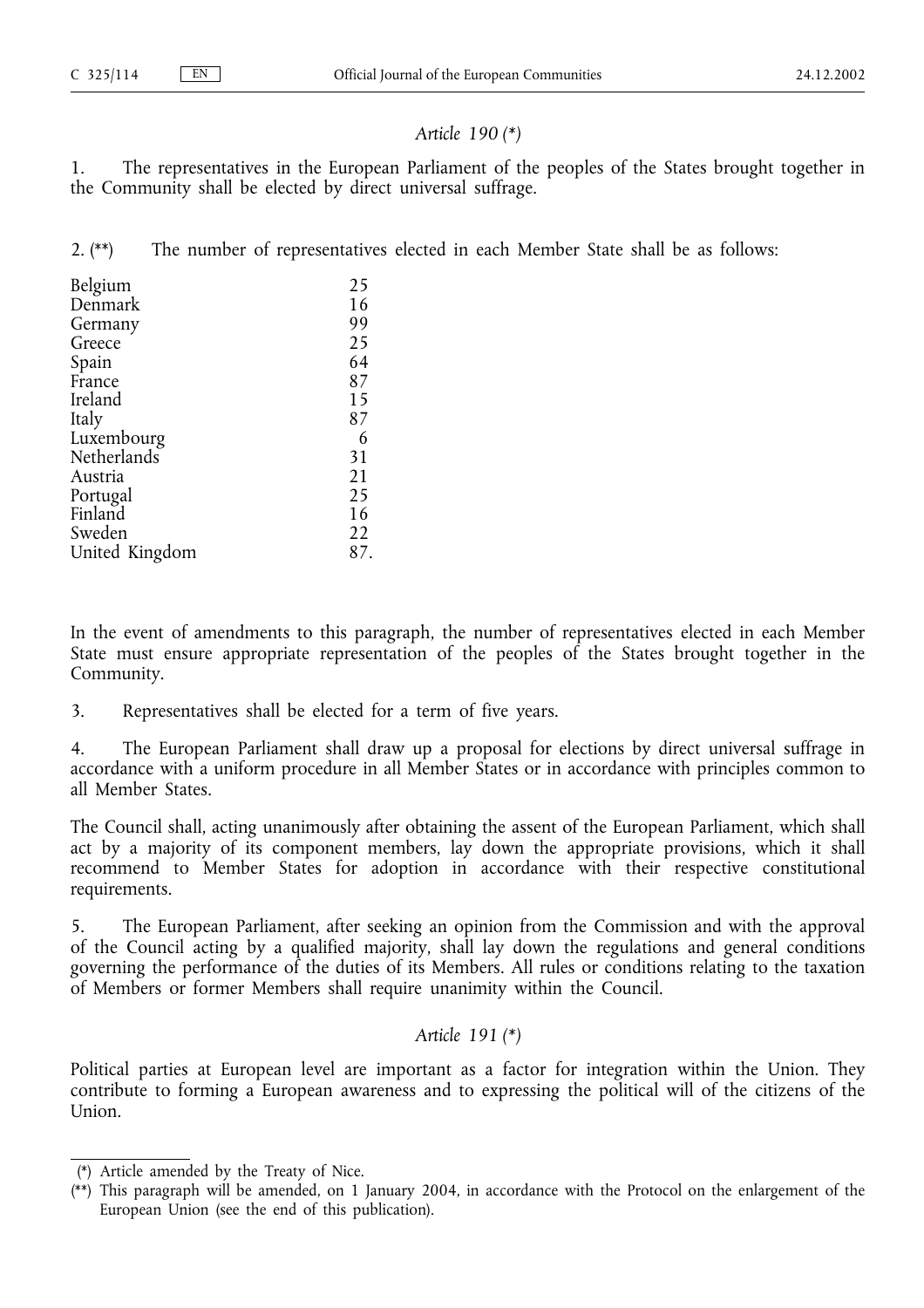The Council, acting in accordance with the procedure referred to in Article 251, shall lay down the regulations governing political parties at European level and in particular the rules regarding their funding.

#### *Article 192*

In so far as provided in this Treaty, the European Parliament shall participate in the process leading up to the adoption of Community acts by exercising its powers under the procedures laid down in Articles 251 and 252 and by giving its assent or delivering advisory opinions.

The European Parliament may, acting by a majority of its Members, request the Commission to submit any appropriate proposal on matters on which it considers that a Community act is required for the purpose of implementing this Treaty.

#### *Article 193*

In the course of its duties, the European Parliament may, at the request of a quarter of its Members, set up a temporary Committee of Inquiry to investigate, without prejudice to the powers conferred by this Treaty on other institutions or bodies, alleged contraventions or maladministration in the implementation of Community law, except where the alleged facts are being examined before a court and while the case is still subject to legal proceedings.

The temporary Committee of Inquiry shall cease to exist on the submission of its report.

The detailed provisions governing the exercise of the right of inquiry shall be determined by common accord of the European Parliament, the Council and the Commission.

## *Article 194*

Any citizen of the Union, and any natural or legal person residing or having its registered office in a Member State, shall have the right to address, individually or in association with other citizens or persons, a petition to the European Parliament on a matter which comes within the Community's fields of activity and which affects him, her or it directly.

#### *Article 195*

1. The European Parliament shall appoint an Ombudsman empowered to receive complaints from any citizen of the Union or any natural or legal person residing or having its registered office in a Member State concerning instances of maladministration in the activities of the Community institutions or bodies, with the exception of the Court of Justice and the Court of First Instance acting in their judicial role.

In accordance with his duties, the Ombudsman shall conduct inquiries for which he finds grounds, either on his own initiative or on the basis of complaints submitted to him direct or through a Member of the European Parliament, except where the alleged facts are or have been the subject of legal proceedings. Where the Ombudsman establishes an instance of maladministration, he shall refer the matter to the institution concerned, which shall have a period of three months in which to inform him of its views. The Ombudsman shall then forward a report to the European Parliament and the institution concerned. The person lodging the complaint shall be informed of the outcome of such inquiries.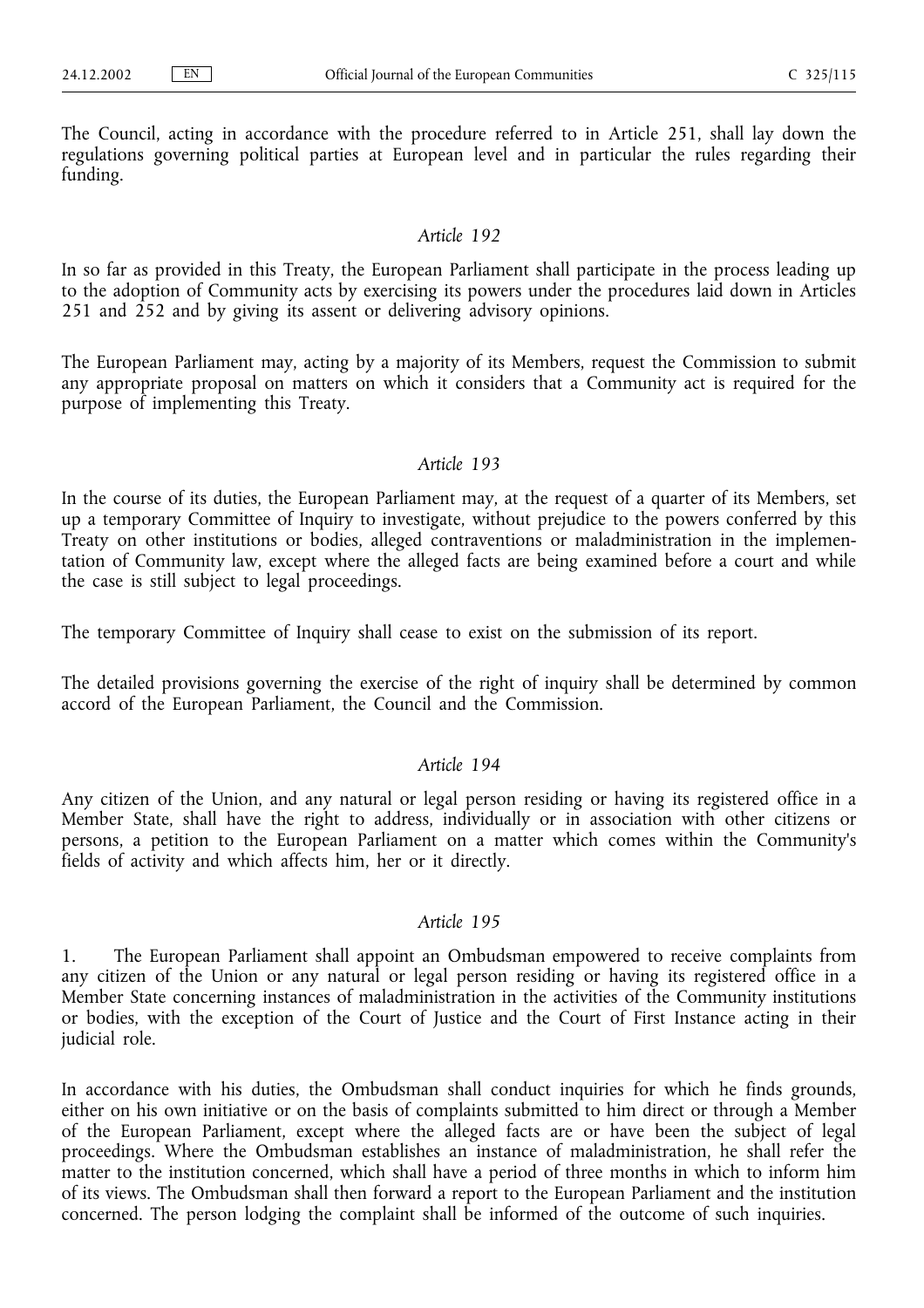The Ombudsman shall submit an annual report to the European Parliament on the outcome of his inquiries.

2. The Ombudsman shall be appointed after each election of the European Parliament for the duration of its term of office. The Ombudsman shall be eligible for reappointment.

The Ombudsman may be dismissed by the Court of Justice at the request of the European Parliament if he no longer fulfils the conditions required for the performance of his duties or if he is guilty of serious misconduct.

3. The Ombudsman shall be completely independent in the performance of his duties. In the performance of those duties he shall neither seek nor take instructions from any body. The Ombudsman may not, during his term of office, engage in any other occupation, whether gainful or not.

4. The European Parliament shall, after seeking an opinion from the Commission and with the approval of the Council acting by a qualified majority, lay down the regulations and general conditions governing the performance of the Ombudsman's duties.

#### *Article 196*

The European Parliament shall hold an annual session. It shall meet, without requiring to be convened, on the second Tuesday in March.

The European Parliament may meet in extraordinary session at the request of a majority of its Members or at the request of the Council or of the Commission.

## *Article 197*

The European Parliament shall elect its President and its officers from among its Members.

Members of the Commission may attend all meetings and shall, at their request, be heard on behalf of the Commission.

The Commission shall reply orally or in writing to questions put to it by the European Parliament or by its Members.

The Council shall be heard by the European Parliament in accordance with the conditions laid down by the Council in its Rules of Procedure.

## *Article 198*

Save as otherwise provided in this Treaty, the European Parliament shall act by an absolute majority of the votes cast.

The Rules of Procedure shall determine the quorum.

## *Article 199*

The European Parliament shall adopt its Rules of Procedure, acting by a majority of its Members.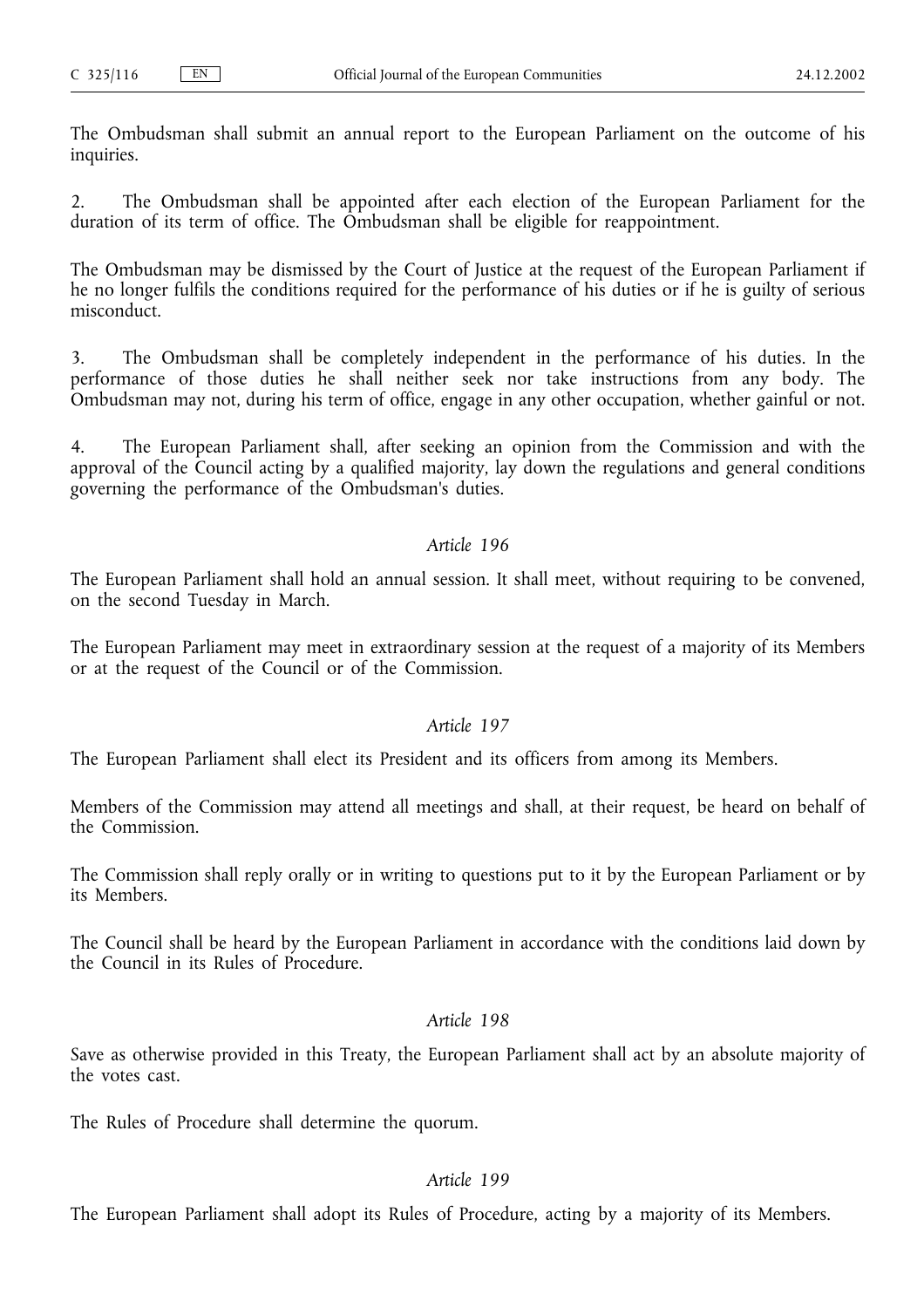The proceedings of the European Parliament shall be published in the manner laid down in its Rules of Procedure.

#### *Article 200*

The European Parliament shall discuss in open session the annual general report submitted to it by the Commission.

## *Article 201*

If a motion of censure on the activities of the Commission is tabled before it, the European Parliament shall not vote thereon until at least three days after the motion has been tabled and only by open vote.

If the motion of censure is carried by a two-thirds majority of the votes cast, representing a majority of the Members of the European Parliament, the Members of the Commission shall resign as a body. They shall continue to deal with current business until they are replaced in accordance with Article 214. In this case, the term of office of the Members of the Commission appointed to replace them shall expire on the date on which the term of office of the Members of the Commission obliged to resign as a body would have expired.

#### SECTION 2

#### **THE COUNCIL**

#### *Article 202*

To ensure that the objectives set out in this Treaty are attained the Council shall, in accordance with the provisions of this Treaty:

- ensure coordination of the general economic policies of the Member States,
- have power to take decisions,
- confer on the Commission, in the acts which the Council adopts, powers for the implementation of the rules which the Council lays down. The Council may impose certain requirements in respect of the exercise of these powers. The Council may also reserve the right, in specific cases, to exercise directly implementing powers itself. The procedures referred to above must be consonant with principles and rules to be laid down in advance by the Council, acting unanimously on a proposal from the Commission and after obtaining the opinion of the European Parliament.

### *Article 203*

The Council shall consist of a representative of each Member State at ministerial level, authorised to commit the government of that Member State.

The office of President shall be held in turn by each Member State in the Council for a term of six months in the order decided by the Council acting unanimously.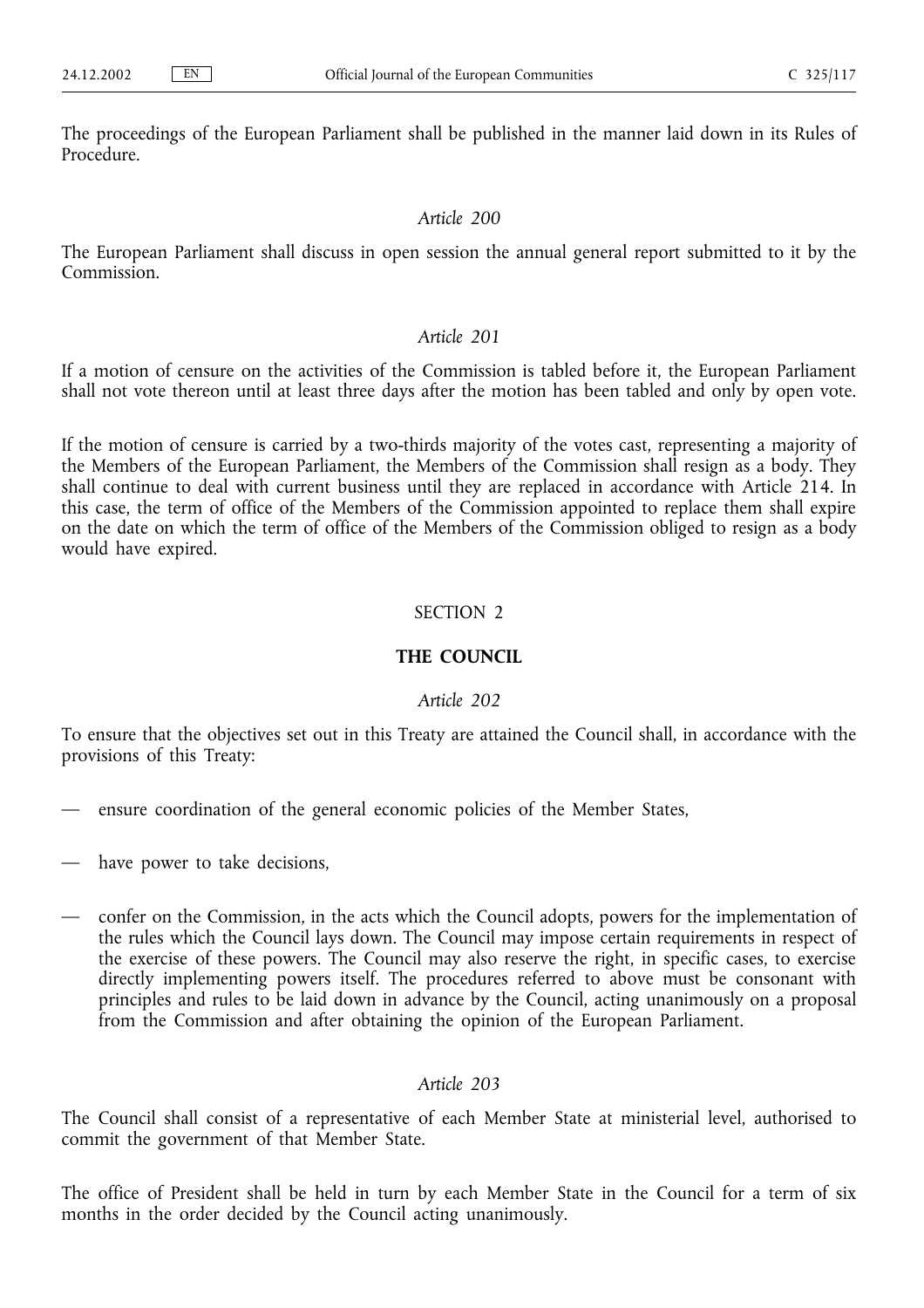The Council shall meet when convened by its President on his own initiative or at the request of one of its Members or of the Commission.

### *Article 205 (\*)*

1. Save as otherwise provided in this Treaty, the Council shall act by a majority of its Members.

2. Where the Council is required to act by a qualified majority, the votes of its Members shall be weighted as follows:

| Belgium        | $\frac{5}{3}$           |
|----------------|-------------------------|
| Denmark        |                         |
| Germany        | 10                      |
| Greece         | $\frac{5}{8}$           |
| Spain          |                         |
| France         | 10                      |
| Ireland        | $\overline{\mathbf{3}}$ |
| Italy          | 10                      |
| Luxembourg     |                         |
| Netherlands    | 2545                    |
| Austria        |                         |
| Portugal       |                         |
| Finland        |                         |
| Sweden         | $\overline{4}$          |
| United Kingdom |                         |
|                |                         |

For their adoption, acts of the Council shall require at least:

- 62 votes in favour where this Treaty requires them to be adopted on a proposal from the Commission,
- 62 votes in favour, cast by at least 10 members, in other cases.

3. Abstentions by Members present in person or represented shall not prevent the adoption by the Council of acts which require unanimity.

# *Article 206*

Where a vote is taken, any Member of the Council may also act on behalf of not more than one other member.

## *Article 207 (\*\*)*

1. A committee consisting of the Permanent Representatives of the Member States shall be responsible for preparing the work of the Council and for carrying out the tasks assigned to it by the Council. The Committee may adopt procedural decisions in cases provided for in the Council's Rules of Procedure.

<sup>(\*)</sup> This Article will be amended, on 1 January 2005, in accordance with the Protocol on the enlargement of the European Union (see the end of this publication).

<sup>(\*\*)</sup> Article amended by the Treaty of Nice.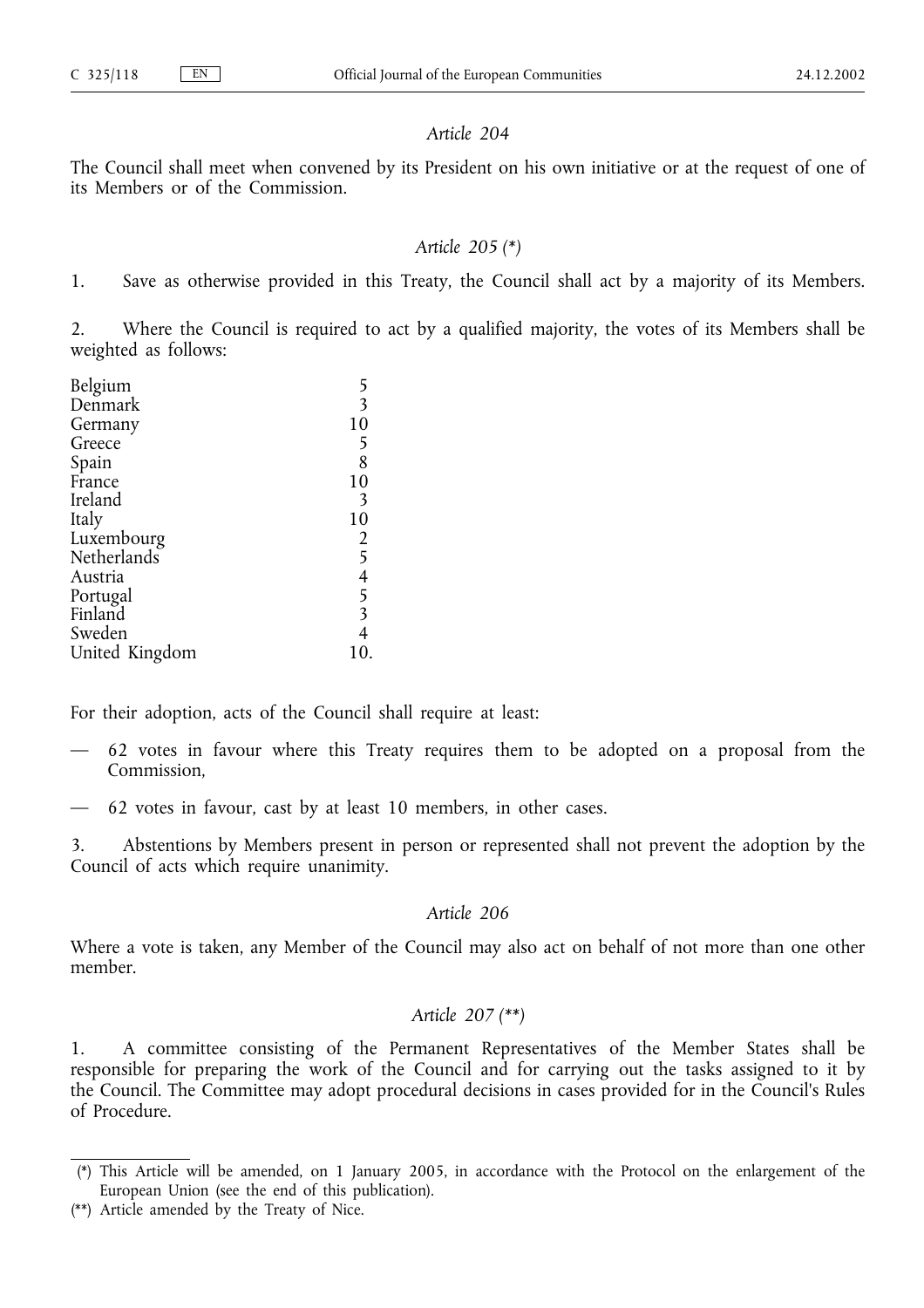2. The Council shall be assisted by a General Secretariat, under the responsibility of a Secretary-General, High Representative for the common foreign and security policy, who shall be assisted by a Deputy Secretary-General responsible for the running of the General Secretariat. The Secretary-General and the Deputy Secretary-General shall be appointed by the Council acting by a qualified majority.

The Council shall decide on the organisation of the General Secretariat.

3. The Council shall adopt its Rules of Procedure.

For the purpose of applying Article 255(3), the Council shall elaborate in these Rules the conditions under which the public shall have access to Council documents. For the purpose of this paragraph, the Council shall define the cases in which it is to be regarded as acting in its legislative capacity, with a view to allowing greater access to documents in those cases, while at the same time preserving the effectiveness of its decision-making process. In any event, when the Council acts in its legislative capacity, the results of votes and explanations of vote as well as statements in the minutes shall be made public.

#### *Article 208*

The Council may request the Commission to undertake any studies the Council considers desirable for the attainment of the common objectives, and to submit to it any appropriate proposals.

#### *Article 209*

The Council shall, after receiving an opinion from the Commission, determine the rules governing the committees provided for in this Treaty.

### *Article 210 (\*)*

The Council shall, acting by a qualified majority, determine the salaries, allowances and pensions of the President and Members of the Commission, and of the President, Judges, Advocates-General and Registrar of the Court of Justice and of the Members and Registrar of the Court of First Instance. It shall also, again by a qualified majority, determine any payment to be made instead of remuneration.

#### SECTION 3

# **THE COMMISSION**

#### *Article 211*

In order to ensure the proper functioning and development of the common market, the Commission shall:

— ensure that the provisions of this Treaty and the measures taken by the institutions pursuant thereto are applied,

<sup>(\*)</sup> Article amended by the Treaty of Nice.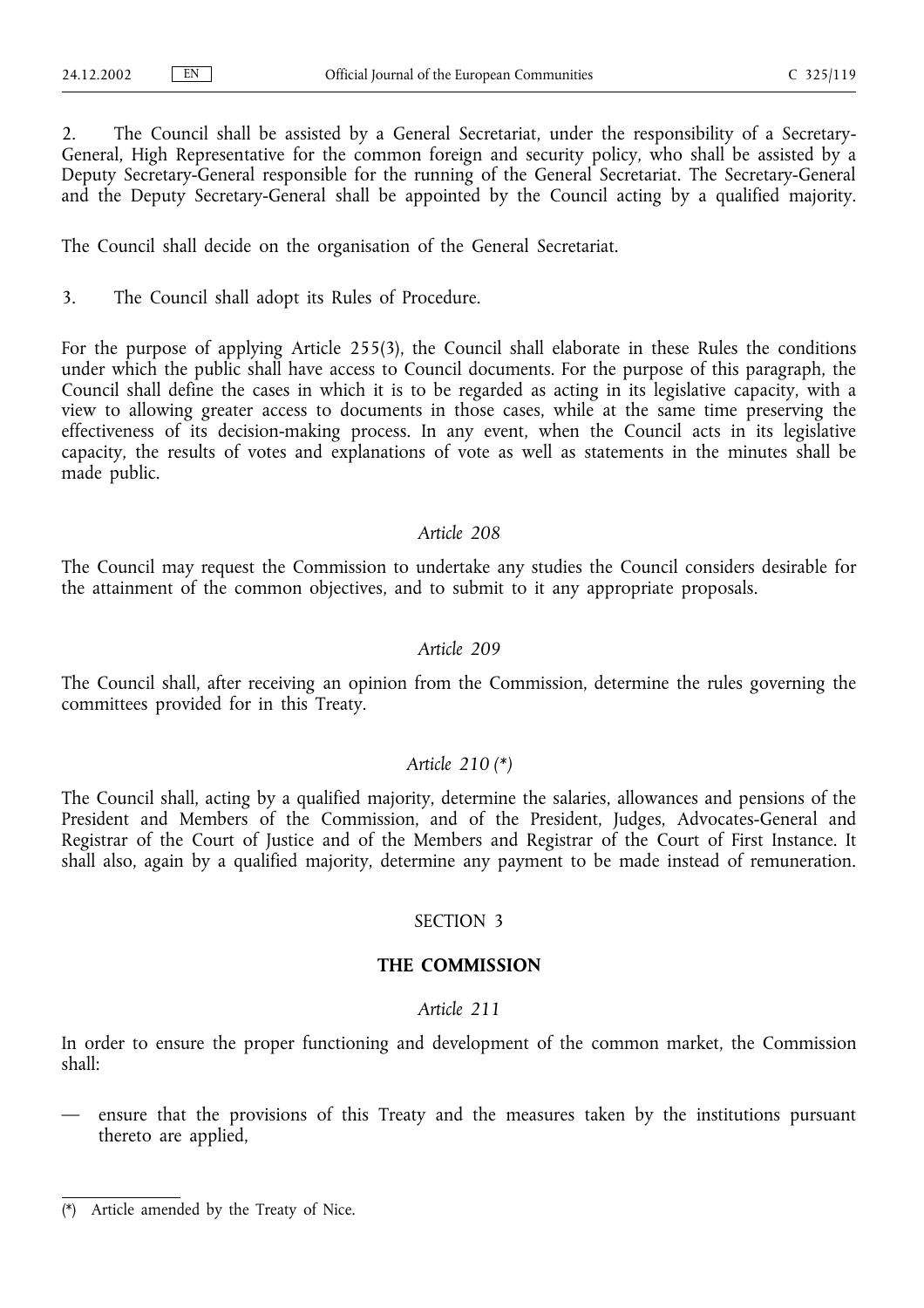- formulate recommendations or deliver opinions on matters dealt with in this Treaty, if it expressly so provides or if the Commission considers it necessary,
- have its own power of decision and participate in the shaping of measures taken by the Council and by the European Parliament in the manner provided for in this Treaty,
- exercise the powers conferred on it by the Council for the implementation of the rules laid down by the latter.

The Commission shall publish annually, not later than one month before the opening of the session of the European Parliament, a general report on the activities of the Community.

### *Article 213*

1. (\*) The Commission shall consist of 20 Members, who shall be chosen on the grounds of their general competence and whose independence is beyond doubt.

The number of Members of the Commission may be altered by the Council, acting unanimously.

Only nationals of Member States may be Members of the Commission.

The Commission must include at least one national of each of the Member States, but may not include more than two Members having the nationality of the same State.

2. The Members of the Commission shall, in the general interest of the Community, be completely independent in the performance of their duties.

In the performance of these duties, they shall neither seek nor take instructions from any government or from any other body. They shall refrain from any action incompatible with their duties. Each Member State undertakes to respect this principle and not to seek to influence the Members of the Commission in the performance of their tasks.

The Members of the Commission may not, during their term of office, engage in any other occupation, whether gainful or not. When entering upon their duties they shall give a solemn undertaking that, both during and after their term of office, they will respect the obligations arising therefrom and in particular their duty to behave with integrity and discretion as regards the acceptance, after they have ceased to hold office, of certain appointments or benefits. In the event of any breach of these obligations, the Court of Justice may, on application by the Council or the Commission, rule that the Member concerned be, according to the circumstances, either compulsorily retired in accordance with Article 216 or deprived of his right to a pension or other benefits in its stead.

<sup>(\*)</sup> This paragraph will be amended, on 1 January 2005, and thereafter when the Union comprises 27 Member States in accordance with the Protocol on the enlargement of the European Union (see the end of this publication).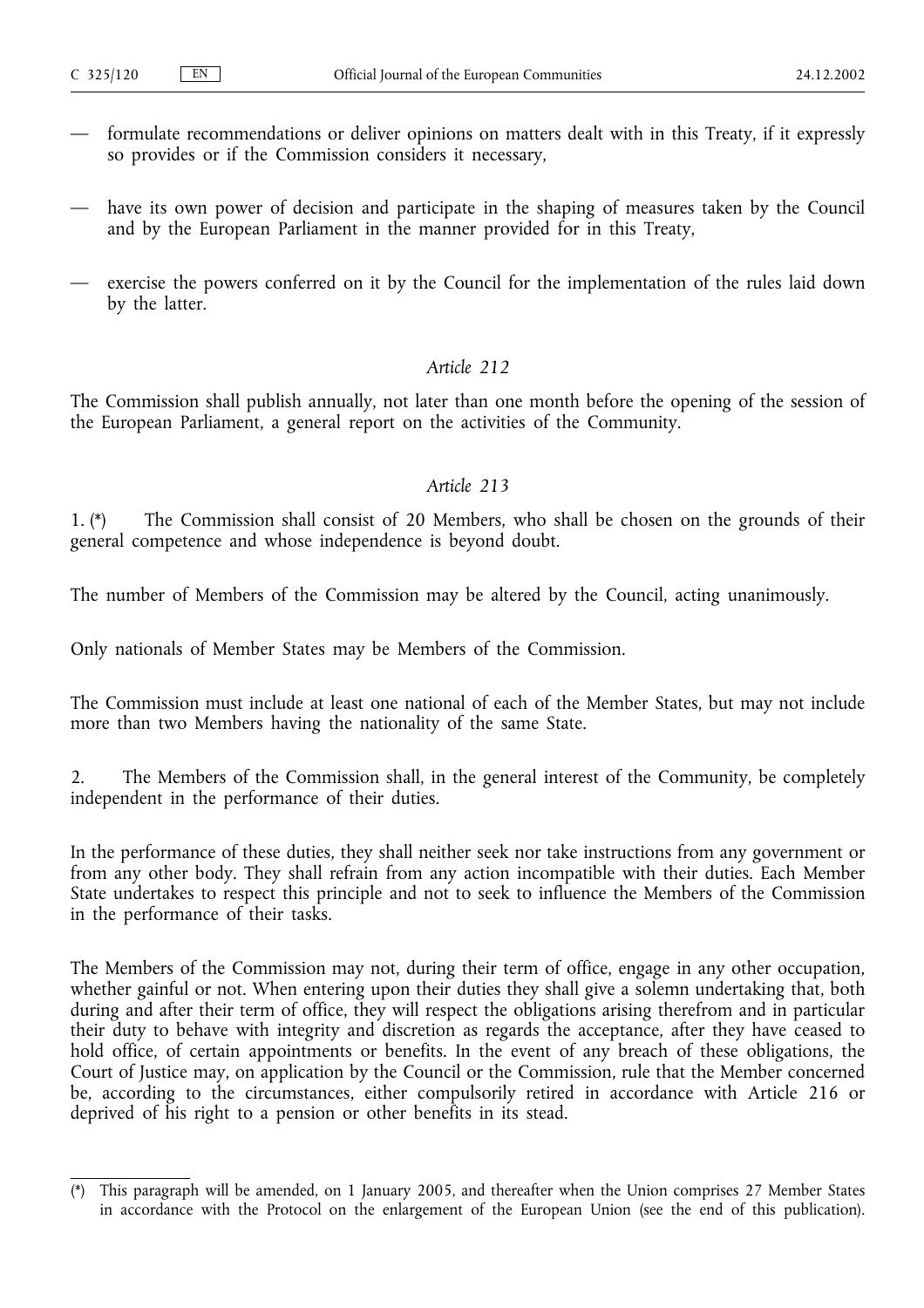# *Article 214 (\*)*

1. The Members of the Commission shall be appointed, in accordance with the procedure referred to in paragraph 2, for a period of five years, subject, if need be, to Article 201.

Their term of office shall be renewable.

2. The Council, meeting in the composition of Heads of State or Government and acting by a qualified majority, shall nominate the person it intends to appoint as President of the Commission; the nomination shall be approved by the European Parliament.

The Council, acting by a qualified majority and by common accord with the nominee for President, shall adopt the list of the other persons whom it intends to appoint as Members of the Commission, drawn up in accordance with the proposals made by each Member State.

The President and the other Members of the Commission thus nominated shall be subject as a body to a vote of approval by the European Parliament. After approval by the European Parliament, the President and the other Members of the Commission shall be appointed by the Council, acting by a qualified majority.

# *Article 215 (\*)*

Apart from normal replacement, or death, the duties of a Member of the Commission shall end when he resigns or is compulsorily retired.

A vacancy caused by resignation, compulsory retirement or death shall be filled for the remainder of the Member's term of office by a new Member appointed by the Council, acting by a qualified majority. The Council may, acting unanimously, decide that such a vacancy need not be filled.

In the event of resignation, compulsory retirement or death, the President shall be replaced for the remainder of his term of office. The procedure laid down in Article 214(2) shall be applicable for the replacement of the President.

Save in the case of compulsory retirement under Article 216, Members of the Commission shall remain in office until they have been replaced or until the Council has decided that the vacancy need not be filled, as provided for in the second paragraph of this Article.

# *Article 216*

If any Member of the Commission no longer fulfils the conditions required for the performance of his duties or if he has been guilty of serious misconduct, the Court of Justice may, on application by the Council or the Commission, compulsorily retire him.

# *Article 217 (\*)*

1. The Commission shall work under the political guidance of its President, who shall decide on its internal organisation in order to ensure that it acts consistently, efficiently and on the basis of collegiality.

<sup>(\*)</sup> Article amended by the Treaty of Nice.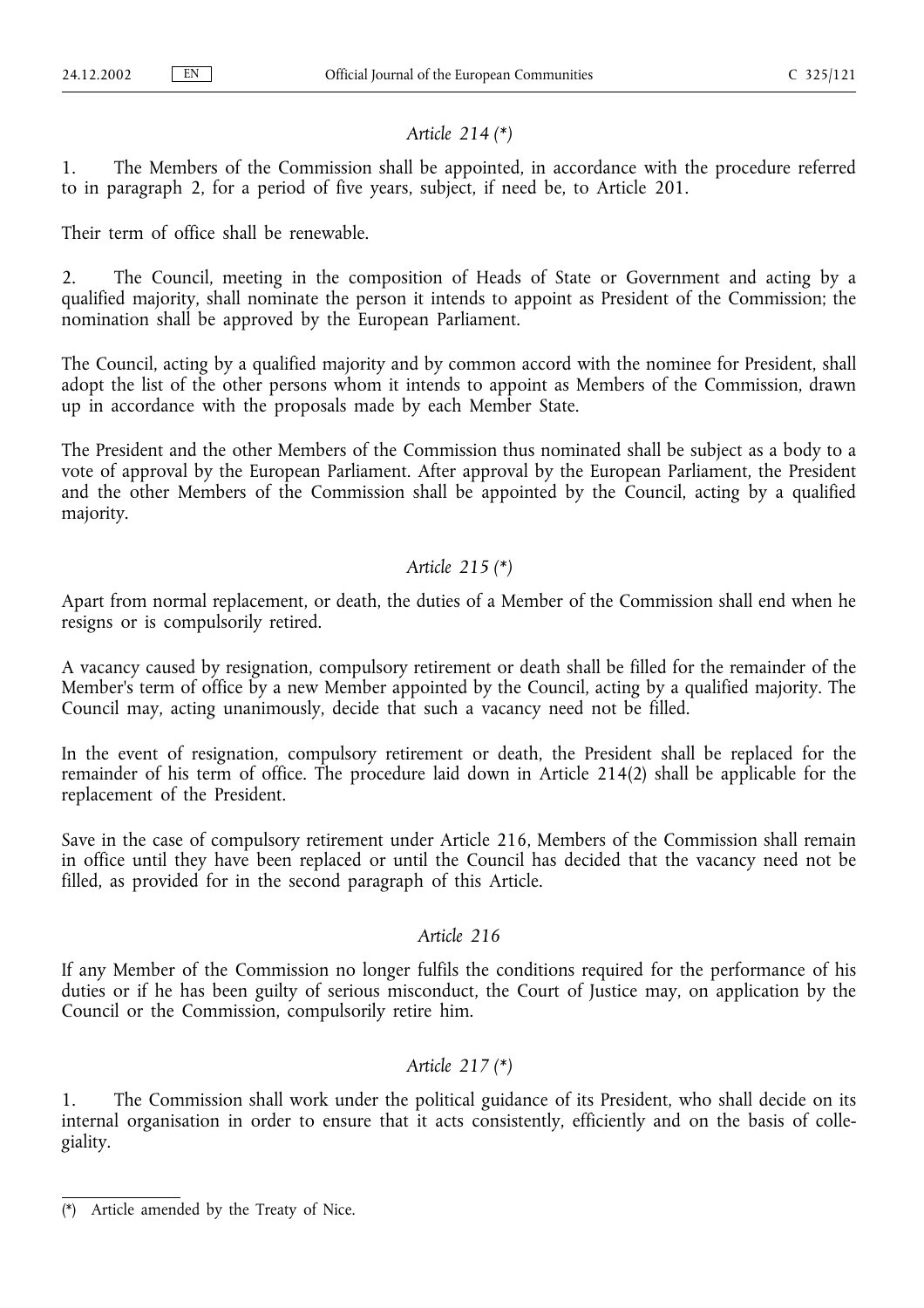2. The responsibilities incumbent upon the Commission shall be structured and allocated among its Members by its President. The President may reshuffle the allocation of those responsibilities during the Commission's term of office. The Members of the Commission shall carry out the duties devolved upon them by the President under his authority.

3. After obtaining the approval of the College, the President shall appoint Vice-Presidents from among its Members.

4. A Member of the Commission shall resign if the President so requests, after obtaining the approval of the College.

#### *Article 218*

1. The Council and the Commission shall consult each other and shall settle by common accord their methods of cooperation.

2. The Commission shall adopt its Rules of Procedure so as to ensure that both it and its departments operate in accordance with the provisions of this Treaty. It shall ensure that these Rules are published.

# *Article 219 (\*)*

The Commission shall act by a majority of the number of Members provided for in Article 213.

A meeting of the Commission shall be valid only if the number of Members laid down in its Rules of Procedure is present.

#### SECTION 4

## **THE COURT OF JUSTICE**

#### *Article 220 (\*)*

The Court of Justice and the Court of First Instance, each within its jurisdiction, shall ensure that in the interpretation and application of this Treaty the law is observed.

In addition, judicial panels may be attached to the Court of First Instance under the conditions laid down in Article 225a in order to exercise, in certain specific areas, the judicial competence laid down in this Treaty.

#### *Article 221 (\*)*

The Court of Justice shall consist of one judge per Member State.

The Court of Justice shall sit in chambers or in a Grand Chamber, in accordance with the rules laid down for that purpose in the Statute of the Court of Justice.

When provided for in the Statute, the Court of Justice may also sit as a full Court.

<sup>(\*)</sup> Article amended by the Treaty of Nice.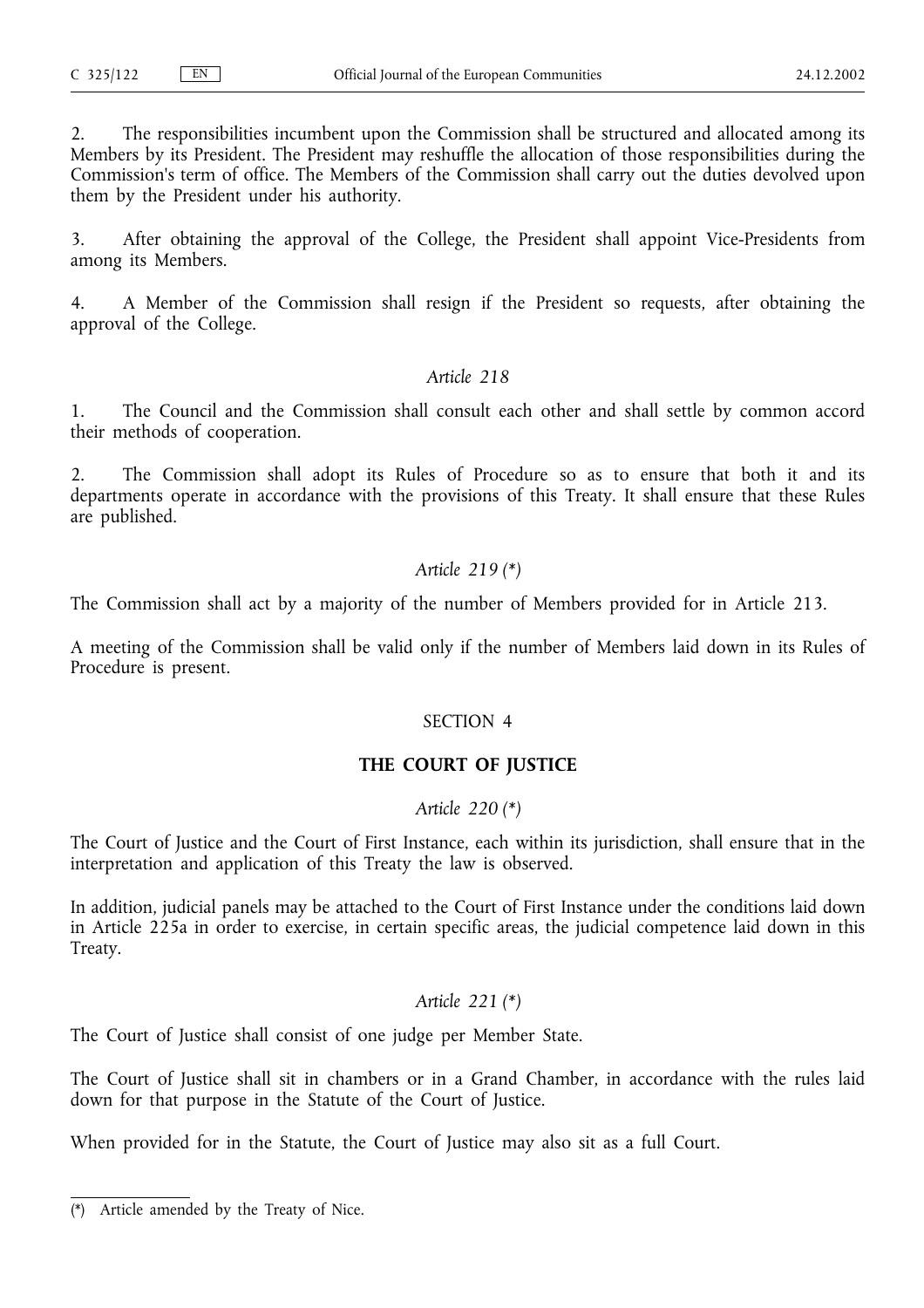# *Article 222 (\*)*

The Court of Justice shall be assisted by eight Advocates-General. Should the Court of Justice so request, the Council, acting unanimously, may increase the number of Advocates-General.

It shall be the duty of the Advocate-General, acting with complete impartiality and independence, to make, in open court, reasoned submissions on cases which, in accordance with the Statute of the Court of Justice, require his involvement.

# *Article 223 (\*)*

The Judges and Advocates-General of the Court of Justice shall be chosen from persons whose independence is beyond doubt and who possess the qualifications required for appointment to the highest judicial offices in their respective countries or who are jurisconsults of recognised competence; they shall be appointed by common accord of the governments of the Member States for a term of six years.

Every three years there shall be a partial replacement of the Judges and Advocates-General, in accordance with the conditions laid down in the Statute of the Court of Justice.

The Judges shall elect the President of the Court of Justice from among their number for a term of three years. He may be re-elected.

Retiring Judges and Advocates-General may be reappointed.

The Court of Justice shall appoint its Registrar and lay down the rules governing his service.

The Court of Justice shall establish its Rules of Procedure. Those Rules shall require the approval of the Council, acting by a qualified majority.

# *Article 224 (\*)*

The Court of First Instance shall comprise at least one judge per Member State. The number of Judges shall be determined by the Statute of the Court of Justice. The Statute may provide for the Court of First Instance to be assisted by Advocates-General.

The members of the Court of First Instance shall be chosen from persons whose independence is beyond doubt and who possess the ability required for appointment to high judicial office. They shall be appointed by common accord of the governments of the Member States for a term of six years. The membership shall be partially renewed every three years. Retiring members shall be eligible for reappointment.

The Judges shall elect the President of the Court of First Instance from among their number for a term of three years. He may be re-elected.

The Court of First Instance shall appoint its Registrar and lay down the rules governing his service.

The Court of First Instance shall establish its Rules of Procedure in agreement with the Court of Justice. Those Rules shall require the approval of the Council, acting by a qualified majority.

Unless the Statute of the Court of Justice provides otherwise, the provisions of this Treaty relating to the Court of Justice shall apply to the Court of First Instance.

<sup>(\*)</sup> Article amended by the Treaty of Nice.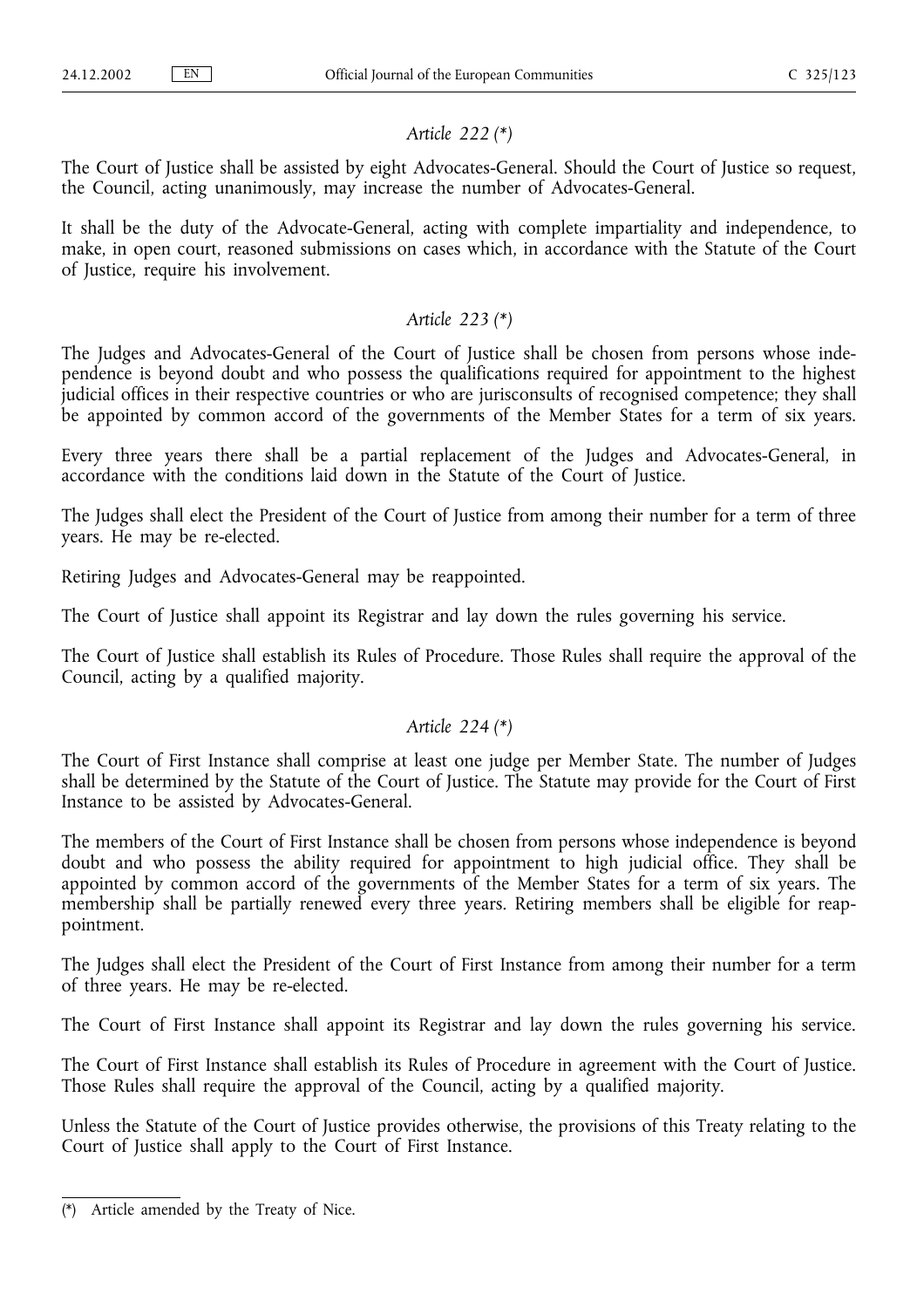## *Article 225 (\*)*

1. The Court of First Instance shall have jurisdiction to hear and determine at first instance actions or proceedings referred to in Articles 230, 232, 235, 236 and 238, with the exception of those assigned to a judicial panel and those reserved in the Statute for the Court of Justice. The Statute may provide for the Court of First Instance to have jurisdiction for other classes of action or proceeding.

Decisions given by the Court of First Instance under this paragraph may be subject to a right of appeal to the Court of Justice on points of law only, under the conditions and within the limits laid down by the Statute.

2. The Court of First Instance shall have jurisdiction to hear and determine actions or proceedings brought against decisions of the judicial panels set up under Article 225a.

Decisions given by the Court of First Instance under this paragraph may exceptionally be subject to review by the Court of Justice, under the conditions and within the limits laid down by the Statute, where there is a serious risk of the unity or consistency of Community law being affected.

3. The Court of First Instance shall have jurisdiction to hear and determine questions referred for a preliminary ruling under Article 234, in specific areas laid down by the Statute.

Where the Court of First Instance considers that the case requires a decision of principle likely to affect the unity or consistency of Community law, it may refer the case to the Court of Justice for a ruling.

Decisions given by the Court of First Instance on questions referred for a preliminary ruling may exceptionally be subject to review by the Court of Justice, under the conditions and within the limits laid down by the Statute, where there is a serious risk of the unity or consistency of Community law being affected.

# *Article 225a (\*\*)*

The Council, acting unanimously on a proposal from the Commission and after consulting the European Parliament and the Court of Justice or at the request of the Court of Justice and after consulting the European Parliament and the Commission, may create judicial panels to hear and determine at first instance certain classes of action or proceeding brought in specific areas.

The decision establishing a judicial panel shall lay down the rules on the organisation of the panel and the extent of the jurisdiction conferred upon it.

Decisions given by judicial panels may be subject to a right of appeal on points of law only or, when provided for in the decision establishing the panel, a right of appeal also on matters of fact, before the Court of First Instance.

<sup>(\*)</sup> Article amended by the Treaty of Nice.

<sup>(\*\*)</sup> Article inserted by the Treaty of Nice.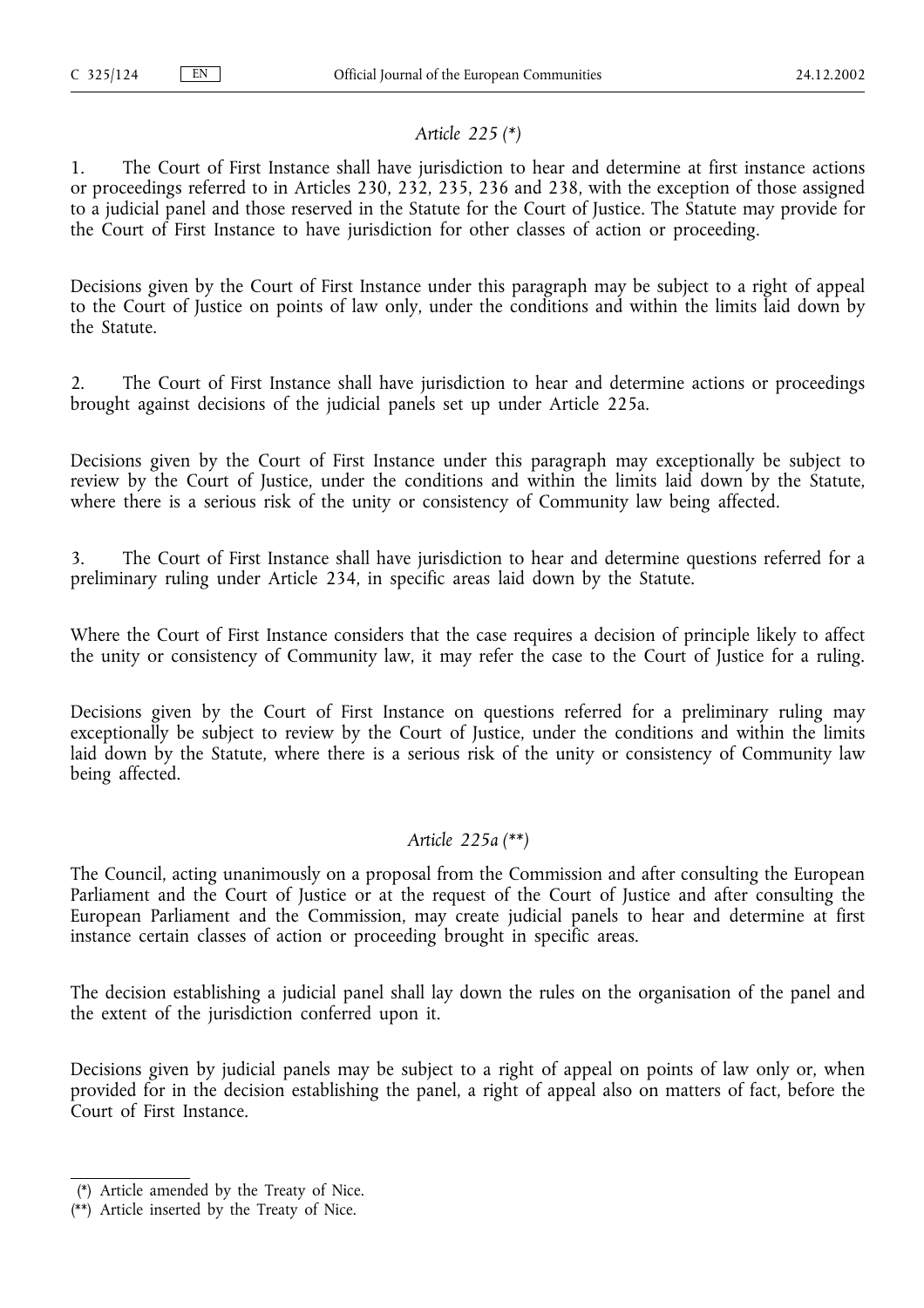The members of the judicial panels shall be chosen from persons whose independence is beyond doubt and who possess the ability required for appointment to judicial office. They shall be appointed by the Council, acting unanimously.

The judicial panels shall establish their Rules of Procedure in agreement with the Court of Justice. Those Rules shall require the approval of the Council, acting by a qualified majority.

Unless the decision establishing the judicial panel provides otherwise, the provisions of this Treaty relating to the Court of Justice and the provisions of the Statute of the Court of Justice shall apply to the judicial panels.

# *Article 226*

If the Commission considers that a Member State has failed to fulfil an obligation under this Treaty, it shall deliver a reasoned opinion on the matter after giving the State concerned the opportunity to submit its observations.

If the State concerned does not comply with the opinion within the period laid down by the Commission, the latter may bring the matter before the Court of Justice.

## *Article 227*

A Member State which considers that another Member State has failed to fulfil an obligation under this Treaty may bring the matter before the Court of Justice.

Before a Member State brings an action against another Member State for an alleged infringement of an obligation under this Treaty, it shall bring the matter before the Commission.

The Commission shall deliver a reasoned opinion after each of the States concerned has been given the opportunity to submit its own case and its observations on the other party's case both orally and in writing.

If the Commission has not delivered an opinion within three months of the date on which the matter was brought before it, the absence of such opinion shall not prevent the matter from being brought before the Court of Justice.

## *Article 228*

1. If the Court of Justice finds that a Member State has failed to fulfil an obligation under this Treaty, the State shall be required to take the necessary measures to comply with the judgment of the Court of Justice.

2. If the Commission considers that the Member State concerned has not taken such measures it shall, after giving that State the opportunity to submit its observations, issue a reasoned opinion specifying the points on which the Member State concerned has not complied with the judgment of the Court of Justice.

If the Member State concerned fails to take the necessary measures to comply with the Court's judgment within the time limit laid down by the Commission, the latter may bring the case before the Court of Justice. In so doing it shall specify the amount of the lump sum or penalty payment to be paid by the Member State concerned which it considers appropriate in the circumstances.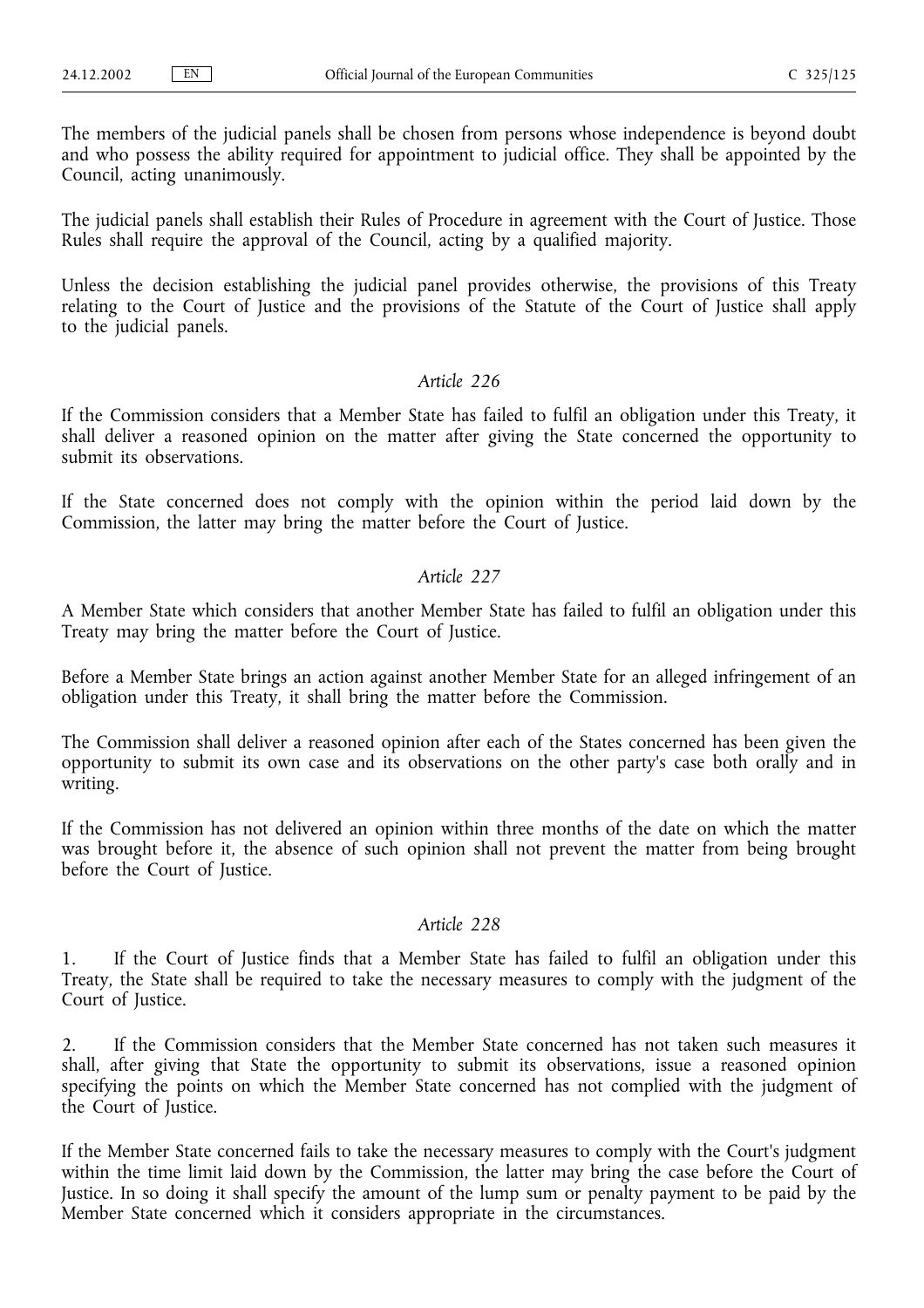If the Court of Justice finds that the Member State concerned has not complied with its judgment it may impose a lump sum or penalty payment on it.

This procedure shall be without prejudice to Article 227.

## *Article 229*

Regulations adopted jointly by the European Parliament and the Council, and by the Council, pursuant to the provisions of this Treaty, may give the Court of Justice unlimited jurisdiction with regard to the penalties provided for in such regulations.

#### *Article 229a (\*)*

Without prejudice to the other provisions of this Treaty, the Council, acting unanimously on a proposal from the Commission and after consulting the European Parliament, may adopt provisions to confer jurisdiction, to the extent that it shall determine, on the Court of Justice in disputes relating to the application of acts adopted on the basis of this Treaty which create Community industrial property rights. The Council shall recommend those provisions to the Member States for adoption in accordance with their respective constitutional requirements.

### *Article 230 (\*\*)*

The Court of Justice shall review the legality of acts adopted jointly by the European Parliament and the Council, of acts of the Council, of the Commission and of the ECB, other than recommendations and opinions, and of acts of the European Parliament intended to produce legal effects vis-à-vis third parties.

It shall for this purpose have jurisdiction in actions brought by a Member State, the European Parliament, the Council or the Commission on grounds of lack of competence, infringement of an essential procedural requirement, infringement of this Treaty or of any rule of law relating to its application, or misuse of powers.

The Court of Justice shall have jurisdiction under the same conditions in actions brought by the Court of Auditors and by the ECB for the purpose of protecting their prerogatives.

Any natural or legal person may, under the same conditions, institute proceedings against a decision addressed to that person or against a decision which, although in the form of a regulation or a decision addressed to another person, is of direct and individual concern to the former.

The proceedings provided for in this article shall be instituted within two months of the publication of the measure, or of its notification to the plaintiff, or, in the absence thereof, of the day on which it came to the knowledge of the latter, as the case may be.

<sup>(\*)</sup> Article inserted by the Treaty of Nice.

<sup>(\*\*)</sup> Article amended by the Treaty of Nice.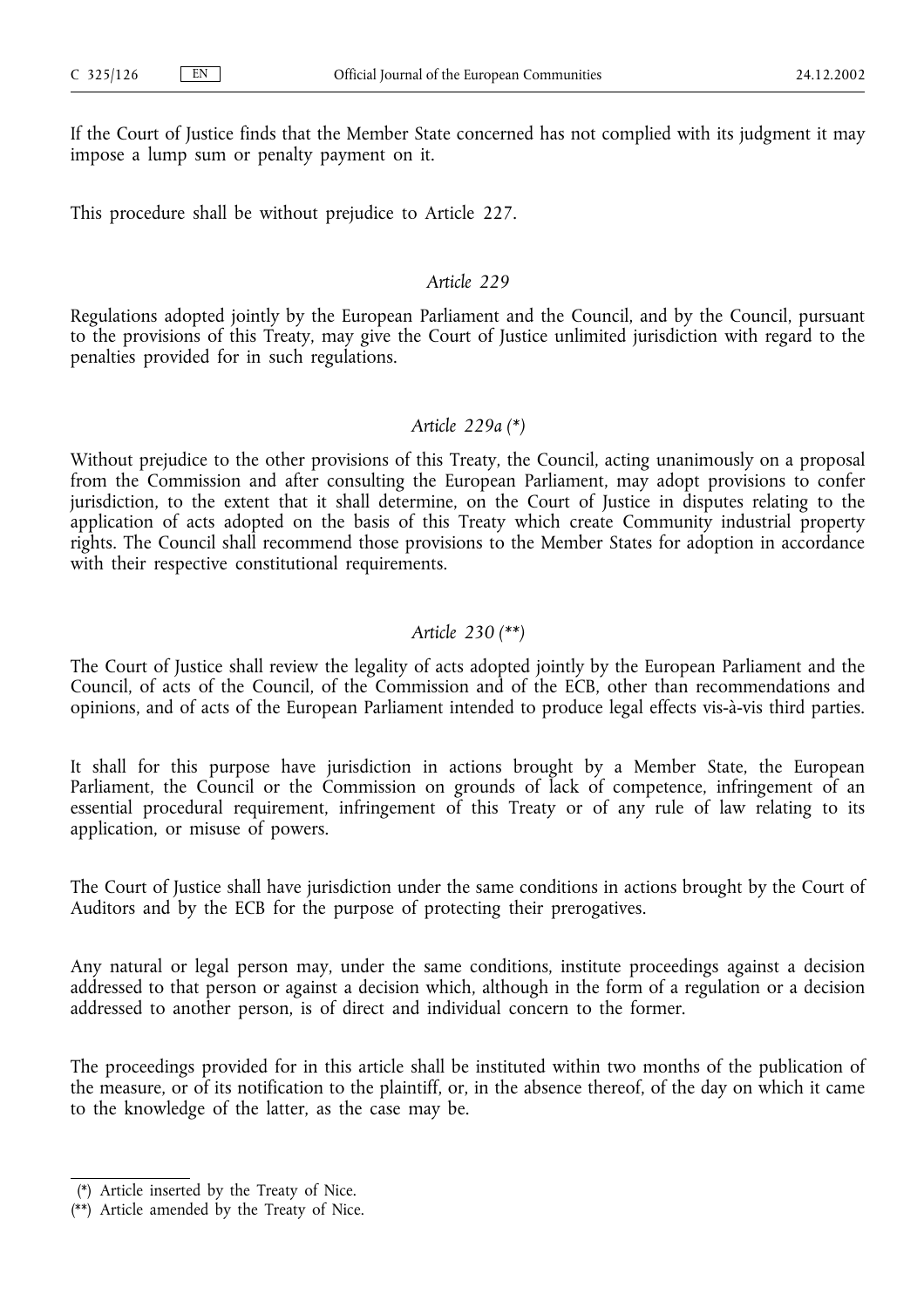If the action is well founded, the Court of Justice shall declare the act concerned to be void.

In the case of a regulation, however, the Court of Justice shall, if it considers this necessary, state which of the effects of the regulation which it has declared void shall be considered as definitive.

# *Article 232*

Should the European Parliament, the Council or the Commission, in infringement of this Treaty, fail to act, the Member States and the other institutions of the Community may bring an action before the Court of Justice to have the infringement established.

The action shall be admissible only if the institution concerned has first been called upon to act. If, within two months of being so called upon, the institution concerned has not defined its position, the action may be brought within a further period of two months.

Any natural or legal person may, under the conditions laid down in the preceding paragraphs, complain to the Court of Justice that an institution of the Community has failed to address to that person any act other than a recommendation or an opinion.

The Court of Justice shall have jurisdiction, under the same conditions, in actions or proceedings brought by the ECB in the areas falling within the latter's field of competence and in actions or proceedings brought against the latter.

#### *Article 233*

The institution or institutions whose act has been declared void or whose failure to act has been declared contrary to this Treaty shall be required to take the necessary measures to comply with the judgment of the Court of Justice.

This obligation shall not affect any obligation which may result from the application of the second paragraph of Article 288.

This article shall also apply to the ECB.

### *Article 234*

The Court of Justice shall have jurisdiction to give preliminary rulings concerning:

- (a) the interpretation of this Treaty;
- (b) the validity and interpretation of acts of the institutions of the Community and of the ECB;
- (c) the interpretation of the statutes of bodies established by an act of the Council, where those statutes so provide.

Where such a question is raised before any court or tribunal of a Member State, that court or tribunal may, if it considers that a decision on the question is necessary to enable it to give judgment, request the Court of Justice to give a ruling thereon.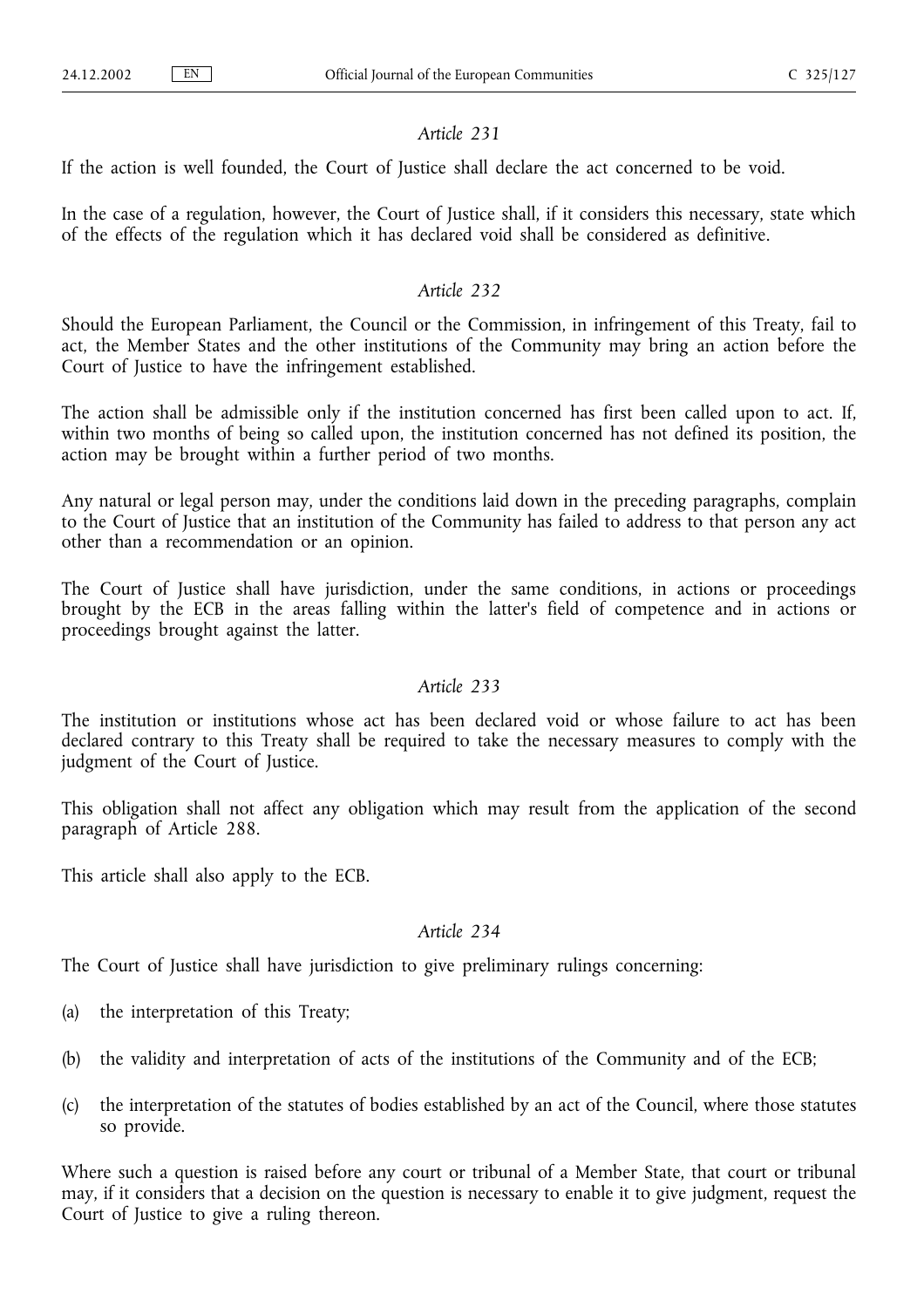Where any such question is raised in a case pending before a court or tribunal of a Member State against whose decisions there is no judicial remedy under national law, that court or tribunal shall bring the matter before the Court of Justice.

#### *Article 235*

The Court of Justice shall have jurisdiction in disputes relating to compensation for damage provided for in the second paragraph of Article 288.

# *Article 236*

The Court of Justice shall have jurisdiction in any dispute between the Community and its servants within the limits and under the conditions laid down in the Staff Regulations or the Conditions of employment.

# *Article 237*

The Court of Justice shall, within the limits hereinafter laid down, have jurisdiction in disputes concerning:

- (a) the fulfilment by Member States of obligations under the Statute of the European Investment Bank. In this connection, the Board of Directors of the Bank shall enjoy the powers conferred upon the Commission by Article 226;
- (b) measures adopted by the Board of Governors of the European Investment Bank. In this connection, any Member State, the Commission or the Board of Directors of the Bank may institute proceedings under the conditions laid down in Article 230;
- (c) measures adopted by the Board of Directors of the European Investment Bank. Proceedings against such measures may be instituted only by Member States or by the Commission, under the conditions laid down in Article 230, and solely on the grounds of non-compliance with the procedure provided for in Article 21(2), (5), (6) and (7) of the Statute of the Bank;
- (d) the fulfilment by national central banks of obligations under this Treaty and the Statute of the ESCB. In this connection the powers of the Council of the ECB in respect of national central banks shall be the same as those conferred upon the Commission in respect of Member States by Article 226. If the Court of Justice finds that a national central bank has failed to fulfil an obligation under this Treaty, that bank shall be required to take the necessary measures to comply with the judgment of the Court of Justice.

#### *Article 238*

The Court of Justice shall have jurisdiction to give judgment pursuant to any arbitration clause contained in a contract concluded by or on behalf of the Community, whether that contract be governed by public or private law.

#### *Article 239*

The Court of Justice shall have jurisdiction in any dispute between Member States which relates to the subject matter of this Treaty if the dispute is submitted to it under a special agreement between the parties.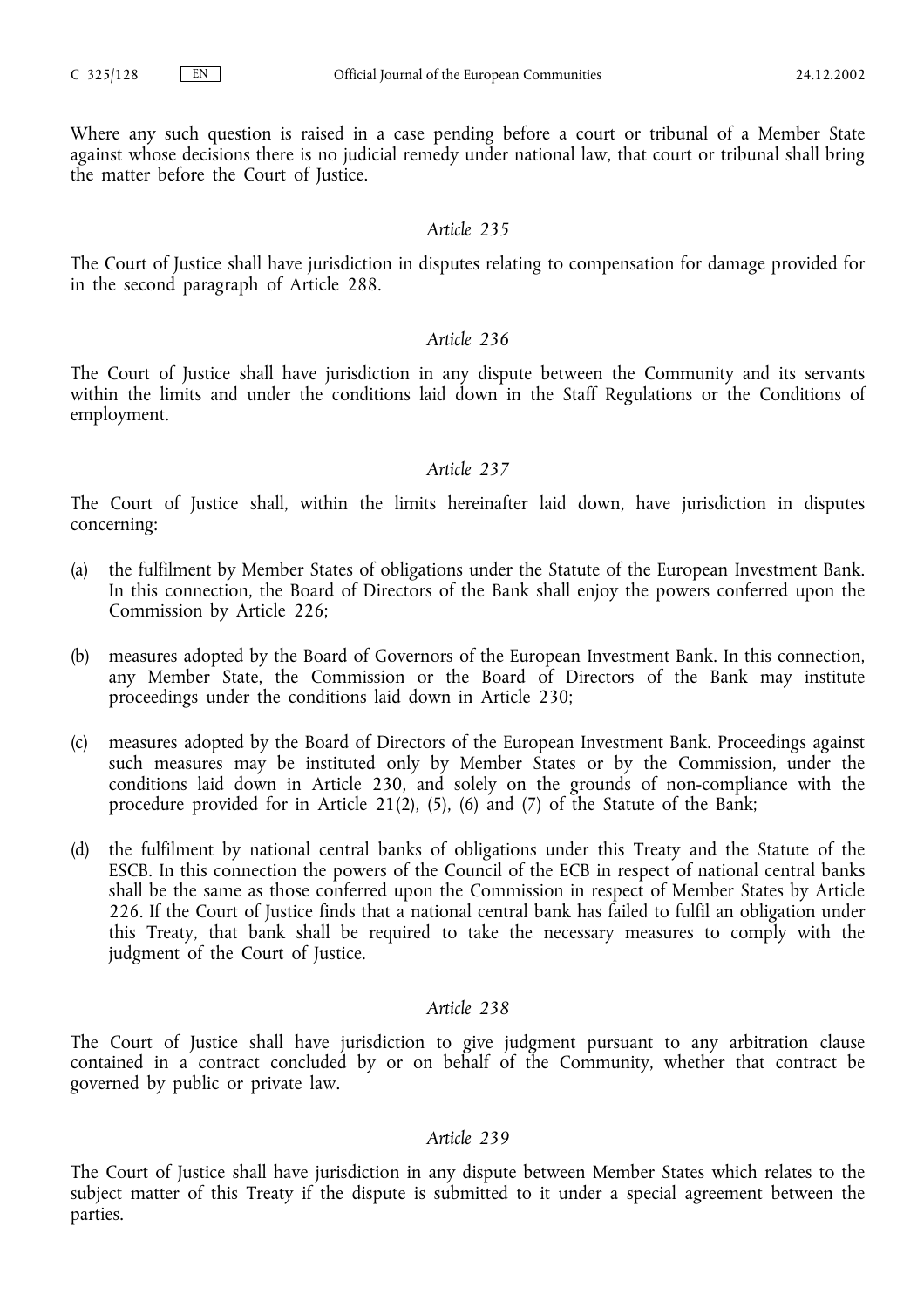Save where jurisdiction is conferred on the Court of Justice by this Treaty, disputes to which the Community is a party shall not on that ground be excluded from the jurisdiction of the courts or tribunals of the Member States.

### *Article 241*

Notwithstanding the expiry of the period laid down in the fifth paragraph of Article 230, any party may, in proceedings in which a regulation adopted jointly by the European Parliament and the Council, or a regulation of the Council, of the Commission, or of the ECB is at issue, plead the grounds specified in the second paragraph of Article 230 in order to invoke before the Court of Justice the inapplicability of that regulation.

## *Article 242*

Actions brought before the Court of Justice shall not have suspensory effect. The Court of Justice may, however, if it considers that circumstances so require, order that application of the contested act be suspended.

## *Article 243*

The Court of Justice may in any cases before it prescribe any necessary interim measures.

### *Article 244*

The judgments of the Court of Justice shall be enforceable under the conditions laid down in Article 256.

### *Article 245 (\*)*

The Statute of the Court of Justice shall be laid down in a separate Protocol.

The Council, acting unanimously at the request of the Court of Justice and after consulting the European Parliament and the Commission, or at the request of the Commission and after consulting the European Parliament and the Court of Justice, may amend the provisions of the Statute, with the exception of Title I.

#### SECTION 5

## **THE COURT OF AUDITORS**

#### *Article 246*

The Court of Auditors shall carry out the audit.

#### *Article 247 (\*)*

1. The Court of Auditors shall consist of one national from each Member State.

<sup>(\*)</sup> Article amended by the Treaty of Nice.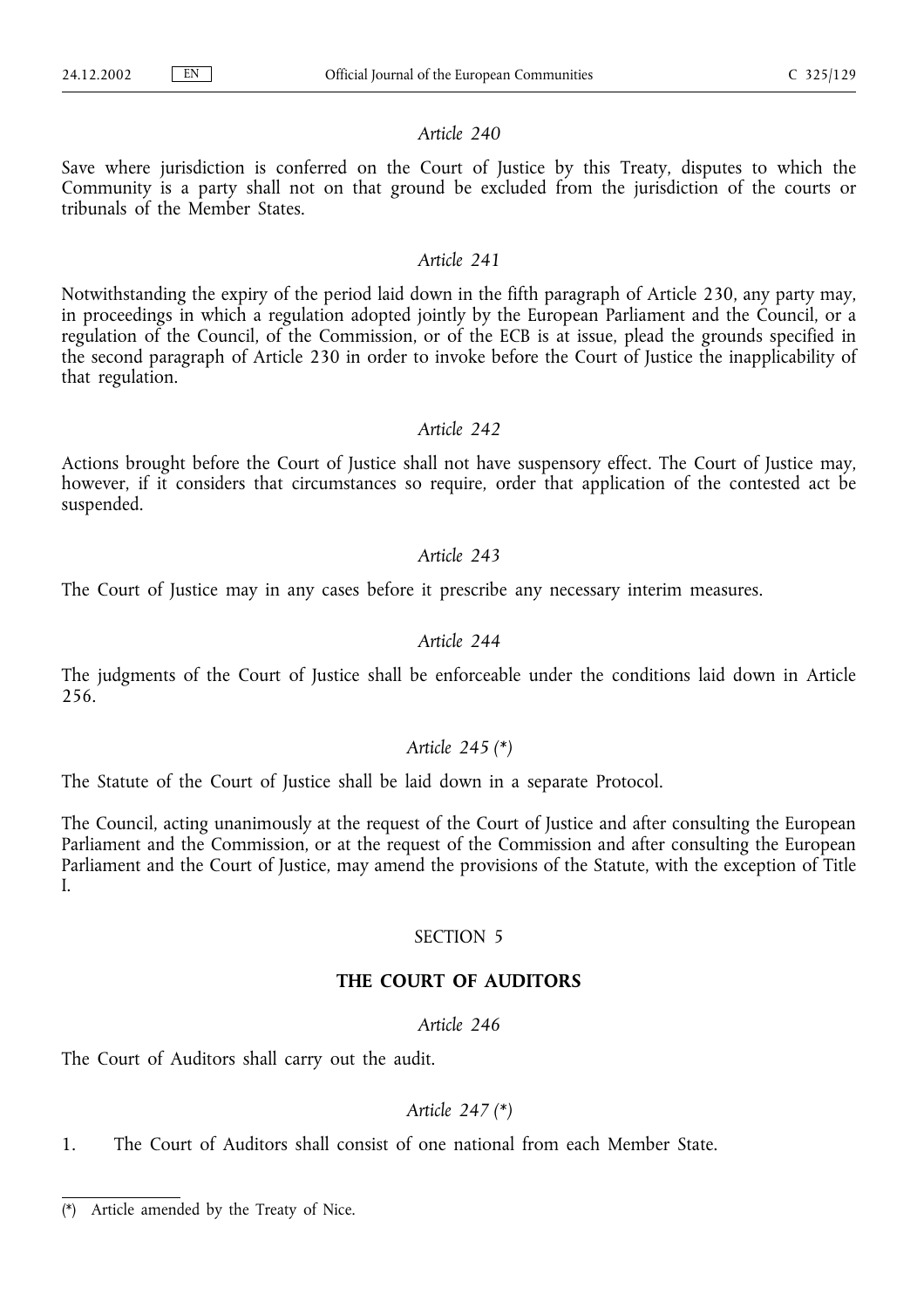2. The Members of the Court of Auditors shall be chosen from among persons who belong or have belonged in their respective countries to external audit bodies or who are especially qualified for this office. Their independence must be beyond doubt.

3. The Members of the Court of Auditors shall be appointed for a term of six years. The Council, acting by a qualified majority after consulting the European Parliament, shall adopt the list of Members drawn up in accordance with the proposals made by each Member State. The term of office of the Members of the Court of Auditors shall be renewable.

They shall elect the President of the Court of Auditors from among their number for a term of three years. The President may be re-elected.

4. The Members of the Court of Auditors shall, in the general interest of the Community, be completely independent in the performance of their duties.

In the performance of these duties, they shall neither seek nor take instructions from any government or from any other body. They shall refrain from any action incompatible with their duties.

5. The Members of the Court of Auditors may not, during their term of office, engage in any other occupation, whether gainful or not. When entering upon their duties they shall give a solemn undertaking that, both during and after their term of office, they will respect the obligations arising therefrom and in particular their duty to behave with integrity and discretion as regards the acceptance, after they have ceased to hold office, of certain appointments or benefits.

6. Apart from normal replacement, or death, the duties of a Member of the Court of Auditors shall end when he resigns, or is compulsorily retired by a ruling of the Court of Justice pursuant to paragraph 7.

The vacancy thus caused shall be filled for the remainder of the Member's term of office.

Save in the case of compulsory retirement, Members of the Court of Auditors shall remain in office until they have been replaced.

7. A Member of the Court of Auditors may be deprived of his office or of his right to a pension or other benefits in its stead only if the Court of Justice, at the request of the Court of Auditors, finds that he no longer fulfils the requisite conditions or meets the obligations arising from his office.

8. The Council, acting by a qualified majority, shall determine the conditions of employment of the President and the Members of the Court of Auditors and in particular their salaries, allowances and pensions. It shall also, by the same majority, determine any payment to be made instead of remuneration.

9. The provisions of the Protocol on the privileges and immunities of the European Communities applicable to the Judges of the Court of Justice shall also apply to the Members of the Court of Auditors.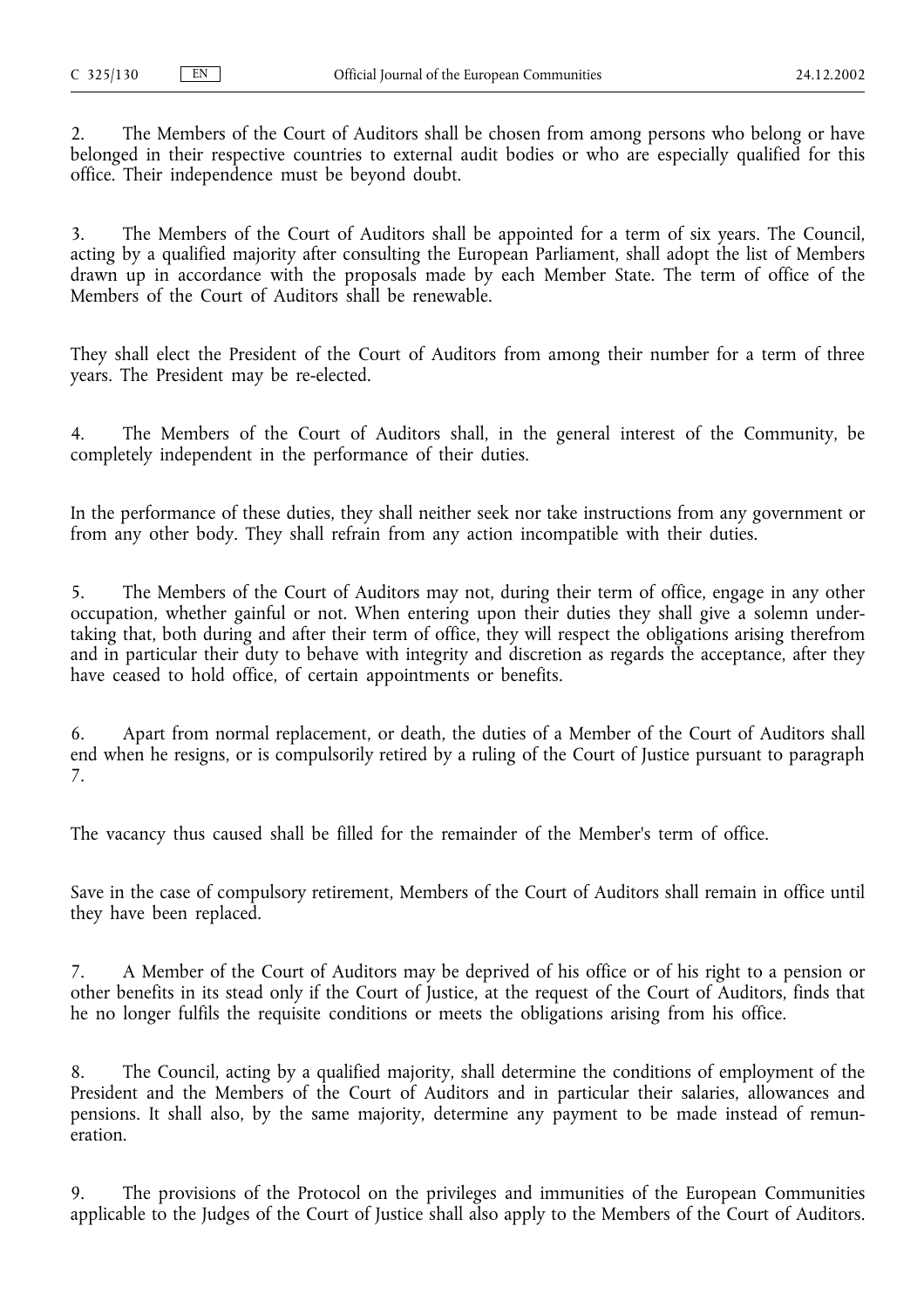# *Article 248 (\*)*

1. The Court of Auditors shall examine the accounts of all revenue and expenditure of the Community. It shall also examine the accounts of all revenue and expenditure of all bodies set up by the Community in so far as the relevant constituent instrument does not preclude such examination.

The Court of Auditors shall provide the European Parliament and the Council with a statement of assurance as to the reliability of the accounts and the legality and regularity of the underlying transactions which shall be published in the *Official Journal of the European Union*. This statement may be supplemented by specific assessments for each major area of Community activity.

2. The Court of Auditors shall examine whether all revenue has been received and all expenditure incurred in a lawful and regular manner and whether the financial management has been sound. In doing so, it shall report in particular on any cases of irregularity.

The audit of revenue shall be carried out on the basis both of the amounts established as due and the amounts actually paid to the Community.

The audit of expenditure shall be carried out on the basis both of commitments undertaken and payments made.

These audits may be carried out before the closure of accounts for the financial year in question.

3. The audit shall be based on records and, if necessary, performed on the spot in the other institutions of the Community, on the premises of any body which manages revenue or expenditure on behalf of the Community and in the Member States, including on the premises of any natural or legal person in receipt of payments from the budget. In the Member States the audit shall be carried out in liaison with national audit bodies or, if these do not have the necessary powers, with the competent national departments. The Court of Auditors and the national audit bodies of the Member States shall cooperate in a spirit of trust while maintaining their independence. These bodies or departments shall inform the Court of Auditors whether they intend to take part in the audit.

The other institutions of the Community, any bodies managing revenue or expenditure on behalf of the Community, any natural or legal person in receipt of payments from the budget, and the national audit bodies or, if these do not have the necessary powers, the competent national departments, shall forward to the Court of Auditors, at its request, any document or information necessary to carry out its task.

In respect of the European Investment Bank's activity in managing Community expenditure and revenue, the Court's rights of access to information held by the Bank shall be governed by an agreement between the Court, the Bank and the Commission. In the absence of an agreement, the Court shall nevertheless have access to information necessary for the audit of Community expenditure and revenue managed by the Bank.

<sup>(\*)</sup> Article amended by the Treaty of Nice.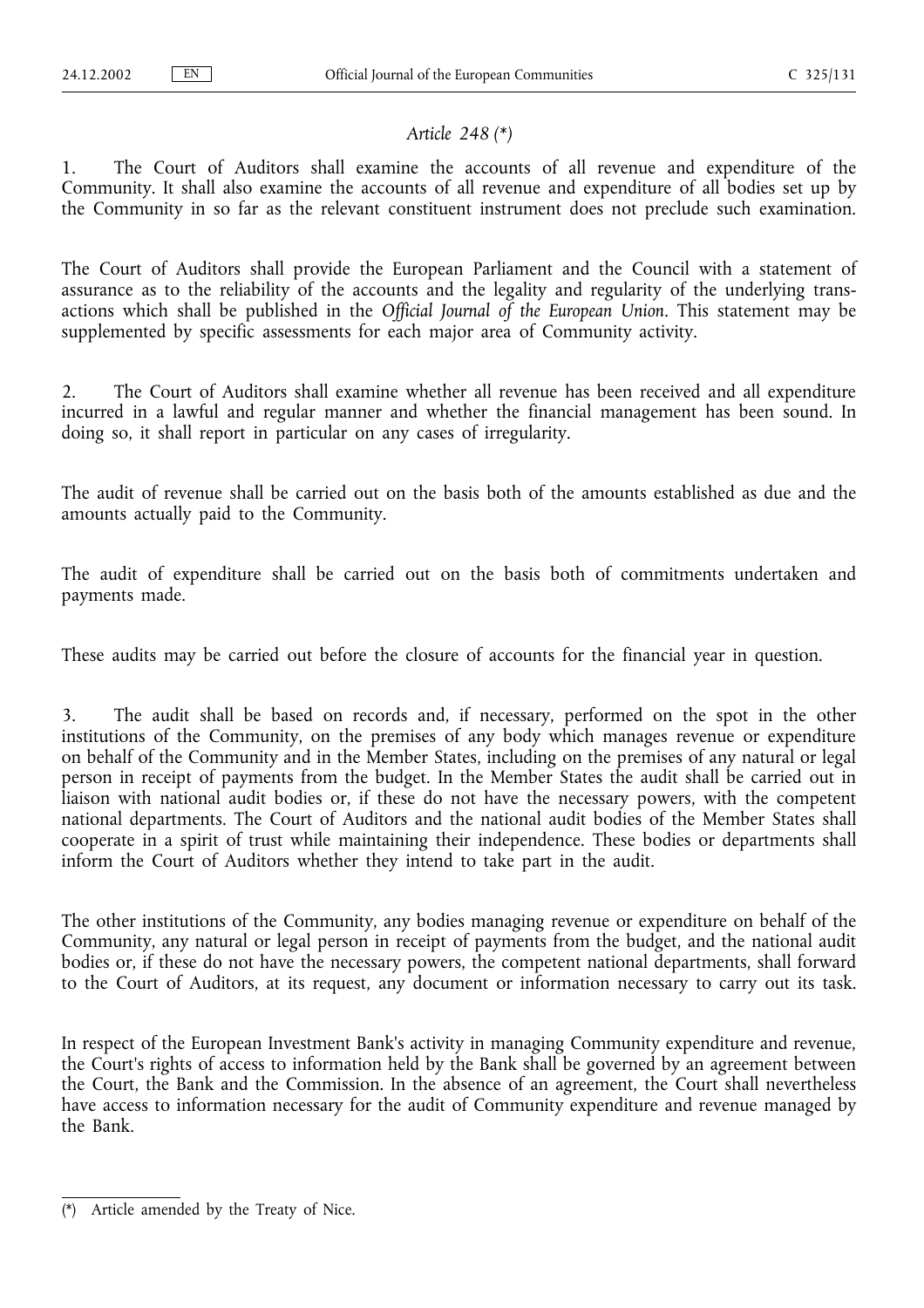4. The Court of Auditors shall draw up an annual report after the close of each financial year. It shall be forwarded to the other institutions of the Community and shall be published, together with the replies of these institutions to the observations of the Court of Auditors, in the *Official Journal of the European Union*.

The Court of Auditors may also, at any time, submit observations, particularly in the form of special reports, on specific questions and deliver opinions at the request of one of the other institutions of the Community.

It shall adopt its annual reports, special reports or opinions by a majority of its Members. However, it may establish internal chambers in order to adopt certain categories of reports or opinions under the conditions laid down by its Rules of Procedure.

It shall assist the European Parliament and the Council in exercising their powers of control over the implementation of the budget.

The Court of Auditors shall draw up its Rules of Procedure. Those rules shall require the approval of the Council, acting by a qualified majority.

## *CHAPTER 2*

# PROVISIONS COMMON TO SEVERAL INSTITUTIONS

#### *Article 249*

In order to carry out their task and in accordance with the provisions of this Treaty, the European Parliament acting jointly with the Council, the Council and the Commission shall make regulations and issue directives, take decisions, make recommendations or deliver opinions.

A regulation shall have general application. It shall be binding in its entirety and directly applicable in all Member States.

A directive shall be binding, as to the result to be achieved, upon each Member State to which it is addressed, but shall leave to the national authorities the choice of form and methods.

A decision shall be binding in its entirety upon those to whom it is addressed.

Recommendations and opinions shall have no binding force.

## *Article 250*

1. Where, in pursuance of this Treaty, the Council acts on a proposal from the Commission, unanimity shall be required for an act constituting an amendment to that proposal, subject to Article 251(4) and (5).

2. As long as the Council has not acted, the Commission may alter its proposal at any time during the procedures leading to the adoption of a Community act.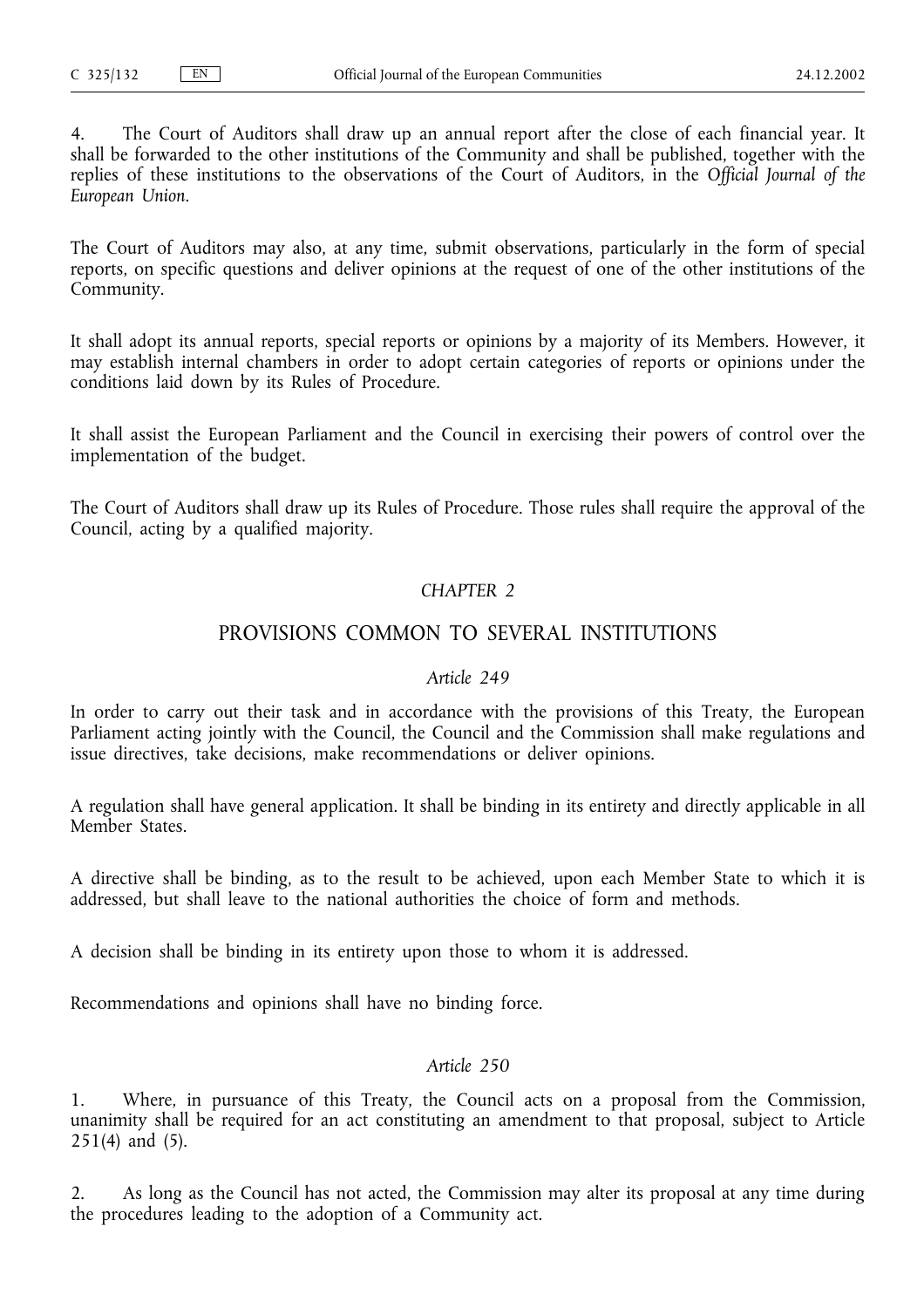1. Where reference is made in this Treaty to this Article for the adoption of an act, the following procedure shall apply.

2. The Commission shall submit a proposal to the European Parliament and the Council.

The Council, acting by a qualified majority after obtaining the opinion of the European Parliament:

- if it approves all the amendments contained in the European Parliament's opinion, may adopt the proposed act thus amended,
- if the European Parliament does not propose any amendments, may adopt the proposed act,
- shall otherwise adopt a common position and communicate it to the European Parliament. The Council shall inform the European Parliament fully of the reasons which led it to adopt its common position. The Commission shall inform the European Parliament fully of its position.

If, within three months of such communication, the European Parliament:

- (a) approves the common position or has not taken a decision, the act in question shall be deemed to have been adopted in accordance with that common position;
- (b) rejects, by an absolute majority of its component members, the common position, the proposed act shall be deemed not to have been adopted;
- (c) proposes amendments to the common position by an absolute majority of its component members, the amended text shall be forwarded to the Council and to the Commission, which shall deliver an opinion on those amendments.

3. If, within three months of the matter being referred to it, the Council, acting by a qualified majority, approves all the amendments of the European Parliament, the act in question shall be deemed to have been adopted in the form of the common position thus amended; however, the Council shall act unanimously on the amendments on which the Commission has delivered a negative opinion. If the Council does not approve all the amendments, the President of the Council, in agreement with the President of the European Parliament, shall within six weeks convene a meeting of the Conciliation Committee.

4. The Conciliation Committee, which shall be composed of the Members of the Council or their representatives and an equal number of representatives of the European Parliament, shall have the task of reaching agreement on a joint text, by a qualified majority of the Members of the Council or their representatives and by a majority of the representatives of the European Parliament. The Commission shall take part in the Conciliation Committee's proceedings and shall take all the necessary initiatives with a view to reconciling the positions of the European Parliament and the Council. In fulfilling this task, the Conciliation Committee shall address the common position on the basis of the amendments proposed by the European Parliament.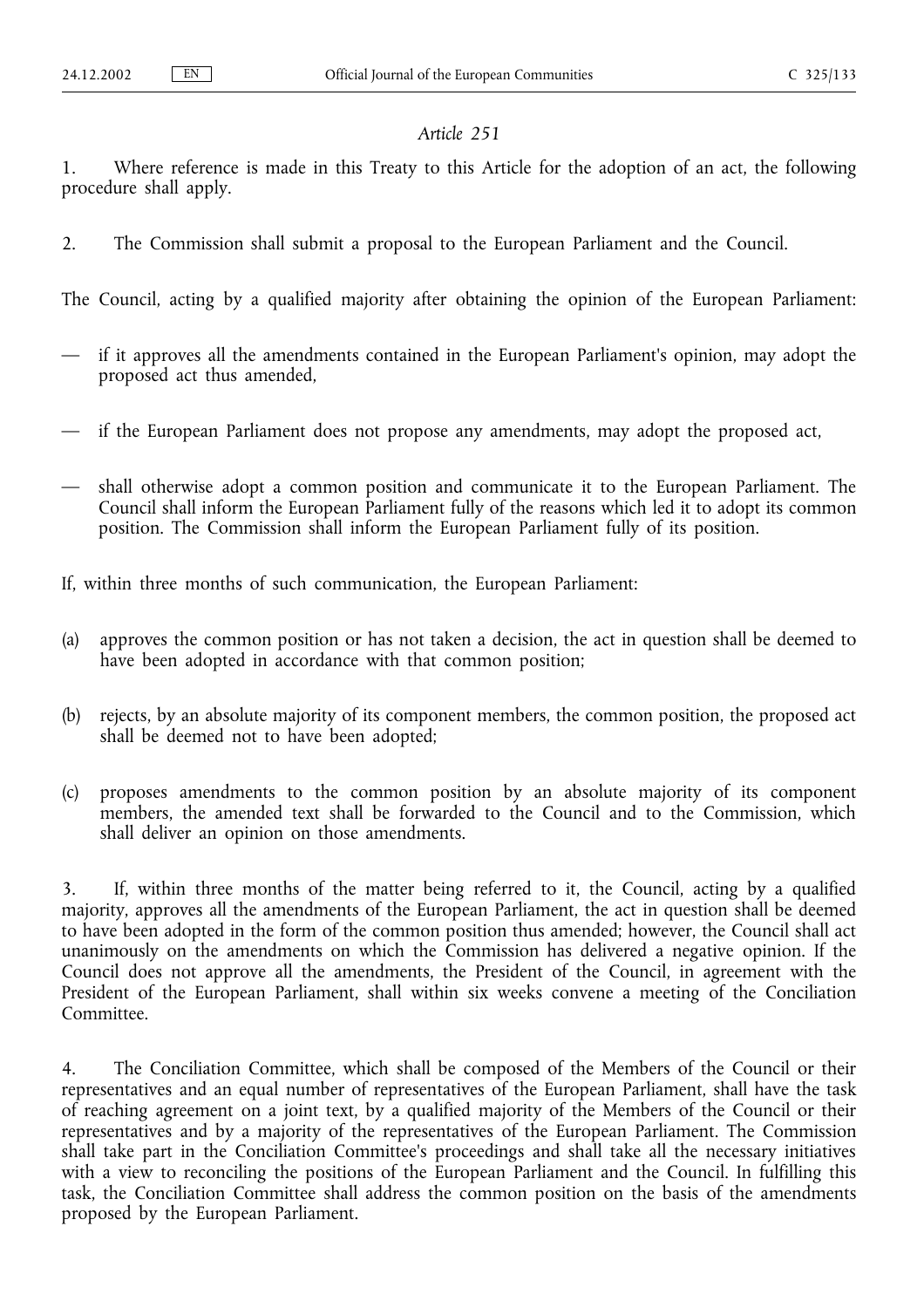5. If, within six weeks of its being convened, the Conciliation Committee approves a joint text, the European Parliament, acting by an absolute majority of the votes cast, and the Council, acting by a qualified majority, shall each have a period of six weeks from that approval in which to adopt the act in question in accordance with the joint text. If either of the two institutions fails to approve the proposed act within that period, it shall be deemed not to have been adopted.

6. Where the Conciliation Committee does not approve a joint text, the proposed act shall be deemed not to have been adopted.

7. The periods of three months and six weeks referred to in this Article shall be extended by a maximum of one month and two weeks respectively at the initiative of the European Parliament or the Council.

## *Article 252*

Where reference is made in this Treaty to this Article for the adoption of an act, the following procedure shall apply.

- (a) The Council, acting by a qualified majority on a proposal from the Commission and after obtaining the opinion of the European Parliament, shall adopt a common position.
- (b) The Council's common position shall be communicated to the European Parliament. The Council and the Commission shall inform the European Parliament fully of the reasons which led the Council to adopt its common position and also of the Commission's position.

If, within three months of such communication, the European Parliament approves this common position or has not taken a decision within that period, the Council shall definitively adopt the act in question in accordance with the common position.

(c) The European Parliament may, within the period of three months referred to in point (b), by an absolute majority of its component Members, propose amendments to the Council's common position. The European Parliament may also, by the same majority, reject the Council's common position. The result of the proceedings shall be transmitted to the Council and the Commission.

If the European Parliament has rejected the Council's common position, unanimity shall be required for the Council to act on a second reading.

(d) The Commission shall, within a period of one month, re-examine the proposal on the basis of which the Council adopted its common position, by taking into account the amendments proposed by the European Parliament.

The Commission shall forward to the Council, at the same time as its re-examined proposal, the amendments of the European Parliament which it has not accepted, and shall express its opinion on them. The Council may adopt these amendments unanimously.

(e) The Council, acting by a qualified majority, shall adopt the proposal as re-examined by the Commission.

Unanimity shall be required for the Council to amend the proposal as re-examined by the Commission.

(f) In the cases referred to in points (c), (d) and (e), the Council shall be required to act within a period of three months. If no decision is taken within this period, the Commission proposal shall be deemed not to have been adopted.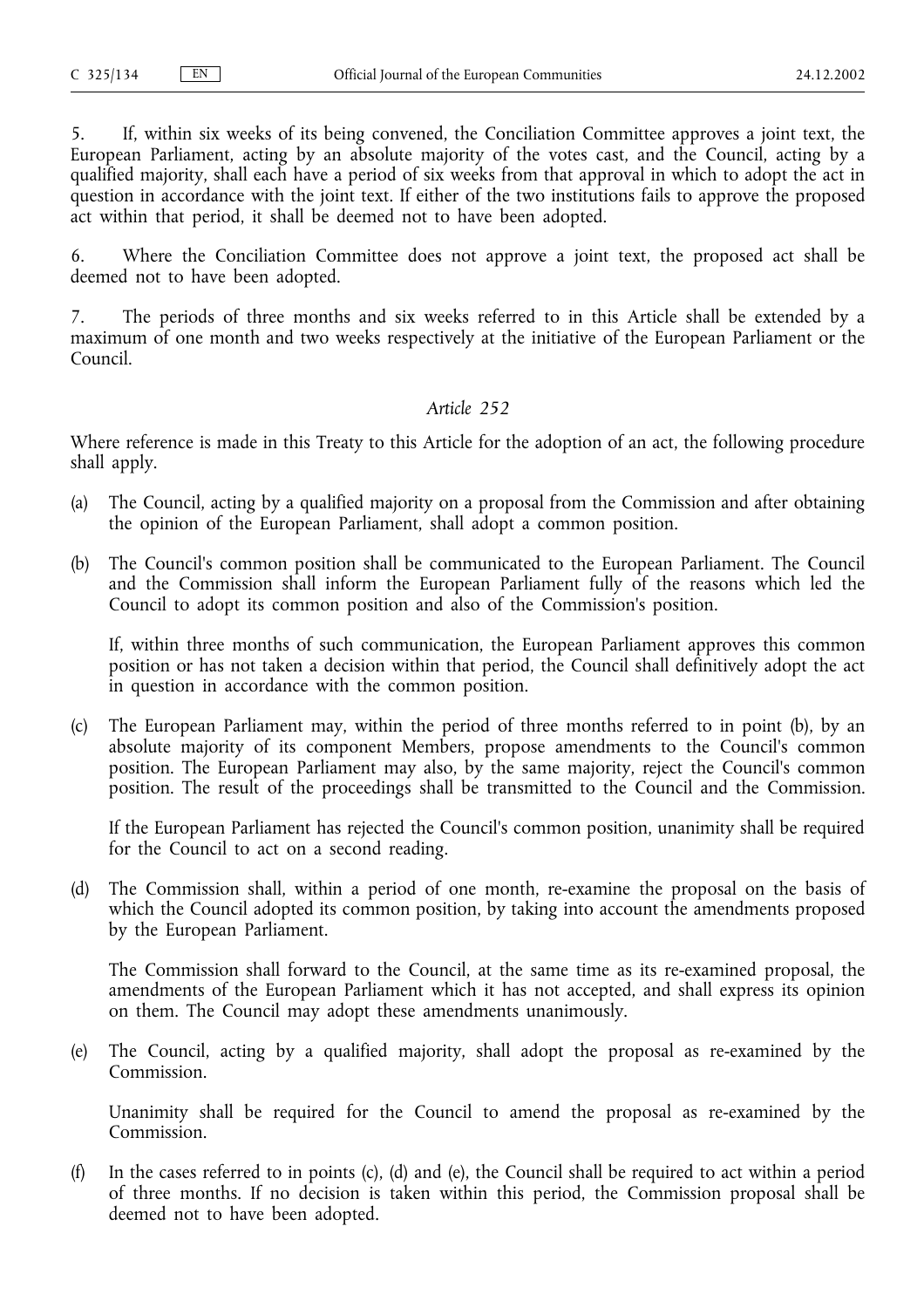(g) The periods referred to in points (b) and (f) may be extended by a maximum of one month by common accord between the Council and the European Parliament.

### *Article 253*

Regulations, directives and decisions adopted jointly by the European Parliament and the Council, and such acts adopted by the Council or the Commission, shall state the reasons on which they are based and shall refer to any proposals or opinions which were required to be obtained pursuant to this Treaty.

# *Article 254 (\*)*

1. Regulations, directives and decisions adopted in accordance with the procedure referred to in Article 251 shall be signed by the President of the European Parliament and by the President of the Council and published in the *Official Journal of the European Union*. They shall enter into force on the date specified in them or, in the absence thereof, on the 20th day following that of their publication.

2. Regulations of the Council and of the Commission, as well as directives of those institutions which are addressed to all Member States, shall be published in the *Official Journal of the European Union*. They shall enter into force on the date specified in them or, in the absence thereof, on the 20th day following that of their publication.

3. Other directives, and decisions, shall be notified to those to whom they are addressed and shall take effect upon such notification.

## *Article 255*

1. Any citizen of the Union, and any natural or legal person residing or having its registered office in a Member State, shall have a right of access to European Parliament, Council and Commission documents, subject to the principles and the conditions to be defined in accordance with paragraphs 2 and 3.

2. General principles and limits on grounds of public or private interest governing this right of access to documents shall be determined by the Council, acting in accordance with the procedure referred to in Article 251 within two years of the entry into force of the Treaty of Amsterdam.

3. Each institution referred to above shall elaborate in its own Rules of Procedure specific provisions regarding access to its documents.

# *Article 256*

Decisions of the Council or of the Commission which impose a pecuniary obligation on persons other than States, shall be enforceable.

Enforcement shall be governed by the rules of civil procedure in force in the State in the territory of which it is carried out. The order for its enforcement shall be appended to the decision, without other formality than verification of the authenticity of the decision, by the national authority which the government of each Member State shall designate for this purpose and shall make known to the Commission and to the Court of Justice.

<sup>(\*)</sup> Article amended by the Treaty of Nice.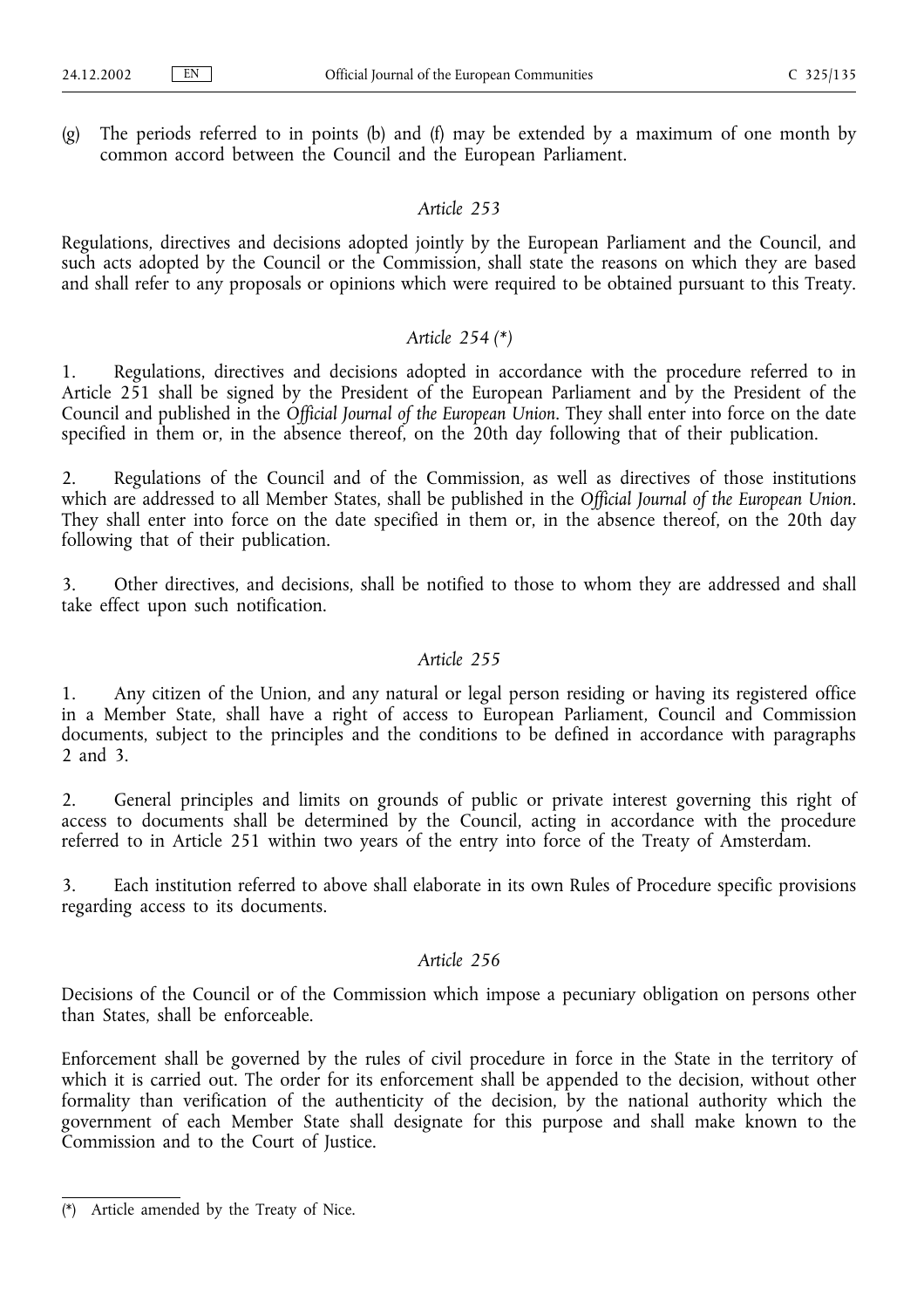When these formalities have been completed on application by the party concerned, the latter may proceed to enforcement in accordance with the national law, by bringing the matter directly before the competent authority.

Enforcement may be suspended only by a decision of the Court of Justice. However, the courts of the country concerned shall have jurisdiction over complaints that enforcement is being carried out in an irregular manner.

#### *CHAPTER 3*

# THE ECONOMIC AND SOCIAL COMMITTEE

#### *Article 257 (\*)*

An Economic and Social Committee is hereby established. It shall have advisory status.

The Committee shall consist of representatives of the various economic and social components of organised civil society, and in particular representatives of producers, farmers, carriers, workers, dealers, craftsmen, professional occupations, consumers and the general interest.

#### *Article 258 (\*)*

The number of members of the Economic and Social Committee shall not exceed 350.

The number of members of the Committee shall be as follows:

| Belgium        | 12  |
|----------------|-----|
| Denmark        | 9   |
| Germany        | 24  |
| Greece         | 12  |
| Spain          | 21  |
| France         | 24  |
| Ireland        | 9   |
| Italy          | 24  |
| Luxembourg     | 6   |
| Netherlands    | 12  |
| Austria        | 12  |
| Portugal       | 12  |
| Finland        | 9   |
| Sweden         | 12  |
| United Kingdom | 24. |

The members of the Committee may not be bound by any mandatory instructions. They shall be completely independent in the performance of their duties, in the general interest of the Community.

The Council, acting by a qualified majority, shall determine the allowances of members of the Committee.

<sup>(\*)</sup> Article amended by the Treaty of Nice.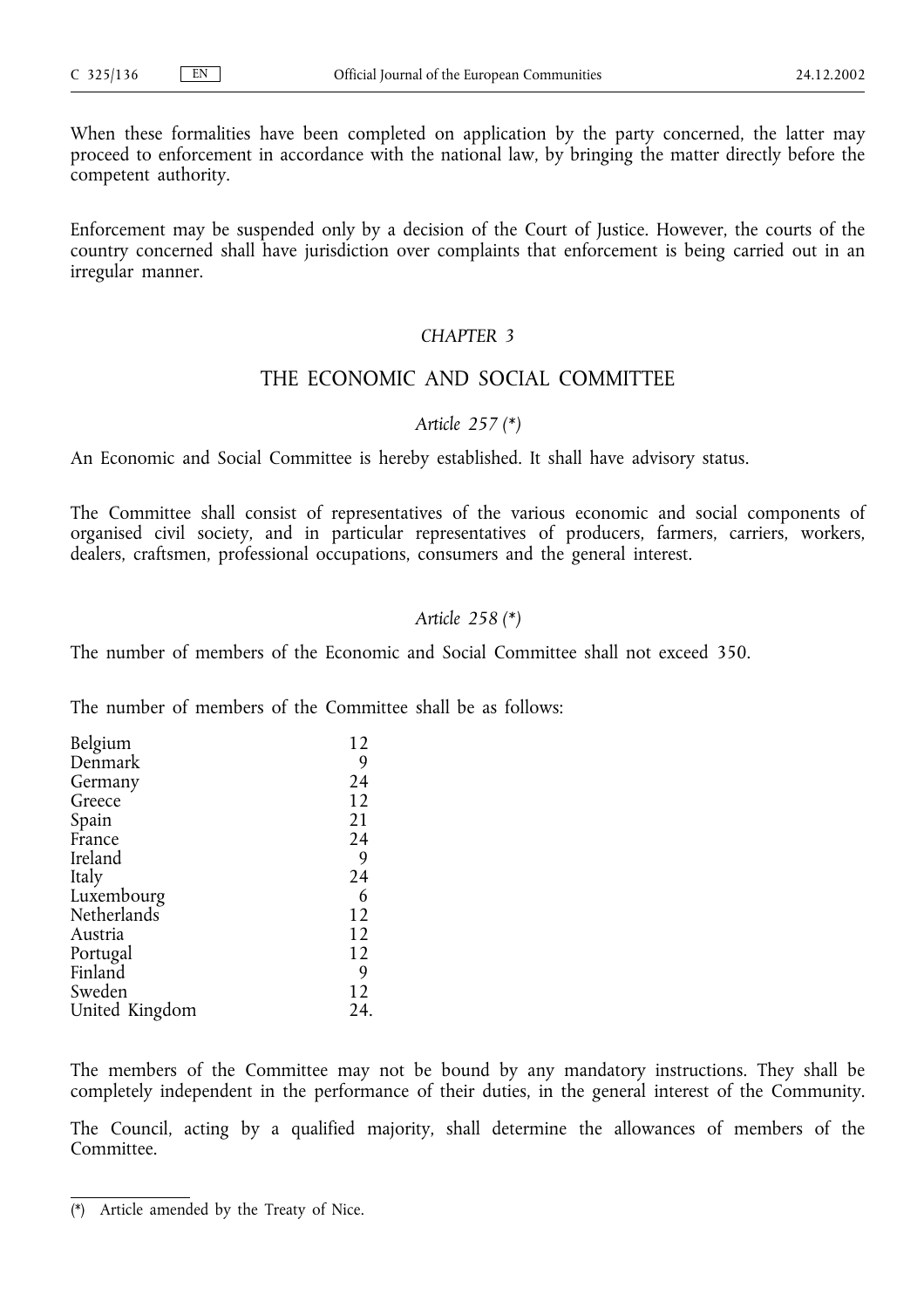## *Article 259 (\*)*

1. The members of the Committee shall be appointed for four years, on proposals from the Member States. The Council, acting by a qualified majority, shall adopt the list of members drawn up in accordance with the proposals made by each Member State. The term of office of the members of the Committee shall be renewable.

2. The Council shall consult the Commission. It may obtain the opinion of European bodies which are representative of the various economic and social sectors to which the activities of the Community are of concern.

## *Article 260*

The Committee shall elect its chairman and officers from among its members for a term of two years.

It shall adopt its Rules of Procedure.

The Committee shall be convened by its chairman at the request of the Council or of the Commission. It may also meet on its own initiative.

## *Article 261*

The Committee shall include specialised sections for the principal fields covered by this Treaty.

These specialised sections shall operate within the general terms of reference of the Committee. They may not be consulted independently of the Committee.

Subcommittees may also be established within the Committee to prepare on specific questions or in specific fields, draft opinions to be submitted to the Committee for its consideration.

The Rules of Procedure shall lay down the methods of composition and the terms of reference of the specialised sections and of the subcommittees.

# *Article 262*

The Committee must be consulted by the Council or by the Commission where this Treaty so provides. The Committee may be consulted by these institutions in all cases in which they consider it appropriate. It may issue an opinion on its own initiative in cases in which it considers such action appropriate.

The Council or the Commission shall, if it considers it necessary, set the Committee, for the submission of its opinion, a time limit which may not be less than one month from the date on which the chairman receives notification to this effect. Upon expiry of the time limit, the absence of an opinion shall not prevent further action.

The opinion of the Committee and that of the specialised section, together with a record of the proceedings, shall be forwarded to the Council and to the Commission.

The Committee may be consulted by the European Parliament.

<sup>(\*)</sup> Article amended by the Treaty of Nice.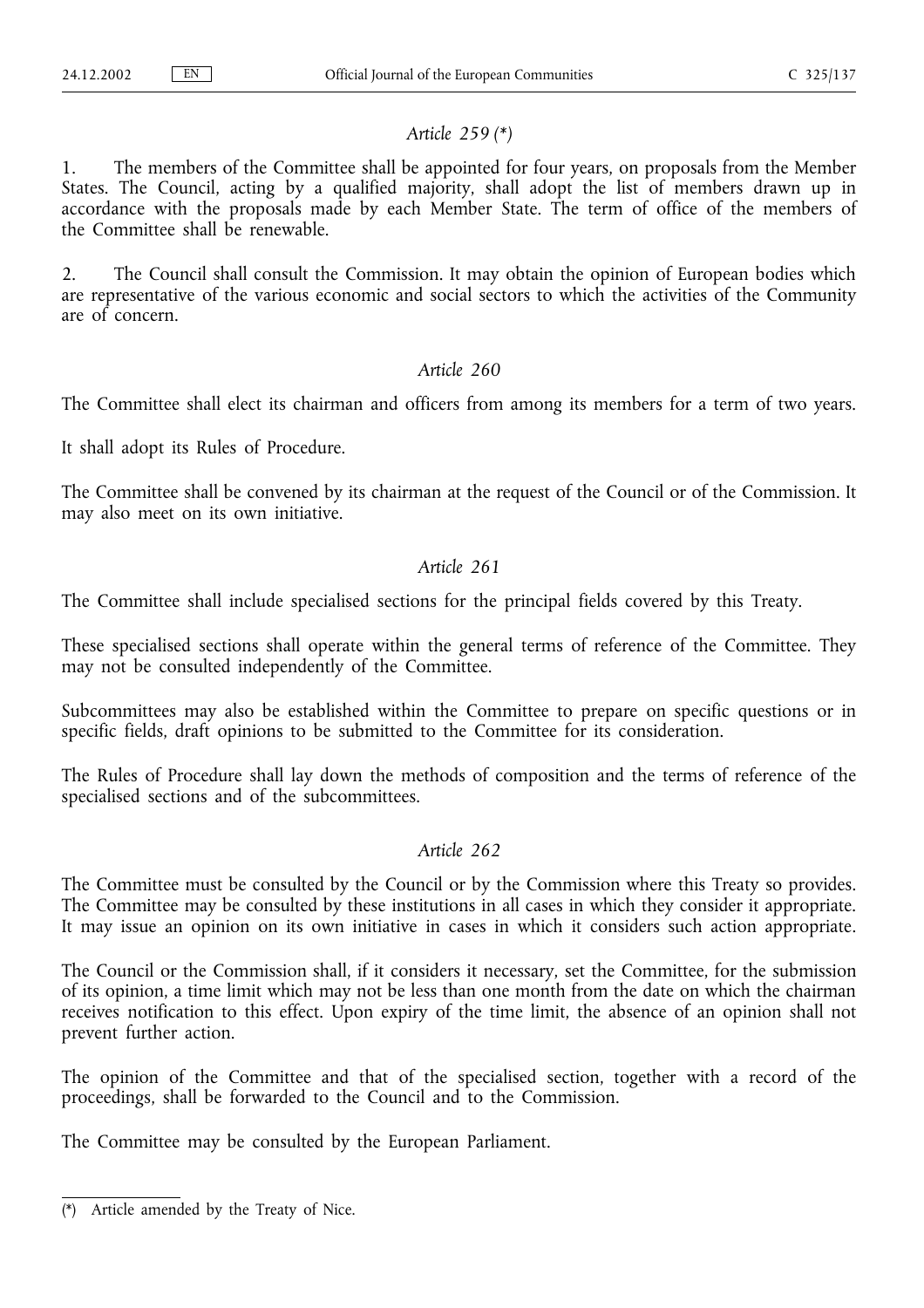#### *CHAPTER 4*

## THE COMMITTEE OF THE REGIONS

*Article 263 (\*)*

A committee, hereinafter referred to as 'the Committee of the Regions', consisting of representatives of regional and local bodies who either hold a regional or local authority electoral mandate or are politically accountable to an elected assembly, is hereby established with advisory status.

The number of members of the Committee of the Regions shall not exceed 350.

The number of members of the Committee shall be as follows:

| Belgium        | 12  |
|----------------|-----|
| Denmark        | 9   |
| Germany        | 24  |
| Greece         | 12  |
| Spain          | 21  |
| France         | 24  |
| Ireland        | 9   |
| Italy          | 24  |
| Luxembourg     | 6   |
| Netherlands    | 12  |
| Austria        | 12  |
| Portugal       | 12  |
| Finland        | 9   |
| Sweden         | 12  |
| United Kingdom | 24. |
|                |     |

The members of the Committee and an equal number of alternate members shall be appointed for four years, on proposals from the respective Member States. Their term of office shall be renewable. The Council, acting by a qualified majority, shall adopt the list of members and alternate members drawn up in accordance with the proposals made by each Member State. When the mandate referred to in the first paragraph on the basis of which they were proposed comes to an end, the term of office of members of the Committee shall terminate automatically and they shall then be replaced for the remainder of the said term of office in accordance with the same procedure. No member of the Committee shall at the same time be a Member of the European Parliament.

The members of the Committee may not be bound by any mandatory instructions. They shall be completely independent in the performance of their duties, in the general interest of the Community.

#### *Article 264*

The Committee of the Regions shall elect its chairman and officers from among its members for a term of two years.

It shall adopt its Rules of Procedure.

<sup>(\*)</sup> Article amended by the Treaty of Nice.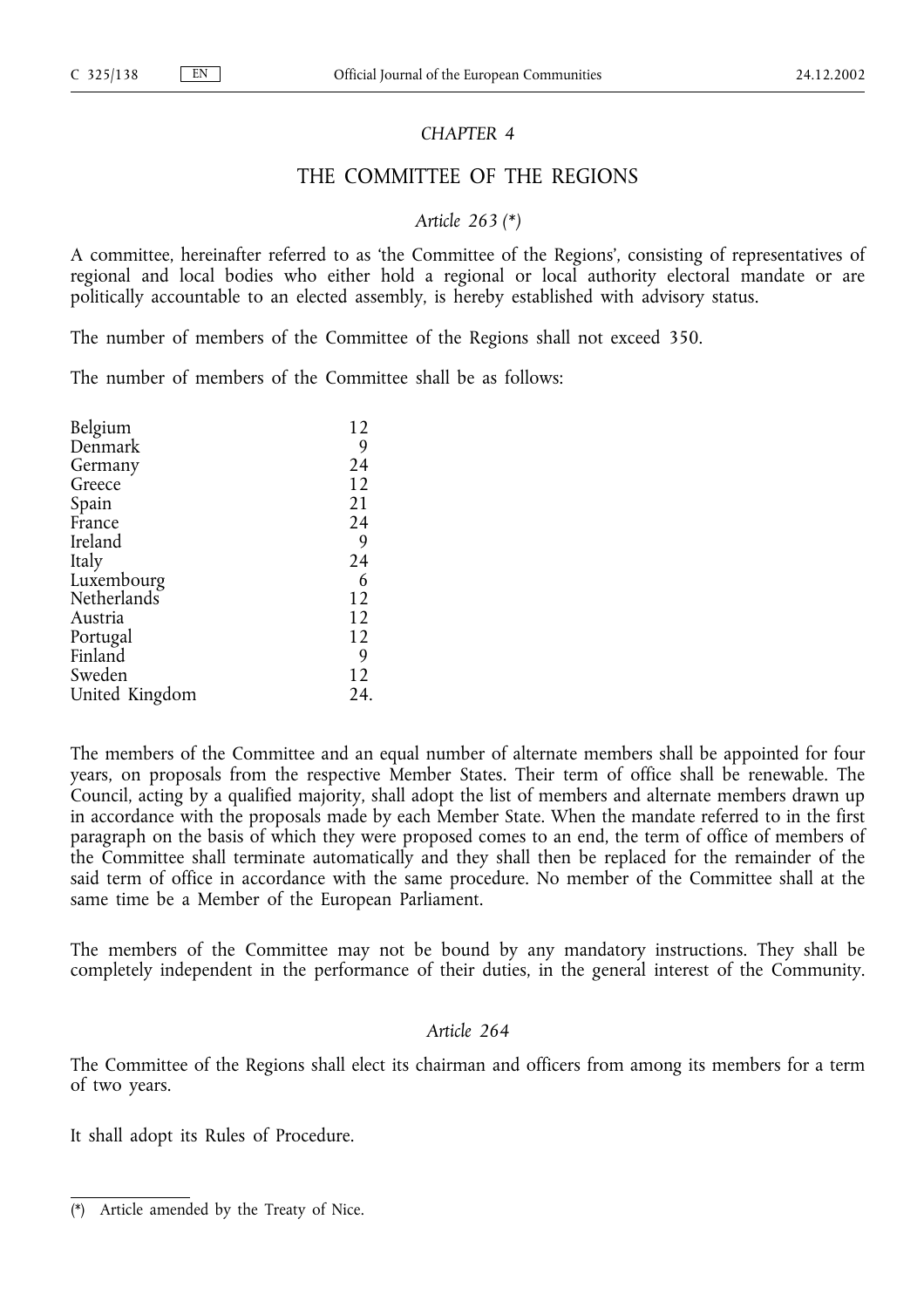The Committee shall be convened by its chairman at the request of the Council or of the Commission. It may also meet on its own initiative.

### *Article 265*

The Committee of the Regions shall be consulted by the Council or by the Commission where this Treaty so provides and in all other cases, in particular those which concern cross-border cooperation, in which one of these two institutions considers it appropriate.

The Council or the Commission shall, if it considers it necessary, set the Committee, for the submission of its opinion, a time limit which may not be less than one month from the date on which the chairman receives notification to this effect. Upon expiry of the time limit, the absence of an opinion shall not prevent further action.

Where the Economic and Social Committee is consulted pursuant to Article 262, the Committee of the Regions shall be informed by the Council or the Commission of the request for an opinion. Where it considers that specific regional interests are involved, the Committee of the Regions may issue an opinion on the matter.

The Committee of the Regions may be consulted by the European Parliament.

It may issue an opinion on its own initiative in cases in which it considers such action appropriate.

The opinion of the Committee, together with a record of the proceedings, shall be forwarded to the Council and to the Commission.

# *CHAPTER 5*

# THE EUROPEAN INVESTMENT BANK

# *Article 266 (\*)*

The European Investment Bank shall have legal personality.

The members of the European Investment Bank shall be the Member States.

The Statute of the European Investment Bank is laid down in a Protocol annexed to this Treaty. The Council acting unanimously, at the request of the European Investment Bank and after consulting the European Parliament and the Commission, or at the request of the Commission and after consulting the European Parliament and the European Investment Bank, may amend Articles 4, 11 and 12 and Article 18(5) of the Statute of the Bank.

## *Article 267*

The task of the European Investment Bank shall be to contribute, by having recourse to the capital market and utilising its own resources, to the balanced and steady development of the common market in the interest of the Community. For this purpose the Bank shall, operating on a non-profit-making basis, grant loans and give guarantees which facilitate the financing of the following projects in all sectors of the economy:

<sup>(\*)</sup> Article amended by the Treaty of Nice.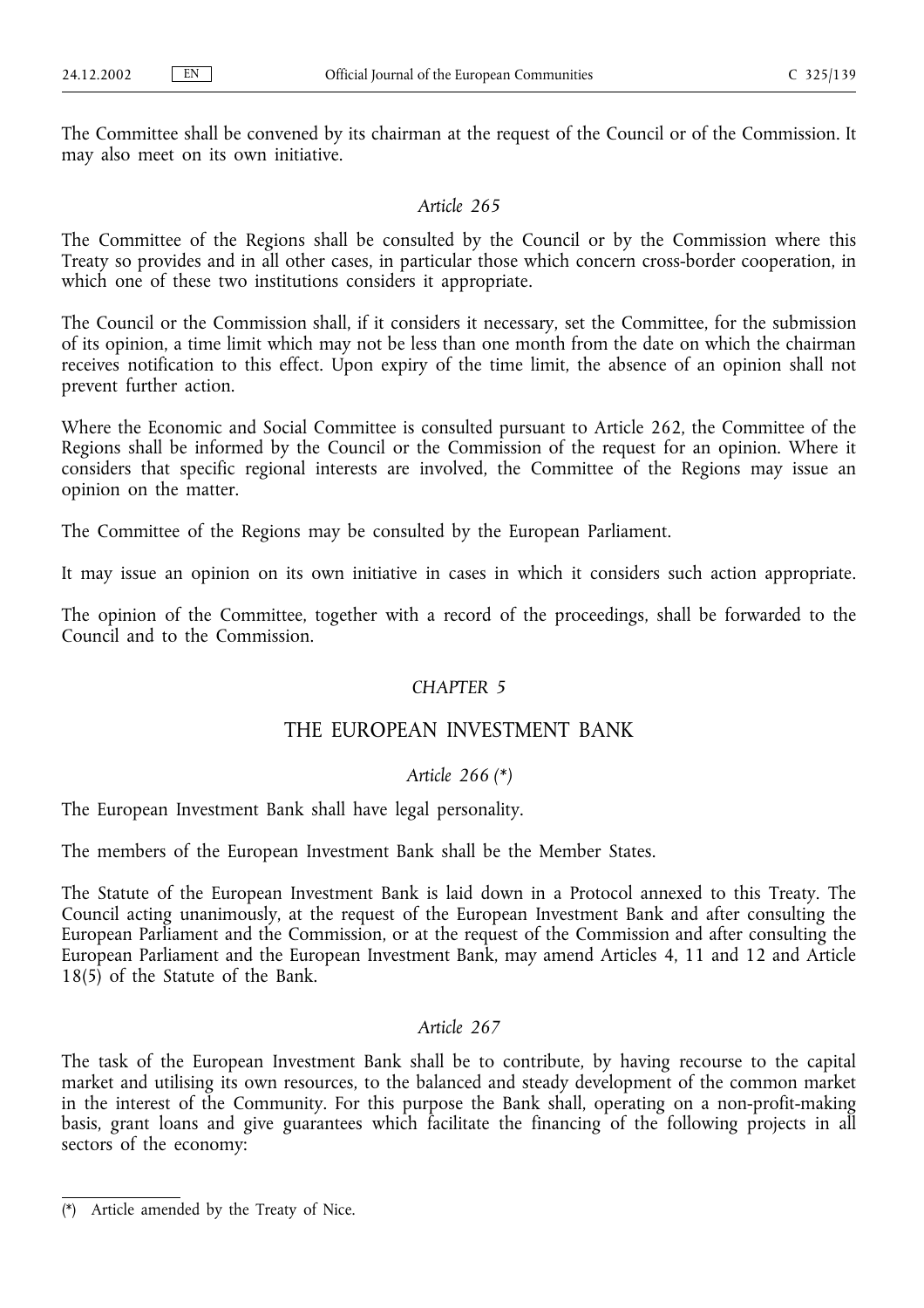- (a) projects for developing less-developed regions;
- (b) projects for modernising or converting undertakings or for developing fresh activities called for by the progressive establishment of the common market, where these projects are of such a size or nature that they cannot be entirely financed by the various means available in the individual Member States;
- (c) projects of common interest to several Member States which are of such a size or nature that they cannot be entirely financed by the various means available in the individual Member States.

In carrying out its task, the Bank shall facilitate the financing of investment programmes in conjunction with assistance from the Structural Funds and other Community Financial Instruments.

#### TITLE II

# **FINANCIAL PROVISIONS**

#### *Article 268*

All items of revenue and expenditure of the Community, including those relating to the European Social Fund, shall be included in estimates to be drawn up for each financial year and shall be shown in the budget.

Administrative expenditure occasioned for the institutions by the provisions of the Treaty on European Union relating to common foreign and security policy and to cooperation in the fields of justice and home affairs shall be charged to the budget. The operational expenditure occasioned by the implementation of the said provisions may, under the conditions referred to therein, be charged to the budget.

The revenue and expenditure shown in the budget shall be in balance.

## *Article 269*

Without prejudice to other revenue, the budget shall be financed wholly from own resources.

The Council, acting unanimously on a proposal from the Commission and after consulting the European Parliament, shall lay down provisions relating to the system of own resources of the Community, which it shall recommend to the Member States for adoption in accordance with their respective constitutional requirements.

# *Article 270*

With a view to maintaining budgetary discipline, the Commission shall not make any proposal for a Community act, or alter its proposals, or adopt any implementing measure which is likely to have appreciable implications for the budget without providing the assurance that that proposal or that measure is capable of being financed within the limit of the Community's own resources arising under provisions laid down by the Council pursuant to Article 269.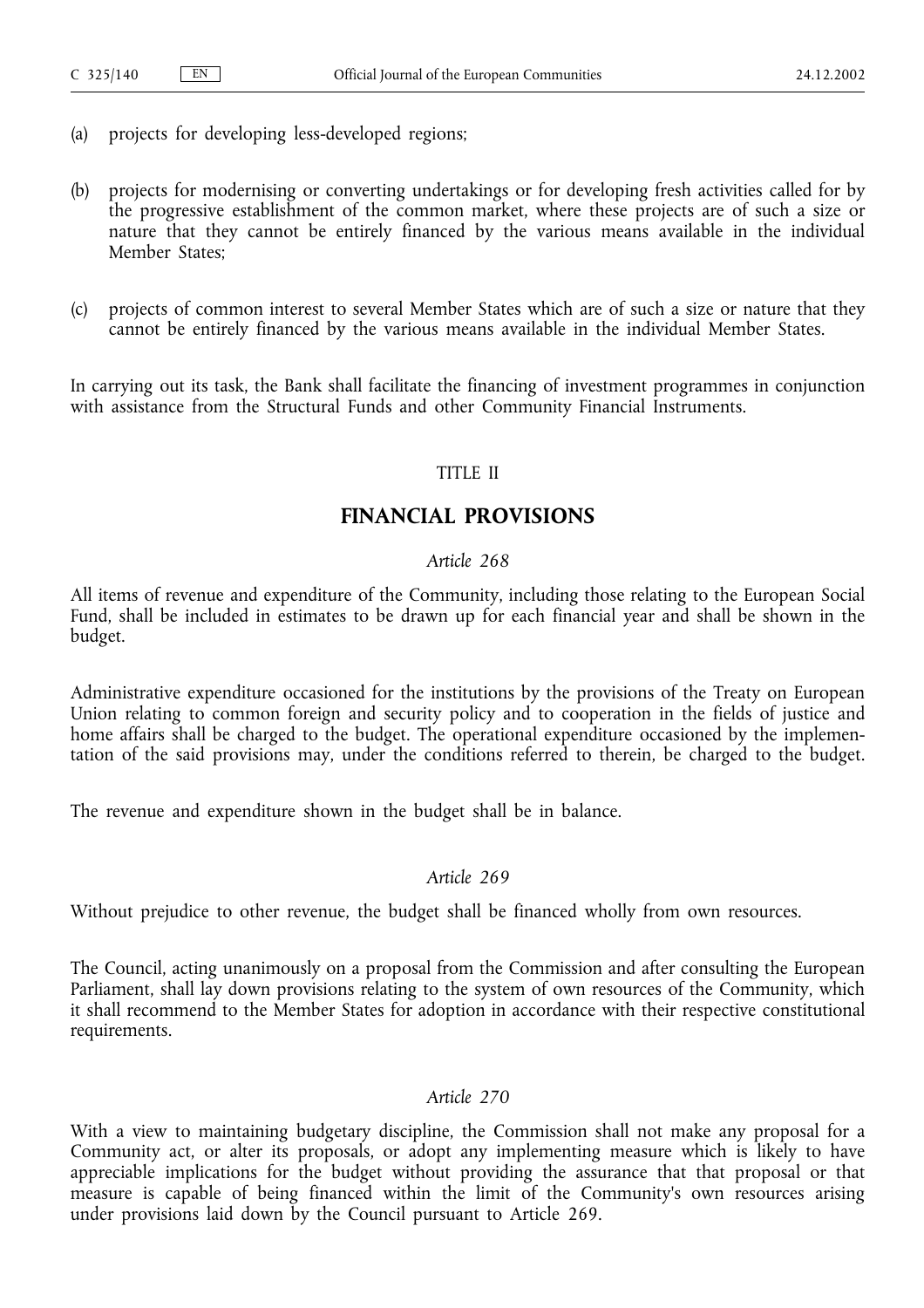The expenditure shown in the budget shall be authorised for one financial year, unless the regulations made pursuant to Article 279 provide otherwise.

In accordance with conditions to be laid down pursuant to Article 279, any appropriations, other than those relating to staff expenditure, that are unexpended at the end of the financial year may be carried forward to the next financial year only.

Appropriations shall be classified under different chapters grouping items of expenditure according to their nature or purpose and subdivided, as far as may be necessary, in accordance with the regulations made pursuant to Article 279.

The expenditure of the European Parliament, the Council, the Commission and the Court of Justice shall be set out in separate parts of the budget, without prejudice to special arrangements for certain common items of expenditure.

# *Article 272*

1. The financial year shall run from 1 January to 31 December.

2. Each institution of the Community shall, before 1 July, draw up estimates of its expenditure. The Commission shall consolidate these estimates in a preliminary draft budget. It shall attach thereto an opinion which may contain different estimates.

The preliminary draft budget shall contain an estimate of revenue and an estimate of expenditure.

3. The Commission shall place the preliminary draft budget before the Council not later than 1 September of the year preceding that in which the budget is to be implemented.

The Council shall consult the Commission and, where appropriate, the other institutions concerned whenever it intends to depart from the preliminary draft budget.

The Council, acting by a qualified majority, shall establish the draft budget and forward it to the European Parliament.

4. The draft budget shall be placed before the European Parliament not later than 5 October of the year preceding that in which the budget is to be implemented.

The European Parliament shall have the right to amend the draft budget, acting by a majority of its Members, and to propose to the Council, acting by an absolute majority of the votes cast, modifications to the draft budget relating to expenditure necessarily resulting from this Treaty or from acts adopted in accordance therewith.

If, within 45 days of the draft budget being placed before it, the European Parliament has given its approval, the budget shall stand as finally adopted. If within this period the European Parliament has not amended the draft budget nor proposed any modifications thereto, the budget shall be deemed to be finally adopted.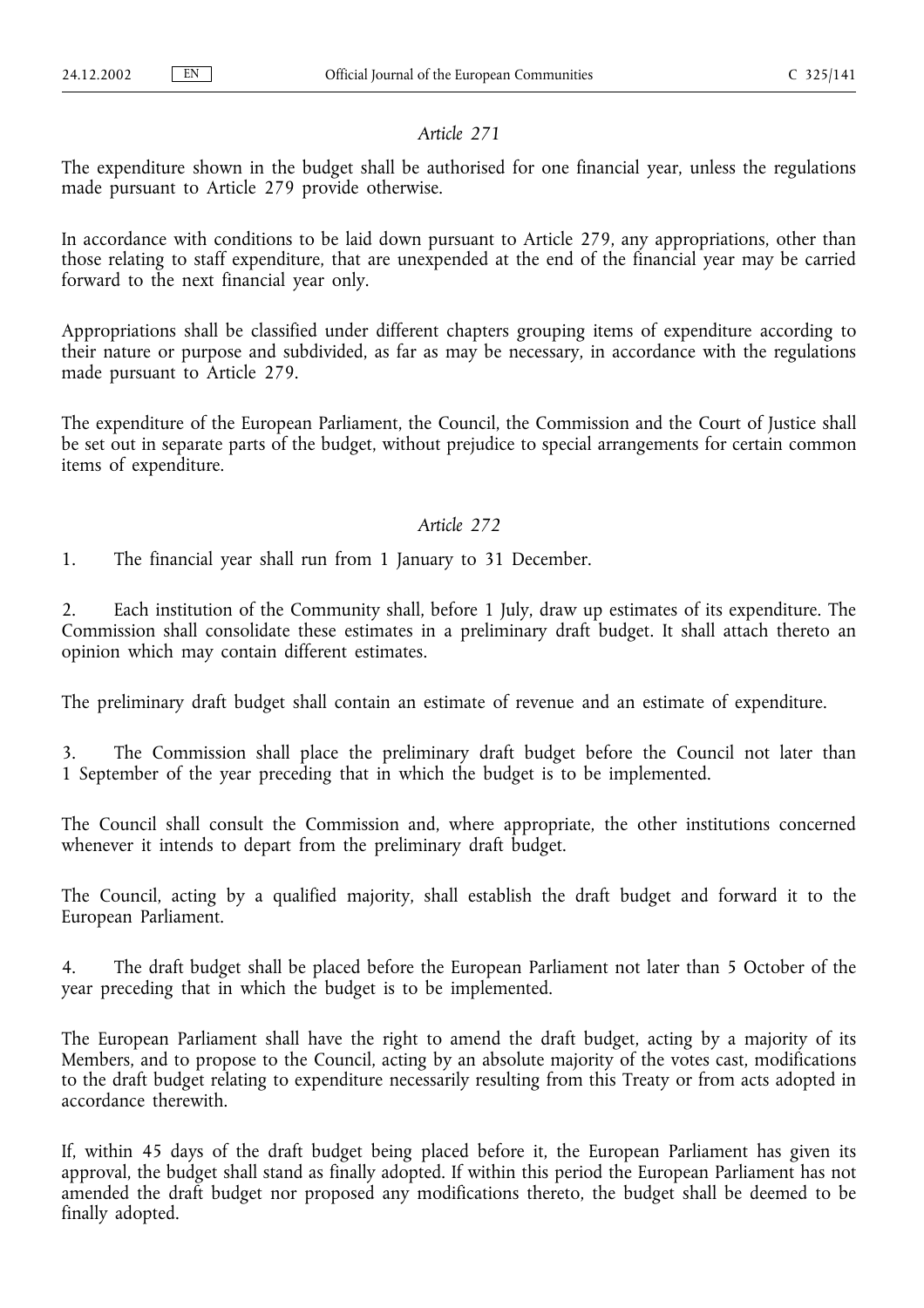If within this period the European Parliament has adopted amendments or proposed modifications, the draft budget together with the amendments or proposed modifications shall be forwarded to the Council.

5. After discussing the draft budget with the Commission and, where appropriate, with the other institutions concerned, the Council shall act under the following conditions:

- (a) the Council may, acting by a qualified majority, modify any of the amendments adopted by the European Parliament;
- (b) with regard to the proposed modifications:
	- where a modification proposed by the European Parliament does not have the effect of increasing the total amount of the expenditure of an institution, owing in particular to the fact that the increase in expenditure which it would involve would be expressly compensated by one or more proposed modifications correspondingly reducing expenditure, the Council may, acting by a qualified majority, reject the proposed modification. In the absence of a decision to reject it, the proposed modification shall stand as accepted,
	- where a modification proposed by the European Parliament has the effect of increasing the total amount of the expenditure of an institution, the Council may, acting by a qualified majority, accept this proposed modification. In the absence of a decision to accept it, the proposed modification shall stand as rejected,
	- where, pursuant to one of the two preceding subparagraphs, the Council has rejected a proposed modification, it may, acting by a qualified majority, either retain the amount shown in the draft budget or fix another amount.

The draft budget shall be modified on the basis of the proposed modifications accepted by the Council.

If, within 15 days of the draft being placed before it, the Council has not modified any of the amendments adopted by the European Parliament and if the modifications proposed by the latter have been accepted, the budget shall be deemed to be finally adopted. The Council shall inform the European Parliament that it has not modified any of the amendments and that the proposed modifications have been accepted.

If within this period the Council has modified one or more of the amendments adopted by the European Parliament or if the modifications proposed by the latter have been rejected or modified, the modified draft budget shall again be forwarded to the European Parliament. The Council shall inform the European Parliament of the results of its deliberations.

6. Within 15 days of the draft budget being placed before it, the European Parliament, which shall have been notified of the action taken on its proposed modifications, may, acting by a majority of its Members and three fifths of the votes cast, amend or reject the modifications to its amendments made by the Council and shall adopt the budget accordingly. If within this period the European Parliament has not acted, the budget shall be deemed to be finally adopted.

7. When the procedure provided for in this Article has been completed, the President of the European Parliament shall declare that the budget has been finally adopted.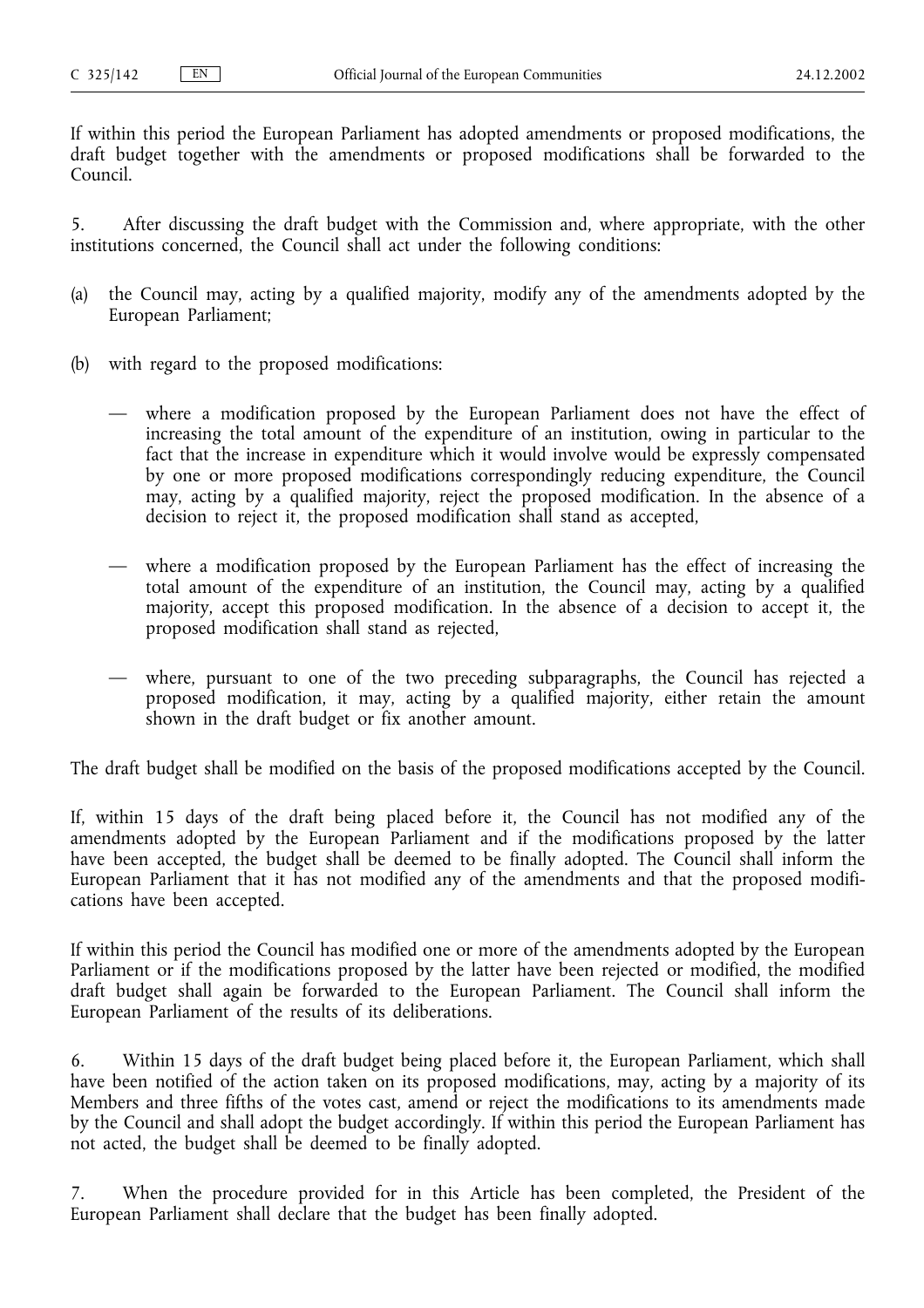8. However, the European Parliament, acting by a majority of its Members and two thirds of the votes cast, may, if there are important reasons, reject the draft budget and ask for a new draft to be submitted to it.

9. A maximum rate of increase in relation to the expenditure of the same type to be incurred during the current year shall be fixed annually for the total expenditure other than that necessarily resulting from this Treaty or from acts adopted in accordance therewith.

The Commission shall, after consulting the Economic Policy Committee, declare what this maximum rate is as it results from:

- the trend, in terms of volume, of the gross national product within the Community,
- the average variation in the budgets of the Member States,

and

the trend of the cost of living during the preceding financial year.

The maximum rate shall be communicated, before 1 May, to all the institutions of the Community. The latter shall be required to conform to this during the budgetary procedure, subject to the provisions of the fourth and fifth subparagraphs of this paragraph.

If, in respect of expenditure other than that necessarily resulting from this Treaty or from acts adopted in accordance therewith, the actual rate of increase in the draft budget established by the Council is over half the maximum rate, the European Parliament may, exercising its right of amendment, further increase the total amount of that expenditure to a limit not exceeding half the maximum rate.

Where the European Parliament, the Council or the Commission consider that the activities of the Communities require that the rate determined according to the procedure laid down in this paragraph should be exceeded, another rate may be fixed by agreement between the Council, acting by a qualified majority, and the European Parliament, acting by a majority of its Members and three fifths of the votes cast.

10. Each institution shall exercise the powers conferred upon it by this article, with due regard for the provisions of the Treaty and for acts adopted in accordance therewith, in particular those relating to the Communities' own resources and to the balance between revenue and expenditure.

#### *Article 273*

If, at the beginning of a financial year, the budget has not yet been voted, a sum equivalent to not more than one twelfth of the budget appropriations for the preceding financial year may be spent each month in respect of any chapter or other subdivision of the budget in accordance with the provisions of the Regulations made pursuant to Article 279; this arrangement shall not, however, have the effect of placing at the disposal of the Commission appropriations in excess of one twelfth of those provided for in the draft budget in course of preparation.

The Council may, acting by a qualified majority, provided that the other conditions laid down in the first subparagraph are observed, authorise expenditure in excess of one twelfth.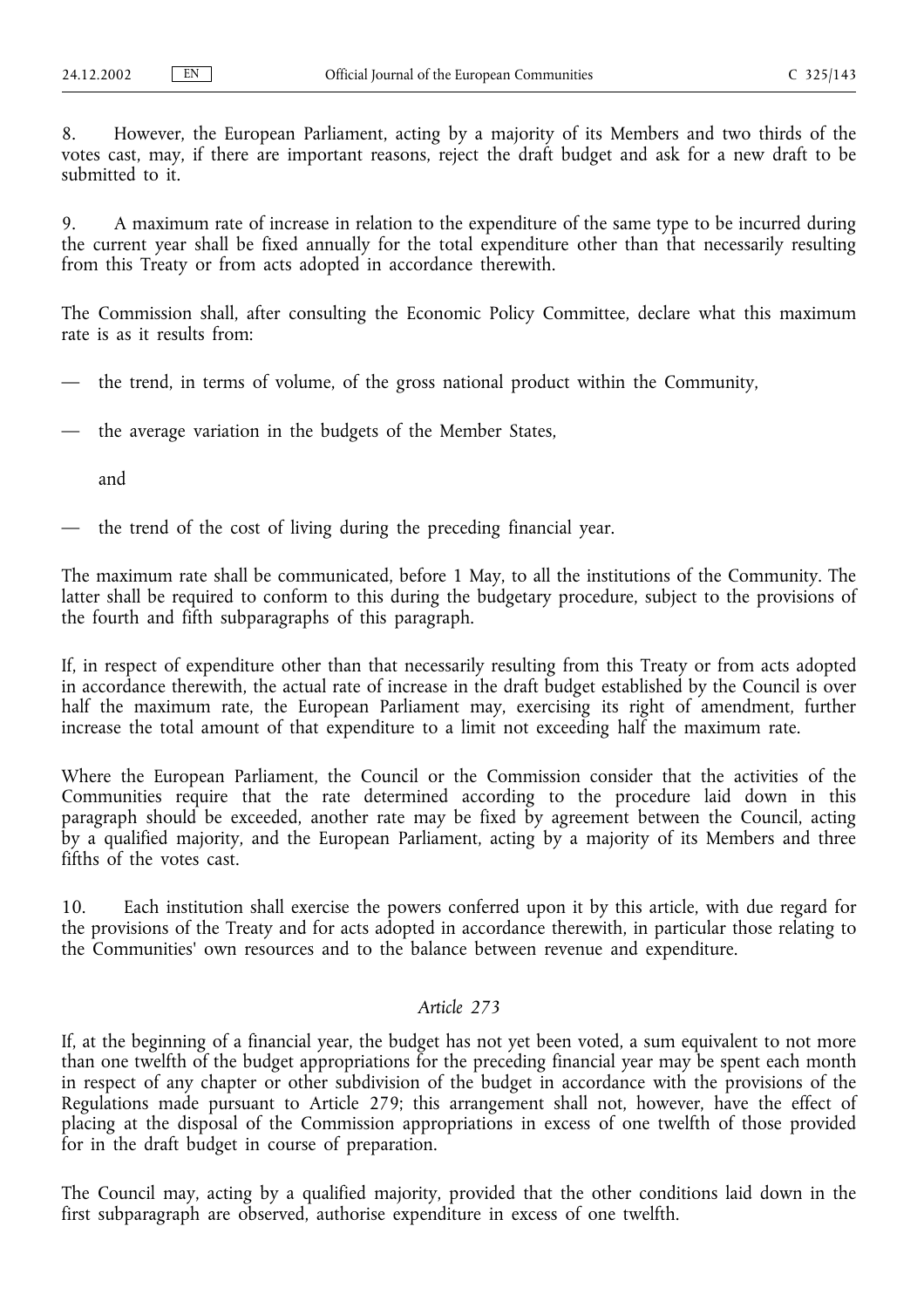If the decision relates to expenditure which does not necessarily result from this Treaty or from acts adopted in accordance therewith, the Council shall forward it immediately to the European Parliament; within 30 days the European Parliament, acting by a majority of its Members and three fifths of the votes cast, may adopt a different decision on the expenditure in excess of the one twelfth referred to in the first subparagraph. This part of the decision of the Council shall be suspended until the European Parliament has taken its decision. If within the said period the European Parliament has not taken a decision which differs from the decision of the Council, the latter shall be deemed to be finally adopted.

The decisions referred to in the second and third subparagraphs shall lay down the necessary measures relating to resources to ensure application of this Article.

#### *Article 274*

The Commission shall implement the budget, in accordance with the provisions of the regulations made pursuant to Article 279, on its own responsibility and within the limits of the appropriations, having regard to the principles of sound financial management. Member States shall cooperate with the Commission to ensure that the appropriations are used in accordance with the principles of sound financial management.

The regulations shall lay down detailed rules for each institution concerning its part in effecting its own expenditure.

Within the budget, the Commission may, subject to the limits and conditions laid down in the regulations made pursuant to Article 279, transfer appropriations from one chapter to another or from one subdivision to another.

# *Article 275*

The Commission shall submit annually to the Council and to the European Parliament the accounts of the preceding financial year relating to the implementation of the budget. The Commission shall also forward to them a financial statement of the assets and liabilities of the Community.

#### *Article 276*

1. The European Parliament, acting on a recommendation from the Council which shall act by a qualified majority, shall give a discharge to the Commission in respect of the implementation of the budget. To this end, the Council and the European Parliament in turn shall examine the accounts and the financial statement referred to in Article 275, the annual report by the Court of Auditors together with the replies of the institutions under audit to the observations of the Court of Auditors, the statement of assurance referred to in Article 248(1), second subparagraph and any relevant special reports by the Court of Auditors.

2. Before giving a discharge to the Commission, or for any other purpose in connection with the exercise of its powers over the implementation of the budget, the European Parliament may ask to hear the Commission give evidence with regard to the execution of expenditure or the operation of financial control systems. The Commission shall submit any necessary information to the European Parliament at the latter's request.

3. The Commission shall take all appropriate steps to act on the observations in the decisions giving discharge and on other observations by the European Parliament relating to the execution of expenditure, as well as on comments accompanying the recommendations on discharge adopted by the Council.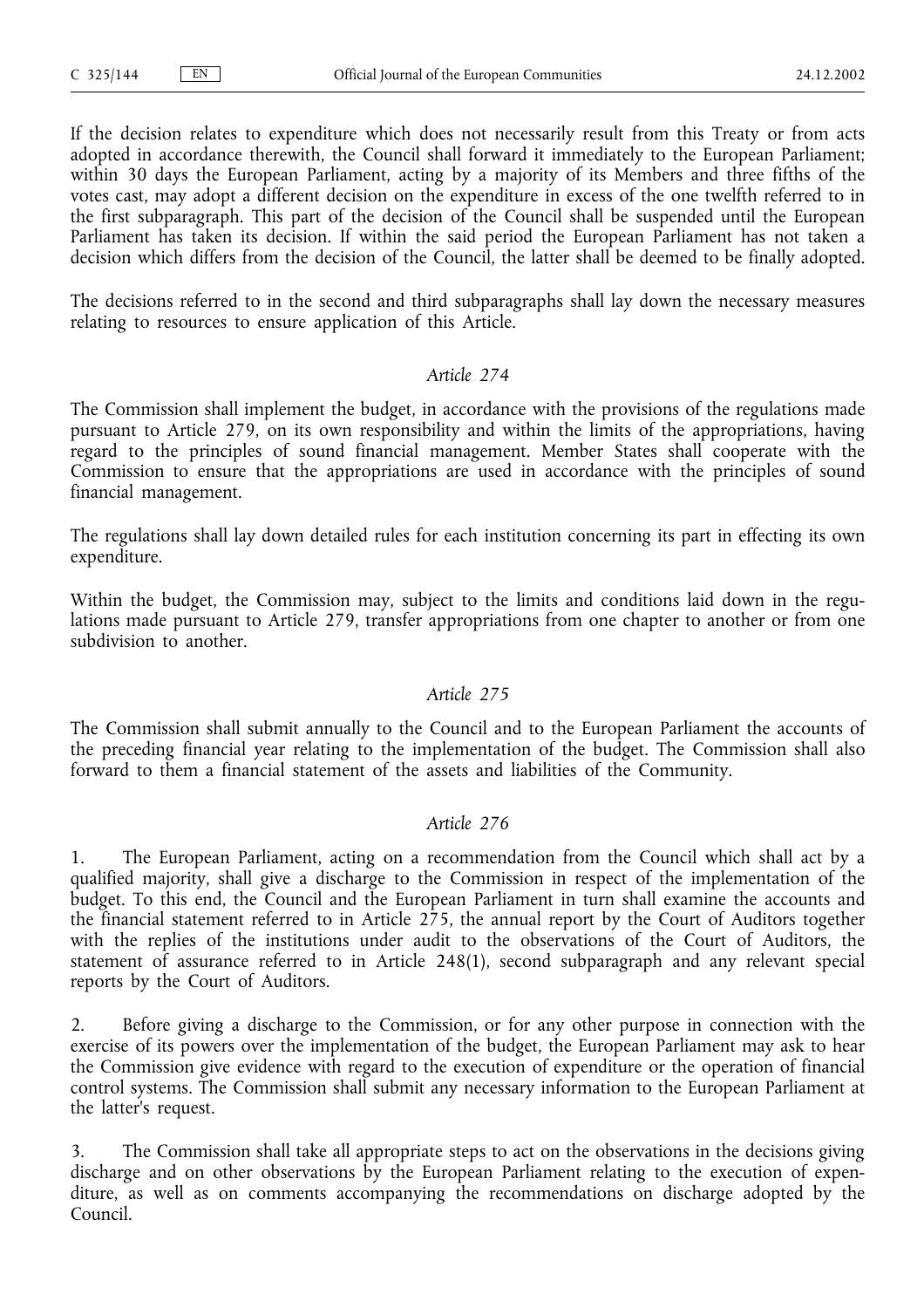At the request of the European Parliament or the Council, the Commission shall report on the measures taken in the light of these observations and comments and in particular on the instructions given to the departments which are responsible for the implementation of the budget. These reports shall also be forwarded to the Court of Auditors.

### *Article 277*

The budget shall be drawn up in the unit of account determined in accordance with the provisions of the regulations made pursuant to Article 279.

# *Article 278*

The Commission may, provided it notifies the competent authorities of the Member States concerned, transfer into the currency of one of the Member States its holdings in the currency of another Member State, to the extent necessary to enable them to be used for purposes which come within the scope of this Treaty. The Commission shall as far as possible avoid making such transfers if it possesses cash or liquid assets in the currencies which it needs.

The Commission shall deal with each Member State through the authority designated by the State concerned. In carrying out financial operations the Commission shall employ the services of the bank of issue of the Member State concerned or of any other financial institution approved by that State.

### *Article 279 (\*)*

1. The Council, acting unanimously on a proposal from the Commission and after consulting the European Parliament and obtaining the opinion of the Court of Auditors, shall:

- (a) make Financial Regulations specifying in particular the procedure to be adopted for establishing and implementing the budget and for presenting and auditing accounts;
- (b) lay down rules concerning the responsibility of financial controllers, authorising officers and accounting officers, and concerning appropriate arrangements for inspection.

From 1 January 2007, the Council shall act by a qualified majority on a proposal from the Commission and after consulting the European Parliament and obtaining the opinion of the Court of Auditors.

2. The Council, acting unanimously on a proposal from the Commission and after consulting the European Parliament and obtaining the opinion of the Court of Auditors, shall determine the methods and procedure whereby the budget revenue provided under the arrangements relating to the Community's own resources shall be made available to the Commission, and determine the measures to be applied, if need be, to meet cash requirements.

#### *Article 280*

1. The Community and the Member States shall counter fraud and any other illegal activities affecting the financial interests of the Community through measures to be taken in accordance with this article, which shall act as a deterrent and be such as to afford effective protection in the Member States.

<sup>(\*)</sup> Article amended by the Treaty of Nice.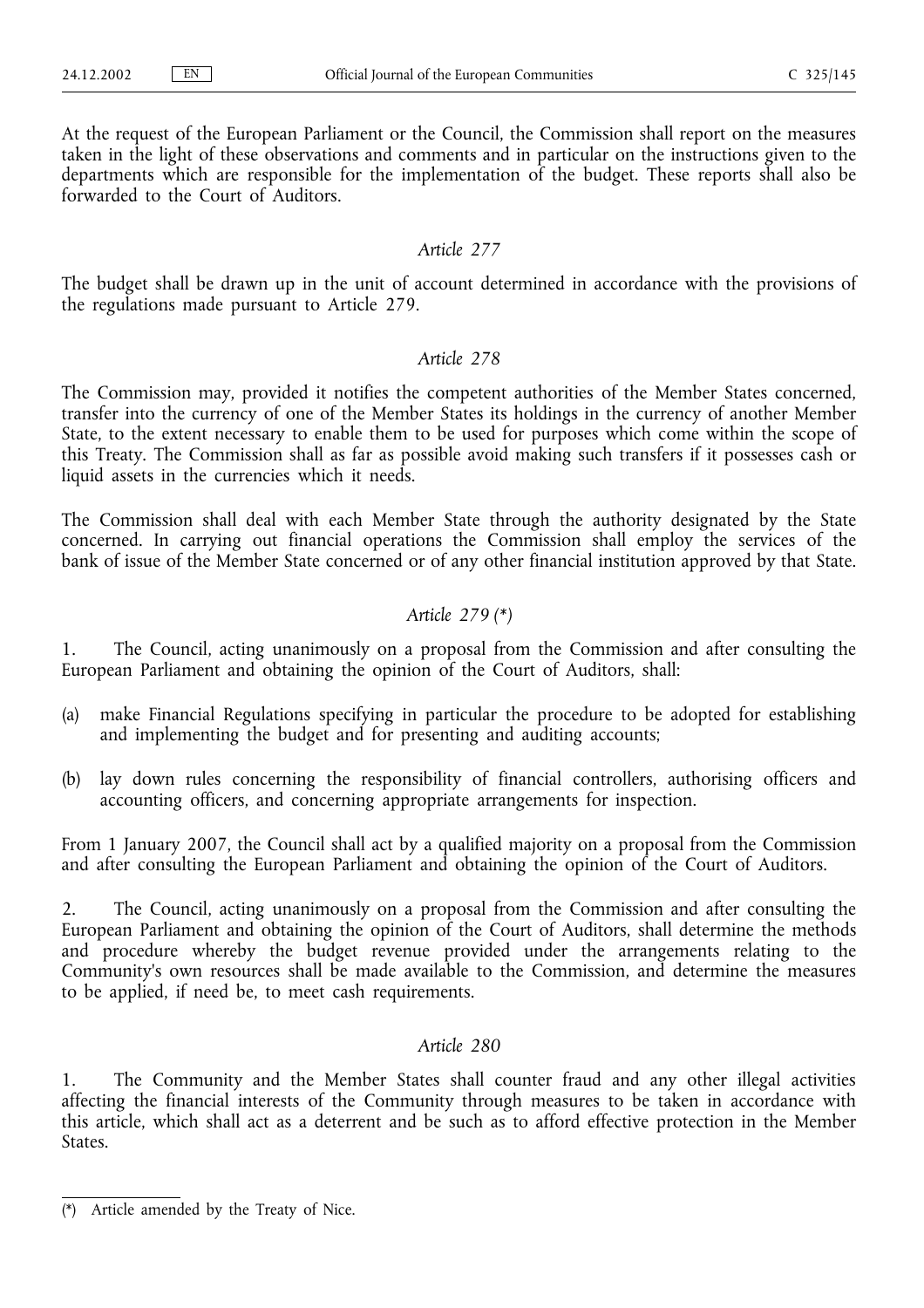2. Member States shall take the same measures to counter fraud affecting the financial interests of the Community as they take to counter fraud affecting their own financial interests.

3. Without prejudice to other provisions of this Treaty, the Member States shall coordinate their action aimed at protecting the financial interests of the Community against fraud. To this end they shall organise, together with the Commission, close and regular cooperation between the competent authorities.

4. The Council, acting in accordance with the procedure referred to in Article 251, after consulting the Court of Auditors, shall adopt the necessary measures in the fields of the prevention of and fight against fraud affecting the financial interests of the Community with a view to affording effective and equivalent protection in the Member States. These measures shall not concern the application of national criminal law or the national administration of justice.

5. The Commission, in cooperation with Member States, shall each year submit to the European Parliament and to the Council a report on the measures taken for the implementation of this article.

# PART SIX

# **GENERAL AND FINAL PROVISIONS**

## *Article 281*

The Community shall have legal personality.

## *Article 282*

In each of the Member States, the Community shall enjoy the most extensive legal capacity accorded to legal persons under their laws; it may, in particular, acquire or dispose of movable and immovable property and may be a party to legal proceedings. To this end, the Community shall be represented by the Commission.

### *Article 283*

The Council shall, acting by a qualified majority on a proposal from the Commission and after consulting the other institutions concerned, lay down the Staff Regulations of officials of the European Communities and the Conditions of employment of other servants of those Communities.

#### *Article 284*

The Commission may, within the limits and under conditions laid down by the Council in accordance with the provisions of this Treaty, collect any information and carry out any checks required for the performance of the tasks entrusted to it.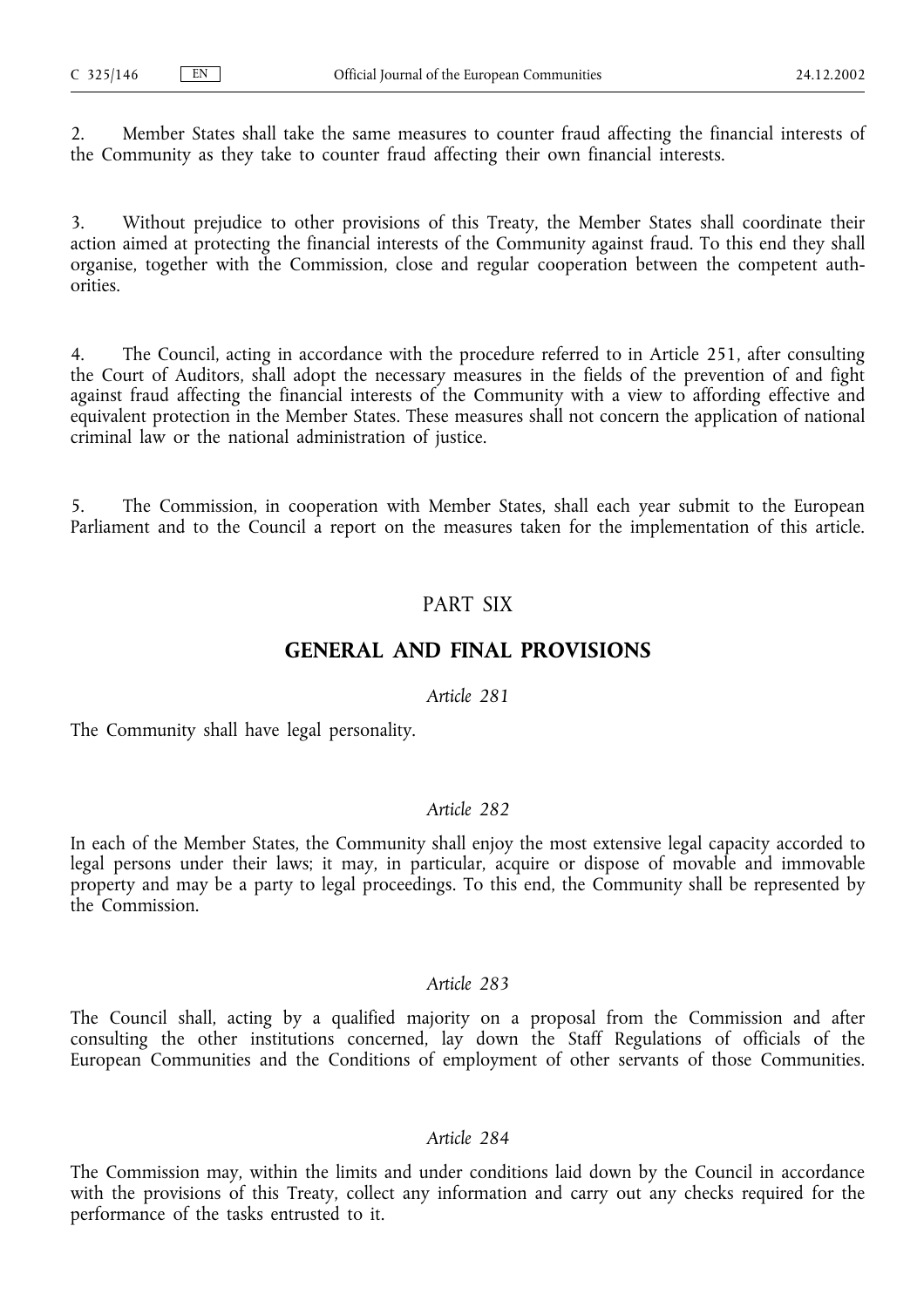1. Without prejudice to Article 5 of the Protocol on the Statute of the European System of Central Banks and of the European Central Bank, the Council, acting in accordance with the procedure referred to in Article 251, shall adopt measures for the production of statistics where necessary for the performance of the activities of the Community.

2. The production of Community statistics shall conform to impartiality, reliability, objectivity, scientific independence, cost-effectiveness and statistical confidentiality; it shall not entail excessive burdens on economic operators.

### *Article 286*

1. From 1 January 1999, Community acts on the protection of individuals with regard to the processing of personal data and the free movement of such data shall apply to the institutions and bodies set up by, or on the basis of, this Treaty.

2. Before the date referred to in paragraph 1, the Council, acting in accordance with the procedure referred to in Article 251, shall establish an independent supervisory body responsible for monitoring the application of such Community acts to Community institutions and bodies and shall adopt any other relevant provisions as appropriate.

# *Article 287*

The members of the institutions of the Community, the members of committees, and the officials and other servants of the Community shall be required, even after their duties have ceased, not to disclose information of the kind covered by the obligation of professional secrecy, in particular information about undertakings, their business relations or their cost components.

#### *Article 288*

The contractual liability of the Community shall be governed by the law applicable to the contract in question.

In the case of non-contractual liability, the Community shall, in accordance with the general principles common to the laws of the Member States, make good any damage caused by its institutions or by its servants in the performance of their duties.

The preceding paragraph shall apply under the same conditions to damage caused by the ECB or by its servants in the performance of their duties.

The personal liability of its servants towards the Community shall be governed by the provisions laid down in their Staff Regulations or in the Conditions of employment applicable to them.

# *Article 289*

The seat of the institutions of the Community shall be determined by common accord of the governments of the Member States.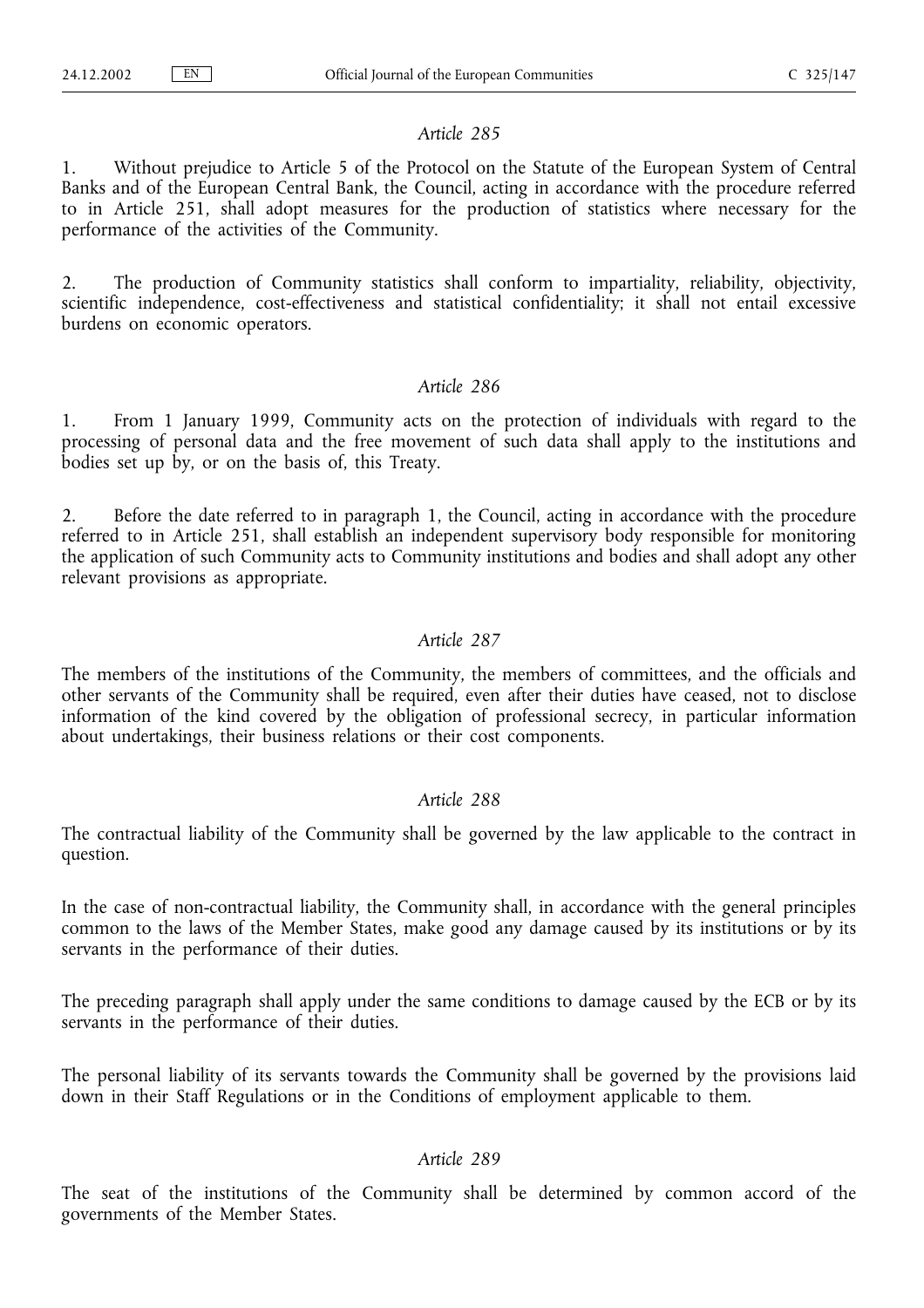## *Article 290 (\*)*

The rules governing the languages of the institutions of the Community shall, without prejudice to the provisions contained in the Statute of the Court of Justice, be determined by the Council, acting unanimously.

## *Article 291*

The Community shall enjoy in the territories of the Member States such privileges and immunities as are necessary for the performance of its tasks, under the conditions laid down in the Protocol of 8 April 1965 on the privileges and immunities of the European Communities. The same shall apply to the European Central Bank, the European Monetary Institute, and the European Investment Bank.

#### *Article 292*

Member States undertake not to submit a dispute concerning the interpretation or application of this Treaty to any method of settlement other than those provided for therein.

## *Article 293*

Member States shall, so far as is necessary, enter into negotiations with each other with a view to securing for the benefit of their nationals:

- the protection of persons and the enjoyment and protection of rights under the same conditions as those accorded by each State to its own nationals,
- the abolition of double taxation within the Community,
- the mutual recognition of companies or firms within the meaning of the second paragraph of Article 48, the retention of legal personality in the event of transfer of their seat from one country to another, and the possibility of mergers between companies or firms governed by the laws of different countries,
- the simplification of formalities governing the reciprocal recognition and enforcement of judgments of courts or tribunals and of arbitration awards.

## *Article 294*

Member States shall accord nationals of the other Member States the same treatment as their own nationals as regards participation in the capital of companies or firms within the meaning of Article 48, without prejudice to the application of the other provisions of this Treaty.

#### *Article 295*

This Treaty shall in no way prejudice the rules in Member States governing the system of property ownership.

#### *Article 296*

1. The provisions of this Treaty shall not preclude the application of the following rules:

<sup>(\*)</sup> Article amended by the Treaty of Nice.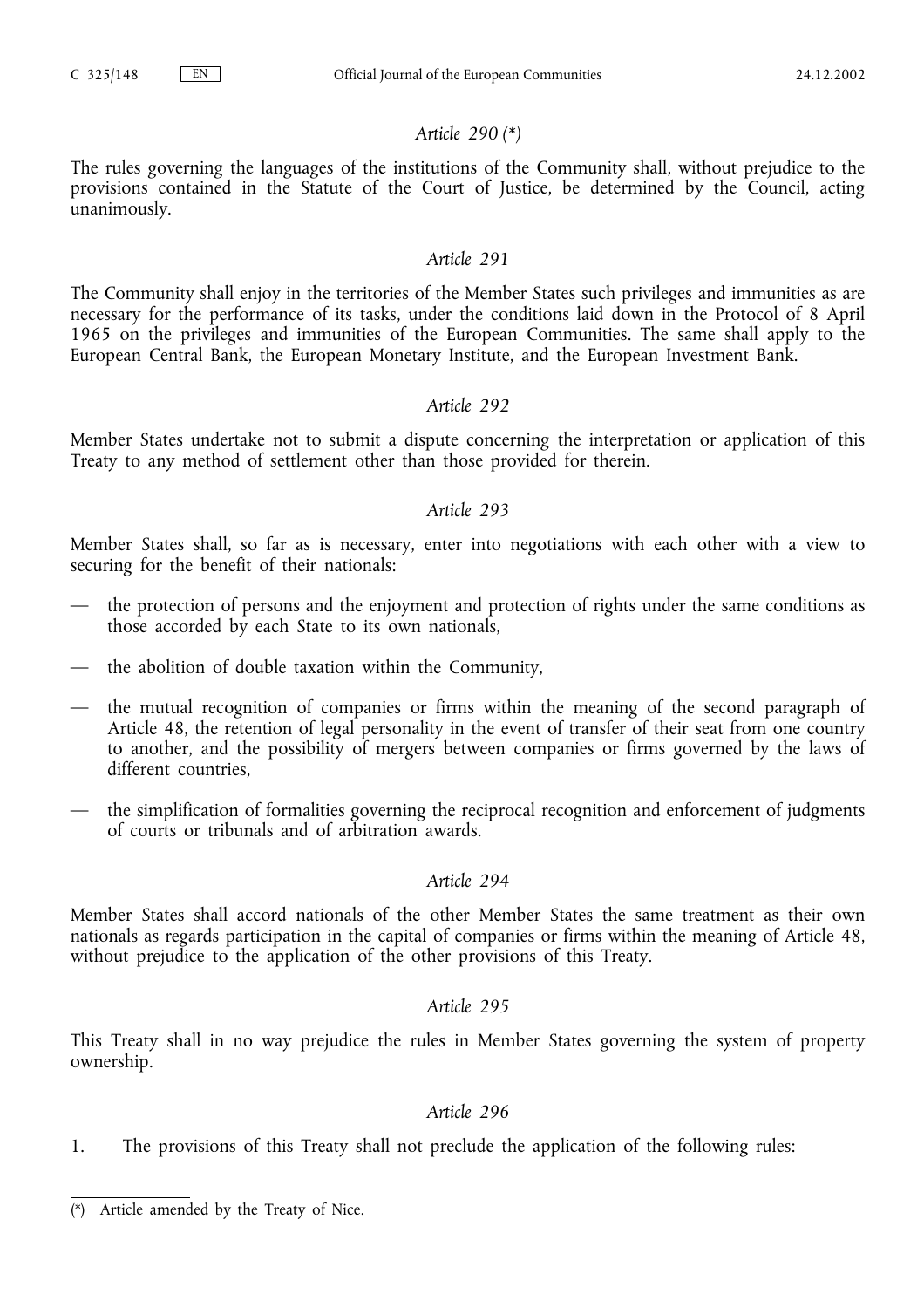- (a) no Member State shall be obliged to supply information the disclosure of which it considers contrary to the essential interests of its security;
- (b) any Member State may take such measures as it considers necessary for the protection of the essential interests of its security which are connected with the production of or trade in arms, munitions and war material; such measures shall not adversely affect the conditions of competition in the common market regarding products which are not intended for specifically military purposes.

2. The Council may, acting unanimously on a proposal from the Commission, make changes to the list, which it drew up on 15 April 1958, of the products to which the provisions of paragraph 1(b) apply.

### *Article 297*

Member States shall consult each other with a view to taking together the steps needed to prevent the functioning of the common market being affected by measures which a Member State may be called upon to take in the event of serious internal disturbances affecting the maintenance of law and order, in the event of war, serious international tension constituting a threat of war, or in order to carry out obligations it has accepted for the purpose of maintaining peace and international security.

#### *Article 298*

If measures taken in the circumstances referred to in Articles 296 and 297 have the effect of distorting the conditions of competition in the common market, the Commission shall, together with the State concerned, examine how these measures can be adjusted to the rules laid down in the Treaty.

By way of derogation from the procedure laid down in Articles 226 and 227, the Commission or any Member State may bring the matter directly before the Court of Justice if it considers that another Member State is making improper use of the powers provided for in Articles 296 and 297. The Court of Justice shall give its ruling in camera.

#### *Article 299*

1. This Treaty shall apply to the Kingdom of Belgium, the Kingdom of Denmark, the Federal Republic of Germany, the Hellenic Republic, the Kingdom of Spain, the French Republic, Ireland, the Italian Republic, the Grand Duchy of Luxembourg, the Kingdom of the Netherlands, the Republic of Austria, the Portuguese Republic, the Republic of Finland, the Kingdom of Sweden and the United Kingdom of Great Britain and Northern Ireland.

2. The provisions of this Treaty shall apply to the French overseas departments, the Azores, Madeira and the Canary Islands.

However, taking account of the structural social and economic situation of the French overseas departments, the Azores, Madeira and the Canary Islands, which is compounded by their remoteness, insularity, small size, difficult topography and climate, economic dependence on a few products, the permanence and combination of which severely restrain their development, the Council, acting by a qualified majority on a proposal from the Commission and after consulting the European Parliament, shall adopt specific measures aimed, in particular, at laying down the conditions of application of the present Treaty to those regions, including common policies.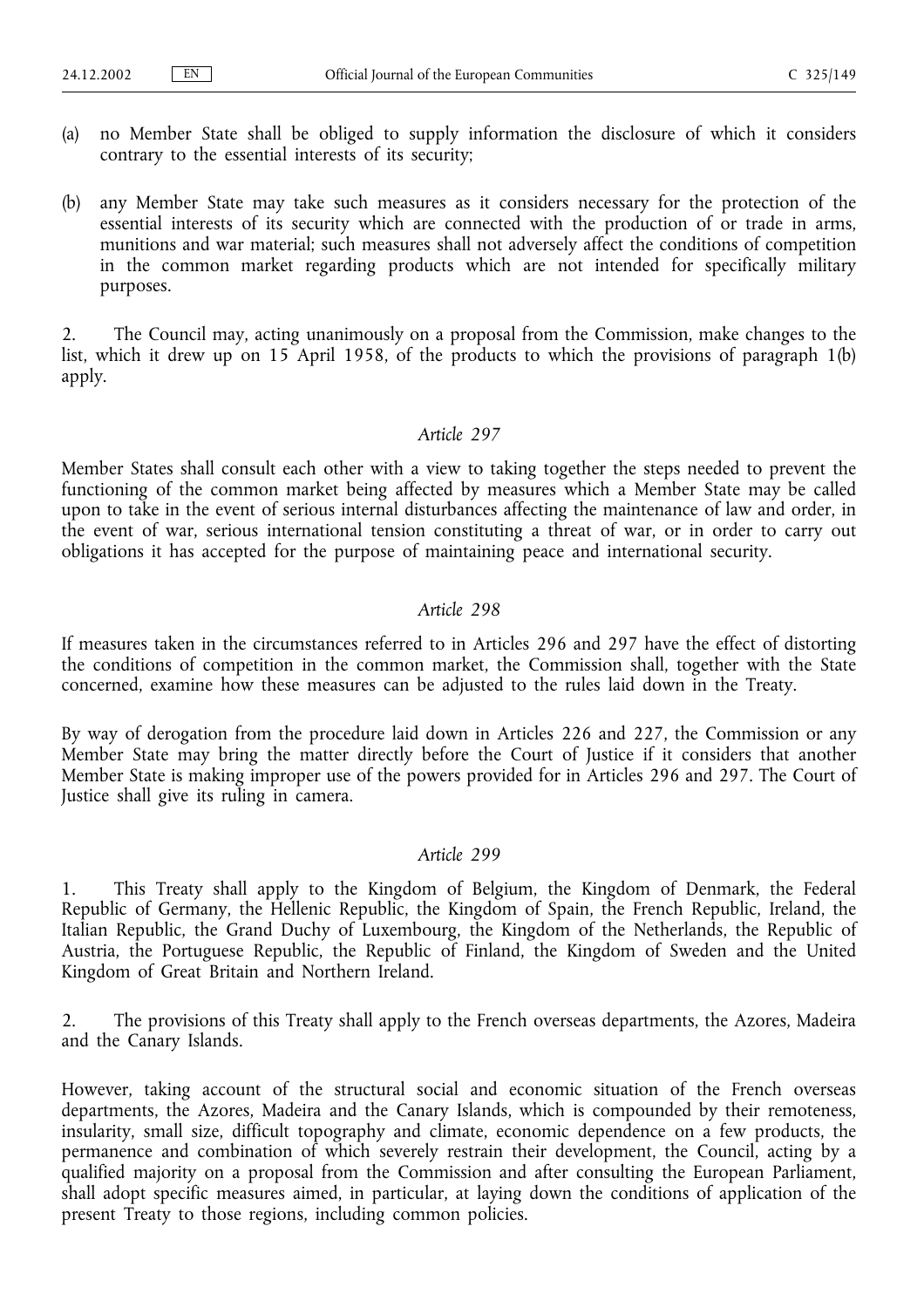The Council shall, when adopting the relevant measures referred to in the second subparagraph, take into account areas such as customs and trade policies, fiscal policy, free zones, agriculture and fisheries policies, conditions for supply of raw materials and essential consumer goods, State aids and conditions of access to structural funds and to horizontal Community programmes.

The Council shall adopt the measures referred to in the second subparagraph taking into account the special characteristics and constraints of the outermost regions without undermining the integrity and the coherence of the Community legal order, including the internal market and common policies.

3. The special arrangements for association set out in part four of this Treaty shall apply to the overseas countries and territories listed in Annex II to this Treaty.

This Treaty shall not apply to those overseas countries and territories having special relations with the United Kingdom of Great Britain and Northern Ireland which are not included in the aforementioned list.

4. The provisions of this Treaty shall apply to the European territories for whose external relations a Member State is responsible.

5. The provisions of this Treaty shall apply to the Åland Islands in accordance with the provisions set out in Protocol 2 to the Act concerning the conditions of accession of the Republic of Austria, the Republic of Finland and the Kingdom of Sweden.

- 6. Notwithstanding the preceding paragraphs:
- (a) this Treaty shall not apply to the Faeroe Islands;
- (b) this Treaty shall not apply to the sovereign base areas of the United Kingdom of Great Britain and Northern Ireland in Cyprus;
- (c) this Treaty shall apply to the Channel Islands and the Isle of Man only to the extent necessary to ensure the implementation of the arrangements for those islands set out in the Treaty concerning the accession of new Member States to the European Economic Community and to the European Atomic Energy Community signed on 22 January 1972.

## *Article 300 (\*)*

1. Where this Treaty provides for the conclusion of agreements between the Community and one or more States or international organisations, the Commission shall make recommendations to the Council, which shall authorise the Commission to open the necessary negotiations. The Commission shall conduct these negotiations in consultation with special committees appointed by the Council to assist it in this task and within the framework of such directives as the Council may issue to it.

In exercising the powers conferred upon it by this paragraph, the Council shall act by a qualified majority, except in the cases where the first subparagraph of paragraph 2 provides that the Council shall act unanimously.

<sup>(\*)</sup> Article amended by the Treaty of Nice.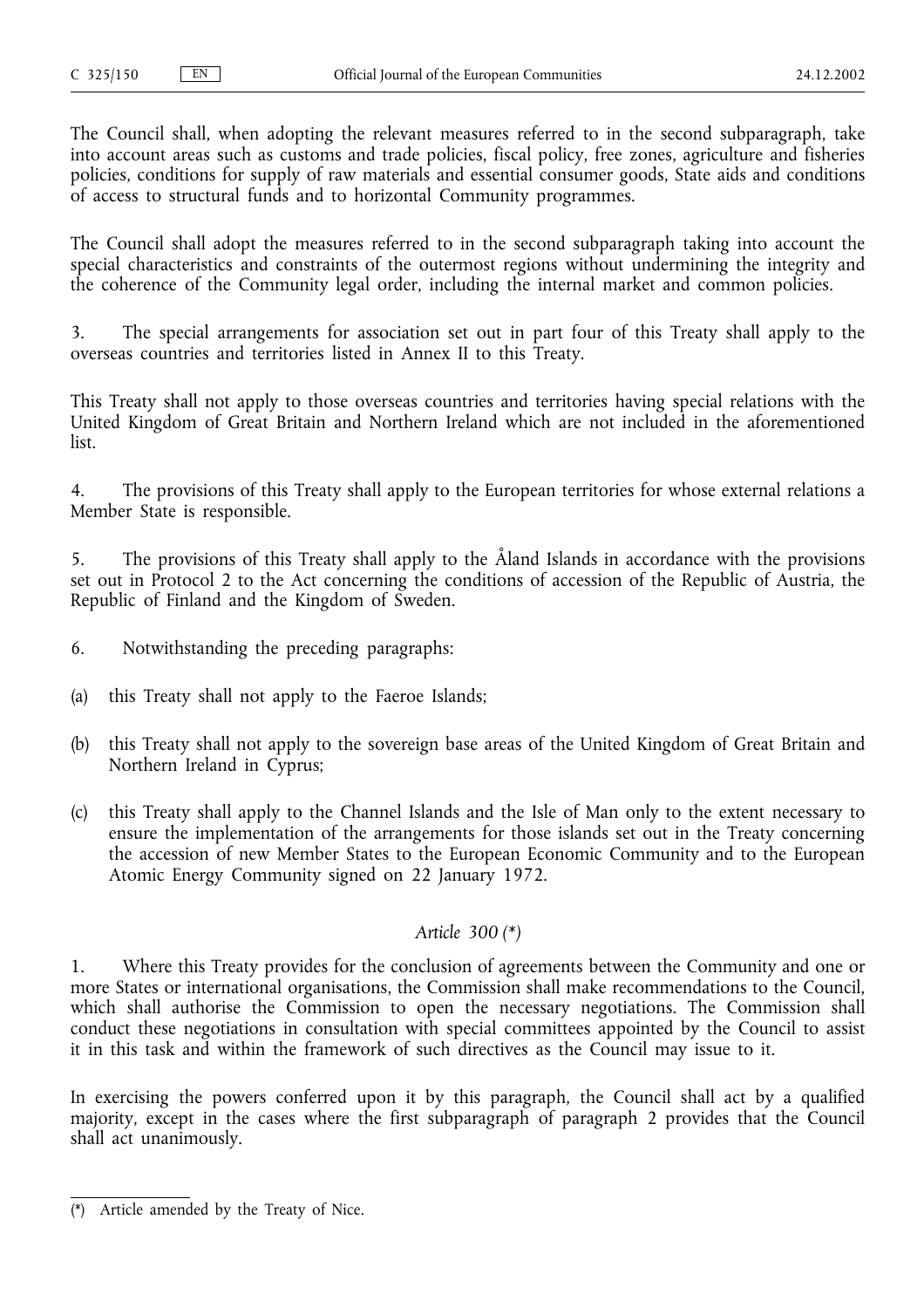2. Subject to the powers vested in the Commission in this field, the signing, which may be accompanied by a decision on provisional application before entry into force, and the conclusion of the agreements shall be decided on by the Council, acting by a qualified majority on a proposal from the Commission. The Council shall act unanimously when the agreement covers a field for which unanimity is required for the adoption of internal rules and for the agreements referred to in Article 310.

By way of derogation from the rules laid down in paragraph 3, the same procedures shall apply for a decision to suspend the application of an agreement, and for the purpose of establishing the positions to be adopted on behalf of the Community in a body set up by an agreement, when that body is called upon to adopt decisions having legal effects, with the exception of decisions supplementing or amending the institutional framework of the agreement.

The European Parliament shall be immediately and fully informed of any decision under this paragraph concerning the provisional application or the suspension of agreements, or the establishment of the Community position in a body set up by an agreement.

3. The Council shall conclude agreements after consulting the European Parliament, except for the agreements referred to in Article 133(3), including cases where the agreement covers a field for which the procedure referred to in Article 251 or that referred to in Article 252 is required for the adoption of internal rules. The European Parliament shall deliver its opinion within a time limit which the Council may lay down according to the urgency of the matter. In the absence of an opinion within that time limit, the Council may act.

By way of derogation from the previous subparagraph, agreements referred to in Article 310, other agreements establishing a specific institutional framework by organising cooperation procedures, agreements having important budgetary implications for the Community and agreements entailing amendment of an act adopted under the procedure referred to in Article 251 shall be concluded after the assent of the European Parliament has been obtained.

The Council and the European Parliament may, in an urgent situation, agree upon a time limit for the assent.

4. When concluding an agreement, the Council may, by way of derogation from paragraph 2, authorise the Commission to approve modifications on behalf of the Community where the agreement provides for them to be adopted by a simplified procedure or by a body set up by the agreement; it may attach specific conditions to such authorisation.

5. When the Council envisages concluding an agreement which calls for amendments to this Treaty, the amendments must first be adopted in accordance with the procedure laid down in Article 48 of the Treaty on European Union.

6. The European Parliament, the Council, the Commission or a Member State may obtain the opinion of the Court of Justice as to whether an agreement envisaged is compatible with the provisions of this Treaty. Where the opinion of the Court of Justice is adverse, the agreement may enter into force only in accordance with Article 48 of the Treaty on European Union.

7. Agreements concluded under the conditions set out in this Article shall be binding on the institutions of the Community and on Member States.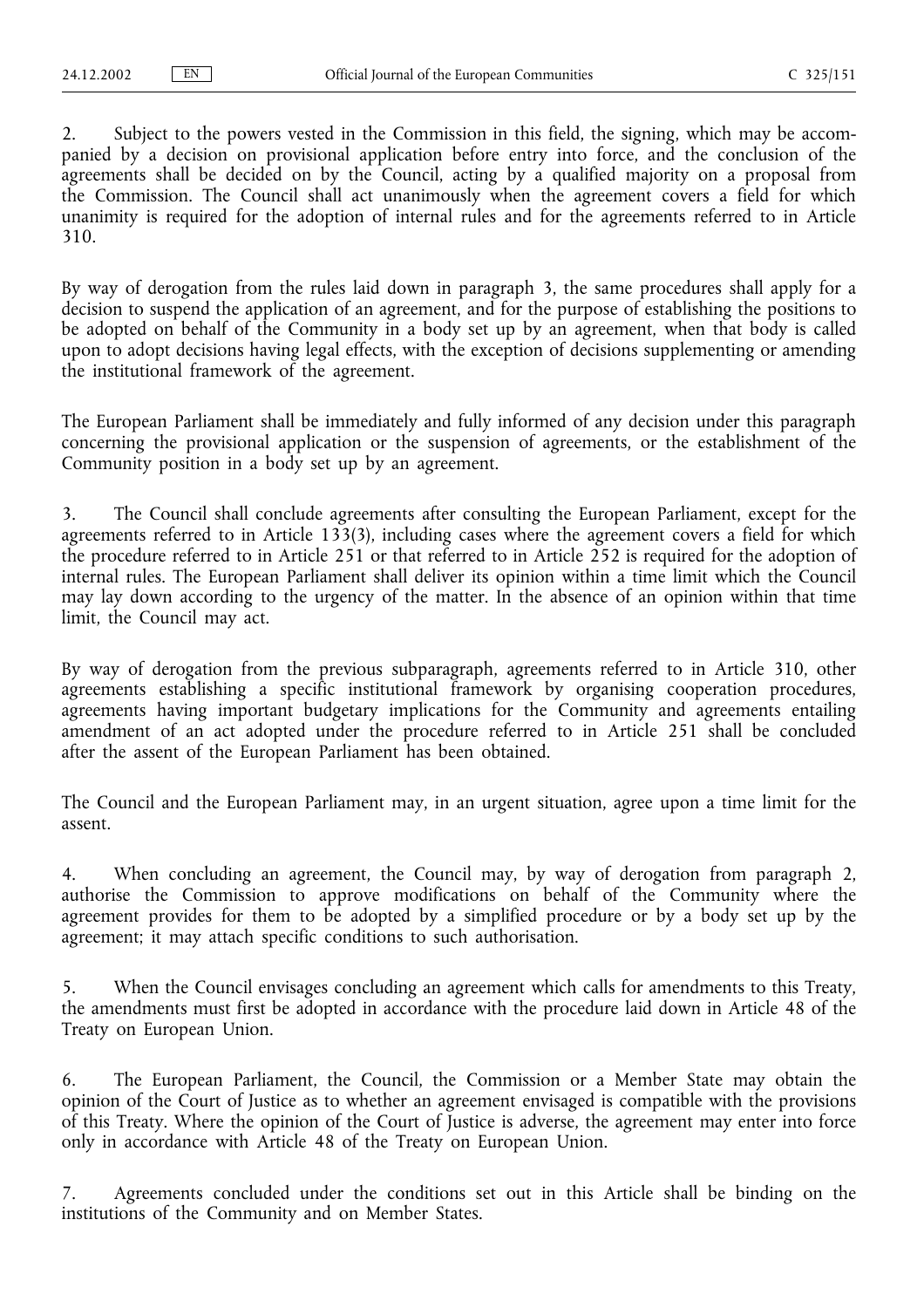Where it is provided, in a common position or in a joint action adopted according to the provisions of the Treaty on European Union relating to the common foreign and security policy, for an action by the Community to interrupt or to reduce, in part or completely, economic relations with one or more third countries, the Council shall take the necessary urgent measures. The Council shall act by a qualified majority on a proposal from the Commission.

#### *Article 302*

It shall be for the Commission to ensure the maintenance of all appropriate relations with the organs of the United Nations and of its specialised agencies.

The Commission shall also maintain such relations as are appropriate with all international organisations.

#### *Article 303*

The Community shall establish all appropriate forms of cooperation with the Council of Europe.

## *Article 304*

The Community shall establish close cooperation with the Organisation for Economic Cooperation and Development, the details of which shall be determined by common accord.

#### *Article 305*

1. The provisions of this Treaty shall not affect the provisions of the Treaty establishing the European Coal and Steel Community, in particular as regards the rights and obligations of Member States, the powers of the institutions of that Community and the rules laid down by that Treaty for the functioning of the common market in coal and steel.

2. The provisions of this Treaty shall not derogate from those of the Treaty establishing the European Atomic Energy Community.

## *Article 306*

The provisions of this Treaty shall not preclude the existence or completion of regional unions between Belgium and Luxembourg, or between Belgium, Luxembourg and the Netherlands, to the extent that the objectives of these regional unions are not attained by application of this Treaty.

## *Article 307*

The rights and obligations arising from agreements concluded before 1 January 1958 or, for acceding States, before the date of their accession, between one or more Member States on the one hand, and one or more third countries on the other, shall not be affected by the provisions of this Treaty.

To the extent that such agreements are not compatible with this Treaty, the Member State or States concerned shall take all appropriate steps to eliminate the incompatibilities established. Member States shall, where necessary, assist each other to this end and shall, where appropriate, adopt a common attitude.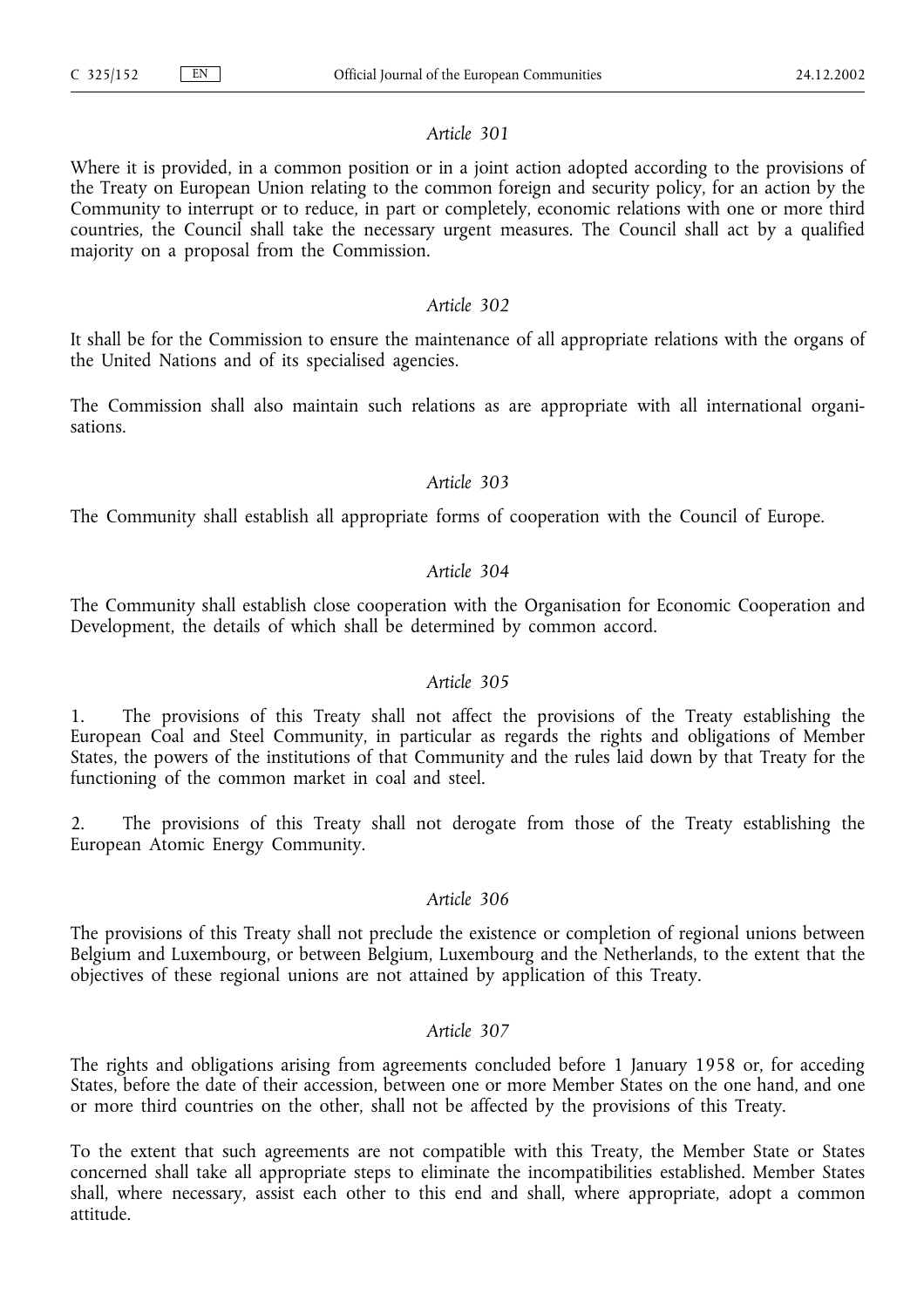In applying the agreements referred to in the first paragraph, Member States shall take into account the fact that the advantages accorded under this Treaty by each Member State form an integral part of the establishment of the Community and are thereby inseparably linked with the creation of common institutions, the conferring of powers upon them and the granting of the same advantages by all the other Member States.

#### *Article 308*

If action by the Community should prove necessary to attain, in the course of the operation of the common market, one of the objectives of the Community, and this Treaty has not provided the necessary powers, the Council shall, acting unanimously on a proposal from the Commission and after consulting the European Parliament, take the appropriate measures.

## *Article 309 (\*)*

1. Where a decision has been taken to suspend the voting rights of the representative of the government of a Member State in accordance with Article 7(3) of the Treaty on European Union, these voting rights shall also be suspended with regard to this Treaty.

2. Moreover, where the existence of a serious and persistent breach by a Member State of principles mentioned in Article 6(1) of the Treaty on European Union has been determined in accordance with Article 7(2) of that Treaty, the Council, acting by a qualified majority, may decide to suspend certain of the rights deriving from the application of this Treaty to the Member State in question. In doing so, the Council shall take into account the possible consequences of such a suspension on the rights and obligations of natural and legal persons.

The obligations of the Member State in question under this Treaty shall in any case continue to be binding on that State.

3. The Council, acting by a qualified majority, may decide subsequently to vary or revoke measures taken in accordance with paragraph 2 in response to changes in the situation which led to their being imposed.

4. When taking decisions referred to in paragraphs 2 and 3, the Council shall act without taking into account the votes of the representative of the government of the Member State in question. By way of derogation from Article 205(2) a qualified majority shall be defined as the same proportion of the weighted votes of the members of the Council concerned as laid down in Article 205(2).

This paragraph shall also apply in the event of voting rights being suspended in accordance with paragraph 1. In such cases, a decision requiring unanimity shall be taken without the vote of the representative of the government of the Member State in question.

## *Article 310*

The Community may conclude with one or more States or international organisations agreements establishing an association involving reciprocal rights and obligations, common action and special procedure.

<sup>(\*)</sup> Article amended by the Treaty of Nice.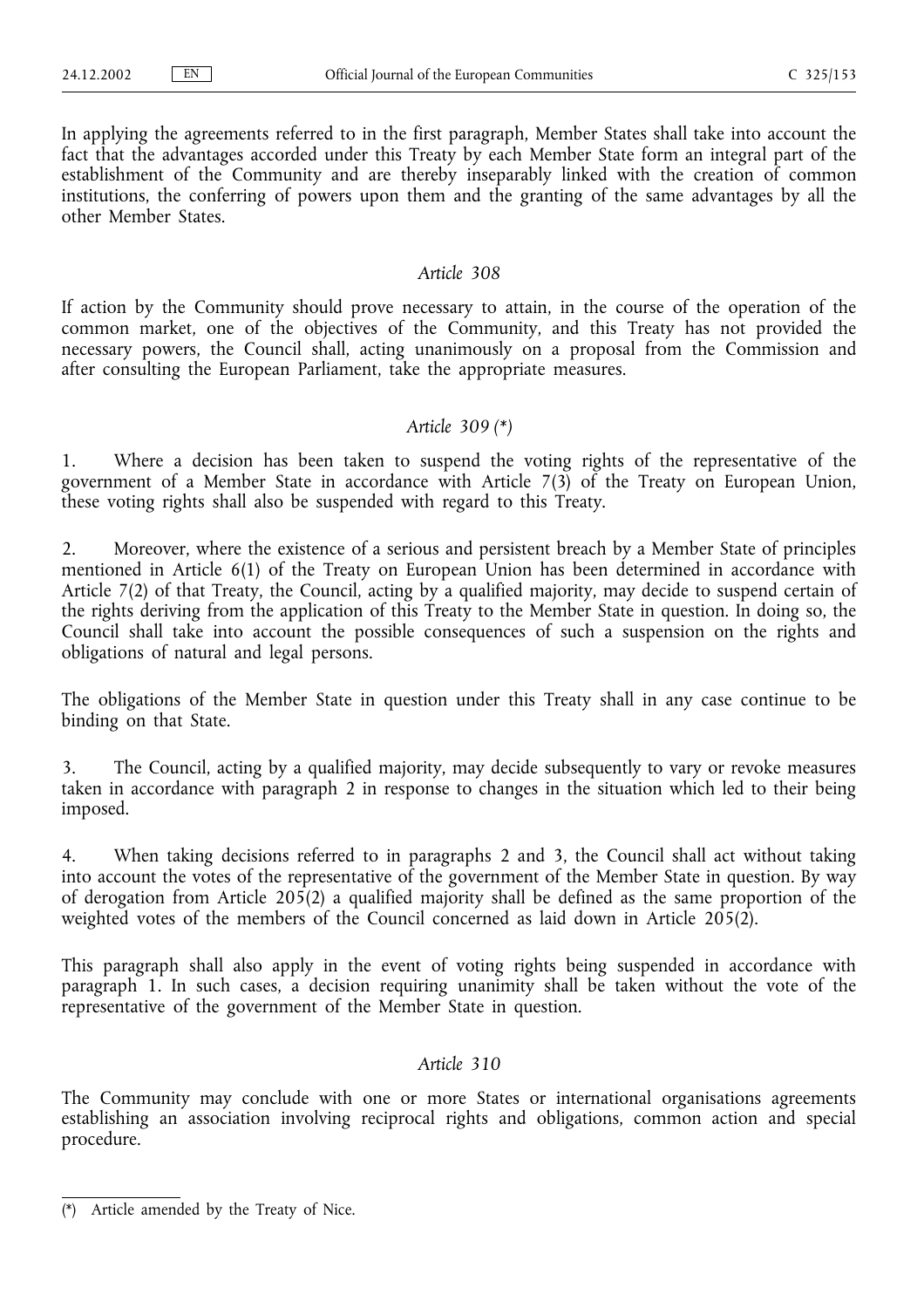The protocols annexed to this Treaty by common accord of the Member States shall form an integral part thereof.

#### *Article 312*

This Treaty is concluded for an unlimited period.

## **FINAL PROVISIONS**

#### *Article 313*

This Treaty shall be ratified by the High Contracting Parties in accordance with their respective constitutional requirements. The Instruments of ratification shall be deposited with the Government of the Italian Republic.

This Treaty shall enter into force on the first day of the month following the deposit of the Instrument of ratification by the last signatory State to take this step. If, however, such deposit is made less than 15 days before the beginning of the following month, this Treaty shall not enter into force until the first day of the second month after the date of such deposit.

#### *Article 314*

This Treaty, drawn up in a single original in the Dutch, French, German, and Italian languages, all four texts being equally authentic, shall be deposited in the archives of the Government of the Italian Republic, which shall transmit a certified copy to each of the Governments of the other signatory States.

Pursuant to the Accession Treaties, the Danish, English, Finnish, Greek, Irish, Portuguese, Spanish and Swedish versions of this Treaty shall also be authentic.

IN WITNESS WHEREOF, the undersigned Plenipotentiaries have signed this Treaty.

Done at Rome this twenty-fifth day of March in the year one thousand nine hundred and fifty-seven.

(*List of signatories not reproduced*)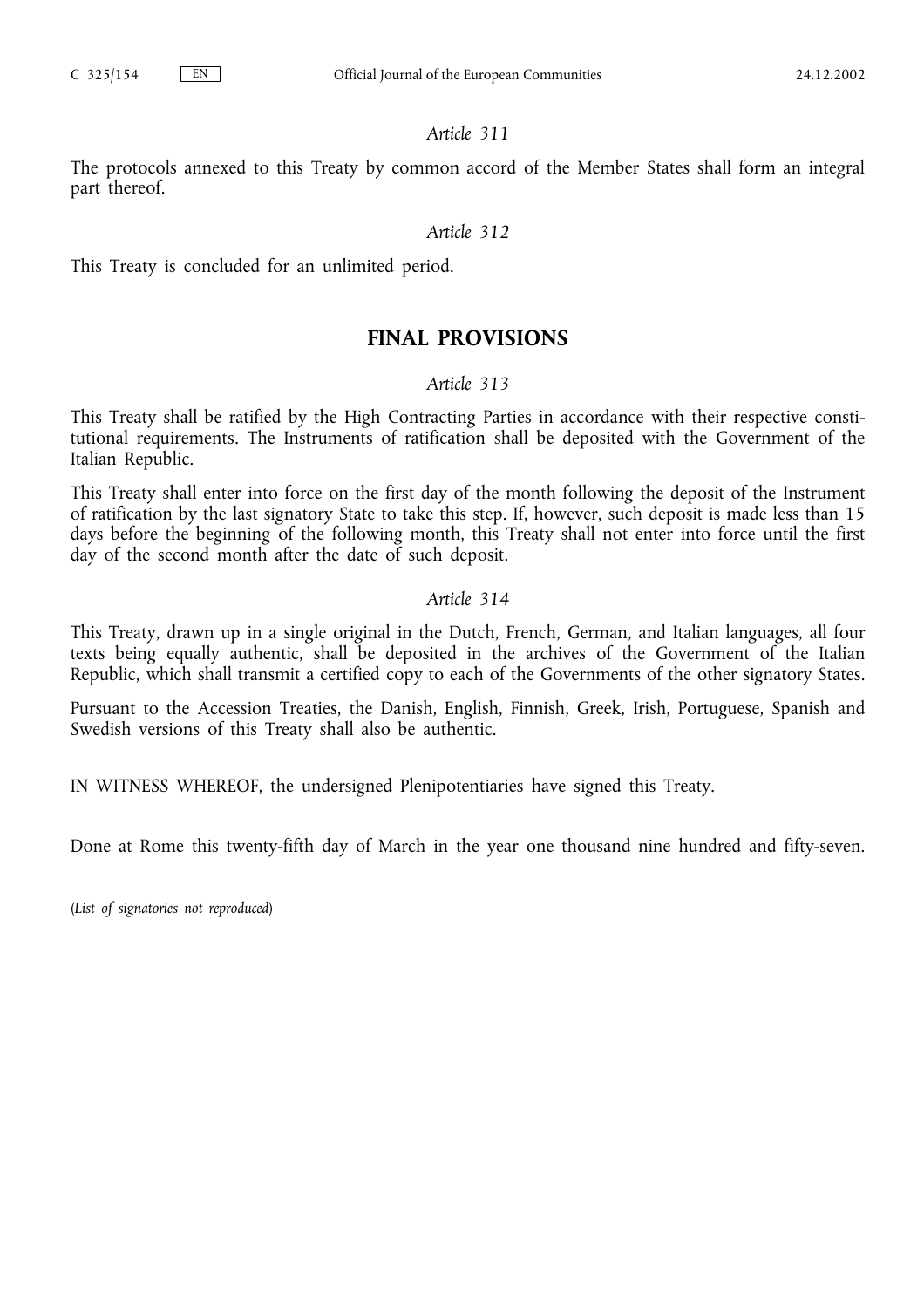## **ANNEXES**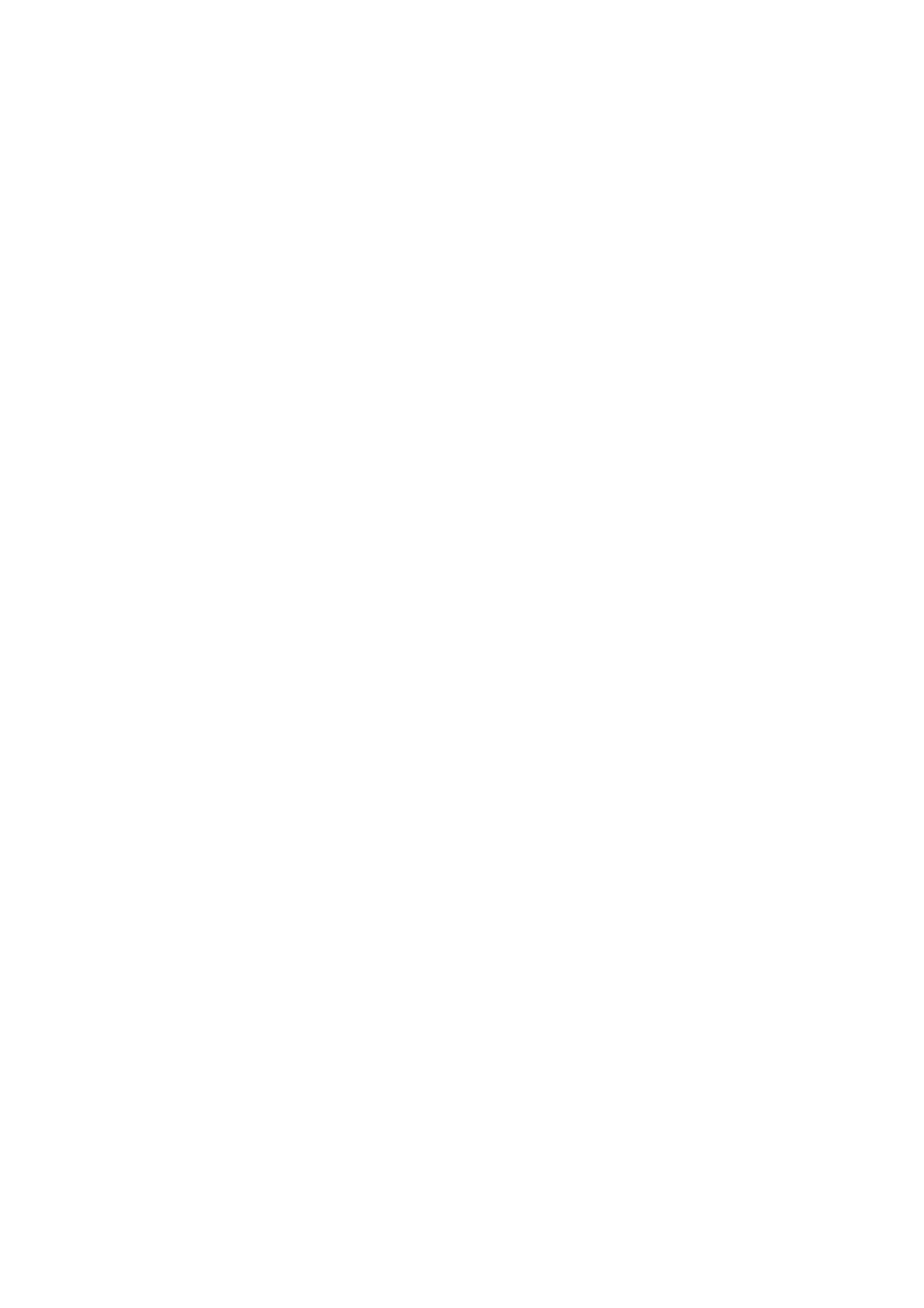## *ANNEX I*

# **LIST**

# referred to in Article 32 of the Treaty

| (1)<br>No in the Brussels nomenclature | (2)<br>Description of products                                                                                                     |
|----------------------------------------|------------------------------------------------------------------------------------------------------------------------------------|
| Chapter 1                              | Live animals                                                                                                                       |
| Chapter 2                              | Meat and edible meat offal                                                                                                         |
| Chapter 3                              | Fish, crustaceans and molluscs                                                                                                     |
| Chapter 4                              | Dairy produce; birds' eggs; natural honey                                                                                          |
| Chapter 5                              |                                                                                                                                    |
| 05.04                                  | Guts, bladders and stomachs of animals (other than fish), whole and pieces thereof                                                 |
| 05.15                                  | Animal products not elsewhere specified or included; dead animals of Chapter 1 or Chapter<br>3, unfit for human consumption        |
| Chapter 6                              | Live trees and other plants; bulbs, roots and the like; cut flowers and ornamental foliage                                         |
| Chapter 7                              | Edible vegetables and certain roots and tubers                                                                                     |
| Chapter 8                              | Edible fruit and nuts; peel of melons or citrus fruit                                                                              |
| Chapter 9                              | Coffee, tea and spices, excluding maté (heading No 09.03)                                                                          |
| Chapter 10                             | Cereals                                                                                                                            |
| Chapter 11                             | Products of the milling industry; malt and starches; gluten; inulin                                                                |
| Chapter 12                             | Oil seeds and oleaginous fruit; miscellaneous grains, seeds and fruit; industrial and medical<br>plants; straw and fodder          |
| Chapter 13                             |                                                                                                                                    |
| ex 13.03                               | Pectin                                                                                                                             |
| Chapter 15                             |                                                                                                                                    |
| 15.01                                  | Lard and other rendered pig fat; rendered poultry fat                                                                              |
| 15.02                                  | Unrendered fats of bovine cattle, sheep or goats; tallow (including 'premier jus') produced<br>from those fats                     |
| 15.03                                  | Lard stearin, oleostearin and tallow stearin; lard oil, oleo-oil and tallow oil, not emulsified<br>or mixed or prepared in any way |
| 15.04                                  | Fats and oil, of fish and marine mammals, whether or not refined                                                                   |
| 15.07                                  | Fixed vegetable oils, fluid or solid, crude, refined or purified                                                                   |
| 15.12                                  | Animal or vegetable fats and oils, hydrogenated, whether or not refined, but not further<br>prepared                               |
| 15.13                                  | Margarine, imitation lard and other prepared edible fats                                                                           |
| 15.17                                  | Residues resulting from the treatment of fatty substances or animal or vegetable waxes                                             |
| Chapter 16                             | Preparations of meat, of fish, of crustaceans or molluscs                                                                          |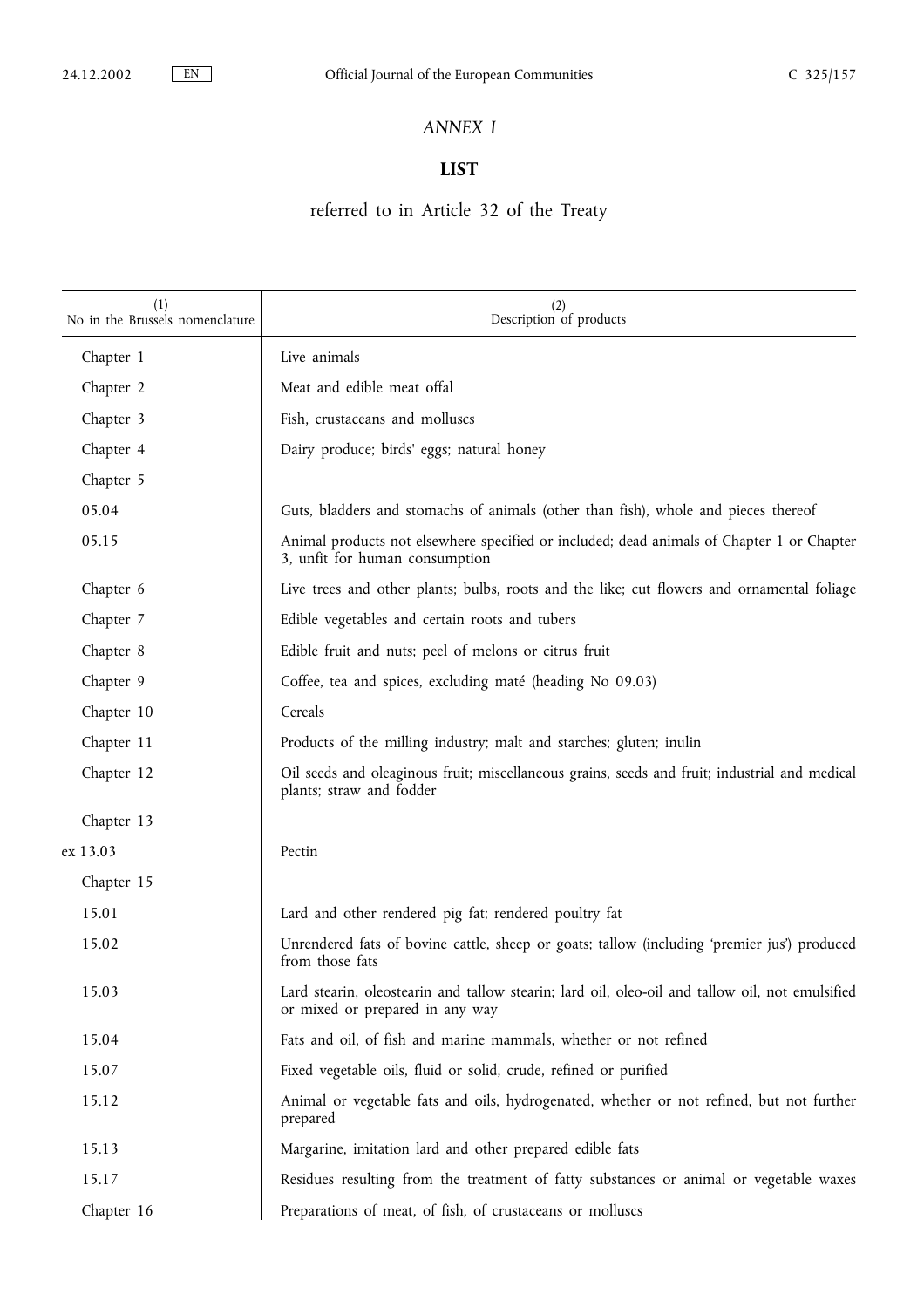| (1)<br>No in the Brussels nomenclature | (2)<br>Description of products                                                                                                                                                                                                                                                                                       |
|----------------------------------------|----------------------------------------------------------------------------------------------------------------------------------------------------------------------------------------------------------------------------------------------------------------------------------------------------------------------|
| Chapter 17                             |                                                                                                                                                                                                                                                                                                                      |
| 17.01                                  | Beet sugar and cane sugar, solid                                                                                                                                                                                                                                                                                     |
| 17.02                                  | Other sugars; sugar syrups; artificial honey (whether or not mixed with natural honey);<br>caramel                                                                                                                                                                                                                   |
| 17.03                                  | Molasses, whether or not decolourised                                                                                                                                                                                                                                                                                |
| $17.05$ (*)                            | Flavoured or coloured sugars, syrups and molasses, but not including fruit juices containing<br>added sugar in any proportion                                                                                                                                                                                        |
| Chapter 18                             |                                                                                                                                                                                                                                                                                                                      |
| 18.01                                  | Cocoa beans, whole or broken, raw or roasted                                                                                                                                                                                                                                                                         |
| 18.02                                  | Cocoa shells, husks, skins and waste                                                                                                                                                                                                                                                                                 |
| Chapter 20                             | Preparations of vegetables, fruit or other parts of plants                                                                                                                                                                                                                                                           |
| Chapter 22                             |                                                                                                                                                                                                                                                                                                                      |
| 22.04                                  | Grape must, in fermentation or with fermentation arrested otherwise than by the addition<br>of alcohol                                                                                                                                                                                                               |
| 22.05                                  | Wine of fresh grapes; grape must with fermentation arrested by the addition of alcohol                                                                                                                                                                                                                               |
| 22.07                                  | Other fermented beverages (for example, cider, perry and mead)                                                                                                                                                                                                                                                       |
| ex 22.08 (*)<br>ex 22.09 (*)           | Ethyl alcohol or neutral spirits, whether or not denatured, of any strength, obtained from<br>agricultural products listed in Annex I to the Treaty, excluding liqueurs and other spirituous<br>beverages and compound alcoholic preparations (known as 'concentrated extracts') for the<br>manufacture of beverages |
| ex 22.10 (*)                           | Vinegar and substitutes for vinegar                                                                                                                                                                                                                                                                                  |
| Chapter 23                             | Residues and waste from the food industries; prepared animal fodder                                                                                                                                                                                                                                                  |
| Chapter 24                             |                                                                                                                                                                                                                                                                                                                      |
| 24.01                                  | Unmanufactured tobacco, tobacco refuse                                                                                                                                                                                                                                                                               |
| Chapter 45                             |                                                                                                                                                                                                                                                                                                                      |
| 45.01                                  | Natural cork, unworked, crushed, granulated or ground; waste cork                                                                                                                                                                                                                                                    |
| Chapter 54                             |                                                                                                                                                                                                                                                                                                                      |
| 54.01                                  | Flax, raw or processed but not spun; flax tow and waste (including pulled or garnetted rags)                                                                                                                                                                                                                         |
| Chapter 57                             |                                                                                                                                                                                                                                                                                                                      |
| 57.01                                  | True hemp (Cannabis sativa), raw or processed but not spun; tow and waste of true hemp<br>(including pulled or garnetted rags or ropes)                                                                                                                                                                              |

(\*) Heading added by Article 1 of Regulation No 7a of the Council of the European Economic Community, of 18 December 1959 (OJ 7, 30.1.1961, p. 71 — Special edition (English edition) 1959 to 1962, p. 68).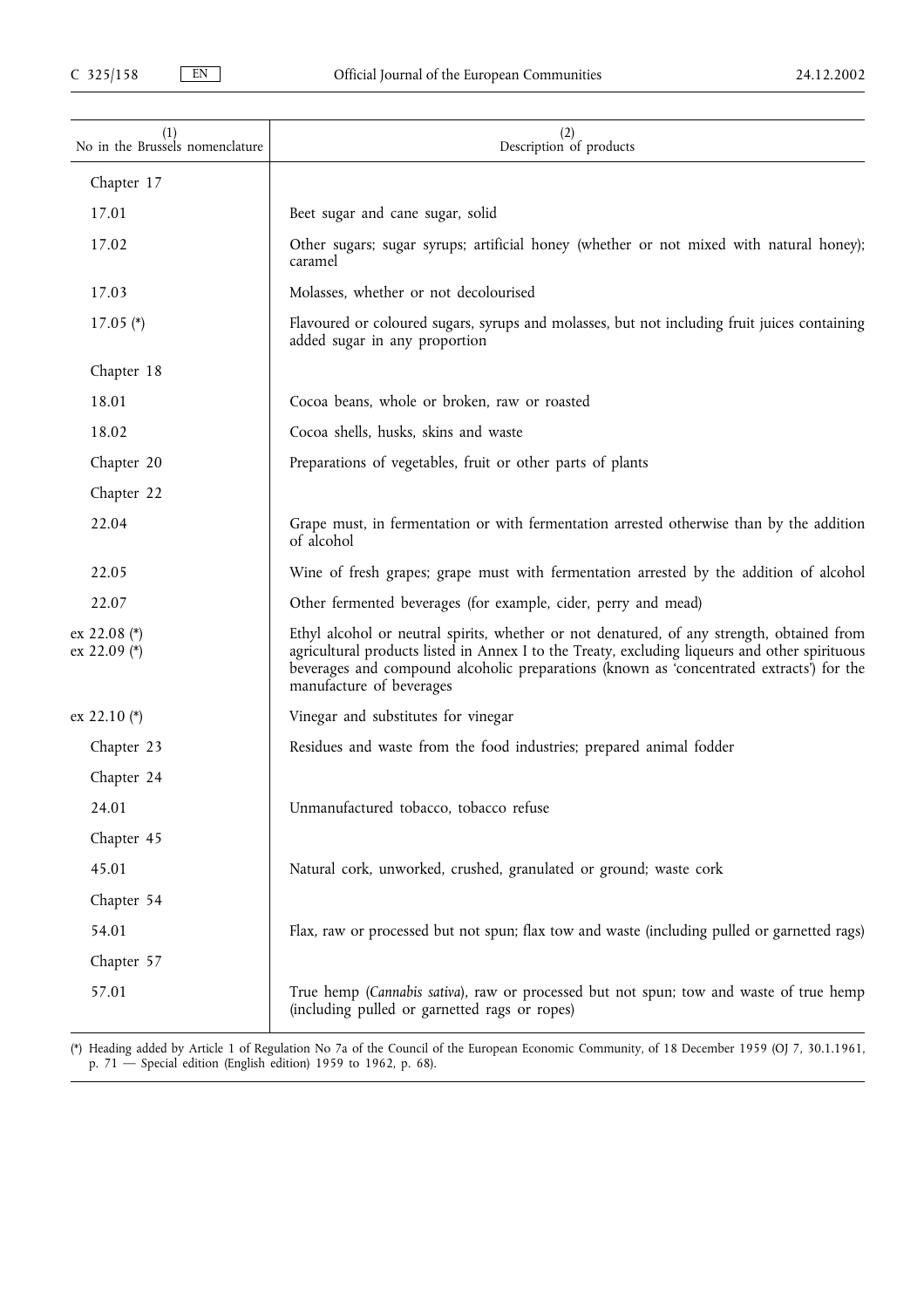## *ANNEX II*

## **OVERSEAS COUNTRIES AND TERRITORIES**

to which the provisions of part four of the Treaty apply

- Greenland
- New Caledonia and Dependencies
- French Polynesia
- French Southern and Antarctic Territories
- Wallis and Futuna Islands
- Mayotte
- Saint Pierre and Miquelon
- Aruba
- Netherlands Antilles:
	- Bonaire
	- Curaçao
	- Saba
	- Sint Eustatius
	- Sint Maarten
- Anguilla
- Cayman Islands
- Falkland Islands
- South Georgia and the South Sandwich Islands
- Montserrat
- Pitcairn
- Saint Helena and Dependencies
- British Antarctic Territory
- British Indian Ocean Territory
- Turks and Caicos Islands
- British Virgin Islands
- Bermuda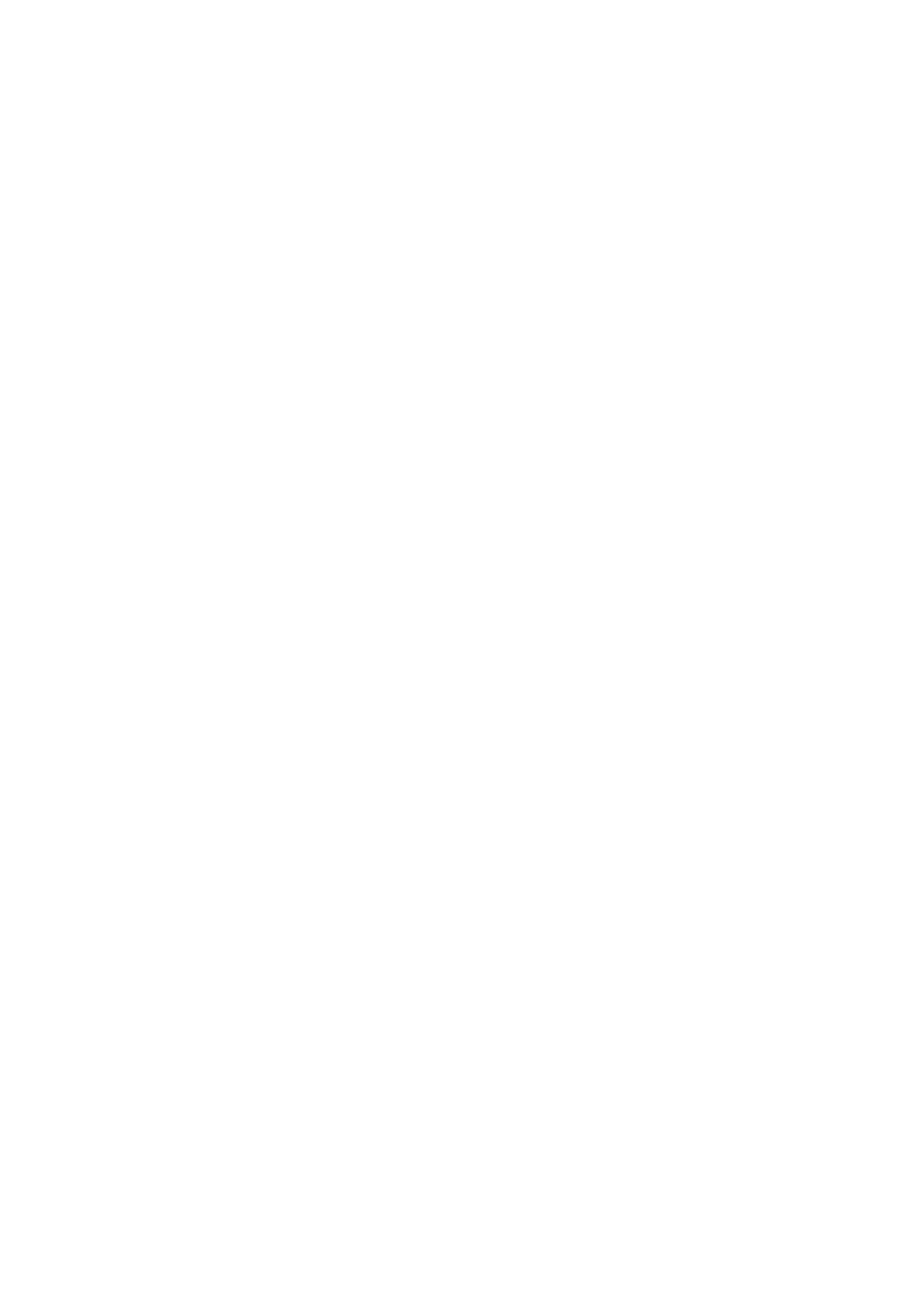# **PROTOCOLS ADOPTED AT NICE**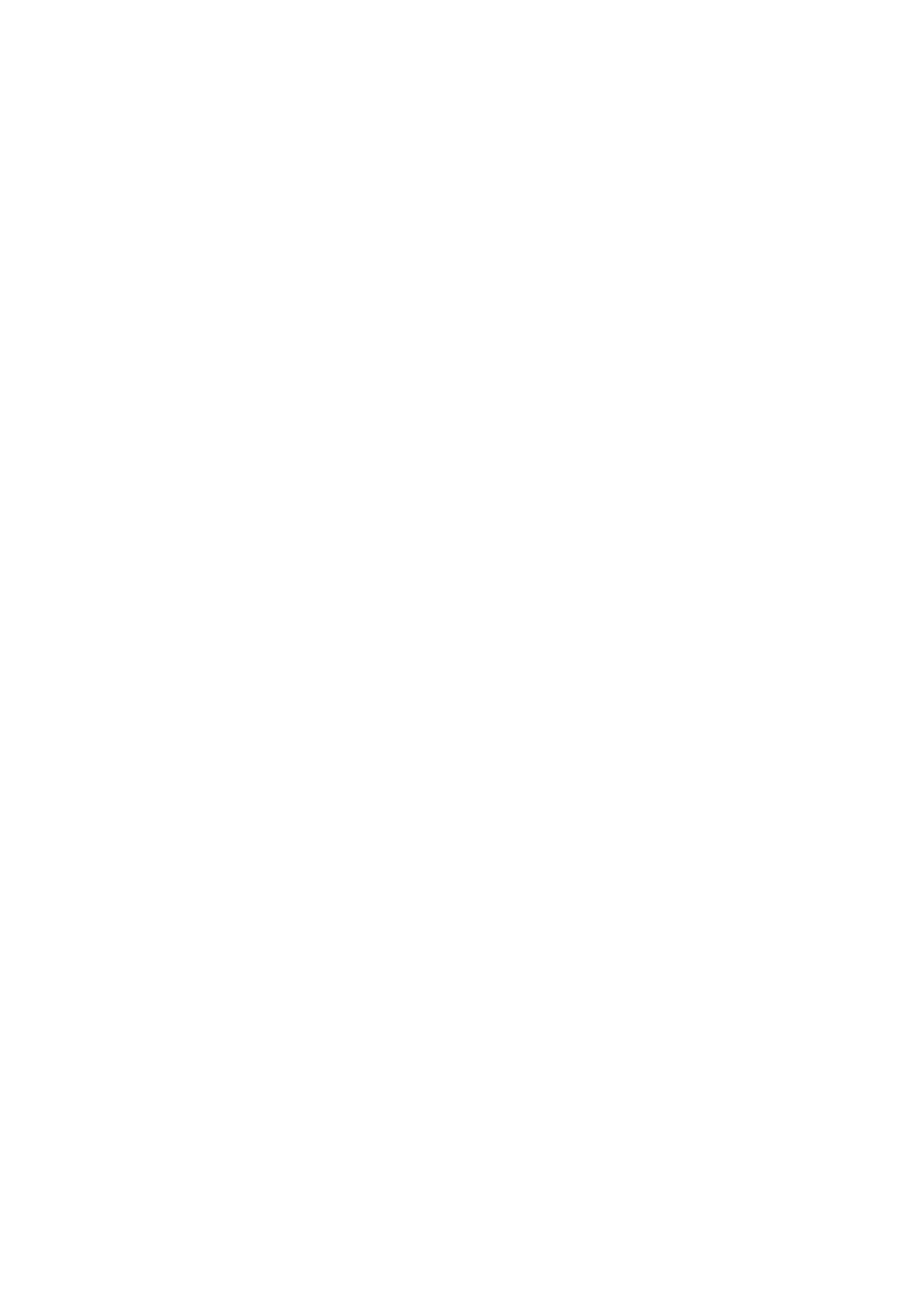## PROTOCOL

## **ON THE ENLARGEMENT OF THE EUROPEAN UNION**

## THE HIGH CONTRACTING PARTIES

HAVE AGREED UPON the following provisions, which shall be annexed to the Treaty on European Union and to the Treaties establishing the European Communities:

## *Article 1*

### **Repeal of the Protocol on the institutions**

The Protocol on the institutions with the prospect of enlargement of the European Union, annexed to the Treaty on European Union and to the Treaties establishing the European Communities, is hereby repealed.

#### *Article 2*

#### **Provisions concerning the European Parliament**

1. On 1 January 2004 and with effect from the start of the 2004 to 2009 term, in Article 190(2) of the Treaty establishing the European Community and in Article 108(2) of the Treaty establishing the European Atomic Energy Community, the first subparagraph shall be replaced by the following:

'The number of representatives elected in each Member State shall be as follows:

| Belgium        | 22   |
|----------------|------|
| Denmark        | 13   |
| Germany        | 99   |
| Greece         | 22   |
| Spain          | 50   |
| France         | 72   |
| Ireland        | 12   |
| Italy          | 72   |
| Luxembourg     | 6    |
| Netherlands    | 25   |
| Austria        | 17   |
| Portugal       | 22   |
| Finland        | 13   |
| Sweden         | 18   |
| United Kingdom | 72'. |
|                |      |

2. Subject to paragraph 3, the total number of representatives in the European Parliament for the 2004 to 2009 term shall be equal to the number of representatives specified in Article 190(2) of the Treaty establishing the European Community and in Article 108(2) of the Treaty establishing the European Atomic Energy Community plus the number of representatives of the new Member States resulting from the accession treaties signed by 1 January 2004 at the latest.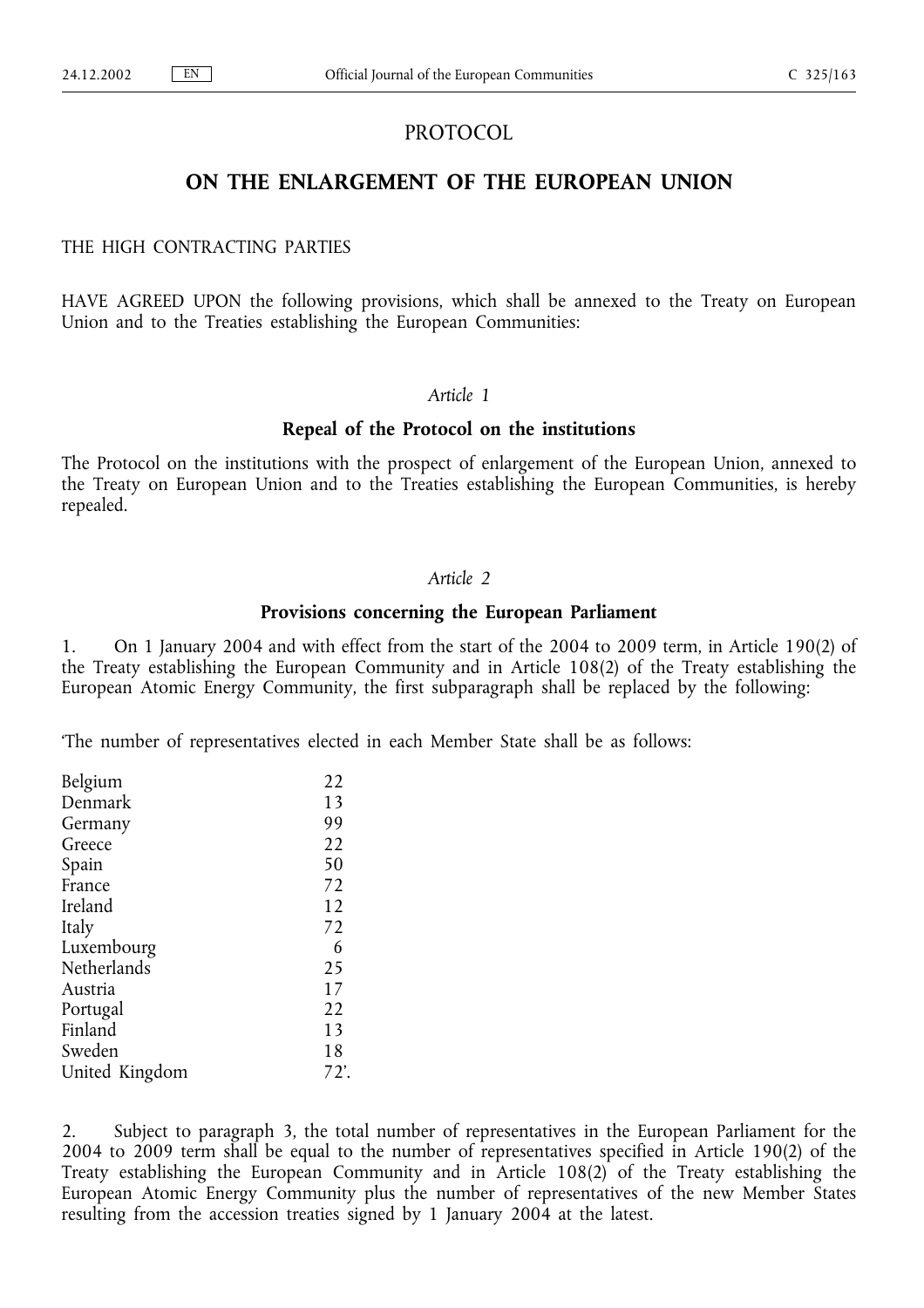3. If the total number of members referred to in paragraph 2 is less than 732, a pro rata correction shall be applied to the number of representatives to be elected in each Member State, so that the total number is as close as possible to 732, without such a correction leading to the number of representatives to be elected in each Member State being higher than that provided for in Article 190(2) of the Treaty establishing the European Community and in Article 108(2) of the Treaty establishing the European Atomic Energy Community for the 1999 to 2004 term.

The Council shall adopt a decision to that effect.

4. By way of derogation from the second paragraph of Article 189 of the Treaty establishing the European Community and from the second paragraph of Article 107 of the Treaty establishing the European Atomic Energy Community, in the event of the entry into force of accession treaties after the adoption of the Council decision provided for in the second subparagraph of paragraph 3 of this Article, the number of members of the European Parliament may temporarily exceed 732 for the period for which that decision applies. The same correction as that referred to in the first subparagraph of paragraph 3 of this Article shall be applied to the number of representatives to be elected in the Member States in question.

## *Article 3*

#### **Provisions concerning the weighting of votes in the Council**

- 1. On 1 January 2005:
- (a) in Article 205 of the Treaty establishing the European Community and in Article 118 of the Treaty establishing the European Atomic Energy Community:
	- (i) paragraph 2 shall be replaced by the following:

'2. Where the Council is required to act by a qualified majority, the votes of its members shall be weighted as follows:

| Belgium        | 12 |
|----------------|----|
| Denmark        | 7  |
| Germany        | 29 |
| Greece         | 12 |
| Spain          | 27 |
| France         | 29 |
| Ireland        | 7  |
| Italy          | 29 |
| Luxembourg     | 4  |
| Netherlands    | 13 |
| Austria        | 10 |
| Portugal       | 12 |
| Finland        |    |
| Sweden         | 10 |
| United Kingdom | 29 |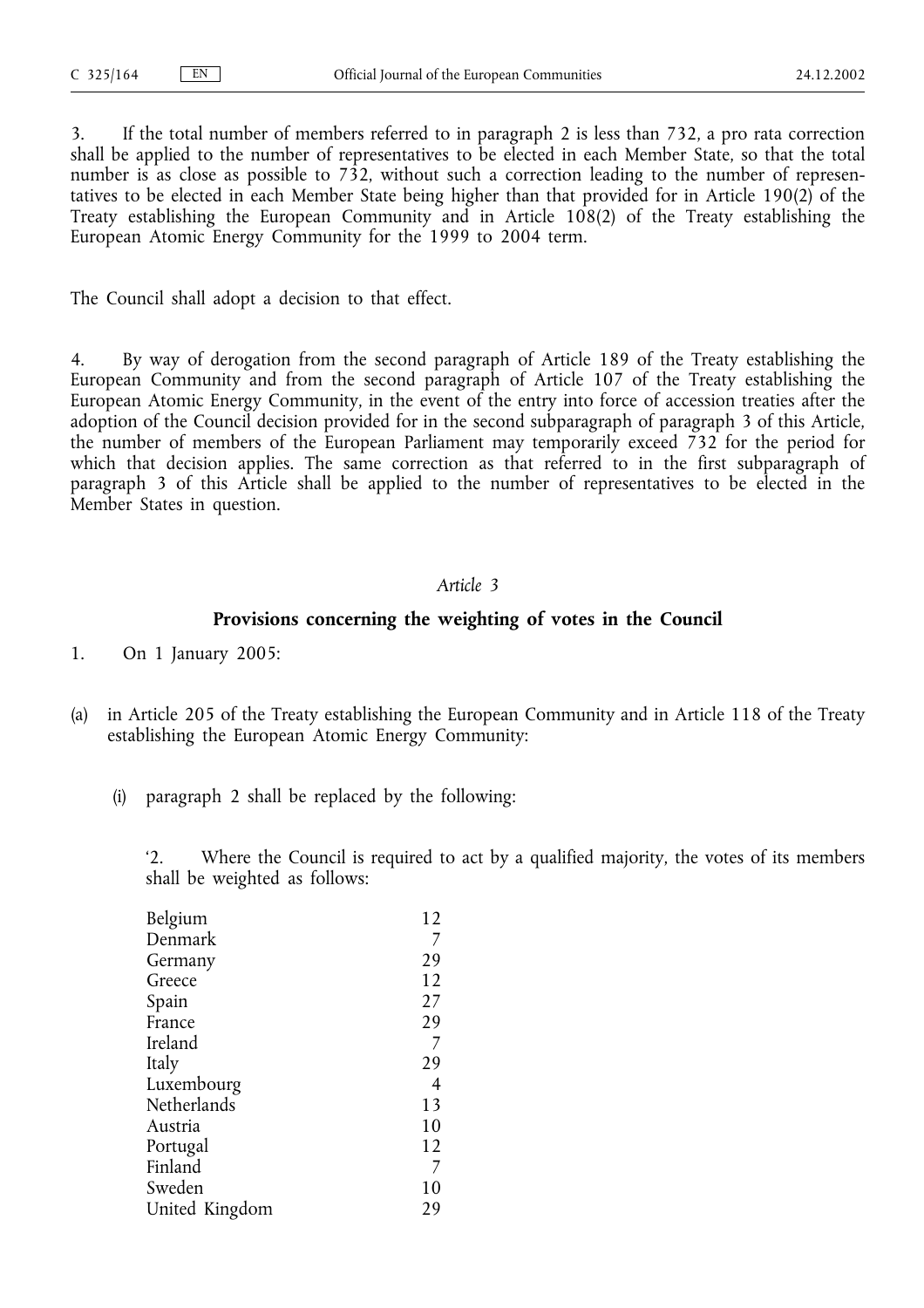Acts of the Council shall require for their adoption at least 169 votes in favour cast by a majority of the members where this Treaty requires them to be adopted on a proposal from the Commission.

In other cases, for their adoption acts of the Council shall require at least 169 votes in favour, cast by at least two-thirds of the members.';

(ii) the following paragraph 4 shall be added:

'4. When a decision is to be adopted by the Council by a qualified majority, a member of the Council may request verification that the Member States constituting the qualified majority represent at least 62 % of the total population of the Union. If that condition is shown not to have been met, the decision in question shall not be adopted.'

(b) In Article 23(2) of the Treaty on European Union, the third subparagraph shall be replaced by the following text:

'The votes of the members of the Council shall be weighted in accordance with Article 205(2) of the Treaty establishing the European Community. For their adoption, decisions shall require at least 169 votes in favour cast by at least two thirds of the members. When a decision is to be adopted by the Council by a qualified majority, a member of the Council may request verification that the Member States constituting the qualified majority represent at least 62 % of the total population of the Union. If that condition is shown not to have been met, the decision in question shall not be adopted.'

(c) In Article 34 of the Treaty on European Union, paragraph 3 shall be replaced by the following:

'3. Where the Council is required to act by a qualified majority, the votes of its members shall be weighted as laid down in Article 205(2) of the Treaty establishing the European Community, and for their adoption acts of the Council shall require at least 169 votes in favour, cast by at least two thirds of the members. When a decision is to be adopted by the Council by a qualified majority, a member of the Council may request verification that the Member States constituting the qualified majority represent at least 62 % of the total population of the Union. If that condition is shown not to have been met, the decision in question shall not be adopted.'

2. At the time of each accession, the threshold referred to in the second subparagraph of Article 205(2) of the Treaty establishing the European Community and in the second subparagraph of Article 118(2) of the Treaty establishing the European Atomic Energy Community shall be calculated in such a way that the qualified majority threshold expressed in votes does not exceed the threshold resulting from the table in the Declaration on the enlargement of the European Union, included in the Final Act of the Conference which adopted the Treaty of Nice.

## *Article 4*

#### **Provisions concerning the Commission**

1. On 1 January 2005 and with effect from when the first Commission following that date takes up its duties, Article 213(1) of the Treaty establishing the European Community and Article 126(1) of the Treaty establishing the European Atomic Energy Community shall be replaced by the following: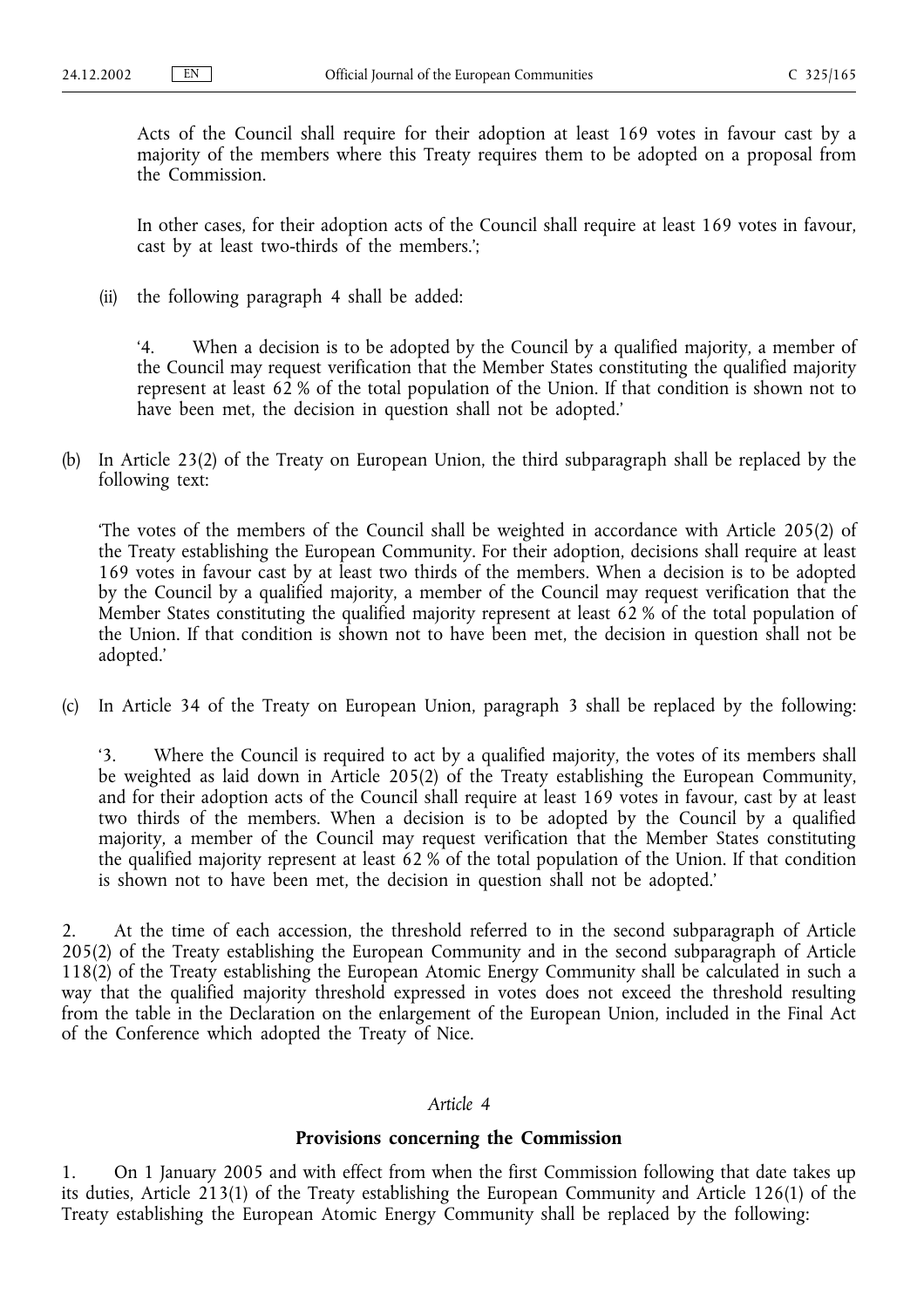'1. The Members of the Commission shall be chosen on the grounds of their general competence and their independence shall be beyond doubt.

The Commission shall include one national of each of the Member States.

The number of Members of the Commission may be altered by the Council, acting unanimously.'

2. When the Union consists of 27 Member States, Article 213(1) of the Treaty establishing the European Community and Article 126(1) of the Treaty establishing the European Atomic Energy Community shall be replaced by the following:

'1. The Members of the Commission shall be chosen on the grounds of their general competence and their independence shall be beyond doubt.

The number of Members of the Commission shall be less than the number of Member States. The Members of the Commission shall be chosen according to a rotation system based on the principle of equality, the implementing arrangements for which shall be adopted by the Council, acting unanimously.

The number of Members of the Commission shall be set by the Council, acting unanimously.'

This amendment shall apply as from the date on which the first Commission following the date of accession of the 27th Member State of the Union takes up its duties.

3. The Council, acting unanimously after signing the treaty of accession of the 27th Member State of the Union, shall adopt:

- the number of Members of the Commission,
- the implementing arrangements for a rotation system based on the principle of equality containing all the criteria and rules necessary for determining the composition of successive colleges automatically on the basis of the following principles:
	- (a) Member States shall be treated on a strictly equal footing as regards determination of the sequence of, and the time spent by, their nationals as Members of the Commission; consequently, the difference between the total number of terms of office held by nationals of any given pair of Member States may never be more than one;
	- (b) subject to point (a), each successive college shall be so composed as to reflect satisfactorily the demographic and geographical range of all the Member States of the Union.

Any State which accedes to the Union shall be entitled, at the time of its accession, to have one of its nationals as a Member of the Commission until paragraph 2 applies.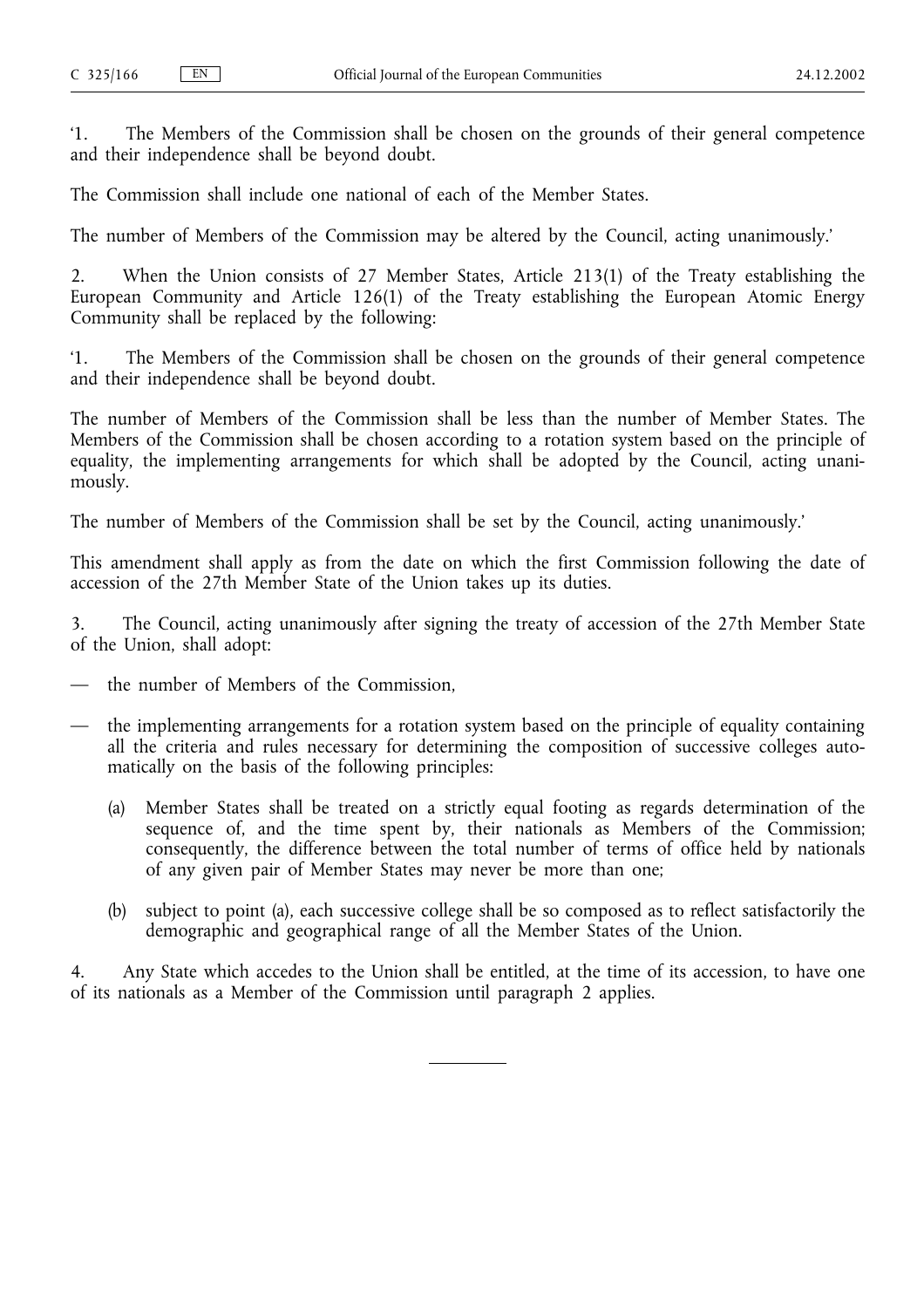## PROTOCOL

# **ON THE STATUTE OF THE COURT OF JUSTICE**

## THE HIGH CONTRACTING PARTIES

DESIRING to lay down the Statute of the Court of Justice provided for in Article 245 of the Treaty establishing the European Community and in Article 160 of the Treaty establishing the European Atomic Energy Community,

HAVE AGREED upon the following provisions, which shall be annexed to the Treaty on European Union, the Treaty establishing the European Community and the Treaty establishing the European Atomic Energy Community:

#### *Article 1*

The Court of Justice shall be constituted and shall function in accordance with the provisions of the Treaty on European Union (EU Treaty), of the Treaty establishing the European Community (EC Treaty), of the Treaty establishing the European Atomic Energy Community (EAEC Treaty) and of this Statute.

## TITLE I

## **JUDGES AND ADVOCATES-GENERAL**

#### *Article 2*

Before taking up his duties each Judge shall, in open court, take an oath to perform his duties impartially and conscientiously and to preserve the secrecy of the deliberations of the Court.

## *Article 3*

The Judges shall be immune from legal proceedings. After they have ceased to hold office, they shall continue to enjoy immunity in respect of acts performed by them in their official capacity, including words spoken or written.

The Court, sitting as a full Court, may waive the immunity.

Where immunity has been waived and criminal proceedings are instituted against a Judge, he shall be tried, in any of the Member States, only by the court competent to judge the members of the highest national judiciary.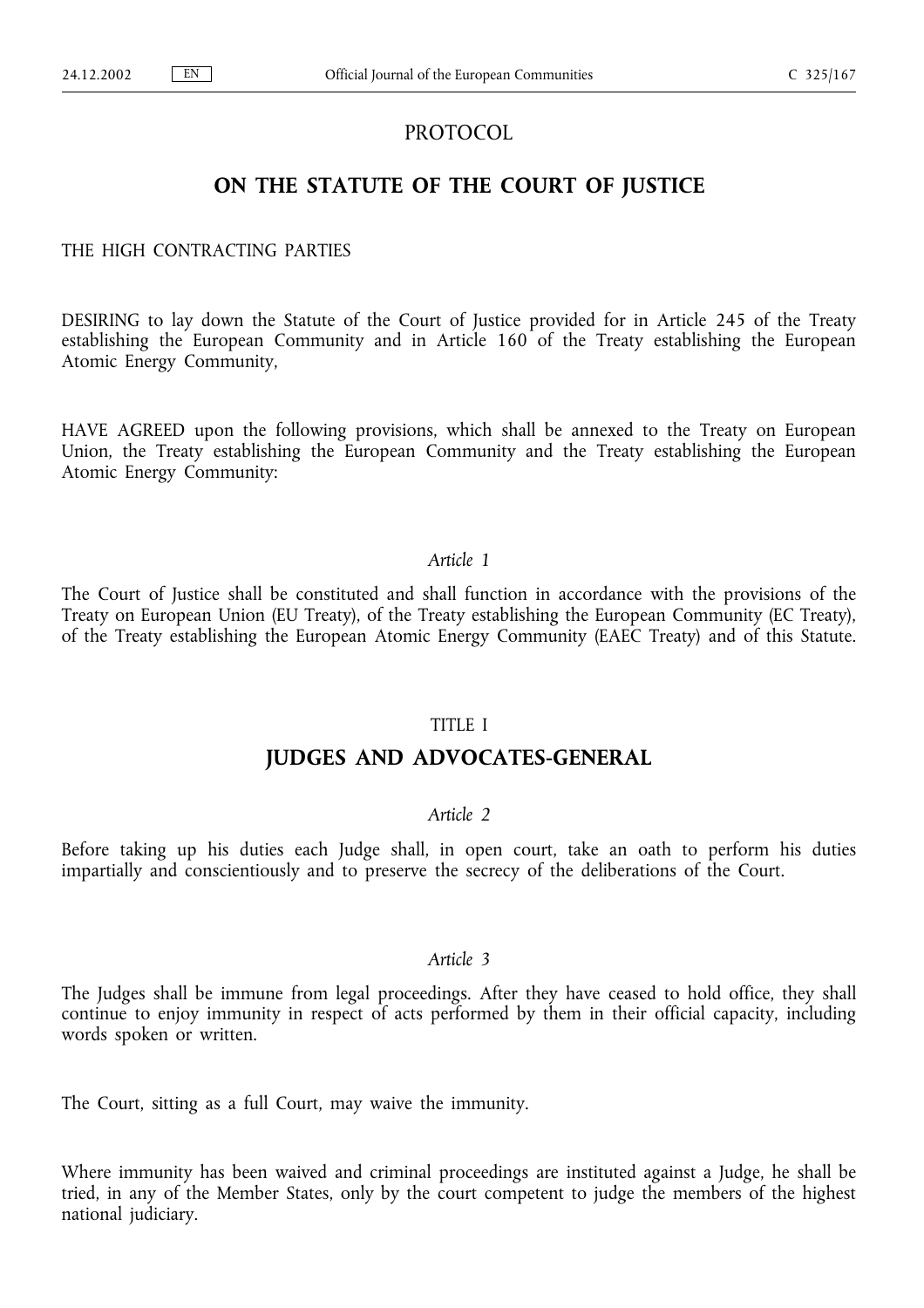Articles 12 to 15 and Article 18 of the Protocol on the privileges and immunities of the European Communities shall apply to the Judges, Advocates-General, Registrar and Assistant Rapporteurs of the Court, without prejudice to the provisions relating to immunity from legal proceedings of Judges which are set out in the preceding paragraphs.

## *Article 4*

The Judges may not hold any political or administrative office.

They may not engage in any occupation, whether gainful or not, unless exemption is exceptionally granted by the Council.

When taking up their duties, they shall give a solemn undertaking that, both during and after their term of office, they will respect the obligations arising therefrom, in particular the duty to behave with integrity and discretion as regards the acceptance, after they have ceased to hold office, of certain appointments or benefits.

Any doubt on this point shall be settled by decision of the Court.

## *Article 5*

Apart from normal replacement, or death, the duties of a Judge shall end when he resigns.

Where a Judge resigns, his letter of resignation shall be addressed to the President of the Court for transmission to the President of the Council. Upon this notification a vacancy shall arise on the bench.

Save where Article 6 applies, a Judge shall continue to hold office until his successor takes up his duties.

## *Article 6*

A Judge may be deprived of his office or of his right to a pension or other benefits in its stead only if, in the unanimous opinion of the Judges and Advocates-General of the Court, he no longer fulfils the requisite conditions or meets the obligations arising from his office. The Judge concerned shall not take part in any such deliberations.

The Registrar of the Court shall communicate the decision of the Court to the President of the European Parliament and to the President of the Commission and shall notify it to the President of the Council.

In the case of a decision depriving a Judge of his office, a vacancy shall arise on the bench upon this latter notification.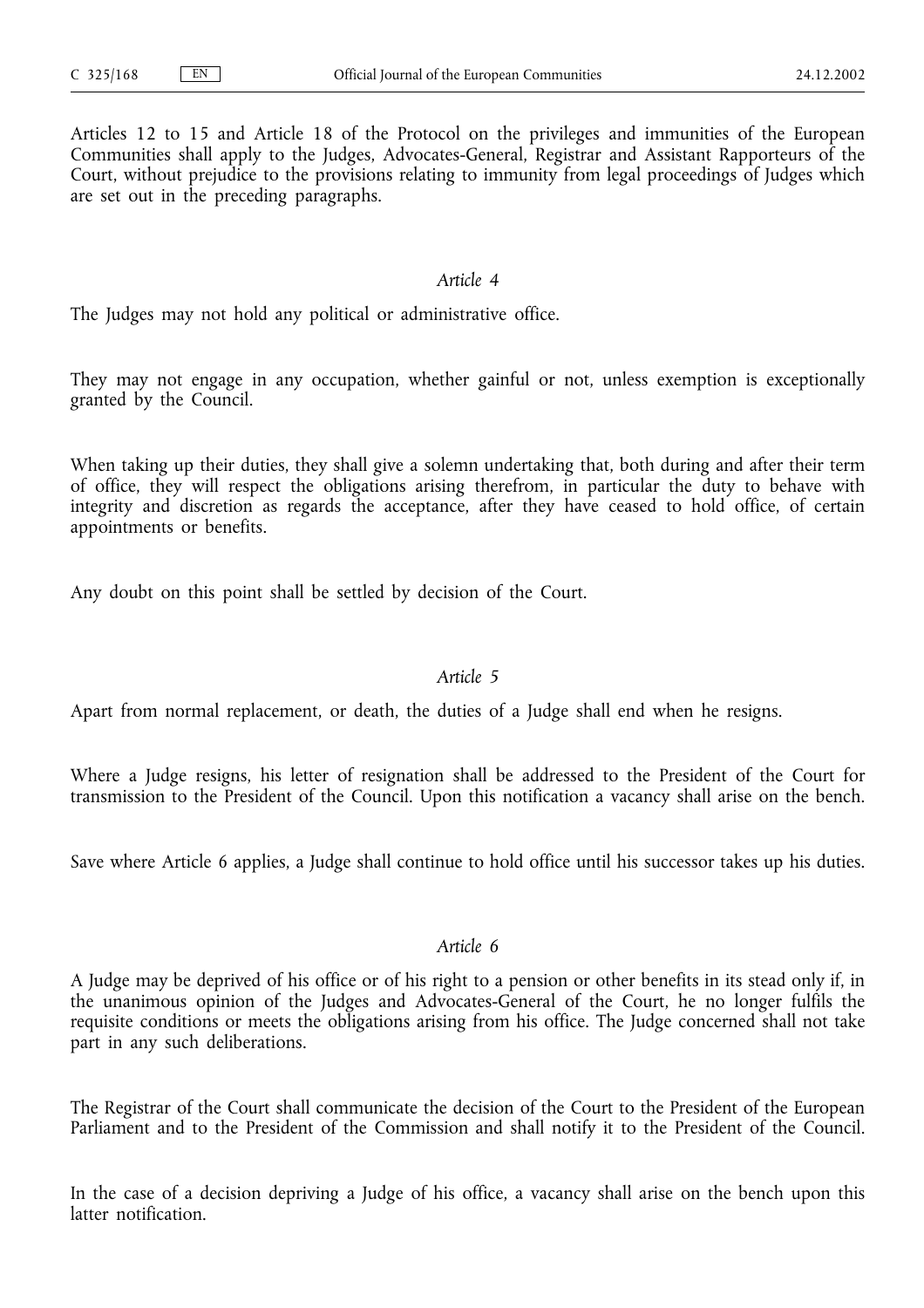A Judge who is to replace a member of the Court whose term of office has not expired shall be appointed for the remainder of his predecessor's term.

## *Article 8*

The provisions of Articles 2 to 7 shall apply to the Advocates-General.

## TITLE II

## **ORGANISATION**

## *Article 9*

When, every three years, the Judges are partially replaced, eight and seven Judges shall be replaced alternately.

When, every three years, the Advocates-General are partially replaced, four Advocates-General shall be replaced on each occasion.

#### *Article 10*

The Registrar shall take an oath before the Court to perform his duties impartially and conscientiously and to preserve the secrecy of the deliberations of the Court.

#### *Article 11*

The Court shall arrange for replacement of the Registrar on occasions when he is prevented from attending the Court.

## *Article 12*

Officials and other servants shall be attached to the Court to enable it to function. They shall be responsible to the Registrar under the authority of the President.

#### *Article 13*

On a proposal from the Court, the Council may, acting unanimously, provide for the appointment of Assistant Rapporteurs and lay down the rules governing their service. The Assistant Rapporteurs may be required, under conditions laid down in the Rules of Procedure, to participate in preparatory inquiries in cases pending before the Court and to cooperate with the Judge who acts as Rapporteur.

The Assistant Rapporteurs shall be chosen from persons whose independence is beyond doubt and who possess the necessary legal qualifications; they shall be appointed by the Council. They shall take an oath before the Court to perform their duties impartially and conscientiously and to preserve the secrecy of the deliberations of the Court.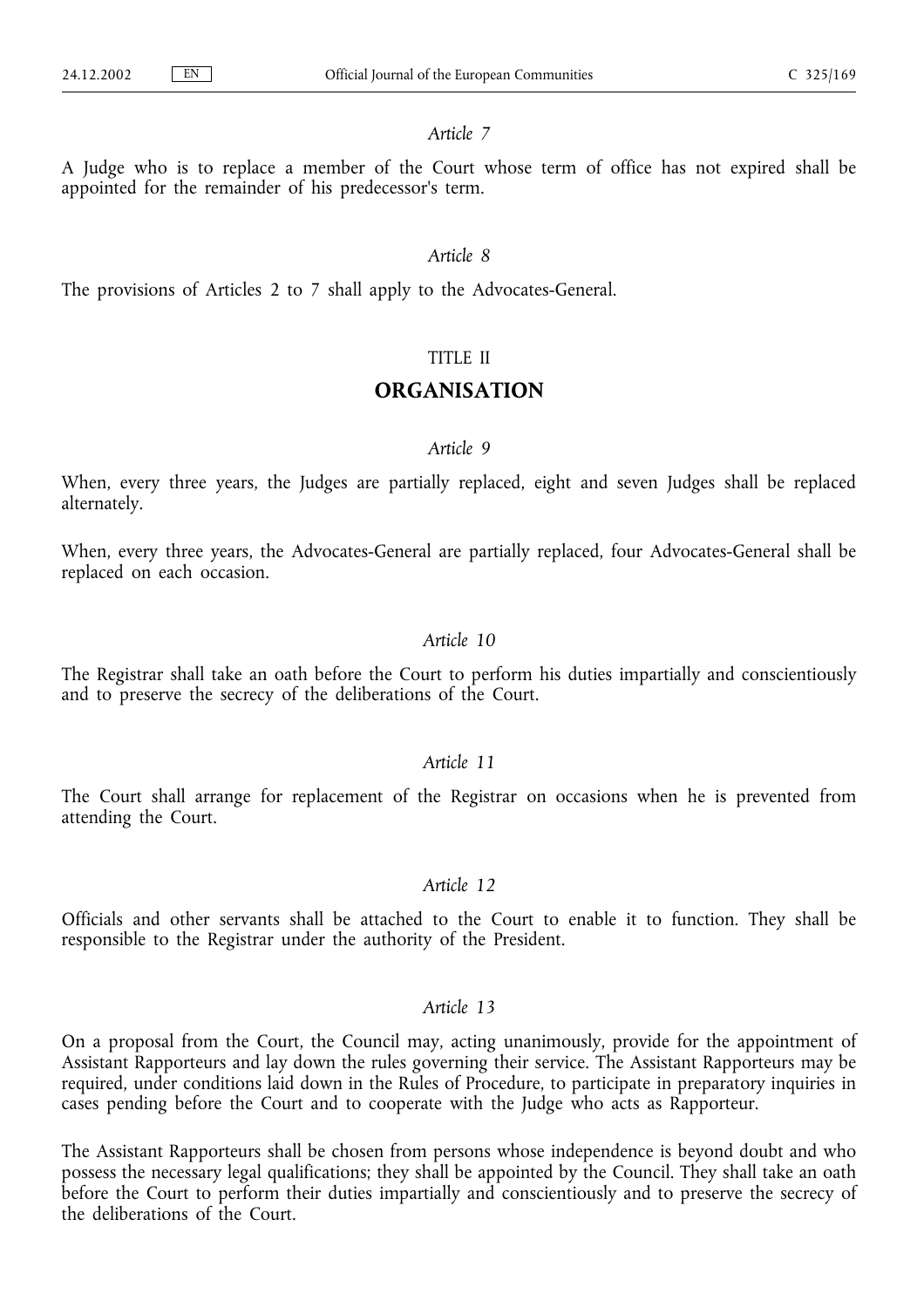The Judges, the Advocates-General and the Registrar shall be required to reside at the place where the Court has its seat.

## *Article 15*

The Court shall remain permanently in session. The duration of the judicial vacations shall be determined by the Court with due regard to the needs of its business.

## *Article 16*

The Court shall form chambers consisting of three and five Judges. The Judges shall elect the Presidents of the chambers from among their number. The Presidents of the chambers of five Judges shall be elected for three years. They may be re-elected once.

The Grand Chamber shall consist of 11 Judges. It shall be presided over by the President of the Court. The Presidents of the chambers of five Judges and other Judges appointed in accordance with the conditions laid down in the Rules of Procedure shall also form part of the Grand Chamber.

The Court shall sit in a Grand Chamber when a Member State or an institution of the Communities that is party to the proceedings so requests.

The Court shall sit as a full Court where cases are brought before it pursuant to Article 195(2), Article 213(2), Article 216 or Article 247(7) of the EC Treaty or Article 107d(2), Article 126(2), Article 129 or Article 160b(7) of the EAEC Treaty.

Moreover, where it considers that a case before it is of exceptional importance, the Court may decide, after hearing the Advocate-General, to refer the case to the full Court.

#### *Article 17*

Decisions of the Court shall be valid only when an uneven number of its members is sitting in the deliberations.

Decisions of the chambers consisting of either three or five Judges shall be valid only if they are taken by three Judges.

Decisions of the Grand Chamber shall be valid only if nine Judges are sitting.

Decisions of the full Court shall be valid only if 11 Judges are sitting.

In the event of one of the Judges of a chamber being prevented from attending, a Judge of another chamber may be called upon to sit in accordance with conditions laid down in the Rules of Procedure.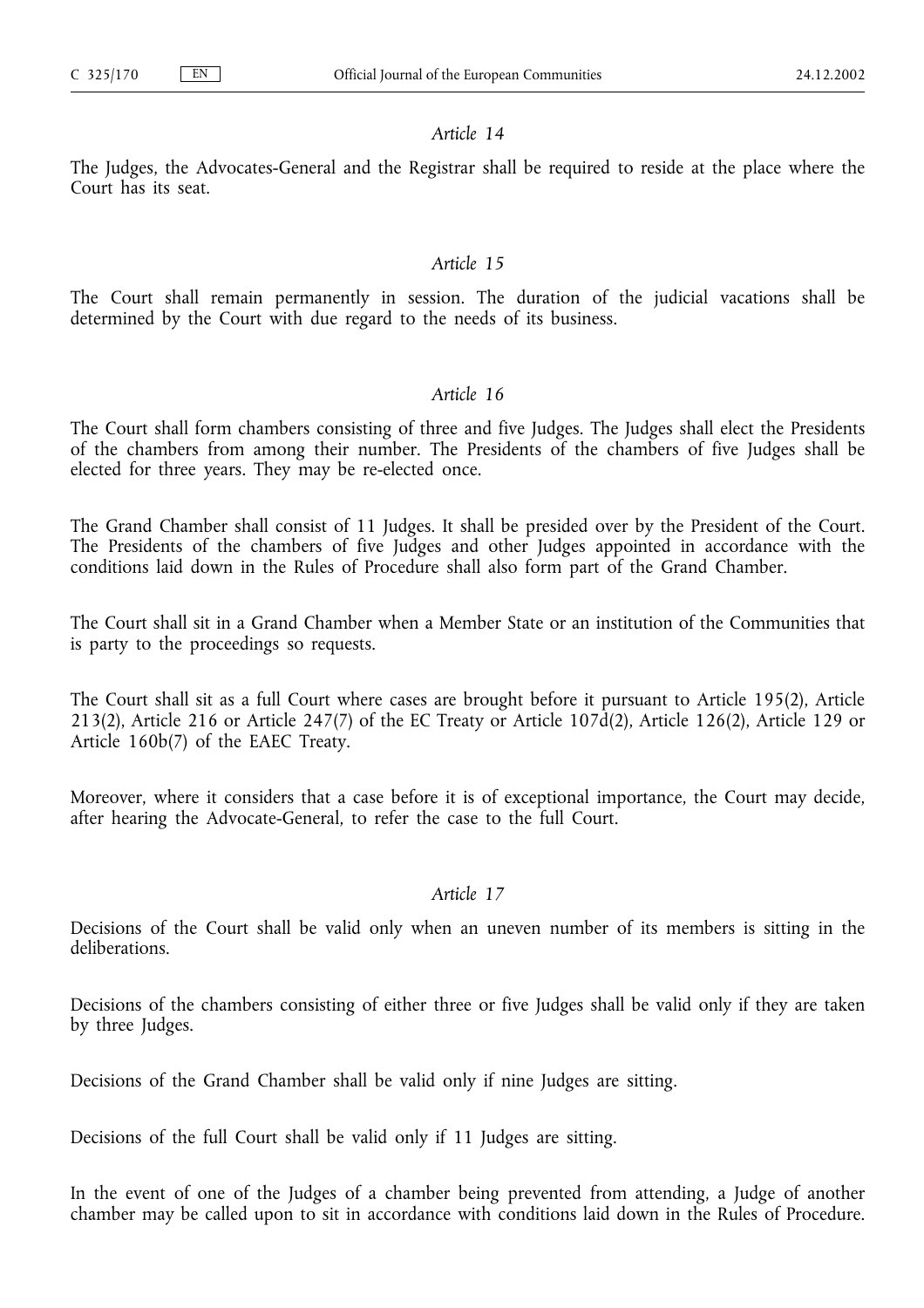No Judge or Advocate-General may take part in the disposal of any case in which he has previously taken part as agent or adviser or has acted for one of the parties, or in which he has been called upon to pronounce as a member of a court or tribunal, of a commission of inquiry or in any other capacity.

If, for some special reason, any Judge or Advocate-General considers that he should not take part in the judgment or examination of a particular case, he shall so inform the President. If, for some special reason, the President considers that any Judge or Advocate-General should not sit or make submissions in a particular case, he shall notify him accordingly.

Any difficulty arising as to the application of this article shall be settled by decision of the Court.

A party may not apply for a change in the composition of the Court or of one of its chambers on the grounds of either the nationality of a Judge or the absence from the Court or from the chamber of a Judge of the nationality of that party.

#### TITLE III

## **PROCEDURE**

#### *Article 19*

The Member States and the institutions of the Communities shall be represented before the Court by an agent appointed for each case; the agent may be assisted by an adviser or by a lawyer.

The States, other than the Member States, which are parties to the Agreement on the European Economic Area and also the EFTA Surveillance Authority referred to in that Agreement shall be represented in same manner.

Other parties must be represented by a lawyer.

Only a lawyer authorised to practise before a court of a Member State or of another State which is a party to the Agreement on the European Economic Area may represent or assist a party before the Court.

Such agents, advisers and lawyers shall, when they appear before the Court, enjoy the rights and immunities necessary to the independent exercise of their duties, under conditions laid down in the Rules of Procedure.

As regards such advisers and lawyers who appear before it, the Court shall have the powers normally accorded to courts of law, under conditions laid down in the Rules of Procedure.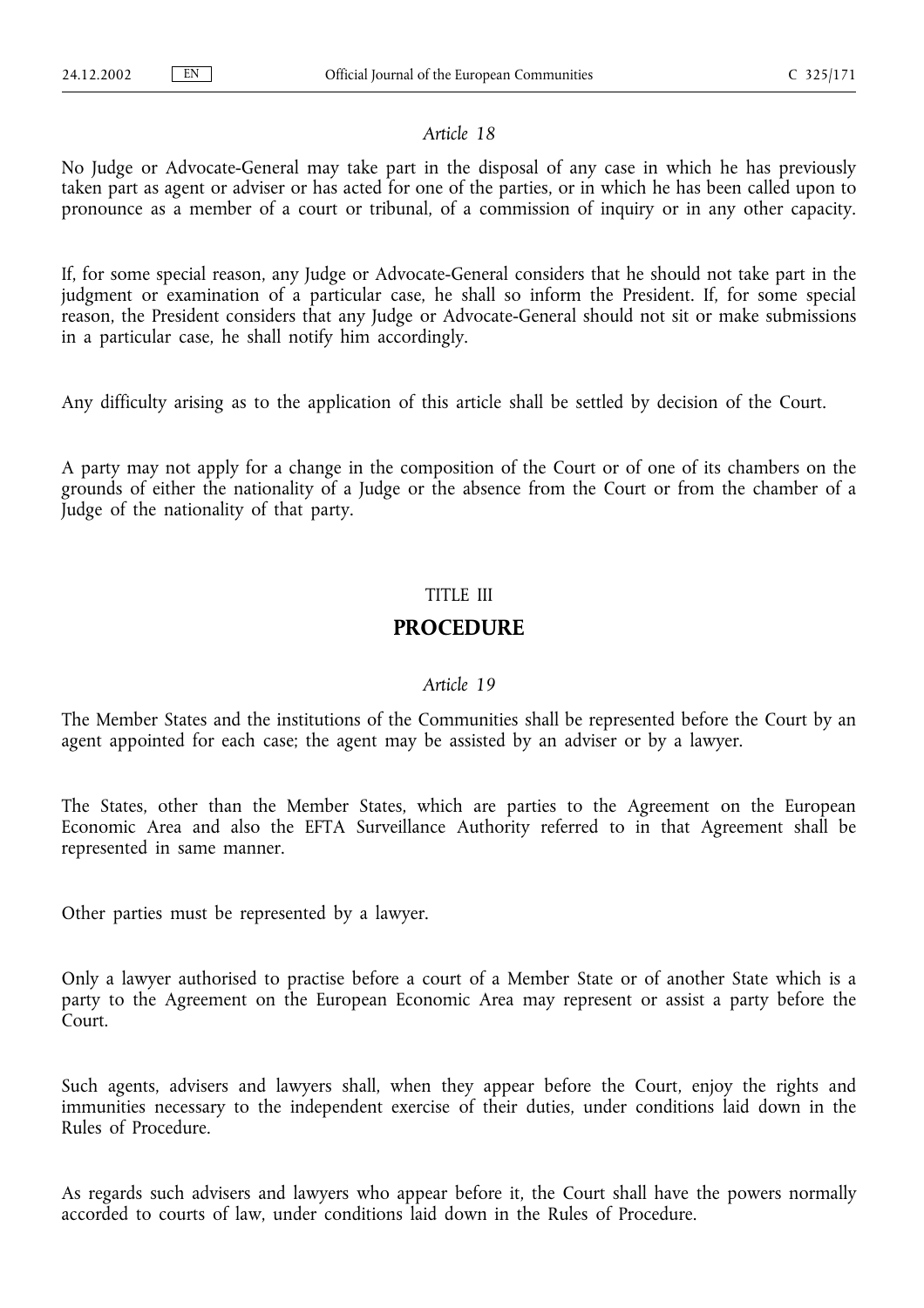University teachers being nationals of a Member State whose law accords them a right of audience shall have the same rights before the Court as are accorded by this article to lawyers.

#### *Article 20*

The procedure before the Court shall consist of two parts: written and oral.

The written procedure shall consist of the communication to the parties and to the institutions of the Communities whose decisions are in dispute, of applications, statements of case, defences and observations, and of replies, if any, as well as of all papers and documents in support or of certified copies of them.

Communications shall be made by the Registrar in the order and within the time laid down in the Rules of Procedure.

The oral procedure shall consist of the reading of the report presented by a Judge acting as Rapporteur, the hearing by the Court of agents, advisers and lawyers and of the submissions of the Advocate-General, as well as the hearing, if any, of witnesses and experts.

Where it considers that the case raises no new point of law, the Court may decide, after hearing the Advocate-General, that the case shall be determined without a submission from the Advocate-General.

#### *Article 21*

A case shall be brought before the Court by a written application addressed to the Registrar. The application shall contain the applicant's name and permanent address and the description of the signatory, the name of the party or names of the parties against whom the application is made, the subject-matter of the dispute, the form of order sought and a brief statement of the pleas in law on which the application is based.

The application shall be accompanied, where appropriate, by the measure the annulment of which is sought or, in the circumstances referred to in Article 232 of the EC Treaty and article 148 of the EAEC Treaty, by documentary evidence of the date on which an institution was, in accordance with those Articles, requested to act. If the documents are not submitted with the application, the Registrar shall ask the party concerned to produce them within a reasonable period, but in that event the rights of the party shall not lapse even if such documents are produced after the time limit for bringing proceedings.

## *Article 22*

A case governed by Article 18 of the EAEC Treaty shall be brought before the Court by an appeal addressed to the Registrar. The appeal shall contain the name and permanent address of the applicant and the description of the signatory, a reference to the decision against which the appeal is brought, the names of the respondents, the subject-matter of the dispute, the submissions and a brief statement of the grounds on which the appeal is based.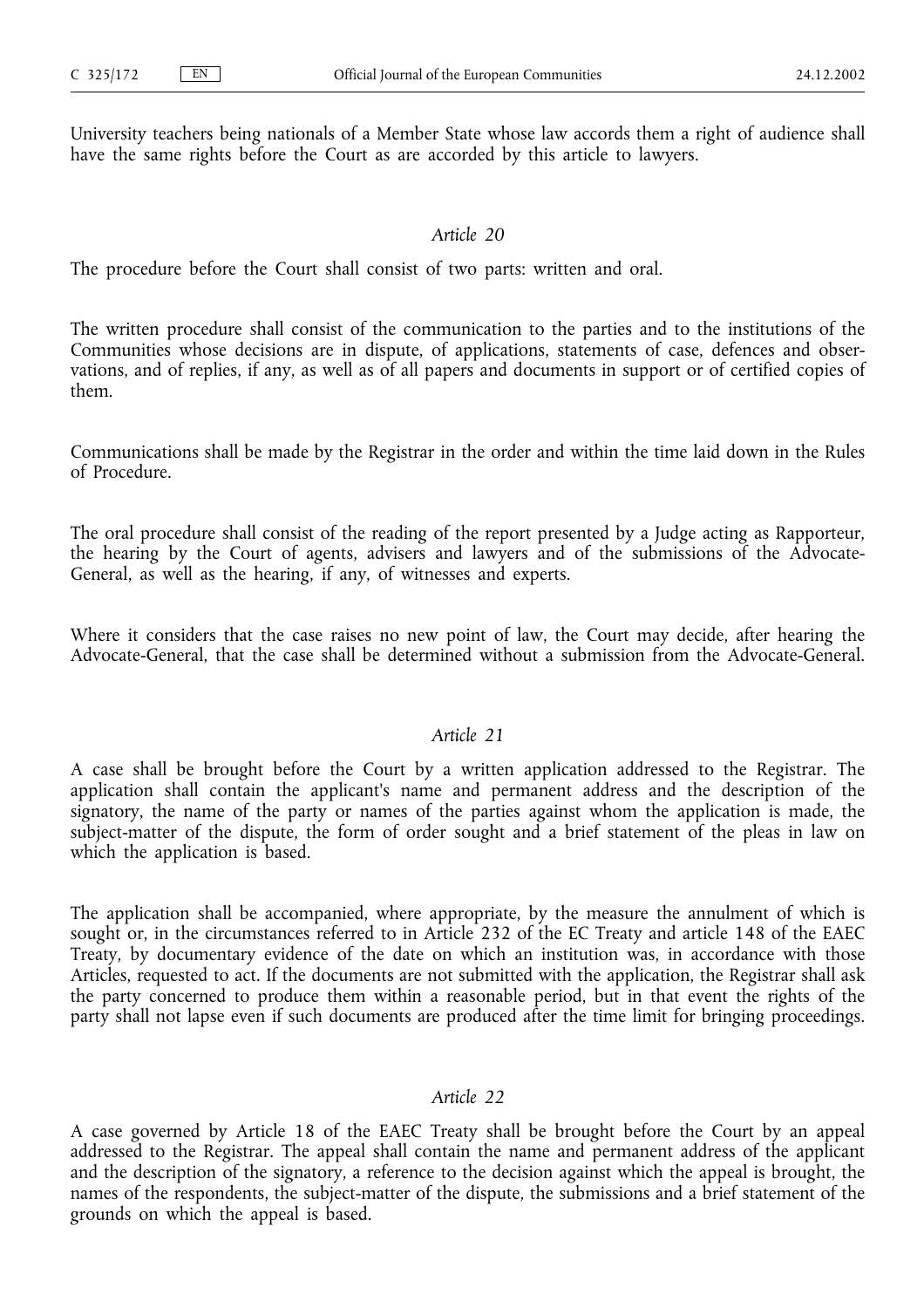The appeal shall be accompanied by a certified copy of the decision of the Arbitration Committee which is contested.

If the Court rejects the appeal, the decision of the Arbitration Committee shall become final.

If the Court annuls the decision of the Arbitration Committee, the matter may be re-opened, where appropriate, on the initiative of one of the parties in the case, before the Arbitration Committee. The latter shall conform to any decisions on points of law given by the Court.

#### *Article 23*

In the cases governed by Article 35(1) of the EU Treaty, by Article 234 of the EC Treaty and by Article 150 of the EAEC Treaty, the decision of the court or tribunal of a Member State which suspends its proceedings and refers a case to the Court shall be notified to the Court by the court or tribunal concerned. The decision shall then be notified by the Registrar of the Court to the parties, to the Member States and to the Commission, and also to the Council or to the European Central Bank if the act the validity or interpretation of which is in dispute originates from one of them, and to the European Parliament and the Council if the act the validity or interpretation of which is in dispute was adopted jointly by those two institutions.

Within two months of this notification, the parties, the Member States, the Commission and, where appropriate, the European Parliament, the Council and the European Central Bank, shall be entitled to submit statements of case or written observations to the Court.

In the cases governed by Article 234 of the EC Treaty, the decision of the national court or tribunal shall, moreover, be notified by the Registrar of the Court to the States, other than the Member States, which are parties to the Agreement on the European Economic Area and also to the EFTA Surveillance Authority referred to in that Agreement which may, within two months of notification, where one of the fields of application of that Agreement is concerned, submit statements of case or written observations to the Court.

## *Article 24*

The Court may require the parties to produce all documents and to supply all information which the Court considers desirable. Formal note shall be taken of any refusal.

The Court may also require the Member States and institutions not being parties to the case to supply all information which the Court considers necessary for the proceedings.

## *Article 25*

The Court may at any time entrust any individual, body, authority, committee or other organisation it chooses with the task of giving an expert opinion.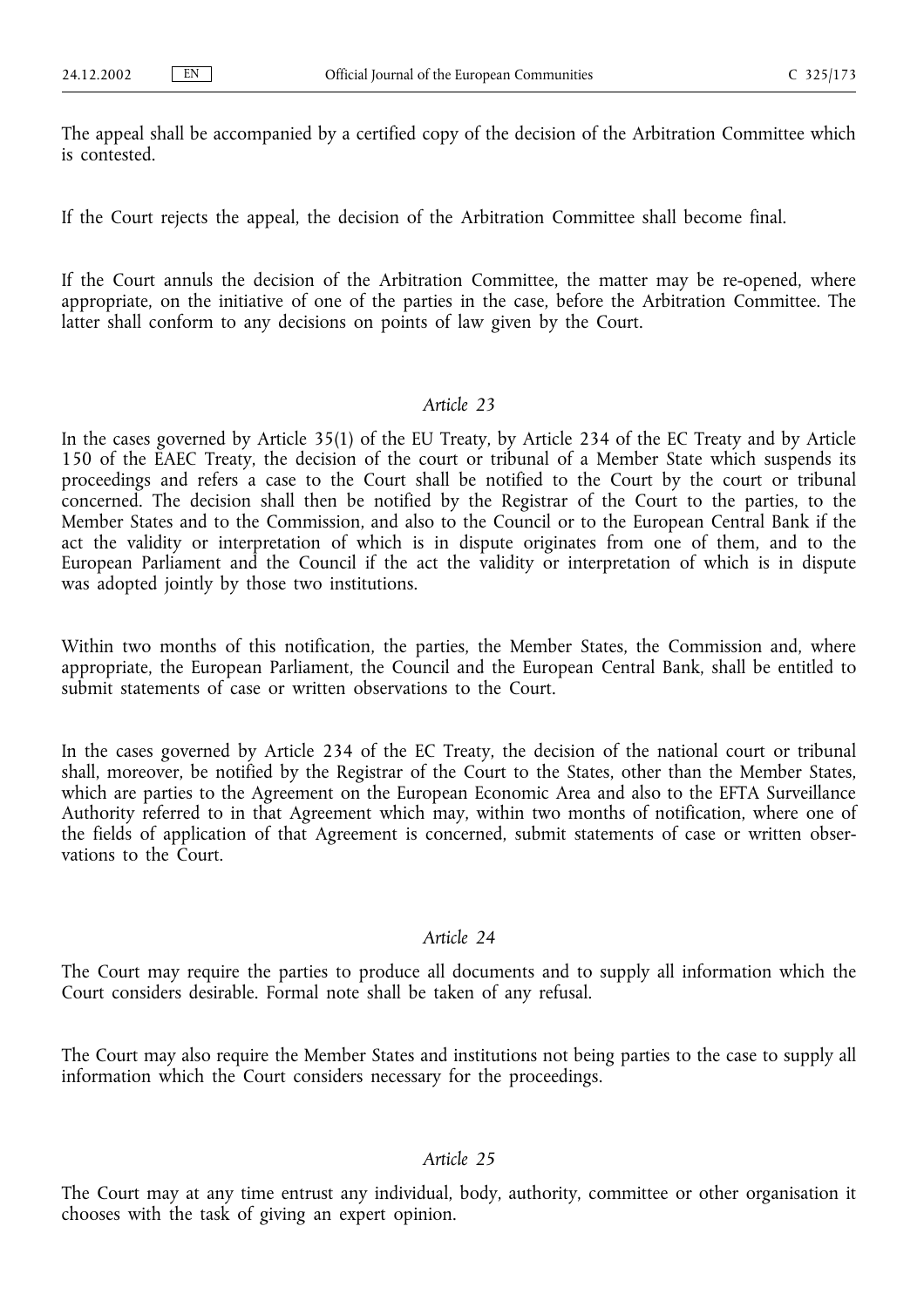Witnesses may be heard under conditions laid down in the Rules of Procedure.

### *Article 27*

With respect to defaulting witnesses the Court shall have the powers generally granted to courts and tribunals and may impose pecuniary penalties under conditions laid down in the Rules of Procedure.

#### *Article 28*

Witnesses and experts may be heard on oath taken in the form laid down in the Rules of Procedure or in the manner laid down by the law of the country of the witness or expert.

## *Article 29*

The Court may order that a witness or expert be heard by the judicial authority of his place of permanent residence.

The order shall be sent for implementation to the competent judicial authority under conditions laid down in the Rules of Procedure. The documents drawn up in compliance with the letters rogatory shall be returned to the Court under the same conditions.

The Court shall defray the expenses, without prejudice to the right to charge them, where appropriate, to the parties.

## *Article 30*

A Member State shall treat any violation of an oath by a witness or expert in the same manner as if the offence had been committed before one of its courts with jurisdiction in civil proceedings. At the instance of the Court, the Member State concerned shall prosecute the offender before its competent court.

## *Article 31*

The hearing in court shall be public, unless the Court, of its own motion or on application by the parties, decides otherwise for serious reasons.

## *Article 32*

During the hearings the Court may examine the experts, the witnesses and the parties themselves. The latter, however, may address the Court only through their representatives.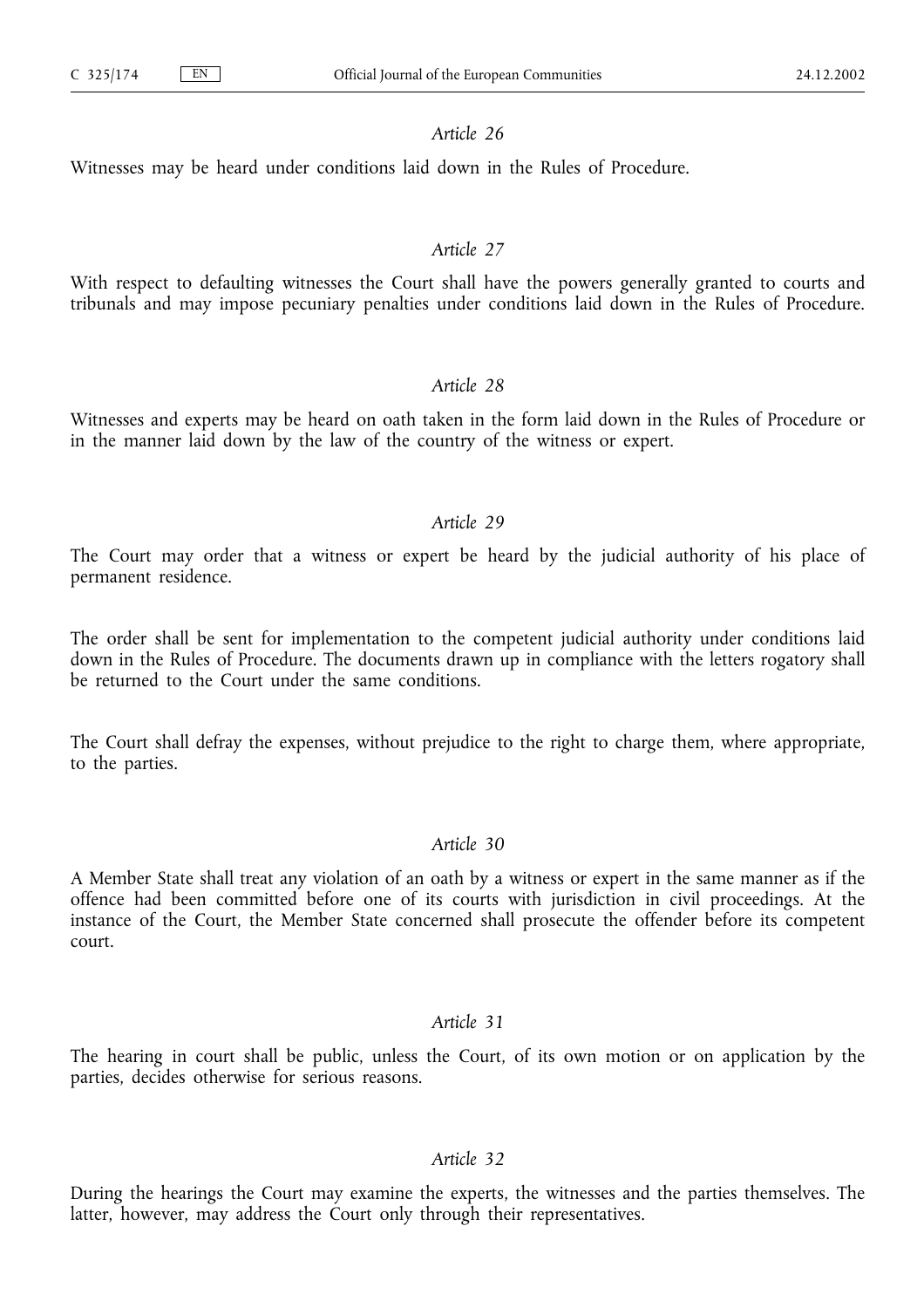Minutes shall be made of each hearing and signed by the President and the Registrar.

## *Article 34*

The case list shall be established by the President.

#### *Article 35*

The deliberations of the Court shall be and shall remain secret.

## *Article 36*

Judgments shall state the reasons on which they are based. They shall contain the names of the Judges who took part in the deliberations.

## *Article 37*

Judgments shall be signed by the President and the Registrar. They shall be read in open court.

## *Article 38*

The Court shall adjudicate upon costs.

## *Article 39*

The President of the Court may, by way of summary procedure, which may, in so far as necessary, differ from some of the rules contained in this Statute and which shall be laid down in the Rules of Procedure, adjudicate upon applications to suspend execution, as provided for in Article 242 of the EC Treaty and Article 157 of the EAEC Treaty, or to prescribe interim measures pursuant to Article 243 of the EC Treaty or Article 158 of the EAEC Treaty, or to suspend enforcement in accordance with the fourth paragraph of Article 256 of the EC Treaty or the third paragraph of Article 164 of the EAEC Treaty.

Should the President be prevented from attending, his place shall be taken by another Judge under conditions laid down in the Rules of Procedure.

The ruling of the President or of the Judge replacing him shall be provisional and shall in no way prejudice the decision of the Court on the substance of the case.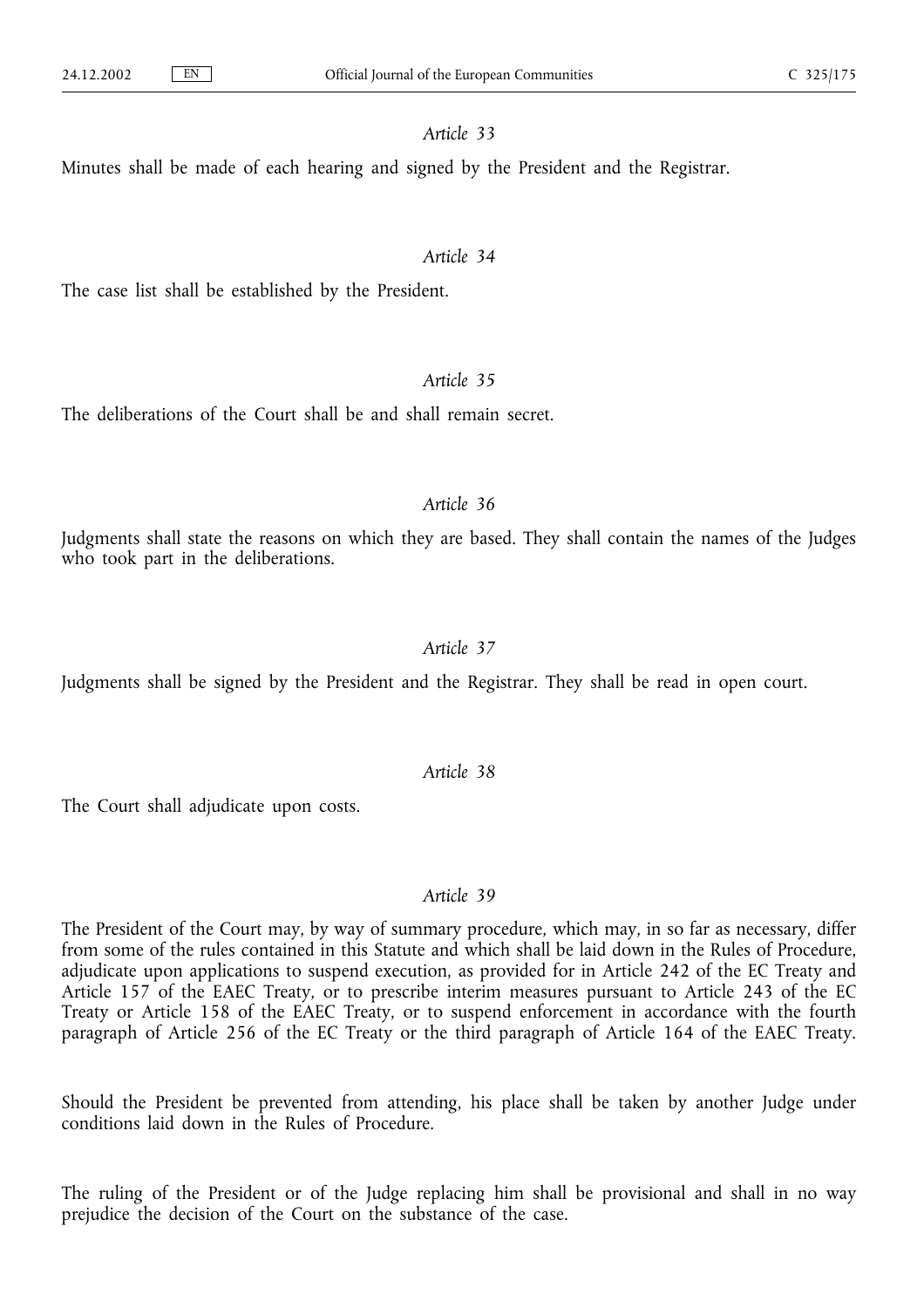Member States and institutions of the Communities may intervene in cases before the Court.

The same right shall be open to any other person establishing an interest in the result of any case submitted to the Court, save in cases between Member States, between institutions of the Communities or between Member States and institutions of the Communities.

Without prejudice to the second paragraph, the States, other than the Member States, which are parties to the Agreement on the European Economic Area, and also the EFTA Surveillance Authority referred to in that Agreement, may intervene in cases before the Court where one of the fields of application that Agreement is concerned.

An application to intervene shall be limited to supporting the form of order sought by one of the parties.

#### *Article 41*

Where the defending party, after having been duly summoned, fails to file written submissions in defence, judgment shall be given against that party by default. An objection may be lodged against the judgment within one month of it being notified. The objection shall not have the effect of staying enforcement of the judgment by default unless the Court decides otherwise.

## *Article 42*

Member States, institutions of the Communities and any other natural or legal persons may, in cases and under conditions to be determined by the Rules of Procedure, institute third-party proceedings to contest a judgment rendered without their being heard, where the judgment is prejudicial to their rights.

## *Article 43*

If the meaning or scope of a judgment is in doubt, the Court shall construe it on application by any party or any institution of the Communities establishing an interest therein.

#### *Article 44*

An application for revision of a judgment may be made to the Court only on discovery of a fact which is of such a nature as to be a decisive factor, and which, when the judgment was given, was unknown to the Court and to the party claiming the revision.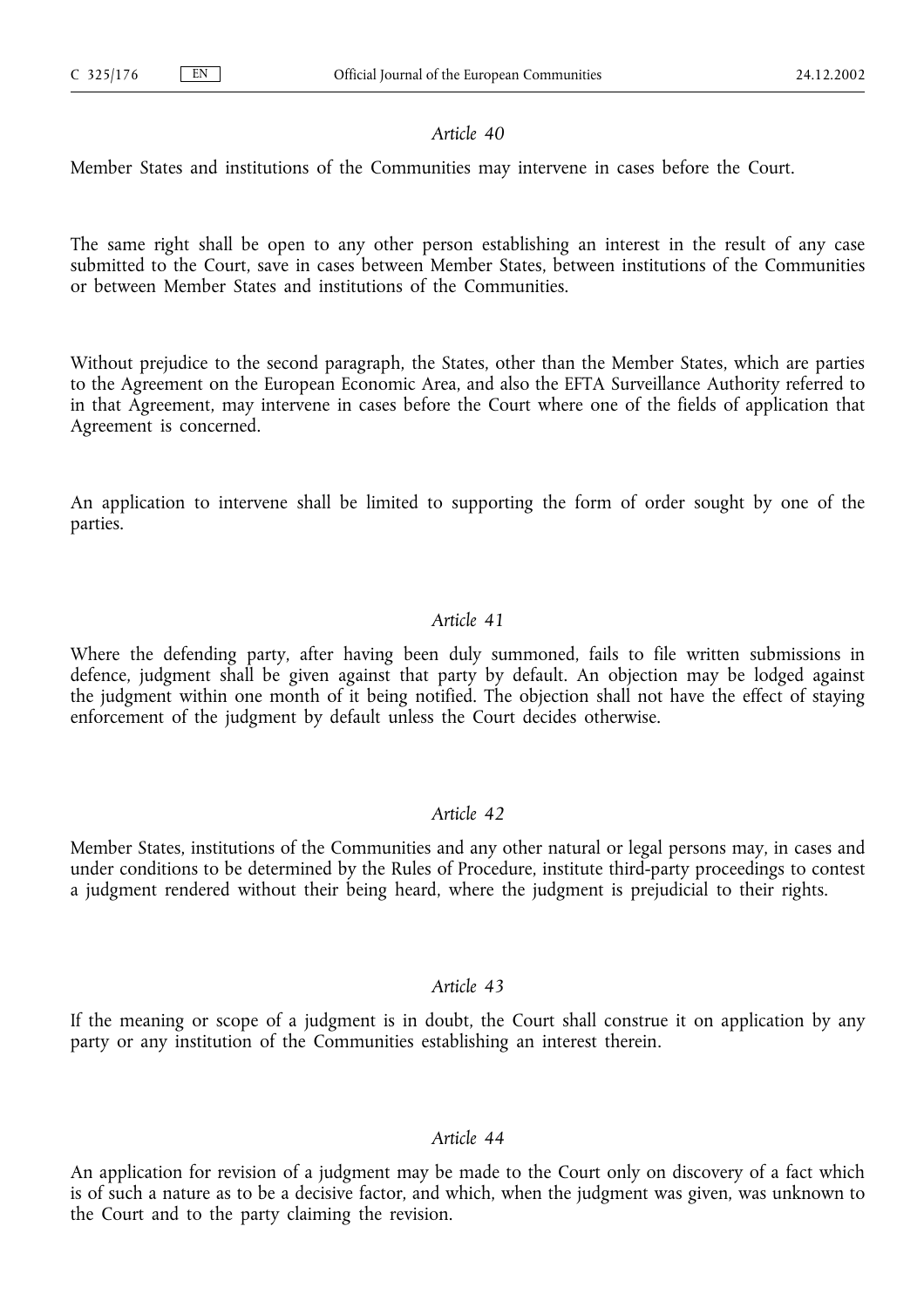The revision shall be opened by a judgment of the Court expressly recording the existence of a new fact, recognising that it is of such a character as to lay the case open to revision and declaring the application admissible on this ground.

No application for revision may be made after the lapse of 10 years from the date of the judgment.

#### *Article 45*

Periods of grace based on considerations of distance shall be determined by the Rules of Procedure.

No right shall be prejudiced in consequence of the expiry of a time limit if the party concerned proves the existence of unforeseeable circumstances or of force majeure.

### *Article 46*

Proceedings against the Communities in matters arising from non-contractual liability shall be barred after a period of five years from the occurrence of the event giving rise thereto. The period of limitation shall be interrupted if proceedings are instituted before the Court or if prior to such proceedings an application is made by the aggrieved party to the relevant institution of the Communities. In the latter event the proceedings must be instituted within the period of two months provided for in Article 230 of the EC Treaty and Article 146 of the EAEC Treaty; the provisions of the second paragraph of Article 232 of the EC Treaty and the second paragraph of Article 148 of the EAEC Treaty, respectively, shall apply where appropriate.

### TITLE IV

## **THE COURT OF FIRST INSTANCE OF THE EUROPEAN COMMUNITIES**

#### *Article 47*

Articles 2 to 8, Articles 14 and 15, the first, second, fourth and fifth paragraphs of Article 17 and Article 18 shall apply to the Court of First Instance and its members. The oath referred to in Article 2 shall be taken before the Court of Justice and the decisions referred to in Articles 3, 4 and 6 shall be adopted by that Court after hearing the Court of First Instance.

The fourth paragraph of Article 3 and Articles 10, 11 and 14 shall apply to the Registrar of the Court of First Instance *mutatis mutandis*.

#### *Article 48*

The Court of First Instance shall consist of 15 Judges.

## *Article 49*

The Members of the Court of First Instance may be called upon to perform the task of an Advocate-General.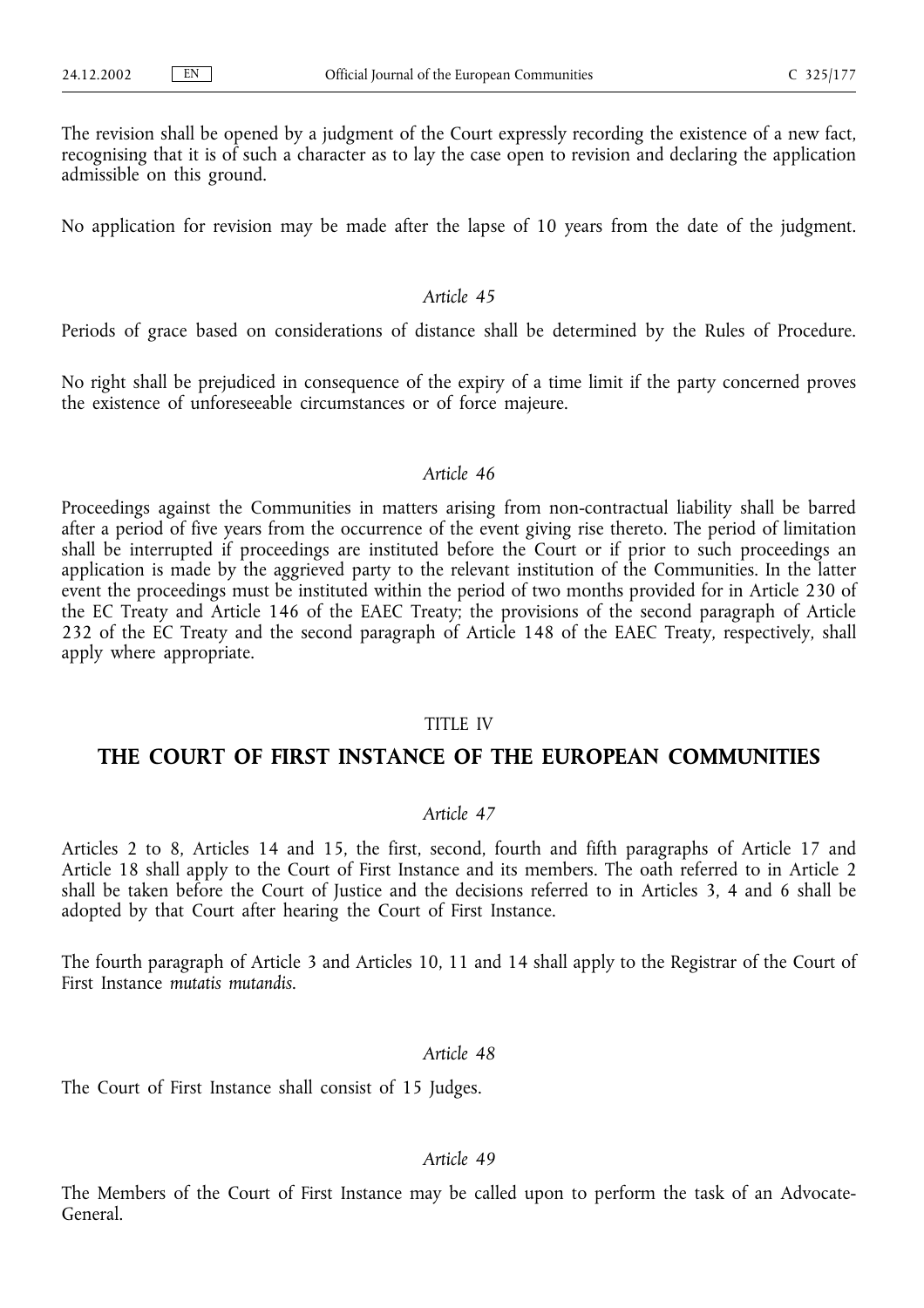It shall be the duty of the Advocate-General, acting with complete impartiality and independence, to make, in open court, reasoned submissions on certain cases brought before the Court of First Instance in order to assist the Court of First Instance in the performance of its task.

The criteria for selecting such cases, as well as the procedures for designating the Advocates-General, shall be laid down in the Rules of Procedure of the Court of First Instance.

A Member called upon to perform the task of Advocate-General in a case may not take part in the judgment of the case.

### *Article 50*

The Court of First Instance shall sit in chambers of three or five Judges. The Judges shall elect the Presidents of the chambers from among their number. The Presidents of the chambers of five Judges shall be elected for three years. They may be re-elected once.

The composition of the chambers and the assignment of cases to them shall be governed by the Rules of Procedure. In certain cases governed by the Rules of Procedure, the Court of First Instance may sit as a full court or be constituted by a single Judge.

The Rules of Procedure may also provide that the Court of First Instance may sit in a Grand Chamber in cases and under the conditions specified therein.

## *Article 51*

By way of exception to the rule laid down in Article 225(1) of the EC Treaty and Article 140a(1) of the EAEC Treaty, the Court of Justice shall have jurisdiction in actions brought by the Member States, by the institutions of the Communities and by the European Central Bank.

## *Article 52*

The President of the Court of Justice and the President of the Court of First Instance shall determine, by common accord, the conditions under which officials and other servants attached to the Court of Justice shall render their services to the Court of First Instance to enable it to function. Certain officials or other servants shall be responsible to the Registrar of the Court of First Instance under the authority of the President of the Court of First Instance.

### *Article 53*

The procedure before the Court of First Instance shall be governed by Title III.

Such further and more detailed provisions as may be necessary shall be laid down in its Rules of Procedure. The Rules of Procedure may derogate from the fourth paragraph of Article 40 and from Article 41 in order to take account of the specific features of litigation in the field of intellectual property.

Notwithstanding the fourth paragraph of Article 20, the Advocate-General may make his reasoned submissions in writing.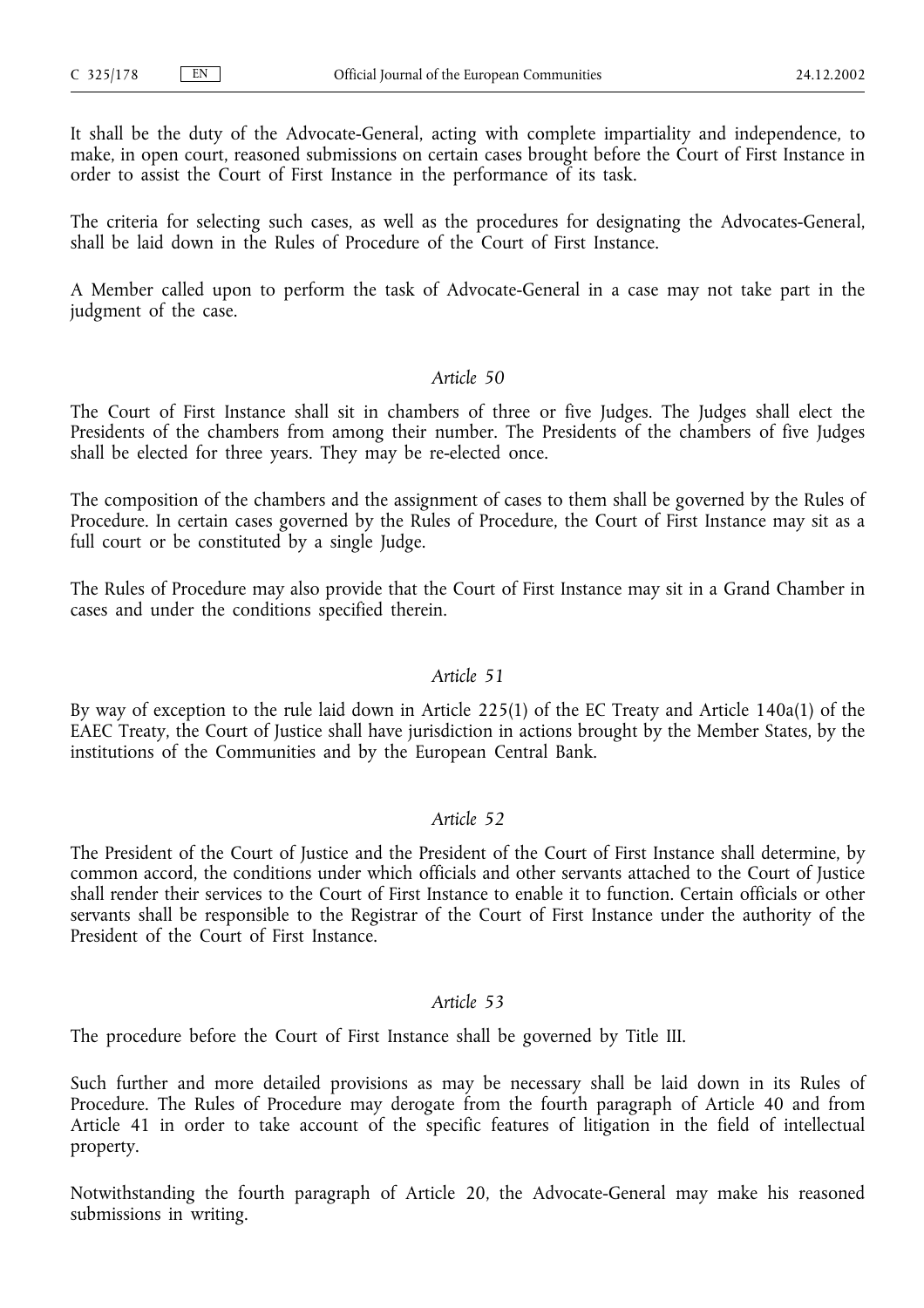Where an application or other procedural document addressed to the Court of First Instance is lodged by mistake with the Registrar of the Court of Justice, it shall be transmitted immediately by that Registrar to the Registrar of the Court of First Instance; likewise, where an application or other procedural document addressed to the Court of Justice is lodged by mistake with the Registrar of the Court of First Instance, it shall be transmitted immediately by that Registrar to the Registrar of the Court of Justice.

Where the Court of First Instance finds that it does not have jurisdiction to hear and determine an action in respect of which the Court of Justice has jurisdiction, it shall refer that action to the Court of Justice; likewise, where the Court of Justice finds that an action falls within the jurisdiction of the Court of First Instance, it shall refer that action to the Court of First Instance, whereupon that Court may not decline jurisdiction.

Where the Court of Justice and the Court of First Instance are seised of cases in which the same relief is sought, the same issue of interpretation is raised or the validity of the same act is called in question, the Court of First Instance may, after hearing the parties, stay the proceedings before it until such time as the Court of Justice shall have delivered judgment. Where applications are made for the same act to be declared void, the Court of First Instance may also decline jurisdiction in order that the Court of Justice may rule on such applications. In the cases referred to in this paragraph, the Court of Justice may also decide to stay the proceedings before it; in that event, the proceedings before the Court of First Instance shall continue.

## *Article 55*

Final decisions of the Court of First Instance, decisions disposing of the substantive issues in part only or disposing of a procedural issue concerning a plea of lack of competence or inadmissibility, shall be notified by the Registrar of the Court of First Instance to all parties as well as all Member States and the institutions of the Communities even if they did not intervene in the case before the Court of First Instance.

## *Article 56*

An appeal may be brought before the Court of Justice, within two months of the notification of the decision appealed against, against final decisions of the Court of First Instance and decisions of that Court disposing of the substantive issues in part only or disposing of a procedural issue concerning a plea of lack of competence or inadmissibility.

Such an appeal may be brought by any party which has been unsuccessful, in whole or in part, in its submissions. However, interveners other than the Member States and the institutions of the Communities may bring such an appeal only where the decision of the Court of First Instance directly affects them.

With the exception of cases relating to disputes between the Communities and their servants, an appeal may also be brought by Member States and institutions of the Communities which did not intervene in the proceedings before the Court of First Instance. Such Member States and institutions shall be in the same position as Member States or institutions which intervened at first instance.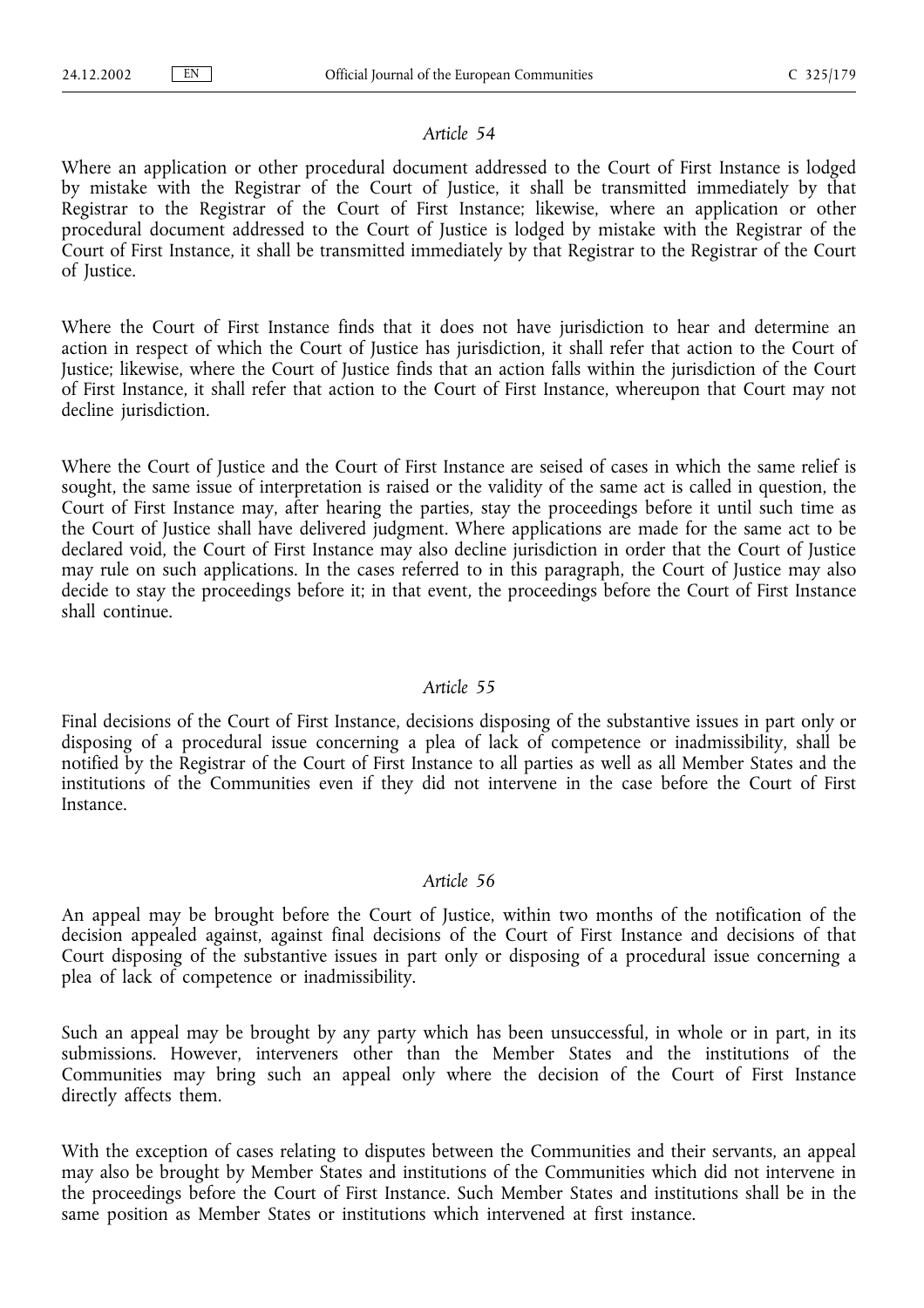Any person whose application to intervene has been dismissed by the Court of First Instance may appeal to the Court of Justice within two weeks from the notification of the decision dismissing the application.

The parties to the proceedings may appeal to the Court of Justice against any decision of the Court of First Instance made pursuant to Article 242 or Article 243 or the fourth paragraph of Article 256 of the EC Treaty or Article 157 or Article 158 or the third paragraph of Article 164 of the EAEC Treaty within two months from their notification.

The appeal referred to in the first two paragraphs of this Article shall be heard and determined under the procedure referred to in Article 39.

#### *Article 58*

An appeal to the Court of Justice shall be limited to points of law. It shall lie on the grounds of lack of competence of the Court of First Instance, a breach of procedure before it which adversely affects the interests of the appellant as well as the infringement of Community law by the Court of First Instance.

No appeal shall lie regarding only the amount of the costs or the party ordered to pay them.

## *Article 59*

Where an appeal is brought against a decision of the Court of First Instance, the procedure before the Court of Justice shall consist of a written part and an oral part. In accordance with conditions laid down in the Rules of Procedure, the Court of Justice, having heard the Advocate-General and the parties, may dispense with the oral procedure.

## *Article 60*

Without prejudice to Articles 242 and 243 of the EC Treaty or Articles 157 and 158 of the EAEC Treaty, an appeal shall not have suspensory effect.

By way of derogation from Article 244 of the EC Treaty and Article 159 of the EAEC Treaty, decisions of the Court of First Instance declaring a regulation to be void shall take effect only as from the date of expiry of the period referred to in the first paragraph of Article 56 of this Statute or, if an appeal shall have been brought within that period, as from the date of dismissal of the appeal, without prejudice, however, to the right of a party to apply to the Court of Justice, pursuant to Articles 242 and 243 of the EC Treaty or Articles 157 and 158 of the EAEC Treaty, for the suspension of the effects of the regulation which has been declared void or for the prescription of any other interim measure.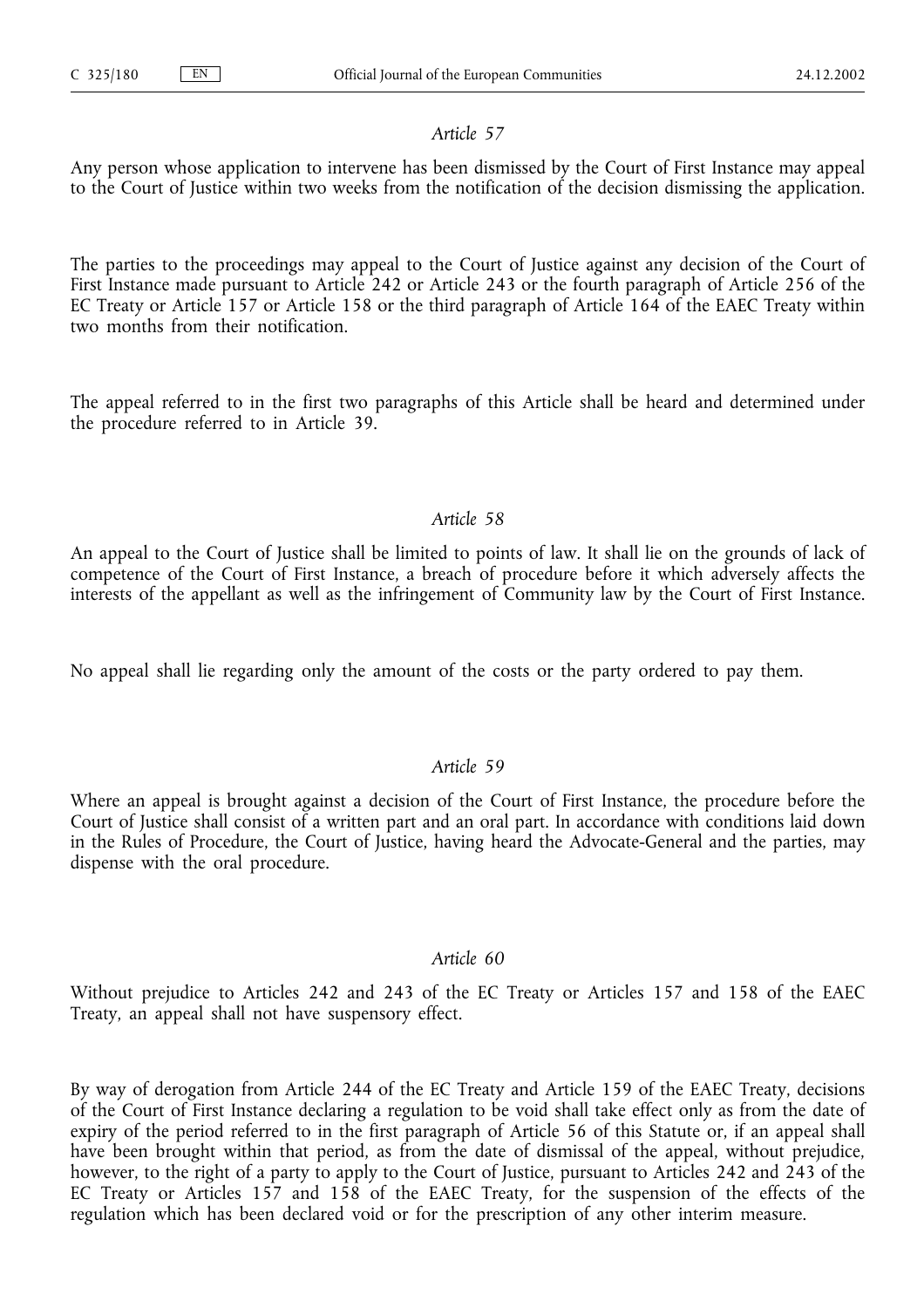If the appeal is well founded, the Court of Justice shall quash the decision of the Court of First Instance. It may itself give final judgment in the matter, where the state of the proceedings so permits, or refer the case back to the Court of First Instance for judgment.

Where a case is referred back to the Court of First Instance, that Court shall be bound by the decision of the Court of Justice on points of law.

When an appeal brought by a Member State or an institution of the Communities, which did not intervene in the proceedings before the Court of First Instance, is well founded, the Court of Justice may, if it considers this necessary, state which of the effects of the decision of the Court of First Instance which has been quashed shall be considered as definitive in respect of the parties to the litigation.

#### *Article 62*

In the cases provided for in Article 225(2) and (3) of the EC Treaty and Article 140a(2) and (3) of the EAEC Treaty, where the First Advocate-General considers that there is a serious risk of the unity or consistency of Community law being affected, he may propose that the Court of Justice review the decision of the Court of First Instance.

The proposal must be made within one month of delivery of the decision by the Court of First Instance. Within one month of receiving the proposal made by the First Advocate-General, the Court of Justice shall decide whether or not the decision should be reviewed.

## TITLE V

## **FINAL PROVISIONS**

### *Article 63*

The Rules of Procedure of the Court of Justice and of the Court of First Instance shall contain any provisions necessary for applying and, where required, supplementing this Statute.

## *Article 64*

Until the rules governing the language arrangements applicable at the Court of Justice and the Court of First Instance have been adopted in this Statute, the provisions of the Rules of Procedure of the Court of Justice and of the Rules of Procedure of the Court of First Instance governing language arrangements shall continue to apply. Those provisions may only be amended or repealed in accordance with the procedure laid down for amending this Statute.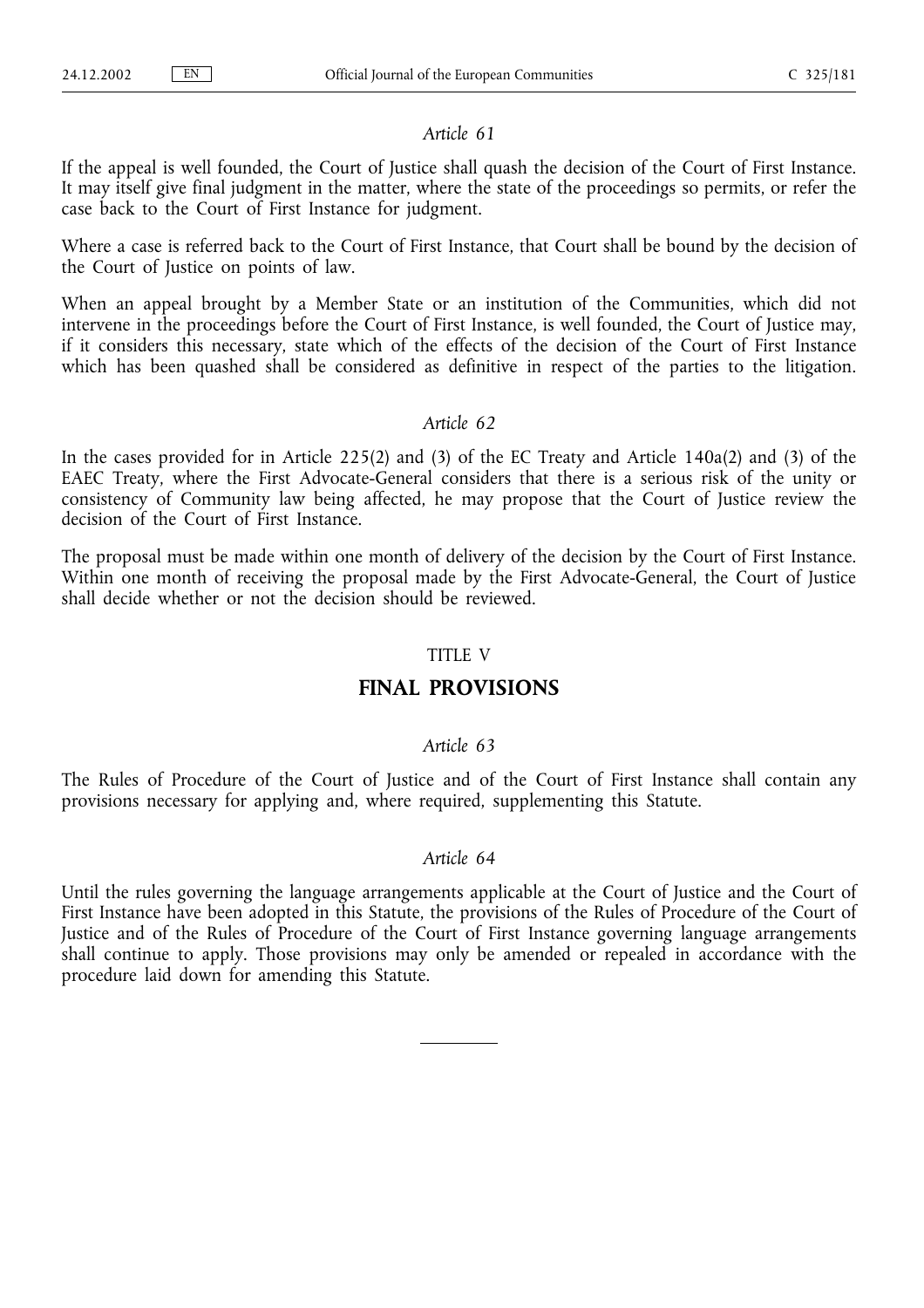## PROTOCOL

## **ON THE FINANCIAL CONSEQUENCES OF THE EXPIRY OF THE ECSC TREATY AND ON THE RESEARCH FUND FOR COAL AND STEEL**

### THE HIGH CONTRACTING PARTIES,

DESIRING to settle certain questions relating to the expiry of the Treaty establishing the European Coal and Steel Community (ECSC),

WISHING to confer ownership of the ECSC funds on the European Community,

TAKING ACCOUNT of the desire to use these funds for research in sectors related to the coal and steel industry and therefore the necessity to provide for certain special rules in this regard,

HAVE AGREED UPON the following provisions, which shall be annexed to the Treaty establishing the European Community:

## *Article 1*

1. All assets and liabilities of the ECSC, as they exist on 23 July 2002, shall be transferred to the European Community on 24 July 2002.

2. The net worth of these assets and liabilities, as they appear in the balance sheet of the ECSC of 23 July 2002, subject to any increase or decrease which may occur as a result of the liquidation operations, shall be considered as assets intended for research in the sectors related to the coal and steel industry, referred to as the 'ECSC in liquidation'. On completion of the liquidation they shall be referred to as the 'assets of the Research Fund for Coal and Steel'.

3. The revenue from these assets, referred to as the 'Research Fund for Coal and Steel', shall be used exclusively for research, outside the research framework programme, in the sectors related to the coal and steel industry in accordance with the provisions of this Protocol and of acts adopted on the basis hereof.

## *Article 2*

The Council, acting unanimously on a proposal from the Commission and after consulting the European Parliament, shall adopt all the necessary provisions for the implementation of this Protocol, including essential principles and proper decision-making procedures, in particular for the adoption of multiannual financial guidelines for managing the assets of the Research Fund for Coal and Steel and technical guidelines for the research programme of the Research Fund for Coal and Steel.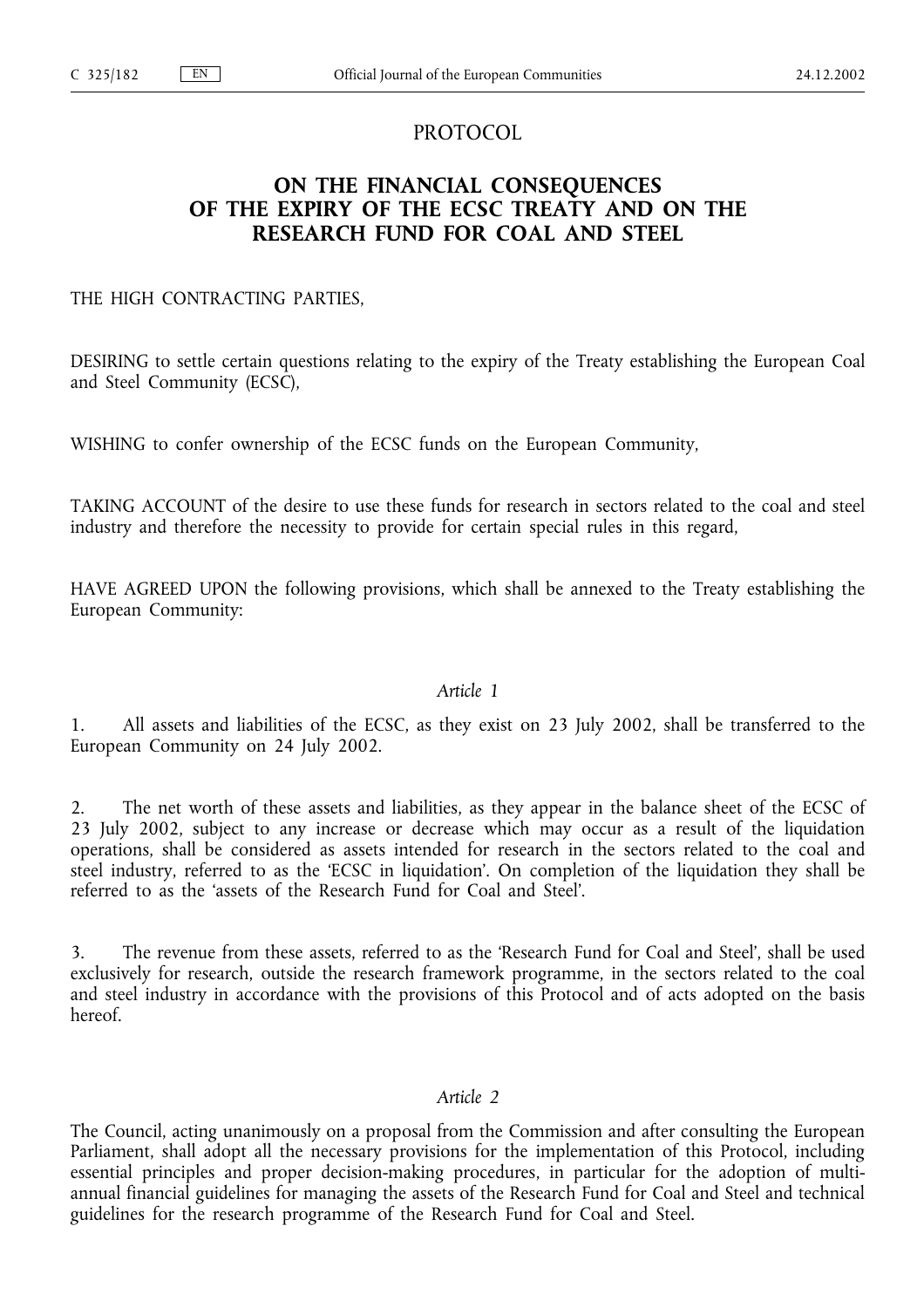Except as otherwise provided in this Protocol and in the acts adopted on the basis hereof, the provisions of the Treaty establishing the European Community shall apply.

*Article 4*

This Protocol shall apply from 24 July 2002.